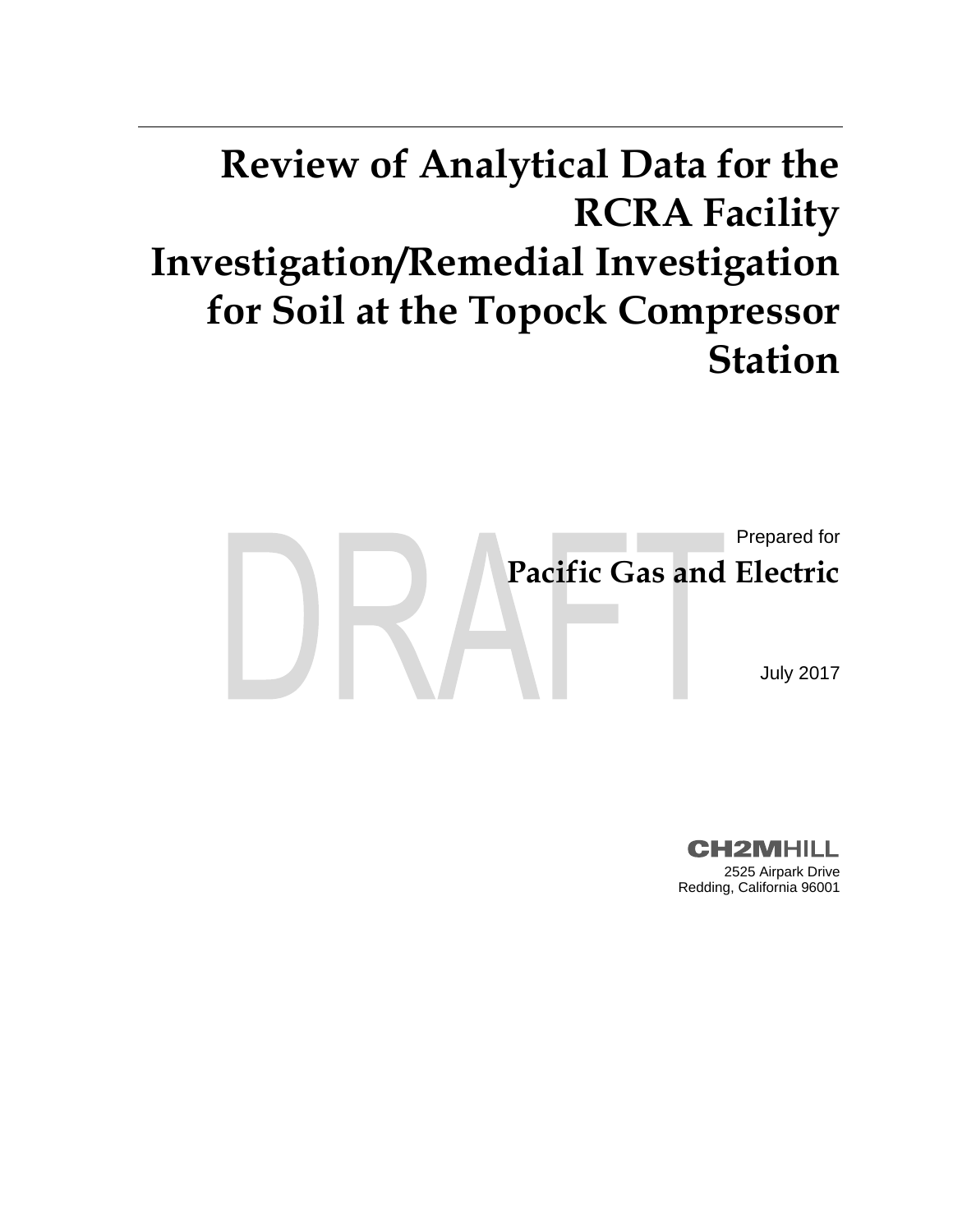# Contents

### **Tables**

| <b>Analytical Parameters</b> |
|------------------------------|
|                              |

- Holding Times Qualified Data  $A1$
- $A2$ **Blank Contamination - Qualified Data**
- $A3$ Calibration Criteria - Qualified Data
- $A4$ Field Duplicate Precision - Qualified Data
- Laboratory Control Sample Qualified Data  $A<sub>5</sub>$
- A6 Matrix Spike Precision/Accuracy - Qualified Data
- $A7$ Surrogate Recovery - Qualified Data
- $A8$ Internal Standards - Qualifed Data
- A<sub>9</sub> Site Completeness by Analyte - Qualified Data
- A10 Site and Sample Location Summary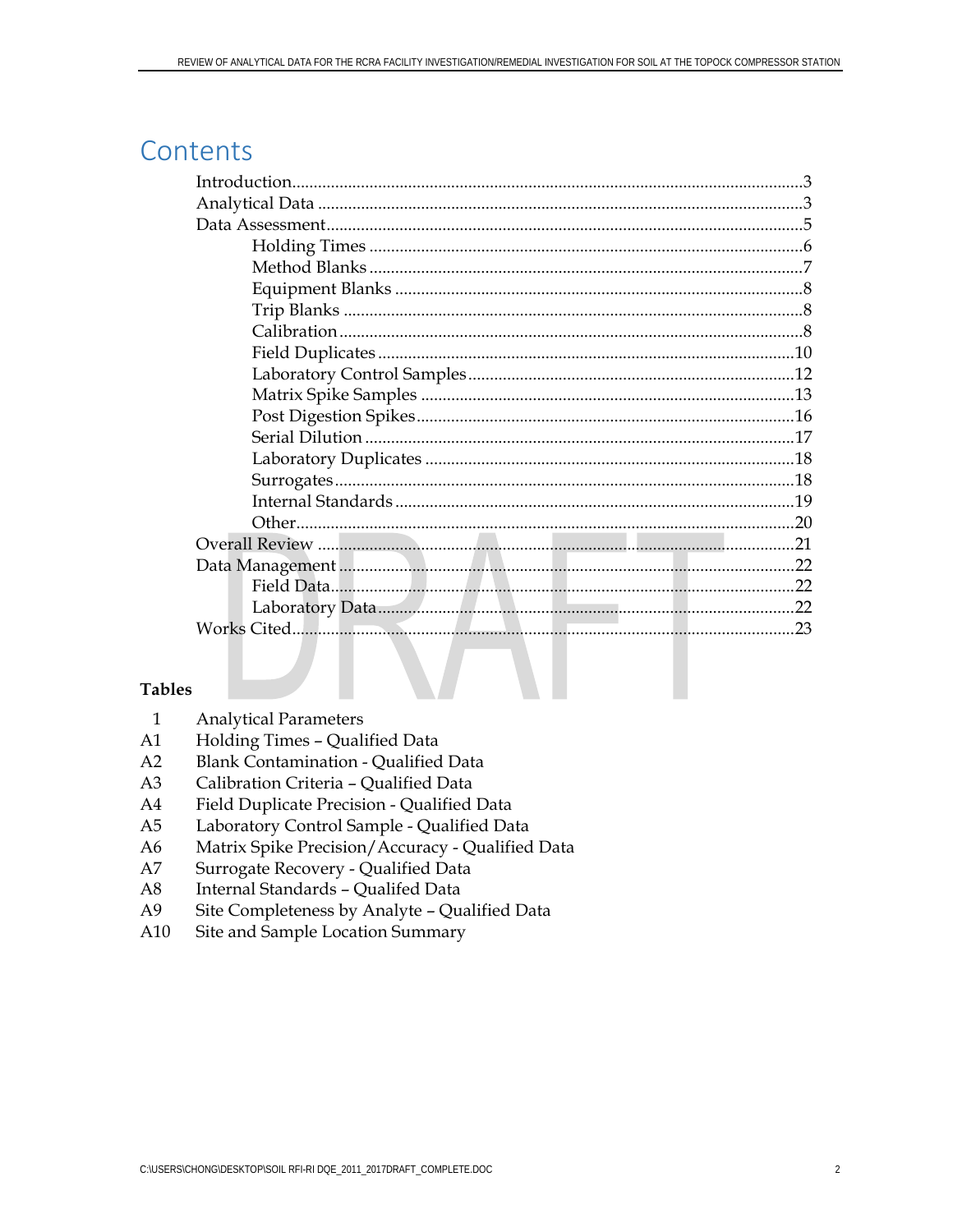# **Introduction**

Samples were collected and analyzed in support of the RCRA Facility Investigation/ Remedial Investigation (RFI/RI) activities at the Pacific Gas & Electric Company (PG&E) Topock compressor station near Needles, California. This Data Quality Evaluation (DQE) only addresses those sample locations that are within the area designated as "Bat Cave Wash", and those samples that were collected between November 8, 2011 and February 19, 2017. Samples collected prior to this timeframe were evaluated and presented in the 2008 DQE report titled *Appendix D, Review of Analytical Data for the RCRA Facility Investigation/Remedial Investigation for Soil at the Topock Compressor Station*.

This DQE report will summarize the results of the Quality Assurance/Quality Control (QA/QC) activities prescribed in the *PG&E Program Quality Assurance Project Plan* (QAPP), Revision 1 (CH2M HILL, 2008), Revision 2 (CH2M HILL, 2012) and Revision 3 (CH2M HILL, 2014); and the *Addendum to the PG&E Program QAPP for Dioxins and Furans* (CH2M HILL, 2010). The QAPP identifies the method-specific QC requirements for each analytical parameter and matrix and defines a plan to test that the correct sampling, analytical, and data reduction procedures were followed by using audits and data validation.

# **Analytical Data**

This DQE report covers 377 soil (or solid) samples, 40 soil field duplicate (FD) samples, 61 equipment blanks (EB), and 5 trip blanks (TB). These samples were reported by the laboratories in 86 sample delivery groups.

Truesdail Laboratories, Inc. (TLI) of Tustin, California, Advanced Technology Laboratories (ATL) of Signal Hill, California, the ATL satellite laboratory of Las Vegas, Nevada, ASSET Laboratories (ASET) of Las Vegas, Nevada, and Agriculture and Priority Pollutants Laboratories, Inc. (APPL) of Fresno, California performed the required analyses. All laboratories are certified by the California Department of Health Service's Environmental Laboratory Accreditation Program for the analyses included in Table 1 where appropriate. Samples were analyzed for one or more of the analytes/methods provided in Table 1.

### **TABLE 1**  Analytical Parameters

| <b>Parameter</b>                               | <b>Method</b>          | Laboratory |
|------------------------------------------------|------------------------|------------|
| Percent moisture                               | D2216 <sup>a</sup>     | APPL       |
| Cyanide                                        | SM4500-CN b            | TLI        |
| <b>Metals</b>                                  | SW6010B <sup>c</sup>   | ATL/ASET   |
| Hexavalent Chromium [Cr(VI)]                   | SW7199 <sup>c</sup>    | ATL/ASET   |
| Mercury                                        | SW7471A <sup>c</sup>   | ATL/ASET   |
| Total Petroleum Hydrocarbon (TPH)-Diesel Range |                        |            |
| Organics(DRO)/ Motor Oil                       | SW8015B-E <sup>c</sup> | ATL/ASET   |
| TPH-Gasoline Range Organics (GRO)              | SW8015B-P <sup>c</sup> | ATL/ASET   |
| Organochlorine Pesticides (Pest)               | SW8081A <sup>c</sup>   | ATL/ASET   |
| Polychlorinated Biphenyls (PCB)                | SW8082 <sup>c</sup>    | ATL/ASET   |
| Volatile Organic Compounds (VOC)               | SW8260B <sup>c</sup>   | ATL/ASET   |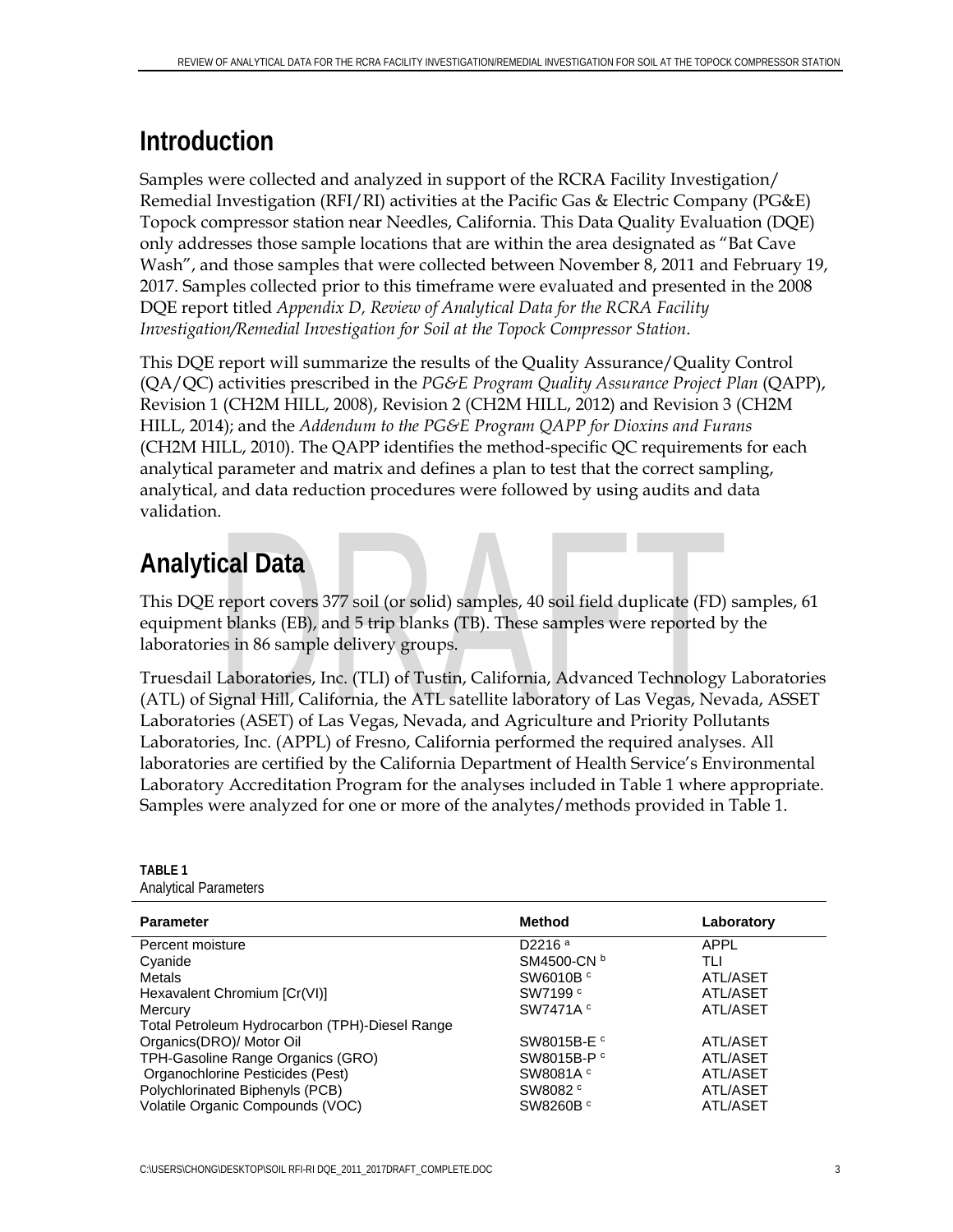| <b>TABLE 1</b>               |
|------------------------------|
| <b>Analytical Parameters</b> |

| <b>Parameter</b>                                         | <b>Method</b>                    | Laboratory |
|----------------------------------------------------------|----------------------------------|------------|
| Semivolatile Organic Compounds (SVOC)                    | SW8270C c<br>SW8270 Selected Ion | ATL/ASET   |
| Polynuclear Aromatic Hydocarbons (PAH)                   | Monitoring (SIM) <sup>c</sup>    | ATL/ASET   |
| Dioxins and Furans                                       | SW8290 <sup>c</sup>              | APPL       |
| Cyanide                                                  | SW9014 c                         | TLI        |
| рH                                                       | SW9045 <sup>c</sup>              | ATL/ASET   |
| American Society for Testing and Materials - ASTM - 2005 |                                  |            |

<sup>b</sup> Standard Methods for the Examination of Water and Wastewater, 20<sup>th</sup> Edition, 1999.

 $\textdegree$  SW-846 Test Methods for Evaluating Solid Waste, 3<sup>rd</sup> Edition, revision 4, 1996.

The SDGs were evaluated by CH2M HILL chemists for data quality. Analytical performance was initially assessed on a SDG or an analytical batch basis. The association of laboratory QC samples and environmental samples from the same analytical batches is determined by the laboratory lot control number. The assessment of data includes a review of: (1) the chain of custody documentation; (2) holding-time compliance; (3) the required quality control (QC) samples at the specified frequencies; (4) method blanks; (5) laboratory control sample (LCS); (6) surrogate spike recoveries;(7) matrix spike/matrix spike duplicate (MS/MSD) samples; (8) FD precision; and (9) initial and continuing calibration criteria.

Field samples were also reviewed to ascertain field compliance and data quality issues. This review includes evaluation of FD, EB, and TB data.

Data flags were assigned according to the QC acceptance limits defined in the QAPP. These flags, as well as the reason for each flag, are entered into the electronic database and are available to data users. Multiple flags can routinely be applied to a specific sample method/matrix/analyte combination, but there will be only one final flag. As discussed below, a final flag is applied to the data on the basis of the flags entered into the database and is the most conservative of the applied validation flags. The final flag also includes matrix and blank sample impacts.

Data flags can be separated into the following two categories to be used in estimating both contractor and analytical completeness:

- Flags caused by laboratory deviation from requirements in the QAPP
- Flags applied because of the nature of the sample matrix or method limitations

The categories of data flags are tracked in the database and used to calculate both contractual and analytical completeness.

 The database keeps track of the type of protocol violation, and contractual and analytical completeness during data validation.

The data flags are those listed in the QAPP and are defined as follows:

J = Analyte was present but reported value may not be accurate or precise because one or more QC specifications were not met, or concentration is greater than the method detection limit (MDL) but less than the project quantitation limit.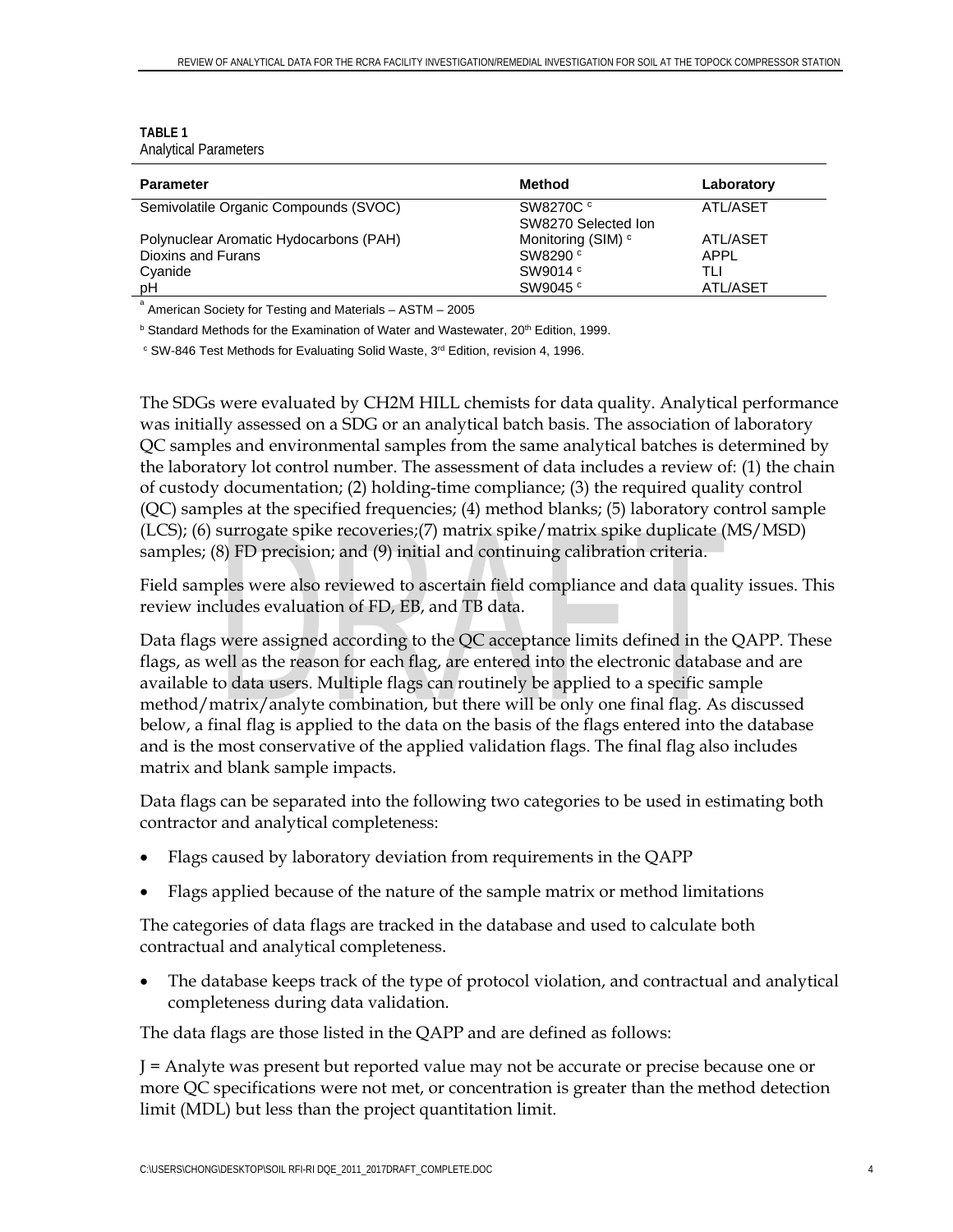$R =$ The result has been rejected; identification and/or quantitation could not be verified because critical QC specifications were not met.

U = Analyte was analyzed for but not detected at the specified detection limit.

UJ = Analyte was analyzed for but not detected. The sample quantitation limit is estimated.

In addition, the following flags, which have no QC implications and are not listed in the QAPP, were used:

None = A database flag with no QC implications. A flag is not applied. This is a placeholder for calculating QC criteria issues that do not require flagging.

Exclude = A database flag with no QC implications. When multiple data points have been reported, such as dilutions or re-extractions, the data that best matches QAPP QC requirements are presented to the data users and the remainders are marked with this flag.

# **Data Assessment**

The overall summaries of the data validation findings are contained in Tables A1 through A9 at the end of this report.

- **Table A1 Holding Times Qualified Data**. Presents the data qualified due to holding time exceedances.
- **Table A2 Blank Contamination Qualified Data**. Presents the data qualified due to laboratory or field blank contamination.
- **Table A3 Calibration Exceedances Qualified Data.** Presents the data qualified because of calibration criteria exceedances.
- **Table A4 Field Duplicate Precision Qualified Data**. Presents the data qualified due to FD imprecision.
- **Table A5 Laboratory Control Sample Exceedances Qualified Data.** Presents the data qualified because of laboratory control sample criteria exceedances.
- **Table A6 Matrix Spike Precision/Accuracy Qualified Data**. Presents the data qualified due to MS/MSD criteria exceedances.
- **Table A7 Surrogate Recovery Qualified Data.** Presents the data qualified because of surrogate recovery criteria exceedances.
- **Table A8 Internal Standard Response Exceedances Qualified Data.** Presents the data qualified because of internal standard response criteria exceedances.
- **Table A9 Site Completeness by Analyte Qualified Data**. Presents the percent completeness by analyte, matrix, and method.
- **Table A10 Site and Sample Location Summary Data Summary**. Presents the sample locations and site information sorted by site.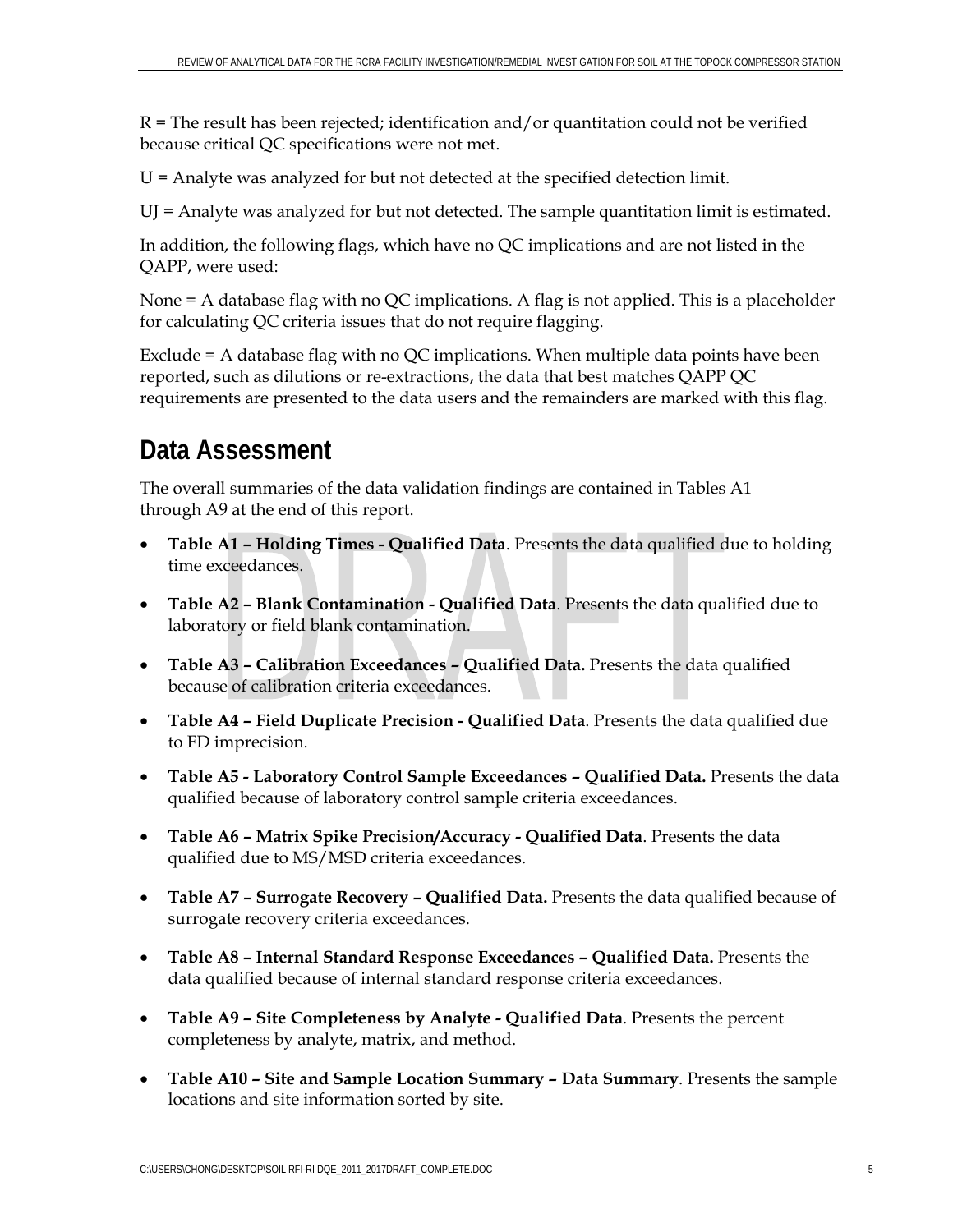The data assessment included a review of the activities described in the following sections.

# **Holding Times**

Holding-time (HT) exceedances result in the possible loss of target analytes due to degradation or chemical reactions that usually cause a negative bias to sample results. Detected and non-detected sample results that marginally exceeded the method recommended holding time were qualified as estimated and flagged "J" or "UJ".

Due to the culturally sensitive nature of the site, samples collected during the field activities were archived and kept in cold storage in case additional analyes were required to be performed at a later date. In most cases, the analyses requested for these archive samples generally consisted of PAHs, PCBs, and Dioxins/Furans and were well beyond the recommended holding times. Therefore, detected sample results were qualified as estimated and flagged "J" while non-detected samples results were rejected from project use and flagged "R", with the exception of Dioxins/Furans. Based on their relative stability in the environment, detected and non-detected Dioxin/Furan results were qualified as estimated and flagged "J" or "UJ".

All sample results affected by holding times are listed in Table A1 and are summarized below by site:

**AOC 1** - Four PCB (SW8082) samples were prepared outside the method recommended sample preparation HT of 14 days. The analysis for PCBs was not originally in the work plan and was requested well after the sample preparation holding time had been exceeded. However, based on other method sources, PCBs may be stored for up to one year. Therefore, detected and non-detected sample results were qualified as estimated and flagged "J" or "UJ" respectively.

Two SVOC (SW8270C) samples were prepared outside the method recommended sample preparation HT of 14 days. Samples were received after the sample preparation HT had expired. The non-detected result was qualified as estimated and flagged "UJ".

Four PAH (SW8270 SIM) samples were prepared outside the method recommended sample preparation HT of 14 days. The analysis for PAHs was not originally in the work plan and was requested well after the sample preparation holding time had been exceeded. Detected sample results were qualified as estimated and flagged "J" while non-detected samples results were rejected from project use and flagged "R".

One cyanide (SW9014) sample was analyzed one day outside the method recommended holding time of 14 days. The non-detected sample result was qualified as estimated and flagged "UJ".

**AOC 4** - All HT acceptance criteria were met for this site.

**AOC 6** - Two PCB (SW8082) and five PAH (SW8270 SIM) samples were prepared outside the method recommended sample preparation HT of 14 days. The analysis for PAHs and PCBs were not originally in the work plan and were requested well after the sample preparation holding time had been exceeded. Since the samples were prepared over one year after the samples were collected, the detected sample results were qualified as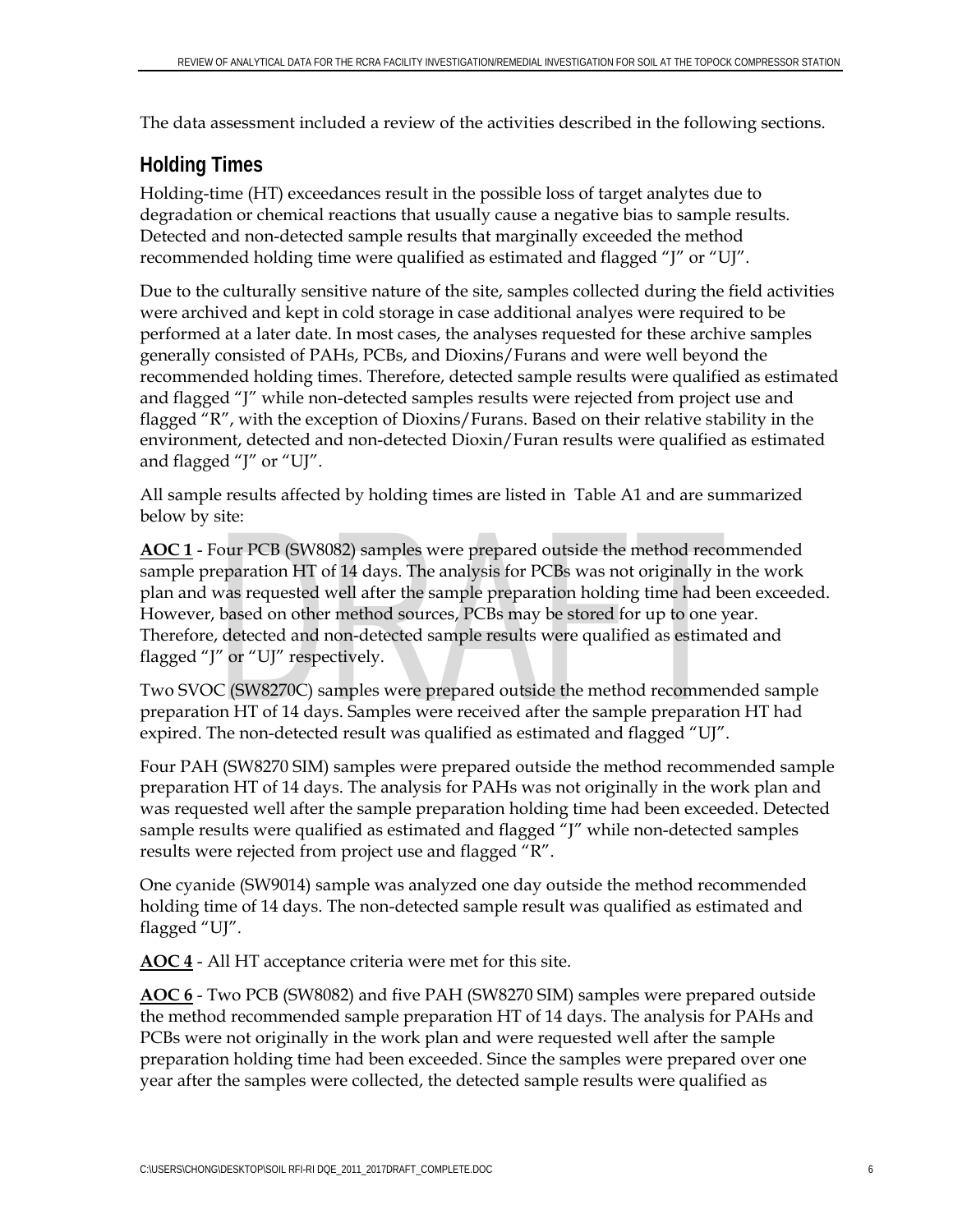estimated and flagged "J" while non-detected samples results were rejected from project use and flagged "R".

Six Dioxin/Furan (SW8290) samples and the associated moisture analysis were prepared more than one year after the samples were collected. The analysis for Dioxins/Furans was not originally in the work plan and was requested at a later date. Detected and non-detected sample results were qualified as estimated and flagged "J" or "UJ" respectively.

**AOC 13** - Two Dioxin/Furan (SW8290) samples were prepared more than one year after the samples were collected. The analysis for Dioxins/Furans was not originally in the work plan and was requested at a later date. Detected and non-detected sample results were qualified as estimated and flagged "J" or "UJ" respectively.

**AOC 20** - Three TPH-DRO (SW8015) samples were prepared 9-10 days outside the method recommended holding time of 14 days due to laboratory error. The detected sample results were qualified as estimated and flagged "J".

**AOC 27** - All HT acceptance criteria were met for this site.

**AOC 28** - All HT acceptance criteria were met for this site.

**Perimeter Area** - All HT acceptance criteria were met for this site.

**Storm Drains** - Five cyanide (SW9014) samples were analyzed one day outside the method recommended holding time of 14 days. The non-detected sample results were qualified as estimated and flagged "UJ".

**SWMU 1** - Two Dioxin/Furan (SW8290) samples were prepared more than one year after the samples were collected. The analysis for Dioxins/Furans was not originally in the work plan and was requested at a later date. Detected and non-detected sample results were qualified as estimated and flagged "J" or "UJ" respectively.

**SWMU 11** - All HT acceptance criteria were met for this site.

# **Method Blanks**

Method blanks (MB) are used to monitor each preparation or analytical batch for contamination throughout the entire analytical process from sources such as glassware, reagents, instrumentation and other potential contaminant sources within the laboratory. If a target analyte is detected in the MB, similar detections in the samples are possibly artifacts of laboratory contamination. Therefore, sample results were qualified as not detected and flagged "U."

MBs were analyzed at the required frequency. All sample results affected by laboratory contamination are listed in Table A2 and are summarized below by site:

**AOC** 1 – Several Dioxin/Furan (SW8290) isomers were detected below or above the RL in one or more laboratory blanks (LB). Sixty-three associated detected sample results were less than or equal to five times the blank concentration and were qualified as not detected and flagged "U".

**AOC 4** – 1,2,3,4,6,7,8-Heptachlorodibenzo-p-dioxin and OCDD (SW8290) were detected below the RL in one laboratory blank (LB). Four associated detected sample results were less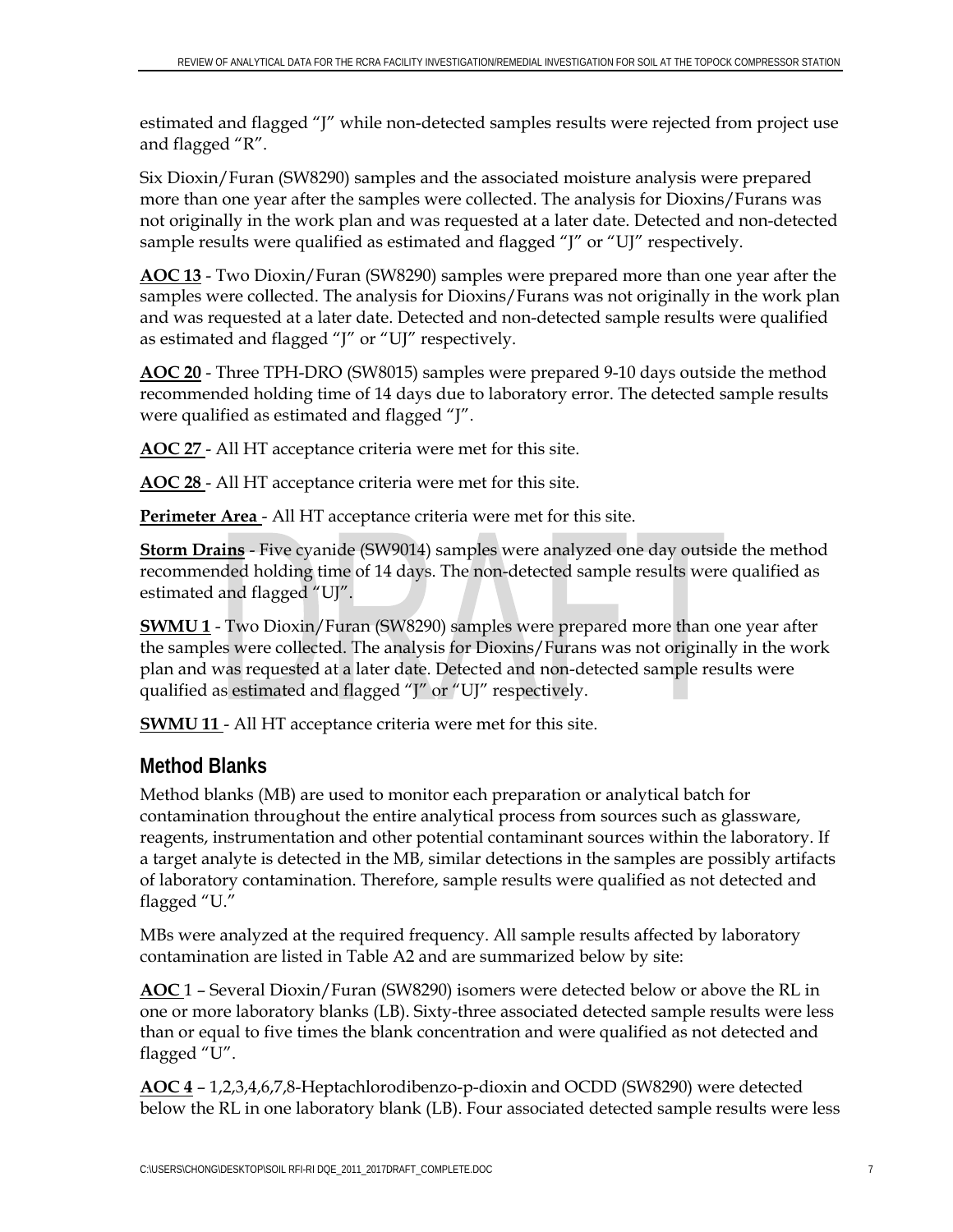than or equal to five times the blank concentration and were qualified as not detected and flagged "U".

**AOC 6** - All MB acceptance criteria were met for this site.

**AOC 13** - All MB acceptance criteria were met for this site.

**AOC 20** - All MB acceptance criteria were met for this site.

**AOC 27** – OCDD and OCDF (SW8290) were detected below the RL in one laboratory blank (LB). Three associated detected sample results were less than or equal to five times the blank concentration and were qualified as not detected and flagged "U".

**AOC 28** - All MB acceptance criteria were met for this site.

**Perimeter Area** - All MB acceptance criteria were met for this site.

**Storm Drains** – 2,3,7,8-Tetrachlorodibenzofuran and 2,3,7,8-Tetrachlorodibenzo-p-dioxin (SW8290) were detected below the RL in one laboratory blank (LB). Three associated detected sample results were less than or equal to five times the blank concentration and were qualified as not detected and flagged "U".

**SWMU 1** - Several Dioxin/Furan (SW8290) isomers were detected below the RL in one or more laboratory blanks (LB). Eight associated detected sample results were less than or equal to five times the blank concentration and were qualified as not detected and flagged "U".

**SWMU 11** - All MB acceptance criteria were met for this site.

# **Equipment Blanks**

EBs are used to assess the effectiveness of sampling equipment decontamination procedures. Target analytes detected in EBs may indicate that field equipment was not thoroughly decontaminated and/or samples could have been cross contaminated.

No target analytes were detected in the EBs.

# **Trip Blanks**

TBs are used to monitor for cross contamination of VOC samples during sample shipping and handling. One TB was placed in each sample cooler containing field samples for VOC analyses. Trip blanks are supplied by the fixed laboratory doing the analysis. The TBs were submitted and analyzed for VOC analyses only.

No target analytes were detected in the TBs.

# **Calibration**

Initial calibration and periodic calibration verification are essential to generating defensible analytical data. Calibrations that do not meet method requirements result in data that may have either a high or low bias. Detected and non-detected sample results associated with caibrations that had a low bias were qualified as estimated and flagged "J" or "UJ" respectively. Detected sample results associated with calibrations that had a high bias were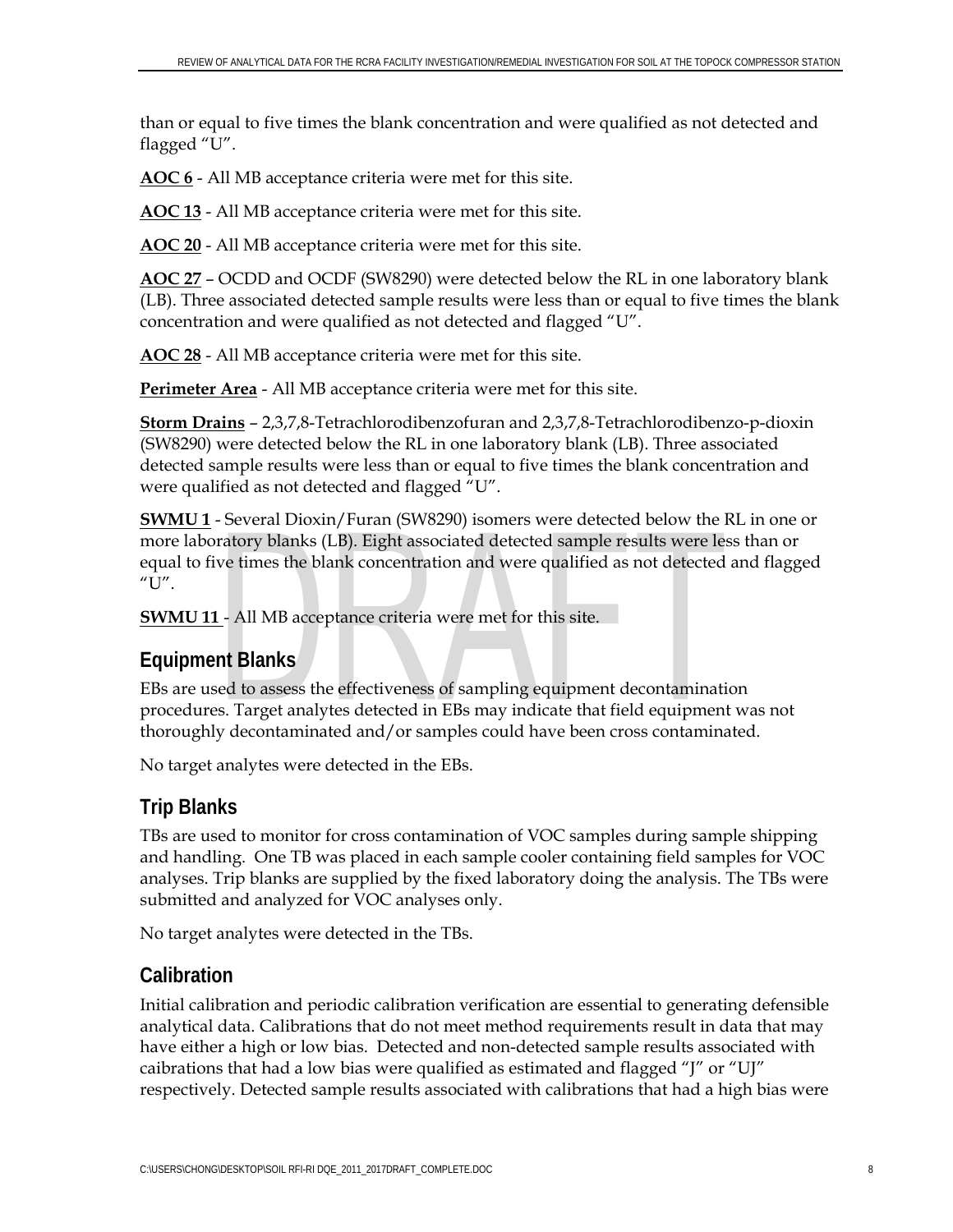qualified as estimated and flagged "J"; non-detected results associated with a high bias were not qualified.

All sample results affected by calibration exceedances are listed in Table A3 and are summarized below by site:

**AOC 1** – On one analytical run, the continuing calibration verification standard exceeded the lower control limit (LCL) of 15 percent from the expected value for several pesticides (SW8081A). Six non-detected sample results were qualified as estimated and flagged "UJ".

On one analytical run, the continuing calibration verification standard exceeded the LCL of 15 percent from the expected value for Aroclors 1242, 1248, and 1254 (SW8082). Eighteen non-detected sample results were qualified as estimated and flagged "UJ".

On one analytical run, the continuing calibration verification standard exceeded the LCL of 20 percent from the expected value for methyl acetate (SW8260B). One non-detected sample result was qualified as estimated and flagged "UJ".

On one analytical run, the continuing calibration verification standard exceeded the LCL of 20 percent from the expected value for 2,4-dinitrophenol and pentachlorophenol (SW8270C). Four non-detected sample results were qualified as estimated and flagged "UJ".

**AOC 4** - All calibration acceptance criteria were met for this site.

**AOC 6** - On one or more analytical runs, the continuing calibration verification standard exceeded the LCL of 15 percent from the expected value for Aroclors 1242 and 1248 (SW8082). Eight non-detected sample results were qualified as estimated and flagged "UJ".

**AOC 13** - On one analytical run, the continuing calibration verification standard exceeded the LCL of 15 percent from the expected value for Aroclor 1242 (SW8082). Two non-detected sample results were qualified as estimated and flagged "UJ".

On one analytical run, the continuing calibration verification standard exceeded the upper control limit (UCL) of 20 percent from the expected value for benzo(a)anthracene and phenanthrene (SW8270 SIM). Four detected sample results were qualified as estimated and flagged "J".

The mass resolution tuning criteria was not met for OCDD during initial calibration (SW8290). Two detected sample results were qualified as estimated and flagged "J".

**AOC 20** - On one analytical run, the continuing calibration verification standard exceeded the UCL of 20 percent from the expected value for benzo(k)anthracene (SW8270 SIM). Two detected sample results were qualified as estimated and flagged "J".

**AOC 27** - On one analytical run, the continuing calibration verification standard exceeded the LCL of 20 percent from the expected value for methyl acetate (SW8260B). One nondetected sample result was qualified as estimated and flagged "UJ".

On one analytical run, the continuing calibration verification standard exceeded the UCL of 20 percent from the expected value for benzo(a)anthracene (SW8270 SIM). One detected sample result was qualified as estimated and flagged "J".

**AOC 28** - All calibration acceptance criteria were met for this site.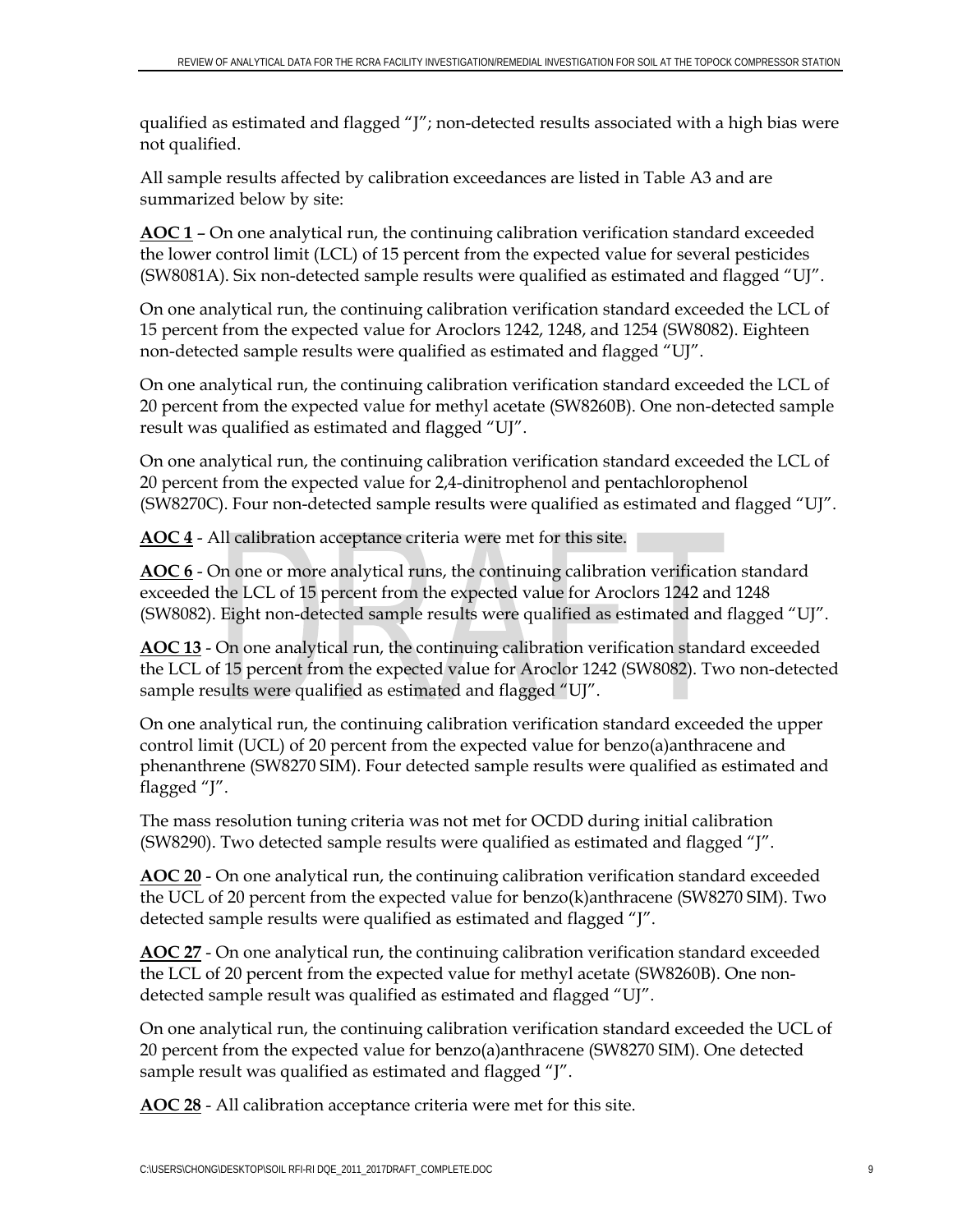**Perimeter Area** - All calibration acceptance criteria were met for this site.

**Storm Drains** – On one analytical run, the continuing calibration verification standard exceeded the UCL of 20 percent from the expected value for benzo(a)anthracene and phenanthrene (SW8270 SIM). Four detected sample results were qualified as estimated and flagged "J".

**SWMU 1** - On one analytical run, the continuing calibration verification standard exceeded the LCL of 20 percent from the expected value for methyl acetate (SW8260B). Two nondetected sample results were qualified as estimated and flagged "UJ".

The mass resolution tuning criteria was not met for OCDD during initial calibration (SW8290). One detected sample result was qualified as estimated and flagged "J".

**SWMU 11** - All calibration acceptance criteria were met for this site.

# **Field Duplicates**

A field duplicate (FD), or collocated sample, is an independent sample collected as close as possible to the original sample from the same source under identical conditions. Field duplicates were collected in the field for 10 percent or more of the samples collected for analysis during each sampling event, by matrix and method, and are used to document sampling and analytical precision and representativeness. The RPD criterion for FDs for soils is 20 percent for inorganic methods and 50 percent for organic methods, with the exception of Dioxins and Furans, which is 40 percent. When precision criteria were not met, detected and non-detected sample results were qualified as estimated and flagged "J" or "UJ".

All sample results affected by FD precision are listed Table A4 and are summarized below by site:

**AOC 1** – Several metal compounds (SW6010B) from one or more FD pairs exceeded the RPD acceptance criteria of 20 percent. Forty-six detected native and FD results were qualified as estimated concentrations and flagged "J."

Chromium hexavalent (SW7199) from one FD pair exceeded the RPD acceptance criteria of 20 percent. Two detected native and FD results were qualified as estimated concentrations and flagged "J."

Aroclor 1254 (SW8082) from one FD pair exceeded the RPD acceptance criteria of 20 percent. Two detected native and FD results were qualified as estimated concentrations and flagged "J".

Chrysene (SW8270 SIM) from one FD pair exceeded the RPD acceptance criteria of 20 percent. One detected and one non-detected native/FD results were qualified as estimated concentrations and flagged "J" or "UJ" respectively.

Several Dioxin/Furan isomers (SW8290) from one or more FD pairs exceeded the RPD acceptance criteria of 40 percent. Thirty-five detected and three non-detected native and FD results were qualified as estimated concentrations and flagged "J" or "UJ" respectively.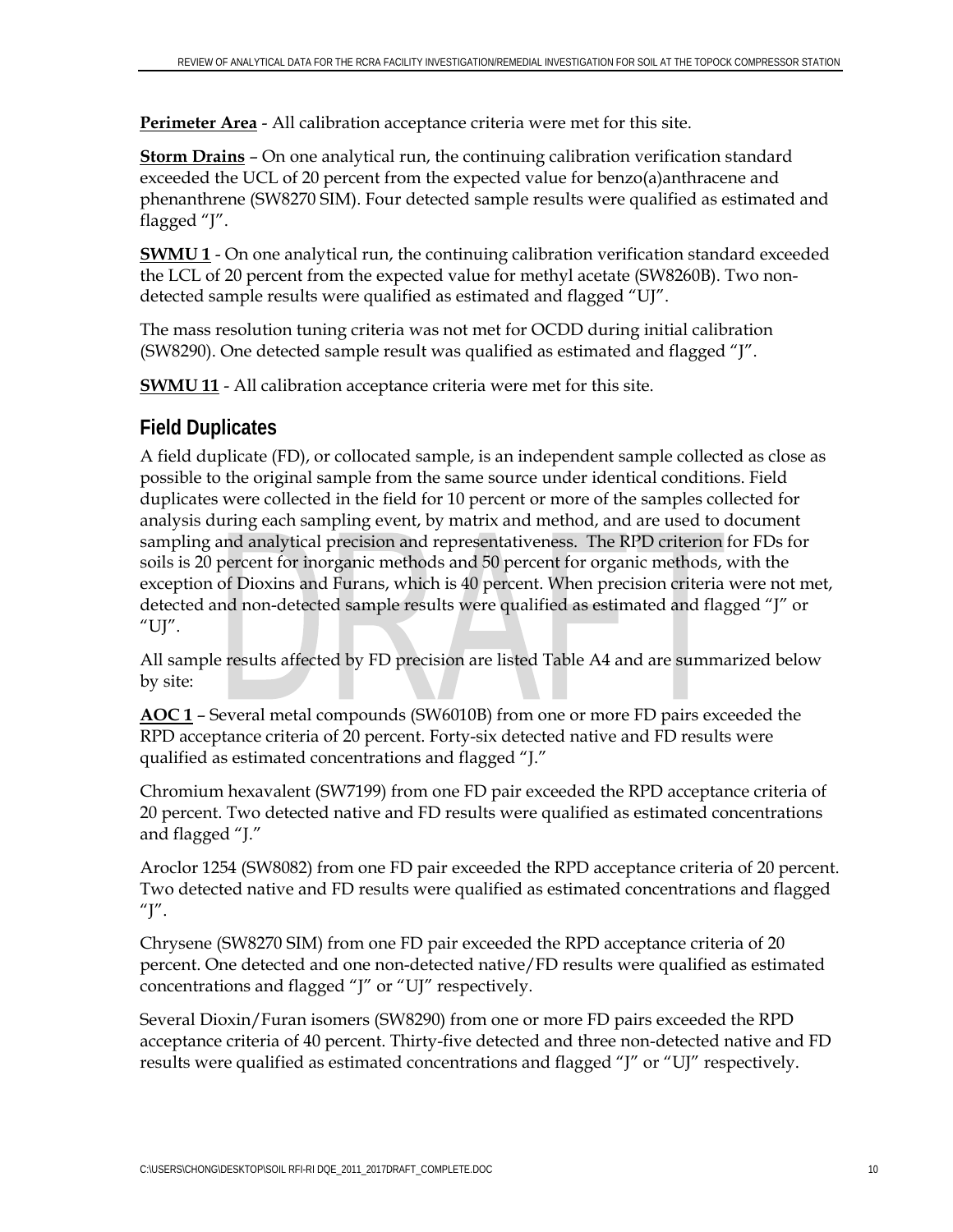**AOC 4** – Several metal compounds (SW6010B) from one or more FD pairs exceeded the RPD acceptance criteria of 20 percent. Eighteen detected native and FD results were qualified as estimated concentrations and flagged "J."

Chromium hexavalent (SW7199) from one FD pair exceeded the RPD acceptance criteria of 20 percent. Two detected native and FD results were qualified as estimated concentrations and flagged "J."

Several Dioxin/Furan isomers (SW8290) from one or more FD pairs exceeded the RPD acceptance criteria of 40 percent. Fourteen detected native and FD results were qualified as estimated concentrations and flagged "J."

**AOC 6** – Several metal compounds (SW6010B) from one or more FD pairs exceeded the RPD acceptance criteria of 20 percent. Eighteen detected native and FD results were qualified as estimated concentrations and flagged "J."

**AOC 13** – Several metal compounds (SW6010B) from one or more FD pairs exceeded the RPD acceptance criteria of 20 percent. Sixteen detected native and FD results were qualified as estimated concentrations and flagged "J."

Chromium hexavalent (SW7199) from one FD pair exceeded the RPD acceptance criteria of 20 percent. Two detected native and FD results were qualified as estimated concentrations and flagged "J."

Aroclor 1254 (SW8082) from one FD pair exceeded the RPD acceptance criteria of 20 percent. Two detected native and FD results were qualified as estimated concentrations and flagged "J".

Several PAH compounds (SW8270 SIM) from one FD pair exceeded the RPD acceptance criteria of 20 percent. Sixteen detected and two non-detected native/FD results were qualified as estimated concentrations and flagged "J" or "UJ" respectively.

1,2,3,4,6,7,8-Heptachlorodibenzo-p-dioxin and octachlorodibenzo-p-dioxin (SW8290) from one FD pair exceeded the RPD acceptance criteria of 40 percent. Four detected native and FD results were qualified as estimated concentrations and flagged "J."

**AOC 20** – Barium (SW6010B) from one FD pair exceeded the RPD acceptance criteria of 20 percent. Two detected native and FD results were qualified as estimated concentrations and flagged "J."

Aroclors 1254 and 1260 (SW8082) from one FD pair exceeded the RPD acceptance criteria of 20 percent. Four detected native and FD results were qualified as estimated concentrations and flagged "J".

Benzo(a)pyreme (SW8270 SIM) from one FD pair exceeded the RPD acceptance criteria of 20 percent. Two detected native and FD results were qualified as estimated concentrations and flagged "J".

**AOC 27** - All FD acceptance criteria were met for this site.

**AOC 28** - All FD acceptance criteria were met for this site.

**Perimeter Area** - All FD acceptance criteria were met for this site.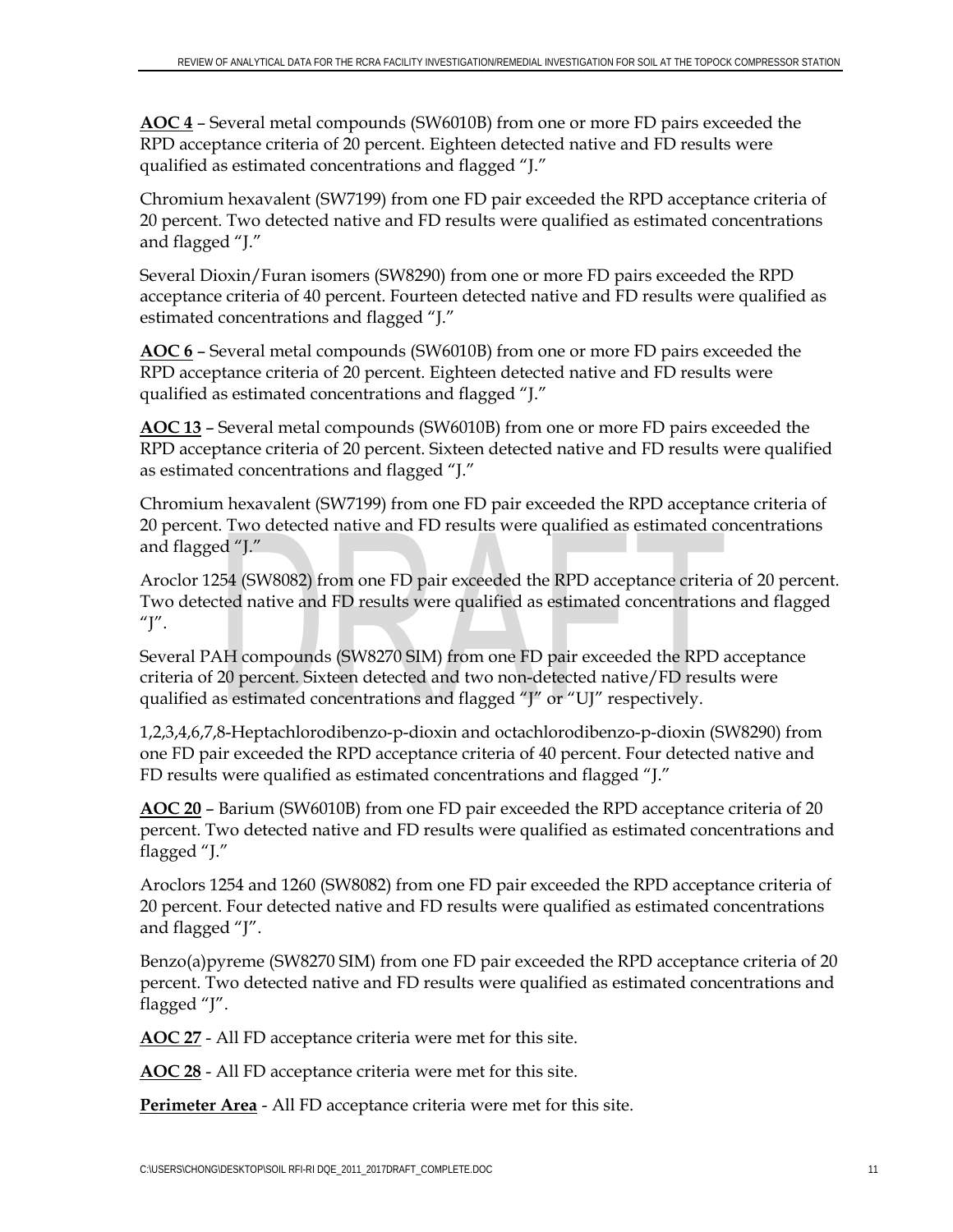**Storm Drains** – Several metal compounds (SW6010B) from one or more FD pairs exceeded the RPD acceptance criteria of 20 percent. Twelve detected native and FD results were qualified as estimated concentrations and flagged "J."

Chromium hexavalent (SW7199) from one FD pair exceeded the RPD acceptance criteria of 20 percent. Two detected native and FD results were qualified as estimated concentrations and flagged "J."

Aroclors 1254 and 1260 (SW8082) from one FD pair exceeded the RPD acceptance criteria of 20 percent. Three detected and one non-detected native/FD results were qualified as estimated concentrations and flagged "J" or "UJ".

**SWMU 1** – Barium, chromium, and copper (SW6010B) from one or more FD pairs exceeded the RPD acceptance criteria of 20 percent. Eight detected native and FD soil results were qualified as estimated concentrations and flagged "J."

Several Dioxin/Furan isomers (SW8290) from one or more FD pairs exceeded the RPD acceptance criteria of 40 percent. Six detected native and FD results were qualified as estimated concentrations and flagged "J."

# **Laboratory Control Samples**

A LCS measures laboratory accuracy. Accuracy is the degree of agreement between a measured value and the expected value. The LCS is prepared from laboratory deionized or reagent-grade water and spiked with known amounts of the target analytes of interest. Recovery of analytes outside of QC limits generally indicates a problem with the analytical procedure. A low LCS recovery indicates that the target analyte in associated samples is likely biased low. Associated detected and non-detected sample results were qualified as estimated and flagged "J" or "UJ". Likewise, a high LCS recovery indicates that the target analyte in associated samples is likely biased high. Associated detected results were qualified as estimated and flagged "J". Non-detected results associated with a high bias recovery were not qualified.

All sample results affected by LCS accuracy exceedances are listed in Table A5 and are summarized below by site:

**AOC 1** – One LCS for Chromium hexavalent (SW7199) had a recovery that was less than the LCL. Two associated detected sample results were qualified as estimated and flagged "J", and seven associated non-detected sample results were qualified as estimated and flagged "UJ."

Toxaphene (SW8081) recovery could not be evaluated as the compound was not included in the LCS spiking mix used to create the LCS. Therefore, non-detected sample results were qualified as estimated and flagged "UJ."

One LCS for hexachlorocyclopentadience (SW8270C) had a recovery that was less than the LCL. One associated non-detected sample result was qualified as estimated and flagged " $UI''$ 

One LCS for naphthalene (SW8270 SIM) had a recovery that was less than the LCL. Two associated non-detected sample results were qualified as estimated and flagged "UJ."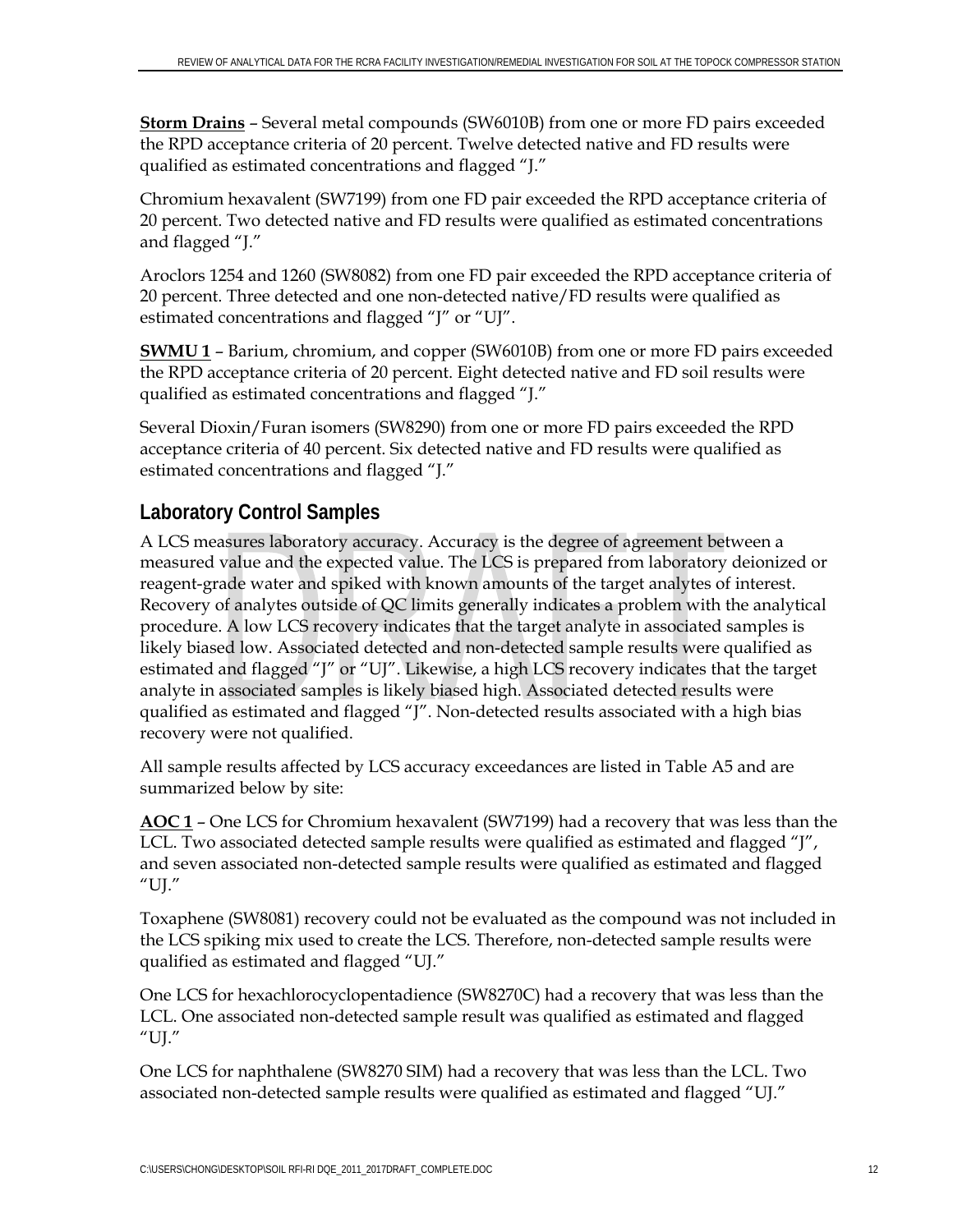**AOC 4** - All LCS acceptance criteria were met for this site.

**AOC 6** - All LCS acceptance criteria were met for this site.

**AOC 13** – Acetone (SW8260B) from one LCS/LCS duplicate pair exceeded the RPD acceptance criteria of 30 percent. Two associated non-detected sample results were qualified as estimated and flagged "UJ."

**AOC 20** – One LCS for isopropylbenzene (SW8260B) had a recovery that was less than the LCL. Three associated non-detected sample results were qualified as estimated and flagged "UJ."

**AOC 27** - All LCS acceptance criteria were met for this site.

**AOC 28** - All LCS acceptance criteria were met for this site.

**Perimeter Area** – One LCS for benzoic acid (SW8270C) had a recovery that was less than the LCL. One associated non-detected sample result was qualified as estimated and flagged "UJ."

**Storm Drain** - All LCS acceptance criteria were met for this site.

**SWMU 1** - All LCS acceptance criteria were met for this site.

**SWMU 11** - All LCS acceptance criteria were met for this site.

# **Matrix Spike Samples**

MS recoveries are used to evaluate the affect of the sample matrix on the recovery of target analytes. A sample is fortified with a known quantity of a target analyte and is carried through the same preparation and analytical procedures as the unspiked sample. MS recoveries outside the QC limits may indicate that the sample's matrix is affecting the method's ability to accurately quantify the target analyte in the associated sample, or samples from similar locations. A low MS recovery generally indicates a negative bias in the sample data. Associated parent detected and non-detected sample results were qualified as estimated and flagged "J" or "UJ". When the MS and/or MSD recoveries were below 10 percent, the associated parent sample detected result was qualified as estimated and flagged "J". However, an associated non-detected parent sample result was rejected from project use and flagged "R". A high MS recovery indicates a potential positive bias to the associated sample data. The associated parent detected results were qualified as estimated and flagged "J". Non-detected parent results associated with a high bias recovery were not qualified. If duplicate MS analyses are performed, a RPD greater than QC criteria may further indicate that the sample matrix is affecting the precision of the method for the target analyte that did not meet criteria. Therefore, the associated parent detected results were qualified as estimated and flagged "J".

All sample results affected by MS accuracy or precision exceedances are listed in Table A6 and are summarized below by site:

**AOC 1** – The MS or MSD for several metal compounds (SW6010B) had a recovery that was greater than the control limit for four samples. The associated detected parent sample results were qualified as estimated and flagged "J."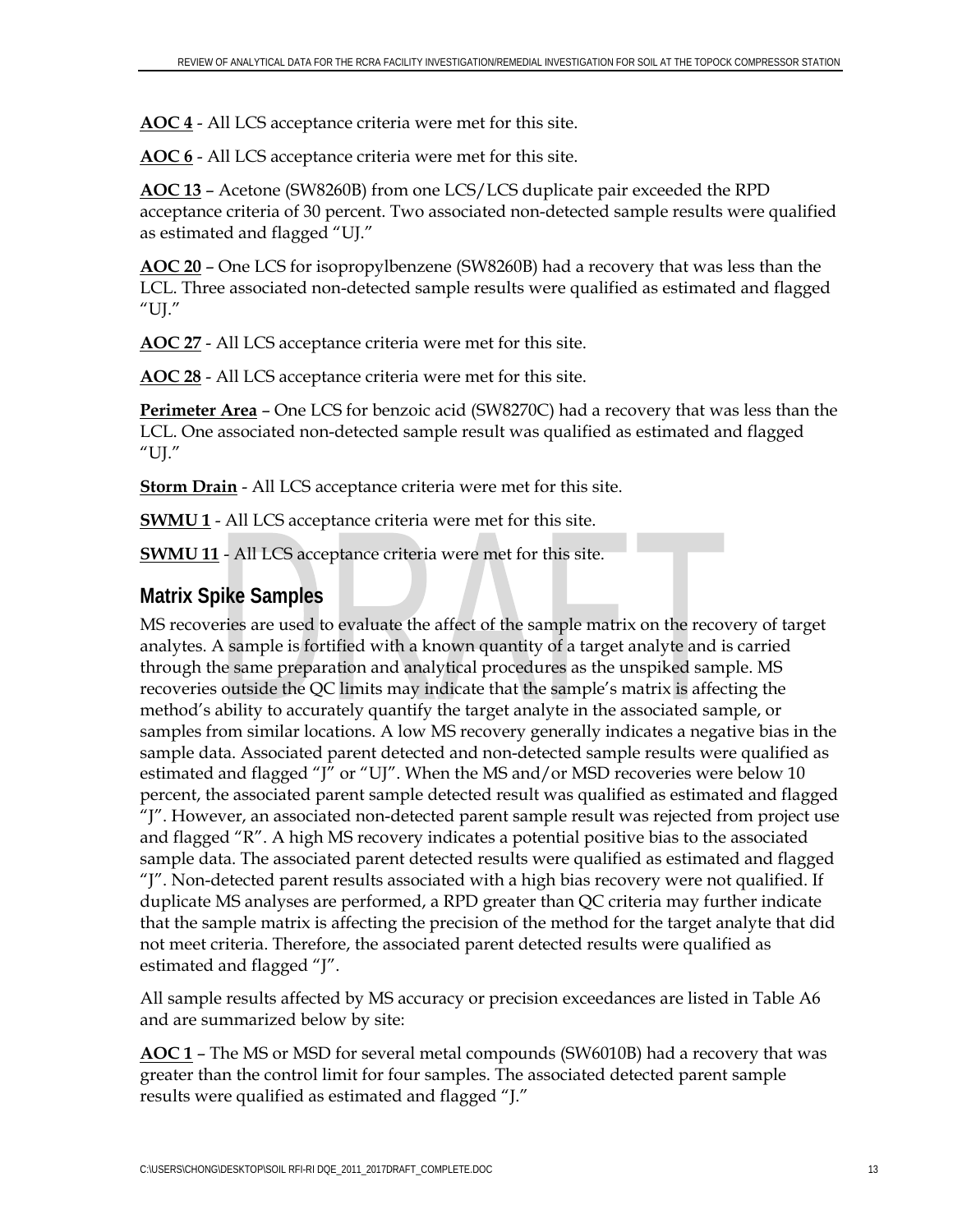The MS/MSD for several metal compounds (SW6010B) had a recovery that was less than the control limit for 14 samples. The associated detected and non-detected parent sample results were qualified as estimated and flagged "J" or "UJ" respectively.

Arsenic, nickel and zinc from one MS/MSD and lead from another MS/MSD (SW6010B) exceeded the RPD acceptance criteria of 20 percent. The associated detected parent sample results were qualified as estimated and flagged "J."

The MSD for hexavalent chromium (SW7199) had a recovery that was less than LCL for one sample. The associated non-detected parent sample result was qualified as estimated and flagged "UJ."

The MS/MSD recovery for mercury (SW7471A) could not be evaluated for sample AOC1-4- 184 as the compound was not included in the MS spiking mix used to create the MS/MSD. Therefore, the non-detected sample result was qualified as estimated and flagged "UJ."

The MS/MSD for heptachlor epoxide (SW8081A) had a recovery that was less than the LCL for one sample. The associated non-detected parent sample result was qualified as estimated and flagged "UJ."

Aroclor 1016 (SW8082) from one MS/MSD exceeded the RPD acceptance criteria of 20 percent. The associated non-detected parent sample result was qualified as estimated and flagged "UJ."

The MS/MSD for acrolein (SW8260B) had a recovery that was less than the LCL for one sample. The associated non-detected parent sample result was qualified as estimated and flagged "UJ."

The MS/MSD for several SVOC compounds (SW8270C) had a recovery that was less than then LCL for two samples. The associated non-detected parent sample results were qualified as estimated and flagged "UJ." The recoveries for 2,4-dinitrophenol, 4,6-dinitro-2 methylphenol, 4-nitrophenol, benzoic acid, and pentachlorophenol in the MS/MSD for sample TCS-4-02 were less than 10 percent. The associated non-detected parent sample results were rejected from project use and flagged "R".

The MS/MSD for several dioxin/furan isomers (SW8290) had a recovery that was less than the control limit for six samples. The associated detected and non-detected parent sample results were qualified as estimated and flagged "J" or "UJ" respectively.

The MS/MSD for several dioxin/furan isomers (SW8290) had a recovery that was greater than the control limit for seven samples. The associated detected parent sample results were qualified as estimated and flagged "J."

1,2,3,4,6,7,8-Heptachlorodibenzofuran, 1,2,3,6,7,8-hexachlorodibenzo-p-dioxin, and/or octachlorodibenzofuran (SW8290) from five MS/MSDs exceeded the RPD acceptance criteria of 20 percent. The associated detected parent sample results were qualified as estimated and flagged "J."

**AOC 4** – The MS/MSD for antimony, barium, cadmium, selenium, thallium, or zinc (SW6010B) had a recovery that was either less than or greater than the control limit for two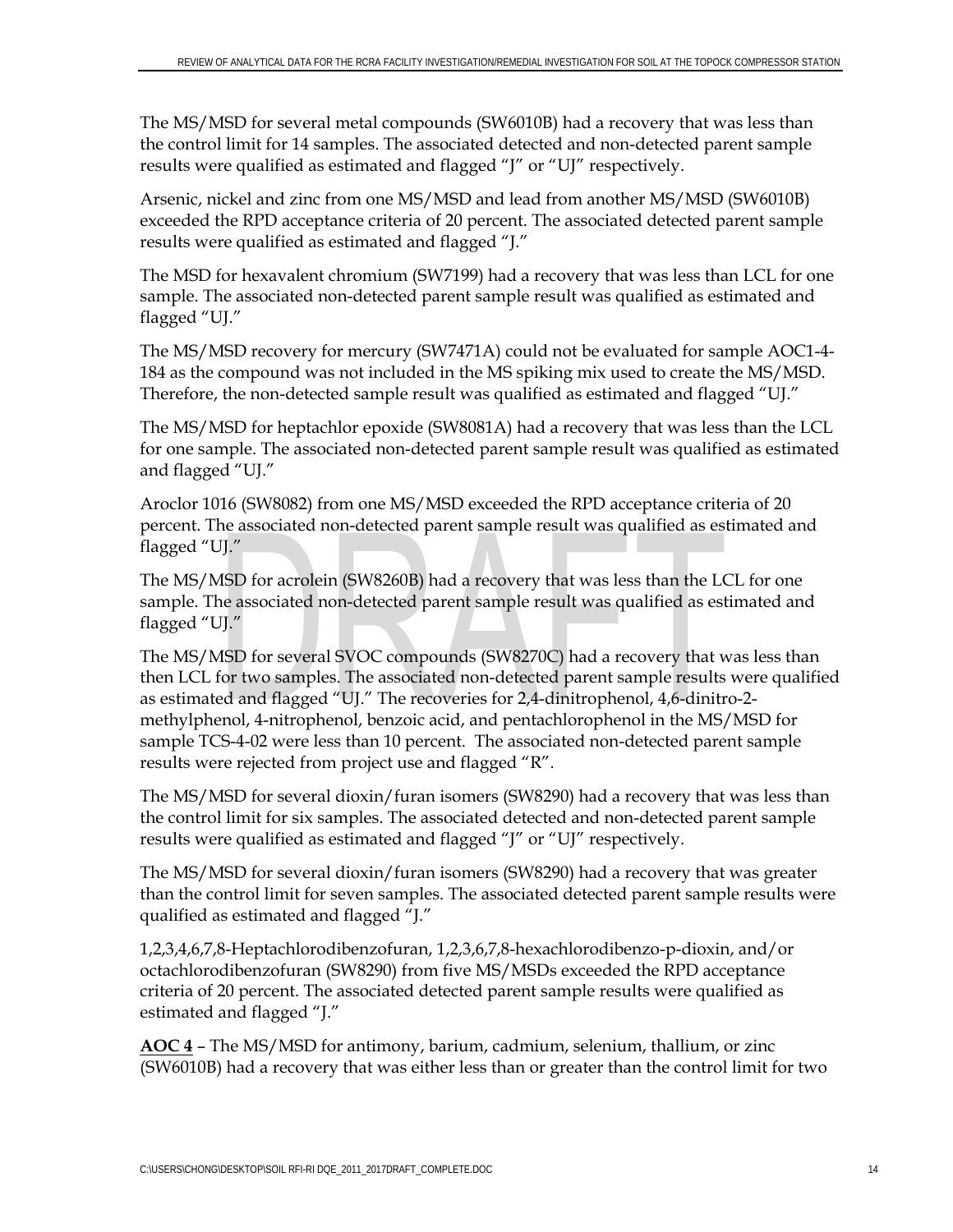samples. The associated detected and non-detected parent sample results were qualified as estimated and flagged "J" or "UJ" respectively.

**AOC 6** – The MS or MSD for manganese and potassium (SW6010B) had a recovery that was less than the control limit for one sample. The associated detected parent sample results were qualified as estimated and flagged "J."

The MS/MSD for aroclors 1016 and 1260 (SW8082) had a recovery that was either less than or greater than the control limit for one sample. The associated detected and non-detected parent sample results were qualified as estimated and flagged "J" or "UJ" respectively.

Aroclors 1016 and 1260 (SW8082) from one MS/MSD exceeded the RPD acceptance criteria of 20 percent. The associated detected and non-detected parent sample results were qualified as estimated and flagged "J" or "UJ" respectively.

**AOC 13** – The MS/MSD for cadmium, cobalt, lead, selenium, thallium, and zinc (SW6010B) had a recovery that was less than the LCL for one sample. The associated detected and nondetected parent sample results were qualified as estimated and flagged "J" or "UJ" respectively.

The MS or MSD for benzo(ghi)perylene, dibenzo(a,h)anthracene, or fluoranthene (SW8270 SIM) had a recovery that was less than the LCL for one sample. The associated detected and non-detected parent sample results were qualified as estimated and flagged "J" or "UJ" respectively.

The MS or MSD for 1,2,3,4,7,8,9-heptachlorodibenzofuran, 1,2,3,4,7,8 hexachlorodibenzofuran, or 1,2,3,7,8,9-hexachlorodibenzo-p-dioxin (SW8290) had a recovery that was less than the LCL for one sample. The associated detected parent sample results were qualified as estimated and flagged "J."

**AOC 20** - All MS/MSD acceptance criteria were met for this site.

**AOC 27** - The MS/MSD for selenium and thallium (SW6010B) had a recovery that was less than the LCL for one sample. The associated non-detected parent sample results were qualified as estimated and flagged "UJ."

The MS or MSD for several PAH compounds (SW8270 SIM) had a recovery that was less than the LCL for two samples. The associated detected parent sample results were qualified as estimated and flagged "J".

**AOC 28** - All MS/MSD acceptance criteria were met for this site.

**Perimeter Area** – The MS/MSD for TPH as motor oil (SW8015B) had a recovery that was less than LCL for one sample. The associated detected parent sample result was qualified as estimated and flagged "J."

**Storm Drain** – The MS or MSD for selenium, silver, or thallium (SW6010B) had a recovery that was less than the LCL for one sample. The associated non-detected parent sample results were qualified as estimated and flagged "UJ."

**SWMU 1** – The MS/MSD for antimony, barium, chromium, iron, selenium, thallium, or zinc (SW6010B) had a recovery that was less than the LCL for three samples. The associated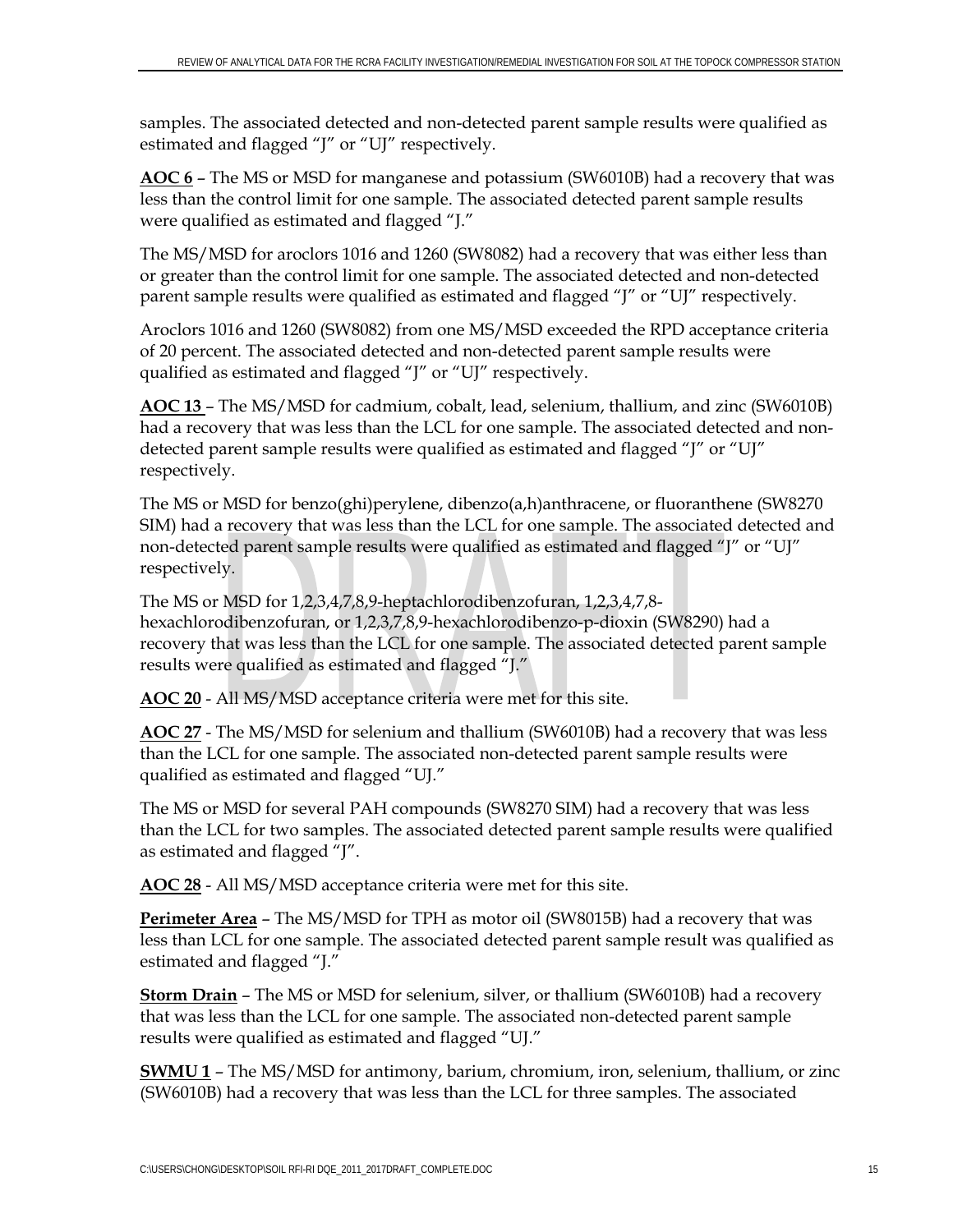detected and non-detected parent sample results were qualified as estimated and flagged "J" or "UJ" respectively.

The MS/MSD for benzaldehyde, caprolactam, and hexachlorocyclopentadiene (SW8270C) had a recovery that was less than the LCL for one sample. The associated non-detected parent sample results were qualified as estimated and flagged "UJ."

The MS or MSD for 1,2,3,4,6,7,8-heptachlorodibenzo-p-dioxin, 1,2,3,4,7,8,9 heptachlorodibenzofuran, 1,2,3,6,7,8-hexachlorodibenzo-p-dioxn, or octachlorodibenzofuran (SW8290) had a recovery that was less than the LCL for two samples. The associated detected parent sample results were qualified as estimated and flagged "J."

1,2,3,4,6,7,8-Heptachlorodibenzo-p-dioxin, 1,2,3,4,7,8,9-heptachlorodibenzofuran, 1,2,3,6,7,8 hexachlorodibenzo-p-dioxn (SW8290) from two MS/MSD exceeded the RPD acceptance criteria of 20 percent. The associated detected parent sample results were qualified as estimated and flagged "J."

**SWMU 11** - All MS/MSD acceptance criteria were met for this site.

# **Post Digestion Spikes**

A post-digestion spike (PDS) is a portion of the sample digestate that is fortified with a known quantity of a target analyte. The PDS is used to measure either positive or negative interferences that may distort the accuracy of the reported values in the native sample. Accuracy of the analytes should be within 75 to 125 percent of the known concentration added. Post-digestion spikes are only evaluated for metals analyses. When acceptance criteria were not met, detected and non-detected sample results were qualified as estimated and flagged "J" or "UJ".

All sample results affected by PDS exceedances are listed in Table A6 and are summarized below by site:

**AOC 1** – The PDS for several metal compounds (SW6010B) had a recovery that was either less than or greater than the control limit for one or more parent samples. The associated detected and non-detected sample results in the associated analytical batch were qualified as estimated and flagged "J" or "UJ" respectively.

**AOC 4** – The PDS for barium and zinc (SW6010B) had a recovery that was less than the LCL for one parent sample. The associated detected sample results in the associated analytical batch were qualified as estimated and flagged "J."

**AOC 6** – The PDS for potassium or silver (SW6010B) had a recovery that was greater than the UCL for one parent sample. The associated detected and non-detected sample results in the associated analytical batch were qualified as estimated and flagged "J" or "UJ" respectively.

**AOC 13** – The PDS for selenium, silver, or thallium (SW6010B) had a recovery that was less than the LCL for one or more parent samples. The associated non-detected sample results in the associated analytical batch were qualified as estimated and flagged "UJ."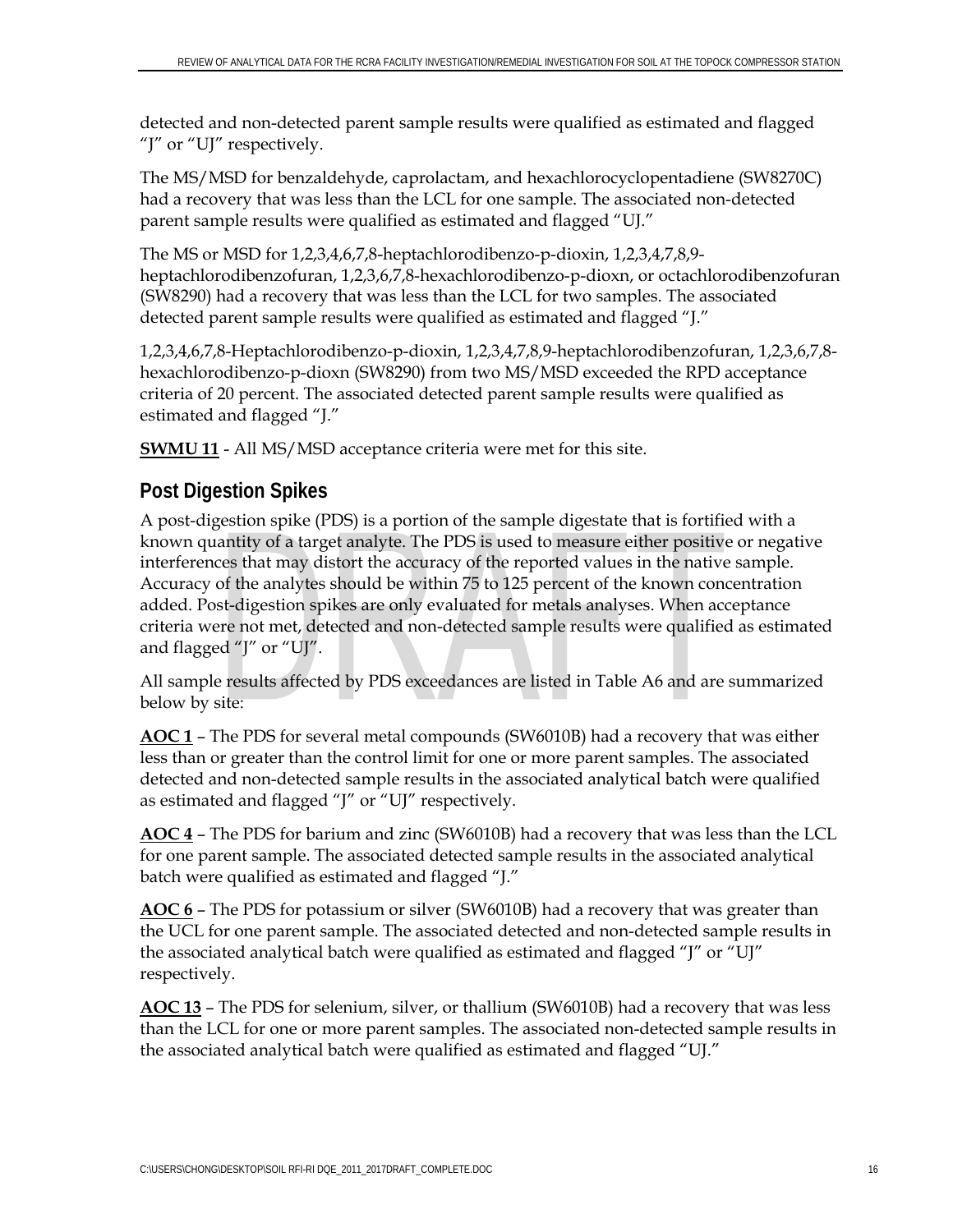**AOC 20** – The PDS for antimony or selenium (SW6010B) had a recovery that was less than the LCL for one parent sample. The associated non-detected sample results in the associated analytical batch were qualified as estimated and flagged "UJ."

**AOC 27** – The PDS for selenium or thallium (SW6010B) had a recovery that was less than the LCL for one parent sample. The associated non-detected sample results in the associated analytical batch were qualified as estimated and flagged "UJ."

**AOC 28** - All PDS acceptance criteria were met for this site.

**Perimeter Area** - All PDS acceptance criteria were met for this site.

**Storm Drain** – The PDS for selenium, silver, or thallium (SW6010B) had a recovery that was less than the LCL for one or more parent samples. The associated non-detected sample results in the associated analytical batch were qualified as estimated and flagged "UJ."

**SWMU 1** – The PDS for selenium, silver, or thallium (SW6010B) had a recovery that was less than the LCL for one parent sample. The associated non-detected sample results in the associated analytical batch were qualified as estimated and flagged "UJ."

**SWMU 11** - All PDS acceptance criteria were met for this site.

# **Serial Dilution**

A 1 to 5 serial dilution is performed on a portion of the sample digestate and analyzed. The serial dilution is used to measure either positive or negative interferences that may distort the precision of the reported values in the native sample. Precision is expressed in terms of the percent difference (%D) between the original sample and the serial dilution results. The %D criterion should be less than 10 percent if the concentration of the analyte in the original sample is greater than 50 times the MDL. Serial dilutions are only evaluated for metals analyses. When acceptance criteria were not met, detected and non-detected sample results were qualified as estimated and flagged "J" or "UJ".

All sample results affected by serial dilution exceedances are listed in Table A6 and are summarized below by site:

**AOC 1** – The serial dilution for zinc (SW6010B) from one parent sample exceeded the %D criteria of 10 percent. The associated detected sample result in the associated analytical batch was qualified as estimated and flagged "J."

**AOC 4** - All serial dilution acceptance criteria were met for this site.

**AOC 6** – The serial dilution for magnesium and zinc (SW6010B) from one parent sample exceeded the %D criteria of 10 percent. The associated detected sample results in the associated analytical batch were qualified as estimated and flagged "J."

**AOC 13** - All serial dilution acceptance criteria were met for this site.

**AOC 20** - All serial dilution acceptance criteria were met for this site.

**AOC 27** - All serial dilution acceptance criteria were met for this site.

**AOC 28** - All serial dilution acceptance criteria were met for this site.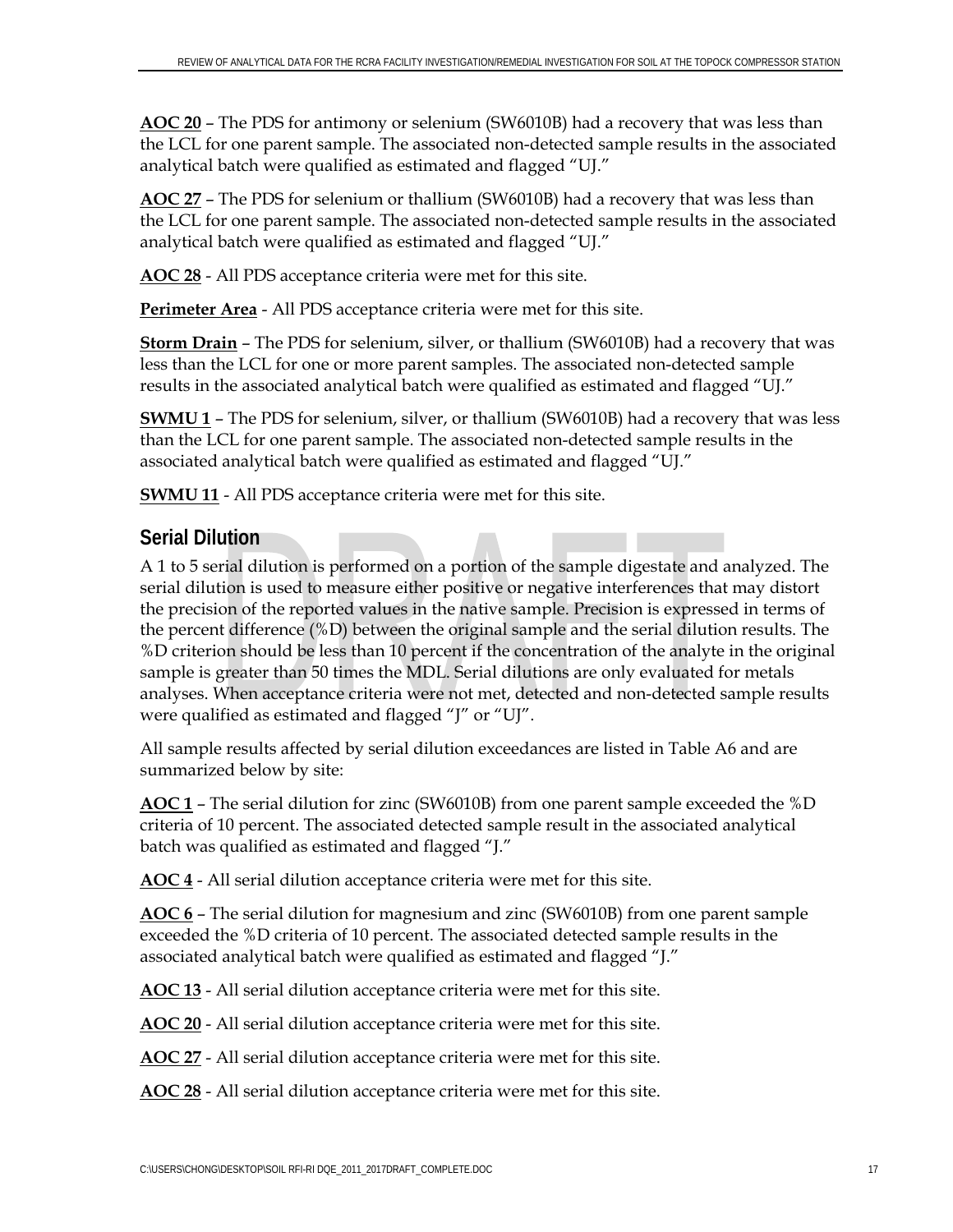**Perimeter Area** - All serial dilution acceptance criteria were met for this site.

**Storm Drain** - All serial dilution acceptance criteria were met for this site.

**SWMU 1** – The serial dilution for zinc (SW6010B) from one parent sample exceeded the %D criteria of 10 percent. The associated detected sample result in the associated analytical batch was qualified as estimated and flagged "J."

**SWMU 11** - All serial dilution acceptance criteria were met for this site.

# **Laboratory Duplicates**

A laboratory duplicate is a separate sample aliquot that is subjected to the same preparation and analytical procedures as the native sample. Laboratory duplicates were analyzed to measure the precision of sample results reported as required by the analytical method. Precision is expressed in terms of the relative percent difference (RPD) between the native and laboratory duplicate sample results. The RPD criterion for laboratory duplicates is 20 percent. When precision criteria were not met, detected and non-detected sample results were qualified as estimated and flagged "J" or "UJ".

The laboratory analyzed duplicate aliquots of field samples at the required frequency. The QC acceptance criteria were met for all methods.

# **Surrogates**

Surrogates are primarily used in organic chromatography methods and are added prior to sample preparation. The surrogates are added to all samples, standards, and blanks in an analytical run and provide a measurement to determine recovery for every sample matrix. Surrogate compounds are chosen to represent the various chemistries of the target analytes in a specific method. A low surrogate recovery indicates that the target analytes in associated samples is likely biased low. Associated detected and non-detected sample results were qualified as estimated and flagged "J" or "UJ". Likewise, a high surrogate recovery indicates that the target analytes in associated samples is likely biased high. Associated detected results were qualified as estimated and flagged "J". Non-detected results associated with a high bias recovery were not qualified.

All sample results affected by surrogate accuracy exceedances are listed in Table A7 and are summarized below by site:

**AOC 1** – The pesticide surrogate recovery (SW8081) from one soil sample was less than the LCL. Twenty associated non-detected sample results were qualified as estimated and flagged "UJ."

The PCB surrogate recovery (SW8082) from one soil sample was less than the LCL. Seven associated non-detected sample results were qualified as estimated and flagged "UJ."

Two SVOC surrogate recoveries (SW8270C) from one soil sample were less than the LCL. Sixty-four associated non-detected sample results were qualified as estimated and flagged "UJ."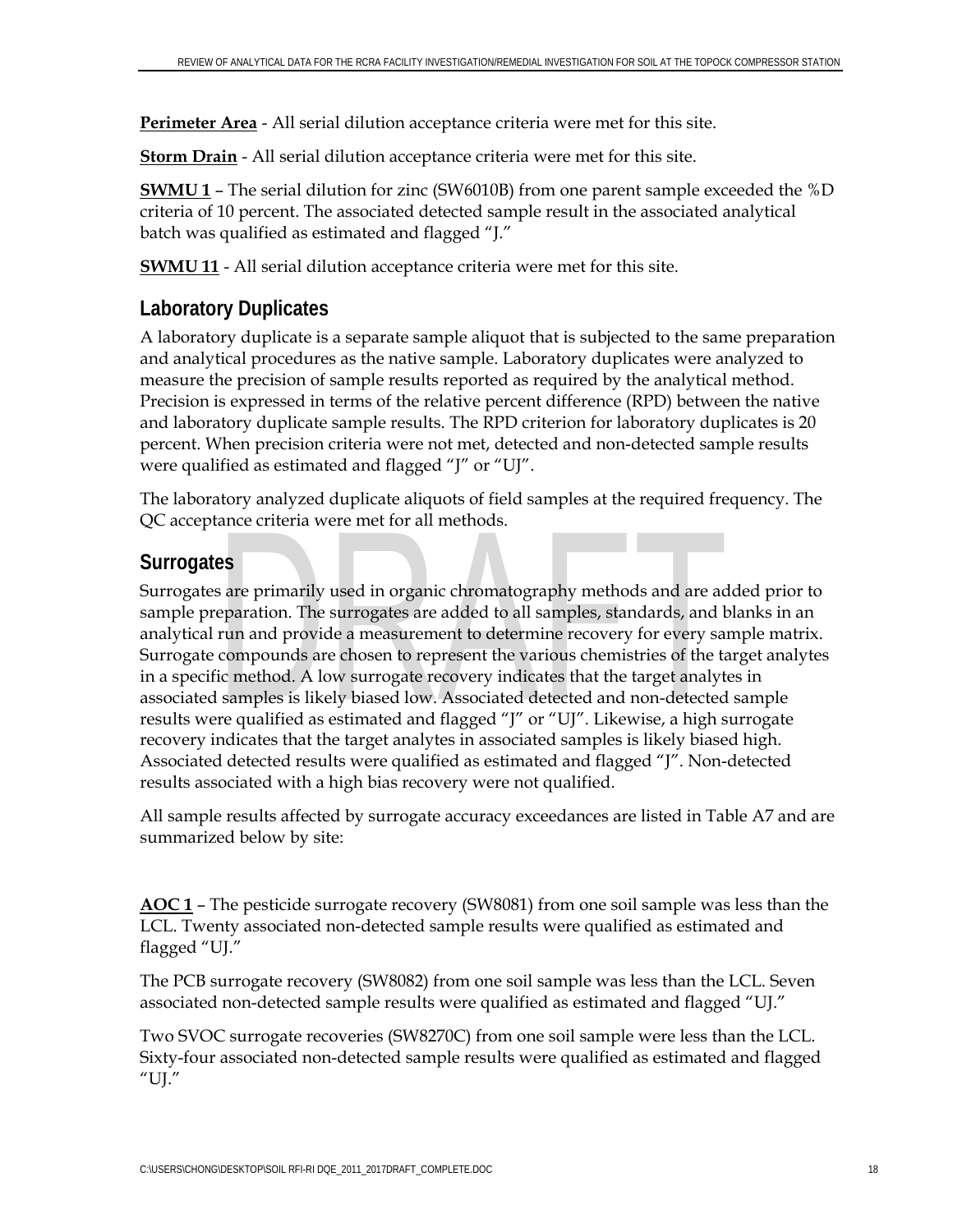One or more PAH surrogate recoveries (SW8270 SIM) from three soil samples were greater than the UCL. Ten associated detected sample results were qualified as estimated and flagged "J."

One or more Dioxin/Furan surrogate recoveries (SW8280) from two soil samples were greater than the UCL. Twelve associated detected sample results were qualified as estimated and flagged "J."

**AOC 4** - All surrogate recovery acceptance criteria were met for this site.

**AOC 6** - The PCB surrogate recovery (SW8082) from one soil sample was greater than the UCL. Two associated detected sample results were qualified as estimated and flagged "J."

**AOC 13** – One or more PAH surrogate recoveries (SW8270 SIM) from three soil samples were greater than the UCL. Thirteen associated detected sample results were qualified as estimated and flagged "J."

One or more PAH surrogate recoveries (SW8270 SIM) from one soil sample were less than the LCL. Fifteen associated non-detected sample results were qualified as estimated and flagged "UJ."

**AOC 20** – The PCB surrogate recovery (SW8082) from one soil sample was greater than the UCL. Two associated detected sample results were qualified as estimated and flagged "J."

**AOC 27** - All surrogate recovery acceptance criteria were met for this site.

**AOC 28** - All surrogate recovery acceptance criteria were met for this site.

**Perimeter Area** - All surrogate recovery acceptance criteria were met for this site.

**Storm Drain** – The PCB surrogate recoveries (SW8082) from two soil samples were greater than the UCL. Four associated detected sample results were qualified as estimated and flagged "J."

One or more PAH surrogate recoveries (SW8270 SIM) from two soil samples were greater than the UCL. Thirty-two associated detected sample results were qualified as estimated and flagged "J."

**SWMU 1** – The PCB surrogate recovery (SW8082) from one soil sample was greater than the UCL. One associated detected sample result was qualified as estimated and flagged "J."

**SWMU 11** - All surrogate recovery acceptance criteria were met for this site.

# **Internal Standards**

Internal Standards (IS) have similar chemical characteristics to those of the analytes and provide an analytical response which is distinct from the analyte and not normally subject to interference. The internal standards are added prior to analysis for the purpose of determining analyte concentrations. The internal standard's response is referenced against a relative response factor and the samples analyte concentration can be corrected for matrix effects. Detected and non-detected sample results that exceeded the method recommended acceptance criteria for IS recovery were qualified as estimated and flagged "J" or "UJ".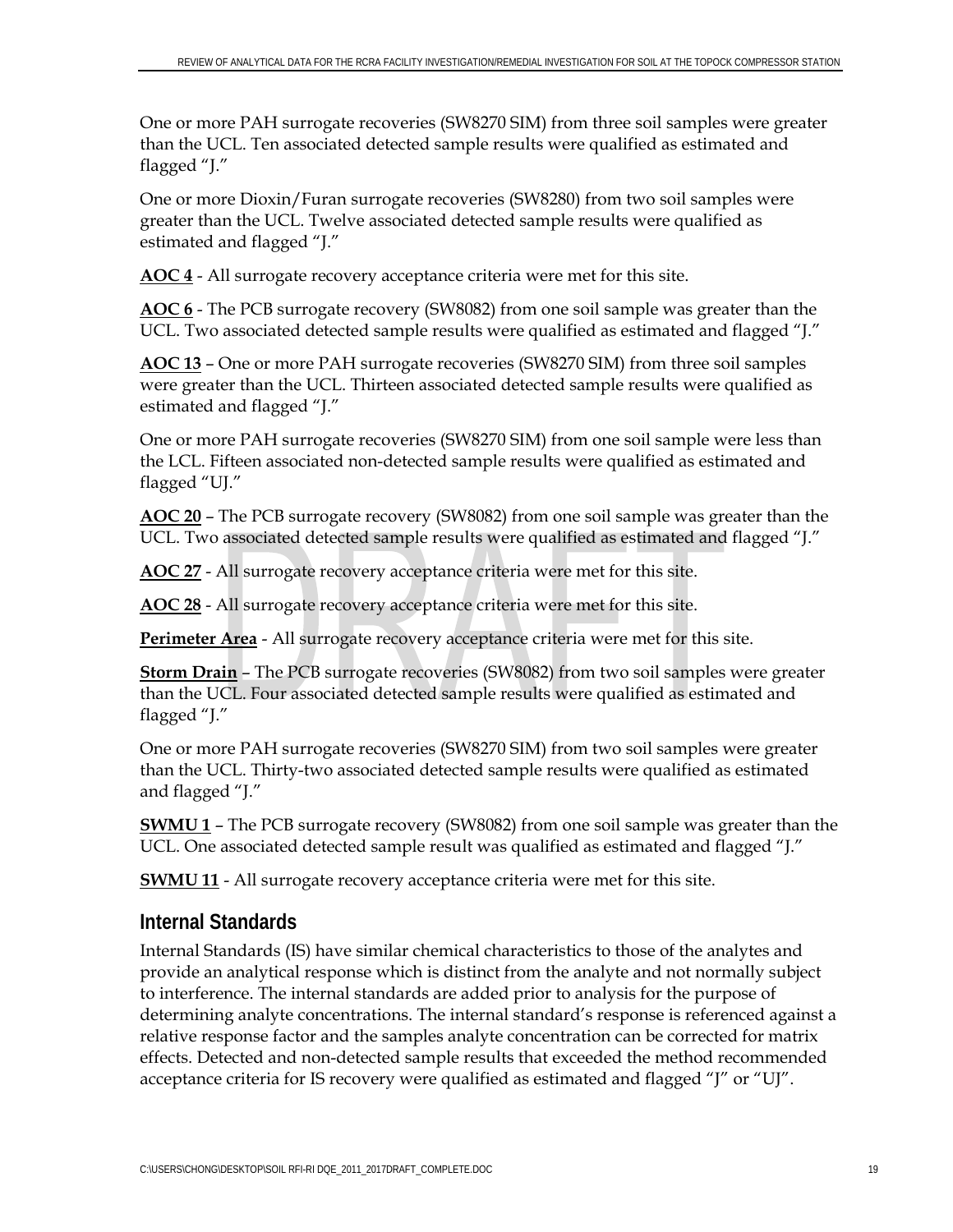All sample results affected by IS recovery exceedances are listed in Table A8 and are summarized below by site:

**AOC 1** – The IS recovery for perylene-d12 (SW8270 SIM) from three soil samples was less than the LCL. Nine associated detected sample results were qualified as estimated and flagged "J."

**AOC 4** - All IS recovery acceptance criteria were met for this site.

**AOC 6** – The IS recovery for perylene-d12 (SW8270 SIM) from two soil samples was less than the LCL. Eight associated detected sample results and one associated non-detected sample result were qualified as estimated and flagged "J" or "UJ" respectively.

**AOC 13** – The IS recovery for perylene-d12 (SW8270 SIM) from two soil samples was less than the LCL. Six associated detected sample results were qualified as estimated and flagged "J."

**AOC 20** – The IS recovery for perylene-d12 (SW8270 SIM) from two soil samples was less than the LCL. Six associated detected sample results were qualified as estimated and flagged "J."

**AOC 27** - All IS recovery acceptance criteria were met for this site.

**AOC 28** - All IS recovery acceptance criteria were met for this site.

**Perimeter Area** - All IS recovery acceptance criteria were met for this site.

**Storm Drain** – The IS recovery for perylene-d12 (SW8270 SIM) from one soil sample was less than the LCL. Four associated detected sample results were qualified as estimated and flagged "J."

**SWMU 1** - All IS recovery acceptance criteria were met for this site.

**SWMU 11** - All IS recovery acceptance criteria were met for this site.

# **Other**

**Chain of Custody / Sample Receipt** 

Samples are collected under chain of custody to ensure that sample integrity is documented and known from the time of collection through receipt at the laboratory where custody is relinquished to the laboratory.

Each sample was documented in a completed chain of custody and received by the laboratory courier in good condition. All discrepancies identified by the laboratory were promptly resolved.

Three cyanide (SW9014) samples were received by the laboratory with a sample cooler temperature exceeding 6 deg C, which is outside the recommended temperature of 2 – 6 deg C. Three associated non-detected sample results were qualified as estimated and flagged "UJ." The associated samples are listed in Table A2.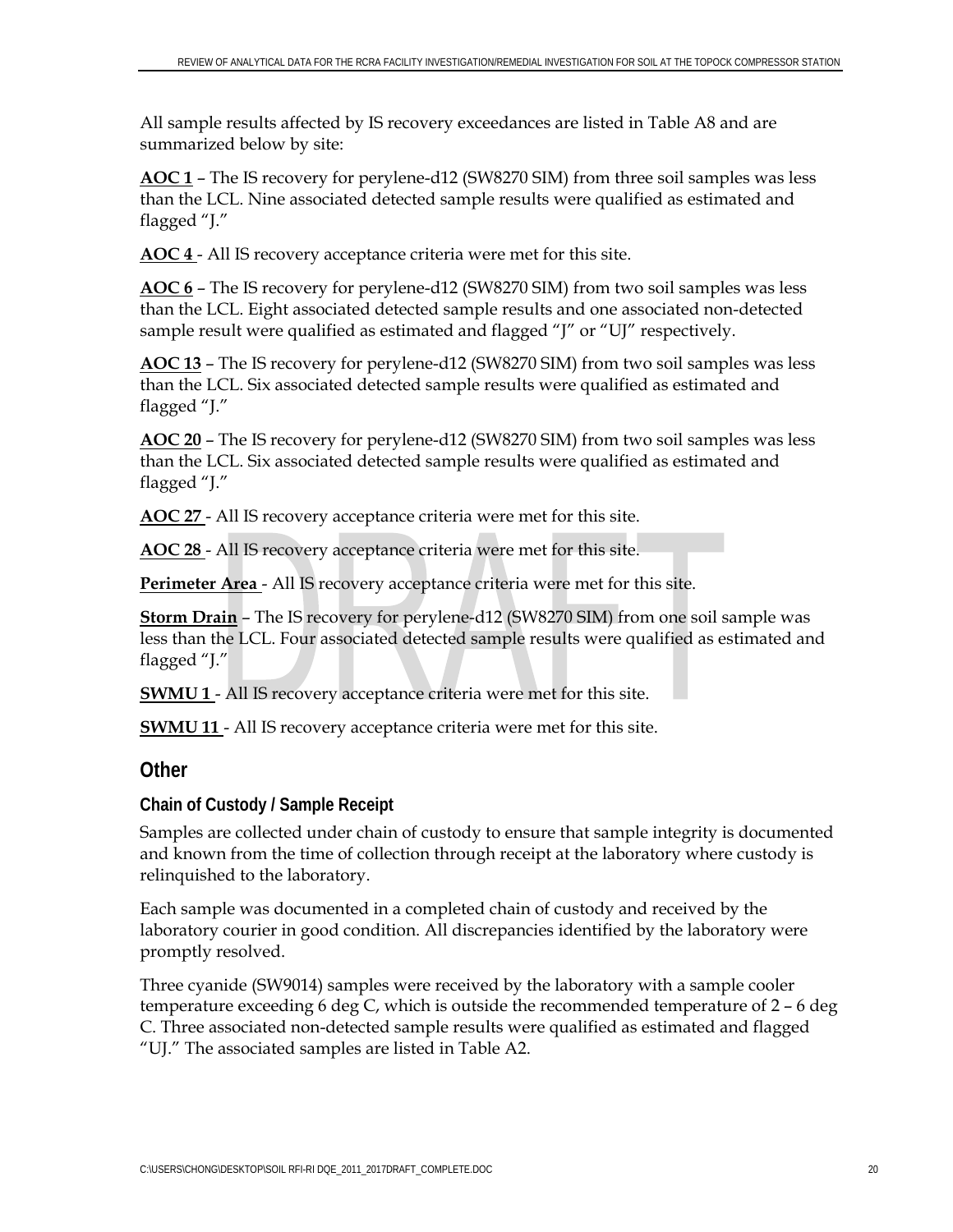# **Overall Review**

The goal of this review is to demonstrate that a sufficient number of representative samples were collected and the resulting analytical data can be used to support the decision-making process. The procedures for assessing the precision, accuracy, representativeness, completeness, and comparability parameters (PARCC) are addressed in the QAPP. The following summary highlights the PARCC findings for the above-defined events:

- Precision of the data was verified through the review of the field and laboratory data quality indicators that include: FD, LCS/LCSD, MS/MSD, serial dilution, and laboratory duplicate RPDs. Precision was generally acceptable, with the exception of a number of analytical results that were qualified as estimated due to FD, MS or serial dilution RPD issues. Overall, 247 results out of 20,890 total results (approximately 1.2 percent) were qualified for precision exceptions.
- Accuracy of the data was verified through the review of the calibration, internal standard, LCS, MS/MSD, post digestion spike, and surrogate standard recoveries, as well as the evaluation of the method blank/field blank data. Accuracy was generally acceptable, with the exception of a number of analytical results being qualified as estimated detected and nondetected results due to calibration, internal standard, LCS, MS/MSD, post digestion spike, and surrogate standard recovery issues. Five results were rejected due to low MS/MSD recoveries. Overall, 471 results out of 20,890 total results (approximately 2.3 percent) were qualified for accuracy exceptions. Analytical/field blank data were generally free of contamination, with some analytical results being qualified as nondetect. Overall, 81 results out of 20,890 total results (approximately 0.4 percent) were qualified for blank contamination.
- Representativeness of the data was verified through the sample's collection, storage, and the verification of holding-time compliance. Three sample results for cyanide were qualified as estimated non-detects due to improper sample preservation (i.e. sample cooler temperature). In addition, 427 sample results were qualified as estimated detected and nondetected results and 110 sample results were rejected from project use due to holding time exceptions. All other data were reported from analyses within the USEPArecommended holding times. Overall, 540 out of 20,890 total results (approximately 2.6 percent) were qualified.
- Comparability of the data was verified through the use of standard USEPA analytical procedures and standard units for reporting. Results obtained are comparable to industry standards in that the collection and analytical techniques followed approved, documented procedures.
- Sensitivity is a measurement based upon the analytical instrument MRLs determined by each subcontract laboratory. The analytical reporting limits were determined based upon the completion of instrument-specific MDL studies performed annually in accordance with the Code of Federal Regulations, Title 40, Part 136, Appendix B (USEPA, 1984). The MRLs are generally established by multiplying the MDL by a factor of three to five as recommended by generally accepted laboratory practice and is further supported by the lowest-level analytical standard in the initial calibration process. Sensitivity is ensured through compliance with the MRLs specified in the QAPP. Any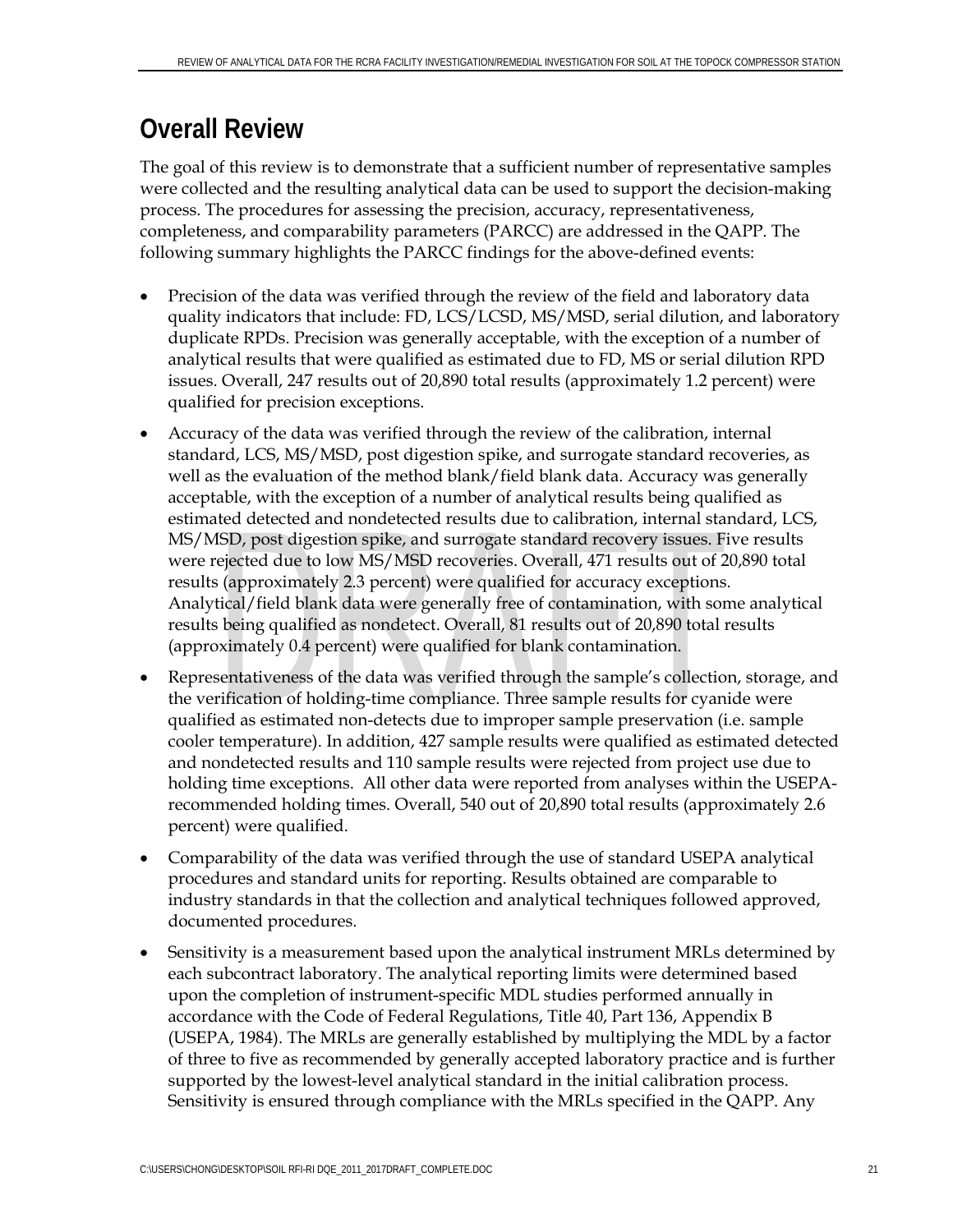nondetect results that were reported by the laboratory, or were flagged non-detect due to blank contamination, have been evaluated against the project screening levels as discussed in the work plan.

 Completeness is a measure of the number of valid measurements obtained in relation to the total number of measurements planned. Completeness is expressed as the percentage of valid or usable measurements compared to planned measurements. Valid data are defined as data that are not rejected for project use. The completeness goal of 90 percent was met for all analyte/methods as listed in Appendix A, Table A9.

Evaluation of 100 percent of the chemical data was performed by using the QAPP and QAPP Addendum as a guide for data quality evaluation. The overall completeness was met and no other systematic protocol errors were identified during the monitoring of the field or laboratory efforts. This along with the PARCCS evaluation demonstrate that the overall quality of the analytical program and laboratory are sufficient to meet the project data quality objectives.

# **Data Management**

Sampling activity logs and laboratory analytical data are maintained in a project database and/or in project files, where appropriate. Data were collected and include, but are not limited to, the following items described below:

# **Field Data**

- Daily field progress reports
- Field worksheets
- Daily field notebooks
- Groundwater sample collection logs
- Chain-of-custody reports

# **Laboratory Data**

- Laboratory data packages grouped by SDG
- Corrective action reports
- Laboratory MDL studies
- Internal data evaluation reports for all data

Laboratory data were received in both hardcopy (PDF format) and in electronic commadelimited American Standard Code for Information Interchange (ASCII) format. The receipt of both data types was logged into the sample-tracking program to determine completeness and laboratory turnaround-time compliance.

All data quality evaluation is done using a semi-automated data validation program that uses laboratory hardcopy and electronic data simultaneously. All validation flags and discoveries are entered into the project database and are linked directly to each individual data point. This process compares hardcopy data to electronic data. All data quality validation reports are generated from the electronic database.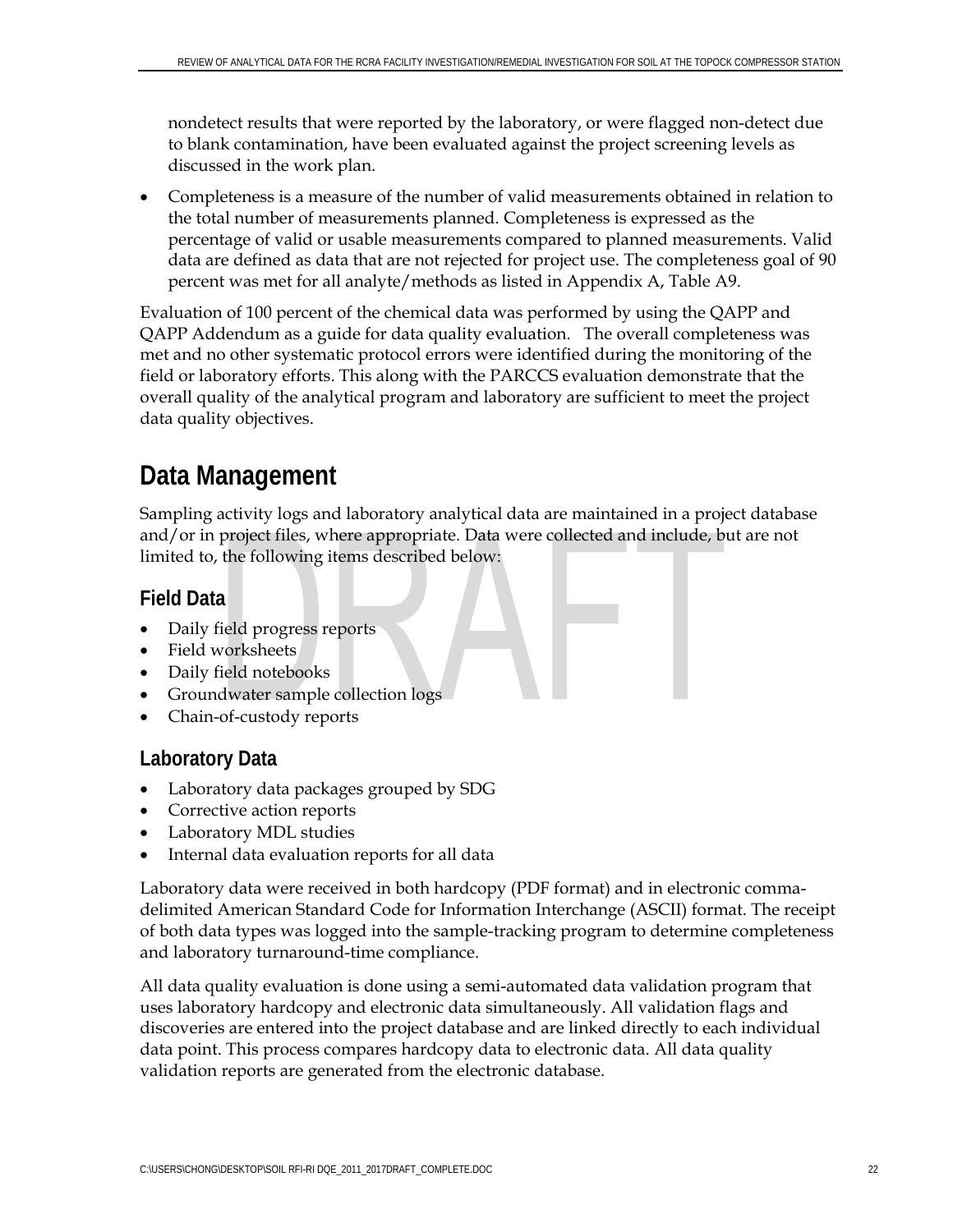The data management system was designed to maintain the usability and integrity of the data through a series of procedures and QC checks that began at the field site and carried through to the generation of data for the user. These data included both the chemical data and field operation information. Both the chemical data and the field data were handled in a relational database.

The laboratory hardcopy PDF report and electronic data are stored in the project files and project local area network hard drive areas in the CH2M HILL office in Redding, California. The original field data forms are stored in the CH2M HILL office in Oakland, California. Laboratories are required to archive the analytical data as outlined in the QAPP.

# **Works Cited**

CH2M HILL, 2008. *PG&E Program Quality Assurance Project Plan, Revision 1. December.* 

CH2M HILL, 2010. *Addendum to the PG&E Program Quality Assurance Project Plan for Dioxins and Furans.* January*.*

CH2M HILL, 2012. *PG&E Program Quality Assurance Project Plan, Revision 2.* August*.*

CH2M HILL, 2014. *PG&E Program Quality Assurance Project Plan, Revision 3.* December*.*

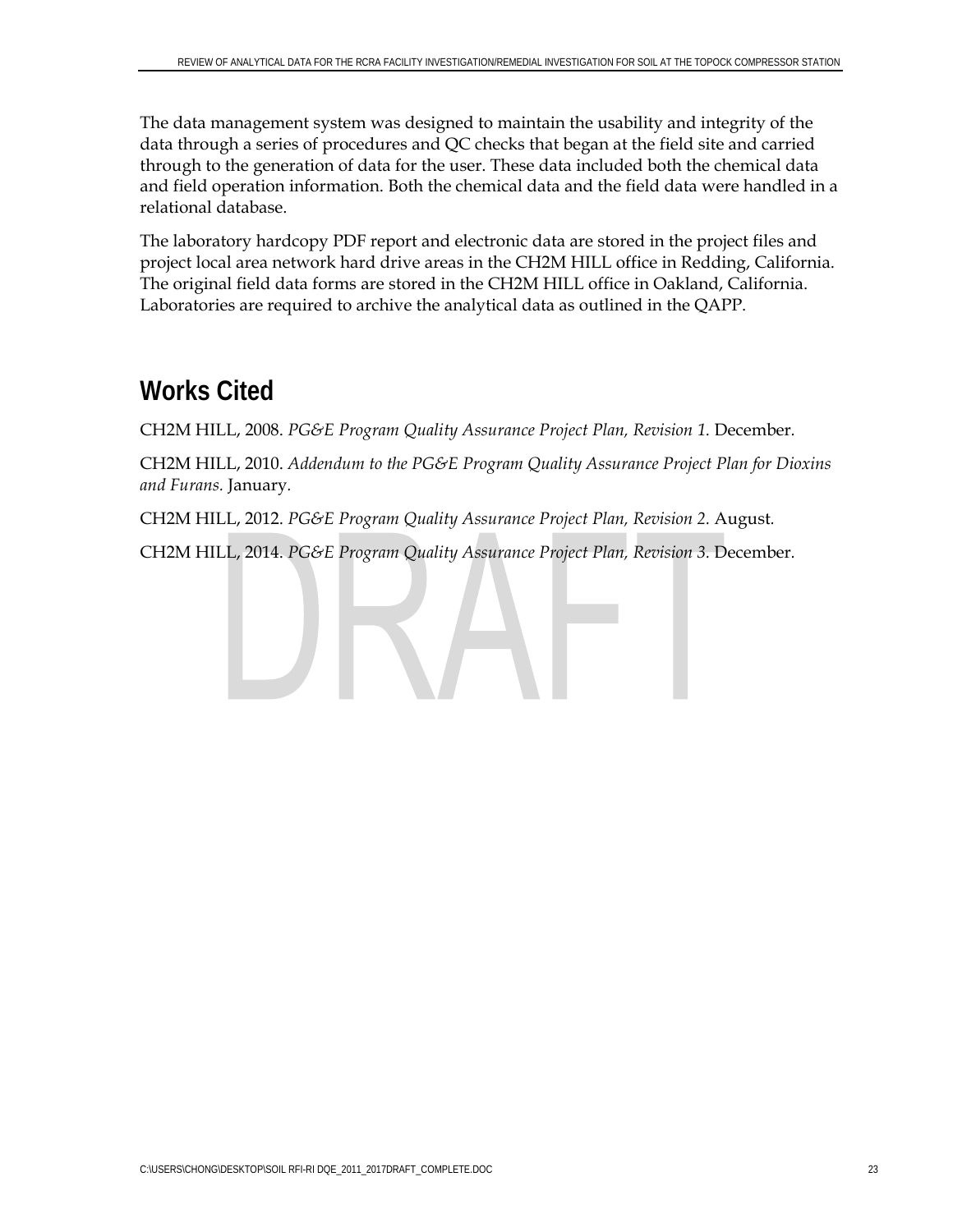# DRAFT

# **Tables**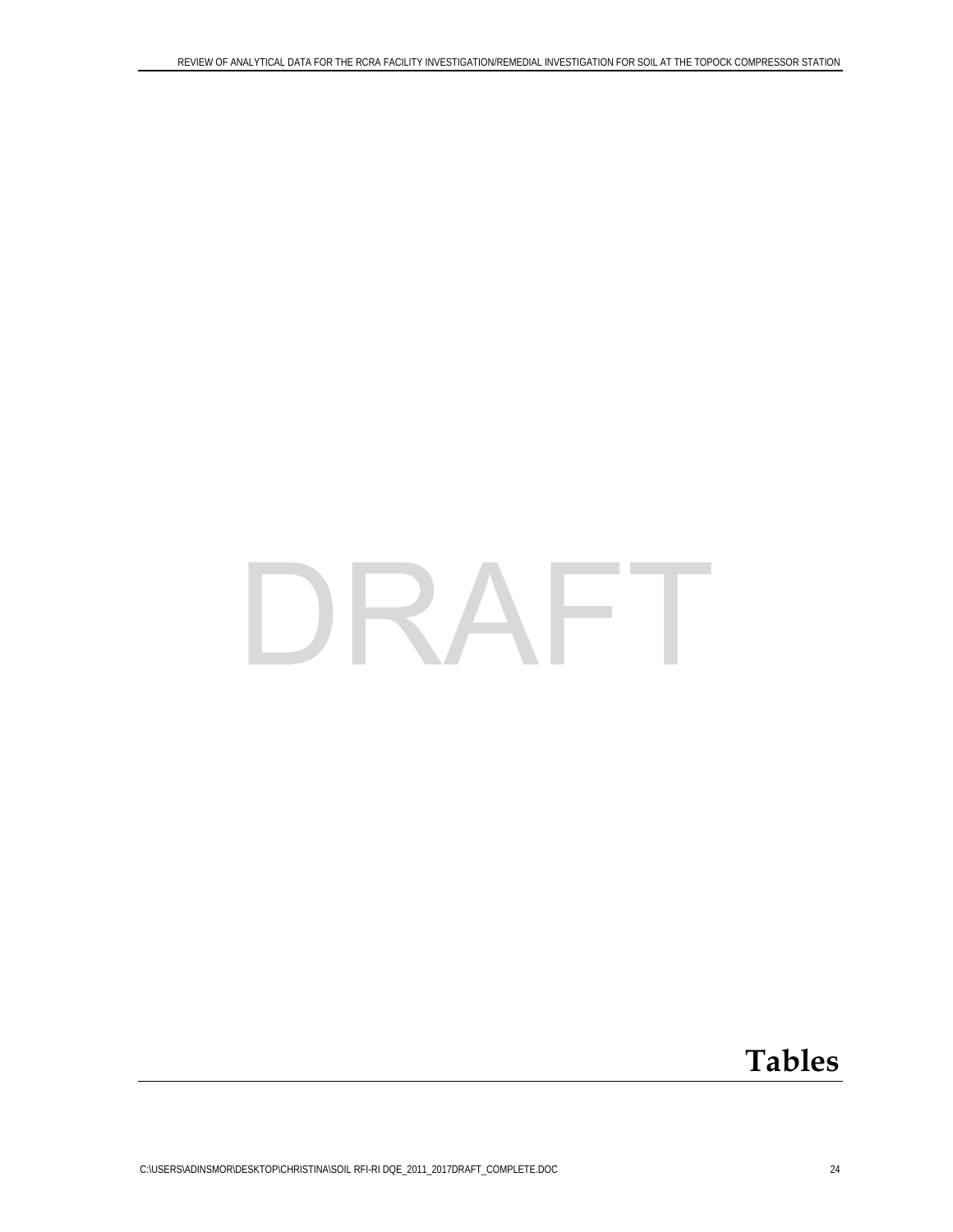| <b>TABLE A1</b>                       |        |                                     |                     |          |                                  |          |             |
|---------------------------------------|--------|-------------------------------------|---------------------|----------|----------------------------------|----------|-------------|
| <b>Holding Times - Qualified Data</b> |        |                                     |                     |          |                                  |          |             |
| <b>Method</b>                         | Matrix | Sample<br>Analyte<br>Identification | <b>Holding Time</b> | Result   | <b>Holding Time</b><br>Qualifier | Criteria | Final Flag* |
| Site: AOC 1                           |        |                                     |                     |          |                                  |          |             |
| SW8082                                | SOIL   | AOC1-BCW12-196                      |                     |          |                                  |          |             |
|                                       |        | Aroclor 1016                        | 329 Days            | 18 ug/Kg | UJ                               | HTp>UCL  | UJ          |
|                                       |        | Aroclor 1221                        | 329 Days            | 37 ug/Kg | UJ                               | HTp>UCL  | UJ          |
|                                       |        | Aroclor 1232                        | 329 Days            | 18 ug/Kg | UJ                               | HTp>UCL  | UJ          |
|                                       |        | Aroclor 1242                        | 329 Days            | 18 ug/Kg | UJ                               | HTp>UCL  | UJ          |
|                                       |        | Aroclor 1248                        | 329 Days            | 18 ug/Kg | UJ                               | HTp>UCL  | UJ          |
|                                       |        | Aroclor 1254                        | 329 Days            | 33 ug/Kg | J                                | HTp>UCL  | J           |
|                                       |        | Aroclor 1260                        | 329 Days            | 26 ug/Kg | J                                | HTp>UCL  | J           |
| SW8082                                | SOIL   | AOC1-BCW12-197                      |                     |          |                                  |          |             |
|                                       |        | Aroclor 1016                        | 329 Days            | 18 ug/Kg | UJ                               | HTp>UCL  | UJ          |
|                                       |        | Aroclor 1221                        | 329 Days            | 37 ug/Kg | UJ                               | HTp>UCL  | UJ          |
|                                       |        | Aroclor 1232                        | 329 Days            | 18 ug/Kg | UJ                               | HTp>UCL  | UJ          |
|                                       |        | Aroclor 1242                        | 329 Days            | 18 ug/Kg | UJ                               | HTp>UCL  | UJ          |
|                                       |        | Aroclor 1248                        | 329 Days            | 18 ug/Kg | UJ                               | HTp>UCL  | UJ          |
|                                       |        | Aroclor 1254                        | 329 Days            | 18 ug/Kg | UJ                               | HTp>UCL  | UJ          |
|                                       |        | Aroclor 1260                        | 329 Days            | 18 ug/Kg | UJ                               | HTp>UCL  | UJ          |
| SW8082                                | SOIL   | AOC1-BCW9-285                       |                     |          |                                  |          |             |
|                                       |        | Aroclor 1016                        | 329 Days            | 18 ug/Kg | UJ                               | HTp>UCL  | UJ          |
|                                       |        | Aroclor 1221                        | 329 Days            | 36 ug/Kg | UJ                               | HTp>UCL  | UJ          |
|                                       |        | Aroclor 1232                        | 329 Days            | 18 ug/Kg | UJ                               | HTp>UCL  | UJ          |
|                                       |        | Aroclor 1242                        | 329 Days            | 18 ug/Kg | UJ                               | HTp>UCL  | UJ          |
|                                       |        | Aroclor 1248                        | 329 Days            | 18 ug/Kg | UJ                               | HTp>UCL  | UJ          |
|                                       |        | Aroclor 1254                        | 329 Days            | 18 ug/Kg | UJ                               | HTp>UCL  | UJ          |
|                                       |        | Aroclor 1260                        | 329 Days            | 18 ug/Kg | UJ                               | HTp>UCL  | UJ          |
| SW8082                                | SOIL   | AOC1-BCW9-286                       |                     |          |                                  |          |             |

July 2017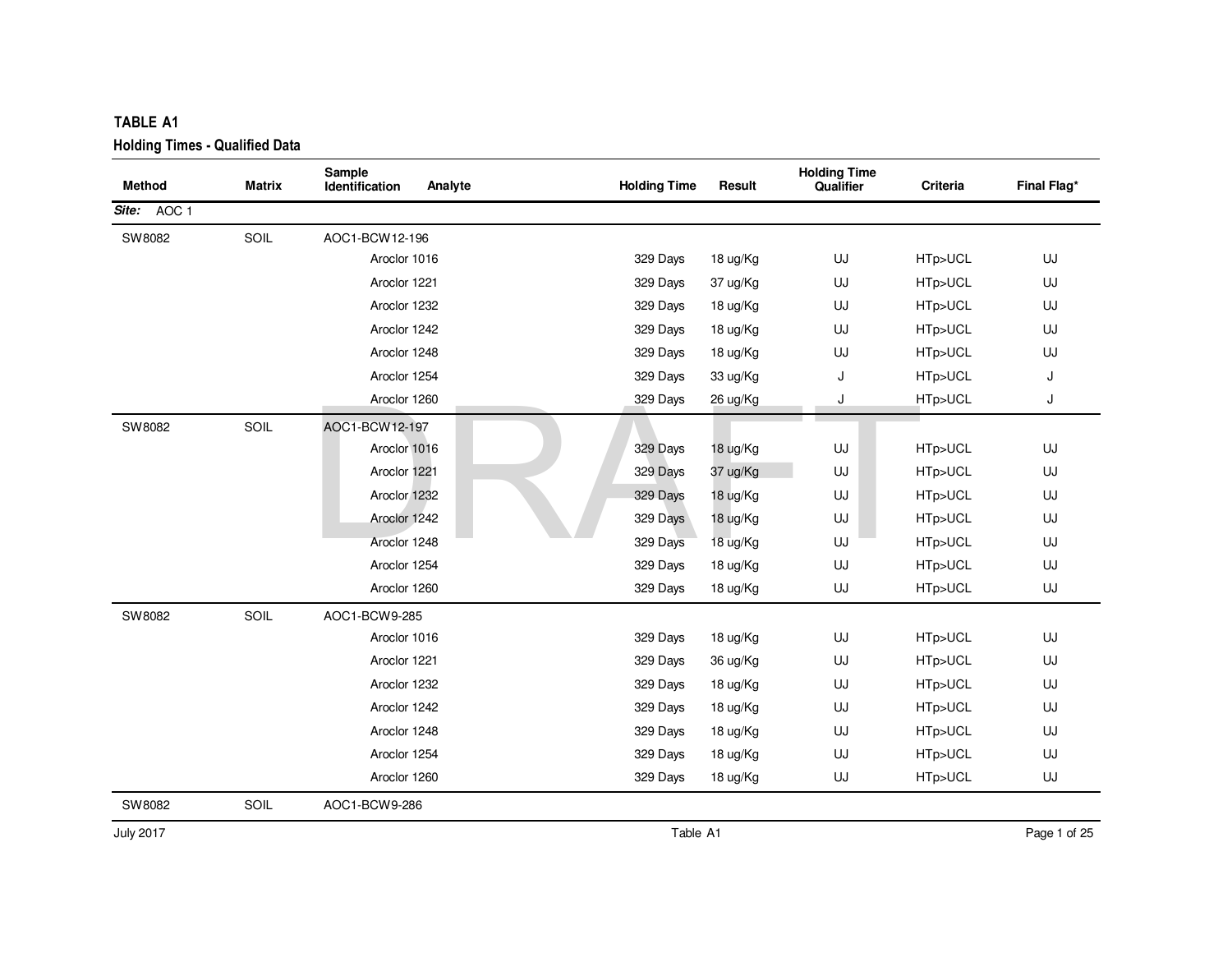| <b>TABLE A1</b>                       |        |                    |                        |                     |            |                     |                 |             |
|---------------------------------------|--------|--------------------|------------------------|---------------------|------------|---------------------|-----------------|-------------|
| <b>Holding Times - Qualified Data</b> |        | Sample             |                        |                     |            | <b>Holding Time</b> |                 |             |
| <b>Method</b>                         | Matrix | Identification     | Analyte                | <b>Holding Time</b> | Result     | Qualifier           | <b>Criteria</b> | Final Flag* |
| Site: AOC 1                           |        |                    |                        |                     |            |                     |                 |             |
| SW8082                                | SOIL   | AOC1-BCW9-286      |                        |                     |            |                     |                 |             |
|                                       |        | Aroclor 1016       |                        | 329 Days            | 18 ug/Kg   | UJ                  | HTp>UCL         | UJ          |
|                                       |        | Aroclor 1221       |                        | 329 Days            | 35 ug/Kg   | UJ                  | HTp>UCL         | UJ          |
|                                       |        | Aroclor 1232       |                        | 329 Days            | 18 ug/Kg   | UJ                  | HTp>UCL         | UJ          |
|                                       |        | Aroclor 1242       |                        | 329 Days            | 18 ug/Kg   | UJ                  | HTp>UCL         | UJ          |
|                                       |        | Aroclor 1248       |                        | 329 Days            | 18 ug/Kg   | UJ                  | HTp>UCL         | UJ          |
|                                       |        | Aroclor 1254       |                        | 329 Days            | 18 ug/Kg   | UJ                  | HTp>UCL         | UJ          |
|                                       |        | Aroclor 1260       |                        | 329 Days            | 18 ug/Kg   | UJ                  | HTp>UCL         | UJ          |
| SW8270C                               | SOIL   | <b>TCS-4-01</b>    |                        |                     |            |                     |                 |             |
|                                       |        |                    | 1,2,4-Trichlorobenzene | 23 Days             | 330 ug/Kg  | UJ                  | HTp>UCL         | UJ          |
|                                       |        |                    | 1,2-Dichlorobenzene    | 23 Days             | 330 ug/Kg  | UJ                  | HTp>UCL         | UJ          |
|                                       |        |                    | 1,3-Dichlorobenzene    | 23 Days             | 330 ug/Kg  | UJ                  | HTp>UCL         | UJ          |
|                                       |        |                    | 1,4-Dichlorobenzene    | 23 Days             | 330 ug/Kg  | UJ                  | HTp>UCL         | UJ          |
|                                       |        |                    | 2,4,5-Trichlorophenol  | 23 Days             | 330 ug/Kg  | UJ                  | HTp>UCL         | UJ          |
|                                       |        |                    | 2,4,6-Trichlorophenol  | 23 Days             | 330 ug/Kg  | UJ                  | HTp>UCL         | UJ          |
|                                       |        |                    | 2,4-Dichlorophenol     | 23 Days             | 1700 ug/Kg | UJ                  | HTp>UCL         | UJ          |
|                                       |        |                    | 2,4-Dimethylphenol     | 23 Days             | 330 ug/Kg  | UJ                  | HTp>UCL         | UJ          |
|                                       |        | 2,4-Dinitrophenol  |                        | 23 Days             | 1700 ug/Kg | UJ                  | HTp>UCL         | UJ          |
|                                       |        | 2,4-Dinitrotoluene |                        | 23 Days             | 330 ug/Kg  | UJ                  | HTp>UCL         | UJ          |
|                                       |        | 2,6-Dinitrotoluene |                        | 23 Days             | 330 ug/Kg  | UJ                  | HTp>UCL         | UJ          |
|                                       |        |                    | 2-Chloronaphthalene    | 23 Days             | 330 ug/Kg  | UJ                  | HTp>UCL         | UJ          |
|                                       |        | 2-Chlorophenol     |                        | 23 Days             | 330 ug/Kg  | UJ                  | HTp>UCL         | UJ          |
|                                       |        |                    | 2-Methylnaphthalene    | 23 Days             | 330 ug/Kg  | UJ                  | HTp>UCL         | UJ          |
|                                       |        | 2-Methylphenol     |                        | 23 Days             | 330 ug/Kg  | UJ                  | HTp>UCL         | UJ          |
|                                       |        | 2-Nitroaniline     |                        | 23 Days             | 1700 ug/Kg | UJ                  | HTp>UCL         | UJ          |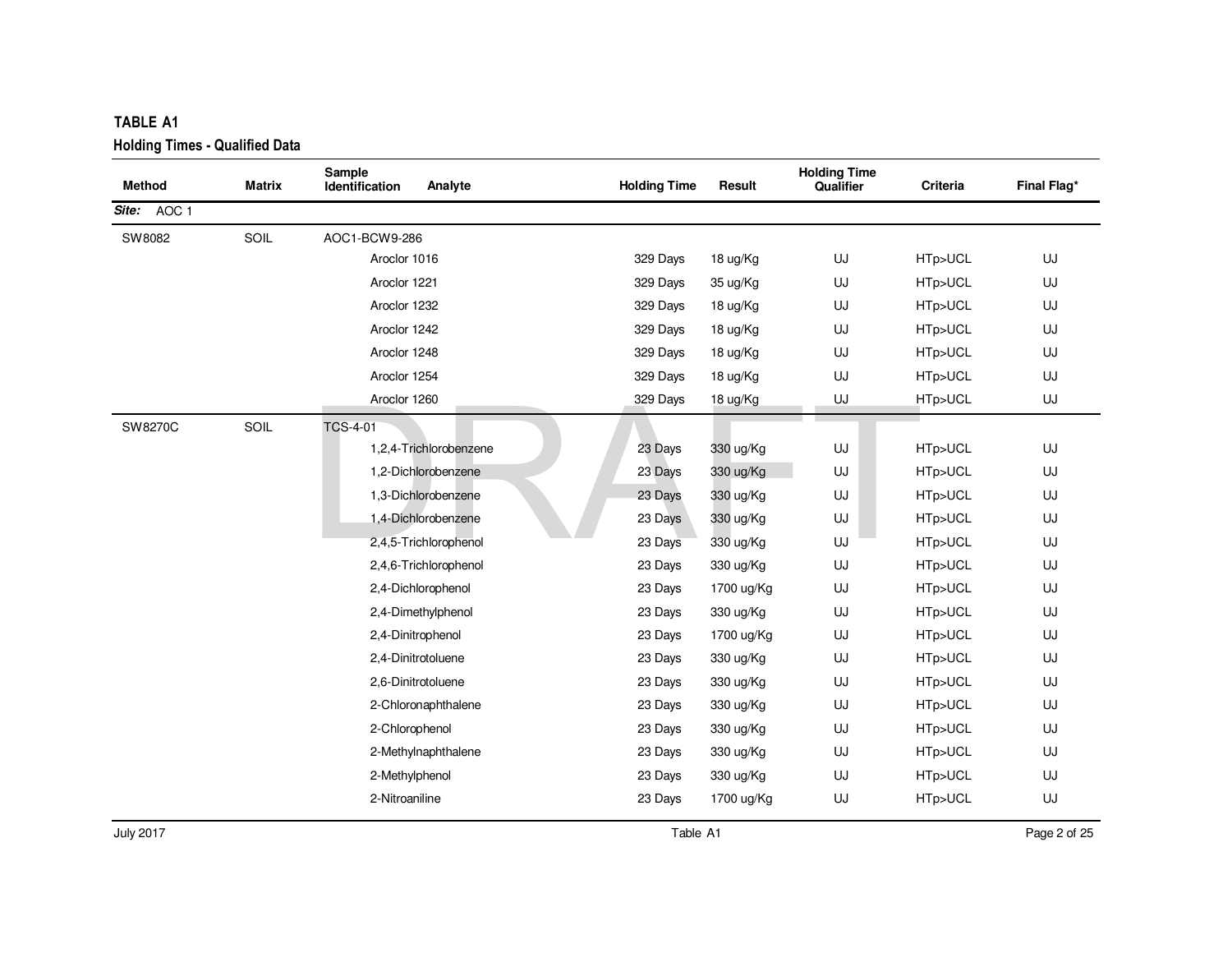| <b>Method</b> | Matrix | Sample<br>Analyte<br>Identification | <b>Holding Time</b> | Result     | <b>Holding Time</b><br>Qualifier | Criteria | Final Flag* |
|---------------|--------|-------------------------------------|---------------------|------------|----------------------------------|----------|-------------|
| Site: AOC 1   |        |                                     |                     |            |                                  |          |             |
| SW8270C       | SOIL   | <b>TCS-4-01</b>                     |                     |            |                                  |          |             |
|               |        | 2-Nitrophenol                       | 23 Days             | 330 ug/Kg  | UJ                               | HTp>UCL  | UJ          |
|               |        | 3,3'-Dichlorobenzidine              | 23 Days             | 660 ug/Kg  | UJ                               | HTp>UCL  | UJ          |
|               |        | 3-Nitroaniline                      | 23 Days             | 1700 ug/Kg | UJ                               | HTp>UCL  | UJ          |
|               |        | 4,6-Dinitro-2-methylphenol          | 23 Days             | 1700 ug/Kg | UJ                               | HTp>UCL  | UJ          |
|               |        | 4-Bromophenyl phenyl ether          | 23 Days             | 330 ug/Kg  | UJ                               | HTp>UCL  | UJ          |
|               |        | 4-Chloro-3-methylphenol             | 23 Days             | 660 ug/Kg  | UJ                               | HTp>UCL  | UJ          |
|               |        | 4-Chloroaniline                     | 23 Days             | 660 ug/Kg  | UJ                               | HTp>UCL  | UJ          |
|               |        | 4-Chlorophenyl phenyl ether         | 23 Days             | 330 ug/Kg  | UJ                               | HTp>UCL  | UJ          |
|               |        | 4-Methylphenol                      | 23 Days             | 330 ug/Kg  | UJ                               | HTp>UCL  | UJ          |
|               |        | 4-Nitroaniline                      | 23 Days             | 1700 ug/Kg | UJ                               | HTp>UCL  | UJ          |
|               |        | 4-Nitrophenol                       | 23 Days             | 1700 ug/Kg | UJ                               | HTp>UCL  | UJ          |
|               |        | Acenaphthene                        | 23 Days             | 330 ug/Kg  | UJ                               | HTp>UCL  | UJ          |
|               |        | Acenaphthylene                      | 23 Days             | 330 ug/Kg  | UJ                               | HTp>UCL  | UJ          |
|               |        | Anthracene                          | 23 Days             | 330 ug/Kg  | UJ                               | HTp>UCL  | UJ          |
|               |        | Benzo (a) anthracene                | 23 Days             | 330 ug/Kg  | UJ                               | HTp>UCL  | UJ          |
|               |        | Benzo (a) pyrene                    | 23 Days             | 330 ug/Kg  | UJ                               | HTp>UCL  | UJ          |
|               |        | Benzo (b) fluoranthene              | 23 Days             | 330 ug/Kg  | UJ                               | HTp>UCL  | UJ          |
|               |        | Benzo (g,h,i) perylene              | 23 Days             | 330 ug/Kg  | UJ                               | HTp>UCL  | UJ          |
|               |        | Benzo (k) fluoranthene              | 23 Days             | 330 ug/Kg  | UJ                               | HTp>UCL  | UJ          |
|               |        | Benzoic acid                        | 23 Days             | 1700 ug/Kg | UJ                               | HTp>UCL  | UJ          |
|               |        | Benzyl alcohol                      | 23 Days             | 660 ug/Kg  | UJ                               | HTp>UCL  | UJ          |
|               |        | bis (2-chloroethoxy) methane        | 23 Days             | 330 ug/Kg  | UJ                               | HTp>UCL  | UJ          |
|               |        | bis (2-chloroethyl) ether           | 23 Days             | 330 ug/Kg  | UJ                               | HTp>UCL  | UJ          |
|               |        | bis (2-chloroisopropyl) ether       | 23 Days             | 330 ug/Kg  | UJ                               | HTp>UCL  | UJ          |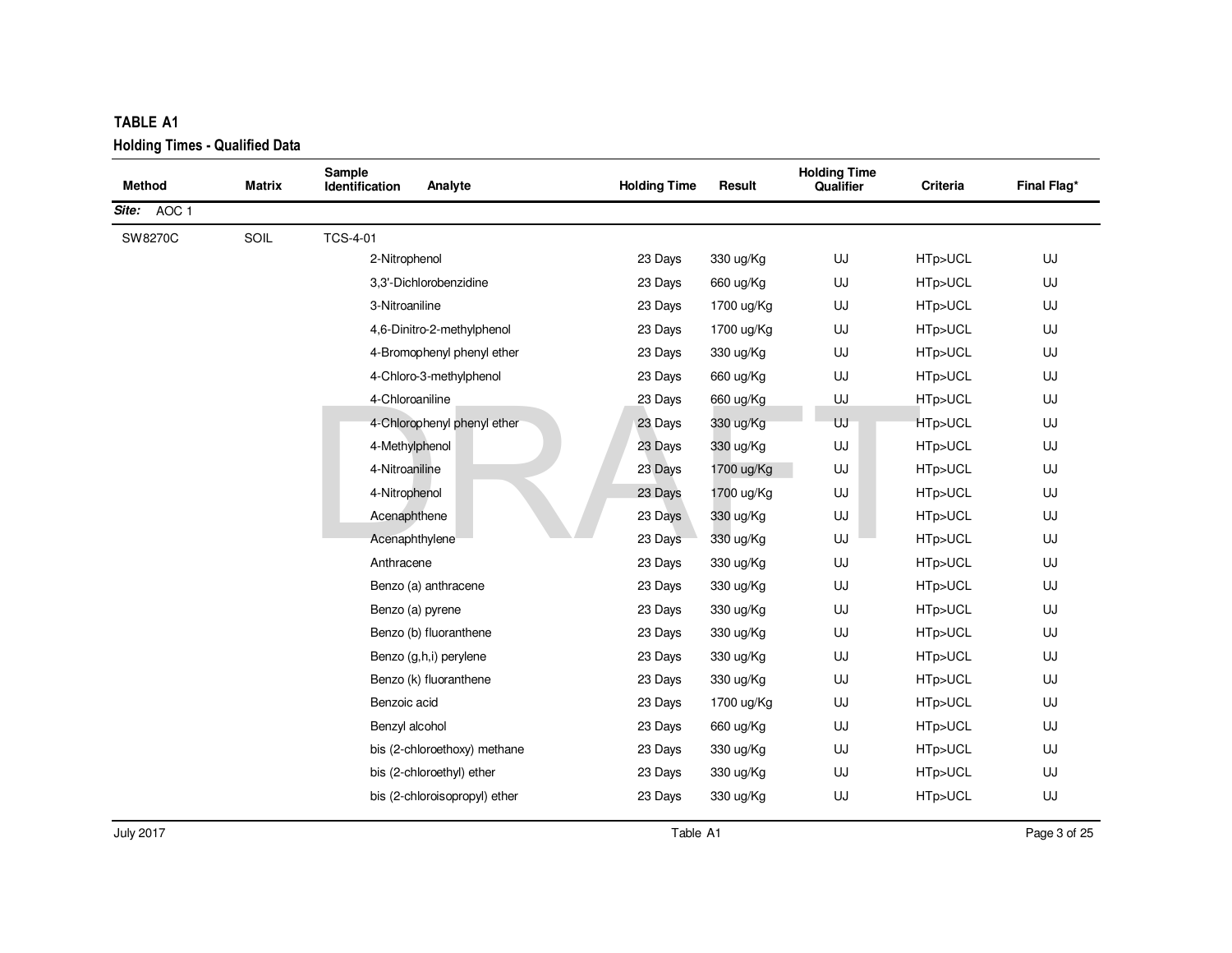| <b>TABLE A1</b><br><b>Holding Times - Qualified Data</b> |        |                                     |                     |            |                                  |          |             |
|----------------------------------------------------------|--------|-------------------------------------|---------------------|------------|----------------------------------|----------|-------------|
| <b>Method</b>                                            | Matrix | Sample<br>Identification<br>Analyte | <b>Holding Time</b> | Result     | <b>Holding Time</b><br>Qualifier | Criteria | Final Flag* |
| Site: AOC 1                                              |        |                                     |                     |            |                                  |          |             |
| SW8270C                                                  | SOIL   | <b>TCS-4-01</b>                     |                     |            |                                  |          |             |
|                                                          |        | bis (2-ethylhexyl) phthalate        | 23 Days             | 330 ug/Kg  | UJ                               | HTp>UCL  | UJ          |
|                                                          |        | Butylbenzylphthalate                | 23 Days             | 330 ug/Kg  | UJ                               | HTp>UCL  | UJ          |
|                                                          |        | Chrysene                            | 23 Days             | 330 ug/Kg  | UJ                               | HTp>UCL  | UJ          |
|                                                          |        | Dibenzo (a,h) anthracene            | 23 Days             | 330 ug/Kg  | UJ                               | HTp>UCL  | UJ          |
|                                                          |        | Dibenzofuran                        | 23 Days             | 330 ug/Kg  | UJ                               | HTp>UCL  | UJ          |
|                                                          |        | Diethyl phthalate                   | 23 Days             | 330 ug/Kg  | UJ                               | HTp>UCL  | UJ          |
|                                                          |        | Dimethyl phthalate                  | 23 Days             | 330 ug/Kg  | UJ                               | HTp>UCL  | UJ          |
|                                                          |        | Di-n-butylphthalate                 | 23 Days             | 330 ug/Kg  | UJ                               | HTp>UCL  | UJ          |
|                                                          |        | Di-n-octylphthalate                 | 23 Days             | 330 ug/Kg  | UJ                               | HTp>UCL  | UJ          |
|                                                          |        | Fluoranthene                        | 23 Days             | 330 ug/Kg  | UJ                               | HTp>UCL  | UJ          |
|                                                          |        | Fluorene                            | 23 Days             | 330 ug/Kg  | UJ                               | HTp>UCL  | UJ          |
|                                                          |        | Hexachlorobenzene                   | 23 Days             | 330 ug/Kg  | UJ                               | HTp>UCL  | UJ          |
|                                                          |        | Hexachlorobutadiene                 | 23 Days             | 660 ug/Kg  | UJ                               | HTp>UCL  | UJ          |
|                                                          |        | Hexachloroethane                    | 23 Days             | 330 ug/Kg  | UJ                               | HTp>UCL  | UJ          |
|                                                          |        | Indeno (1,2,3-c,d) pyrene           | 23 Days             | 330 ug/Kg  | UJ                               | HTp>UCL  | UJ          |
|                                                          |        | Isophorone                          | 23 Days             | 330 ug/Kg  | UJ                               | HTp>UCL  | UJ          |
|                                                          |        | Naphthalene                         | 23 Days             | 330 ug/Kg  | UJ                               | HTp>UCL  | UJ          |
|                                                          |        | Nitrobenzene                        | 23 Days             | 330 ug/Kg  | UJ                               | HTp>UCL  | UJ          |
|                                                          |        | n-Nitrosodi-n-propylamine           | 23 Days             | 330 ug/Kg  | UJ                               | HTp>UCL  | UJ          |
|                                                          |        | n-Nitrosodiphenylamine              | 23 Days             | 330 ug/Kg  | UJ                               | HTp>UCL  | UJ          |
|                                                          |        | Pentachlorophenol                   | 23 Days             | 1700 ug/Kg | UJ                               | HTp>UCL  | UJ          |
|                                                          |        | Phenanthrene                        | 23 Days             | 330 ug/Kg  | UJ                               | HTp>UCL  | UJ          |
|                                                          |        | Phenol                              | 23 Days             | 330 ug/Kg  | UJ                               | HTp>UCL  | UJ          |
|                                                          |        | Pyrene                              | 23 Days             | 330 ug/Kg  | UJ                               | HTp>UCL  | UJ          |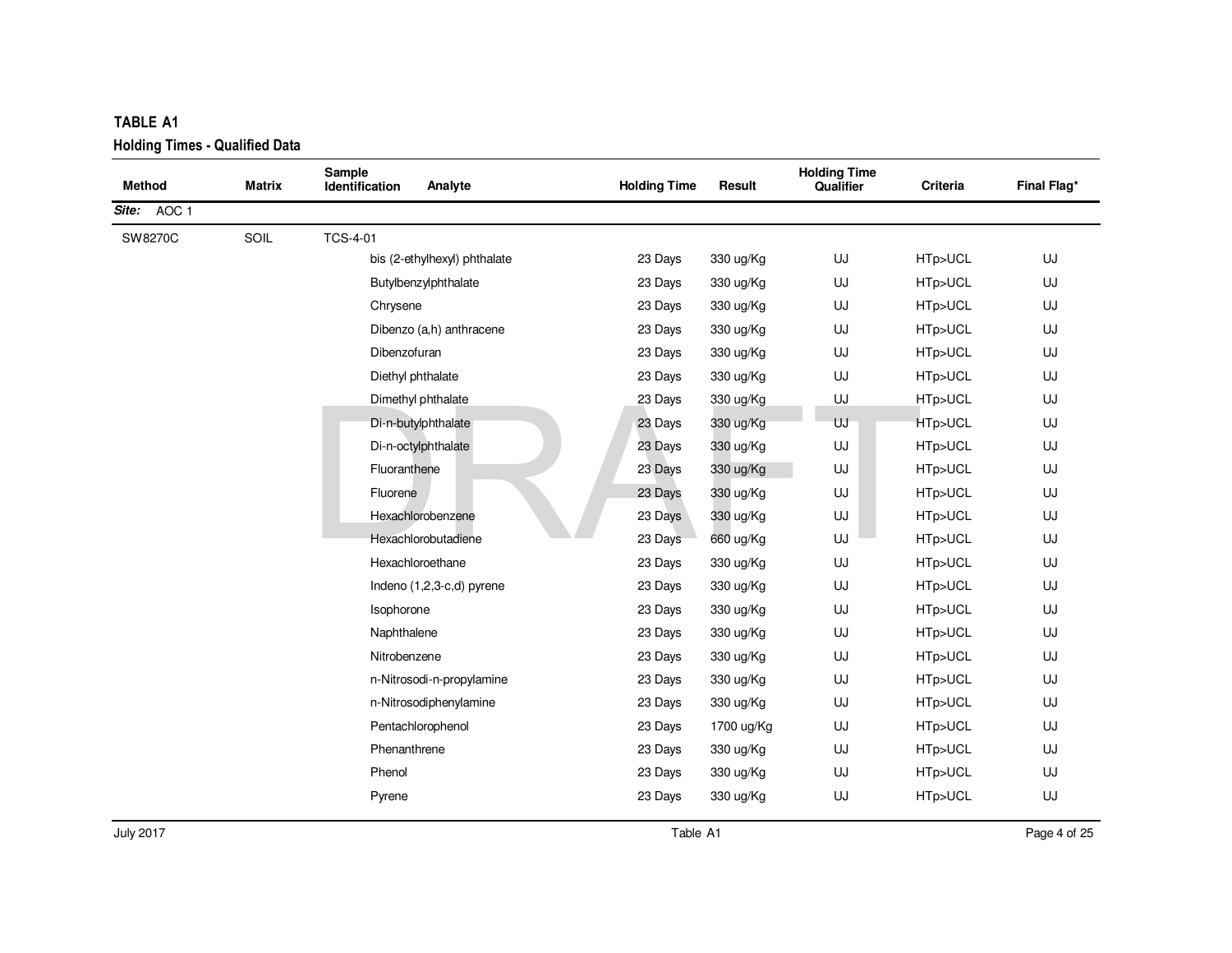| TABLE A1<br><b>Holding Times - Qualified Data</b> |        |                             |         |                     |            |                                  |          |             |
|---------------------------------------------------|--------|-----------------------------|---------|---------------------|------------|----------------------------------|----------|-------------|
| <b>Method</b>                                     | Matrix | Sample<br>Identification    | Analyte | <b>Holding Time</b> | Result     | <b>Holding Time</b><br>Qualifier | Criteria | Final Flag* |
| Site: AOC 1                                       |        |                             |         |                     |            |                                  |          |             |
| SW8270C                                           | SOIL   | <b>TCS-4-02</b>             |         |                     |            |                                  |          |             |
|                                                   |        | 1,2,4-Trichlorobenzene      |         | 23 Days             | 330 ug/Kg  | UJ                               | HTp>UCL  | UJ          |
|                                                   |        | 1,2-Dichlorobenzene         |         | 23 Days             | 330 ug/Kg  | UJ                               | HTp>UCL  | UJ          |
|                                                   |        | 1,3-Dichlorobenzene         |         | 23 Days             | 330 ug/Kg  | UJ                               | HTp>UCL  | UJ          |
|                                                   |        | 1,4-Dichlorobenzene         |         | 23 Days             | 330 ug/Kg  | UJ                               | HTp>UCL  | UJ          |
|                                                   |        | 2,4,5-Trichlorophenol       |         | 23 Days             | 330 ug/Kg  | UJ                               | HTp>UCL  | UJ          |
|                                                   |        | 2,4,6-Trichlorophenol       |         | 23 Days             | 330 ug/Kg  | UJ                               | HTp>UCL  | UJ          |
|                                                   |        | 2,4-Dichlorophenol          |         | 23 Days             | 1700 ug/Kg | UJ                               | HTp>UCL  | UJ          |
|                                                   |        | 2,4-Dimethylphenol          |         | 23 Days             | 330 ug/Kg  | UJ                               | HTp>UCL  | UJ          |
|                                                   |        | 2,4-Dinitrophenol           |         | 23 Days             | 1700 ug/Kg | UJ                               | HTp>UCL  | R           |
|                                                   |        | 2,4-Dinitrotoluene          |         | 23 Days             | 330 ug/Kg  | UJ                               | HTp>UCL  | UJ          |
|                                                   |        | 2,6-Dinitrotoluene          |         | 23 Days             | 330 ug/Kg  | UJ                               | HTp>UCL  | UJ          |
|                                                   |        | 2-Chloronaphthalene         |         | 23 Days             | 330 ug/Kg  | UJ                               | HTp>UCL  | UJ          |
|                                                   |        | 2-Chlorophenol              |         | 23 Days             | 330 ug/Kg  | UJ                               | HTp>UCL  | UJ          |
|                                                   |        | 2-Methylnaphthalene         |         | 23 Days             | 330 ug/Kg  | UJ                               | HTp>UCL  | UJ          |
|                                                   |        | 2-Methylphenol              |         | 23 Days             | 330 ug/Kg  | UJ                               | HTp>UCL  | UJ          |
|                                                   |        | 2-Nitroaniline              |         | 23 Days             | 1700 ug/Kg | UJ                               | HTp>UCL  | UJ          |
|                                                   |        | 2-Nitrophenol               |         | 23 Days             | 330 ug/Kg  | UJ                               | HTp>UCL  | UJ          |
|                                                   |        | 3,3'-Dichlorobenzidine      |         | 23 Days             | 670 ug/Kg  | UJ                               | HTp>UCL  | UJ          |
|                                                   |        | 3-Nitroaniline              |         | 23 Days             | 1700 ug/Kg | UJ                               | HTp>UCL  | UJ          |
|                                                   |        | 4,6-Dinitro-2-methylphenol  |         | 23 Days             | 1700 ug/Kg | UJ                               | HTp>UCL  | R           |
|                                                   |        | 4-Bromophenyl phenyl ether  |         | 23 Days             | 330 ug/Kg  | UJ                               | HTp>UCL  | UJ          |
|                                                   |        | 4-Chloro-3-methylphenol     |         | 23 Days             | 670 ug/Kg  | UJ                               | HTp>UCL  | UJ          |
|                                                   |        | 4-Chloroaniline             |         | 23 Days             | 670 ug/Kg  | UJ                               | HTp>UCL  | UJ          |
|                                                   |        | 4-Chlorophenyl phenyl ether |         | 23 Days             | 330 ug/Kg  | UJ                               | HTp>UCL  | UJ          |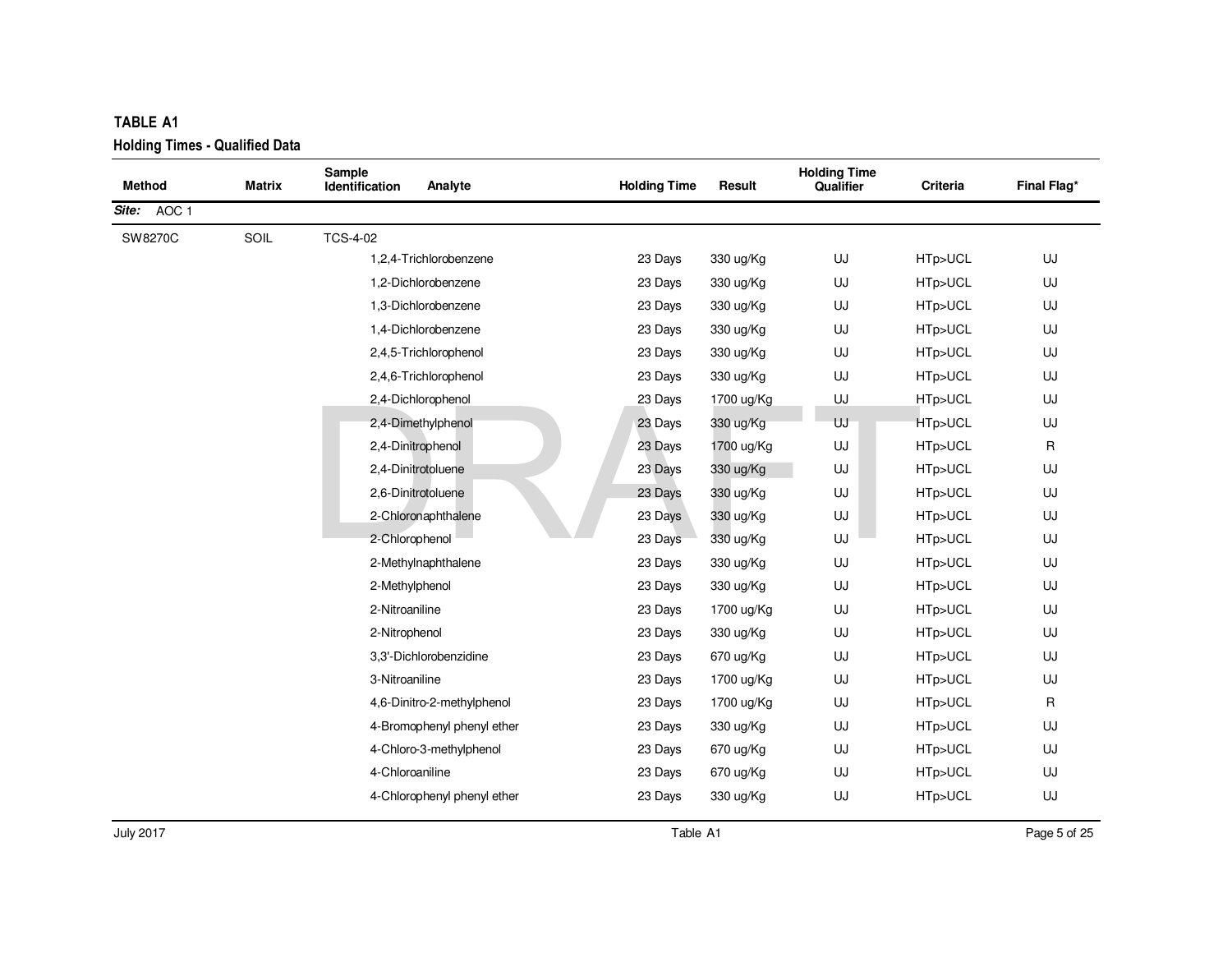| TABLE A1                                               |        |                                     |                     |            |                                  |          |              |
|--------------------------------------------------------|--------|-------------------------------------|---------------------|------------|----------------------------------|----------|--------------|
| <b>Holding Times - Qualified Data</b><br><b>Method</b> | Matrix | Sample<br>Analyte<br>Identification | <b>Holding Time</b> | Result     | <b>Holding Time</b><br>Qualifier | Criteria | Final Flag*  |
| Site: AOC 1                                            |        |                                     |                     |            |                                  |          |              |
| SW8270C                                                | SOIL   | <b>TCS-4-02</b>                     |                     |            |                                  |          |              |
|                                                        |        | 4-Methylphenol                      | 23 Days             | 330 ug/Kg  | UJ                               | HTp>UCL  | UJ           |
|                                                        |        | 4-Nitroaniline                      | 23 Days             | 1700 ug/Kg | UJ                               | HTp>UCL  | UJ           |
|                                                        |        | 4-Nitrophenol                       | 23 Days             | 1700 ug/Kg | UJ                               | HTp>UCL  | $\mathsf R$  |
|                                                        |        | Acenaphthene                        | 23 Days             | 330 ug/Kg  | UJ                               | HTp>UCL  | UJ           |
|                                                        |        | Acenaphthylene                      | 23 Days             | 330 ug/Kg  | UJ                               | HTp>UCL  | UJ           |
|                                                        |        | Anthracene                          | 23 Days             | 330 ug/Kg  | UJ                               | HTp>UCL  | UJ           |
|                                                        |        | Benzo (a) anthracene                | 23 Days             | 330 ug/Kg  | UJ                               | HTp>UCL  | UJ           |
|                                                        |        | Benzo (a) pyrene                    | 23 Days             | 330 ug/Kg  | UJ                               | HTp>UCL  | UJ           |
|                                                        |        | Benzo (b) fluoranthene              | 23 Days             | 330 ug/Kg  | UJ                               | HTp>UCL  | UJ           |
|                                                        |        | Benzo (g,h,i) perylene              | 23 Days             | 330 ug/Kg  | UJ                               | HTp>UCL  | UJ           |
|                                                        |        | Benzo (k) fluoranthene              | 23 Days             | 330 ug/Kg  | UJ                               | HTp>UCL  | UJ           |
|                                                        |        | Benzoic acid                        | 23 Days             | 1700 ug/Kg | UJ                               | HTp>UCL  | $\mathsf{R}$ |
|                                                        |        | Benzyl alcohol                      | 23 Days             | 670 ug/Kg  | UJ                               | HTp>UCL  | UJ           |
|                                                        |        | bis (2-chloroethoxy) methane        | 23 Days             | 330 ug/Kg  | UJ                               | HTp>UCL  | UJ           |
|                                                        |        | bis (2-chloroethyl) ether           | 23 Days             | 330 ug/Kg  | UJ                               | HTp>UCL  | UJ           |
|                                                        |        | bis (2-chloroisopropyl) ether       | 23 Days             | 330 ug/Kg  | UJ                               | HTp>UCL  | UJ           |
|                                                        |        | bis (2-ethylhexyl) phthalate        | 23 Days             | 330 ug/Kg  | UJ                               | HTp>UCL  | UJ           |
|                                                        |        | Butylbenzylphthalate                | 23 Days             | 330 ug/Kg  | UJ                               | HTp>UCL  | UJ           |
|                                                        |        | Chrysene                            | 23 Days             | 330 ug/Kg  | UJ                               | HTp>UCL  | UJ           |
|                                                        |        | Dibenzo (a,h) anthracene            | 23 Days             | 330 ug/Kg  | UJ                               | HTp>UCL  | UJ           |
|                                                        |        | Dibenzofuran                        | 23 Days             | 330 ug/Kg  | UJ                               | HTp>UCL  | UJ           |
|                                                        |        | Diethyl phthalate                   | 23 Days             | 330 ug/Kg  | UJ                               | HTp>UCL  | UJ           |
|                                                        |        | Dimethyl phthalate                  | 23 Days             | 330 ug/Kg  | UJ                               | HTp>UCL  | UJ           |
|                                                        |        | Di-n-butylphthalate                 | 23 Days             | 330 ug/Kg  | UJ                               | HTp>UCL  | UJ           |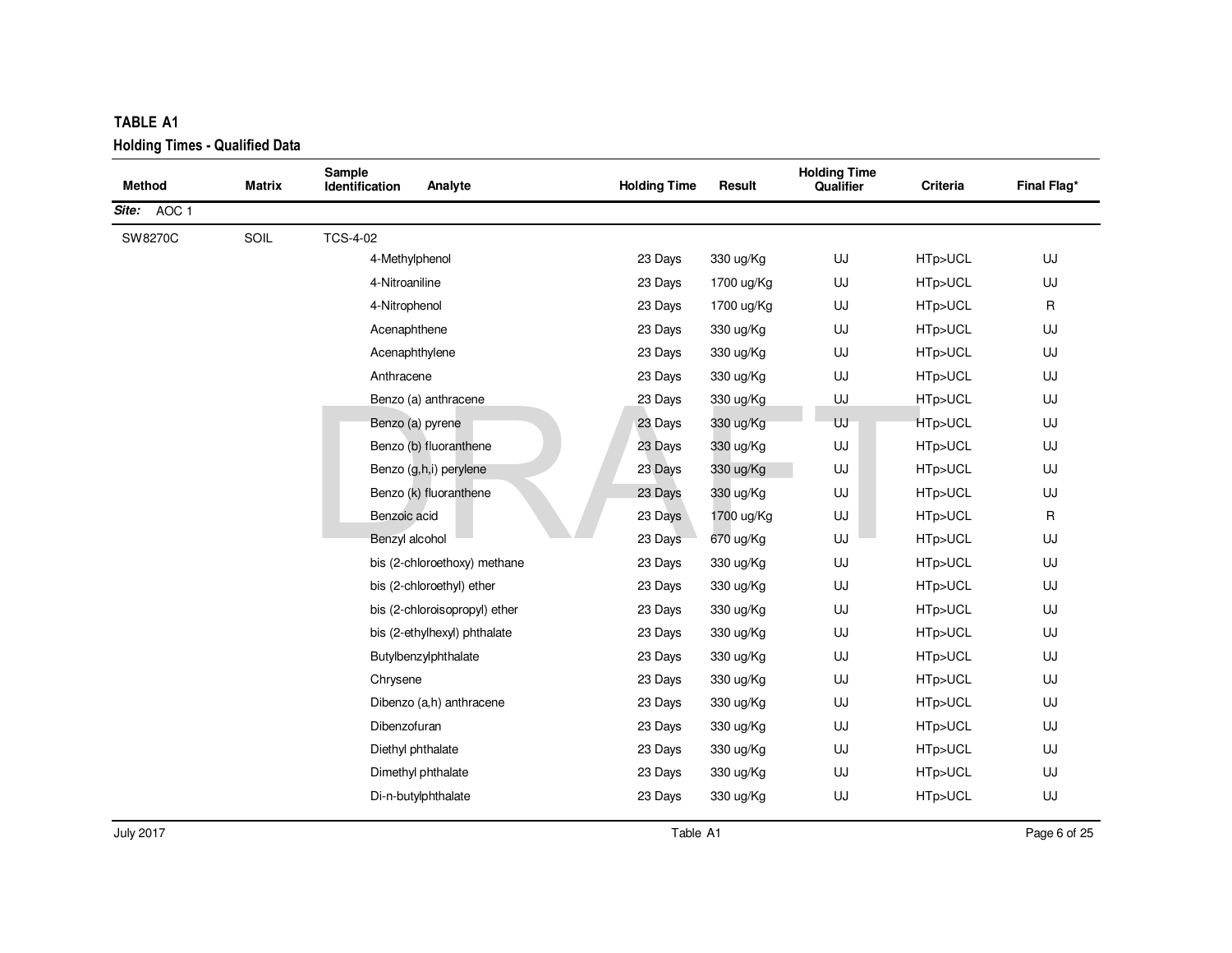| <b>TABLE A1</b>                       |        |                                     |                     |            |                                  |          |             |
|---------------------------------------|--------|-------------------------------------|---------------------|------------|----------------------------------|----------|-------------|
| <b>Holding Times - Qualified Data</b> |        |                                     |                     |            |                                  |          |             |
| <b>Method</b>                         | Matrix | Sample<br>Analyte<br>Identification | <b>Holding Time</b> | Result     | <b>Holding Time</b><br>Qualifier | Criteria | Final Flag* |
| AOC <sub>1</sub>                      |        |                                     |                     |            |                                  |          |             |
| Site:                                 |        |                                     |                     |            |                                  |          |             |
| SW8270C                               | SOIL   | <b>TCS-4-02</b>                     |                     |            |                                  |          |             |
|                                       |        | Di-n-octylphthalate                 | 23 Days             | 330 ug/Kg  | UJ                               | HTp>UCL  | UJ          |
|                                       |        | Fluoranthene                        | 23 Days             | 330 ug/Kg  | UJ                               | HTp>UCL  | UJ          |
|                                       |        | Fluorene                            | 23 Days             | 330 ug/Kg  | UJ                               | HTp>UCL  | UJ          |
|                                       |        | Hexachlorobenzene                   | 23 Days             | 330 ug/Kg  | UJ                               | HTp>UCL  | UJ          |
|                                       |        | Hexachlorobutadiene                 | 23 Days             | 670 ug/Kg  | UJ                               | HTp>UCL  | UJ          |
|                                       |        | Hexachloroethane                    | 23 Days             | 330 ug/Kg  | UJ                               | HTp>UCL  | UJ          |
|                                       |        | Indeno (1,2,3-c,d) pyrene           | 23 Days             | 330 ug/Kg  | UJ                               | HTp>UCL  | UJ          |
|                                       |        | Isophorone                          | 23 Days             | 330 ug/Kg  | UJ                               | HTp>UCL  | UJ          |
|                                       |        | Naphthalene                         | 23 Days             | 330 ug/Kg  | UJ                               | HTp>UCL  | UJ          |
|                                       |        | Nitrobenzene                        | 23 Days             | 330 ug/Kg  | UJ                               | HTp>UCL  | UJ          |
|                                       |        | n-Nitrosodi-n-propylamine           | 23 Days             | 330 ug/Kg  | UJ                               | HTp>UCL  | UJ          |
|                                       |        | n-Nitrosodiphenylamine              | 23 Days             | 330 ug/Kg  | UJ                               | HTp>UCL  | UJ          |
|                                       |        | Pentachlorophenol                   | 23 Days             | 1700 ug/Kg | UJ                               | HTp>UCL  | R           |
|                                       |        | Phenanthrene                        | 23 Days             | 330 ug/Kg  | UJ                               | HTp>UCL  | UJ          |
|                                       |        | Phenol                              | 23 Days             | 330 ug/Kg  | UJ                               | HTp>UCL  | UJ          |
|                                       |        | Pyrene                              | 23 Days             | 330 ug/Kg  | UJ                               | HTp>UCL  | UJ          |
| <b>SW8270SIM</b>                      | SOIL   | AOC1-BCW24-244                      |                     |            |                                  |          |             |
|                                       |        | 1-Methylnaphthalene                 | 327 Days            | 6 ug/Kg    | R                                | HTp>UCL  | R           |
|                                       |        | 2-Methylnaphthalene                 | 327 Days            | 6 ug/Kg    | R                                | HTp>UCL  | R           |
|                                       |        | Acenaphthene                        | 327 Days            | 6 ug/Kg    | R                                | HTp>UCL  | R           |
|                                       |        | Acenaphthylene                      | 327 Days            | 6 ug/Kg    | R                                | HTp>UCL  | R           |
|                                       |        | Anthracene                          | 327 Days            | 6 ug/Kg    | R                                | HTp>UCL  | R           |
|                                       |        | Benzo (a) anthracene                | 327 Days            | 7.2 ug/Kg  | J                                | HTp>UCL  | J           |
|                                       |        | Benzo (a) pyrene                    | 327 Days            | 8 ug/Kg    | J                                | HTp>UCL  | J           |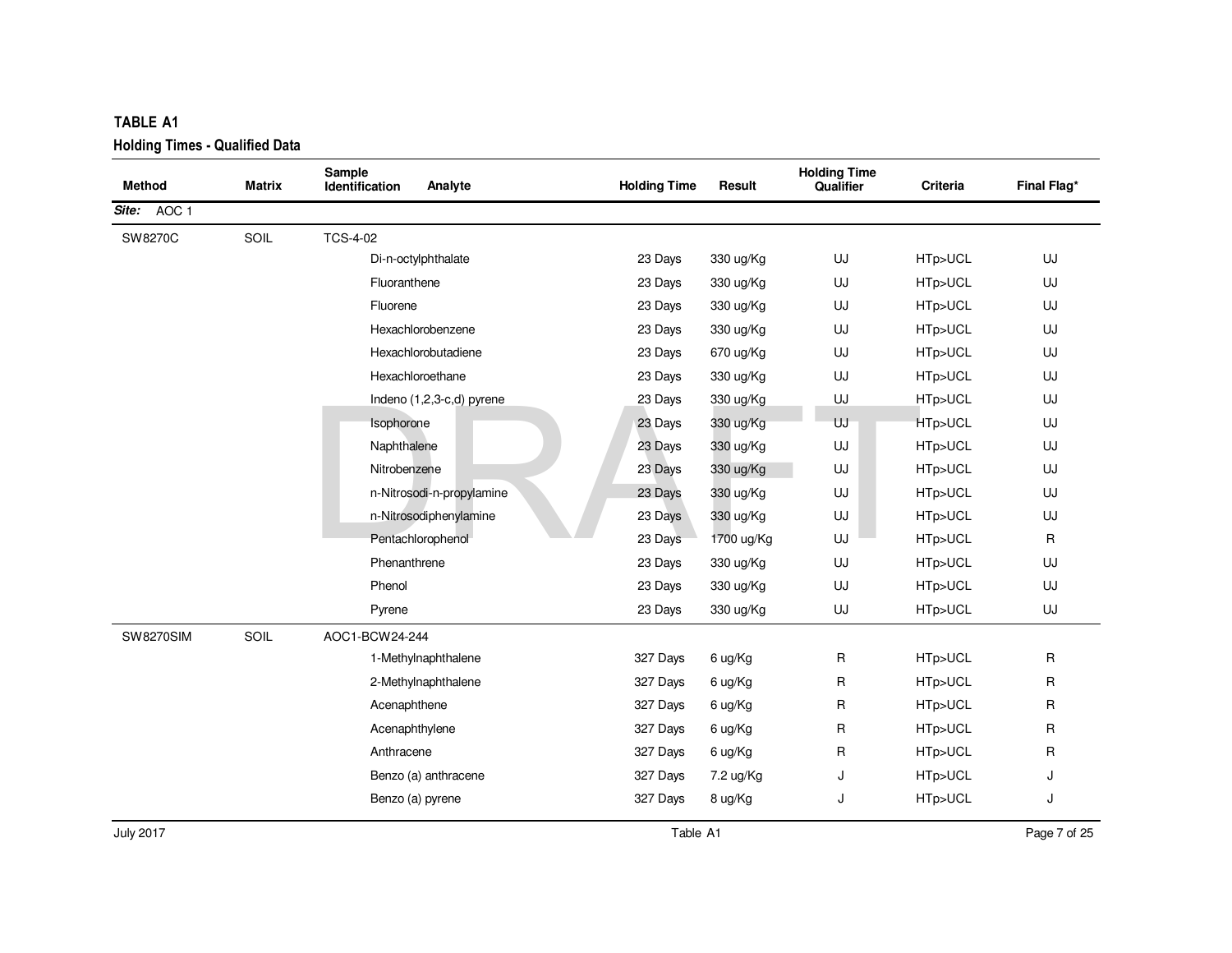| <b>Holding Times - Qualified Data</b> |        |                                     |                     |           |                                  |          |              |  |  |
|---------------------------------------|--------|-------------------------------------|---------------------|-----------|----------------------------------|----------|--------------|--|--|
| <b>Method</b>                         | Matrix | Sample<br>Identification<br>Analyte | <b>Holding Time</b> | Result    | <b>Holding Time</b><br>Qualifier | Criteria | Final Flag*  |  |  |
| Site: AOC 1                           |        |                                     |                     |           |                                  |          |              |  |  |
| <b>SW8270SIM</b>                      | SOIL   | AOC1-BCW24-244                      |                     |           |                                  |          |              |  |  |
|                                       |        | Benzo (b) fluoranthene              | 327 Days            | 17 ug/Kg  | J                                | HTp>UCL  | J            |  |  |
|                                       |        | Benzo (g,h,i) perylene              | 327 Days            | 6 ug/Kg   | R                                | HTp>UCL  | R            |  |  |
|                                       |        | Benzo (k) fluoranthene              | 327 Days            | 7.6 ug/Kg | J                                | HTp>UCL  | J            |  |  |
|                                       |        | Chrysene                            | 327 Days            | 11 ug/Kg  | J                                | HTp>UCL  | J            |  |  |
|                                       |        | Dibenzo (a,h) anthracene            | 327 Days            | 6 ug/Kg   | R                                | HTp>UCL  | R            |  |  |
|                                       |        | Fluoranthene                        | 327 Days            | 21 ug/Kg  | J                                | HTp>UCL  | J            |  |  |
|                                       |        | Fluorene                            | 327 Days            | 6 ug/Kg   | R                                | HTp>UCL  | $\mathsf{R}$ |  |  |
|                                       |        | Indeno (1,2,3-c,d) pyrene           | 327 Days            | 6 ug/Kg   | R                                | HTp>UCL  | R            |  |  |
|                                       |        | Naphthalene                         | 327 Days            | 6 ug/Kg   | R                                | HTp>UCL  | R            |  |  |
|                                       |        | Phenanthrene                        | 327 Days            | 10 ug/Kg  | J                                | HTp>UCL  | J            |  |  |
|                                       |        | Pyrene                              | 327 Days            | 16 ug/Kg  | J                                | HTp>UCL  | J            |  |  |
| <b>SW8270SIM</b>                      | SOIL   | AOC1-BCW24-245                      |                     |           |                                  |          |              |  |  |
|                                       |        | 1-Methylnaphthalene                 | 327 Days            | 5.3 ug/Kg | R                                | HTp>UCL  | R            |  |  |
|                                       |        | 2-Methylnaphthalene                 | 327 Days            | 5.3 ug/Kg | R                                | HTp>UCL  | R            |  |  |
|                                       |        | Acenaphthene                        | 327 Days            | 5.3 ug/Kg | R                                | HTp>UCL  | R            |  |  |
|                                       |        | Acenaphthylene                      | 327 Days            | 5.3 ug/Kg | R                                | HTp>UCL  | $\mathsf{R}$ |  |  |
|                                       |        | Anthracene                          | 327 Days            | 5.3 ug/Kg | R                                | HTp>UCL  | R            |  |  |
|                                       |        | Benzo (a) anthracene                | 327 Days            | 5.3 ug/Kg | R                                | HTp>UCL  | R            |  |  |
|                                       |        | Benzo (a) pyrene                    | 327 Days            | 5.3 ug/Kg | R                                | HTp>UCL  | R            |  |  |
|                                       |        | Benzo (b) fluoranthene              | 327 Days            | 5.3 ug/Kg | R                                | HTp>UCL  | $\mathsf{R}$ |  |  |
|                                       |        | Benzo (g,h,i) perylene              | 327 Days            | 5.3 ug/Kg | R                                | HTp>UCL  | R            |  |  |
|                                       |        | Benzo (k) fluoranthene              | 327 Days            | 5.3 ug/Kg | R                                | HTp>UCL  | R            |  |  |
|                                       |        | Chrysene                            | 327 Days            | 5.3 ug/Kg | R                                | HTp>UCL  | R            |  |  |
|                                       |        | Dibenzo (a,h) anthracene            | 327 Days            | 5.3 ug/Kg | R                                | HTp>UCL  | $\mathsf{R}$ |  |  |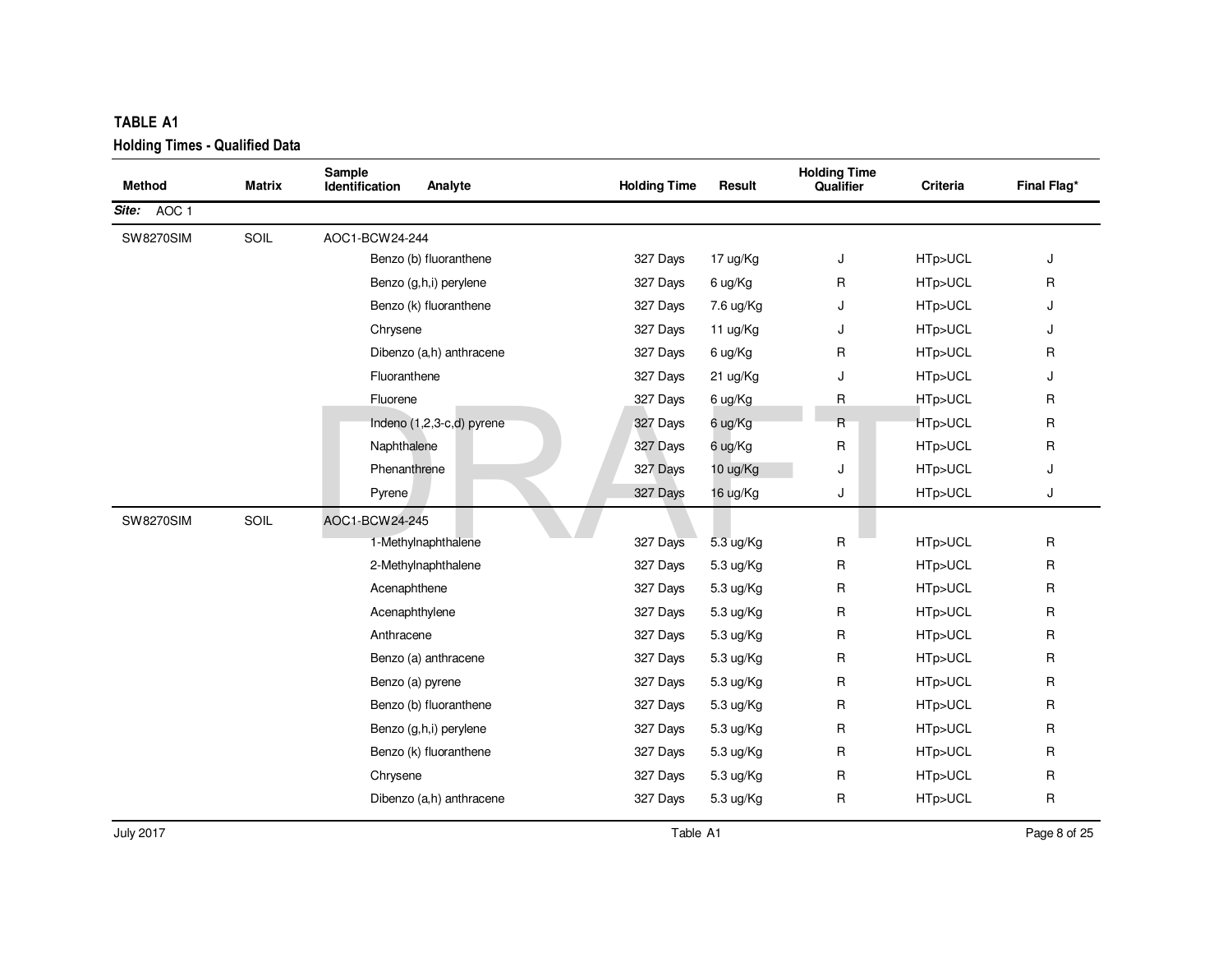| <b>TABLE A1</b>                       |        |                                     |                     |           |                                  |          |              |  |  |  |
|---------------------------------------|--------|-------------------------------------|---------------------|-----------|----------------------------------|----------|--------------|--|--|--|
| <b>Holding Times - Qualified Data</b> |        |                                     |                     |           |                                  |          |              |  |  |  |
| <b>Method</b>                         | Matrix | Sample<br>Identification<br>Analyte | <b>Holding Time</b> | Result    | <b>Holding Time</b><br>Qualifier | Criteria | Final Flag*  |  |  |  |
| Site: AOC 1                           |        |                                     |                     |           |                                  |          |              |  |  |  |
| <b>SW8270SIM</b>                      | SOIL   | AOC1-BCW24-245                      |                     |           |                                  |          |              |  |  |  |
|                                       |        | Fluoranthene                        | 327 Days            | 5.3 ug/Kg | R                                | HTp>UCL  | R            |  |  |  |
|                                       |        | Fluorene                            | 327 Days            | 5.3 ug/Kg | R                                | HTp>UCL  | R            |  |  |  |
|                                       |        | Indeno (1,2,3-c,d) pyrene           | 327 Days            | 5.3 ug/Kg | R                                | HTp>UCL  | $\mathsf{R}$ |  |  |  |
|                                       |        | Naphthalene                         | 327 Days            | 5.3 ug/Kg | R                                | HTp>UCL  | R            |  |  |  |
|                                       |        | Phenanthrene                        | 327 Days            | 5.3 ug/Kg | R                                | HTp>UCL  | R            |  |  |  |
|                                       |        | Pyrene                              | 327 Days            | 5.3 ug/Kg | R                                | HTp>UCL  | R            |  |  |  |
| <b>SW8270SIM</b>                      | SOIL   | AOC1-BCW26-252                      |                     |           |                                  |          |              |  |  |  |
|                                       |        | 1-Methylnaphthalene                 | 328 Days            | 5.6 ug/Kg | R                                | HTp>UCL  | $\mathsf{R}$ |  |  |  |
|                                       |        | 2-Methylnaphthalene                 | 328 Days            | 5.6 ug/Kg | R                                | HTp>UCL  | R            |  |  |  |
|                                       |        | Acenaphthene                        | 328 Days            | 5.6 ug/Kg | R                                | HTp>UCL  | $\mathsf{R}$ |  |  |  |
|                                       |        | Acenaphthylene                      | 328 Days            | 5.6 ug/Kg | R                                | HTp>UCL  | $\mathsf{R}$ |  |  |  |
|                                       |        | Anthracene                          | 328 Days            | 5.6 ug/Kg | R                                | HTp>UCL  | $\mathsf R$  |  |  |  |
|                                       |        | Benzo (a) anthracene                | 328 Days            | 9.8 ug/Kg | J                                | HTp>UCL  | J            |  |  |  |
|                                       |        | Benzo (a) pyrene                    | 328 Days            | 14 ug/Kg  | J                                | HTp>UCL  | J            |  |  |  |
|                                       |        | Benzo (b) fluoranthene              | 328 Days            | 31 ug/Kg  | J                                | HTp>UCL  | J            |  |  |  |
|                                       |        | Benzo (g,h,i) perylene              | 328 Days            | 5.6 ug/Kg | R                                | HTp>UCL  | R            |  |  |  |
|                                       |        | Benzo (k) fluoranthene              | 328 Days            | 13 ug/Kg  | J                                | HTp>UCL  | J            |  |  |  |
|                                       |        | Chrysene                            | 328 Days            | 16 ug/Kg  | J                                | HTp>UCL  | J            |  |  |  |
|                                       |        | Dibenzo (a,h) anthracene            | 328 Days            | 5.6 ug/Kg | R                                | HTp>UCL  | R            |  |  |  |
|                                       |        | Fluoranthene                        | 328 Days            | 26 ug/Kg  | J                                | HTp>UCL  | J            |  |  |  |
|                                       |        | Fluorene                            | 328 Days            | 5.6 ug/Kg | R                                | HTp>UCL  | R            |  |  |  |
|                                       |        | Indeno (1,2,3-c,d) pyrene           | 328 Days            | 5.6 ug/Kg | R                                | HTp>UCL  | R            |  |  |  |
|                                       |        | Naphthalene                         | 328 Days            | 5.6 ug/Kg | R                                | HTp>UCL  | R            |  |  |  |
|                                       |        | Phenanthrene                        | 328 Days            | 12 ug/Kg  | J                                | HTp>UCL  | J            |  |  |  |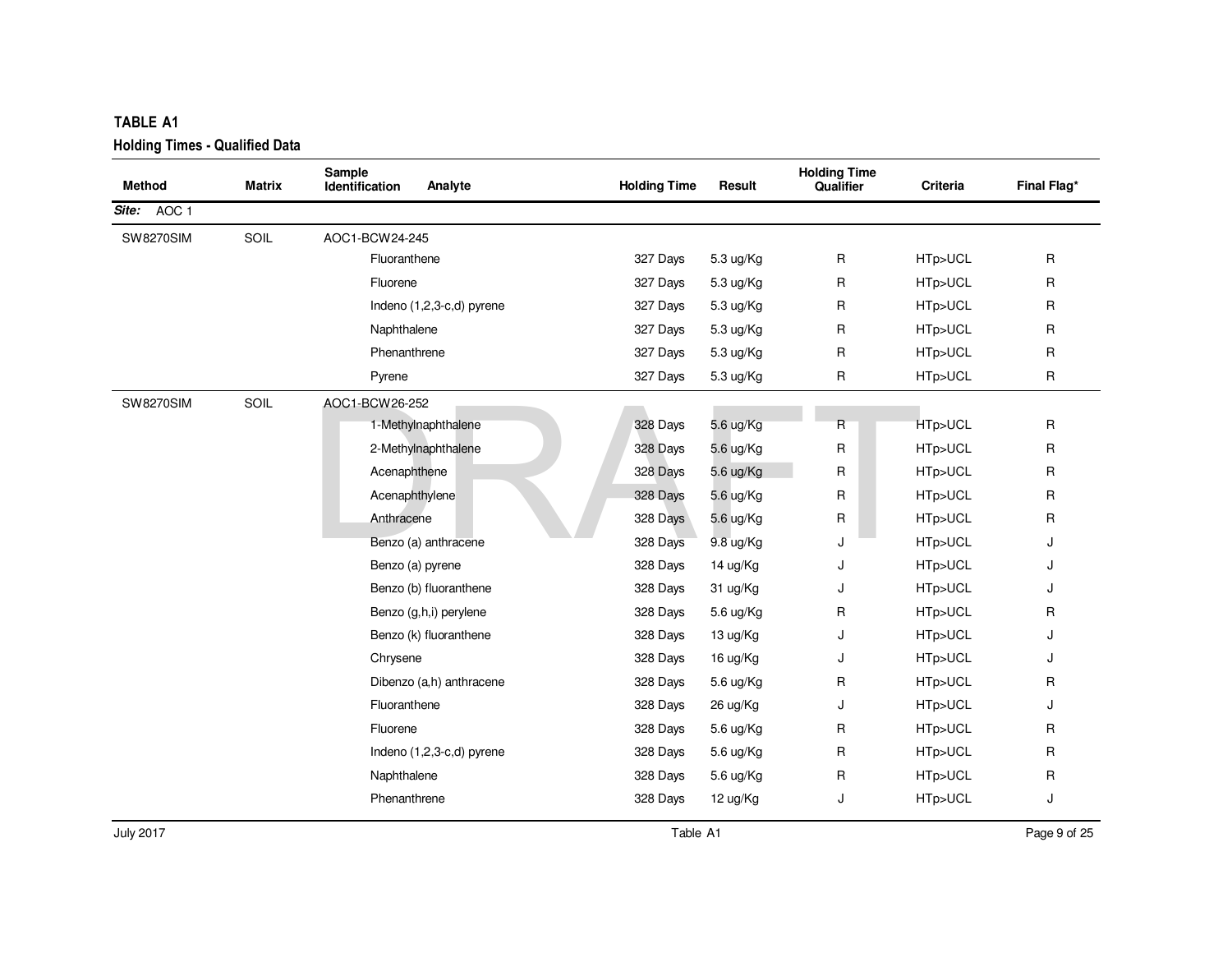| <b>Method</b>    | Matrix | Sample<br>Analyte<br>Identification | <b>Holding Time</b> | Result      | <b>Holding Time</b><br>Qualifier | Criteria | Final Flag*  |
|------------------|--------|-------------------------------------|---------------------|-------------|----------------------------------|----------|--------------|
| AOC 1<br>Site:   |        |                                     |                     |             |                                  |          |              |
|                  | SOIL   | AOC1-BCW26-252                      |                     |             |                                  |          |              |
| <b>SW8270SIM</b> |        | Pyrene                              | 328 Days            | 23 ug/Kg    | J                                | HTp>UCL  | J            |
|                  |        |                                     |                     |             |                                  |          |              |
| <b>SW8270SIM</b> | SOIL   | AOC1-BCW26-253                      |                     |             |                                  |          |              |
|                  |        | 1-Methylnaphthalene                 | 328 Days            | 6.2 ug/Kg   | R                                | HTp>UCL  | R            |
|                  |        | 2-Methylnaphthalene                 | 328 Days            | 6.2 ug/Kg   | R                                | HTp>UCL  | $\mathsf{R}$ |
|                  |        | Acenaphthene                        | 328 Days            | 6.2 ug/Kg   | R                                | HTp>UCL  | $\mathsf{R}$ |
|                  |        | Acenaphthylene                      | 328 Days            | 6.2 ug/Kg   | R                                | HTp>UCL  | R            |
|                  |        | Anthracene                          | 328 Days            | 6.2 ug/Kg   | R                                | HTp>UCL  | $\mathsf{R}$ |
|                  |        | Benzo (a) anthracene                | 328 Days            | 6.2 ug/Kg   | $\mathsf{R}$                     | HTp>UCL  | R            |
|                  |        | Benzo (a) pyrene                    | 328 Days            | 6.2 ug/Kg   | R.                               | HTp>UCL  | R            |
|                  |        | Benzo (b) fluoranthene              | 328 Days            | 6.2 ug/Kg   | $\mathsf{R}$                     | HTp>UCL  | $\mathsf{R}$ |
|                  |        | Benzo (g,h,i) perylene              | 328 Days            | 6.2 ug/Kg   | R.                               | HTp>UCL  | R            |
|                  |        | Benzo (k) fluoranthene              | 328 Days            | 6.2 ug/Kg   | R                                | HTp>UCL  | $\mathsf{R}$ |
|                  |        | Chrysene                            | 328 Days            | 6.2 ug/Kg   | R                                | HTp>UCL  | R            |
|                  |        | Dibenzo (a,h) anthracene            | 328 Days            | 6.2 ug/Kg   | $\mathsf{R}$                     | HTp>UCL  | $\mathsf{R}$ |
|                  |        | Fluoranthene                        | 328 Days            | 6.2 ug/Kg   | R                                | HTp>UCL  | R            |
|                  |        | Fluorene                            | 328 Days            | 6.2 ug/Kg   | R                                | HTp>UCL  | R            |
|                  |        | Indeno (1,2,3-c,d) pyrene           | 328 Days            | 6.2 ug/Kg   | R                                | HTp>UCL  | $\mathsf{R}$ |
|                  |        | Naphthalene                         | 328 Days            | 6.2 ug/Kg   | R                                | HTp>UCL  | R            |
|                  |        | Phenanthrene                        | 328 Days            | 6.2 ug/Kg   | R                                | HTp>UCL  | $\mathsf{R}$ |
|                  |        | Pyrene                              | 328 Days            | 6.2 ug/Kg   | R                                | HTp>UCL  | R            |
| SW9014           | SOIL   | AOC1-8-381                          |                     |             |                                  |          |              |
|                  |        | Cyanide, add                        | 15 Days             | 0.224 MG/KG | UJ                               | HT>UCL   | UJ           |
| Site: AOC 13     |        |                                     |                     |             |                                  |          |              |
| SW8290           | SOIL   | AOC13-30-17056                      |                     |             |                                  |          |              |

July 2017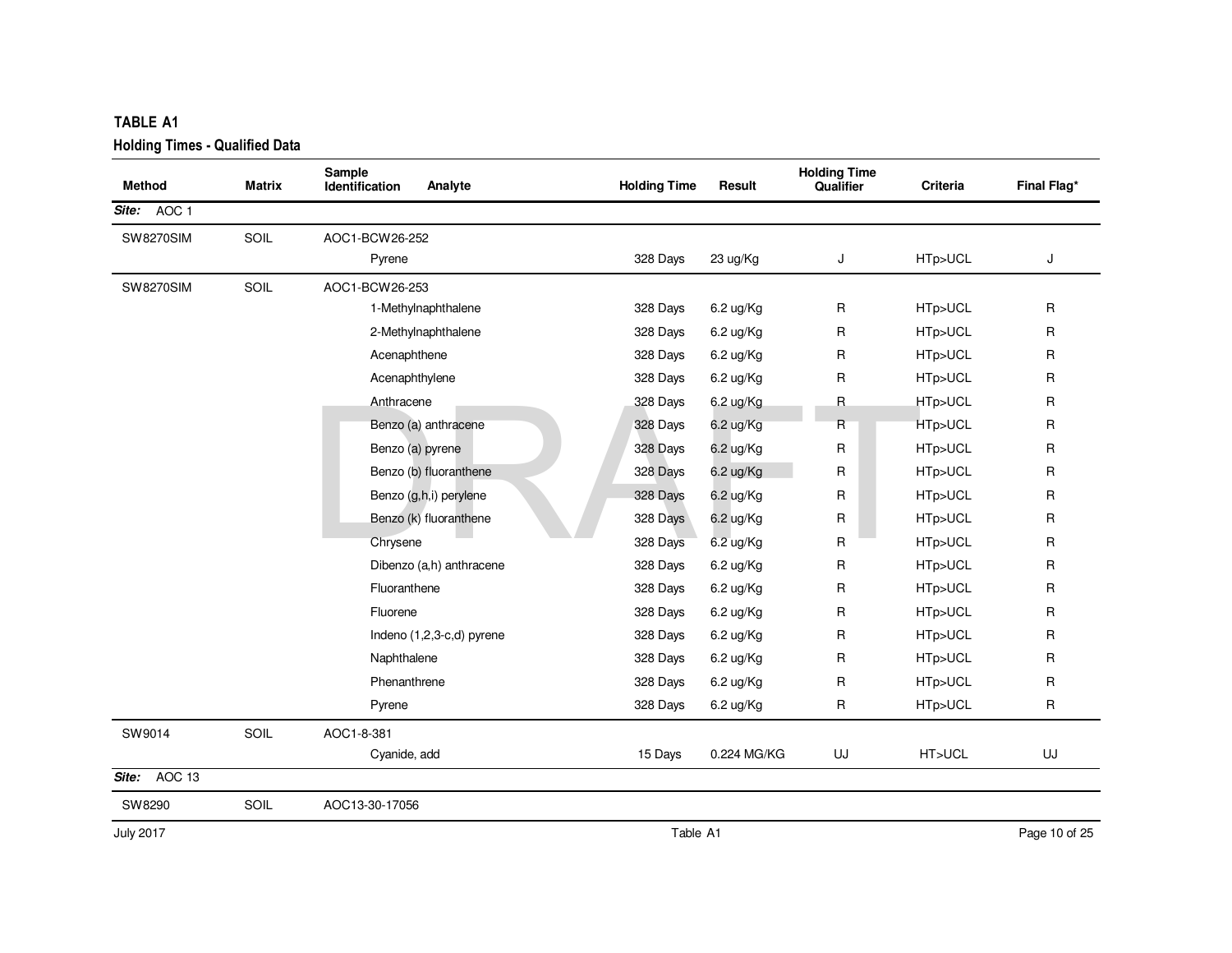| <b>TABLE A1</b> |                                       |                                 |                                           |                     |             |                                  |          |             |  |  |  |
|-----------------|---------------------------------------|---------------------------------|-------------------------------------------|---------------------|-------------|----------------------------------|----------|-------------|--|--|--|
|                 | <b>Holding Times - Qualified Data</b> |                                 |                                           |                     |             |                                  |          |             |  |  |  |
| <b>Method</b>   | Matrix                                | Sample<br><b>Identification</b> | Analyte                                   | <b>Holding Time</b> | Result      | <b>Holding Time</b><br>Qualifier | Criteria | Final Flag* |  |  |  |
| AOC 13<br>Site: |                                       |                                 |                                           |                     |             |                                  |          |             |  |  |  |
| SW8290          | SOIL                                  | AOC13-30-17056                  |                                           |                     |             |                                  |          |             |  |  |  |
|                 |                                       |                                 | 1,2,3,4,6,7,8-Heptachlorodibenzofuran     | 438 Days            | 1100 PG/G   | J                                | HTp>UCL  | J           |  |  |  |
|                 |                                       |                                 | 1,2,3,4,6,7,8-Heptachlorodibenzo-p-dioxin | 438 Days            | 14000 PG/G  | J                                | HTp>UCL  |             |  |  |  |
|                 |                                       |                                 | 1,2,3,4,7,8,9-Heptachlorodibenzofuran     | 438 Days            | 93 PG/G     | J                                | HTp>UCL  | J           |  |  |  |
|                 |                                       |                                 | 1,2,3,4,7,8-Hexachlorodibenzofuran        | 438 Days            | 62 PG/G     | J                                | HTp>UCL  | J           |  |  |  |
|                 |                                       |                                 | 1,2,3,4,7,8-Hexachlorodibenzo-p-dioxin    | 438 Days            | 40 PG/G     | J                                | HTp>UCL  |             |  |  |  |
|                 |                                       |                                 | 1,2,3,6,7,8-Hexachlorodibenzofuran        | 438 Days            | 27 PG/G     | J                                | HTp>UCL  | J           |  |  |  |
|                 |                                       |                                 | 1,2,3,6,7,8-Hexachlorodibenzo-p-dioxin    | 438 Days            | 290 PG/G    | J                                | HTp>UCL  | J           |  |  |  |
|                 |                                       |                                 | 1,2,3,7,8,9-Hexachlorodibenzofuran        | 438 Days            | 22 PG/G     | J                                | HTp>UCL  | J           |  |  |  |
|                 |                                       |                                 | 1,2,3,7,8,9-Hexachlorodibenzo-p-dioxin    | 438 Days            | 76 PG/G     | J                                | HTp>UCL  |             |  |  |  |
|                 |                                       |                                 | 1,2,3,7,8-Pentachlorodibenzofuran         | 438 Days            | 11 PG/G     | J                                | HTp>UCL  | J           |  |  |  |
|                 |                                       |                                 | 1,2,3,7,8-Pentachlorodibenzo-p-dioxin     | 438 Days            | 20 PG/G     | J                                | HTp>UCL  | J           |  |  |  |
|                 |                                       |                                 | 2,3,4,6,7,8-Hexachlorodibenzofuran        | 438 Days            | 3000 PG/G   | UJ                               | HTp>UCL  | UJ          |  |  |  |
|                 |                                       |                                 | 2,3,4,7,8-Pentachlorodibenzofuran         | 438 Days            | 21 PG/G     | J                                | HTp>UCL  | J           |  |  |  |
|                 |                                       |                                 | 2,3,7,8-Tetrachlorodibenzofuran           | 438 Days            | 3.1 PG/G    | UJ                               | HTp>UCL  | UJ          |  |  |  |
|                 |                                       |                                 | 2,3,7,8-Tetrachlorodibenzo-p-dioxin       | 438 Days            | 2.7 PG/G    | UJ                               | HTp>UCL  | UJ          |  |  |  |
|                 |                                       | <b>OCDD</b>                     |                                           | 438 Days            | 130000 PG/G | J                                | HTp>UCL  | J           |  |  |  |
|                 |                                       | <b>OCDF</b>                     |                                           | 438 Days            | 3700 PG/G   | J                                | HTp>UCL  | J           |  |  |  |
|                 |                                       | <b>TEQ</b>                      |                                           | 438 Days            | 50 PG/G     | J                                | HTp>UCL  | J           |  |  |  |
| SW8290          | SOIL                                  | AOC13-30-17057                  |                                           |                     |             |                                  |          |             |  |  |  |
|                 |                                       |                                 | 1,2,3,4,6,7,8-Heptachlorodibenzofuran     | 438 Days            | 44 PG/G     | J                                | HTp>UCL  | J           |  |  |  |
|                 |                                       |                                 | 1,2,3,4,6,7,8-Heptachlorodibenzo-p-dioxin | 438 Days            | 380 PG/G    | J                                | HTp>UCL  | J           |  |  |  |
|                 |                                       |                                 | 1,2,3,4,7,8,9-Heptachlorodibenzofuran     | 438 Days            | 3.7 PG/G    | J                                | HTp>UCL  | J           |  |  |  |
|                 |                                       |                                 | 1,2,3,4,7,8-Hexachlorodibenzofuran        | 438 Days            | 2.2 PG/G    | UJ                               | HTp>UCL  | UJ          |  |  |  |
|                 |                                       |                                 | 1,2,3,4,7,8-Hexachlorodibenzo-p-dioxin    | 438 Days            | 1.8 PG/G    | UJ                               | HTp>UCL  | UJ          |  |  |  |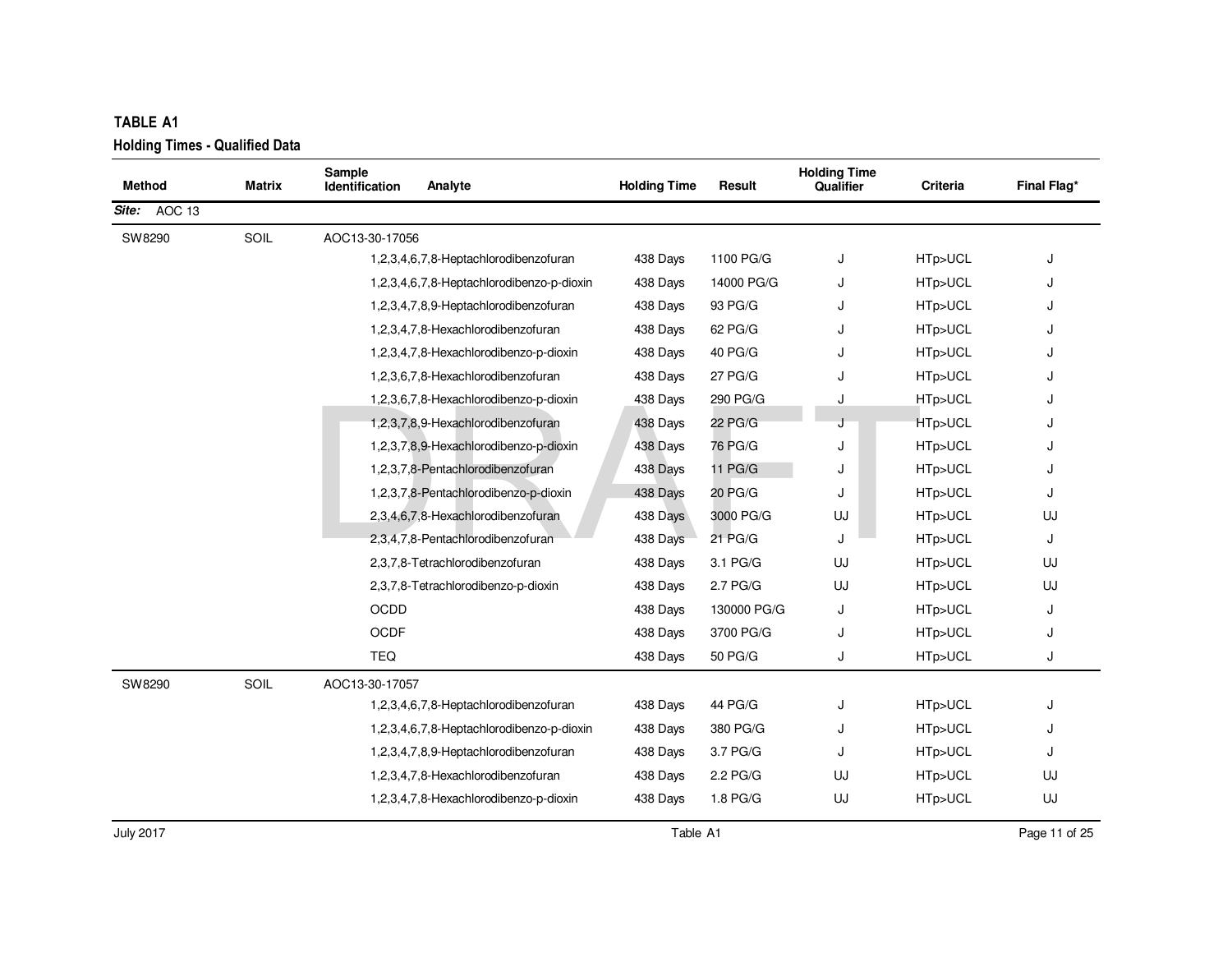| <b>Method</b>   | <b>Matrix</b> | Sample<br>Identification | Analyte                                | <b>Holding Time</b> | Result              | <b>Holding Time</b><br>Qualifier | Criteria | Final Flag* |
|-----------------|---------------|--------------------------|----------------------------------------|---------------------|---------------------|----------------------------------|----------|-------------|
| AOC 13<br>Site: |               |                          |                                        |                     |                     |                                  |          |             |
| SW8290          | SOIL          | AOC13-30-17057           |                                        |                     |                     |                                  |          |             |
|                 |               |                          | 1,2,3,6,7,8-Hexachlorodibenzofuran     | 438 Days            | 2.7 <sub>PG/G</sub> | J                                | HTp>UCL  | J           |
|                 |               |                          | 1,2,3,6,7,8-Hexachlorodibenzo-p-dioxin | 438 Days            | 11 PG/G             | J                                | HTp>UCL  | J           |
|                 |               |                          | 1,2,3,7,8,9-Hexachlorodibenzofuran     | 438 Days            | 0.44 PG/G           | UJ                               | HTp>UCL  | UJ          |
|                 |               |                          | 1,2,3,7,8,9-Hexachlorodibenzo-p-dioxin | 438 Days            | 3.2 PG/G            | J                                | HTp>UCL  | J           |
|                 |               |                          | 1,2,3,7,8-Pentachlorodibenzofuran      | 438 Days            | 0.66 PG/G           | UJ                               | HTp>UCL  | UJ          |
|                 |               |                          | 1,2,3,7,8-Pentachlorodibenzo-p-dioxin  | 438 Days            | 1.2 PG/G            | J                                | HTp>UCL  | J           |
|                 |               |                          | 2,3,4,6,7,8-Hexachlorodibenzofuran     | 438 Days            | 77 PG/G             | UJ                               | HTp>UCL  | UJ          |
|                 |               |                          | 2,3,4,7,8-Pentachlorodibenzofuran      | 438 Days            | 0.74 PG/G           | UJ                               | HTp>UCL  | UJ          |
|                 |               |                          | 2,3,7,8-Tetrachlorodibenzofuran        | 438 Days            | 0.17 PG/G           | UJ                               | HTp>UCL  | UJ          |
|                 |               |                          | 2,3,7,8-Tetrachlorodibenzo-p-dioxin    | 438 Days            | $0.16$ PG/G         | UJ                               | HTp>UCL  | UJ          |
|                 |               | <b>OCDD</b>              |                                        | 438 Days            | 4400 PG/G           | J                                | HTp>UCL  | J           |
|                 |               | <b>OCDF</b>              |                                        | 438 Days            | 95 PG/G             | J                                | HTp>UCL  | J           |
|                 |               | <b>TEQ</b>               |                                        | 438 Days            | 1.5 PG/G            | J                                | HTp>UCL  | J           |
| AOC 20<br>Site: |               |                          |                                        |                     |                     |                                  |          |             |
| SW8015-E        | SOIL          | AOC20-09-OS1-1001        |                                        |                     |                     |                                  |          |             |
|                 |               | Motor Oil                |                                        | 23 Days             | 88 mg/Kg            | J                                | HTp>UCL  | J           |
|                 |               | <b>TPH-Diesel</b>        |                                        | 23 Days             | 29 mg/Kg            | J                                | HTp>UCL  | J           |
| SW8015-E        | SOIL          | AOC20-09-OS1-1002        |                                        |                     |                     |                                  |          |             |
|                 |               | Motor Oil                |                                        | 24 Days             | 64 mg/Kg            | J                                | HTp>UCL  | J           |
|                 |               | <b>TPH-Diesel</b>        |                                        | 24 Days             | 35 mg/Kg            | J                                | HTp>UCL  | J           |
| SW8015-E        | SOIL          | AOC20-09-OS1-1003        |                                        |                     |                     |                                  |          |             |
|                 |               | Motor Oil                |                                        | 24 Days             | 69 mg/Kg            | J                                | HTp>UCL  | J           |
|                 |               | <b>TPH-Diesel</b>        |                                        | 24 Days             | 35 mg/Kg            | J                                | HTp>UCL  | J           |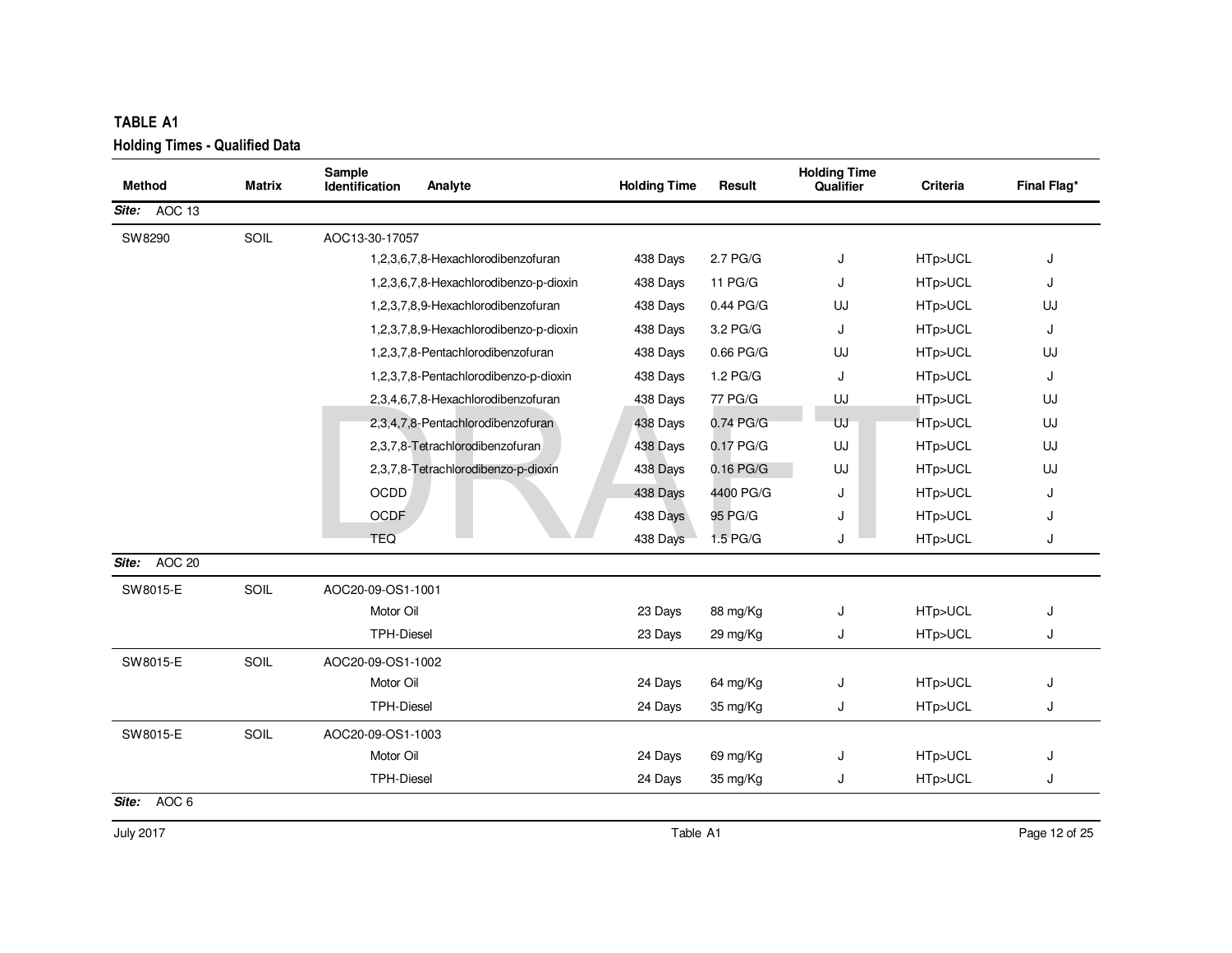| <b>TABLE A1</b>                       |        |                                     |                     |          |                                  |          |             |
|---------------------------------------|--------|-------------------------------------|---------------------|----------|----------------------------------|----------|-------------|
| <b>Holding Times - Qualified Data</b> |        |                                     |                     |          |                                  |          |             |
| <b>Method</b>                         | Matrix | Sample<br>Analyte<br>Identification | <b>Holding Time</b> | Result   | <b>Holding Time</b><br>Qualifier | Criteria | Final Flag* |
| Site: AOC 6                           |        |                                     |                     |          |                                  |          |             |
| D2216                                 | SOIL   | AOC6-2-14003                        |                     |          |                                  |          |             |
|                                       |        | Percent Moisture                    | 418 Days            | 3.8%     | J                                | HT>UCL   | J           |
| D2216                                 | SOIL   | AOC6-2-14004                        |                     |          |                                  |          |             |
|                                       |        | <b>Percent Moisture</b>             | 418 Days            | 5.4%     | J                                | HT>UCL   | J           |
| D2216                                 | SOIL   | AOC6-4-14008                        |                     |          |                                  |          |             |
|                                       |        | <b>Percent Moisture</b>             | 418 Days            | 4.5%     | J                                | HT>UCL   | J           |
| D2216                                 | SOIL   | AOC6-7-14013                        |                     |          |                                  |          |             |
|                                       |        | <b>Percent Moisture</b>             | 419 Days            | 4.8%     | J                                | HT>UCL   | J           |
| D2216                                 | SOIL   | AOC6-7-14014                        |                     |          |                                  |          |             |
|                                       |        | Percent Moisture                    | 419 Days            | 3.8%     | J                                | HT>UCL   | J           |
| D2216                                 | SOIL   | AOC6-8-14015                        |                     |          |                                  |          |             |
|                                       |        | Percent Moisture                    | 414 Days            | 2.7%     | J                                | HT>UCL   | J           |
| SW8082                                | SOIL   | AOC6-5-14010                        |                     |          |                                  |          |             |
|                                       |        | Aroclor 1016                        | 416 Days            | 17 ug/Kg | R                                | HTp>UCL  | R           |
|                                       |        | Aroclor 1221                        | 416 Days            | 34 ug/Kg | R                                | HTp>UCL  | R           |
|                                       |        | Aroclor 1232                        | 416 Days            | 17 ug/Kg | R                                | HTp>UCL  | R           |
|                                       |        | Aroclor 1242                        | 416 Days            | 17 ug/Kg | R                                | HTp>UCL  | R           |
|                                       |        | Aroclor 1248                        | 416 Days            | 17 ug/Kg | R                                | HTp>UCL  | R           |
|                                       |        | Aroclor 1254                        | 416 Days            | 17 ug/Kg | R                                | HTp>UCL  | R           |
|                                       |        | Aroclor 1260                        | 416 Days            | 17 ug/Kg | R                                | HTp>UCL  | R           |
| SW8082                                | SOIL   | AOC6-5-14011                        |                     |          |                                  |          |             |
|                                       |        | Aroclor 1016                        | 416 Days            | 17 ug/Kg | R                                | HTp>UCL  | R           |
|                                       |        | Aroclor 1221                        | 416 Days            | 34 ug/Kg | R                                | HTp>UCL  | R           |
|                                       |        | Aroclor 1232                        | 416 Days            | 17 ug/Kg | R                                | HTp>UCL  | R           |
|                                       |        |                                     |                     |          |                                  |          |             |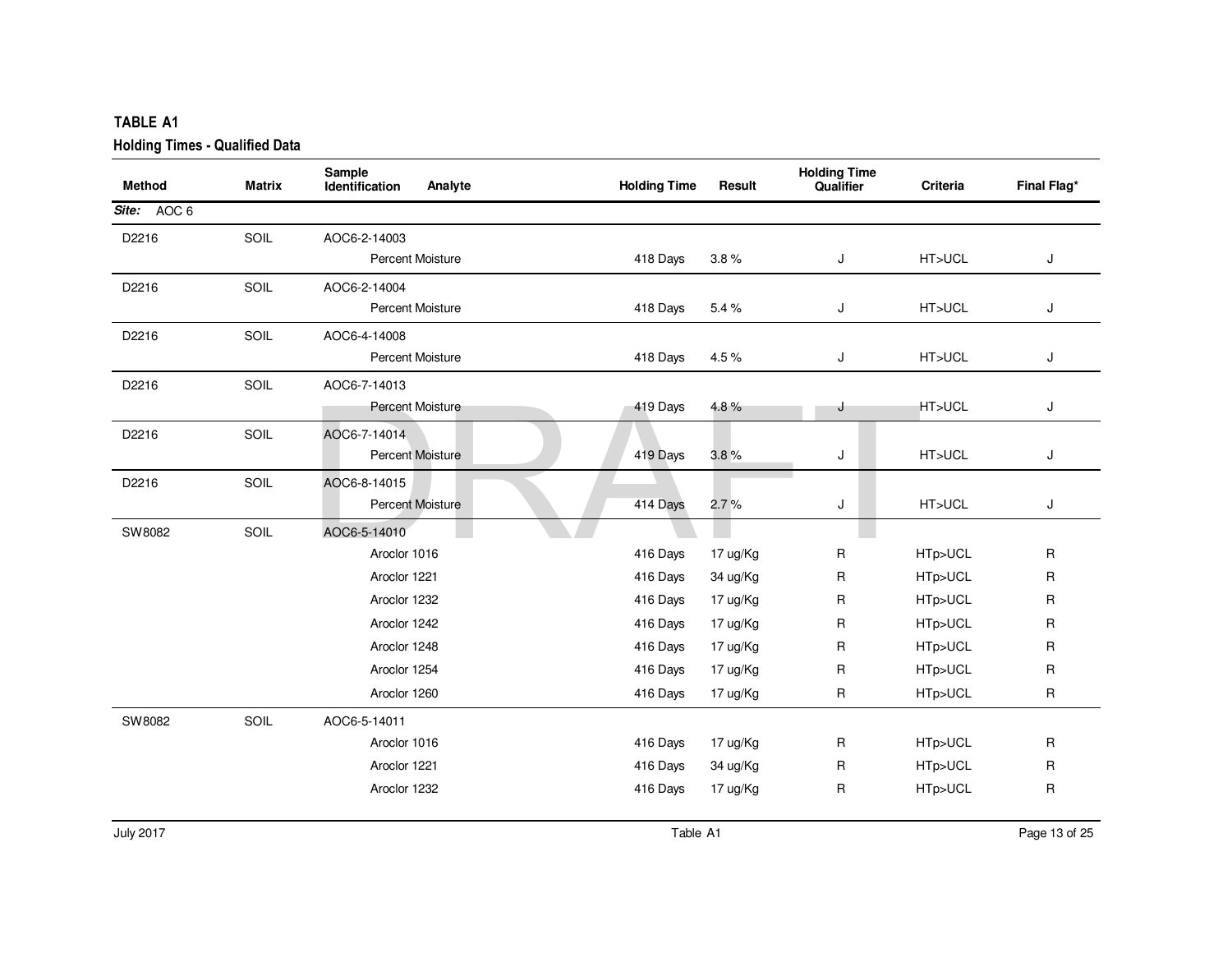| <b>Method</b>    | Matrix | Sample<br>Analyte<br>Identification | <b>Holding Time</b> | Result    | <b>Holding Time</b><br>Qualifier | Criteria | Final Flag*  |
|------------------|--------|-------------------------------------|---------------------|-----------|----------------------------------|----------|--------------|
| Site: AOC 6      |        |                                     |                     |           |                                  |          |              |
| SW8082           | SOIL   | AOC6-5-14011                        |                     |           |                                  |          |              |
|                  |        | Aroclor 1242                        | 416 Days            | 17 ug/Kg  | R                                | HTp>UCL  | R            |
|                  |        | Aroclor 1248                        | 416 Days            | 17 ug/Kg  | R                                | HTp>UCL  | $\mathsf{R}$ |
|                  |        | Aroclor 1254                        | 416 Days            | 230 ug/Kg | J                                | HTp>UCL  | J            |
|                  |        | Aroclor 1260                        | 416 Days            | 98 ug/Kg  | J                                | HTp>UCL  | J            |
| <b>SW8270SIM</b> | SOIL   | AOC6-2-14003                        |                     |           |                                  |          |              |
|                  |        | 1-Methylnaphthalene                 | 414 Days            | 5.2 ug/Kg | R                                | HTp>UCL  | R            |
|                  |        | 2-Methylnaphthalene                 | 414 Days            | 5.2 ug/Kg | $\mathsf R$                      | HTp>UCL  | $\mathsf{R}$ |
|                  |        | Acenaphthene                        | 414 Days            | 5.2 ug/Kg | R                                | HTp>UCL  | R            |
|                  |        | Acenaphthylene                      | 414 Days            | 5.2 ug/Kg | R                                | HTp>UCL  | $\mathsf{R}$ |
|                  |        | Anthracene                          | 414 Days            | 5.2 ug/Kg | R                                | HTp>UCL  | $\mathsf{R}$ |
|                  |        | Benzo (a) anthracene                | 414 Days            | 23 ug/Kg  | J                                | HTp>UCL  | J            |
|                  |        | Benzo (a) pyrene                    | 414 Days            | 19 ug/Kg  | J                                | HTp>UCL  | J            |
|                  |        | Benzo (b) fluoranthene              | 414 Days            | 51 ug/Kg  | J                                | HTp>UCL  | J            |
|                  |        | Benzo (g,h,i) perylene              | 414 Days            | 5.5 ug/Kg | J                                | HTp>UCL  | J            |
|                  |        | Benzo (k) fluoranthene              | 414 Days            | 17 ug/Kg  | J                                | HTp>UCL  | J            |
|                  |        | Chrysene                            | 414 Days            | 21 ug/Kg  | J                                | HTp>UCL  | J            |
|                  |        | Dibenzo (a,h) anthracene            | 414 Days            | 5.2 ug/Kg | R                                | HTp>UCL  | R            |
|                  |        | Fluoranthene                        | 414 Days            | 39 ug/Kg  | J                                | HTp>UCL  | J            |
|                  |        | Fluorene                            | 414 Days            | 5.2 ug/Kg | R                                | HTp>UCL  | R            |
|                  |        | Indeno (1,2,3-c,d) pyrene           | 414 Days            | 5.2 ug/Kg | J                                | HTp>UCL  | J            |
|                  |        | Naphthalene                         | 414 Days            | 5.2 ug/Kg | R                                | HTp>UCL  | R            |
|                  |        | Phenanthrene                        | 414 Days            | 16 ug/Kg  | J                                | HTp>UCL  | J            |
|                  |        | Pyrene                              | 414 Days            | 38 ug/Kg  | J                                | HTp>UCL  | J            |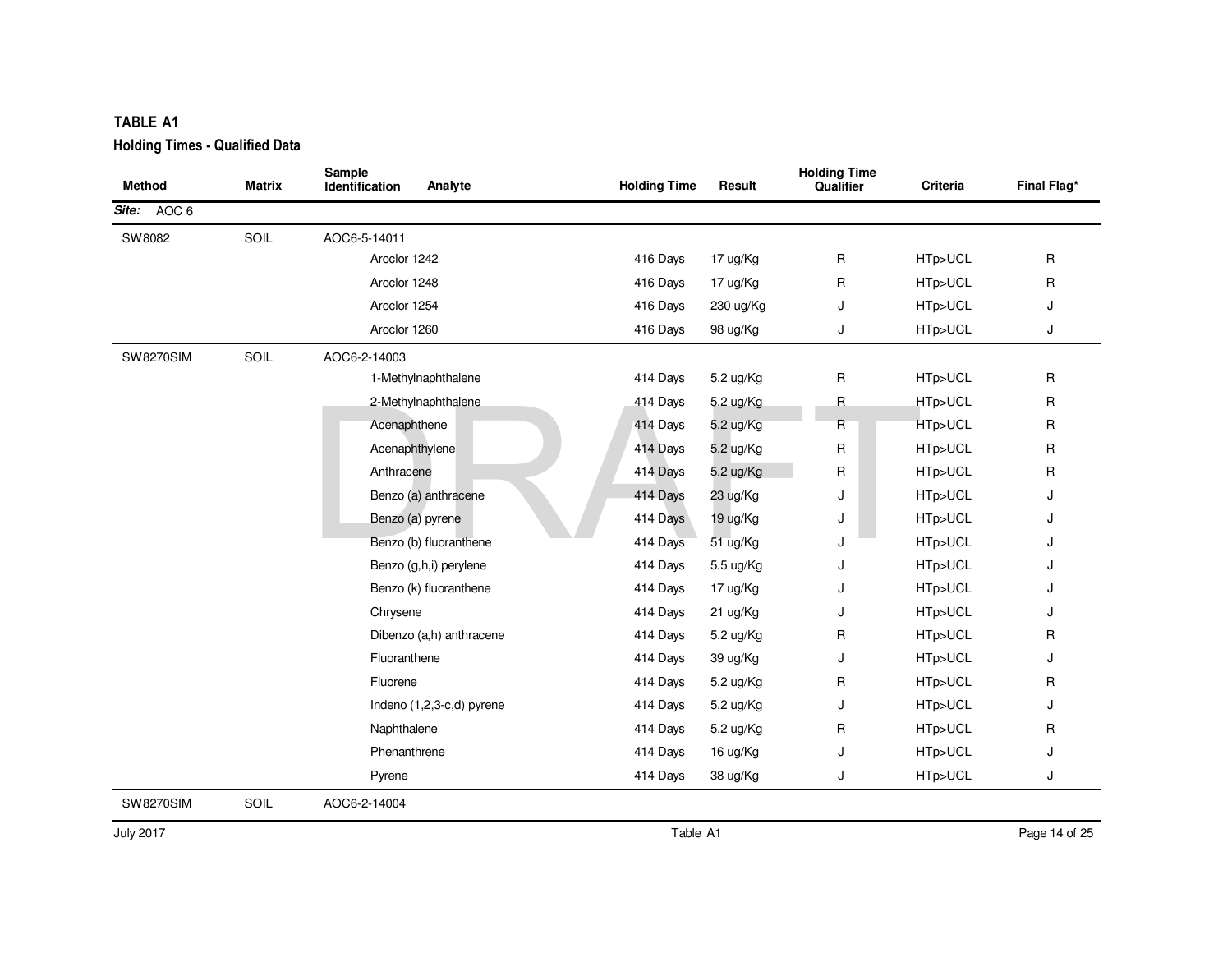| <b>TABLE A1</b>                       |               |                                     |                     |            |                                  |          |                    |
|---------------------------------------|---------------|-------------------------------------|---------------------|------------|----------------------------------|----------|--------------------|
| <b>Holding Times - Qualified Data</b> |               |                                     |                     |            |                                  |          |                    |
| <b>Method</b>                         | <b>Matrix</b> | Sample<br>Analyte<br>Identification | <b>Holding Time</b> | Result     | <b>Holding Time</b><br>Qualifier | Criteria | <b>Final Flag*</b> |
| AOC 6<br>Site:                        |               |                                     |                     |            |                                  |          |                    |
| <b>SW8270SIM</b>                      | SOIL          | AOC6-2-14004                        |                     |            |                                  |          |                    |
|                                       |               | 1-Methylnaphthalene                 | 414 Days            | 5.3 ug/Kg  | $\mathsf{R}$                     | HTp>UCL  | R                  |
|                                       |               | 2-Methylnaphthalene                 | 414 Days            | 5.3 ug/Kg  | R                                | HTp>UCL  | R                  |
|                                       |               | Acenaphthene                        | 414 Days            | 8.4 ug/Kg  | J                                | HTp>UCL  | J                  |
|                                       |               | Acenaphthylene                      | 414 Days            | 5.3 ug/Kg  | R                                | HTp>UCL  | R                  |
|                                       |               | Anthracene                          | 414 Days            | 25 ug/Kg   | J                                | HTp>UCL  | J                  |
|                                       |               | Benzo (a) anthracene                | 414 Days            | 780 ug/Kg  | J                                | HTp>UCL  | J                  |
|                                       |               | Benzo (a) pyrene                    | 414 Days            | 1300 ug/Kg | J                                | HTp>UCL  | J                  |
|                                       |               | Benzo (b) fluoranthene              | 414 Days            | 1800 ug/Kg |                                  | HTp>UCL  | J                  |
|                                       |               | Benzo (g,h,i) perylene              | 414 Days            | 1000 ug/Kg | J                                | HTp>UCL  | J                  |
|                                       |               | Benzo (k) fluoranthene              | 414 Days            | 600 ug/Kg  | J                                | HTp>UCL  | J                  |
|                                       |               | Chrysene                            | 414 Days            | 580 ug/Kg  | J                                | HTp>UCL  | J                  |
|                                       |               | Dibenzo (a,h) anthracene            | 414 Days            | 310 ug/Kg  | J                                | HTp>UCL  | J                  |
|                                       |               | Fluoranthene                        | 414 Days            | 560 ug/Kg  | J                                | HTp>UCL  | J                  |
|                                       |               | Fluorene                            | 414 Days            | 5.3 ug/Kg  | R                                | HTp>UCL  | R                  |
|                                       |               | Indeno (1,2,3-c,d) pyrene           | 414 Days            | 720 ug/Kg  | J                                | HTp>UCL  | J                  |
|                                       |               | Naphthalene                         | 414 Days            | 5.3 ug/Kg  | $\mathsf{R}$                     | HTp>UCL  | R                  |
|                                       |               | Phenanthrene                        | 414 Days            | 160 ug/Kg  | J                                | HTp>UCL  | J                  |
|                                       |               | Pyrene                              | 414 Days            | 540 ug/Kg  | J                                | HTp>UCL  | J                  |
| <b>SW8270SIM</b>                      | SOIL          | AOC6-7-14013                        |                     |            |                                  |          |                    |
|                                       |               | 1-Methylnaphthalene                 | 415 Days            | 5.3 ug/Kg  | $\mathsf{R}$                     | HTp>UCL  | R                  |
|                                       |               | 2-Methylnaphthalene                 | 415 Days            | 5.3 ug/Kg  | R                                | HTp>UCL  | R                  |
|                                       |               | Acenaphthene                        | 415 Days            | 8.1 ug/Kg  | J                                | HTp>UCL  | J                  |
|                                       |               | Acenaphthylene                      | 415 Days            | 5.3 ug/Kg  | R                                | HTp>UCL  | R                  |
|                                       |               | Anthracene                          | 415 Days            | 13 ug/Kg   | J                                | HTp>UCL  | J                  |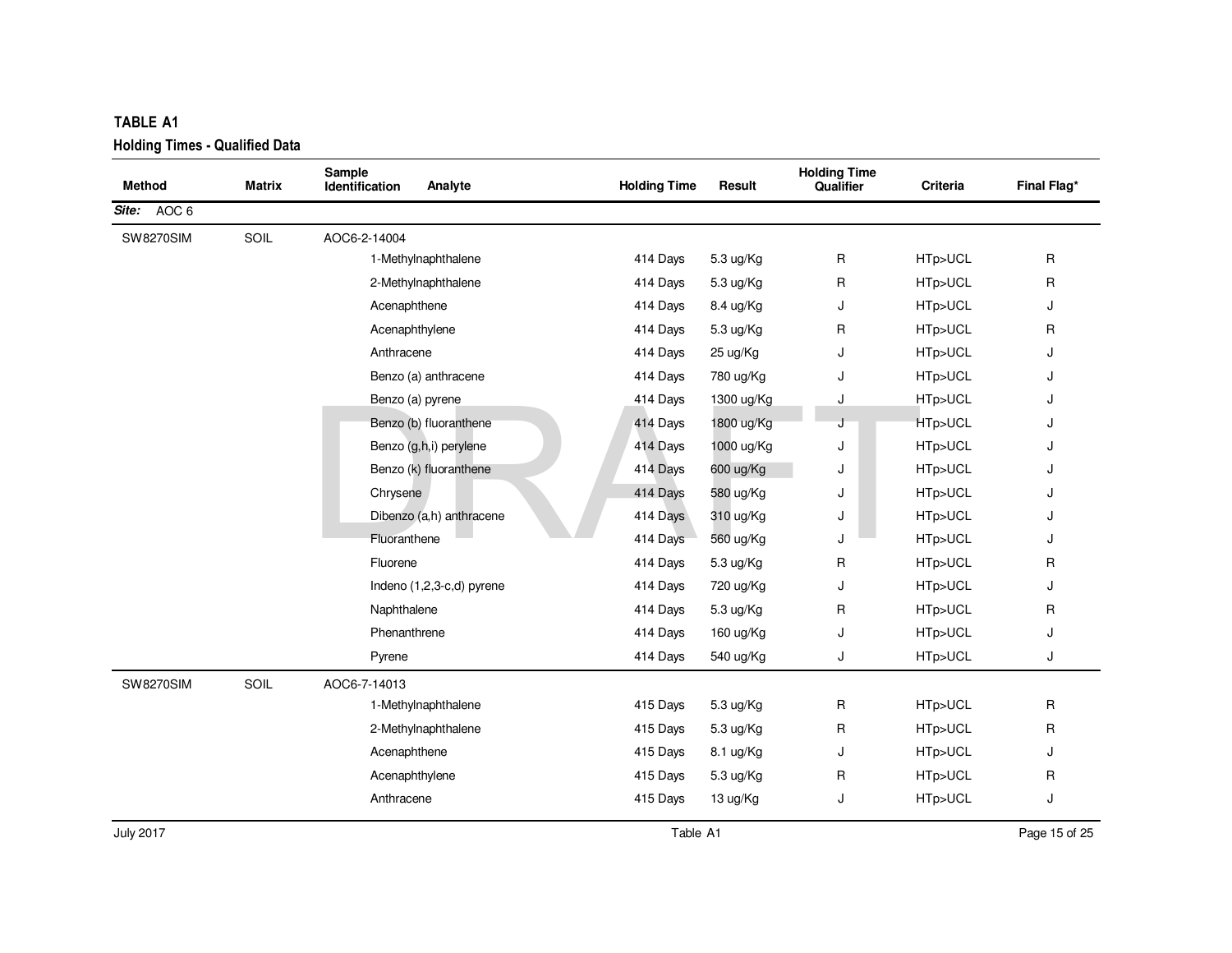| <b>TABLE A1</b><br><b>Holding Times - Qualified Data</b> |        |                                     |                     |            |                                  |                 |             |
|----------------------------------------------------------|--------|-------------------------------------|---------------------|------------|----------------------------------|-----------------|-------------|
| <b>Method</b>                                            | Matrix | Sample<br>Identification<br>Analyte | <b>Holding Time</b> | Result     | <b>Holding Time</b><br>Qualifier | <b>Criteria</b> | Final Flag* |
| Site: AOC 6                                              |        |                                     |                     |            |                                  |                 |             |
| <b>SW8270SIM</b>                                         | SOIL   | AOC6-7-14013                        |                     |            |                                  |                 |             |
|                                                          |        | Benzo (a) anthracene                | 415 Days            | 640 ug/Kg  | J                                | HTp>UCL         | J           |
|                                                          |        | Benzo (a) pyrene                    | 415 Days            | 670 ug/Kg  | J                                | HTp>UCL         | J           |
|                                                          |        | Benzo (b) fluoranthene              | 415 Days            | 1100 ug/Kg | J                                | HTp>UCL         | J           |
|                                                          |        | Benzo (g,h,i) perylene              | 415 Days            | 500 ug/Kg  | J                                | HTp>UCL         | J           |
|                                                          |        | Benzo (k) fluoranthene              | 415 Days            | 380 ug/Kg  | J                                | HTp>UCL         | J           |
|                                                          |        | Chrysene                            | 415 Days            | 650 ug/Kg  | J                                | HTp>UCL         | J           |
|                                                          |        | Dibenzo (a,h) anthracene            | 415 Days            | 110 ug/Kg  | J                                | HTp>UCL         | J           |
|                                                          |        | Fluoranthene                        | 415 Days            | 1300 ug/Kg |                                  | HTp>UCL         | J           |
|                                                          |        | Fluorene                            | 415 Days            | 5.3 ug/Kg  | J                                | HTp>UCL         | J           |
|                                                          |        | Indeno (1,2,3-c,d) pyrene           | 415 Days            | 390 ug/Kg  | J                                | HTp>UCL         | J           |
|                                                          |        | Naphthalene                         | 415 Days            | 5.3 ug/Kg  | R                                | HTp>UCL         | R           |
|                                                          |        | Phenanthrene                        | 415 Days            | 530 ug/Kg  | J                                | HTp>UCL         | J           |
|                                                          |        | Pyrene                              | 415 Days            | 1200 ug/Kg | J                                | HTp>UCL         | J           |
| <b>SW8270SIM</b>                                         | SOIL   | AOC6-7-14014                        |                     |            |                                  |                 |             |
|                                                          |        | 1-Methylnaphthalene                 | 415 Days            | 5.2 ug/Kg  | $\mathsf{R}$                     | HTp>UCL         | R           |
|                                                          |        | 2-Methylnaphthalene                 | 415 Days            | 5.2 ug/Kg  | $\mathsf{R}$                     | HTp>UCL         | R           |
|                                                          |        | Acenaphthene                        | 415 Days            | 5.2 ug/Kg  | R                                | HTp>UCL         | R           |
|                                                          |        | Acenaphthylene                      | 415 Days            | 5.2 ug/Kg  | R                                | HTp>UCL         | R           |
|                                                          |        | Anthracene                          | 415 Days            | 5.2 ug/Kg  | R                                | HTp>UCL         | R           |
|                                                          |        | Benzo (a) anthracene                | 415 Days            | 58 ug/Kg   | J                                | HTp>UCL         | J           |
|                                                          |        | Benzo (a) pyrene                    | 415 Days            | 52 ug/Kg   | J                                | HTp>UCL         | J           |
|                                                          |        | Benzo (b) fluoranthene              | 415 Days            | 79 ug/Kg   | J                                | HTp>UCL         | J           |
|                                                          |        | Benzo (g,h,i) perylene              | 415 Days            | 10 ug/Kg   | J                                | HTp>UCL         | J           |
|                                                          |        | Benzo (k) fluoranthene              | 415 Days            | 32 ug/Kg   | J                                | HTp>UCL         | J           |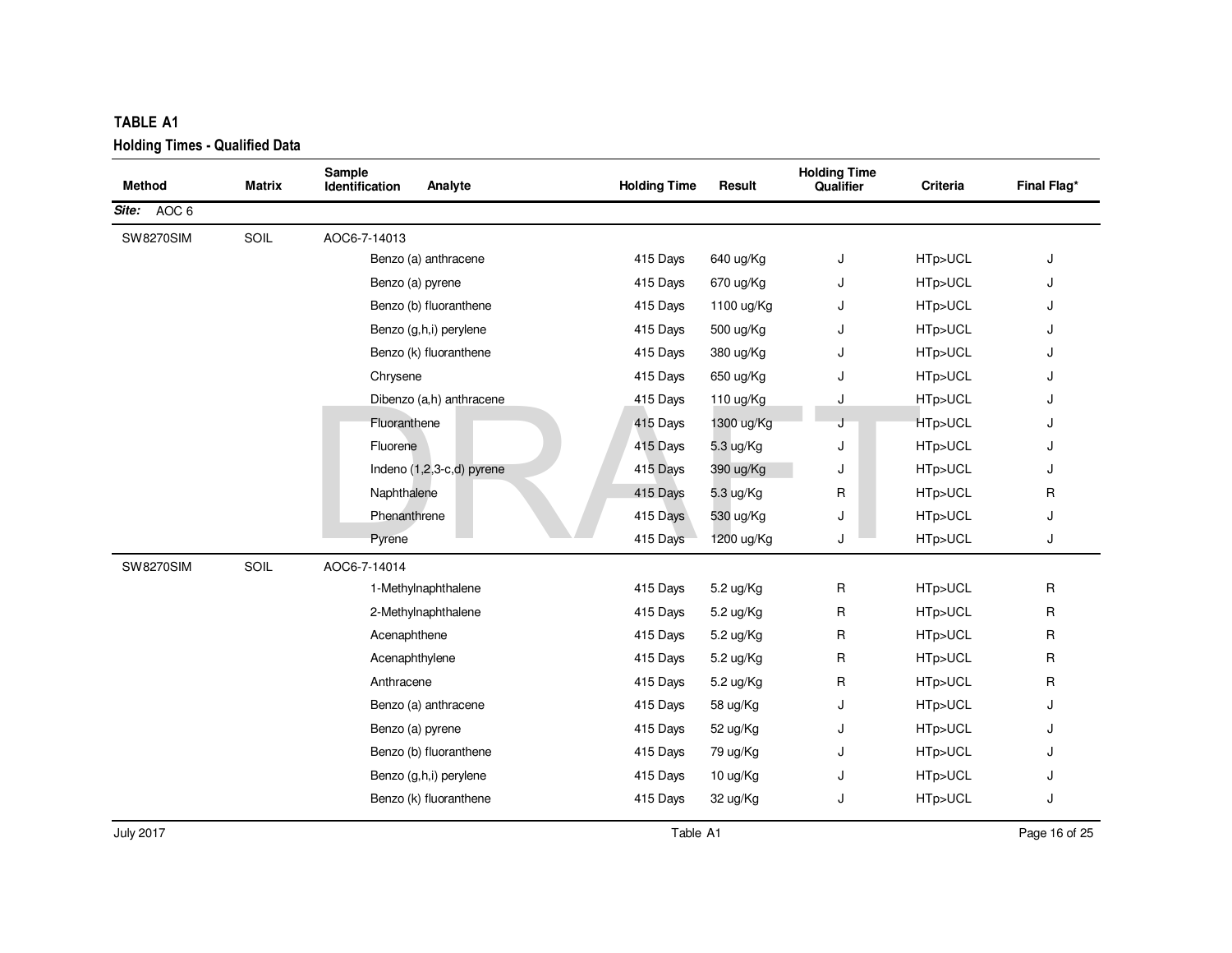| <b>Method</b>    | Matrix | Sample<br>Identification<br>Analyte | <b>Holding Time</b> | Result    | <b>Holding Time</b><br>Qualifier | <b>Criteria</b> | Final Flag*  |
|------------------|--------|-------------------------------------|---------------------|-----------|----------------------------------|-----------------|--------------|
| Site: AOC 6      |        |                                     |                     |           |                                  |                 |              |
|                  |        |                                     |                     |           |                                  |                 |              |
| <b>SW8270SIM</b> | SOIL   | AOC6-7-14014                        |                     |           |                                  |                 |              |
|                  |        | Chrysene                            | 415 Days            | 47 ug/Kg  | J                                | HTp>UCL         | J            |
|                  |        | Dibenzo (a,h) anthracene            | 415 Days            | 5.2 ug/Kg | R                                | HTp>UCL         | R            |
|                  |        | Fluoranthene                        | 415 Days            | 110 ug/Kg | J                                | HTp>UCL         | J            |
|                  |        | Fluorene                            | 415 Days            | 5.2 ug/Kg | R                                | HTp>UCL         | R            |
|                  |        | Indeno (1,2,3-c,d) pyrene           | 415 Days            | 10 ug/Kg  | J                                | HTp>UCL         | J            |
|                  |        | Naphthalene                         | 415 Days            | 5.2 ug/Kg | R                                | HTp>UCL         | R            |
|                  |        | Phenanthrene                        | 415 Days            | 46 ug/Kg  | J                                | HTp>UCL         | J            |
|                  |        | Pyrene                              | 415 Days            | 100 ug/Kg | J                                | HTp>UCL         | J            |
| <b>SW8270SIM</b> | SOIL   | AOC6-8-14015                        |                     |           |                                  |                 |              |
|                  |        | 1-Methylnaphthalene                 | 409 Days            | 5.1 ug/Kg | R                                | HTp>UCL         | R            |
|                  |        | 2-Methylnaphthalene                 | 409 Days            | 5.1 ug/Kg | R                                | HTp>UCL         | $\mathsf{R}$ |
|                  |        | Acenaphthene                        | 409 Days            | 5.1 ug/Kg | R                                | HTp>UCL         | $\mathsf{R}$ |
|                  |        | Acenaphthylene                      | 409 Days            | 5.1 ug/Kg | R                                | HTp>UCL         | R            |
|                  |        | Anthracene                          | 409 Days            | 5.1 ug/Kg | R                                | HTp>UCL         | R            |
|                  |        | Benzo (a) anthracene                | 409 Days            | 8.1 ug/Kg | J                                | HTp>UCL         | J            |
|                  |        | Benzo (a) pyrene                    | 409 Days            | 12 ug/Kg  | J                                | HTp>UCL         | J            |
|                  |        | Benzo (b) fluoranthene              | 409 Days            | 26 ug/Kg  | J                                | HTp>UCL         | J            |
|                  |        | Benzo (g,h,i) perylene              | 409 Days            | 5.1 ug/Kg | R                                | HTp>UCL         | R            |
|                  |        | Benzo (k) fluoranthene              | 409 Days            | 12 ug/Kg  | J                                | HTp>UCL         | J            |
|                  |        | Chrysene                            | 409 Days            | 12 ug/Kg  | J                                | HTp>UCL         | J            |
|                  |        | Dibenzo (a,h) anthracene            | 409 Days            | 5.1 ug/Kg | R                                | HTp>UCL         | R            |
|                  |        | Fluoranthene                        | 409 Days            | 19 ug/Kg  | J                                | HTp>UCL         | J            |
|                  |        | Fluorene                            | 409 Days            | 5.1 ug/Kg | R                                | HTp>UCL         | R            |
|                  |        | Indeno (1,2,3-c,d) pyrene           | 409 Days            | 5.1 ug/Kg | R                                | HTp>UCL         | $\mathsf{R}$ |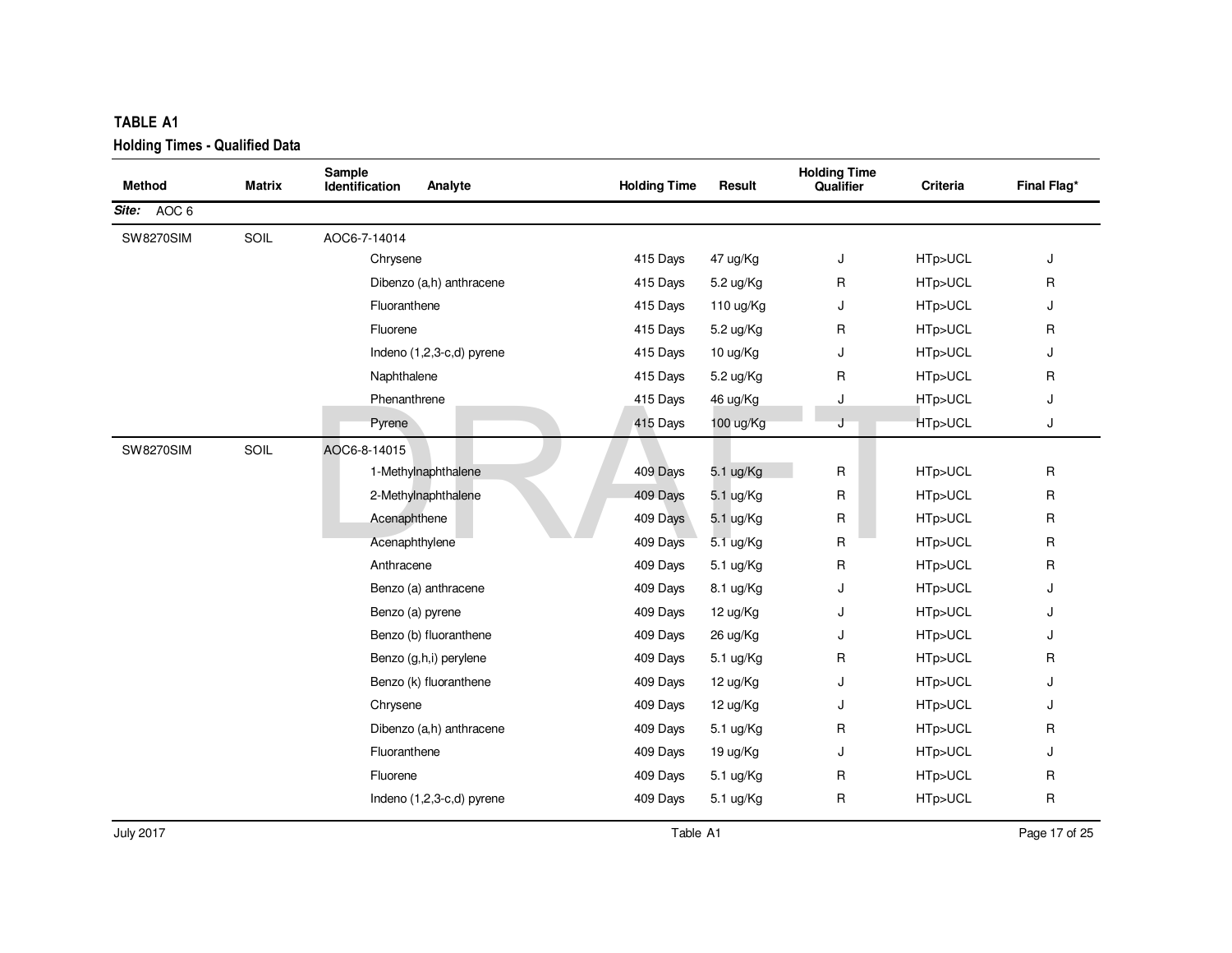| <b>TABLE A1</b><br><b>Holding Times - Qualified Data</b> |               |                                            |                     |            |                                  |          |               |
|----------------------------------------------------------|---------------|--------------------------------------------|---------------------|------------|----------------------------------|----------|---------------|
| <b>Method</b>                                            | <b>Matrix</b> | Sample<br><b>Identification</b><br>Analyte | <b>Holding Time</b> | Result     | <b>Holding Time</b><br>Qualifier | Criteria | Final Flag*   |
| AOC <sub>6</sub><br>Site:                                |               |                                            |                     |            |                                  |          |               |
| <b>SW8270SIM</b>                                         | SOIL          | AOC6-8-14015                               |                     |            |                                  |          |               |
|                                                          |               | Naphthalene                                | 409 Days            | 5.1 ug/Kg  | R                                | HTp>UCL  | $\mathsf{R}$  |
|                                                          |               | Phenanthrene                               | 409 Days            | 7.1 ug/Kg  | J                                | HTp>UCL  | J             |
|                                                          |               | Pyrene                                     | 409 Days            | 18 ug/Kg   | J                                | HTp>UCL  | J             |
| SW8290                                                   | SOIL          | AOC6-2-14003                               |                     |            |                                  |          |               |
|                                                          |               | 1,2,3,4,6,7,8-Heptachlorodibenzofuran      | 437 Days            | 390 PG/G   | J                                | HTp>UCL  | J             |
|                                                          |               | 1,2,3,4,6,7,8-Heptachlorodibenzo-p-dioxin  | 437 Days            | 4300 PG/G  | J                                | HTp>UCL  |               |
|                                                          |               | 1,2,3,4,7,8,9-Heptachlorodibenzofuran      | 437 Days            | 28 PG/G    | J                                | HTp>UCL  | J.            |
|                                                          |               | 1,2,3,4,7,8-Hexachlorodibenzofuran         | 437 Days            | 25 PG/G    |                                  | HTp>UCL  | J             |
|                                                          |               | 1,2,3,4,7,8-Hexachlorodibenzo-p-dioxin     | 437 Days            | 25 PG/G    | J                                | HTp>UCL  | J             |
|                                                          |               | 1,2,3,6,7,8-Hexachlorodibenzofuran         | 437 Days            | 18 PG/G    | J                                | HTp>UCL  | J             |
|                                                          |               | 1,2,3,6,7,8-Hexachlorodibenzo-p-dioxin     | 437 Days            | 110 PG/G   | J                                | HTp>UCL  |               |
|                                                          |               | 1,2,3,7,8,9-Hexachlorodibenzofuran         | 437 Days            | 9.6 PG/G   | J                                | HTp>UCL  | J             |
|                                                          |               | 1,2,3,7,8,9-Hexachlorodibenzo-p-dioxin     | 437 Days            | 47 PG/G    | J                                | HTp>UCL  | J             |
|                                                          |               | 1,2,3,7,8-Pentachlorodibenzofuran          | 437 Days            | 9.7 PG/G   | J                                | HTp>UCL  | J             |
|                                                          |               | 1,2,3,7,8-Pentachlorodibenzo-p-dioxin      | 437 Days            | 15 PG/G    | UJ                               | HTp>UCL  | UJ            |
|                                                          |               | 2,3,4,6,7,8-Hexachlorodibenzofuran         | 437 Days            | 840 PG/G   | UJ                               | HTp>UCL  | UJ            |
|                                                          |               | 2,3,4,7,8-Pentachlorodibenzofuran          | 437 Days            | 9.7 PG/G   | J                                | HTp>UCL  | J             |
|                                                          |               | 2,3,7,8-Tetrachlorodibenzofuran            | 437 Days            | 5.6 PG/G   | J                                | HTp>UCL  | J             |
|                                                          |               | 2,3,7,8-Tetrachlorodibenzo-p-dioxin        | 437 Days            | 2.1 PG/G   | UJ                               | HTp>UCL  | UJ            |
|                                                          |               | OCDD                                       | 437 Days            | 31000 PG/G | J                                | HTp>UCL  | J             |
|                                                          |               | <b>OCDF</b>                                | 437 Days            | 1200 PG/G  | J                                | HTp>UCL  | J             |
|                                                          |               | <b>TEQ</b>                                 | 437 Days            | 14 PG/G    | J                                | HTp>UCL  | J             |
| SW8290                                                   | SOIL          | AOC6-2-14004                               |                     |            |                                  |          |               |
|                                                          |               | 1,2,3,4,6,7,8-Heptachlorodibenzofuran      | 437 Days            | 120 PG/G   | J                                | HTp>UCL  | J             |
| <b>July 2017</b>                                         |               |                                            | Table A1            |            |                                  |          | Page 18 of 25 |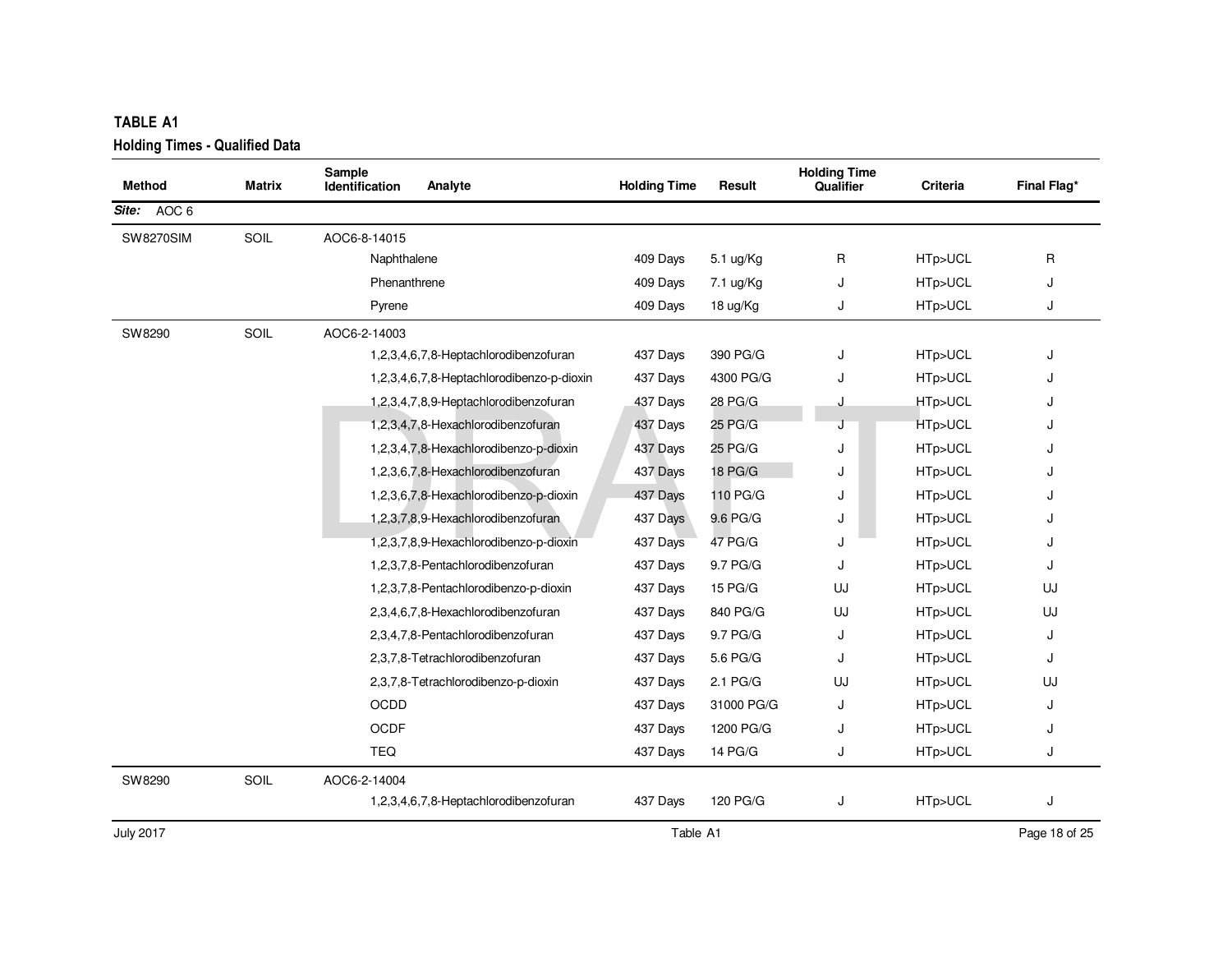| <b>TABLE A1</b>                       |        |                          |                                           |                     |            |                                  |          |             |
|---------------------------------------|--------|--------------------------|-------------------------------------------|---------------------|------------|----------------------------------|----------|-------------|
| <b>Holding Times - Qualified Data</b> |        |                          |                                           |                     |            |                                  |          |             |
| <b>Method</b>                         | Matrix | Sample<br>Identification | Analyte                                   | <b>Holding Time</b> | Result     | <b>Holding Time</b><br>Qualifier | Criteria | Final Flag* |
| AOC 6<br>Site:                        |        |                          |                                           |                     |            |                                  |          |             |
| SW8290                                | SOIL   | AOC6-2-14004             |                                           |                     |            |                                  |          |             |
|                                       |        |                          | 1,2,3,4,6,7,8-Heptachlorodibenzo-p-dioxin | 437 Days            | 1400 PG/G  | J                                | HTp>UCL  | J           |
|                                       |        |                          | 1,2,3,4,7,8,9-Heptachlorodibenzofuran     | 437 Days            | 8.9 PG/G   | J                                | HTp>UCL  | J           |
|                                       |        |                          | 1,2,3,4,7,8-Hexachlorodibenzofuran        | 437 Days            | 8.8 PG/G   | UJ                               | HTp>UCL  | UJ          |
|                                       |        |                          | 1,2,3,4,7,8-Hexachlorodibenzo-p-dioxin    | 437 Days            | 8.8 PG/G   | J                                | HTp>UCL  | J           |
|                                       |        |                          | 1,2,3,6,7,8-Hexachlorodibenzofuran        | 437 Days            | 6.8 PG/G   | J                                | HTp>UCL  | J           |
|                                       |        |                          | 1,2,3,6,7,8-Hexachlorodibenzo-p-dioxin    | 437 Days            | 39 PG/G    | J                                | HTp>UCL  | J           |
|                                       |        |                          | 1,2,3,7,8,9-Hexachlorodibenzofuran        | 437 Days            | 3.2 PG/G   | J                                | HTp>UCL  | J           |
|                                       |        |                          | 1,2,3,7,8,9-Hexachlorodibenzo-p-dioxin    | 437 Days            | 16 PG/G    | J                                | HTp>UCL  | J           |
|                                       |        |                          | 1,2,3,7,8-Pentachlorodibenzofuran         | 437 Days            | 5.1 PG/G   | J                                | HTp>UCL  | J           |
|                                       |        |                          | 1,2,3,7,8-Pentachlorodibenzo-p-dioxin     | 437 Days            | 5.4 PG/G   | UJ                               | HTp>UCL  | UJ          |
|                                       |        |                          | 2,3,4,6,7,8-Hexachlorodibenzofuran        | 437 Days            | 240 PG/G   | UJ                               | HTp>UCL  | UJ          |
|                                       |        |                          | 2,3,4,7,8-Pentachlorodibenzofuran         | 437 Days            | 4.3 PG/G   | J                                | HTp>UCL  | J           |
|                                       |        |                          | 2,3,7,8-Tetrachlorodibenzofuran           | 437 Days            | 0.24 PG/G  | UJ                               | HTp>UCL  | UJ          |
|                                       |        |                          | 2,3,7,8-Tetrachlorodibenzo-p-dioxin       | 437 Days            | 0.76 PG/G  | UJ                               | HTp>UCL  | UJ          |
|                                       |        | <b>OCDD</b>              |                                           | 437 Days            | 17000 PG/G | J                                | HTp>UCL  | J           |
|                                       |        | <b>OCDF</b>              |                                           | 437 Days            | 350 PG/G   | J                                | HTp>UCL  | J           |
|                                       |        | TEQ                      |                                           | 437 Days            | 5.4 PG/G   | J                                | HTp>UCL  | J           |
| SW8290                                | SOIL   | AOC6-4-14008             |                                           |                     |            |                                  |          |             |
|                                       |        |                          | 1,2,3,4,6,7,8-Heptachlorodibenzofuran     | 437 Days            | 230 PG/G   | J                                | HTp>UCL  | J           |
|                                       |        |                          | 1,2,3,4,6,7,8-Heptachlorodibenzo-p-dioxin | 437 Days            | 2300 PG/G  | J                                | HTp>UCL  | J           |
|                                       |        |                          | 1,2,3,4,7,8,9-Heptachlorodibenzofuran     | 437 Days            | 16 PG/G    | J                                | HTp>UCL  |             |
|                                       |        |                          | 1,2,3,4,7,8-Hexachlorodibenzofuran        | 437 Days            | 19 PG/G    | J                                | HTp>UCL  | J           |
|                                       |        |                          | 1,2,3,4,7,8-Hexachlorodibenzo-p-dioxin    | 437 Days            | 15 PG/G    | J                                | HTp>UCL  | J           |
|                                       |        |                          | 1,2,3,6,7,8-Hexachlorodibenzofuran        | 437 Days            | 13 PG/G    | UJ                               | HTp>UCL  | UJ          |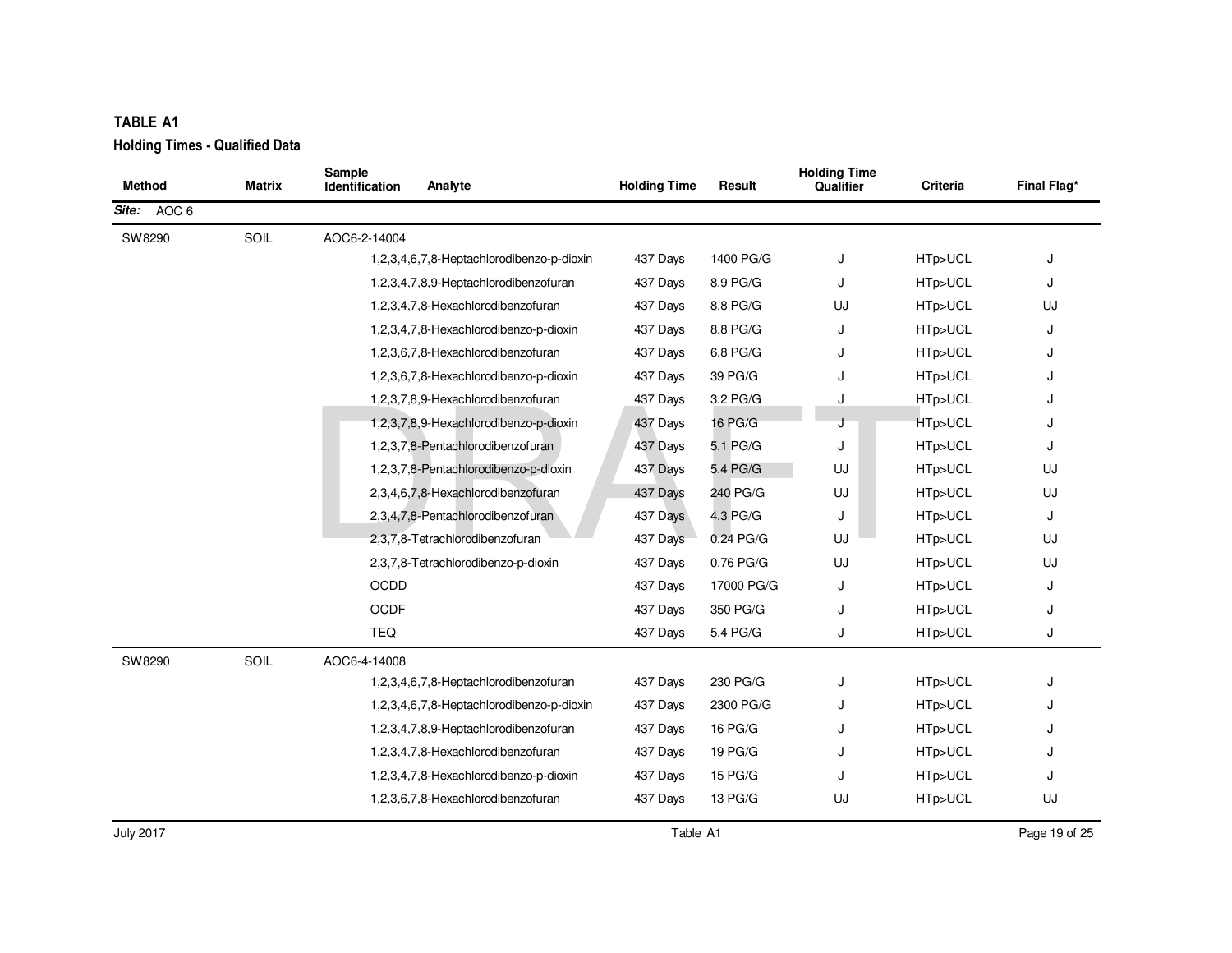July 2017

|               |               | Sample                                    |                     |            | <b>Holding Time</b> |          |             |
|---------------|---------------|-------------------------------------------|---------------------|------------|---------------------|----------|-------------|
| <b>Method</b> | <b>Matrix</b> | Identification<br>Analyte                 | <b>Holding Time</b> | Result     | Qualifier           | Criteria | Final Flag* |
| Site: AOC 6   |               |                                           |                     |            |                     |          |             |
| SW8290        | SOIL          | AOC6-4-14008                              |                     |            |                     |          |             |
|               |               | 1,2,3,6,7,8-Hexachlorodibenzo-p-dioxin    | 437 Days            | 66 PG/G    | J                   | HTp>UCL  | J           |
|               |               | 1,2,3,7,8,9-Hexachlorodibenzofuran        | 437 Days            | 4.5 PG/G   | J                   | HTp>UCL  | J           |
|               |               | 1,2,3,7,8,9-Hexachlorodibenzo-p-dioxin    | 437 Days            | 26 PG/G    | J                   | HTp>UCL  | J           |
|               |               | 1,2,3,7,8-Pentachlorodibenzofuran         | 437 Days            | 11 PG/G    | J                   | HTp>UCL  | J           |
|               |               | 1,2,3,7,8-Pentachlorodibenzo-p-dioxin     | 437 Days            | 9.2 PG/G   | UJ                  | HTp>UCL  | UJ          |
|               |               | 2,3,4,6,7,8-Hexachlorodibenzofuran        | 437 Days            | 380 PG/G   | UJ                  | HTp>UCL  | UJ          |
|               |               | 2,3,4,7,8-Pentachlorodibenzofuran         | 437 Days            | 7.8 PG/G   | J                   | HTp>UCL  | J           |
|               |               | 2,3,7,8-Tetrachlorodibenzofuran           | 437 Days            | 6 PG/G     | UJ                  | HTp>UCL  | UJ          |
|               |               | 2,3,7,8-Tetrachlorodibenzo-p-dioxin       | 437 Days            | 1.1 PG/G   | UJ                  | HTp>UCL  | UJ          |
|               |               | OCDD                                      | 437 Days            | 24000 PG/G | J                   | HTp>UCL  | J           |
|               |               | <b>OCDF</b>                               | 437 Days            | 550 PG/G   | J                   | HTp>UCL  | J           |
|               |               | TEQ                                       | 437 Days            | 9.4 PG/G   | J                   | HTp>UCL  | J           |
| SW8290        | SOIL          | AOC6-7-14013                              |                     |            |                     |          |             |
|               |               | 1,2,3,4,6,7,8-Heptachlorodibenzofuran     | 438 Days            | 1900 PG/G  | J                   | HTp>UCL  | J           |
|               |               | 1,2,3,4,6,7,8-Heptachlorodibenzo-p-dioxin | 438 Days            | 15000 PG/G | J                   | HTp>UCL  | J           |
|               |               | 1,2,3,4,7,8,9-Heptachlorodibenzofuran     | 438 Days            | 140 PG/G   |                     | HTp>UCL  | J           |
|               |               | 1,2,3,4,7,8-Hexachlorodibenzofuran        | 438 Days            | 88 PG/G    | J                   | HTp>UCL  | J           |
|               |               | 1,2,3,4,7,8-Hexachlorodibenzo-p-dioxin    | 438 Days            | 62 PG/G    | J                   | HTp>UCL  | J           |
|               |               | 1,2,3,6,7,8-Hexachlorodibenzofuran        | 438 Days            | 270 PG/G   | UJ                  | HTp>UCL  | UJ          |
|               |               | 1,2,3,6,7,8-Hexachlorodibenzo-p-dioxin    | 438 Days            | 450 PG/G   | J                   | HTp>UCL  | J           |
|               |               | 1,2,3,7,8,9-Hexachlorodibenzofuran        | 438 Days            | 18 PG/G    | J                   | HTp>UCL  | J           |
|               |               | 1,2,3,7,8,9-Hexachlorodibenzo-p-dioxin    | 438 Days            | 83 PG/G    | J                   | HTp>UCL  | J           |
|               |               | 1,2,3,7,8-Pentachlorodibenzofuran         | 438 Days            | 14 PG/G    | J                   | HTp>UCL  | J           |
|               |               | 1,2,3,7,8-Pentachlorodibenzo-p-dioxin     | 438 Days            | 31 PG/G    | UJ                  | HTp>UCL  | UJ          |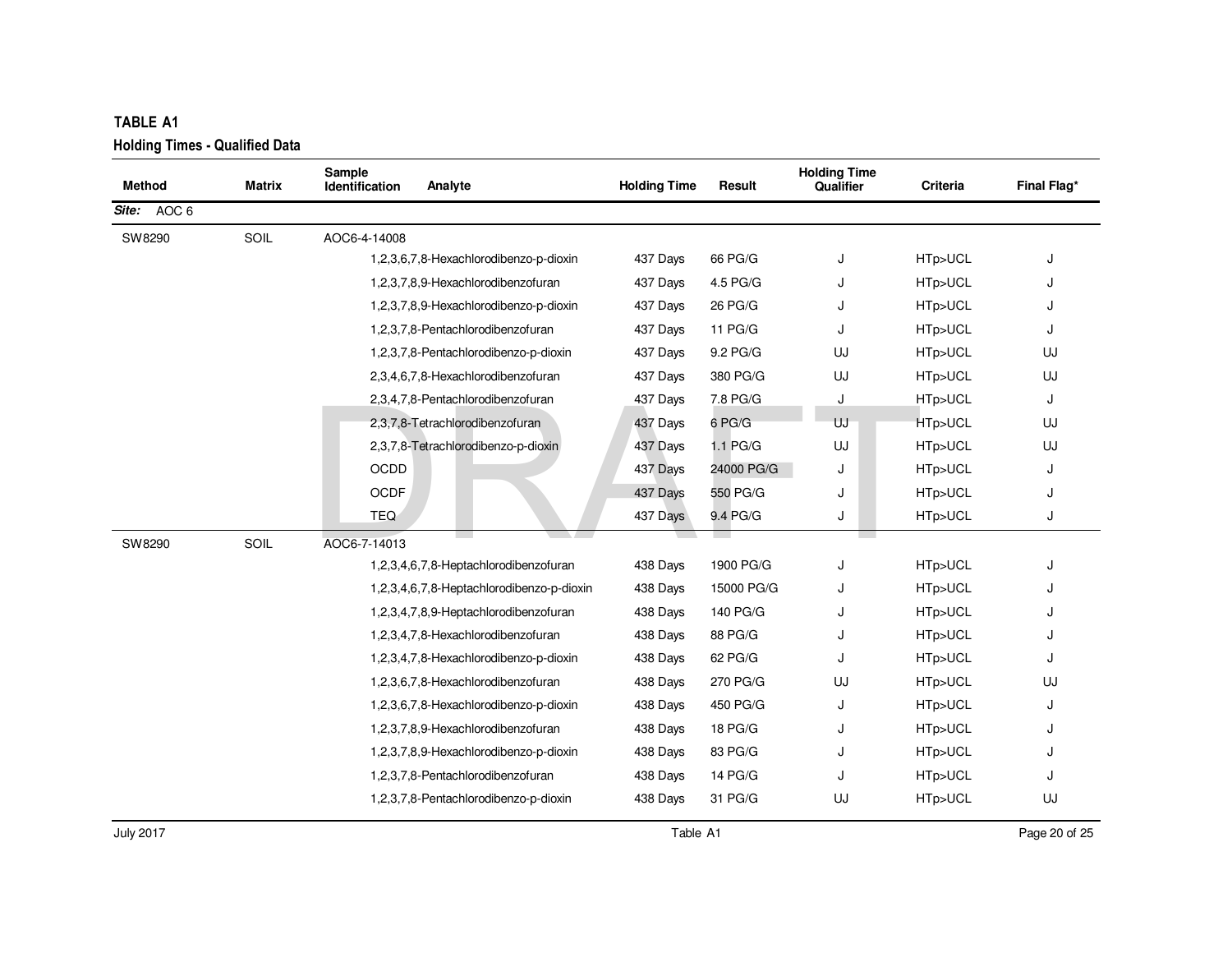| <b>TABLE A1</b><br><b>Holding Times - Qualified Data</b> |        |                                           |                     |             |                                  |          |             |
|----------------------------------------------------------|--------|-------------------------------------------|---------------------|-------------|----------------------------------|----------|-------------|
| <b>Method</b>                                            | Matrix | Sample<br>Analyte<br>Identification       | <b>Holding Time</b> | Result      | <b>Holding Time</b><br>Qualifier | Criteria | Final Flag* |
| AOC 6<br>Site:                                           |        |                                           |                     |             |                                  |          |             |
| SW8290                                                   | SOIL   | AOC6-7-14013                              |                     |             |                                  |          |             |
|                                                          |        | 2,3,4,6,7,8-Hexachlorodibenzofuran        | 438 Days            | 77 PG/G     | J                                | HTp>UCL  | J           |
|                                                          |        | 2,3,4,7,8-Pentachlorodibenzofuran         | 438 Days            | 35 PG/G     | UJ                               | HTp>UCL  | UJ          |
|                                                          |        | 2,3,7,8-Tetrachlorodibenzofuran           | 438 Days            | 7.6 PG/G    | UJ                               | HTp>UCL  | UJ          |
|                                                          |        | 2,3,7,8-Tetrachlorodibenzo-p-dioxin       | 438 Days            | 2.3 PG/G    | UJ                               | HTp>UCL  | UJ          |
|                                                          |        | OCDD                                      | 438 Days            | 250000 PG/G | J                                | HTp>UCL  | J           |
|                                                          |        | <b>OCDF</b>                               | 438 Days            | 11000 PG/G  | J                                | HTp>UCL  | J           |
|                                                          |        | <b>TEQ</b>                                | 438 Days            | 22 PG/G     | J                                | HTp>UCL  | J           |
| SW8290                                                   | SOIL   | AOC6-7-14014                              |                     |             |                                  |          |             |
|                                                          |        | 1,2,3,4,6,7,8-Heptachlorodibenzofuran     | 438 Days            | 2800 PG/G   | J                                | HTp>UCL  | J           |
|                                                          |        | 1,2,3,4,6,7,8-Heptachlorodibenzo-p-dioxin | 438 Days            | 15000 PG/G  | J                                | HTp>UCL  | J           |
|                                                          |        | 1,2,3,4,7,8,9-Heptachlorodibenzofuran     | 438 Days            | 200 PG/G    | J                                | HTp>UCL  | J           |
|                                                          |        | 1,2,3,4,7,8-Hexachlorodibenzofuran        | 438 Days            | 150 PG/G    | J                                | HTp>UCL  | J           |
|                                                          |        | 1,2,3,4,7,8-Hexachlorodibenzo-p-dioxin    | 438 Days            | 57 PG/G     | J                                | HTp>UCL  | J           |
|                                                          |        | 1,2,3,6,7,8-Hexachlorodibenzofuran        | 438 Days            | 41 PG/G     | UJ                               | HTp>UCL  | UJ          |
|                                                          |        | 1,2,3,6,7,8-Hexachlorodibenzo-p-dioxin    | 438 Days            | 650 PG/G    | J                                | HTp>UCL  | J           |
|                                                          |        | 1,2,3,7,8,9-Hexachlorodibenzofuran        | 438 Days            | 52 PG/G     | J                                | HTp>UCL  | J           |
|                                                          |        | 1,2,3,7,8,9-Hexachlorodibenzo-p-dioxin    | 438 Days            | 97 PG/G     | J                                | HTp>UCL  | J           |
|                                                          |        | 1,2,3,7,8-Pentachlorodibenzofuran         | 438 Days            | 32 PG/G     | J                                | HTp>UCL  | J           |
|                                                          |        | 1,2,3,7,8-Pentachlorodibenzo-p-dioxin     | 438 Days            | 29 PG/G     | J                                | HTp>UCL  | J           |
|                                                          |        | 2,3,4,6,7,8-Hexachlorodibenzofuran        | 438 Days            | 6600 PG/G   | UJ                               | HTp>UCL  | UJ          |
|                                                          |        | 2,3,4,7,8-Pentachlorodibenzofuran         | 438 Days            | 47 PG/G     | J                                | HTp>UCL  | J           |
|                                                          |        | 2,3,7,8-Tetrachlorodibenzofuran           | 438 Days            | 0.64 PG/G   | UJ                               | HTp>UCL  | UJ          |
|                                                          |        | 2,3,7,8-Tetrachlorodibenzo-p-dioxin       | 438 Days            | 3.3 PG/G    | UJ                               | HTp>UCL  | UJ          |
|                                                          |        | OCDD                                      | 438 Days            | 230000 PG/G | J                                | HTp>UCL  | J           |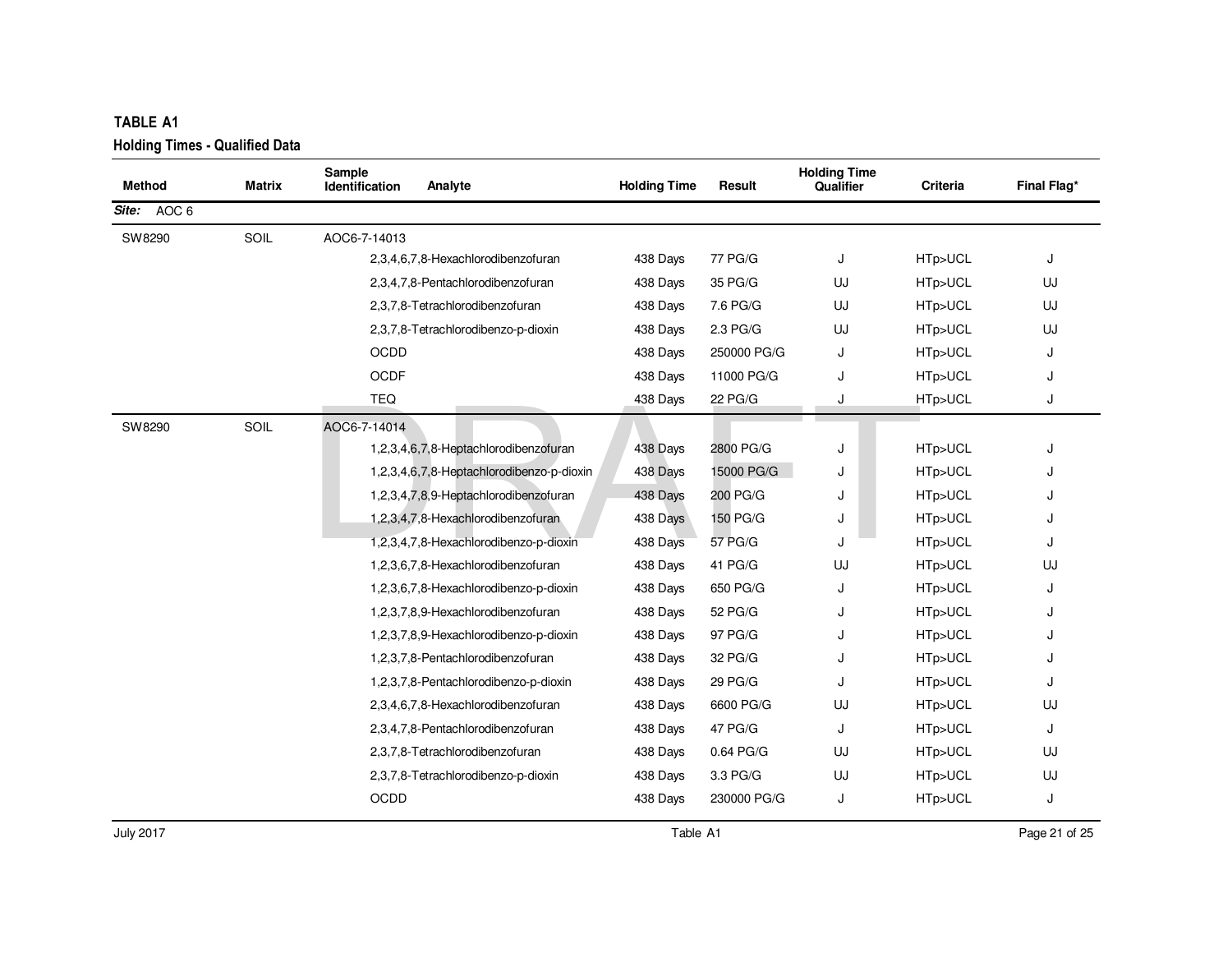| <b>TABLE A1</b>                       |               |                                           |                     |            |                                  |          |               |
|---------------------------------------|---------------|-------------------------------------------|---------------------|------------|----------------------------------|----------|---------------|
| <b>Holding Times - Qualified Data</b> |               |                                           |                     |            |                                  |          |               |
| <b>Method</b>                         | <b>Matrix</b> | Sample<br>Analyte<br>Identification       | <b>Holding Time</b> | Result     | <b>Holding Time</b><br>Qualifier | Criteria | Final Flag*   |
| AOC <sub>6</sub><br>Site:             |               |                                           |                     |            |                                  |          |               |
| SW8290                                | SOIL          | AOC6-7-14014                              |                     |            |                                  |          |               |
|                                       |               | <b>OCDF</b>                               | 438 Days            | 17000 PG/G | J                                | HTp>UCL  | J             |
|                                       |               | <b>TEQ</b>                                | 438 Days            | 87 PG/G    | J                                | HTp>UCL  | J             |
| SW8290                                | SOIL          | AOC6-8-14015                              |                     |            |                                  |          |               |
|                                       |               | 1,2,3,4,6,7,8-Heptachlorodibenzofuran     | 432 Days            | 100 PG/G   | J                                | HTp>UCL  | J             |
|                                       |               | 1,2,3,4,6,7,8-Heptachlorodibenzo-p-dioxin | 432 Days            | 1000 PG/G  | J                                | HTp>UCL  | J             |
|                                       |               | 1,2,3,4,7,8,9-Heptachlorodibenzofuran     | 432 Days            | 7.7 PG/G   | J                                | HTp>UCL  |               |
|                                       |               | 1,2,3,4,7,8-Hexachlorodibenzofuran        | 432 Days            | 9.2 PG/G   | J                                | HTp>UCL  | J             |
|                                       |               | 1,2,3,4,7,8-Hexachlorodibenzo-p-dioxin    | 432 Days            | 6.1 PG/G   |                                  | HTp>UCL  | J             |
|                                       |               | 1,2,3,6,7,8-Hexachlorodibenzofuran        | 432 Days            | 4.6 PG/G   | J                                | HTp>UCL  | J             |
|                                       |               | 1,2,3,6,7,8-Hexachlorodibenzo-p-dioxin    | 432 Days            | 29 PG/G    | J                                | HTp>UCL  | J             |
|                                       |               | 1,2,3,7,8,9-Hexachlorodibenzofuran        | 432 Days            | 2.1 PG/G   | J                                | HTp>UCL  | J             |
|                                       |               | 1,2,3,7,8,9-Hexachlorodibenzo-p-dioxin    | 432 Days            | 8.9 PG/G   | J                                | HTp>UCL  | J             |
|                                       |               | 1,2,3,7,8-Pentachlorodibenzofuran         | 432 Days            | 4.1 PG/G   | UJ                               | HTp>UCL  | UJ            |
|                                       |               | 1,2,3,7,8-Pentachlorodibenzo-p-dioxin     | 432 Days            | 2.6 PG/G   | UJ                               | HTp>UCL  | UJ            |
|                                       |               | 2,3,4,6,7,8-Hexachlorodibenzofuran        | 432 Days            | 200 PG/G   | UJ                               | HTp>UCL  | UJ            |
|                                       |               | 2,3,4,7,8-Pentachlorodibenzofuran         | 432 Days            | 5 PG/G     | J                                | HTp>UCL  | J             |
|                                       |               | 2,3,7,8-Tetrachlorodibenzofuran           | 432 Days            | 0.42 PG/G  | UJ                               | HTp>UCL  | UJ            |
|                                       |               | 2,3,7,8-Tetrachlorodibenzo-p-dioxin       | 432 Days            | 0.36 PG/G  | UJ                               | HTp>UCL  | UJ            |
|                                       |               | <b>OCDD</b>                               | 432 Days            | 14000 PG/G | J                                | HTp>UCL  | J             |
|                                       |               | <b>OCDF</b>                               | 432 Days            | 290 PG/G   | J                                | HTp>UCL  | J             |
|                                       |               | <b>TEQ</b>                                | 432 Days            | 5.4 PG/G   | J                                | HTp>UCL  | J             |
| Site:<br>Storm Drain                  |               |                                           |                     |            |                                  |          |               |
| SW9014                                | SOIL          | CB-13-01                                  |                     |            |                                  |          |               |
|                                       |               | Cyanide, add                              | 46 Days             | 0.24 MG/KG | UJ                               | HT>UCL   | UJ            |
| <b>July 2017</b>                      |               |                                           | Table A1            |            |                                  |          | Page 22 of 25 |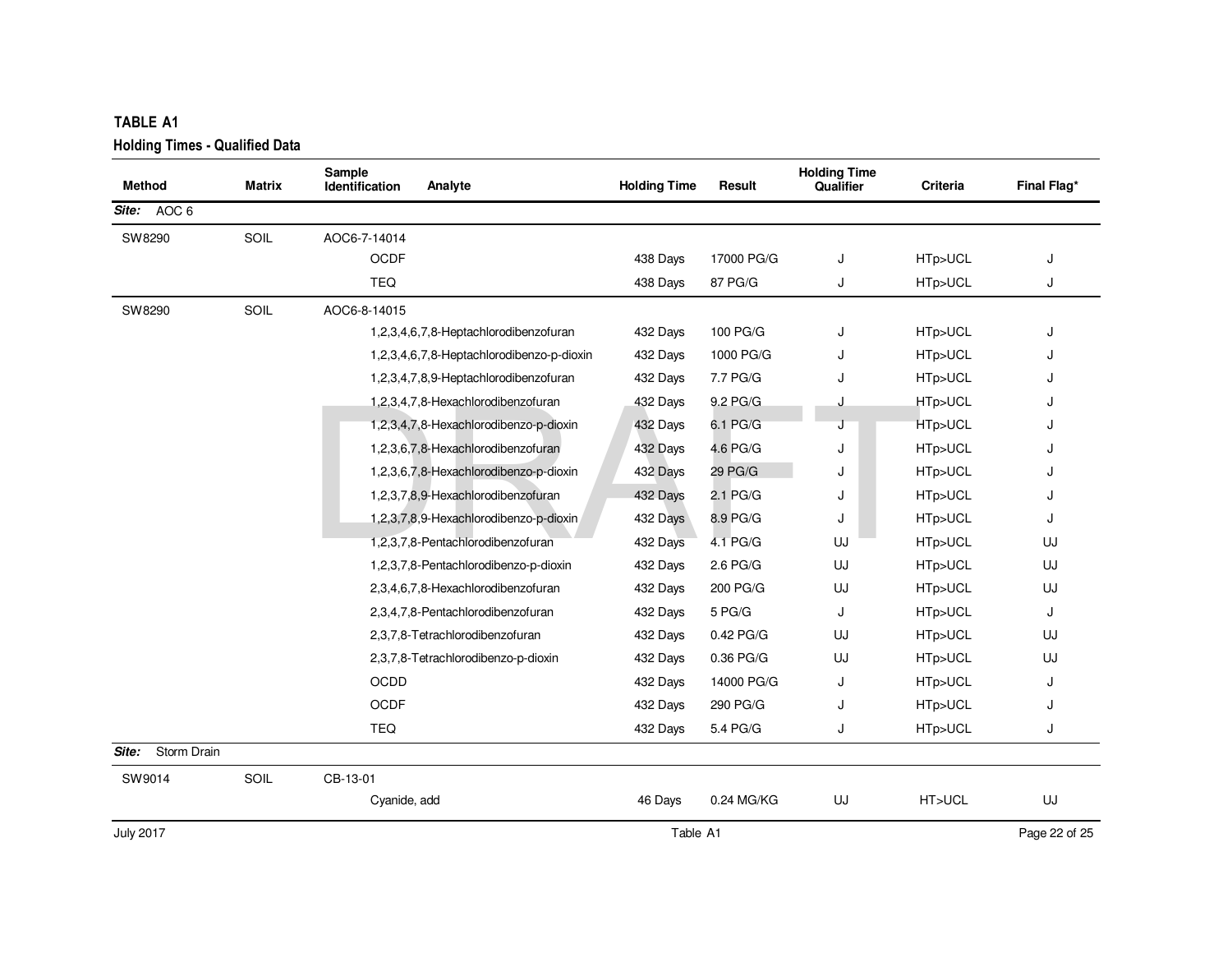| <b>TABLE A1</b>                       |        |                                            |                     |             |                                  |          |             |
|---------------------------------------|--------|--------------------------------------------|---------------------|-------------|----------------------------------|----------|-------------|
| <b>Holding Times - Qualified Data</b> |        |                                            |                     |             |                                  |          |             |
| <b>Method</b>                         | Matrix | Sample<br>Analyte<br><b>Identification</b> | <b>Holding Time</b> | Result      | <b>Holding Time</b><br>Qualifier | Criteria | Final Flag* |
| Storm Drain<br>Site:                  |        |                                            |                     |             |                                  |          |             |
| SW9014                                | SOIL   | SD-14-01                                   |                     |             |                                  |          |             |
|                                       |        | Cyanide, add                               | 15 Days             | 0.208 MG/KG | UJ                               | HT>UCL   | UJ          |
| SW9014                                | SOIL   | SD-14-03                                   |                     |             |                                  |          |             |
|                                       |        | Cyanide, add                               | 15 Days             | 0.208 MG/KG | UJ                               | HT>UCL   | UJ          |
| SW9014                                | SOIL   | SD-14-06                                   |                     |             |                                  |          |             |
|                                       |        | Cyanide, add                               | 15 Days             | 0.224 MG/KG | UJ                               | HT>UCL   | UJ          |
| SW9014                                | SOIL   | SD-14-10                                   |                     |             |                                  |          |             |
|                                       |        | Cyanide, add                               | 15 Days             | 0.211 MG/KG | UJ                               | HT>UCL   | UJ          |
| Site: SWMU 1                          |        |                                            |                     |             |                                  |          |             |
| SW8290                                | SOIL   | SWMU1-19-1117                              |                     |             |                                  |          |             |
|                                       |        | 1,2,3,4,6,7,8-Heptachlorodibenzofuran      | 366 Days            | 100 PG/G    | J                                | HTp>UCL  | J           |
|                                       |        | 1,2,3,4,6,7,8-Heptachlorodibenzo-p-dioxin  | 366 Days            | 1100 PG/G   | J                                | HTp>UCL  | J           |
|                                       |        | 1,2,3,4,7,8,9-Heptachlorodibenzofuran      | 366 Days            | 9.1 PG/G    | J                                | HTp>UCL  | J           |
|                                       |        | 1,2,3,4,7,8-Hexachlorodibenzofuran         | 366 Days            | 6.2 PG/G    | UJ                               | HTp>UCL  | UJ          |
|                                       |        | 1,2,3,4,7,8-Hexachlorodibenzo-p-dioxin     | 366 Days            | 6.4 PG/G    | UJ                               | HTp>UCL  | UJ          |
|                                       |        | 1,2,3,6,7,8-Hexachlorodibenzofuran         | 366 Days            | 9.1 PG/G    | UJ                               | HTp>UCL  | UJ          |
|                                       |        | 1,2,3,6,7,8-Hexachlorodibenzo-p-dioxin     | 366 Days            | 40 PG/G     | J                                | HTp>UCL  | J           |
|                                       |        | 1,2,3,7,8,9-Hexachlorodibenzofuran         | 366 Days            | 7.1 PG/G    | UJ                               | HTp>UCL  | UJ          |
|                                       |        | 1,2,3,7,8,9-Hexachlorodibenzo-p-dioxin     | 366 Days            | 12 PG/G     | J                                | HTp>UCL  | J           |
|                                       |        | 1,2,3,7,8-Pentachlorodibenzofuran          | 366 Days            | 1.9 PG/G    | UJ                               | HTp>UCL  | UJ          |
|                                       |        | 1,2,3,7,8-Pentachlorodibenzo-p-dioxin      | 366 Days            | 3 PG/G      | J                                | HTp>UCL  | J           |
|                                       |        | 2,3,4,6,7,8-Hexachlorodibenzofuran         | 366 Days            | 700 PG/G    | UJ                               | HTp>UCL  | UJ          |
|                                       |        | 2,3,4,7,8-Pentachlorodibenzofuran          | 366 Days            | 5.6 PG/G    | J                                | HTp>UCL  | J           |
|                                       |        | 2,3,7,8-Tetrachlorodibenzofuran            | 366 Days            | 0.9 PG/G    | J                                | HTp>UCL  | J           |
|                                       |        | 2,3,7,8-Tetrachlorodibenzo-p-dioxin        | 366 Days            | 0.48 PG/G   | UJ                               | HTp>UCL  | UJ          |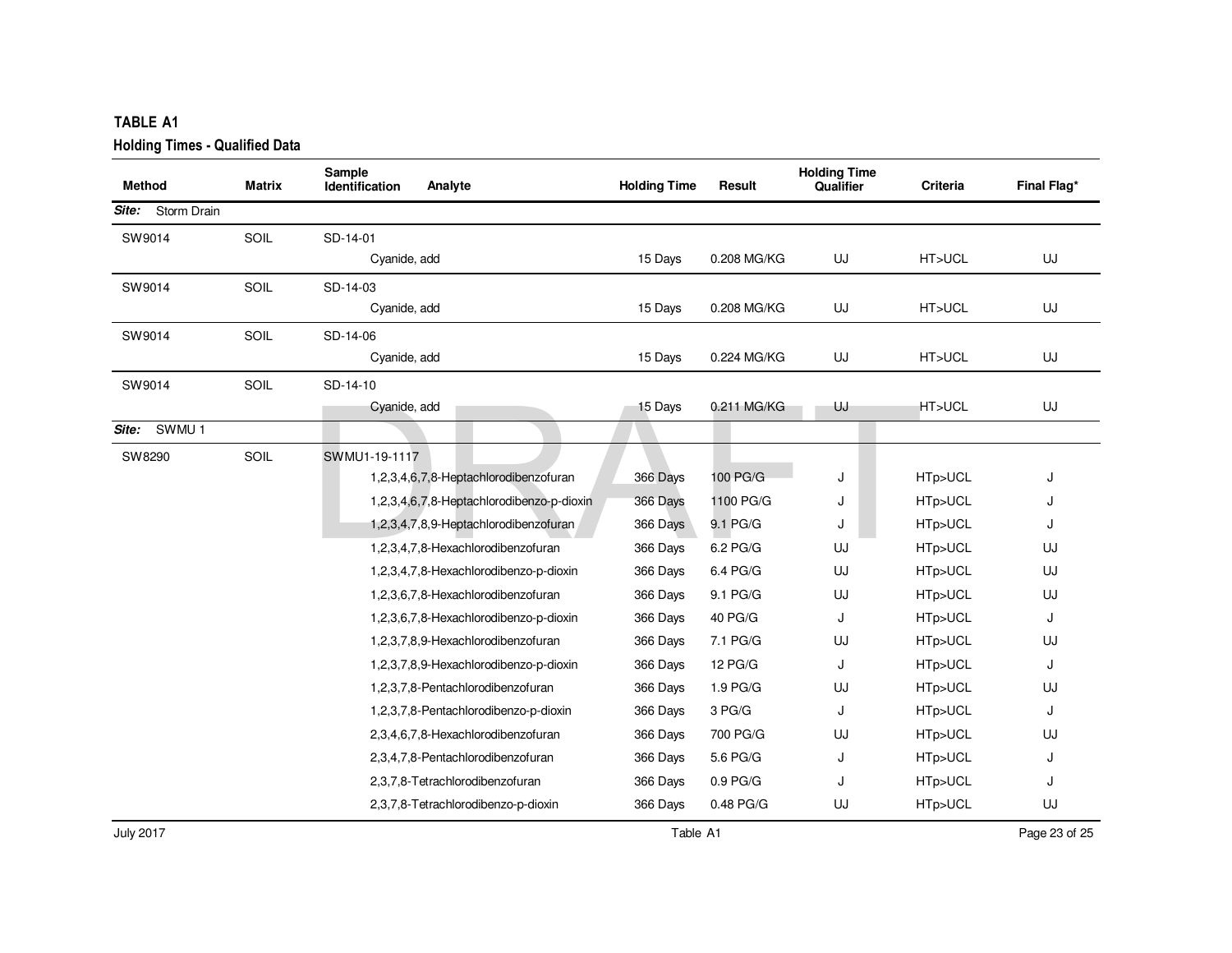| TABLE A1<br><b>Holding Times - Qualified Data</b> |               |                                 |                                           |                     |             |                                  |          |             |
|---------------------------------------------------|---------------|---------------------------------|-------------------------------------------|---------------------|-------------|----------------------------------|----------|-------------|
| <b>Method</b>                                     | <b>Matrix</b> | Sample<br><b>Identification</b> | Analyte                                   | <b>Holding Time</b> | Result      | <b>Holding Time</b><br>Qualifier | Criteria | Final Flag* |
| SWMU <sub>1</sub><br>Site:                        |               |                                 |                                           |                     |             |                                  |          |             |
| SW8290                                            | SOIL          | SWMU1-19-1117                   |                                           |                     |             |                                  |          |             |
|                                                   |               | OCDD                            |                                           | 366 Days            | 15000 PG/G  | J                                | HTp>UCL  | J           |
|                                                   |               | OCDF                            |                                           | 366 Days            | 120 PG/G    | J                                | HTp>UCL  | J           |
|                                                   |               | <b>TEQ</b>                      |                                           | 366 Days            | 8.4 PG/G    | J                                | HTp>UCL  | J           |
| SW8290                                            | SOIL          | SWMU1-19-1118                   |                                           |                     |             |                                  |          |             |
|                                                   |               |                                 | 1,2,3,4,6,7,8-Heptachlorodibenzofuran     | 366 Days            | 2.4 PG/G    | UJ                               | HTp>UCL  | UJ          |
|                                                   |               |                                 | 1,2,3,4,6,7,8-Heptachlorodibenzo-p-dioxin | 366 Days            | 25 PG/G     | J                                | HTp>UCL  | J           |
|                                                   |               |                                 | 1,2,3,4,7,8,9-Heptachlorodibenzofuran     | 366 Days            | 2.8 PG/G    | UJ                               | HTp>UCL  | UJ          |
|                                                   |               |                                 | 1,2,3,4,7,8-Hexachlorodibenzofuran        | 366 Days            | $0.11$ PG/G | UJ                               | HTp>UCL  | UJ          |
|                                                   |               |                                 | 1,2,3,4,7,8-Hexachlorodibenzo-p-dioxin    | 366 Days            | 0.11 PG/G   | UJ                               | HTp>UCL  | UJ          |
|                                                   |               |                                 | 1,2,3,6,7,8-Hexachlorodibenzofuran        | 366 Days            | 0.24 PG/G   | UJ                               | HTp>UCL  | UJ          |
|                                                   |               |                                 | 1,2,3,6,7,8-Hexachlorodibenzo-p-dioxin    | 366 Days            | $0.12$ PG/G | UJ                               | HTp>UCL  | UJ          |
|                                                   |               |                                 | 1,2,3,7,8,9-Hexachlorodibenzofuran        | 366 Days            | $0.13$ PG/G | UJ                               | HTp>UCL  | UJ          |
|                                                   |               |                                 | 1,2,3,7,8,9-Hexachlorodibenzo-p-dioxin    | 366 Days            | 0.27 PG/G   | UJ                               | HTp>UCL  | UJ          |
|                                                   |               |                                 | 1,2,3,7,8-Pentachlorodibenzofuran         | 366 Days            | 0.087 PG/G  | UJ                               | HTp>UCL  | UJ          |
|                                                   |               |                                 | 1,2,3,7,8-Pentachlorodibenzo-p-dioxin     | 366 Days            | 0.079 PG/G  | UJ                               | HTp>UCL  | UJ          |
|                                                   |               |                                 | 2,3,4,6,7,8-Hexachlorodibenzofuran        | 366 Days            | 29 PG/G     | UJ                               | HTp>UCL  | UJ          |
|                                                   |               |                                 | 2,3,4,7,8-Pentachlorodibenzofuran         | 366 Days            | $0.13$ PG/G | UJ                               | HTp>UCL  | UJ          |
|                                                   |               |                                 | 2,3,7,8-Tetrachlorodibenzofuran           | 366 Days            | 0.046 PG/G  | UJ                               | HTp>UCL  | UJ          |
|                                                   |               |                                 | 2,3,7,8-Tetrachlorodibenzo-p-dioxin       | 366 Days            | 0.07 PG/G   | UJ                               | HTp>UCL  | UJ          |
|                                                   |               | OCDD                            |                                           | 366 Days            | 340 PG/G    | J                                | HTp>UCL  | J           |
|                                                   |               | OCDF                            |                                           | 366 Days            | 1.7 PG/G    | J                                | HTp>UCL  | J           |
|                                                   |               | <b>TEQ</b>                      |                                           | 366 Days            | 0.013 PG/G  | J                                | HTp>UCL  | J           |
|                                                   |               |                                 |                                           |                     |             |                                  |          |             |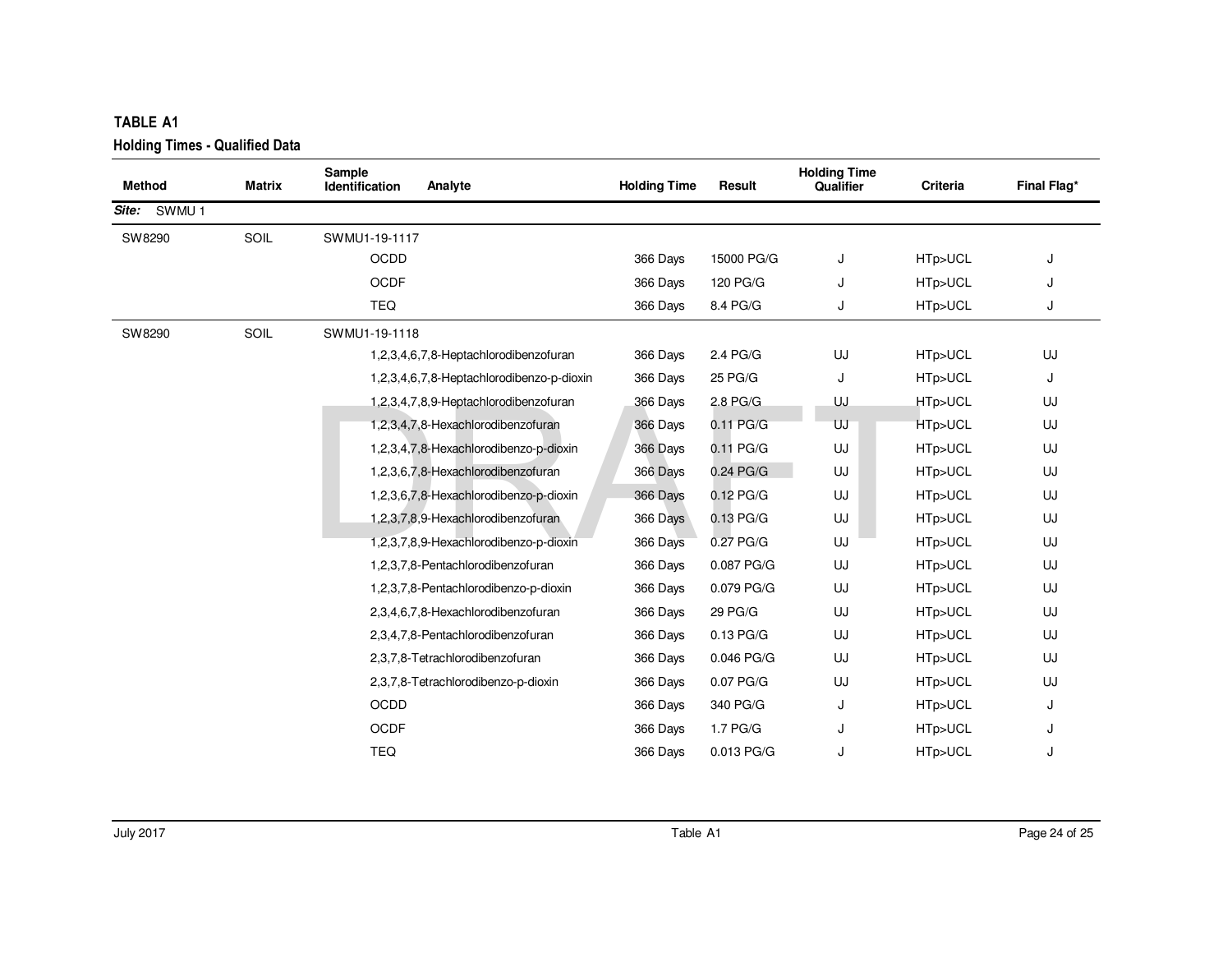$% =$  percent mg/Kg = milligrams per kilogramPG/G = picograms per gramug/Kg = micrograms per kilogram

\* The most severe flag for each analyte becomes the final validation flag.

## **Qualifier Description:**

- The analyte was positively identified, the quantitation is an estimate.  $J =$
- R<sup>=</sup> The data are unusable because of deficiencies in the ability to analyze the sample and meet quality control (QC) criteria.
- UJ <sup>=</sup> The analyte was analyzed for, but not detected. The associated numerical value is at or below the reporting limit (RL). The quantitation is an estimate.

- HT>UCL**<sup>=</sup>** Holding time exceeded (analytical)
- HTp>UCL Holding time exceeded (sample preparation) **<sup>=</sup>**

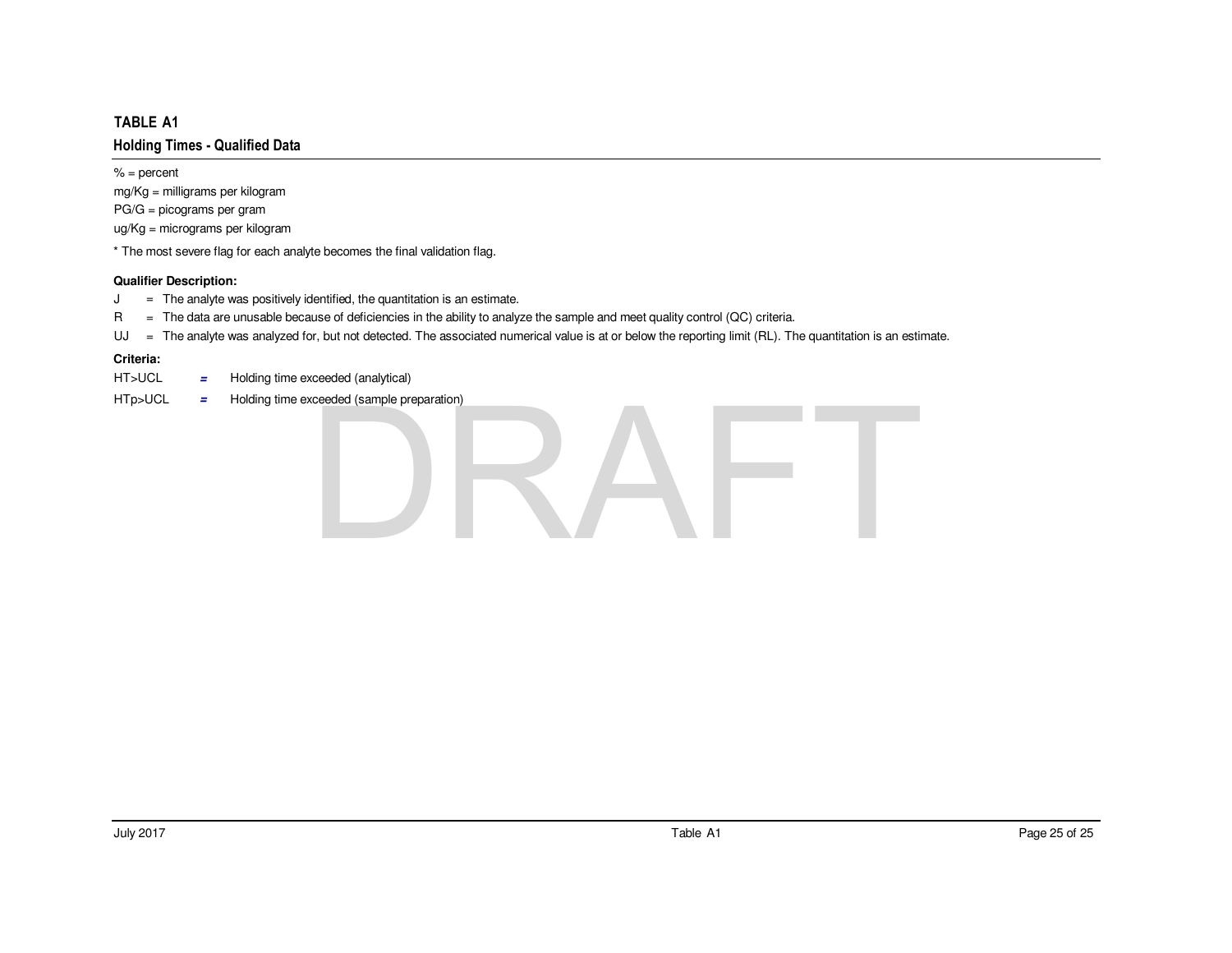| TABLE A2                                    |                              |                   |                            |                                                                   |                           |
|---------------------------------------------|------------------------------|-------------------|----------------------------|-------------------------------------------------------------------|---------------------------|
| <b>Blank Contamination - Qualified Data</b> |                              |                   |                            |                                                                   |                           |
|                                             |                              |                   | <b>Blank Contamination</b> |                                                                   |                           |
| Analyte                                     | <b>Sample Identification</b> | Result            | Qualifier*                 | Criteria                                                          | <b>Comments</b>           |
| Site: AOC 1                                 |                              |                   |                            |                                                                   |                           |
| Method (Matrix): SW8290 (SOIL)              |                              |                   |                            |                                                                   |                           |
| 1,2,3,4,6,7,8-Heptachlorodibenzofuran       |                              |                   |                            |                                                                   |                           |
|                                             | AOC1-5-365                   | 9.5 PG/G          | U                          | LB <rl< td=""><td>blank target = <math>2.1PG/G</math></td></rl<>  | blank target = $2.1PG/G$  |
|                                             | AOC1-6-371                   | 10 PG/G           | U                          | LB < RL                                                           | blank target = $2.1PG/G$  |
|                                             | AOC1-6-372                   | 1.1 PG/G          | U                          | LB < RL                                                           | blank target = $2.1PG/G$  |
|                                             | AOC1-7-378                   | 1.3 PG/G          | U                          | LB < RL                                                           | blank target = $0.8PG/G$  |
|                                             | AOC1-BCW27-257               | 0.095 PG/G        | U                          | LB < RL                                                           | blank target = $0.12PG/G$ |
|                                             | AOC1-T1e-290                 | 3 PG/G            | U                          | LB < R <sub>L</sub>                                               | blank target = $0.76PG/G$ |
|                                             | AOC1-T1e-292                 | 3.6 PG/G          | U                          | LB < RL                                                           | blank target = $0.76PG/G$ |
| 1,2,3,4,6,7,8-Heptachlorodibenzo-p-dioxin   |                              |                   |                            |                                                                   |                           |
|                                             | AOC1-BCW10-190               | 1.7 PG/G          | U                          | LB < RL                                                           | blank target = 0.93PG/G   |
|                                             | AOC1-BCW10-191               | 0.88 PG/G         | U                          | LB < RL                                                           | blank target = 0.93PG/G   |
|                                             | AOC1-BCW13-202               | 1.8 PG/G          | U                          | LB <rl< td=""><td>blank target = <math>0.93PG/G</math></td></rl<> | blank target = $0.93PG/G$ |
|                                             | AOC1-BCW13-203               | 2.3 PG/G          | U                          | LB < R <sub>L</sub>                                               | blank target = $0.93PG/G$ |
|                                             | AOC1-BCW16-215               | $1.9$ PG/G        | U                          | LB < RL                                                           | blank target = $0.51PG/G$ |
|                                             | AOC1-BCW18-222               | 0.29 PG/G         | U                          | LB < RL                                                           | blank target = $0.8PG/G$  |
|                                             | AOC1-BCW20-230               | 3.1 PG/G          | U                          | LB <rl< td=""><td>blank target = <math>0.8PG/G</math></td></rl<>  | blank target = $0.8PG/G$  |
|                                             | AOC1-BCW20-231               | 0.61 PG/G         | U                          | LB < R <sub>L</sub>                                               | blank target = $0.8PG/G$  |
|                                             | AOC1-BCW21-234               | 1 <sub>PG/G</sub> | U                          | LB < RL                                                           | blank target = $0.93PG/G$ |
|                                             | AOC1-BCW21-235               | 0.73 PG/G         | U                          | LB < RL                                                           | blank target = $0.93PG/G$ |
|                                             | AOC1-BCW7-275                | 2.7 PG/G          | U                          | LB < RL                                                           | blank target = $0.93PG/G$ |
|                                             | AOC1-T6D-315                 | 0.74 PG/G         | U                          | LB < RL                                                           | blank target = $0.51PG/G$ |
|                                             | AOC1-T6D-316                 | 1.1 PG/G          | U                          | LB <rl< td=""><td>blank target = <math>0.51PG/G</math></td></rl<> | blank target = $0.51PG/G$ |
| 1,2,3,4,7,8,9-Heptachlorodibenzofuran       |                              |                   |                            |                                                                   |                           |
|                                             | AOC1-5-365                   | 1.4 PG/G          | U                          | LB < RL                                                           | blank target = $2PG/G$    |
|                                             | AOC1-6-370                   | 4.5 PG/G          | U                          | LB < RL                                                           | blank target = $2PG/G$    |
|                                             | AOC1-BCW26-253               | 1.7 PG/G          | U                          | LB < RL                                                           | blank target = $1.3PG/G$  |
| 1,2,3,7,8,9-Hexachlorodibenzofuran          |                              |                   |                            |                                                                   |                           |
|                                             | AOC1-BCW14-204               | 3.7 PG/G          | U                          | LB <rl< td=""><td>blank target = <math>1.1PG/G</math></td></rl<>  | blank target = $1.1PG/G$  |
|                                             | AOC1-T7-356                  | $0.43$ PG/G       | U                          | LB <rl< td=""><td>blank target = <math>0.2PG/G</math></td></rl<>  | blank target = $0.2PG/G$  |
|                                             | AOC1-T7-358                  | 0.93 PG/G         | U                          | LB < RL                                                           | blank target = $0.2PG/G$  |
| 1,2,3,7,8-Pentachlorodibenzofuran           |                              |                   |                            |                                                                   |                           |
|                                             | AOC1-T2h-330                 | 0.81 PG/G         | U                          | LB < RL                                                           | blank target = $0.27PG/G$ |
|                                             |                              |                   |                            |                                                                   |                           |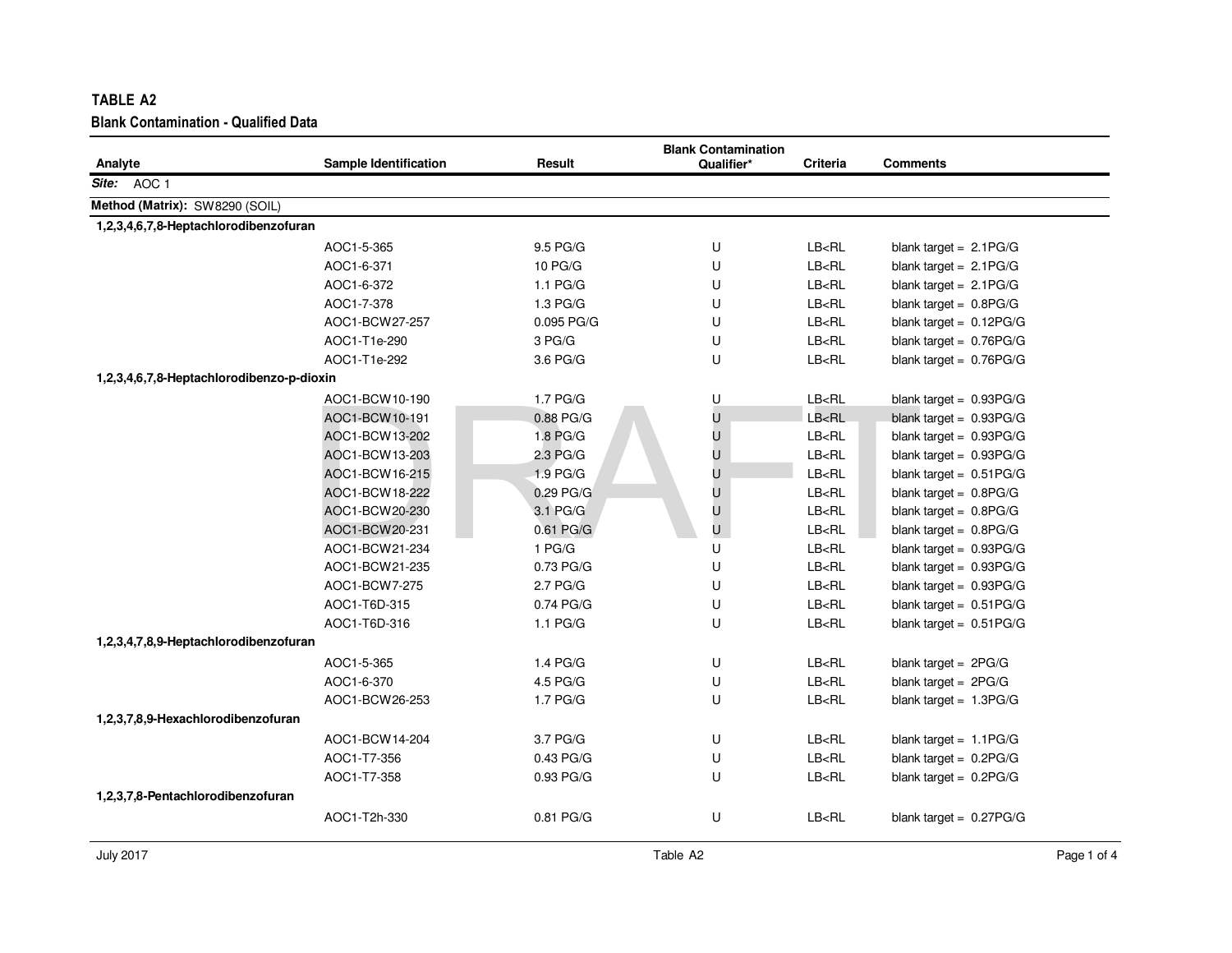| TABLE A2                                    |                       |            |                            |                                                                   |                           |  |  |  |
|---------------------------------------------|-----------------------|------------|----------------------------|-------------------------------------------------------------------|---------------------------|--|--|--|
| <b>Blank Contamination - Qualified Data</b> |                       |            |                            |                                                                   |                           |  |  |  |
|                                             |                       |            | <b>Blank Contamination</b> |                                                                   |                           |  |  |  |
| Analyte                                     | Sample Identification | Result     | Qualifier*                 | <b>Criteria</b>                                                   | <b>Comments</b>           |  |  |  |
| Site: AOC 1                                 |                       |            |                            |                                                                   |                           |  |  |  |
| Method (Matrix): SW8290 (SOIL)              |                       |            |                            |                                                                   |                           |  |  |  |
| 2,3,4,7,8-Pentachlorodibenzofuran           |                       |            |                            |                                                                   |                           |  |  |  |
|                                             | AOC1-T1g-351          | $0.5$ PG/G | U                          | LB <rl< td=""><td>blank target = <math>0.16PG/G</math></td></rl<> | blank target = $0.16PG/G$ |  |  |  |
|                                             | AOC1-T1g-352          | 0.57 PG/G  | U                          | LB < RL                                                           | blank target = $0.16PG/G$ |  |  |  |
| <b>OCDD</b>                                 |                       |            |                            |                                                                   |                           |  |  |  |
|                                             | AOC1-5-366            | 44 PG/G    | U                          | LB <rl< td=""><td>blank target = <math>15PG/G</math></td></rl<>   | blank target = $15PG/G$   |  |  |  |
|                                             | AOC1-6-372            | 75 PG/G    | U                          | LB < RL                                                           | blank target = $15PG/G$   |  |  |  |
|                                             | AOC1-6-373            | 41 PG/G    | U                          | LB < RL                                                           | blank target = $15PG/G$   |  |  |  |
|                                             | AOC1-6-374            | 30 PG/G    | U                          | LB < RL                                                           | blank target = 15PG/G     |  |  |  |
|                                             | AOC1-BCW10-190        | 14 PG/G    | U                          | LB < RL                                                           | blank target = $6PG/G$    |  |  |  |
|                                             | AOC1-BCW10-191        | 3.8 PG/G   | U                          | LB <rl< td=""><td>blank target = <math>6PG/G</math></td></rl<>    | blank target = $6PG/G$    |  |  |  |
|                                             | AOC1-BCW11-195        | 13 PG/G    | U                          | LB < RL                                                           | blank target = $6PG/G$    |  |  |  |
|                                             | AOC1-BCW13-202        | 12 PG/G    | U                          | LB < RL                                                           | blank target = $6PG/G$    |  |  |  |
|                                             | AOC1-BCW13-203        | 7.6 PG/G   | U                          | LB < RL                                                           | blank target = $6PG/G$    |  |  |  |
|                                             | AOC1-BCW16-215        | 6.4 PG/G   | U                          | LB < RL                                                           | blank target = $2.1PG/G$  |  |  |  |
|                                             | AOC1-BCW17-217        | 24 PG/G    | U                          | LB < RL                                                           | blank target = $18PG/G$   |  |  |  |
|                                             | AOC1-BCW18-221        | 9.5 PG/G   | U                          | LB <rl< td=""><td>blank target = <math>8.1PG/G</math></td></rl<>  | blank target = $8.1PG/G$  |  |  |  |
|                                             | AOC1-BCW20-229        | 21 PG/G    | U                          | LB < RL                                                           | blank target = $8.1PG/G$  |  |  |  |
|                                             | AOC1-BCW20-230        | 13 PG/G    | U                          | LB < RL                                                           | blank target = $8.1PG/G$  |  |  |  |
|                                             | AOC1-BCW20-231        | $2$ PG/G   | U                          | LB < RL                                                           | blank target = $8.1PG/G$  |  |  |  |
|                                             | AOC1-BCW21-234        | 5.6 PG/G   | U                          | LB < R <sub>L</sub>                                               | blank target = $6PG/G$    |  |  |  |
|                                             | AOC1-BCW21-235        | 3.4 PG/G   | U                          | LB <rl< td=""><td>blank target = <math>6PG/G</math></td></rl<>    | blank target = $6PG/G$    |  |  |  |
|                                             | AOC1-BCW25-251        | 1.8 PG/G   | U                          | LB < RL                                                           | blank target = $0.6PG/G$  |  |  |  |
|                                             | AOC1-BCW26-253        | 120 PG/G   | U                          | LB > RL                                                           | blank target = $62PG/G$   |  |  |  |
|                                             | AOC1-BCW27-259        | 1.5 PG/G   | U                          | LB < RL                                                           | blank target = $0.6PG/G$  |  |  |  |
|                                             | AOC1-BCW28-263        | 1.8 PG/G   | U                          | LB < RL                                                           | blank target = $0.6PG/G$  |  |  |  |
|                                             | AOC1-BCW7-275         | 23 PG/G    | U                          | LB < RL                                                           | blank target = $6PG/G$    |  |  |  |
|                                             | AOC1-T6D-315          | 4.5 PG/G   | U                          | LB <rl< td=""><td>blank target = <math>2.1PG/G</math></td></rl<>  | blank target = $2.1PG/G$  |  |  |  |
|                                             | AOC1-T6D-316          | 4.6 PG/G   | U                          | LB <rl< td=""><td>blank target = <math>2.1PG/G</math></td></rl<>  | blank target = $2.1PG/G$  |  |  |  |
| <b>OCDF</b>                                 |                       |            |                            |                                                                   |                           |  |  |  |
|                                             | AOC1-5-366            | 1.3 PG/G   | U                          | LB <rl< td=""><td>blank target = <math>3.9PG/G</math></td></rl<>  | blank target = $3.9PG/G$  |  |  |  |
|                                             | AOC1-5-368            | 4.4 PG/G   | U                          | LB < RL                                                           | blank target = $3.9PG/G$  |  |  |  |
|                                             | AOC1-6-374            | 1.6 PG/G   | U                          | LB <rl< td=""><td>blank target = <math>3.9PG/G</math></td></rl<>  | blank target = $3.9PG/G$  |  |  |  |
|                                             | AOC1-BCW13-202        | $0.4$ PG/G | U                          | LB < RL                                                           | blank target = $0.25PG/G$ |  |  |  |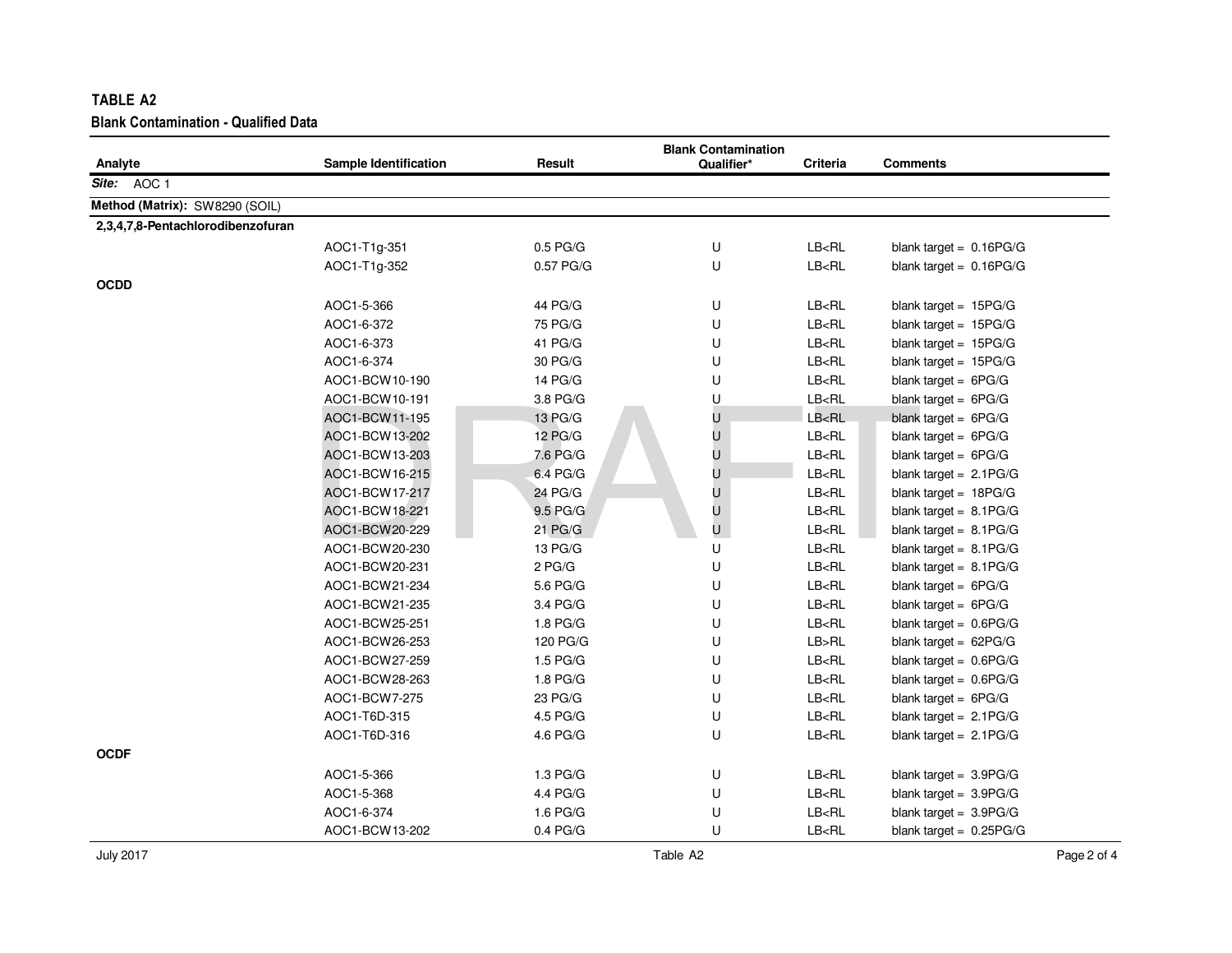| <b>Blank Contamination</b>                |                              |             |            |                                                                  |                           |  |  |
|-------------------------------------------|------------------------------|-------------|------------|------------------------------------------------------------------|---------------------------|--|--|
| Analyte                                   | <b>Sample Identification</b> | Result      | Qualifier* | Criteria                                                         | <b>Comments</b>           |  |  |
| Site: AOC 1                               |                              |             |            |                                                                  |                           |  |  |
| Method (Matrix): SW8290 (SOIL)            |                              |             |            |                                                                  |                           |  |  |
|                                           | AOC1-BCW26-253               | 3.4 PG/G    | U          | LB <rl< td=""><td>blank target = <math>2.7PG/G</math></td></rl<> | blank target = $2.7PG/G$  |  |  |
|                                           | AOC1-BCW29-266               | 1.1 PG/G    | U          | LB < RL                                                          | blank target = $0.29PG/G$ |  |  |
|                                           | AOC1-BCW7-275                | $0.6$ PG/G  | U          | LB < RL                                                          | blank target = $0.25PG/G$ |  |  |
|                                           | AOC1-T1e-291                 | 1.2 PG/G    | U          | LB < RL                                                          | blank target = $1PG/G$    |  |  |
|                                           | AOC1-T1e-292                 | 4.9 PG/G    | U          | LB < RL                                                          | blank target = $1PG/G$    |  |  |
|                                           | AOC1-T1f-297                 | $0.5$ PG/G  | U          | LB < RL                                                          | blank target = $1PG/G$    |  |  |
| AOC 27<br>Site:                           |                              |             |            |                                                                  |                           |  |  |
| Method (Matrix): SW8290 (SOIL)            |                              |             |            |                                                                  |                           |  |  |
| <b>OCDD</b>                               |                              |             |            |                                                                  |                           |  |  |
|                                           | AOC27-51-28558               | 29 PG/G     | U          | LB <rl< td=""><td>blank target = <math>7.4PG/G</math></td></rl<> | blank target = $7.4PG/G$  |  |  |
|                                           | AOC27-51-28559               | 27 PG/G     | U          | LB < RL                                                          | blank target = $7.4PG/G$  |  |  |
| <b>OCDF</b>                               |                              |             |            |                                                                  |                           |  |  |
|                                           | AOC27-51-28559               | 0.85 PG/G   | U          | LB < RL                                                          | blank target = $0.4PG/G$  |  |  |
| AOC 4<br>Site:                            |                              |             |            |                                                                  |                           |  |  |
| Method (Matrix): SW8290 (SOIL)            |                              |             |            |                                                                  |                           |  |  |
| 1,2,3,4,6,7,8-Heptachlorodibenzo-p-dioxin |                              |             |            |                                                                  |                           |  |  |
|                                           | AOC4-BCW2-3133               | 0.79 PG/G   | U          | LB < RL                                                          | blank target = $0.43PG/G$ |  |  |
|                                           | AOC4-BCW2-3134               | $0.5$ PG/G  | U          | LB < RL                                                          | blank target = $0.43PG/G$ |  |  |
| <b>OCDD</b>                               |                              |             |            |                                                                  |                           |  |  |
|                                           | AOC4-BCW1-3129               | 4.4 PG/G    | U          | LB < RL                                                          | blank target = $0.97PG/G$ |  |  |
|                                           | AOC4-BCW2-3131               | 0.99 PG/G   | U          | LB < RL                                                          | blank target = $0.97PG/G$ |  |  |
| AOC <sub>6</sub><br>Site:                 |                              |             |            |                                                                  |                           |  |  |
| Method (Matrix): SW9014 (SOIL)            |                              |             |            |                                                                  |                           |  |  |
| Cyanide, add                              |                              |             |            |                                                                  |                           |  |  |
|                                           | AOC6-7-14021                 | 0.214 MG/KG | UJ         | TEMP>6C                                                          |                           |  |  |
| Site:<br>Storm Drain                      |                              |             |            |                                                                  |                           |  |  |
| Method (Matrix): SW8290 (SOIL)            |                              |             |            |                                                                  |                           |  |  |
| 2,3,7,8-Tetrachlorodibenzofuran           |                              |             |            |                                                                  |                           |  |  |
|                                           | SD-14-03                     | 1.4 PG/G    | U          | LB < RL                                                          | blank target = $0.32PG/G$ |  |  |
|                                           |                              |             |            |                                                                  |                           |  |  |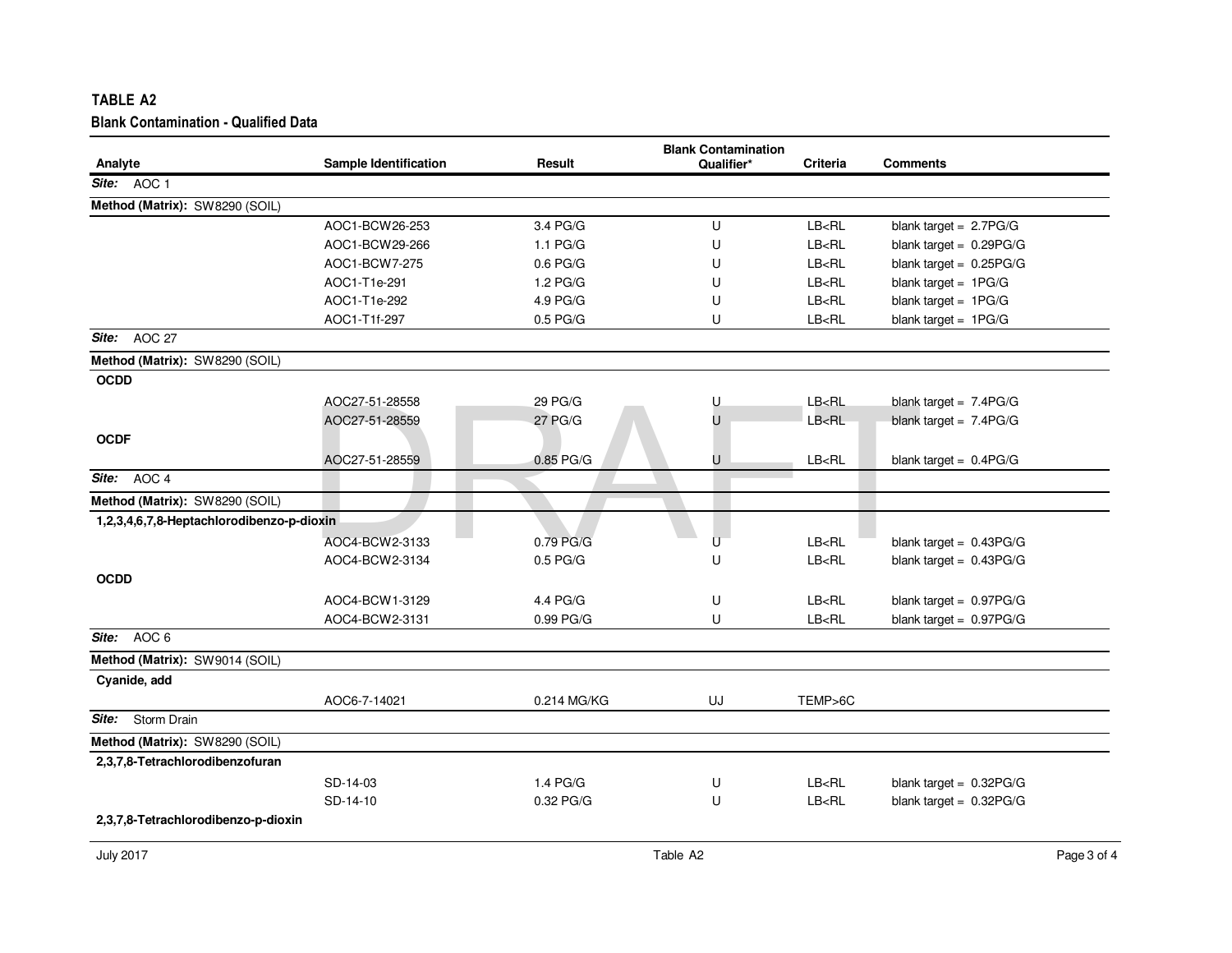|             | TABLE A2                                    |                              |                   |                                          |          |                           |
|-------------|---------------------------------------------|------------------------------|-------------------|------------------------------------------|----------|---------------------------|
|             | <b>Blank Contamination - Qualified Data</b> |                              |                   |                                          |          |                           |
| Analyte     |                                             | <b>Sample Identification</b> | Result            | <b>Blank Contamination</b><br>Qualifier* | Criteria | <b>Comments</b>           |
| Site:       | Storm Drain                                 |                              |                   |                                          |          |                           |
|             | Method (Matrix): SW8290 (SOIL)              |                              |                   |                                          |          |                           |
|             |                                             | SD-14-03                     | 1.4 PG/G          | U                                        | LB < RL  | blank target = $0.39PG/G$ |
| Site:       | SWMU <sub>1</sub>                           |                              |                   |                                          |          |                           |
|             | Method (Matrix): SW8290 (SOIL)              |                              |                   |                                          |          |                           |
|             | 1,2,3,4,6,7,8-Heptachlorodibenzofuran       |                              |                   |                                          |          |                           |
|             |                                             | SWMU1-26-1161                | 2.8 PG/G          | U                                        | LB < RL  | blank target = $0.8PG/G$  |
|             | 2,3,7,8-Tetrachlorodibenzo-p-dioxin         |                              |                   |                                          |          |                           |
|             |                                             | SWMU1-19-1116                | 0.97 PG/G         | U                                        | LB < RL  | blank target = $0.39PG/G$ |
| <b>OCDD</b> |                                             |                              |                   |                                          |          |                           |
|             |                                             | SWMU1-20-1128                | 71 PG/G           | U                                        | LB < RL  | blank target = $18PG/G$   |
|             |                                             | SWMU1-27-1168                | 22 PG/G           | U                                        | LB < RL  | blank target = $15PG/G$   |
|             |                                             | SWMU1-27-1170                | 12 PG/G           | U                                        | LB < RL  | blank target = $15PG/G$   |
| <b>OCDF</b> |                                             |                              |                   |                                          |          |                           |
|             |                                             | SWMU1-27-1166                | 4.6 PG/G          | U                                        | LB < RL  | blank target = $3.9PG/G$  |
|             |                                             | SWMU1-27-1168                | 0.78 PG/G         | U                                        | LB < RL  | blank target = $3.9PG/G$  |
|             |                                             | SWMU1-27-1169                | 1.3 PG/G          | U                                        | LB < RL  | blank target = $3.9PG/G$  |
|             | Method (Matrix): SW9014 (SOIL)              |                              |                   |                                          |          |                           |
|             | Cyanide, add                                |                              | <b>CONTRACTOR</b> | <b>Contract</b><br><b>COLLA</b>          |          |                           |
|             |                                             | SWMU1-28-1172                | 0.204 MG/KG       | UJ                                       | TEMP>6C  |                           |
|             |                                             | SWMU1-29-1175                | 0.203 MG/KG       | UJ                                       | TEMP>6C  |                           |

MG/KG = milligrams per kilogram

PG/G = picograms per gram

Blank target = concentration of field or laboratory blank.

\* The most severe flag for each analyte becomes the final validation flag.

## **Qualifier Description:**

U = The analyte was analyzed for, but not detected. The associated numerical value is at or below the reporting limit (RL). U

UJ <sup>=</sup> The analyte was analyzed for, but not detected. The associated numerical value is at or below the reporting limit (RL). The quantitation is an estimate.

## **Criteria:**

| LB <rl< th=""><th>Laboratory blank contamination less than the RL</th></rl<> | Laboratory blank contamination less than the RL    |
|------------------------------------------------------------------------------|----------------------------------------------------|
| LB>RL                                                                        | Laboratory blank contamination greater than the RL |

TEMP>6C**<sup>=</sup>** Temperature Blank>6C<8C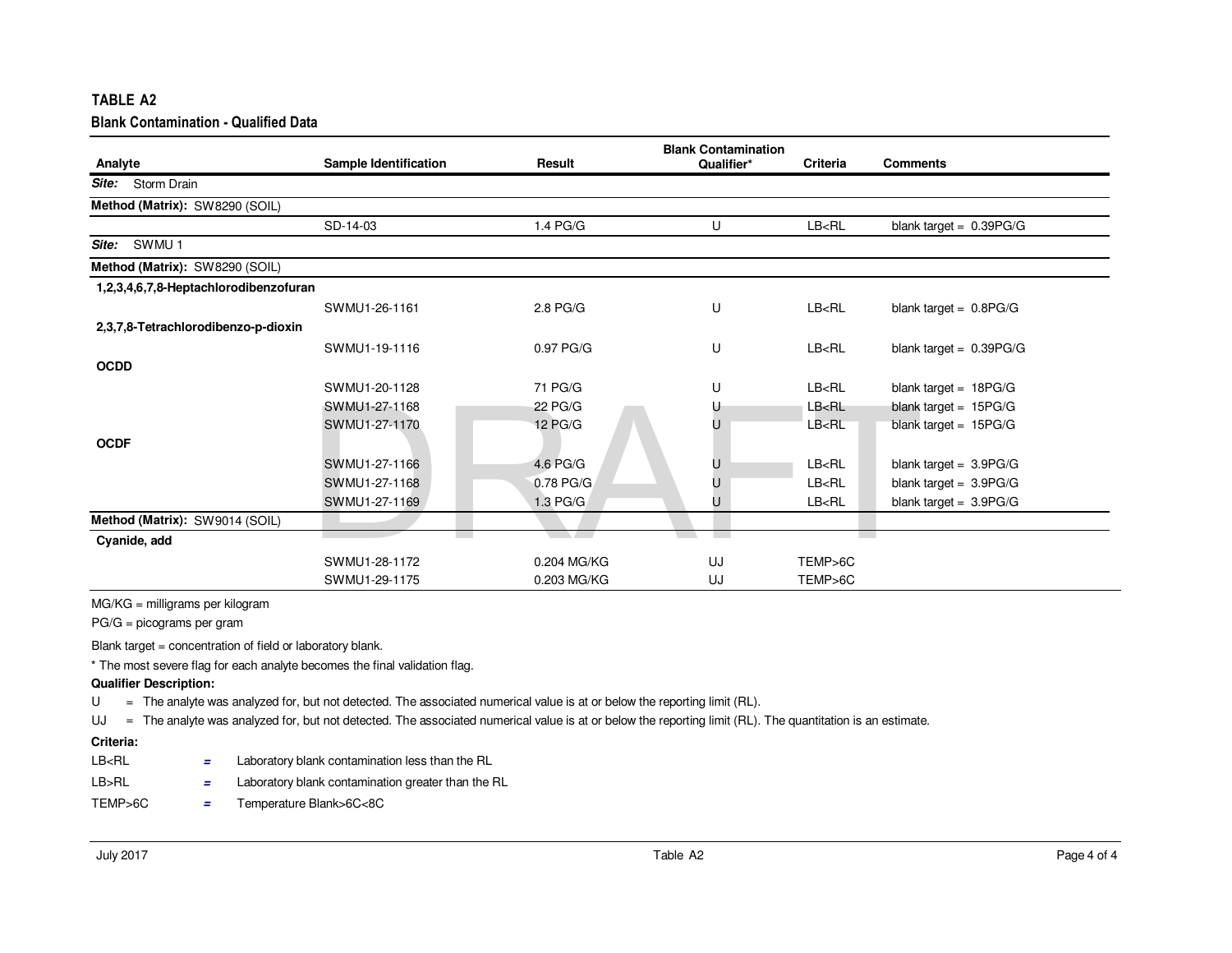|                                 |                              |                     | Calibration |                                                  |                            |
|---------------------------------|------------------------------|---------------------|-------------|--------------------------------------------------|----------------------------|
| Analyte                         | <b>Sample Identification</b> | Result              | Qualifier*  | Criteria                                         | <b>Validation Comments</b> |
| Site: AOC 1                     |                              |                     |             |                                                  |                            |
| Method (Matrix): SW8081A (SOIL) |                              |                     |             |                                                  |                            |
| 4,4'-DDT                        | AOC1-T2g-328                 | $2.1 \text{ ug/Kg}$ | UJ          | CCV <lcl< td=""><td>%D-37.9 vs. 15</td></lcl<>   | %D-37.9 vs. 15             |
| <b>Endosulfan sulfate</b>       | AOC1-T2g-328                 | $2.1 \text{ ug/Kg}$ | UJ          | CCV <lcl< td=""><td>%D-19.9 vs. 15</td></lcl<>   | %D-19.9 vs. 15             |
| <b>Endrin</b>                   | AOC1-T2g-328                 | $2.1 \text{ ug/Kg}$ | UJ          | CCV <lcl< td=""><td>%D-19.4 vs. 15</td></lcl<>   | %D-19.4 vs. 15             |
| Heptachlor                      | AOC1-T2g-328                 | $1.1 \text{ ug/Kg}$ | UJ          | CCV <lcl< td=""><td>%D-18.6 vs. 15</td></lcl<>   | %D-18.6 vs. 15             |
| Methoxychlor                    | AOC1-T2g-328                 | 5.3 ug/Kg           | UJ          | CCV <lcl< td=""><td>%D-39.9 vs. 15</td></lcl<>   | %D-39.9 vs. 15             |
| Toxaphene                       | AOC1-T2g-328                 | 53 ug/Kg            | UJ          | CCV <lcl< td=""><td>%D -20.02 vs. 15</td></lcl<> | %D -20.02 vs. 15           |
| Method (Matrix): SW8082 (SOIL)  |                              |                     |             |                                                  |                            |
| Aroclor 1242                    | AOC1-7-375                   | 17 ug/Kg            | UJ          | CCV <lcl< td=""><td>%D-22.44 vs. 15</td></lcl<>  | %D-22.44 vs. 15            |
|                                 | AOC1-7-376                   | 17 ug/Kg            | UJ          | CCV <lcl< td=""><td>%D-22.44 vs. 15</td></lcl<>  | %D-22.44 vs. 15            |
|                                 | AOC1-7-377                   | 17 ug/Kg            | UJ          | CCV <lcl< td=""><td>%D-22.44 vs. 15</td></lcl<>  | %D-22.44 vs. 15            |
|                                 | AOC1-7-378                   | 17 ug/Kg            | UJ          | CCV <lcl< td=""><td>%D -22.44 vs. 15</td></lcl<> | %D -22.44 vs. 15           |
|                                 | AOC1-7-379                   | 17 ug/Kg            | UJ          | CCV <lcl< td=""><td>%D -22.44 vs. 15</td></lcl<> | %D -22.44 vs. 15           |
|                                 | AOC1-7-380                   | 17 ug/Kg            | UJ          | CCV <lcl< td=""><td>%D -22.44 vs. 15</td></lcl<> | %D -22.44 vs. 15           |
| Aroclor 1248                    | AOC1-7-375                   | 17 ug/Kg            | ÚJ          | CCV <lcl< td=""><td>%D -22.76 vs. 15</td></lcl<> | %D -22.76 vs. 15           |
|                                 | AOC1-7-376                   | 17 ug/Kg            | UJ          | CCV <lcl< td=""><td>%D-22.76 vs. 15</td></lcl<>  | %D-22.76 vs. 15            |
|                                 | AOC1-7-377                   | 17 ug/Kg            | UJ          | CCV <lcl< td=""><td>%D-22.76 vs. 15</td></lcl<>  | %D-22.76 vs. 15            |
|                                 | AOC1-7-378                   | 17 ug/Kg            | UJ          | CCV <lcl< td=""><td>%D-22.76 vs. 15</td></lcl<>  | %D-22.76 vs. 15            |
|                                 | AOC1-7-379                   | 17 ug/Kg            | UJ          | CCV <lcl< td=""><td>%D-22.76 vs. 15</td></lcl<>  | %D-22.76 vs. 15            |
|                                 | AOC1-7-380                   | 17 ug/Kg            | UJ          | CCV <lcl< td=""><td>%D -22.76 vs. 15</td></lcl<> | %D -22.76 vs. 15           |
| Aroclor 1254                    | AOC1-7-375                   | 17 ug/Kg            | UJ          | CCV <lcl< td=""><td>%D -15.42 vs. 15</td></lcl<> | %D -15.42 vs. 15           |
|                                 | AOC1-7-376                   | 17 ug/Kg            | UJ          | CCV <lcl< td=""><td>%D -15.42 vs. 15</td></lcl<> | %D -15.42 vs. 15           |
|                                 | AOC1-7-377                   | 17 ug/Kg            | UJ          | CCV <lcl< td=""><td>%D -15.42 vs. 15</td></lcl<> | %D -15.42 vs. 15           |
|                                 | AOC1-7-378                   | 17 ug/Kg            | UJ          | CCV <lcl< td=""><td>%D -15.42 vs. 15</td></lcl<> | %D -15.42 vs. 15           |
|                                 | AOC1-7-379                   | 17 ug/Kg            | UJ          | CCV <lcl< td=""><td>%D -15.42 vs. 15</td></lcl<> | %D -15.42 vs. 15           |
|                                 | AOC1-7-380                   | 17 ug/Kg            | UJ          | CCV <lcl< td=""><td>%D -15.42 vs. 15</td></lcl<> | %D -15.42 vs. 15           |
| Method (Matrix): SW8260B (SOIL) |                              |                     |             |                                                  |                            |
| <b>Methyl Acetate, add</b>      | AOC1-T7-356                  | 5.3 ug/Kg           | UJ          | CCV <lcl< td=""><td>%D -21.5 vs. 20</td></lcl<>  | %D -21.5 vs. 20            |
| Method (Matrix): SW8270C (SOIL) |                              |                     |             |                                                  |                            |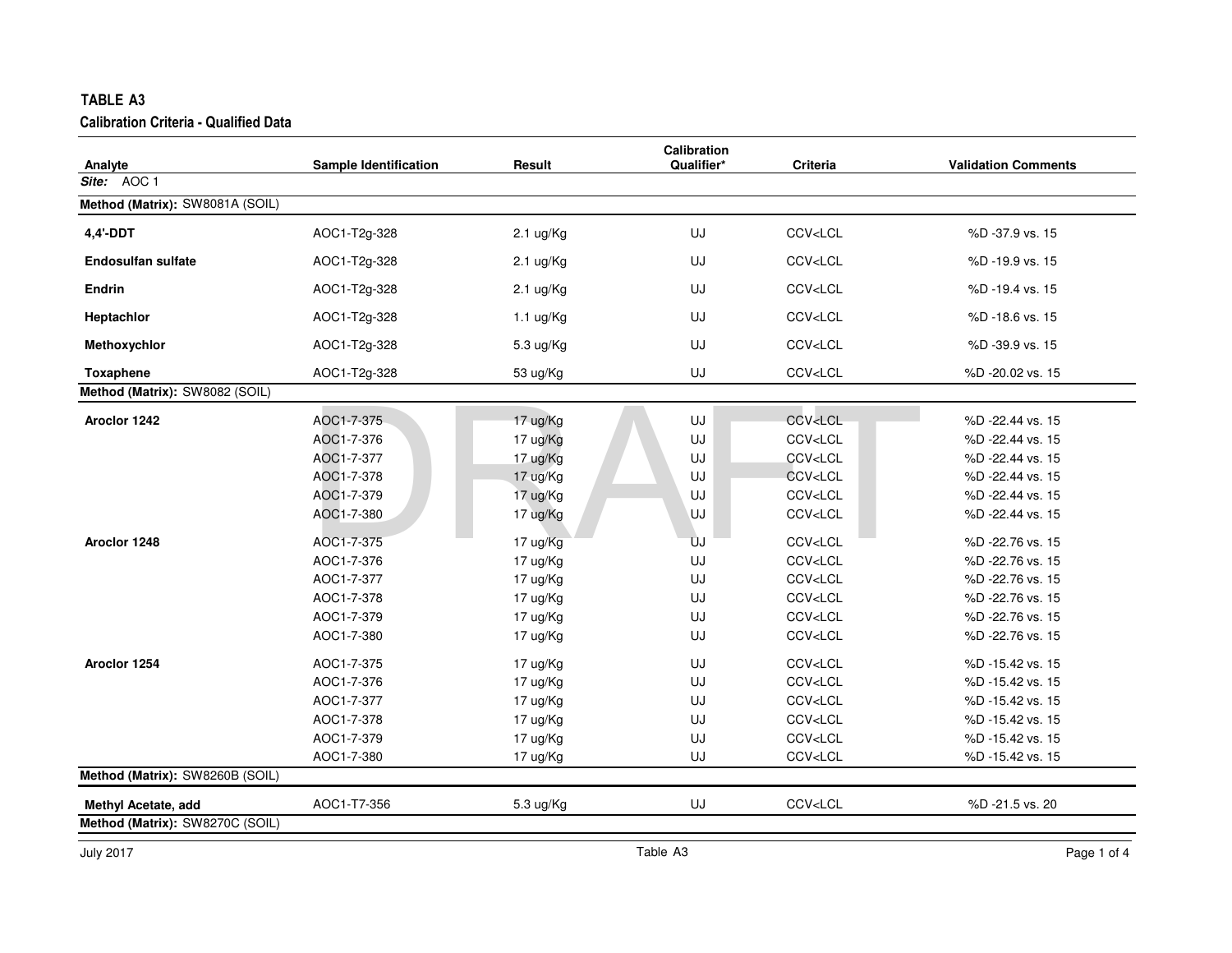|                                   |                                   |               | <b>Calibration</b> |                                                 |                            |
|-----------------------------------|-----------------------------------|---------------|--------------------|-------------------------------------------------|----------------------------|
| Analyte                           | <b>Sample Identification</b>      | <b>Result</b> | Qualifier*         | <b>Criteria</b>                                 | <b>Validation Comments</b> |
| Site: AOC 1                       |                                   |               |                    |                                                 |                            |
| Method (Matrix): SW8270C (SOIL)   |                                   |               |                    |                                                 |                            |
| 2,4-Dinitrophenol                 | <b>TCS-4-01</b>                   | 1700 ug/Kg    | UJ                 | CCV <lcl< td=""><td>%D-28.7 vs. 20</td></lcl<>  | %D-28.7 vs. 20             |
|                                   | <b>TCS-4-02</b>                   | 1700 ug/Kg    | UJ                 | CCV <lcl< td=""><td>%D-28.7 vs. 20</td></lcl<>  | %D-28.7 vs. 20             |
| Pentachlorophenol                 | <b>TCS-4-01</b>                   | 1700 ug/Kg    | UJ                 | CCV <lcl< td=""><td>%D-23.3 vs. 20</td></lcl<>  | %D-23.3 vs. 20             |
|                                   | <b>TCS-4-02</b>                   | 1700 ug/Kg    | UJ                 | CCV <lcl< td=""><td>%D-23.3 vs. 20</td></lcl<>  | %D-23.3 vs. 20             |
| Site: AOC 13                      |                                   |               |                    |                                                 |                            |
| Method (Matrix): SW8082 (SOIL)    |                                   |               |                    |                                                 |                            |
| Aroclor 1242                      | AOC13-33-DEBRIS                   | 18 ug/Kg      | UJ                 | CCV <lcl< td=""><td>%D-16.4 vs. 15</td></lcl<>  | %D-16.4 vs. 15             |
|                                   | AOC13-33-SCALE                    | 18 ug/Kg      | UJ                 | CCV <lcl< td=""><td>%D-15.68 vs. 15</td></lcl<> | %D-15.68 vs. 15            |
| Method (Matrix): SW8270SIM (SOIL) |                                   |               |                    |                                                 |                            |
| Benzo (a) anthracene              | AOC13-33-17078                    | 620 ug/Kg     | J                  | CCV>UCL                                         | %D +20.3 vs. 20            |
|                                   | AOC13-33-DEBRIS                   | 160 ug/Kg     | J                  | CCV>UCL                                         | %D +20.2 vs. 20            |
|                                   | AOC13-33-SCALE                    | 200 ug/Kg     | J                  | CCV>UCL                                         | %D +20.2 vs. 20            |
| Phenanthrene                      | AOC13-33-17078                    | 980 ug/Kg     | J                  | CCV>UCL                                         | $%D + 20.3$ vs. 20         |
| Method (Matrix): SW8290 (SOIL)    |                                   |               |                    |                                                 |                            |
| <b>OCDD</b>                       | <b>Contract</b><br>AOC13-33-17077 | 680000 PG/G   | a sa n<br>J        | <b>Contract</b><br><b>NoCAL</b>                 | Tune mass resolution out   |
|                                   | AOC13-33-17078                    | 380000 PG/G   | J                  | <b>NoCAL</b>                                    | Tune mass resolution out   |
| Site: $AOC$ 20                    |                                   |               |                    |                                                 |                            |
| Method (Matrix): SW8270SIM (SOIL) |                                   |               |                    |                                                 |                            |
| Benzo (k) fluoranthene            | AOC20-09-OS1-1002                 | 33 ug/Kg      | J                  | CCV>UCL                                         | %D +22.1 vs. 20            |
|                                   | AOC20-09-OS1-1003                 | 55 ug/Kg      | J                  | CCV>UCL                                         | %D +22.1 vs. 20            |
| Site: AOC 27                      |                                   |               |                    |                                                 |                            |
| Method (Matrix): SW8260B (SOIL)   |                                   |               |                    |                                                 |                            |
| Methyl Acetate, add               | AOC27-51-28557                    | 6.5 ug/Kg     | UJ                 | CCV <lcl< td=""><td>%D-21.5 vs. 20</td></lcl<>  | %D-21.5 vs. 20             |
| Method (Matrix): SW8270SIM (SOIL) |                                   |               |                    |                                                 |                            |
| Benzo (a) anthracene              | AOC27-51-28557                    | 490 ug/Kg     | J                  | CCV>UCL                                         | %D +23.7 vs. 20            |
| Site: AOC 6                       |                                   |               |                    |                                                 |                            |
| Method (Matrix): SW8082 (SOIL)    |                                   |               |                    |                                                 |                            |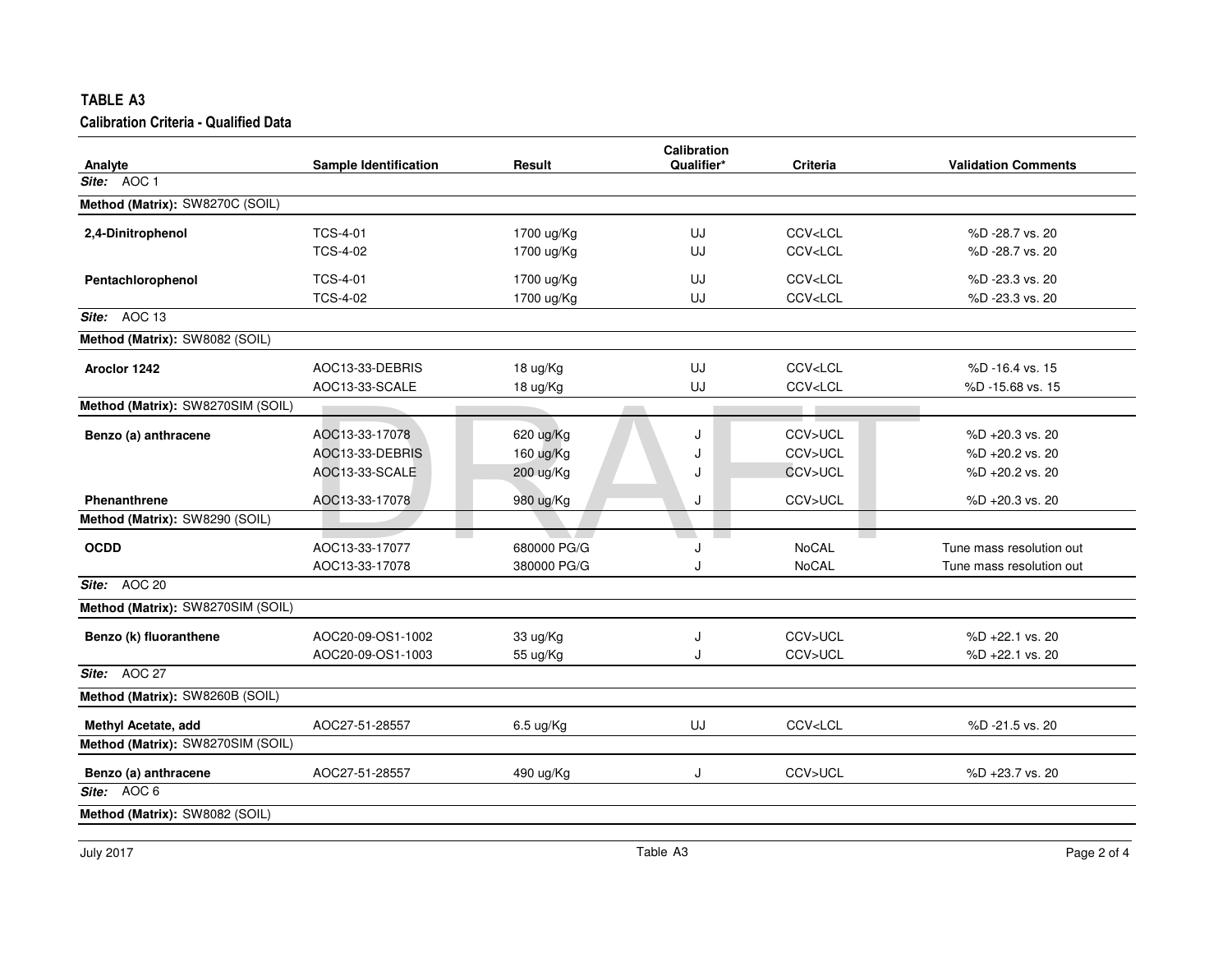| TABLE A3                                     |                              |               |                     |                                                  |                            |
|----------------------------------------------|------------------------------|---------------|---------------------|--------------------------------------------------|----------------------------|
| <b>Calibration Criteria - Qualified Data</b> |                              |               |                     |                                                  |                            |
|                                              |                              |               | Calibration         |                                                  |                            |
| Analyte                                      | <b>Sample Identification</b> | <b>Result</b> | Qualifier*          | <b>Criteria</b>                                  | <b>Validation Comments</b> |
| Site: AOC 6                                  |                              |               |                     |                                                  |                            |
| Method (Matrix): SW8082 (SOIL)               |                              |               |                     |                                                  |                            |
| Aroclor 1242                                 | AOC6-5-14010                 | 17 ug/Kg      | UJ                  | CCV <lcl< td=""><td>%D-18.44 vs. 15</td></lcl<>  | %D-18.44 vs. 15            |
|                                              | AOC6-5-14010                 | 17 ug/Kg      | UJ                  | CCV <lcl< td=""><td>%D-18.04 vs. 15</td></lcl<>  | %D-18.04 vs. 15            |
|                                              | AOC6-5-14011                 | 17 ug/Kg      | UJ                  | CCV <lcl< td=""><td>%D-18.04 vs. 15</td></lcl<>  | %D-18.04 vs. 15            |
|                                              | AOC6-5-14011                 | 17 ug/Kg      | UJ                  | CCV <lcl< td=""><td>%D -18.44 vs. 15</td></lcl<> | %D -18.44 vs. 15           |
|                                              | AOC6-7-14021                 | 18 ug/Kg      | UJ                  | CCV <lcl< td=""><td>%D-17.62 vs. 15</td></lcl<>  | %D-17.62 vs. 15            |
|                                              | AOC6-7-14022                 | 17 ug/Kg      | UJ                  | CCV <lcl< td=""><td>%D-18.66 vs. 15</td></lcl<>  | %D-18.66 vs. 15            |
| Aroclor 1248                                 | AOC6-7-14021                 | 18 ug/Kg      | UJ                  | CCV <lcl< td=""><td>%D -18.54 vs. 15</td></lcl<> | %D -18.54 vs. 15           |
|                                              | AOC6-7-14022                 | 17 ug/Kg      | UJ                  | CCV <lcl< td=""><td>%D-15.48 vs. 15</td></lcl<>  | %D-15.48 vs. 15            |
| Storm Drain<br>Site:                         |                              |               |                     |                                                  |                            |
| Method (Matrix): SW8270SIM (SOIL)            |                              |               |                     |                                                  |                            |
| Benzo (a) anthracene                         | SD-31-01                     | 1300 ug/Kg    | J                   | CCV>UCL                                          | %D +20.3 vs. 20            |
|                                              | SD-31-02                     | 1700 ug/Kg    | J                   | CCV>UCL                                          | %D +20.3 vs. 20            |
| Phenanthrene                                 | SD-31-01                     | 840 ug/Kg     | J                   | CCV>UCL                                          | $%D + 20.3$ vs. 20         |
|                                              | SD-31-02                     | 1000 ug/Kg    | J                   | CCV>UCL                                          | %D +20.3 vs. 20            |
| SWMU <sub>1</sub><br>Site:                   |                              |               |                     |                                                  |                            |
| Method (Matrix): SW8260B (SOIL)              |                              | $\sim$ $\sim$ | <b>The Contract</b> | <b>Contract</b>                                  |                            |
| <b>Methyl Acetate, add</b>                   | SWMU1-28-1172                | 5.7 ug/Kg     | UJ                  | CCV <lcl< td=""><td>%D-21.5 vs. 20</td></lcl<>   | %D-21.5 vs. 20             |
|                                              | SWMU1-29-1175                | 6.8 ug/Kg     | UJ                  | CCV <lcl< td=""><td>%D-21.5 vs. 20</td></lcl<>   | %D-21.5 vs. 20             |
| Method (Matrix): SW8290 (SOIL)               |                              |               |                     |                                                  |                            |
| <b>OCDD</b>                                  | SWMU1-29-1176                | 48000 PG/G    | J                   | <b>NoCAL</b>                                     | Tune mass resolution out   |
|                                              |                              |               |                     |                                                  |                            |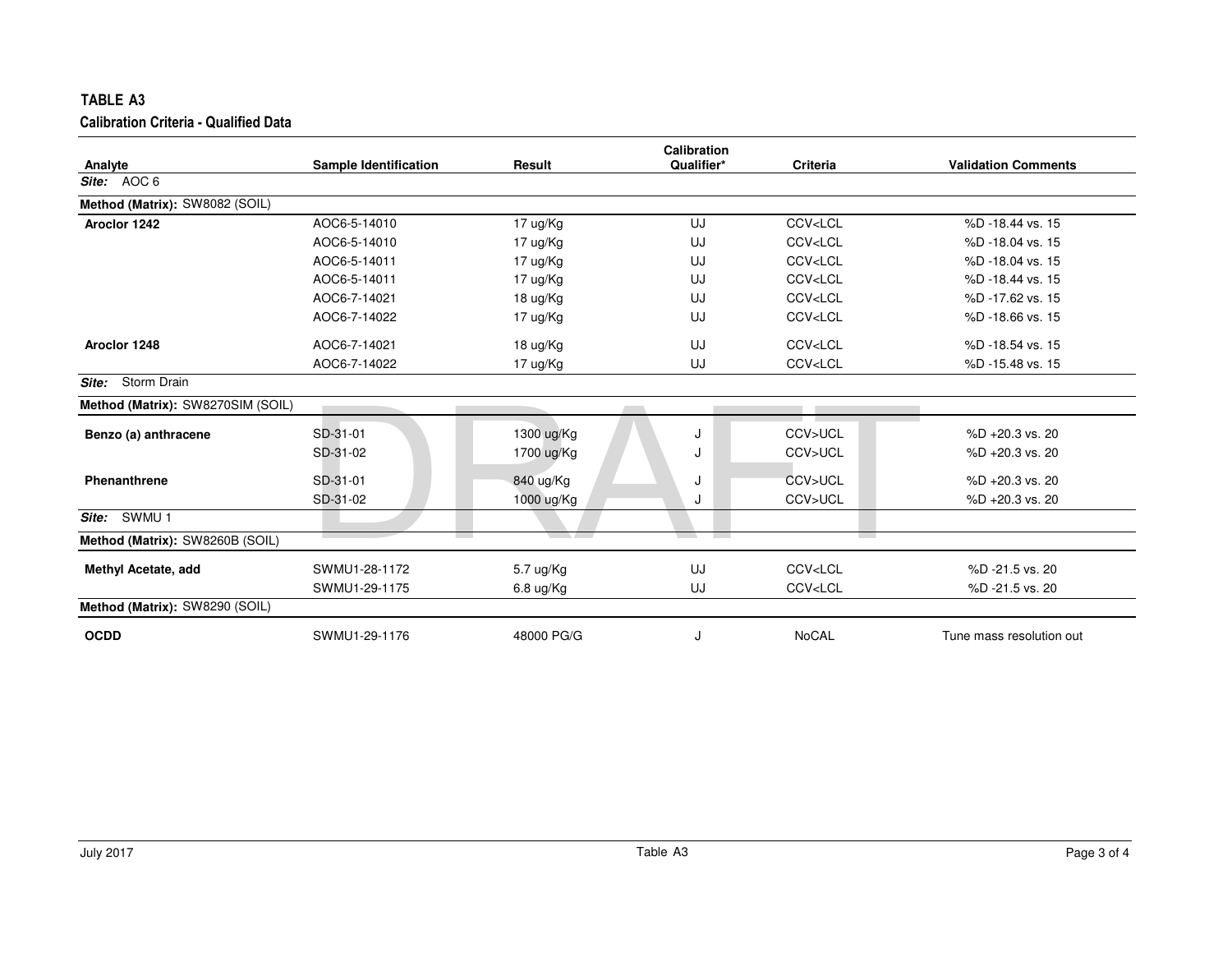$%D =$  percent difference

PG/G = picograms per gram

ug/Kg = micrograms per kilogram

\* The most severe flag for each analyte becomes the final validation flag.

## **Qualifier Description:**

- The analyte was positively identified, the quantitation is an estimate.  $J =$
- UJ <sup>=</sup> The analyte was analyzed for, but not detected. The associated numerical value is at or below the reporting limit (RL). The quantitation is an estimate.

- CCV<LCL = Continuing calibration recovery less than lower control limit
- Continuing calibration recovery greater than upper control limit CCV>UCL**<sup>=</sup>**
- NoCAL **<sup>=</sup>** $=$  No calibration analyzed in the analytical batch

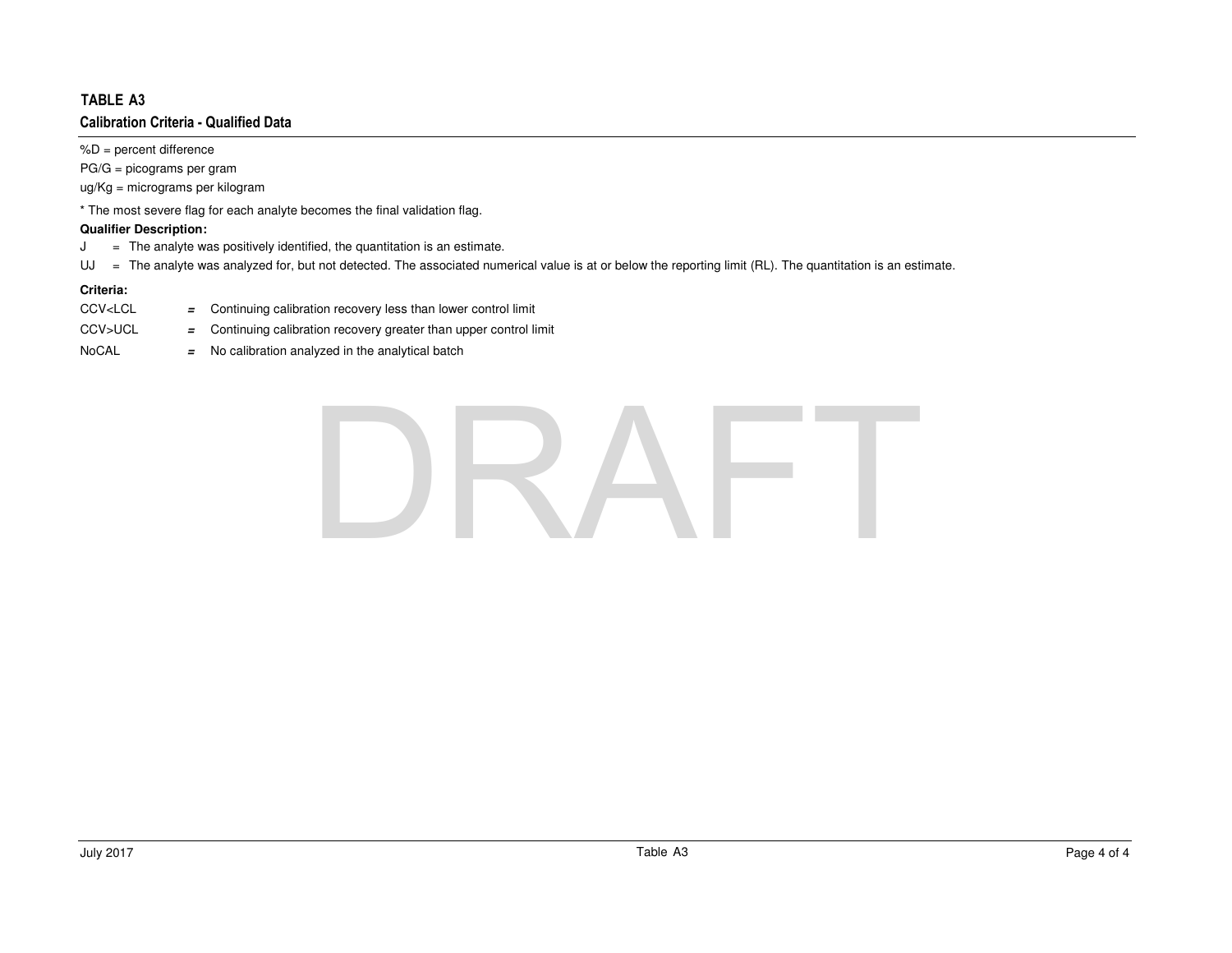| TABLE A4                                          |                       |             |                                      |          |                            |
|---------------------------------------------------|-----------------------|-------------|--------------------------------------|----------|----------------------------|
| <b>Field Duplicate Precision - Qualified Data</b> |                       |             |                                      |          |                            |
| Analyte                                           | Sample Identification | Result      | <b>Field Duplicate</b><br>Qualifier* | Criteria | <b>Validation Comments</b> |
| Site: AOC 1                                       |                       |             |                                      |          |                            |
| Method (Matrix): SW6010B (SOIL)                   |                       |             |                                      |          |                            |
| <b>Barium</b>                                     | AOC1-BCW7-278         | 460 mg/Kg   | J                                    | FD>RPD   | 74.63 vs 20                |
|                                                   | AOC1-BCW7-279         | 210 mg/Kg   | J                                    | FD>RPD   | 74.63 vs 20                |
|                                                   | AOC1-T2j-344          | 80 mg/Kg    | J                                    | FD>RPD   | 20.69 vs 20                |
|                                                   | AOC1-T2j-345          | 65 mg/Kg    | J                                    | FD>RPD   | 20.69 vs 20                |
|                                                   | AOC1-T5D-310          | 120 mg/Kg   | J                                    | FD>RPD   | 27.49 vs 20                |
|                                                   | AOC1-T5D-311          | 91 mg/Kg    | J                                    | FD>RPD   | 27.49 vs 20                |
|                                                   | AOC1-T6D-317          | 72 mg/Kg    | J                                    | FD>RPD   | 23.31 vs 20                |
|                                                   | AOC1-T6D-318          | 91 mg/Kg    | J                                    | FD>RPD   | 23.31 vs 20                |
| Chromium                                          | AOC1-2-163            | 16 mg/Kg    | J                                    | FD>RPD   | 20.69 vs 20                |
|                                                   | AOC1-2-164            | 13 mg/Kg    | J                                    | FD>RPD   | 20.69 vs 20                |
|                                                   | AOC1-BCW10-190        | 25 mg/Kg    | J                                    | FD>RPD   | 27.27 vs 20                |
|                                                   | AOC1-BCW10-191        | 19 mg/Kg    | J                                    | FD>RPD   | 27.27 vs 20                |
|                                                   | AOC1-BCW8-283         | 15 mg/Kg    | J                                    | FD>RPD   | 30.77 vs 20                |
|                                                   | AOC1-BCW8-284         | 11 mg/Kg    | J                                    | FD>RPD   | 30.77 vs 20                |
|                                                   | AOC1-T1f-298          | 18 mg/Kg    | J                                    | FD>RPD   | 50 vs 20                   |
|                                                   | AOC1-T1f-299          | 30 mg/Kg    |                                      | FD>RPD   | 50 vs 20                   |
|                                                   | AOC1-T2j-349          | 22 mg/Kg    | J                                    | FD>RPD   | 30.77 vs 20                |
|                                                   | AOC1-T2j-350          | 30 mg/Kg    | J                                    | FD>RPD   | 30.77 vs 20                |
|                                                   | AOC1-T5D-305          | 120 mg/Kg   | J                                    | FD>RPD   | 53.97 vs 20                |
|                                                   | AOC1-T5D-306          | 69 mg/Kg    | J                                    | FD>RPD   | 53.97 vs 20                |
|                                                   | AOC1-T8-363           | 13 mg/Kg    | J                                    | FD>RPD   | 26.67 vs 20                |
|                                                   | AOC1-T8-364           | 17 mg/Kg    | J                                    | FD>RPD   | 26.67 vs 20                |
| Cobalt                                            | AOC1-T1f-298          | 11 mg/ $Kg$ | J                                    | FD>RPD   | 29.17 vs 20                |
|                                                   | AOC1-T1f-299          | 8.2 mg/Kg   | J                                    | FD>RPD   | 29.17 vs 20                |
|                                                   | AOC1-T2j-344          | 8.3 mg/Kg   | J                                    | FD>RPD   | 24.32 vs 20                |
|                                                   | AOC1-T2j-345          | 6.5 mg/Kg   | J                                    | FD>RPD   | 24.32 vs 20                |
| Copper                                            | <b>TCS4-E-05</b>      | 16 mg/Kg    | J                                    | FD>RPD   | 28.57 vs 20                |
|                                                   | <b>TCS4-E-05D</b>     | 12 mg/Kg    | J                                    | FD>RPD   | 28.57 vs 20                |
| <b>Nickel</b>                                     | AOC1-1-154            | 15 mg/Kg    | J                                    | FD>RPD   | 22.22 vs 20                |
|                                                   | AOC1-1-155            | 12 mg/Kg    | J                                    | FD>RPD   | 22.22 vs 20                |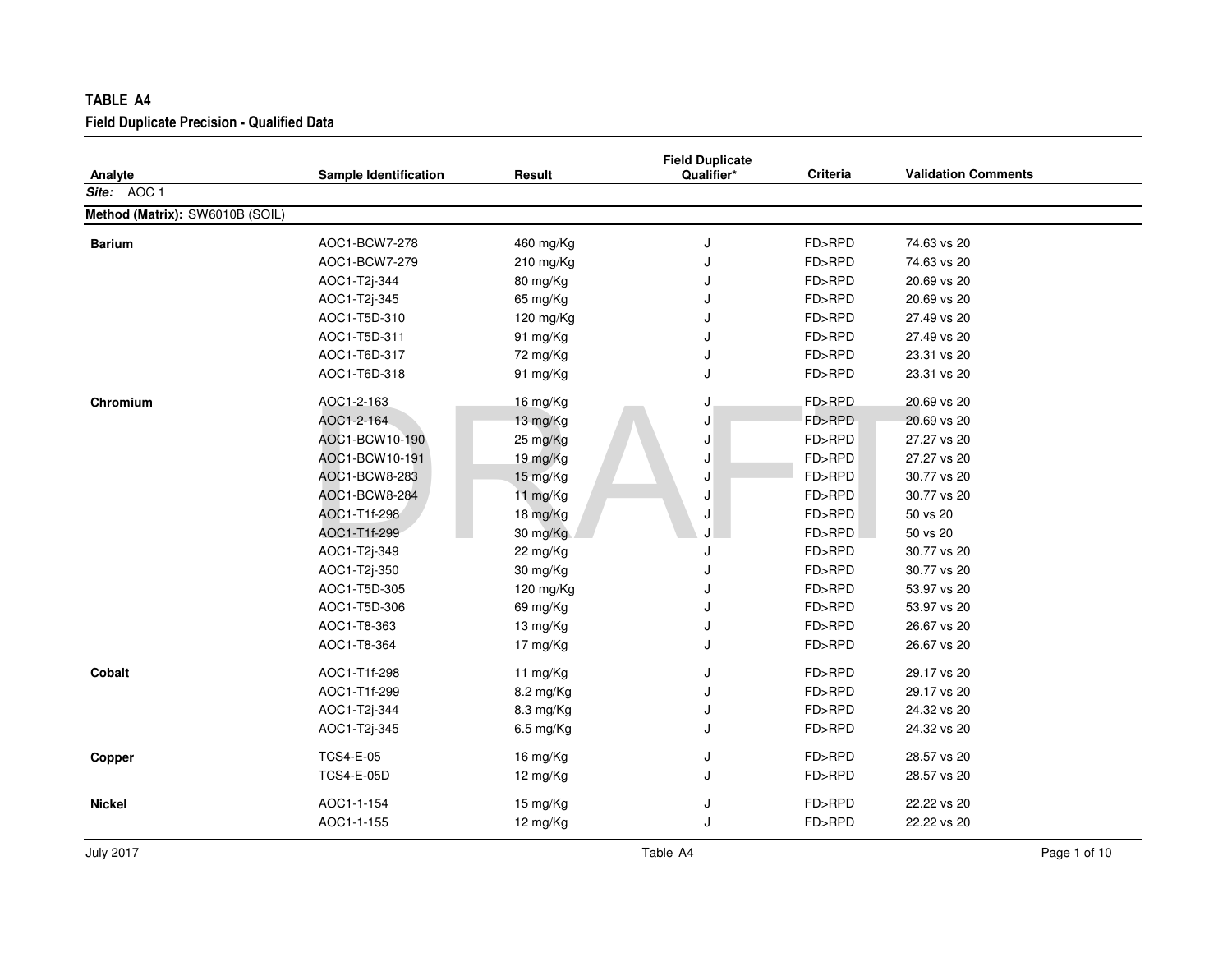| TABLE A4                                          |                       |                |                                      |                 |                                                                                    |
|---------------------------------------------------|-----------------------|----------------|--------------------------------------|-----------------|------------------------------------------------------------------------------------|
| <b>Field Duplicate Precision - Qualified Data</b> |                       |                |                                      |                 |                                                                                    |
| Analyte                                           | Sample Identification | Result         | <b>Field Duplicate</b><br>Qualifier* | <b>Criteria</b> | <b>Validation Comments</b>                                                         |
| Site: AOC 1                                       |                       |                |                                      |                 |                                                                                    |
| Method (Matrix): SW6010B (SOIL)                   |                       |                |                                      |                 |                                                                                    |
| <b>Nickel</b>                                     | AOC1-2-163            | 12 mg/Kg       | J                                    | FD>RPD          | 24.3 vs 20                                                                         |
|                                                   | AOC1-2-164            | $9.4$ mg/Kg    | J                                    | FD>RPD          | 24.3 vs 20                                                                         |
|                                                   | AOC1-T2j-349          | 11 mg/Kg       | J                                    | FD>RPD          | 24 vs 20                                                                           |
|                                                   | AOC1-T2j-350          | 14 mg/Kg       | J                                    | FD>RPD          | 24 vs 20                                                                           |
|                                                   | AOC1-T8-363           | 7.9 mg/Kg      | J                                    | FD>RPD          | 32.8 vs 20                                                                         |
|                                                   | AOC1-T8-364           | 11 mg/Kg       | J                                    | FD>RPD          | 32.8 vs 20                                                                         |
|                                                   | <b>TCS4-E-05</b>      | 10 mg/Kg       |                                      | FD>RPD          | 33.92 vs 20                                                                        |
|                                                   | <b>TCS4-E-05D</b>     | 7.1 mg/Kg      |                                      | FD>RPD          | 33.92 vs 20                                                                        |
| Vanadium                                          | AOC1-T1f-298          | 36 mg/Kg       | J                                    | FD>RPD          | 25 vs 20                                                                           |
|                                                   | AOC1-T1f-299          | 28 mg/Kg       | J                                    | FD>RPD          | 25 vs 20                                                                           |
| <b>Zinc</b>                                       | AOC1-T1f-298          | 46 mg/Kg       | J                                    | FD>RPD          | 27.16 vs 20                                                                        |
|                                                   | AOC1-T1f-299          | 35 mg/Kg       | J                                    | FD>RPD          | 27.16 vs 20                                                                        |
|                                                   | AOC1-T5D-305          | $100$ mg/ $Kg$ | J                                    | FD>RPD          | 32.56 vs 20                                                                        |
|                                                   | AOC1-T5D-306          | 72 mg/Kg       | J                                    | FD>RPD          | 32.56 vs 20                                                                        |
|                                                   | <b>TCS4-E-05</b>      | 190 mg/Kg      | J                                    | FD>RPD          | 45.16 vs 20                                                                        |
|                                                   | <b>TCS4-E-05D</b>     | 120 mg/Kg      | J                                    | FD>RPD          | 45.16 vs 20                                                                        |
| Method (Matrix): SW7199 (SOIL)                    |                       |                |                                      |                 |                                                                                    |
| Chromium, hexavalent                              | <b>TCS4-E-05</b>      | 29 mg/Kg       | J                                    | FD>RPD          | 53.16 vs 20                                                                        |
|                                                   | <b>TCS4-E-05D</b>     | 50 mg/Kg       | J                                    | FD>RPD          | 53.16 vs 20                                                                        |
| Method (Matrix): SW8082 (SOIL)                    |                       |                |                                      |                 |                                                                                    |
| Aroclor 1254                                      | AOC1-T5D-305          | 110 ug/Kg      | J                                    | FD>RPD          | 74.29 vs 50                                                                        |
|                                                   | AOC1-T5D-306          | 240 ug/Kg      | J                                    | FD>RPD          | 74.29 vs 50                                                                        |
| Method (Matrix): SW8270SIM (SOIL)                 |                       |                |                                      |                 |                                                                                    |
| Chrysene                                          | <b>TCS4-E-05</b>      | 73 ug/Kg       | J                                    | FD>RPD          | Analyte detected in only 1/2 of duplicate<br>pair, Difference > RL X 4: 72.46 vs 0 |
|                                                   | <b>TCS4-E-05D</b>     | 5.3 ug/Kg      | UJ                                   | FD>RPD          | Analyte detected in only 1/2 of duplicate<br>pair, Difference > RL X 4: 72.46 vs 0 |
| Method (Matrix): SW8290 (SOIL)                    |                       |                |                                      |                 |                                                                                    |
| 1,2,3,4,6,7,8-Heptachlorodibenzo-p-<br>dioxin     | AOC1-7-376            | 190 PG/G       | J                                    | FD>RPD          | 64.81 vs 40                                                                        |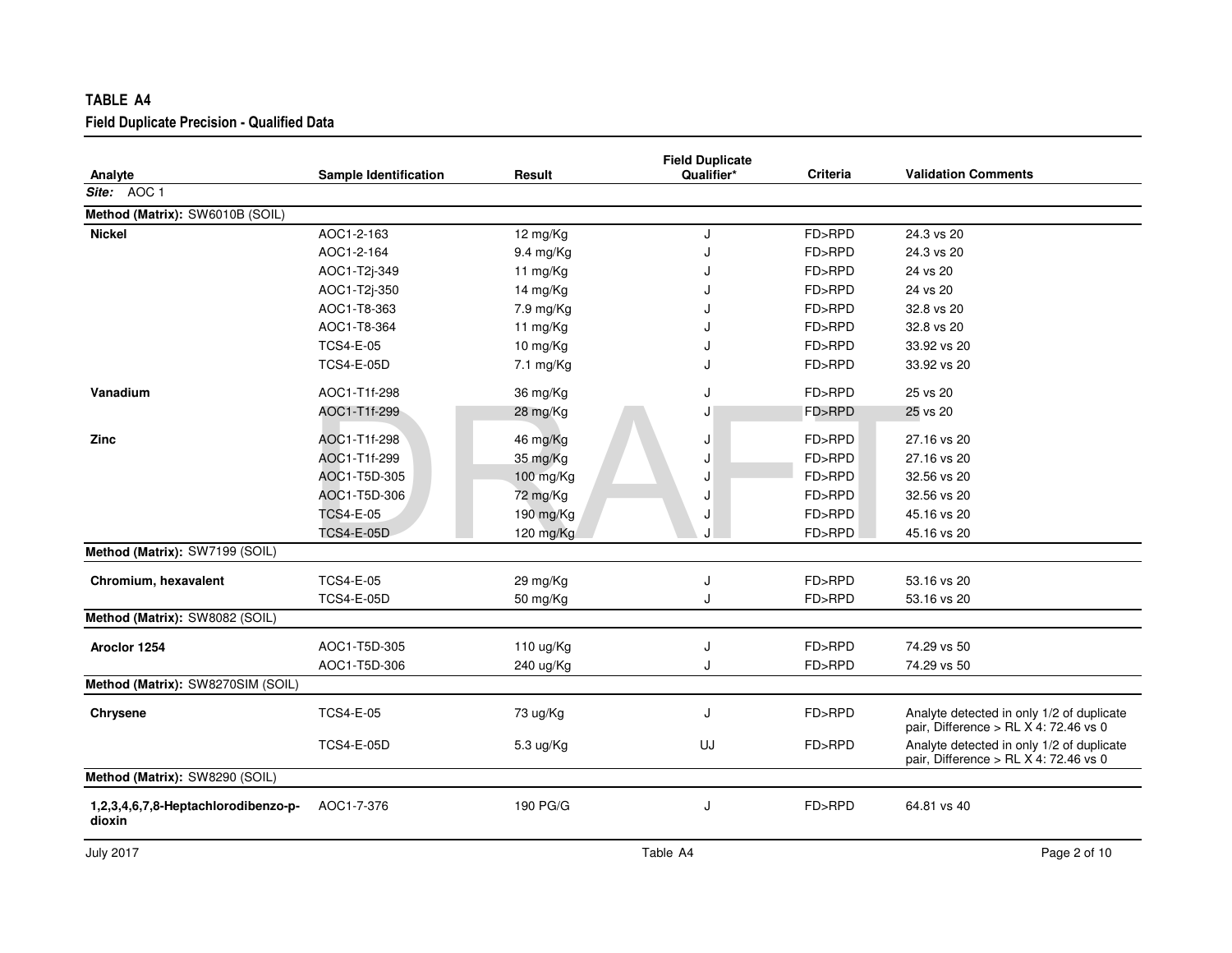| TABLE A4                                          |                              |             |                                      |          |                                                                                  |
|---------------------------------------------------|------------------------------|-------------|--------------------------------------|----------|----------------------------------------------------------------------------------|
| <b>Field Duplicate Precision - Qualified Data</b> |                              |             |                                      |          |                                                                                  |
| Analyte                                           | <b>Sample Identification</b> | Result      | <b>Field Duplicate</b><br>Qualifier* | Criteria | <b>Validation Comments</b>                                                       |
| Site: AOC 1                                       |                              |             |                                      |          |                                                                                  |
| Method (Matrix): SW8290 (SOIL)                    |                              |             |                                      |          |                                                                                  |
| 1,2,3,4,6,7,8-Heptachlorodibenzo-p-<br>dioxin     | AOC1-7-377                   | 97 PG/G     | J                                    | FD>RPD   | 64.81 vs 40                                                                      |
|                                                   | AOC1-T1g-351                 | 260 PG/G    | J                                    | FD>RPD   | 85.71 vs 40                                                                      |
|                                                   | AOC1-T1g-352                 | 650 PG/G    | J                                    | FD>RPD   | 85.71 vs 40                                                                      |
|                                                   | AOC1-T2j-344                 | 380 PG/G    | J                                    | FD>RPD   | 76.36 vs 40                                                                      |
|                                                   | AOC1-T2j-345                 | 170 PG/G    | J                                    | FD>RPD   | 76.36 vs 40                                                                      |
|                                                   | AOC1-T5D-305                 | 21000 PG/G  | J                                    | FD>RPD   | 70.77 vs 40                                                                      |
|                                                   | AOC1-T5D-306                 | 44000 PG/G  | J                                    | FD>RPD   | 70.77 vs 40                                                                      |
|                                                   | <b>TCS4-E-05</b>             | 10000 PG/G  | J                                    | FD>RPD   | 62.07 vs 40                                                                      |
|                                                   | <b>TCS4-E-05D</b>            | 19000 PG/G  | J                                    | FD>RPD   | 62.07 vs 40                                                                      |
| 1,2,3,4,7,8,9-<br>Heptachlorodibenzofuran         | AOC1-T5D-305                 | 130 PG/G    | J                                    | FD>RPD   | Analyte detected in only 1/2 of duplicate<br>pair, Difference > RL X 4: 120 vs 0 |
|                                                   | AOC1-T5D-306                 | 250 PG/G    | UJ                                   | FD>RPD   | Analyte detected in only 1/2 of duplicate<br>pair, Difference > RL X 4: 120 vs 0 |
|                                                   | <b>TCS4-E-05</b>             | 650 PG/G    | UJ                                   | FD>RPD   | Analyte detected in only 1/2 of duplicate<br>pair, Difference > RL X 4: 220 vs 0 |
|                                                   | TCS4-E-05D                   | 430 PG/G    | J                                    | FD>RPD   | Analyte detected in only 1/2 of duplicate<br>pair, Difference > RL X 4: 220 vs 0 |
| 1,2,3,4,7,8-Hexachlorodibenzo-p-<br>dioxin        | <b>TCS4-E-05</b>             | 54 PG/G     | J                                    | FD>RPD   | Analyte detected in only 1/2 of duplicate<br>pair, Difference > RL X 4: 116 vs 0 |
|                                                   | <b>TCS4-E-05D</b>            | 170 PG/G    | UJ                                   | FD>RPD   | Analyte detected in only 1/2 of duplicate<br>pair, Difference > RL X 4: 116 vs 0 |
| <b>OCDD</b>                                       | AOC1-7-376                   | 2200 PG/G   | J                                    | FD>RPD   | 76.73 vs 40                                                                      |
|                                                   | AOC1-7-377                   | 980 PG/G    | J                                    | FD>RPD   | 76.73 vs 40                                                                      |
|                                                   | AOC1-T1g-351                 | 2000 PG/G   | J                                    | FD>RPD   | 110.11 vs 40                                                                     |
|                                                   | AOC1-T1g-352                 | 6900 PG/G   | J                                    | FD>RPD   | 110.11 vs 40                                                                     |
|                                                   | AOC1-T2j-344                 | 4000 PG/G   | J                                    | FD>RPD   | 96.3 vs 40                                                                       |
|                                                   | AOC1-T2j-345                 | 1400 PG/G   | J                                    | FD>RPD   | 96.3 vs 40                                                                       |
|                                                   | <b>TCS4-E-05</b>             | 140000 PG/G | J                                    | FD>RPD   | 44.44 vs 40                                                                      |
|                                                   | <b>TCS4-E-05D</b>            | 220000 PG/G | J                                    | FD>RPD   | 44.44 vs 40                                                                      |
| <b>OCDF</b>                                       | AOC1-T5D-305                 | 11000 PG/G  | J                                    | FD>RPD   | 48.28 vs 40                                                                      |
|                                                   | AOC1-T5D-306                 | 18000 PG/G  | J                                    | FD>RPD   | 48.28 vs 40                                                                      |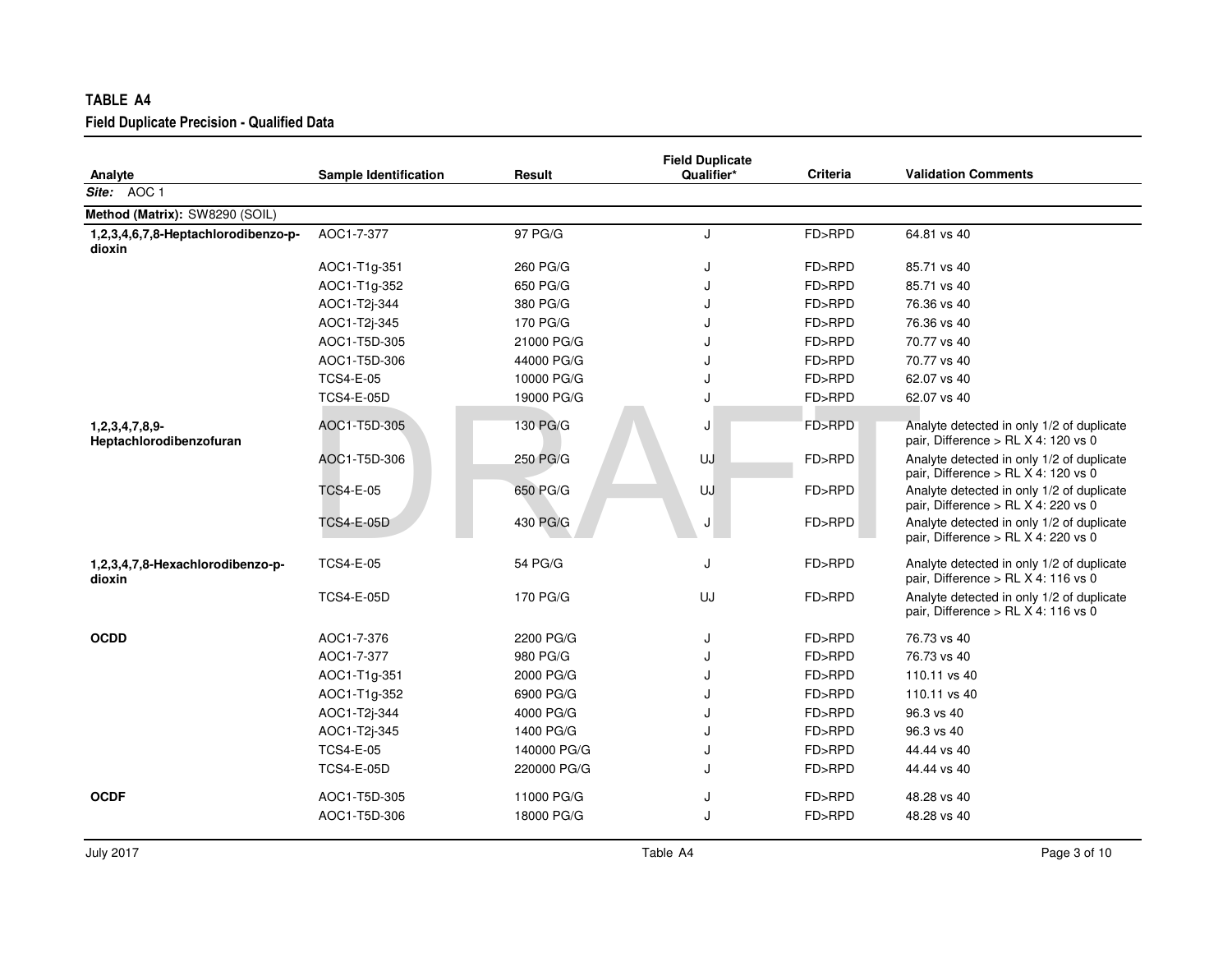| TABLE A4                                          |                              |             |                                      |                 |                            |
|---------------------------------------------------|------------------------------|-------------|--------------------------------------|-----------------|----------------------------|
| <b>Field Duplicate Precision - Qualified Data</b> |                              |             |                                      |                 |                            |
| Analyte                                           | <b>Sample Identification</b> | Result      | <b>Field Duplicate</b><br>Qualifier* | <b>Criteria</b> | <b>Validation Comments</b> |
| Site: AOC 1                                       |                              |             |                                      |                 |                            |
| Method (Matrix): SW8290 (SOIL)                    |                              |             |                                      |                 |                            |
| <b>TEQ</b>                                        | AOC1-7-376                   | $0.15$ PG/G | J                                    | FD>RPD          | 44.9 vs 40                 |
|                                                   | AOC1-7-377                   | 0.095 PG/G  | J                                    | FD>RPD          | 44.9 vs 40                 |
|                                                   | AOC1-BCW10-190               | 0.0009 PG/G |                                      | FD>RPD          | 161.29 vs 40               |
|                                                   | AOC1-BCW10-191               | 0.0084 PG/G |                                      | FD>RPD          | 161.29 vs 40               |
|                                                   | AOC1-BCW7-273                | $0.15$ PG/G |                                      | FD>RPD          | 66.67 vs 40                |
|                                                   | AOC1-BCW7-274                | 0.075 PG/G  |                                      | FD>RPD          | 66.67 vs 40                |
|                                                   | AOC1-T2j-344                 | 2.1 PG/G    |                                      | FD>RPD          | 84.75 vs 40                |
|                                                   | AOC1-T2j-345                 | 0.85 PG/G   |                                      | FD>RPD          | 84.75 vs 40                |
|                                                   | AOC1-T5D-305                 | 33 PG/G     |                                      | FD>RPD          | 100.75 vs 40               |
|                                                   | AOC1-T5D-306                 | 100 PG/G    |                                      | FD>RPD          | 100.75 vs 40               |
|                                                   | AOC1-T6D-315                 | 0.014 PG/G  | J                                    | FD>RPD          | 158.97 vs 40               |
|                                                   | AOC1-T6D-316                 | 0.0016 PG/G | J                                    | FD>RPD          | 158.97 vs 40               |
| AOC 13<br>Site:                                   |                              |             |                                      |                 |                            |
| Method (Matrix): SW6010B (SOIL)                   |                              |             |                                      |                 |                            |
| <b>Barium</b>                                     | AOC13-33-17077               | 150 mg/Kg   | J                                    | FD>RPD          | 33.33 vs 20                |
|                                                   | AOC13-33-17078               | 210 mg/Kg   | J                                    | FD>RPD          | 33.33 vs 20                |
| Chromium                                          | AOC13-33-17077               | 160 mg/Kg   | J                                    | FD>RPD          | 35.9 vs 20                 |
|                                                   | AOC13-33-17078               | 230 mg/Kg   | J                                    | FD>RPD          | 35.9 vs 20                 |
| Cobalt                                            | AOC13-33-17077               | 5.3 mg/Kg   | J                                    | FD>RPD          | 27.64 vs 20                |
|                                                   | AOC13-33-17078               | 7 mg/Kg     |                                      | FD>RPD          | 27.64 vs 20                |
| Copper                                            | AOC13-33-17077               | 170 mg/Kg   | J                                    | FD>RPD          | 42.86 vs 20                |
|                                                   | AOC13-33-17078               | 110 mg/Kg   |                                      | FD>RPD          | 42.86 vs 20                |
| Lead                                              | AOC13-31-17058               | 5.6 mg/Kg   | J                                    | FD>RPD          | 53.59 vs 20                |
|                                                   | AOC13-31-17059               | 9.7 mg/Kg   |                                      | FD>RPD          | 53.59 vs 20                |
|                                                   | AOC13-33-17077               | 200 mg/Kg   | J                                    | FD>RPD          | 97.44 vs 20                |
|                                                   | AOC13-33-17078               | 580 mg/Kg   |                                      | FD>RPD          | 97.44 vs 20                |
| <b>Nickel</b>                                     | AOC13-33-17077               | 10 mg/Kg    | J                                    | FD>RPD          | 26.09 vs 20                |
|                                                   | AOC13-33-17078               | 13 mg/Kg    | J                                    | FD>RPD          | 26.09 vs 20                |
| Zinc                                              | AOC13-33-17077               | 230 mg/Kg   | J                                    | FD>RPD          | 70.42 vs 20                |

July 2017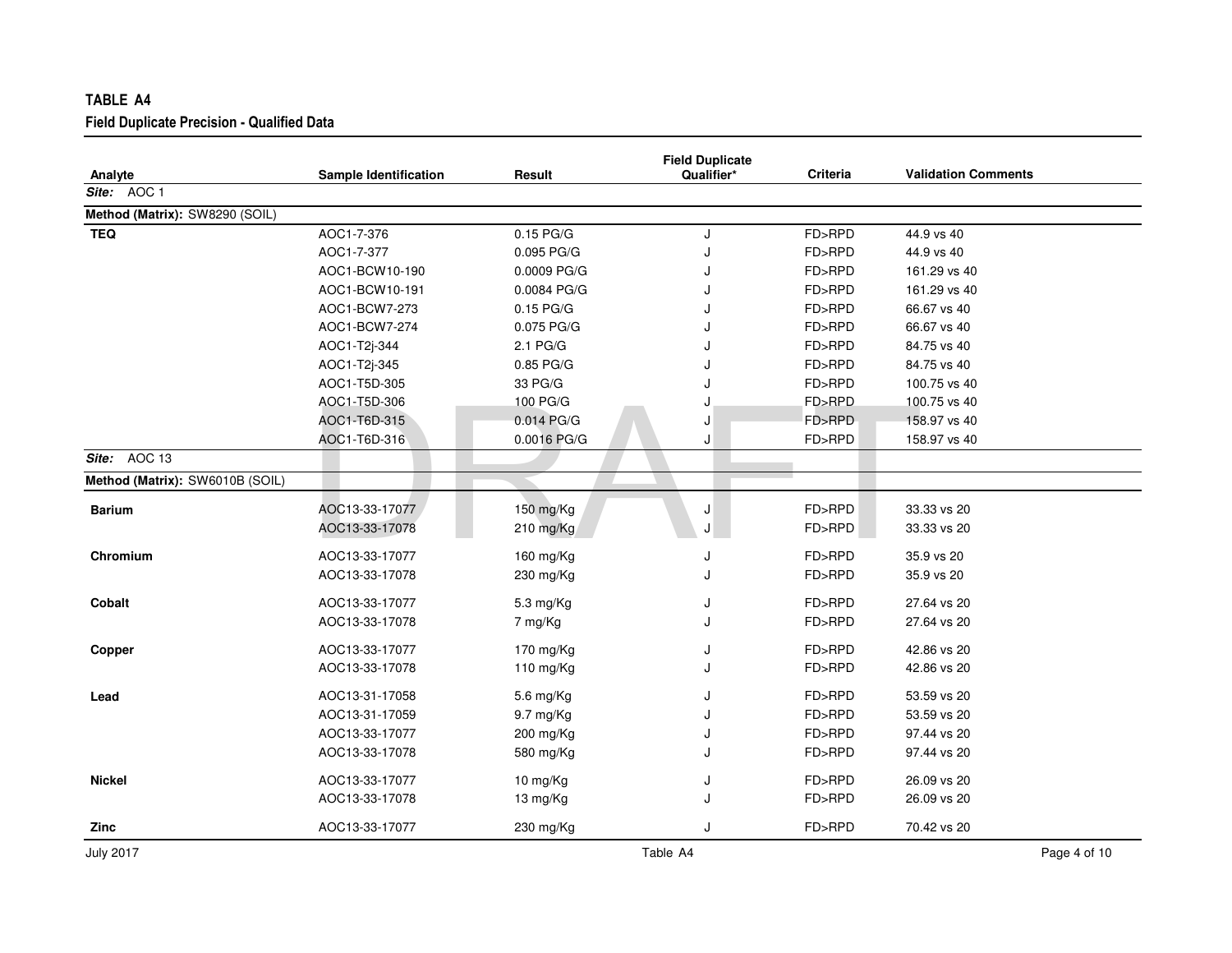| TABLE A4                                          |                       |                     |                                      |                 |                                                                                      |
|---------------------------------------------------|-----------------------|---------------------|--------------------------------------|-----------------|--------------------------------------------------------------------------------------|
| <b>Field Duplicate Precision - Qualified Data</b> |                       |                     |                                      |                 |                                                                                      |
| Analyte                                           | Sample Identification | Result              | <b>Field Duplicate</b><br>Qualifier* | <b>Criteria</b> | <b>Validation Comments</b>                                                           |
| Site: AOC 13                                      |                       |                     |                                      |                 |                                                                                      |
| Method (Matrix): SW6010B (SOIL)                   |                       |                     |                                      |                 |                                                                                      |
| <b>Zinc</b>                                       | AOC13-33-17078        | 480 mg/Kg           | J                                    | FD>RPD          | 70.42 vs 20                                                                          |
| Method (Matrix): SW7199 (SOIL)                    |                       |                     |                                      |                 |                                                                                      |
| Chromium, hexavalent                              | AOC13-33-17077        | 3.7 mg/Kg           | J                                    | FD>RPD          | 53.47 vs 20                                                                          |
|                                                   | AOC13-33-17078        | $6.4$ mg/Kg         | J                                    | FD>RPD          | 53.47 vs 20                                                                          |
| Method (Matrix): SW8082 (SOIL)                    |                       |                     |                                      |                 |                                                                                      |
| Aroclor 1254                                      | AOC13-33-17077        | 2600 ug/Kg          | J                                    | FD>RPD          | 81.08 vs 50                                                                          |
|                                                   | AOC13-33-17078        | 1100 ug/Kg          | J                                    | FD>RPD          | 81.08 vs 50                                                                          |
| Method (Matrix): SW8270SIM (SOIL)                 |                       |                     |                                      |                 |                                                                                      |
| Acenaphthene                                      | AOC13-33-17077        | 5.1 ug/Kg           | UJ                                   | FD>RPD          | Analyte detected in only 1/2 of duplicate<br>pair, Difference $>$ RL X 4: 33.16 vs 0 |
|                                                   | AOC13-33-17078        | 34 ug/Kg            | J                                    | FD>RPD          | Analyte detected in only 1/2 of duplicate<br>pair, Difference > RL X 4: 33.16 vs 0   |
| Anthracene                                        | AOC13-33-17077        | 9.3 ug/Kg           | J                                    | FD>RPD          | Difference > RL X 4: 57.7 vs 20.4                                                    |
|                                                   | AOC13-33-17078        | 67 ug/Kg            | J                                    | FD>RPD          | Difference > RL X 4: 57.7 vs 20.4                                                    |
| Benzo (a) anthracene                              | AOC13-33-17077        | 89 ug/Kg            |                                      | FD>RPD          | 149.79 vs 50                                                                         |
|                                                   | AOC13-33-17078        | 620 ug/Kg           | J                                    | FD>RPD          | 149.79 vs 50                                                                         |
| Benzo (a) pyrene                                  | AOC13-33-17078        | 350 ug/Kg           | J                                    | FD>RPD          | 134.93 vs 50                                                                         |
| Benzo (b) fluoranthene                            | AOC13-33-17078        | 800 ug/Kg           | J                                    | FD>RPD          | 129.9 vs 50                                                                          |
| <b>Chrysene</b>                                   | AOC13-33-17077        | 96 ug/Kg            | J                                    | FD>RPD          | 144.83 vs 50                                                                         |
|                                                   | AOC13-33-17078        | 600 ug/Kg           | J                                    | FD>RPD          | 144.83 vs 50                                                                         |
| <b>Fluoranthene</b>                               | AOC13-33-17077        | $200 \text{ ug/Kg}$ | J                                    | FD>RPD          | 155.56 vs 50                                                                         |
|                                                   | AOC13-33-17078        | 1600 ug/Kg          | J                                    | FD>RPD          | 155.56 vs 50                                                                         |
| <b>Fluorene</b>                                   | AOC13-33-17077        | 5.1 ug/Kg           | UJ                                   | FD>RPD          | Analyte detected in only 1/2 of duplicate<br>pair, Difference > RL X 4: 26.8 vs 0    |
|                                                   | AOC13-33-17078        | 28 ug/Kg            | J                                    | FD>RPD          | Analyte detected in only 1/2 of duplicate<br>pair, Difference > RL X 4: 26.8 vs 0    |
| <b>Phenanthrene</b>                               | AOC13-33-17077        | 120 $\mu$ g/Kg      | J                                    | FD>RPD          | 156.36 vs 50                                                                         |
|                                                   | AOC13-33-17078        | 980 ug/Kg           | J                                    | FD>RPD          | 156.36 vs 50                                                                         |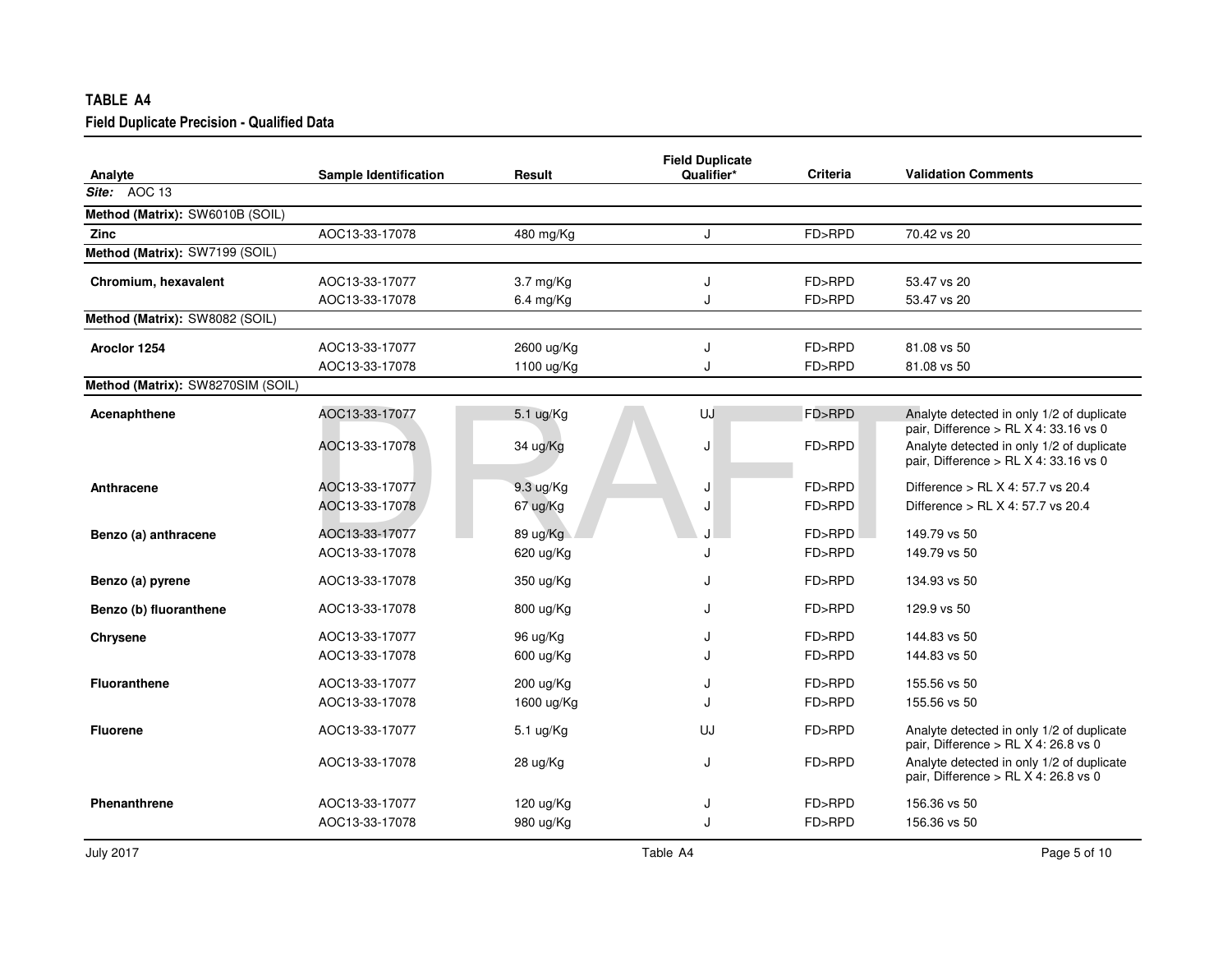| TABLE A4                                          |                              |             |                                      |                 |                            |  |
|---------------------------------------------------|------------------------------|-------------|--------------------------------------|-----------------|----------------------------|--|
| <b>Field Duplicate Precision - Qualified Data</b> |                              |             |                                      |                 |                            |  |
| Analyte                                           | <b>Sample Identification</b> | Result      | <b>Field Duplicate</b><br>Qualifier* | <b>Criteria</b> | <b>Validation Comments</b> |  |
| Site: AOC 13                                      |                              |             |                                      |                 |                            |  |
| Method (Matrix): SW8270SIM (SOIL)                 |                              |             |                                      |                 |                            |  |
| <b>Pyrene</b>                                     | AOC13-33-17077               | 170 ug/Kg   | J                                    | FD>RPD          | 153.74 vs 50               |  |
|                                                   | AOC13-33-17078               | 1300 ug/Kg  | J                                    | FD>RPD          | 153.74 vs 50               |  |
| Method (Matrix): SW8290 (SOIL)                    |                              |             |                                      |                 |                            |  |
| 1,2,3,4,6,7,8-Heptachlorodibenzo-p-<br>dioxin     | AOC13-33-17077               | 62000 PG/G  | J                                    | FD>RPD          | 58.46 vs 40                |  |
|                                                   | AOC13-33-17078               | 46000 PG/G  | J                                    | FD>RPD          | 58.46 vs 40                |  |
| <b>OCDD</b>                                       | AOC13-33-17077               | 680000 PG/G | J                                    | FD>RPD          | 77.42 vs 40                |  |
|                                                   | AOC13-33-17078               | 380000 PG/G | J                                    | FD>RPD          | 77.42 vs 40                |  |
| Site: AOC 20                                      |                              |             |                                      |                 |                            |  |
| Method (Matrix): SW6010B (SOIL)                   |                              |             |                                      |                 |                            |  |
| <b>Barium</b>                                     | AOC20-09-OS1-1002            | 180 mg/Kg   | J                                    | FD>RPD          | 32.26 vs 20                |  |
|                                                   | AOC20-09-OS1-1003            | 130 mg/Kg   | J                                    | FD>RPD          | 32.26 vs 20                |  |
| Method (Matrix): SW8082 (SOIL)                    |                              |             |                                      |                 |                            |  |
| Aroclor 1254                                      | AOC20-09-OS1-1002            | 230 ug/Kg   | J                                    | FD>RPD          | 83.54 vs 50                |  |
|                                                   | AOC20-09-OS1-1003            | 560 ug/Kg   | J                                    | FD>RPD          | 83.54 vs 50                |  |
| Aroclor 1260                                      | AOC20-09-OS1-1002            | 130 ug/Kg   | J                                    | FD>RPD          | 76.19 vs 50                |  |
|                                                   | AOC20-09-OS1-1003            | 290 ug/Kg   | J                                    | FD>RPD          | 76.19 vs 50                |  |
| Method (Matrix): SW8270SIM (SOIL)                 |                              |             |                                      |                 |                            |  |
| Benzo (a) pyrene                                  | AOC20-09-OS1-1002            | 36 ug/Kg    | J                                    | FD>RPD          | 51.55 vs 50                |  |
|                                                   | AOC20-09-OS1-1003            | 66 ug/Kg    | J                                    | FD>RPD          | 51.55 vs 50                |  |
| Site: AOC 4                                       |                              |             |                                      |                 |                            |  |
| Method (Matrix): SW6010B (SOIL)                   |                              |             |                                      |                 |                            |  |
| <b>Barium</b>                                     | AOC4-BCW3-3135               | 92 mg/Kg    | J                                    | FD>RPD          | 59.54 vs 20                |  |
|                                                   | AOC4-BCW3-3136               | 170 mg/Kg   | J                                    | FD>RPD          | 59.54 vs 20                |  |
| Chromium                                          | AOC4-BCW3-3135               | 18 mg/Kg    | J                                    | FD>RPD          | 90.91 vs 20                |  |
|                                                   | AOC4-BCW3-3136               | 48 mg/Kg    | J.                                   | FD>RPD          | 90.91 vs 20                |  |
| Cobalt                                            | AOC4-BCW3-3135               | 6.1 mg/Kg   | J                                    | FD>RPD          | 36.24 vs 20                |  |
|                                                   |                              |             |                                      |                 |                            |  |

July 2017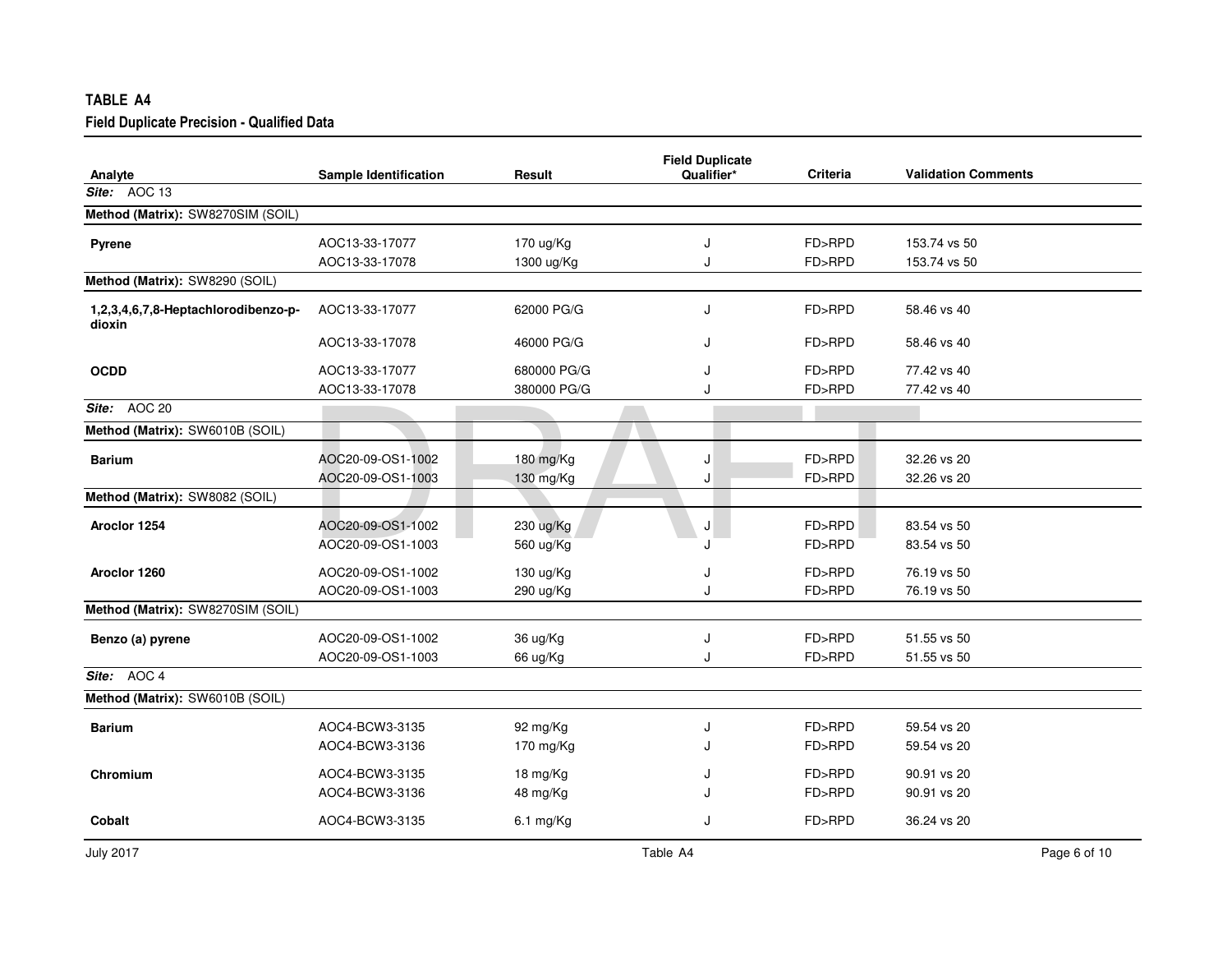| TABLE A4                                          |                              |                     |                                      |                 |                                    |
|---------------------------------------------------|------------------------------|---------------------|--------------------------------------|-----------------|------------------------------------|
| <b>Field Duplicate Precision - Qualified Data</b> |                              |                     |                                      |                 |                                    |
| Analyte                                           | <b>Sample Identification</b> | Result              | <b>Field Duplicate</b><br>Qualifier* | <b>Criteria</b> | <b>Validation Comments</b>         |
| Site: $AOC$ 4                                     |                              |                     |                                      |                 |                                    |
| Method (Matrix): SW6010B (SOIL)                   |                              |                     |                                      |                 |                                    |
| Cobalt                                            | AOC4-BCW3-3136               | 8.8 mg/Kg           | J                                    | FD>RPD          | 36.24 vs 20                        |
| Copper                                            | AOC4-BCW3-3135               | 13 mg/Kg            | J                                    | FD>RPD          | 146.94 vs 20                       |
|                                                   | AOC4-BCW3-3136               | 85 mg/Kg            | J                                    | FD>RPD          | 146.94 vs 20                       |
| Lead                                              | AOC4-BCW3-3135               | 4.6 mg/Kg           | J                                    | FD>RPD          | Difference $>$ RL X 4: 6.4 vs 4.4  |
|                                                   | AOC4-BCW3-3136               | 11 mg/Kg            | ۱.                                   | FD>RPD          | Difference > RL $X$ 4: 6.4 vs 4.4  |
| Nickel                                            | AOC4-BCW2-3133               | 8.6 mg/Kg           | J                                    | FD>RPD          | 21.94 vs 20                        |
|                                                   | AOC4-BCW2-3134               | 6.9 mg/Kg           | J                                    | FD>RPD          | 21.94 vs 20                        |
|                                                   | AOC4-BCW3-3135               | 11 mg/Kg            | J                                    | FD>RPD          | 62.5 vs 20                         |
|                                                   | AOC4-BCW3-3136               | 21 mg/Kg            | J                                    | FD>RPD          | 62.5 vs 20                         |
| Vanadium                                          | AOC4-BCW3-3135               | 24 mg/Kg            | J                                    | FD>RPD          | 25.45 vs 20                        |
|                                                   | AOC4-BCW3-3136               | 31 mg/Kg            | J                                    | FD>RPD          | 25.45 vs 20                        |
| Zinc                                              | AOC4-BCW3-3135               | 32 mg/Kg            | J                                    | FD>RPD          | 57.78 vs 20                        |
|                                                   | AOC4-BCW3-3136               | 58 mg/Kg            | J                                    | FD>RPD          | 57.78 vs 20                        |
| Method (Matrix): SW7199 (SOIL)                    |                              |                     |                                      |                 |                                    |
| Chromium, hexavalent                              | AOC4-BCW3-3135               | $0.4$ mg/Kg         | J                                    | FD>RPD          | Difference > RL $X$ 4: 1.9 vs 0.84 |
|                                                   | AOC4-BCW3-3136               | $2.3 \text{ mg/Kg}$ | J                                    | FD>RPD          | Difference > RL X 4: 1.9 vs 0.84   |
| Method (Matrix): SW8290 (SOIL)                    |                              |                     |                                      |                 |                                    |
| 1,2,3,4,6,7,8-<br>Heptachlorodibenzofuran         | AOC4-BCW3-3135               | 340 PG/G            | J                                    | FD>RPD          | 64 vs 40                           |
|                                                   | AOC4-BCW3-3136               | 660 PG/G            | J                                    | FD>RPD          | 64 vs 40                           |
| 1,2,3,4,6,7,8-Heptachlorodibenzo-p-<br>dioxin     | AOC4-BCW3-3135               | 4500 PG/G           | J                                    | FD>RPD          | 50 vs 40                           |
|                                                   | AOC4-BCW3-3136               | 7500 PG/G           | J                                    | FD>RPD          | 50 vs 40                           |
| 1,2,3,6,7,8-Hexachlorodibenzo-p-<br>dioxin        | AOC4-BCW3-3135               | 110 PG/G            | J                                    | FD>RPD          | 42.86 vs 40                        |
|                                                   | AOC4-BCW3-3136               | 170 PG/G            | J                                    | FD>RPD          | 42.86 vs 40                        |
| <b>OCDF</b>                                       | AOC4-BCW3-3135               | 1200 PG/G           | J                                    | FD>RPD          | 70.27 vs 40                        |
|                                                   | AOC4-BCW3-3136               | 2500 PG/G           | J                                    | FD>RPD          | 70.27 vs 40                        |
|                                                   |                              |                     |                                      |                 |                                    |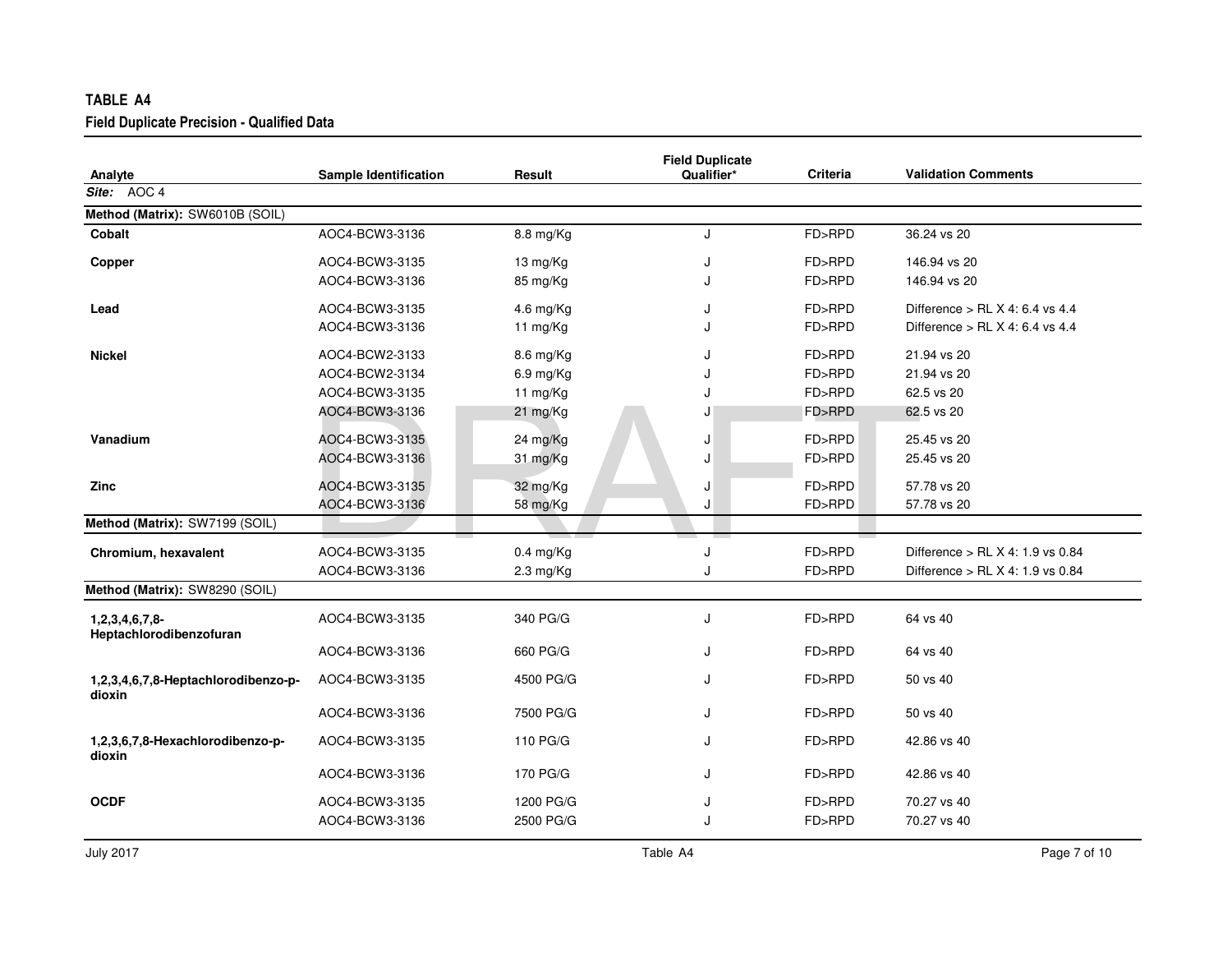| Analyte                         | <b>Sample Identification</b> | Result               | <b>Field Duplicate</b><br>Qualifier* | Criteria | <b>Validation Comments</b> |
|---------------------------------|------------------------------|----------------------|--------------------------------------|----------|----------------------------|
| Site: AOC 4                     |                              |                      |                                      |          |                            |
| Method (Matrix): SW8290 (SOIL)  |                              |                      |                                      |          |                            |
| <b>TEQ</b>                      | AOC4-BCW2-3133               | 0.0004 PG/G          | J                                    | FD>RPD   | 42.42 vs 40                |
|                                 | AOC4-BCW2-3134               | 0.00026 PG/G         | J                                    | FD>RPD   | 42.42 vs 40                |
|                                 | AOC4-BCW3-3135               | 19 PG/G              |                                      | FD>RPD   | 45.16 vs 40                |
|                                 | AOC4-BCW3-3136               | 12 PG/G              |                                      | FD>RPD   | 45.16 vs 40                |
|                                 | AOC4-BCW5-3144               | 0.0033 PG/G          | J                                    | FD>RPD   | 198.89 vs 40               |
|                                 | AOC4-BCW5-3145               | 0.0000092 PG/G       | J                                    | FD>RPD   | 198.89 vs 40               |
| AOC 6<br>Site:                  |                              |                      |                                      |          |                            |
| Method (Matrix): SW6010B (SOIL) |                              |                      |                                      |          |                            |
| Chromium                        | AOC6-3-14005                 | 23 mg/Kg             | J                                    | FD>RPD   | 46.67 vs 20                |
|                                 | AOC6-3-14006                 | 37 mg/Kg             | J                                    | FD>RPD   | 46.67 vs 20                |
| Lead                            | AOC6-3-14005                 | 7.2 mg/Kg            | J                                    | FD>RPD   | 31.58 vs 20                |
|                                 | AOC6-3-14006                 | 9.9 mg/Kg            | J                                    | FD>RPD   | 31.58 vs 20                |
|                                 | AOC6-5-14011                 | 9.5 mg/Kg            | J                                    | FD>RPD   | 36.02 vs 20                |
|                                 | AOC6-5-14012                 | 6.6 mg/Kg            | J                                    | FD>RPD   | 36.02 vs 20                |
| Manganese, add                  | AOC6-5-14011                 | 280 mg/Kg            | ۱.                                   | FD>RPD   | 24 vs 20                   |
|                                 | AOC6-5-14012                 | 220 mg/Kg            | J                                    | FD>RPD   | 24 vs 20                   |
| <b>Nickel</b>                   | AOC6-3-14005                 | 9.6 mg/Kg            | J                                    | FD>RPD   | 30.09 vs 20                |
|                                 | AOC6-3-14006                 | 13 mg/Kg             | J                                    | FD>RPD   | 30.09 vs 20                |
|                                 | AOC6-5-14011                 | 11 mg/Kg             | J                                    | FD>RPD   | 25.64 vs 20                |
|                                 | AOC6-5-14012                 | 8.5 mg/Kg            | J                                    | FD>RPD   | 25.64 vs 20                |
| Vanadium                        | AOC6-3-14005                 | 21 mg/Kg             | J                                    | FD>RPD   | 21.28 vs 20                |
|                                 | AOC6-3-14006                 | 26 mg/Kg             | J                                    | FD>RPD   | 21.28 vs 20                |
|                                 |                              |                      |                                      | FD>RPD   |                            |
| Zinc                            | AOC6-1-14001<br>AOC6-1-14002 | 78 mg/Kg             | J                                    | FD>RPD   | 68.97 vs 20                |
|                                 | AOC6-3-14005                 | 38 mg/Kg             | J                                    | FD>RPD   | 68.97 vs 20<br>23.16 vs 20 |
|                                 | AOC6-3-14006                 | 42 mg/Kg<br>53 mg/Kg | J<br>J                               | FD>RPD   | 23.16 vs 20                |

**Method (Matrix):** SW6010B (SOIL)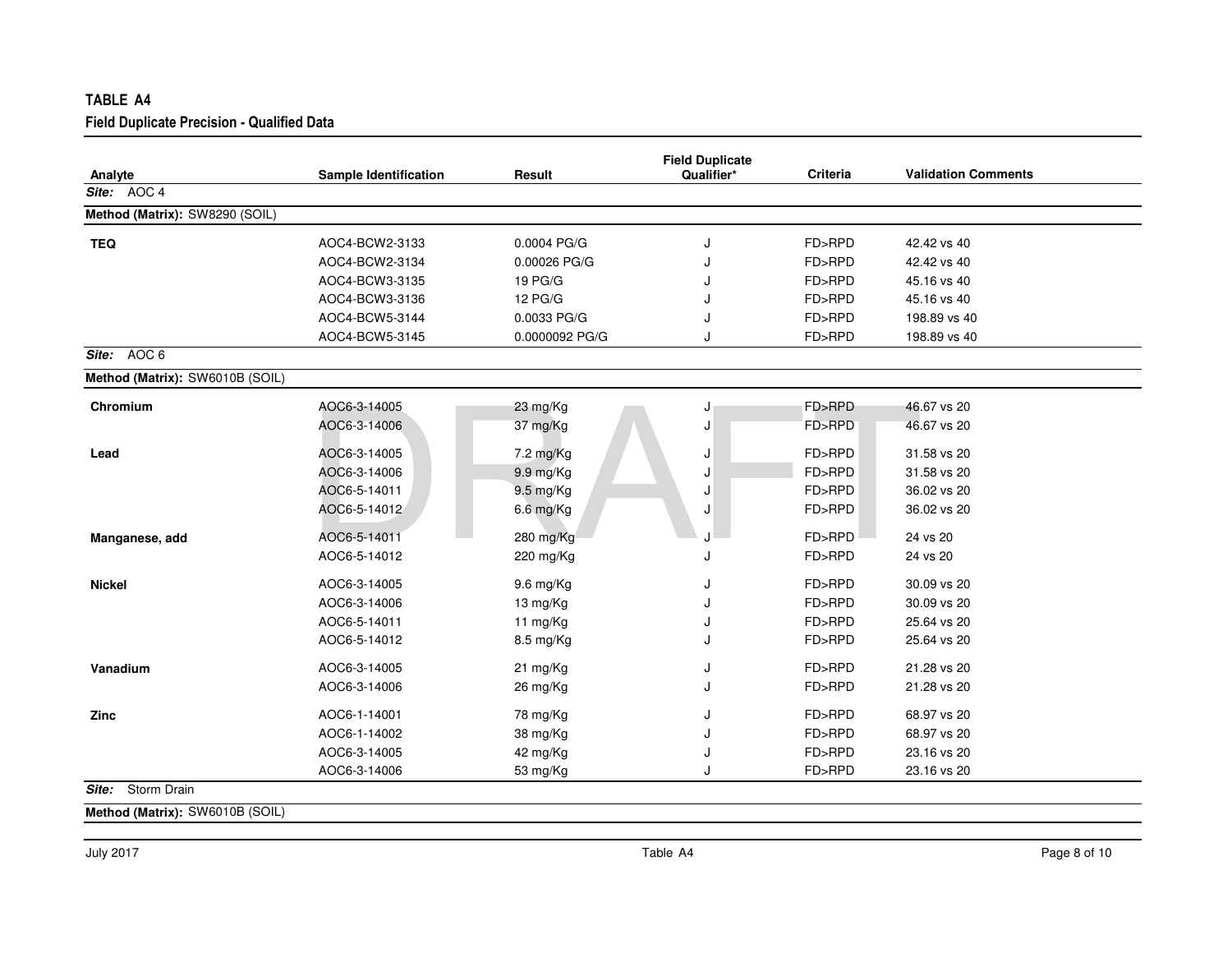| TABLE A4                                          |                              |                     |                                      |          |                                                                                      |
|---------------------------------------------------|------------------------------|---------------------|--------------------------------------|----------|--------------------------------------------------------------------------------------|
| <b>Field Duplicate Precision - Qualified Data</b> |                              |                     |                                      |          |                                                                                      |
| Analyte                                           | <b>Sample Identification</b> | Result              | <b>Field Duplicate</b><br>Qualifier* | Criteria | <b>Validation Comments</b>                                                           |
| Site: Storm Drain                                 |                              |                     |                                      |          |                                                                                      |
| Method (Matrix): SW6010B (SOIL)                   |                              |                     |                                      |          |                                                                                      |
| <b>Barium</b>                                     | SD-19-D1                     | 150 mg/Kg           | J                                    | FD>RPD   | 22.22 vs 20                                                                          |
|                                                   | SD-19-D7                     | 120 mg/ $Kg$        | J                                    | FD>RPD   | 22.22 vs 20                                                                          |
| Chromium                                          | SD-31-01                     | 170 mg/Kg           | J                                    | FD>RPD   | 116.28 vs 20                                                                         |
|                                                   | SD-31-02                     | 45 mg/Kg            | J                                    | FD>RPD   | 116.28 vs 20                                                                         |
| Copper                                            | SD-19-D1                     | 15 mg/Kg            | J                                    | FD>RPD   | 30.77 vs 20                                                                          |
|                                                   | SD-19-D7                     | 11 mg/Kg            | J                                    | FD>RPD   | 30.77 vs 20                                                                          |
|                                                   | SD-31-01                     | 20 mg/Kg            | J                                    | FD>RPD   | 112.09 vs 20                                                                         |
|                                                   | SD-31-02                     | 71 mg/Kg            | J                                    | FD>RPD   | 112.09 vs 20                                                                         |
| <b>Nickel</b>                                     | SD-31-01                     | 7.9 mg/Kg           | J                                    | FD>RPD   | 32.8 vs 20                                                                           |
|                                                   | SD-31-02                     | 11 mg/Kg            | J                                    | FD>RPD   | 32.8 vs 20                                                                           |
| Zinc                                              | SD-31-01                     | 180 mg/Kg           | J                                    | FD>RPD   | 32.26 vs 20                                                                          |
|                                                   | SD-31-02                     | 130 mg/Kg           | J                                    | FD>RPD   | 32.26 vs 20                                                                          |
| Method (Matrix): SW7199 (SOIL)                    |                              |                     |                                      |          |                                                                                      |
| Chromium, hexavalent                              | SD-31-01                     | $1.4$ mg/Kg         | J                                    | FD>RPD   | 24 vs 20                                                                             |
|                                                   | SD-31-02                     | $1.1 \text{ mg/Kg}$ | J                                    | FD>RPD   | 24 vs 20                                                                             |
| Method (Matrix): SW8082 (SOIL)                    |                              |                     |                                      |          |                                                                                      |
| Aroclor 1254                                      | SD-39-OS1-1001               | 95 ug/Kg            | J                                    | FD>RPD   | 92.96 vs 50                                                                          |
|                                                   | SD-39-OS1-1004               | 260 ug/Kg           | J                                    | FD>RPD   | 92.96 vs 50                                                                          |
| Aroclor 1260                                      | SD-39-OS1-1001               | 17 ug/Kg            | UJ                                   | FD>RPD   | Analyte detected in only 1/2 of duplicate<br>pair, Difference > RL X 4: 68.7 vs 50   |
|                                                   | SD-39-OS1-1004               | 72 ug/Kg            | J                                    | FD>RPD   | Analyte detected in only 1/2 of duplicate<br>pair, Difference > RL $X$ 4: 68.7 vs 50 |
| SWMU <sub>1</sub><br>Site:                        |                              |                     |                                      |          |                                                                                      |
| Method (Matrix): SW6010B (SOIL)                   |                              |                     |                                      |          |                                                                                      |
| <b>Barium</b>                                     | SWMU1-18-1104                | 62 mg/Kg            | J                                    | FD>RPD   | 41.03 vs 20                                                                          |
|                                                   | SWMU1-18-1105                | 94 mg/Kg            | J                                    | FD>RPD   | 41.03 vs 20                                                                          |
|                                                   | SWMU1-21-1142                | 330 mg/Kg           | J                                    | FD>RPD   | 93.33 vs 20                                                                          |
|                                                   | SWMU1-21-1143                | 120 mg/Kg           | J                                    | FD>RPD   | 93.33 vs 20                                                                          |
|                                                   |                              |                     |                                      |          |                                                                                      |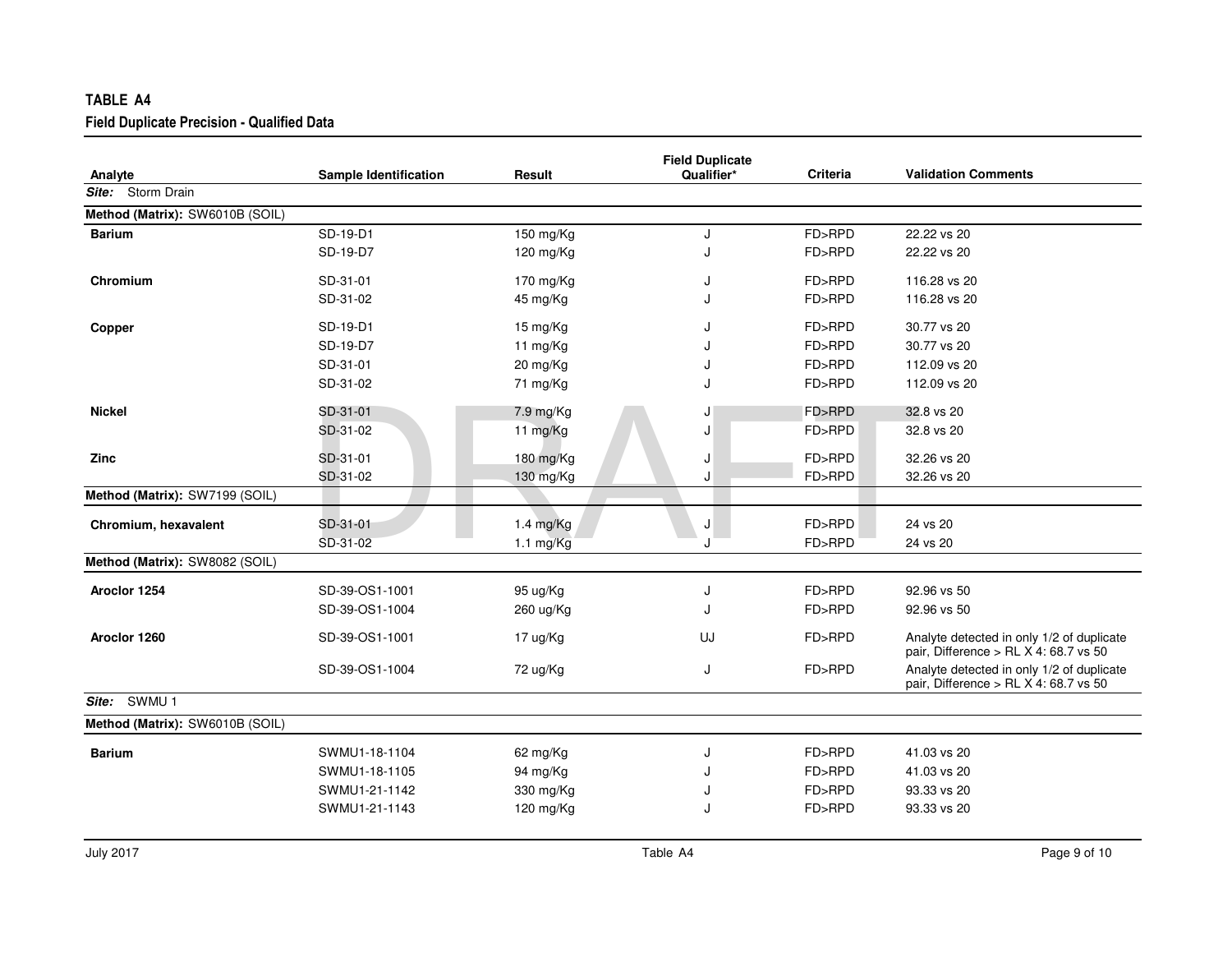| TABLE A4                                                                                                                                 |                                |                          |                                      |                  |                            |  |
|------------------------------------------------------------------------------------------------------------------------------------------|--------------------------------|--------------------------|--------------------------------------|------------------|----------------------------|--|
| Field Duplicate Precision - Qualified Data                                                                                               |                                |                          |                                      |                  |                            |  |
| Analyte                                                                                                                                  | <b>Sample Identification</b>   | Result                   | <b>Field Duplicate</b><br>Qualifier* | <b>Criteria</b>  | <b>Validation Comments</b> |  |
| SWMU 1<br>Site:                                                                                                                          |                                |                          |                                      |                  |                            |  |
| Method (Matrix): SW6010B (SOIL)                                                                                                          |                                |                          |                                      |                  |                            |  |
| Chromium                                                                                                                                 | SWMU1-19-1118<br>SWMU1-19-1119 | 24 mg/Kg<br>31 mg/Kg     | J<br>J                               | FD>RPD<br>FD>RPD | 25.45 vs 20<br>25.45 vs 20 |  |
| Copper                                                                                                                                   | SWMU1-18-1104<br>SWMU1-18-1105 | 19 mg/Kg<br>25 mg/Kg     | J<br>J                               | FD>RPD<br>FD>RPD | 27.27 vs 20<br>27.27 vs 20 |  |
| Method (Matrix): SW8290 (SOIL)                                                                                                           |                                |                          |                                      |                  |                            |  |
| 1,2,3,4,6,7,8-Heptachlorodibenzo-p-<br>dioxin                                                                                            | SWMU1-26-1157                  | 450 PG/G                 | J                                    | FD>RPD           | 90.91 vs 40                |  |
|                                                                                                                                          | SWMU1-26-1158                  | 1200 PG/G                | J                                    | FD>RPD           | 90.91 vs 40                |  |
| <b>OCDD</b>                                                                                                                              | SWMU1-26-1157<br>SWMU1-26-1158 | 5100 PG/G<br>8000 PG/G   | J<br>J                               | FD>RPD<br>FD>RPD | 44.27 vs 40<br>44.27 vs 40 |  |
| <b>TEQ</b>                                                                                                                               | SWMU1-26-1157<br>SWMU1-26-1158 | 0.38 PG/G<br>$0.95$ PG/G | J<br>J                               | FD>RPD<br>FD>RPD | 85.71 vs 40<br>85.71 vs 40 |  |
| RPD = relative percent difference<br>$mg/Kg =$ milligrams per kilogram<br>$PG/G = picograms per gram$<br>ug/Kg = micrograms per kilogram |                                |                          |                                      |                  |                            |  |

\* The most severe flag for each analyte becomes the final validation flag.

## **Qualifier Description:**

 <sup>=</sup> The analyte was positively identified, the quantitation is an estimate. J

UJ <sup>=</sup> The analyte was analyzed for, but not detected. The associated numerical value is at or below the reporting limit (RL). The quantitation is an estimate.

|        | Difference $>$ RL X $=$ The difference between the native result and the field duplicate result is greater |  |  |  |
|--------|------------------------------------------------------------------------------------------------------------|--|--|--|
|        | than 4 times the reporting limit                                                                           |  |  |  |
| FD>RPD | $=$ Field duplicate exceeds RPD criteria                                                                   |  |  |  |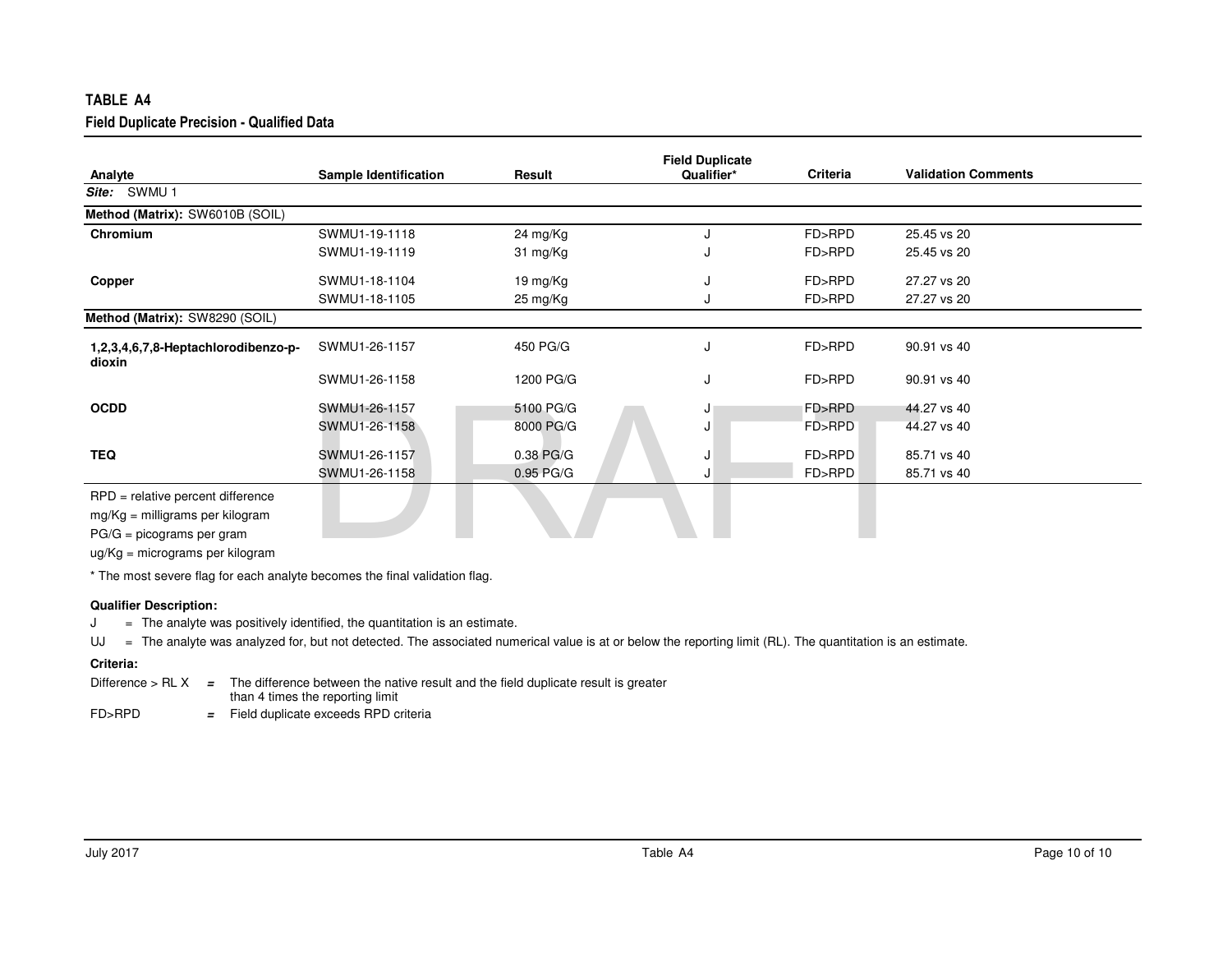| Analyte                         | Sample Identification / QAQC Type | Result       | <b>LCS Qualifier*</b> | <b>LCS Recovery</b>           | Criteria                |
|---------------------------------|-----------------------------------|--------------|-----------------------|-------------------------------|-------------------------|
| Site: AOC 1                     |                                   |              |                       |                               |                         |
| Method (Matrix): SW7199 (SOIL)  |                                   |              |                       |                               |                         |
| <b>Hexavalent Chromium</b>      | AOC1-BCW29-267 / N                | 0.24 mg/Kg   | UJ                    | LCL=85 UCL=115<br>$%R = 84.4$ | LCS <lcl< td=""></lcl<> |
|                                 | AOC1-T6D-312 / N                  | $0.2$ mg/Kg  | UJ                    | $%R = 84.4$<br>LCL=85 UCL=115 | LCS <lcl< td=""></lcl<> |
|                                 | AOC1-T6D-313 / N                  | $0.32$ mg/Kg | J                     | %R = 84.4 LCL=85 UCL=115      | LCS < LCL               |
|                                 | AOC1-T6D-314 / N                  | $0.24$ mg/Kg | J                     | %R = 84.4 LCL=85 UCL=115      | LCS <lcl< td=""></lcl<> |
|                                 | AOC1-T6D-315 / N                  | $0.21$ mg/Kg | UJ                    | LCL=85 UCL=115<br>$%R = 84.4$ | LCS <lcl< td=""></lcl<> |
|                                 | AOC1-T6D-316 / FD                 | $0.21$ mg/Kg | UJ                    | LCL=85 UCL=115<br>$%R = 84.4$ | LCS <lcl< td=""></lcl<> |
|                                 | AOC1-T6D-317 / N                  | 0.21 mg/Kg   | UJ                    | $%R = 84.4$<br>LCL=85 UCL=115 | LCS <lcl< td=""></lcl<> |
|                                 | AOC1-T6D-318 / FD                 | $0.2$ mg/Kg  | UJ                    | LCL=85 UCL=115<br>$%R = 84.4$ | LCS <lcl< td=""></lcl<> |
|                                 | AOC1-T6D-319 / N                  | $0.2$ mg/Kg  | UJ                    | %R = 84.4 LCL=85 UCL=115      | LCS <lcl< td=""></lcl<> |
| Method (Matrix): SW8081A (SOIL) |                                   |              |                       |                               |                         |
| Toxaphene                       | AOC1-T2g-320 / N                  | 55 ug/Kg     | UJ                    |                               | <b>NoLCS</b>            |
|                                 | AOC1-T2g-321 / N                  | 53 ug/Kg     | UJ                    |                               | NoLCS                   |
|                                 | AOC1-T2g-322 / N                  | 53 ug/Kg     | UJ                    |                               | <b>NoLCS</b>            |
|                                 | AOC1-T2g-323 / N                  | 53 ug/Kg     | UJ                    |                               | <b>NoLCS</b>            |
|                                 | AOC1-T2g-324 / N                  | 53 ug/Kg     | UJ                    |                               | <b>NoLCS</b>            |
|                                 | AOC1-T2g-325 / FD                 | 53 ug/Kg     | UJ                    |                               | <b>NoLCS</b>            |
|                                 | AOC1-T2g-326 / N                  | 53 ug/Kg     | UJ                    |                               | NoLCS                   |
|                                 | AOC1-T2g-327 / N                  | 54 ug/Kg     | UJ                    |                               | <b>NoLCS</b>            |
|                                 | AOC1-T2g-328 / N                  | 53 ug/Kg     | UJ                    |                               | <b>NoLCS</b>            |
|                                 | AOC1-T2h-329 / N                  | 51 ug/Kg     | UJ                    |                               | <b>NoLCS</b>            |
|                                 | AOC1-T2h-330 / N                  | 53 ug/Kg     | UJ                    |                               | NoLCS                   |
|                                 | AOC1-T2h-331 / N                  | 52 ug/Kg     | UJ                    |                               | <b>NoLCS</b>            |
|                                 | AOC1-T2h-332 / N                  | 51 ug/Kg     | UJ                    |                               | <b>NoLCS</b>            |
|                                 | AOC1-T2h-333 / N                  | 52 ug/Kg     | UJ                    |                               | <b>NoLCS</b>            |
|                                 | AOC1-T2h-334 / N                  | 52 ug/Kg     | UJ                    |                               | <b>NoLCS</b>            |
|                                 | AOC1-T2h-335 / N                  | 52 ug/Kg     | UJ                    |                               | <b>NoLCS</b>            |
|                                 | AOC1-T2h-336 / N                  | 53 ug/Kg     | UJ                    |                               | <b>NoLCS</b>            |
|                                 | AOC1-T2i-337 / N                  | 52 ug/Kg     | UJ                    |                               | <b>NoLCS</b>            |
|                                 | AOC1-T2i-338 / N                  | 51 ug/Kg     | UJ                    |                               | <b>NoLCS</b>            |
|                                 | AOC1-T2i-339 / N                  | 52 ug/Kg     | UJ                    |                               | NoLCS                   |
|                                 | AOC1-T2i-340 / N                  | 51 ug/Kg     | UJ                    |                               | <b>NoLCS</b>            |
|                                 | AOC1-T2i-341 / N                  | 51 ug/Kg     | UJ                    |                               | <b>NoLCS</b>            |
|                                 | AOC1-T2i-342 / N                  | 51 ug/Kg     | UJ                    |                               | <b>NoLCS</b>            |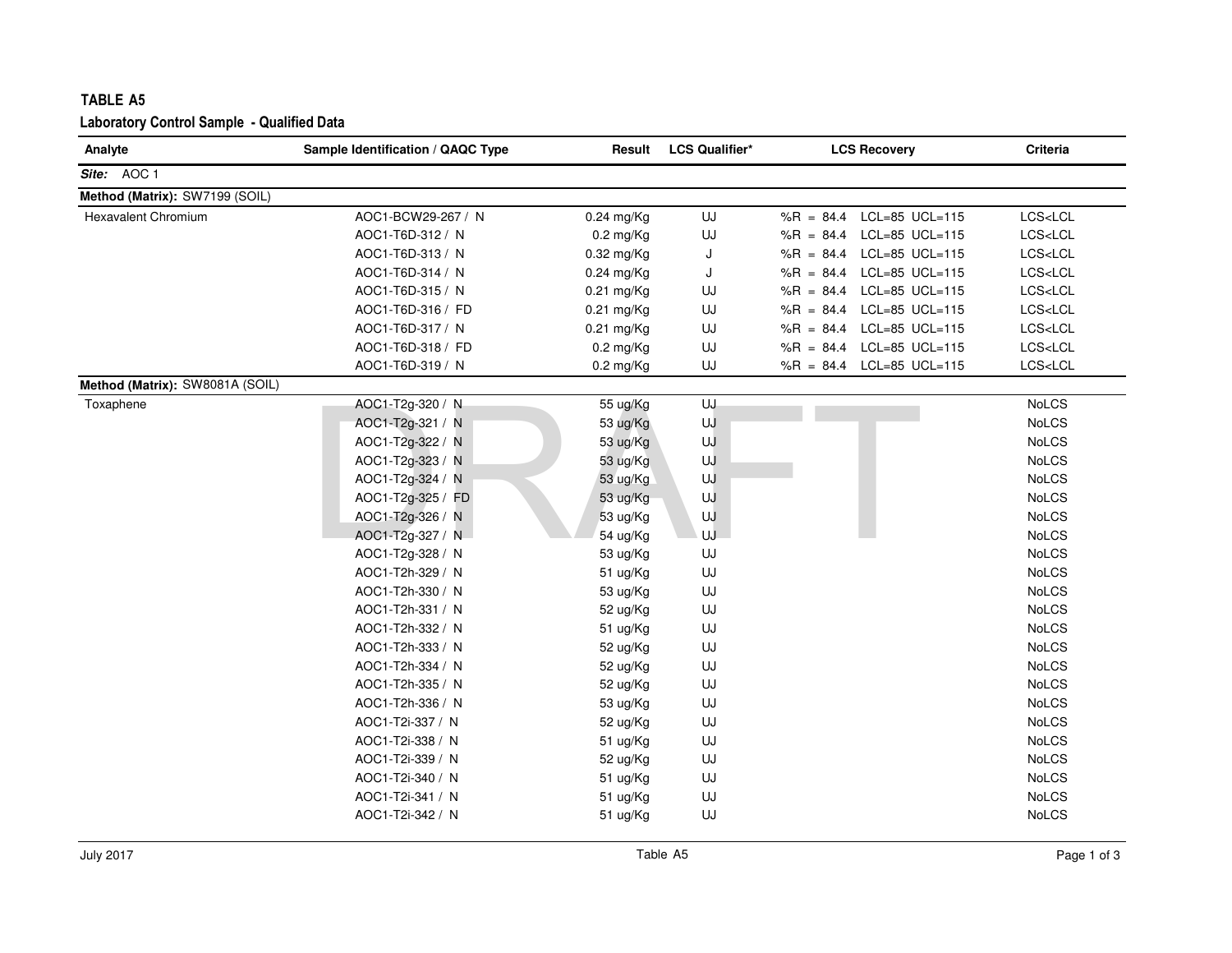| TABLE A5                                          |                                   |                     |                       |                                 |                         |
|---------------------------------------------------|-----------------------------------|---------------------|-----------------------|---------------------------------|-------------------------|
| <b>Laboratory Control Sample - Qualified Data</b> |                                   |                     |                       |                                 |                         |
| Analyte                                           | Sample Identification / QAQC Type | Result              | <b>LCS Qualifier*</b> | <b>LCS Recovery</b>             | <b>Criteria</b>         |
| Site: AOC 1                                       |                                   |                     |                       |                                 |                         |
| Method (Matrix): SW8081A (SOIL)                   |                                   |                     |                       |                                 |                         |
| Toxaphene                                         | AOC1-T2j-343 / N                  | 52 ug/Kg            | UJ                    |                                 | <b>NoLCS</b>            |
|                                                   | AOC1-T2j-344 / N                  | 52 ug/Kg            | UJ                    |                                 | <b>NoLCS</b>            |
|                                                   | AOC1-T2i-345 / FD                 | 51 ug/Kg            | UJ                    |                                 | <b>NoLCS</b>            |
|                                                   | AOC1-T2j-346 / N                  | 52 ug/Kg            | UJ                    |                                 | <b>NoLCS</b>            |
|                                                   | AOC1-T2j-347 / N                  | 52 ug/Kg            | UJ                    |                                 | <b>NoLCS</b>            |
|                                                   | AOC1-T2j-348 / N                  | 53 ug/Kg            | UJ                    |                                 | <b>NoLCS</b>            |
|                                                   | AOC1-T2j-349 / N                  | 54 ug/Kg            | UJ                    |                                 | <b>NoLCS</b>            |
|                                                   | AOC1-T2j-350 / FD                 | 53 ug/Kg            | UJ                    |                                 | <b>NoLCS</b>            |
| Method (Matrix): SW8270C (SOIL)                   |                                   |                     |                       |                                 |                         |
| Hexachlorocyclopentadiene, add                    | AOC1-8-381 / N                    | 700 ug/Kg           | UJ                    | $LCL=57$ UCL=108<br>$%R = 53.1$ | LCS <lcl< td=""></lcl<> |
| Method (Matrix): SW8270SIM (SOIL)                 |                                   |                     |                       |                                 |                         |
| Naphthalene                                       | TCS-4-01 / N                      | 5 ug/Kg             | UJ                    | LCL=29 UCL=106<br>$%R = 28$     | LCS <lcl< td=""></lcl<> |
|                                                   | TCS-4-02 / N                      | $5.1 \text{ ug/Kg}$ | UJ                    | LCL=29 UCL=106<br>$%R = 28$     | LCS <lcl< td=""></lcl<> |
| Site: AOC 13                                      |                                   |                     |                       |                                 |                         |
| Method (Matrix): SW8260B (SOIL)                   |                                   |                     |                       |                                 |                         |
| Acetone                                           | AOC13-30-17057 / N                | 64 ug/Kg            | UJ                    | $RPD = 38.3$ Limit = 30         | <b>LCSRPD</b>           |
|                                                   | AOC13-31-17060 / N                | 59 ug/Kg            | UJ                    | $RPD = 38.3$ Limit = 30         | <b>LCSRPD</b>           |
| Site: AOC 20                                      |                                   |                     |                       |                                 |                         |
| Method (Matrix): SW8260B (SOIL)                   |                                   |                     |                       |                                 |                         |
| Isopropylbenzene                                  | AOC20-09-OS1-1001 / N             | $6.7$ ug/Kg         | UJ                    | $LCL=77$ UCL=129<br>$%R = 75.8$ | LCS <lcl< td=""></lcl<> |
|                                                   | AOC20-09-OS1-1002 / N             | 7.5 ug/Kg           | UJ                    | LCL=77 UCL=129<br>$%R = 75.8$   | LCS <lcl< td=""></lcl<> |
|                                                   | AOC20-09-OS1-1003 / F             | 6.6 ug/Kg           | UJ                    | $%R = 75.8$<br>$LCL=77$ UCL=129 | LCS < LCL               |
| Perimeter Area<br>Site:                           |                                   |                     |                       |                                 |                         |
| Method (Matrix): SW8270C (SOIL)                   |                                   |                     |                       |                                 |                         |
| Benzoic acid                                      | PA-07-1 / N                       | 1700 ug/Kg          | UJ                    | %R = 24.4 LCL=25 UCL=125        | LCS <lcl< td=""></lcl<> |
|                                                   |                                   |                     |                       |                                 |                         |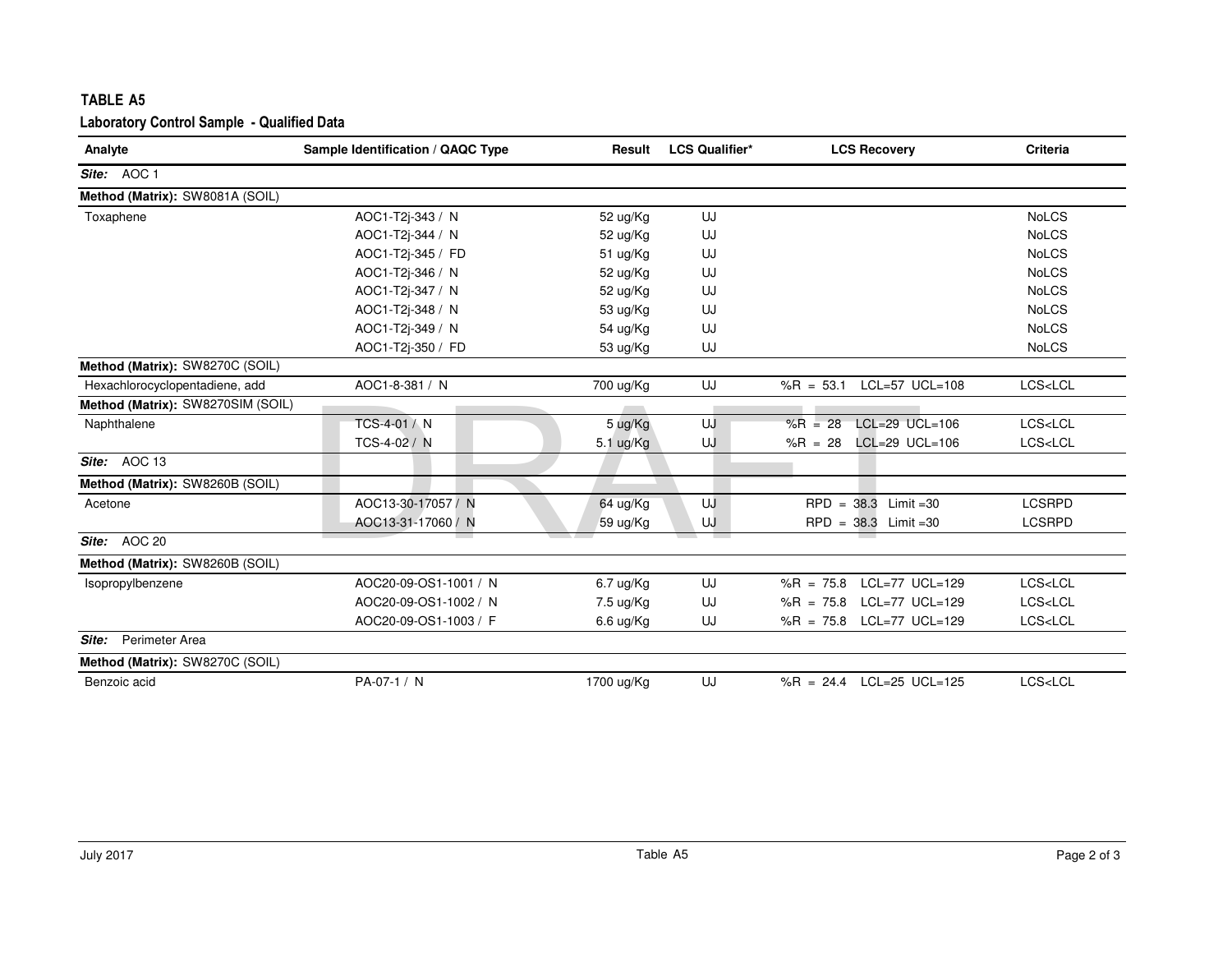$\sqrt%$ R = percent recovery

 mg/Kg = milligrams per kilogramug/Kg = micrograms per kilogram

## **QAQC Type**

N = Normal Environmental Sample FD = Field Duplicate

\* The most severe flag for each analyte becomes the final validation flag.

## **Qualifier Description:**

 <sup>=</sup> The analyte was positively identified, the quantitation is an estimate. J

UJ <sup>=</sup> The analyte was analyzed for, but not detected. The associated numerical value is at or below the reporting limit (RL). The quantitation is an estimate.

- LCS<LCL  $=$  LCS recovery less than lower control limit
- LCSRPD**<sup>=</sup>** LCSD RPD criteria exceeded
- NoLCS**<sup>=</sup>** No LCS in the analytical batch

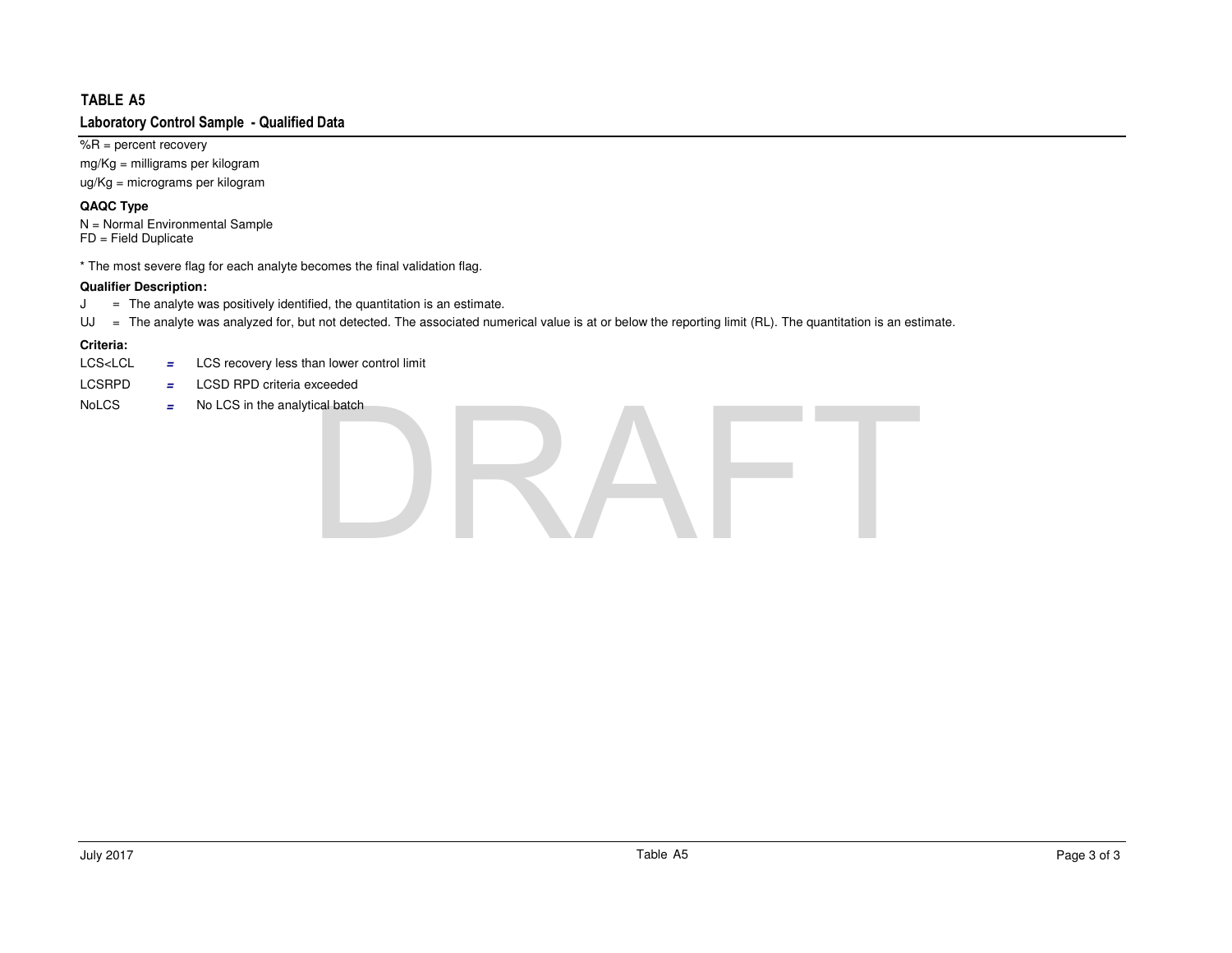| <b>Matrix Spike Precision/Accuracy - Qualified Data</b> |                              |                     |                          |                               |                         |
|---------------------------------------------------------|------------------------------|---------------------|--------------------------|-------------------------------|-------------------------|
| Analyte                                                 | <b>Sample Identification</b> | Result              | <b>MS/MSD Qualifier*</b> | <b>MS Recovery</b>            | Criteria                |
| Site: AOC 1                                             |                              |                     |                          |                               |                         |
| Method (Matrix): SW6010B (SOIL)                         |                              |                     |                          |                               |                         |
| Antimony                                                | AOC1-2-159                   | 2 mg/Kg             | UJ                       | $%R = 69.9$<br>LCL=75 UCL=125 | MS <lcl< td=""></lcl<>  |
|                                                         | AOC1-2-159                   | 2 mg/Kg             | UJ                       | LCL=75 UCL=125<br>%R = $71.1$ | SD <lcl< td=""></lcl<>  |
|                                                         | AOC1-4-185                   | 2 mg/Kg             | UJ                       | %R = 73.7 LCL=75 UCL=125      | MS <lcl< td=""></lcl<>  |
|                                                         | AOC1-4-185                   | 2 mg/Kg             | UJ                       | %R = $72.4$ LCL=75 UCL=125    | SD <lcl< td=""></lcl<>  |
|                                                         | AOC1-BCW14-206               | $2.1 \text{ mg/Kg}$ | UJ                       | %R = 67.7 LCL=75 UCL=125      | MS <lcl< td=""></lcl<>  |
|                                                         | AOC1-BCW14-206               | $2.1 \text{ mg/Kg}$ | UJ                       | $%R = 67.6$<br>LCL=75 UCL=125 | SD <lcl< td=""></lcl<>  |
|                                                         | AOC1-BCW19-224               | $2.3 \text{ mg/Kg}$ | UJ                       | %R = 68.8 LCL=75 UCL=125      | MS <lcl< td=""></lcl<>  |
|                                                         | AOC1-BCW19-224               | $2.3 \text{ mg/Kg}$ | UJ                       | %R = 67.4 LCL=75 UCL=125      | SD <lcl< td=""></lcl<>  |
|                                                         | AOC1-BCW24-244               | 2.4 mg/Kg           | UJ                       | %R = 58.6 LCL=75 UCL=125      | MS <lcl< td=""></lcl<>  |
|                                                         | AOC1-BCW24-244               | 2.4 mg/Kg           | UJ                       | LCL=75 UCL=125<br>%R = $62$   | SD <lcl< td=""></lcl<>  |
|                                                         | AOC1-BCW30-268               | 2.4 mg/ $Kg$        | UJ                       | $%R = 45.6$<br>LCL=75 UCL=125 | MS <lcl< td=""></lcl<>  |
|                                                         | AOC1-BCW30-268               | 2.4 mg/Kg           | UJ                       | $%R = 41.9$<br>LCL=75 UCL=125 | SD <lcl< td=""></lcl<>  |
|                                                         | AOC1-T2h-329                 | $2.1 \text{ mg/Kg}$ | UJ                       | %R = 71.4 LCL=75 UCL=125      | MS <lcl< td=""></lcl<>  |
|                                                         | AOC1-T2h-329                 | $2.1 \text{ mg/Kg}$ | UJ                       | %R 72.1 < 80-120%             | PDS <lcl< td=""></lcl<> |
|                                                         | AOC1-T2h-329                 | $2.1 \text{ mg/Kg}$ | UJ                       | %R = 71.6 LCL=75 UCL=125      | SD <lcl< td=""></lcl<>  |
|                                                         | Old Well-BCW-1               | 2.2 mg/Kg           | UJ                       | LCL=75 UCL=125<br>$%R = 30.8$ | MS <lcl< td=""></lcl<>  |
|                                                         | Old Well-BCW-1               | $2.2 \text{ mg/Kg}$ | UJ                       | %R = $27.5$ LCL=75 UCL=125    | SD <lcl< td=""></lcl<>  |
|                                                         | <b>TCS-4-01</b>              | 2 mg/Kg             | UJ                       | LCL=75 UCL=125<br>$%R = 27.8$ | MS <lcl< td=""></lcl<>  |
|                                                         | <b>TCS-4-01</b>              | 2 mg/Kg             | UJ                       | %R = 24.4 LCL=75 UCL=125      | SD <lcl< td=""></lcl<>  |
|                                                         | <b>TCS4-E-05</b>             | 8.3 mg/Kg           | J                        | $%R = 56.3$<br>LCL=75 UCL=125 | MS <lcl< td=""></lcl<>  |
|                                                         | <b>TCS4-E-05</b>             | 8.3 mg/Kg           | J                        | %R = 66.2 LCL=75 UCL=125      | SD <lcl< td=""></lcl<>  |
|                                                         | <b>TCS4-E-05D</b>            | 16 mg/Kg            | J                        | %R = 56.3 LCL=75 UCL=125      | MS <lcl< td=""></lcl<>  |
|                                                         | <b>TCS4-E-05D</b>            | 16 mg/Kg            | J                        | %R = 66.2 LCL=75 UCL=125      | SD <lcl< td=""></lcl<>  |
| Arsenic                                                 | AOC1-7-375                   | 1.6 mg/Kg           | J                        | MSRPD = 24.56 Limit = 20      | <b>MSRPD</b>            |
|                                                         | <b>TCS4-E-05</b>             | 19 mg/Kg            | J                        | %R = $67.5$ LCL=75 UCL=125    | MS <lcl< td=""></lcl<>  |
|                                                         | <b>TCS4-E-05D</b>            | 18 mg/Kg            | J                        | %R = $67.5$ LCL=75 UCL=125    | MS <lcl< td=""></lcl<>  |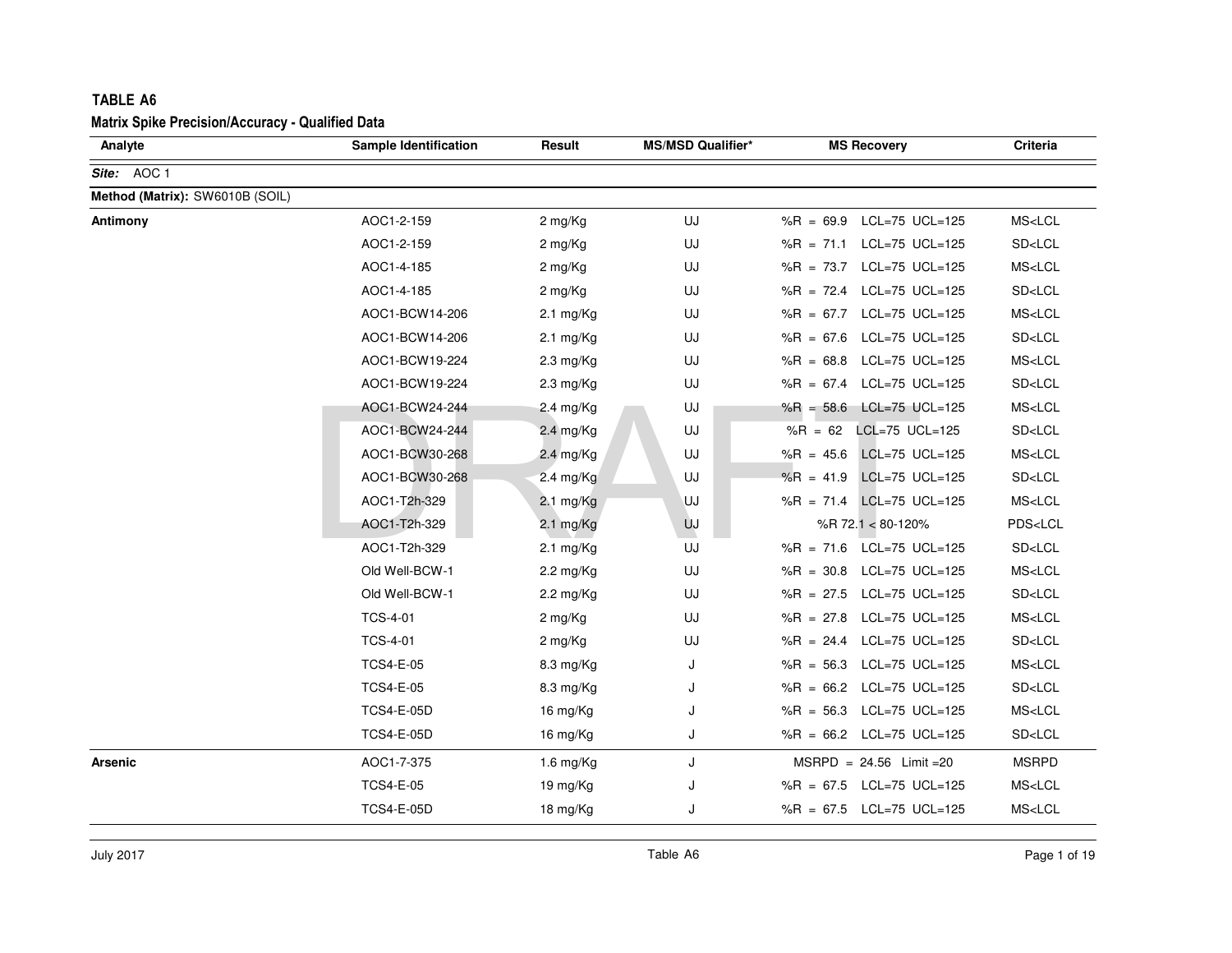| <b>TABLE A6</b>                                         |                              |                     |                          |                               |                        |
|---------------------------------------------------------|------------------------------|---------------------|--------------------------|-------------------------------|------------------------|
| <b>Matrix Spike Precision/Accuracy - Qualified Data</b> |                              |                     |                          |                               |                        |
| Analyte                                                 | <b>Sample Identification</b> | Result              | <b>MS/MSD Qualifier*</b> | <b>MS Recovery</b>            | <b>Criteria</b>        |
| Site: AOC 1                                             |                              |                     |                          |                               |                        |
| Method (Matrix): SW6010B (SOIL)                         |                              |                     |                          |                               |                        |
| <b>Barium</b>                                           | AOC1-4-185                   | 110 mg/Kg           | J                        | %R = 70.3 LCL=75 UCL=125      | MS <lcl< td=""></lcl<> |
|                                                         | AOC1-4-185                   | 110 $mg/Kg$         | J                        | %R = $56.4$ LCL=75 UCL=125    | SD <lcl< td=""></lcl<> |
|                                                         | AOC1-BCW14-206               | 88 mg/Kg            | J                        | parent sample >25xRL          | PDS>UCL                |
|                                                         | AOC1-BCW14-206               | 88 mg/Kg            | J                        | %R = 67 LCL=75 UCL=125        | SD <lcl< td=""></lcl<> |
|                                                         | AOC1-T6D-312                 | 110 mg/Kg           | J                        | %R = 145 LCL=75 UCL=125       | MS>UCL                 |
| <b>Beryllium</b>                                        | Old Well-BCW-1               | $1.1 \text{ mg/Kg}$ | UJ                       | %R = 72.5 LCL=75 UCL=125      | MS <lcl< td=""></lcl<> |
|                                                         | Old Well-BCW-1               | 1.1 $mg/Kg$         | UJ                       | LCL=75 UCL=125<br>$%R = 70.6$ | SD <lcl< td=""></lcl<> |
|                                                         | <b>TCS4-E-05</b>             | 1 mg/Kg             | UJ                       | %R = $71.8$ LCL=75 UCL=125    | MS <lcl< td=""></lcl<> |
|                                                         | <b>TCS4-E-05</b>             | 1 mg/Kg             | UJ                       | %R = 73 LCL=75 UCL=125        | SD <lcl< td=""></lcl<> |
|                                                         | <b>TCS4-E-05D</b>            | $1.1$ mg/Kg         | UJ                       | $%R = 71.8$<br>LCL=75 UCL=125 | MS <lcl< td=""></lcl<> |
|                                                         | <b>TCS4-E-05D</b>            | 1.1 mg/Kg           | UJ                       | $%R = 73$<br>LCL=75 UCL=125   | SD <lcl< td=""></lcl<> |
| Cadmium                                                 | Old Well-BCW-1               | $1.1 \text{ mg/Kg}$ | UJ                       | $%R = 73.9$<br>LCL=75 UCL=125 | MS <lcl< td=""></lcl<> |
|                                                         | Old Well-BCW-1               | 1.1 $mg/Kg$         | <b>UJ</b>                | $%R = 72.5$<br>LCL=75 UCL=125 | SD <lcl< td=""></lcl<> |
|                                                         | <b>TCS-4-01</b>              | 1 mg/Kg             | UJ                       | %R = $74.7$<br>LCL=75 UCL=125 | MS <lcl< td=""></lcl<> |
| Chromium                                                | AOC1-2-159                   | 18 mg/Kg            | J                        | LCL=75 UCL=125<br>$%R = 70.1$ | SD <lcl< td=""></lcl<> |
|                                                         | AOC1-T2h-329                 | 100 mg/ $Kg$        | J                        | LCL=75 UCL=125<br>$%R = 14.9$ | MS <lcl< td=""></lcl<> |
|                                                         | AOC1-T2h-329                 | 100 mg/Kg           | J                        | %R = 18.7 LCL=75 UCL=125      | SD <lcl< td=""></lcl<> |
|                                                         | <b>TCS-4-01</b>              | 61 mg/Kg            | J                        | %R = 44.2 LCL=75 UCL=125      | MS <lcl< td=""></lcl<> |
|                                                         | <b>TCS-4-01</b>              | 61 mg/Kg            | J                        | %R = $40.2$ LCL=75 UCL=125    | SD <lcl< td=""></lcl<> |
| Copper                                                  | AOC1-T2h-329                 | 9.2 mg/Kg           | J                        | %R = 127 LCL=75 UCL=125       | MS>UCL                 |
|                                                         | AOC1-T2h-329                 | $9.2 \text{ mg/Kg}$ | J                        | %R = 130 LCL=75 UCL=125       | SD>UCL                 |
|                                                         | <b>TCS-4-01</b>              | 18 mg/Kg            | J                        | %R = 71.2 LCL=75 UCL=125      | SD <lcl< td=""></lcl<> |
| Lead                                                    | AOC1-BCW30-268               | 17 mg/Kg            | J                        | %R = 73.5 LCL=75 UCL=125      | SD <lcl< td=""></lcl<> |
|                                                         | Old Well-BCW-1               | 12 $mg/Kg$          | J                        | $MSRPD = 66.67$ Limit = 20    | <b>MSRPD</b>           |
|                                                         | Old Well-BCW-1               | 12 mg/Kg            |                          | %R = $203$ LCL=75 UCL=125     | SD>UCL                 |
|                                                         | <b>TCS-4-01</b>              | 32 mg/Kg            | J                        | %R = 10.4 LCL=75 UCL=125      | MS <lcl< td=""></lcl<> |
|                                                         |                              |                     |                          |                               |                        |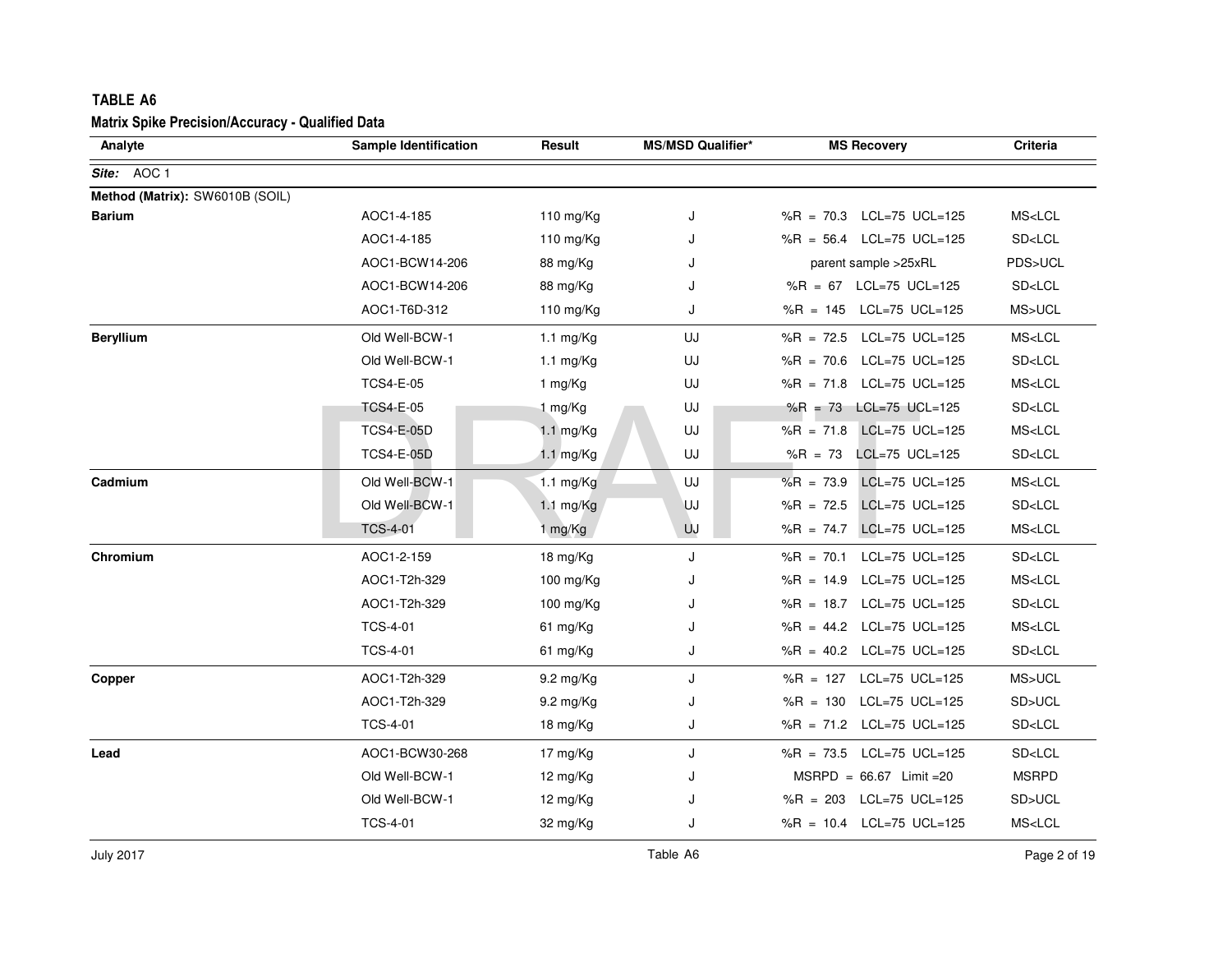| Analyte                         | <b>Sample Identification</b> | Result              | <b>MS/MSD Qualifier*</b> | <b>MS Recovery</b>            | Criteria                |
|---------------------------------|------------------------------|---------------------|--------------------------|-------------------------------|-------------------------|
|                                 |                              |                     |                          |                               |                         |
| Site: AOC 1                     |                              |                     |                          |                               |                         |
| Method (Matrix): SW6010B (SOIL) |                              |                     |                          |                               |                         |
| Lead                            | <b>TCS-4-01</b>              | 32 mg/Kg            | J                        | %R = -9.21 LCL=75 UCL=125     | SD <lcl< td=""></lcl<>  |
| Manganese, add                  | AOC1-7-375                   | 180 mg/Kg           | J                        | %R = 140 LCL=75 UCL=125       | SD>UCL                  |
| Molybdenum                      | AOC1-BCW30-268               | 1.2 mg/Kg           | UJ                       | %R = 74.5 LCL=75 UCL=125      | MS <lcl< td=""></lcl<>  |
|                                 | <b>TCS4-E-05</b>             | 9.6 mg/Kg           | J                        | %R = 71.6 LCL=75 UCL=125      | MS <lcl< td=""></lcl<>  |
|                                 | <b>TCS4-E-05D</b>            | 9.1 mg/Kg           | J                        | %R = $71.6$ LCL=75 UCL=125    | MS <lcl< td=""></lcl<>  |
| <b>Nickel</b>                   | AOC1-7-375                   | 9.3 mg/Kg           | J                        | $MSRPD = 22.86$ Limit = 20    | <b>MSRPD</b>            |
|                                 | <b>TCS-4-01</b>              | 16 mg/Kg            | J                        | %R = 72.4 LCL=75 UCL=125      | SD <lcl< td=""></lcl<>  |
| Selenium                        | AOC1-2-159                   | 1 mg/Kg             | UJ                       | %R = $65.4$ LCL=75 UCL=125    | MS <lcl< td=""></lcl<>  |
|                                 | AOC1-2-159                   | 1 mg/Kg             | UJ                       | %R = $66.6$ LCL=75 UCL=125    | SD <lcl< td=""></lcl<>  |
|                                 | AOC1-4-185                   | 1 mg/Kg             | UJ                       | LCL=75 UCL=125<br>$%R = 70.2$ | MS < LCL                |
|                                 | AOC1-4-185                   | 1 mg/Kg             | UJ                       | %R = 69.7 LCL=75 UCL=125      | SD <lcl< td=""></lcl<>  |
|                                 | AOC1-5-365                   | 1 mg/Kg             | UJ                       | 67.9% vs 75-125%              | PDS <lcl< td=""></lcl<> |
|                                 | AOC1-5-366                   | 1 mg/Kg             | UJ                       | 67.9% vs 75-125%              | PDS <lcl< td=""></lcl<> |
|                                 | AOC1-5-367                   | 1 mg/Kg             | UJ                       | 67.9% vs 75-125%              | PDS <lcl< td=""></lcl<> |
|                                 | AOC1-5-368                   | 1 mg/Kg             | UJ                       | 67.9% vs 75-125%              | PDS <lcl< td=""></lcl<> |
|                                 | AOC1-5-369                   | 1.1 $mg/Kg$         | UJ                       | 67.9% vs 75-125%              | PDS <lcl< td=""></lcl<> |
|                                 | AOC1-6-370                   | 1 mg/Kg             | UJ                       | 67.9% vs 75-125%              | PDS <lcl< td=""></lcl<> |
|                                 | AOC1-6-371                   | 1 mg/Kg             | UJ                       | 67.9% vs 75-125%              | PDS <lcl< td=""></lcl<> |
|                                 | AOC1-6-372                   | 1 mg/Kg             | UJ                       | 67.9% vs 75-125%              | PDS <lcl< td=""></lcl<> |
|                                 | AOC1-6-373                   | 1 mg/Kg             | UJ                       | 67.9% vs 75-125%              | PDS <lcl< td=""></lcl<> |
|                                 | AOC1-6-374                   | 1 mg/Kg             | UJ                       | 67.9% vs 75-125%              | PDS <lcl< td=""></lcl<> |
|                                 | AOC1-7-375                   | 1 mg/Kg             | UJ                       | %R = 68.4 LCL=75 UCL=125      | MS <lcl< td=""></lcl<>  |
|                                 | AOC1-7-375                   | 1 mg/Kg             | UJ                       | 67.9% vs 75-125%              | PDS <lcl< td=""></lcl<> |
|                                 | AOC1-8-381                   | $1.1 \text{ mg/Kg}$ | UJ                       | 63.1% vs 75-125%              | PDS <lcl< td=""></lcl<> |
|                                 | AOC1-8-382                   | 1.2 mg/Kg           | UJ                       | 63.1% vs 75-125%              | PDS <lcl< td=""></lcl<> |
|                                 | AOC1-BCW14-206               | 1 mg/Kg             | UJ                       | %R = 59.7 LCL=75 UCL=125      | MS <lcl< td=""></lcl<>  |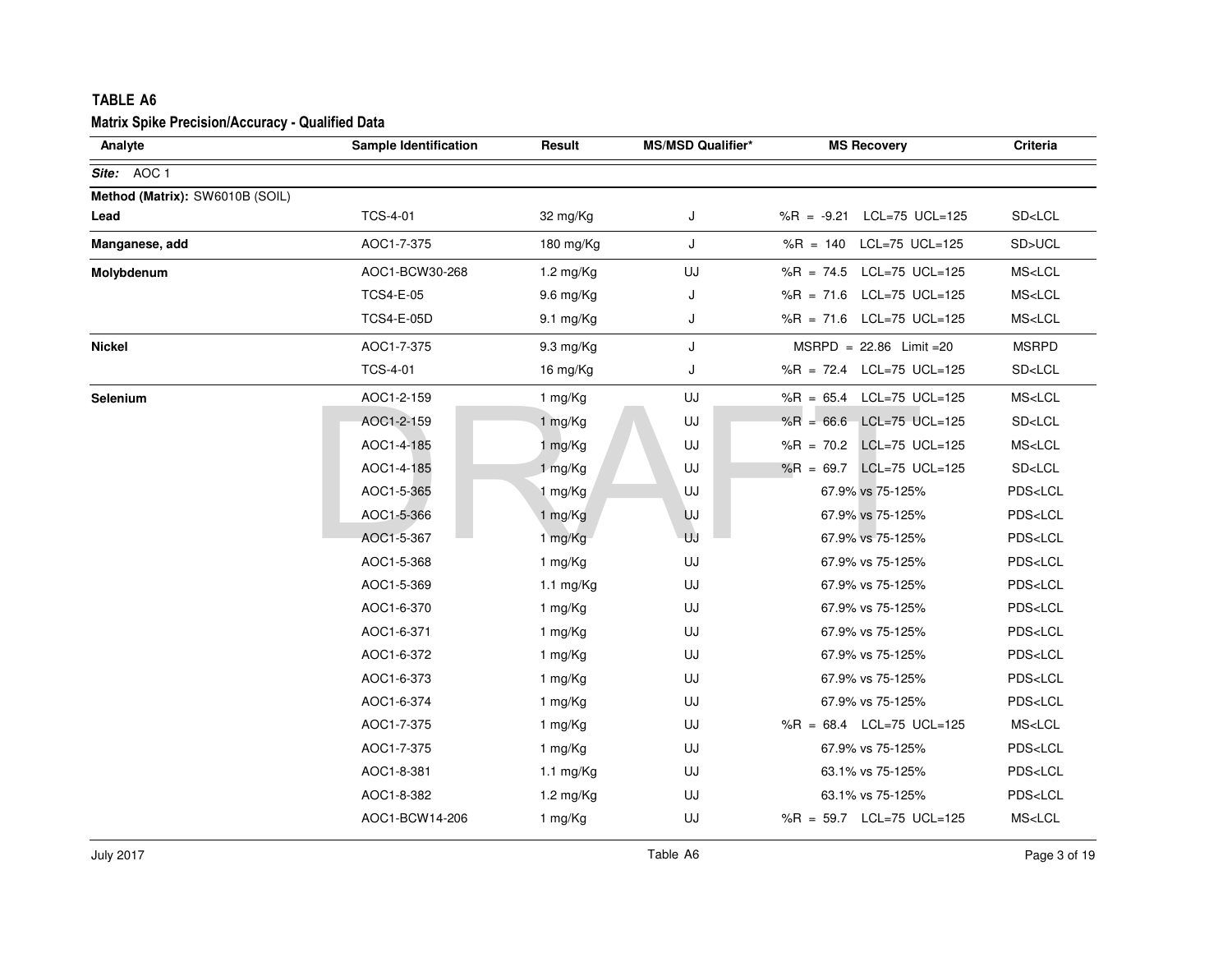| <b>TABLE A6</b><br><b>Matrix Spike Precision/Accuracy - Qualified Data</b> |                              |                     |                          |                               |                         |
|----------------------------------------------------------------------------|------------------------------|---------------------|--------------------------|-------------------------------|-------------------------|
| Analyte                                                                    | <b>Sample Identification</b> | Result              | <b>MS/MSD Qualifier*</b> | <b>MS Recovery</b>            | Criteria                |
| Site: AOC 1                                                                |                              |                     |                          |                               |                         |
| Method (Matrix): SW6010B (SOIL)                                            |                              |                     |                          |                               |                         |
| Selenium                                                                   | AOC1-BCW14-206               | 1 mg/Kg             | UJ                       | $%R = 58.9$<br>LCL=75 UCL=125 | SD <lcl< td=""></lcl<>  |
|                                                                            | AOC1-BCW19-224               | 1.2 mg/Kg           | UJ                       | %R = 64 LCL=75 UCL=125        | MS <lcl< td=""></lcl<>  |
|                                                                            | AOC1-BCW19-224               | 1.2 mg/Kg           | UJ                       | %R = $61.1$ LCL=75 UCL=125    | SD <lcl< td=""></lcl<>  |
|                                                                            | AOC1-BCW24-244               | 1.2 mg/Kg           | UJ                       | %R = 67.8 LCL=75 UCL=125      | MS <lcl< td=""></lcl<>  |
|                                                                            | AOC1-BCW24-244               | 1.2 mg/Kg           | UJ                       | %R = 71.4 LCL=75 UCL=125      | SD < LCL                |
|                                                                            | AOC1-BCW30-268               | 1.2 mg/Kg           | UJ                       | $%R = 56.1$<br>LCL=75 UCL=125 | MS <lcl< td=""></lcl<>  |
|                                                                            | AOC1-BCW30-268               | 1.2 mg/Kg           | UJ                       | LCL=75 UCL=125<br>$%R = 53.9$ | SD <lcl< td=""></lcl<>  |
|                                                                            | AOC1-BCW8-283                | $1.1 \text{ mg/Kg}$ | UJ                       | %R = 64.8 LCL=75 UCL=125      | MS <lcl< td=""></lcl<>  |
|                                                                            | AOC1-BCW8-283                | $1.1 \text{ mg/Kg}$ | UJ                       | %R = 65.2 LCL=75 UCL=125      | SD <lcl< td=""></lcl<>  |
|                                                                            | AOC1-T1g-351                 | 1 mg/Kg             | UJ                       | 14.7% vs 75-125%              | PDS <lcl< td=""></lcl<> |
|                                                                            | AOC1-T1g-352                 | 1 mg/Kg             | UJ                       | 14.7% vs 75-125%              | PDS <lcl< td=""></lcl<> |
|                                                                            | AOC1-T1g-353                 | 1 mg/Kg             | UJ                       | 14.7% vs 75-125%              | PDS <lcl< td=""></lcl<> |
|                                                                            | AOC1-T1g-354                 | 1 mg/Kg             | UJ                       | 14.7% vs 75-125%              | PDS <lcl< td=""></lcl<> |
|                                                                            | AOC1-T1g-355                 | 1 mg/Kg             | <b>UJ</b>                | 14.7% vs 75-125%              | PDS <lcl< td=""></lcl<> |
|                                                                            | AOC1-T2h-329                 | 1 mg/Kg             | UJ                       | %R = 74.1 LCL=75 UCL=125      | MS < LCL                |
|                                                                            | AOC1-T2h-329                 | 1 mg/Kg             | UJ                       | %R 75.5 < 80-120%             | PDS <lcl< td=""></lcl<> |
|                                                                            | AOC1-T7-356                  | 1.1 $mg/Kg$         | UJ                       | %R = 35.4 LCL=75 UCL=125      | MS <lcl< td=""></lcl<>  |
|                                                                            | AOC1-T7-356                  | $1.1 \text{ mg/Kg}$ | UJ                       | 6.76% vs 75-125%              | PDS <lcl< td=""></lcl<> |
|                                                                            | AOC1-T7-356                  | 1.1 $mg/Kg$         | UJ                       | %R = $35$ LCL=75 UCL=125      | SD <lcl< td=""></lcl<>  |
|                                                                            | AOC1-T7-357                  | 1 mg/Kg             | UJ                       | 6.76% vs 75-125%              | PDS <lcl< td=""></lcl<> |
|                                                                            | AOC1-T7-358                  | 1 mg/Kg             | UJ                       | 6.76% vs 75-125%              | PDS <lcl< td=""></lcl<> |
|                                                                            | AOC1-T7-359                  | 1 mg/Kg             | UJ                       | 6.76% vs 75-125%              | PDS <lcl< td=""></lcl<> |
|                                                                            | AOC1-T8-360                  | 1 mg/Kg             | UJ                       | 6.76% vs 75-125%              | PDS <lcl< td=""></lcl<> |
|                                                                            | AOC1-T8-361                  | 1 mg/Kg             | UJ                       | 6.76% vs 75-125%              | PDS <lcl< td=""></lcl<> |
|                                                                            | AOC1-T8-362                  | 1.1 $mg/Kg$         | UJ                       | 6.76% vs 75-125%              | PDS <lcl< td=""></lcl<> |
|                                                                            | AOC1-T8-363                  | 1 mg/Kg             | UJ                       | 6.76% vs 75-125%              | PDS <lcl< td=""></lcl<> |
|                                                                            | AOC1-T8-364                  | 1 mg/Kg             | UJ                       | 6.76% vs 75-125%              | PDS <lcl< td=""></lcl<> |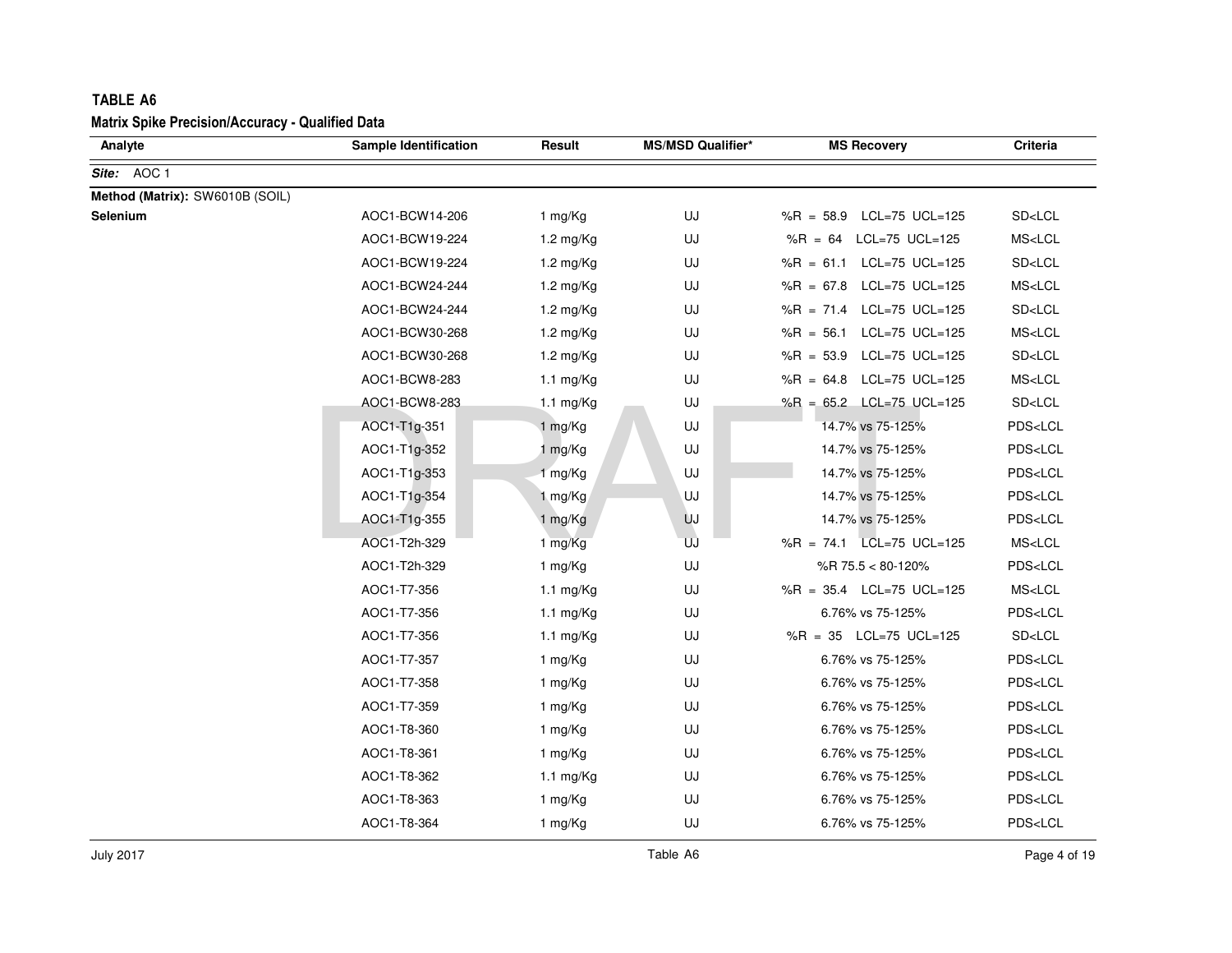| Analyte                         | Sample Identification | Result              | <b>MS/MSD Qualifier*</b> | <b>MS Recovery</b>            | Criteria                |
|---------------------------------|-----------------------|---------------------|--------------------------|-------------------------------|-------------------------|
| Site: AOC 1                     |                       |                     |                          |                               |                         |
| Method (Matrix): SW6010B (SOIL) |                       |                     |                          |                               |                         |
| Selenium                        | <b>TCS4-E-05</b>      | 1 mg/Kg             | UJ                       | LCL=75 UCL=125<br>$%R = 66$   | MS <lcl< td=""></lcl<>  |
|                                 | <b>TCS4-E-05</b>      | 1 mg/Kg             | UJ                       | %R = 66.3 LCL=75 UCL=125      | SD < LCL                |
|                                 | <b>TCS4-E-05D</b>     | $1.1 \text{ mg/Kg}$ | UJ                       | %R = 66 LCL=75 UCL=125        | MS <lcl< td=""></lcl<>  |
|                                 | <b>TCS4-E-05D</b>     | $1.1 \text{ mg/Kg}$ | UJ                       | %R = 66.3 LCL=75 UCL=125      | SD < LCL                |
| <b>Silver</b>                   | AOC1-T1g-351          | 1 mg/Kg             | UJ                       | 74.1% vs 75-125%              | PDS <lcl< td=""></lcl<> |
|                                 | AOC1-T1g-352          | 1 mg/Kg             | UJ                       | 74.1% vs 75-125%              | PDS <lcl< td=""></lcl<> |
|                                 | AOC1-T1g-353          | 1 mg/Kg             | UJ                       | 74.1% vs 75-125%              | PDS <lcl< td=""></lcl<> |
|                                 | AOC1-T1g-354          | 1 mg/Kg             | UJ                       | 74.1% vs 75-125%              | PDS <lcl< td=""></lcl<> |
|                                 | AOC1-T1g-355          | 1 mg/Kg             | UJ                       | 74.1% vs 75-125%              | PDS <lcl< td=""></lcl<> |
|                                 | Old Well-BCW-1        | 1.1 mg/Kg           | UJ                       | $%R = 71$<br>LCL=75 UCL=125   | MS <lcl< td=""></lcl<>  |
|                                 | Old Well-BCW-1        | 1.1 mg/Kg           | UJ                       | %R = 71.1 LCL=75 UCL=125      | SD <lcl< td=""></lcl<>  |
|                                 | <b>TCS-4-01</b>       | 1 mg/Kg             | UJ                       | LCL=75 UCL=125<br>$%R = 72.9$ | MS <lcl< td=""></lcl<>  |
|                                 | <b>TCS-4-01</b>       | 1 mg/Kg             | IJ                       | LCL=75 UCL=125<br>%R = $73.7$ | SD <lcl< td=""></lcl<>  |
| <b>Thallium</b>                 | AOC1-8-381            | 2.1 mg/Kg           | UJ                       | 74.3% vs 75-125%              | PDS <lcl< td=""></lcl<> |
|                                 | AOC1-8-382            | 2.4 mg/Kg           | UJ                       | 74.3% vs 75-125%              | PDS <lcl< td=""></lcl<> |
|                                 | AOC1-BCW30-268        | 2.4 mg/Kg           | UJ                       | %R = 66.1 LCL=75 UCL=125      | MS <lcl< td=""></lcl<>  |
|                                 | AOC1-BCW30-268        | 2.4 mg/Kg           | UJ                       | %R = 66.7 LCL=75 UCL=125      | SD <lcl< td=""></lcl<>  |
|                                 | AOC1-T1g-351          | 2 mg/Kg             | UJ                       | 58.7% vs 75-125%              | PDS <lcl< td=""></lcl<> |
|                                 | AOC1-T1g-352          | 2 mg/Kg             | UJ                       | 58.7% vs 75-125%              | PDS <lcl< td=""></lcl<> |
|                                 | AOC1-T1g-353          | $2.1 \text{ mg/Kg}$ | UJ                       | 58.7% vs 75-125%              | PDS <lcl< td=""></lcl<> |
|                                 | AOC1-T1g-354          | $2.1 \text{ mg/Kg}$ | UJ                       | 58.7% vs 75-125%              | PDS <lcl< td=""></lcl<> |
|                                 | AOC1-T1g-355          | $2.1 \text{ mg/Kg}$ | UJ                       | 58.7% vs 75-125%              | PDS <lcl< td=""></lcl<> |
|                                 | AOC1-T7-356           | $2.1 \text{ mg/Kg}$ | UJ                       | %R = 62.2 LCL=75 UCL=125      | MS <lcl< td=""></lcl<>  |
|                                 | AOC1-T7-356           | $2.1 \text{ mg/Kg}$ | UJ                       | 58.7% vs 75-125%              | PDS <lcl< td=""></lcl<> |
|                                 | AOC1-T7-356           | $2.1 \text{ mg/Kg}$ | UJ                       | %R = 61.1 LCL=75 UCL=125      | SD <lcl< td=""></lcl<>  |
|                                 | AOC1-T7-357           | 2 mg/Kg             | UJ                       | 58.7% vs 75-125%              | PDS <lcl< td=""></lcl<> |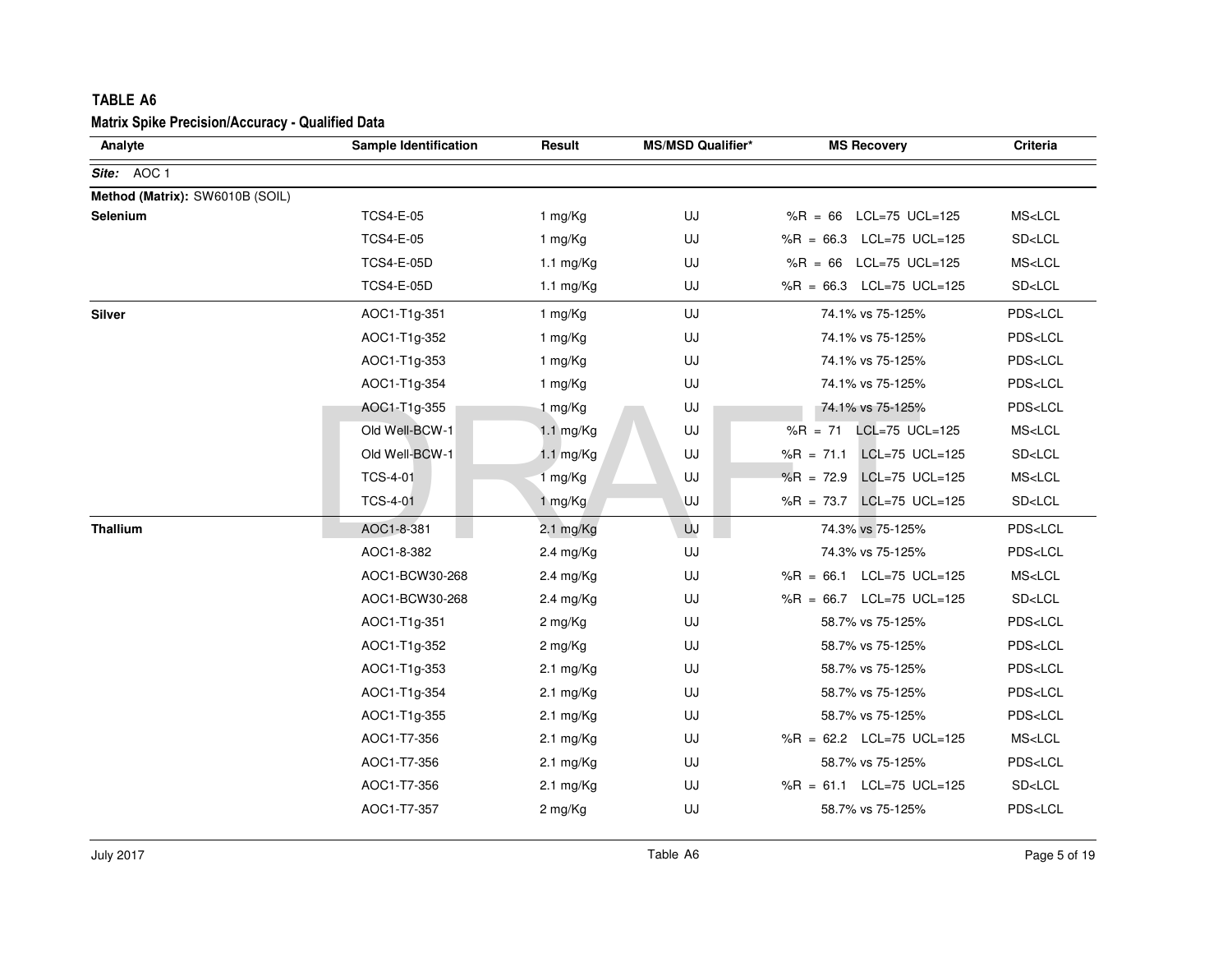| Analyte                         | Sample Identification | Result              | <b>MS/MSD Qualifier*</b> | <b>MS Recovery</b>                          | Criteria                |
|---------------------------------|-----------------------|---------------------|--------------------------|---------------------------------------------|-------------------------|
| Site: AOC 1                     |                       |                     |                          |                                             |                         |
| Method (Matrix): SW6010B (SOIL) |                       |                     |                          |                                             |                         |
| <b>Thallium</b>                 | AOC1-T7-358           | 2 mg/Kg             | UJ                       | 58.7% vs 75-125%                            | PDS <lcl< td=""></lcl<> |
|                                 | AOC1-T7-359           | $2.1 \text{ mg/Kg}$ | UJ                       | 58.7% vs 75-125%                            | PDS <lcl< td=""></lcl<> |
|                                 | AOC1-T8-360           | 2.1 $mg/Kg$         | UJ                       | 58.7% vs 75-125%                            | PDS <lcl< td=""></lcl<> |
|                                 | AOC1-T8-361           | $2.1 \text{ mg/Kg}$ | UJ                       | 58.7% vs 75-125%                            | PDS <lcl< td=""></lcl<> |
|                                 | AOC1-T8-362           | $2.1 \text{ mg/Kg}$ | UJ                       | 58.7% vs 75-125%                            | PDS <lcl< td=""></lcl<> |
|                                 | AOC1-T8-363           | $2.1 \text{ mg/Kg}$ | UJ                       | 58.7% vs 75-125%                            | PDS <lcl< td=""></lcl<> |
|                                 | AOC1-T8-364           | 2 mg/Kg             | UJ                       | 58.7% vs 75-125%                            | PDS <lcl< td=""></lcl<> |
|                                 | <b>TCS-4-01</b>       | 2 mg/Kg             | UJ                       | %R = $74$ LCL=75 UCL=125                    | MS <lcl< td=""></lcl<>  |
|                                 | <b>TCS-4-01</b>       | 2 mg/Kg             | UJ                       | %R = 74.7 LCL=75 UCL=125                    | SD <lcl< td=""></lcl<>  |
|                                 | <b>TCS4-E-05</b>      | $2.1$ mg/Kg         | UJ                       | $%R = 73.7$<br>LCL=75 UCL=125               | MS <lcl< td=""></lcl<>  |
|                                 | <b>TCS4-E-05D</b>     | 2.1 mg/Kg           | UJ                       | LCL=75 UCL=125<br>%R = $73.7$               | MS <lcl< td=""></lcl<>  |
| Vanadium                        | Old Well-BCW-1        | 37 mg/Kg            | J                        | $%R = 74.9$<br>$LCL = 75 \text{ UCL} = 125$ | MS <lcl< td=""></lcl<>  |
|                                 | Old Well-BCW-1        | 37 mg/Kg            | J                        | $%R = 70.1$<br>LCL=75 UCL=125               | SD <lcl< td=""></lcl<>  |
|                                 | <b>TCS4-E-05</b>      | 67 mg/Kg            | J                        | %R = 74.2 LCL=75 UCL=125                    | MS <lcl< td=""></lcl<>  |
|                                 | <b>TCS4-E-05D</b>     | 60 mg/Kg            | J                        | %R = 74.2 LCL=75 UCL=125                    | MS < LCL                |
| <b>Zinc</b>                     | AOC1-4-185            | 43 mg/Kg            | J                        | %R = $65.8$ LCL=75 UCL=125                  | MS <lcl< td=""></lcl<>  |
|                                 | AOC1-4-185            | 43 mg/Kg            | J                        | sample >25xRL                               | PDS <lcl< td=""></lcl<> |
|                                 | AOC1-7-375            | $28 \text{ mg/Kg}$  | J                        | %R = 74.7 LCL=75 UCL=125                    | MS <lcl< td=""></lcl<>  |
|                                 | AOC1-7-375            | $28 \text{ mg/Kg}$  | J                        | $MSRPD = 32.14$ Limit = 20                  | <b>MSRPD</b>            |
|                                 | AOC1-7-375            | 28 mg/Kg            | J                        | %R = 146 LCL=75 UCL=125                     | SD>UCL                  |
|                                 | AOC1-7-375            | 28 mg/Kg            | J                        | Serial dilution > 10% D                     | SerDil                  |
| Method (Matrix): SW7199 (SOIL)  |                       |                     |                          |                                             |                         |
| Chromium, hexavalent            | AOC1-BCW11-192        | 0.21 mg/Kg          | UJ                       | %R = 18.6 LCL=75 UCL=125                    | SD <lcl< td=""></lcl<>  |
| Method (Matrix): SW7471A (SOIL) |                       |                     |                          |                                             |                         |
| <b>Mercury</b>                  | AOC1-4-184            | $0.1$ mg/Kg         | UJ                       | MS/MSD not spiked, no recovery.             | LabA&P                  |
|                                 | AOC1-4-184            | $0.1$ mg/Kg         | UJ                       | %R = 0 LCL=75 UCL=125                       | MS <lcl< td=""></lcl<>  |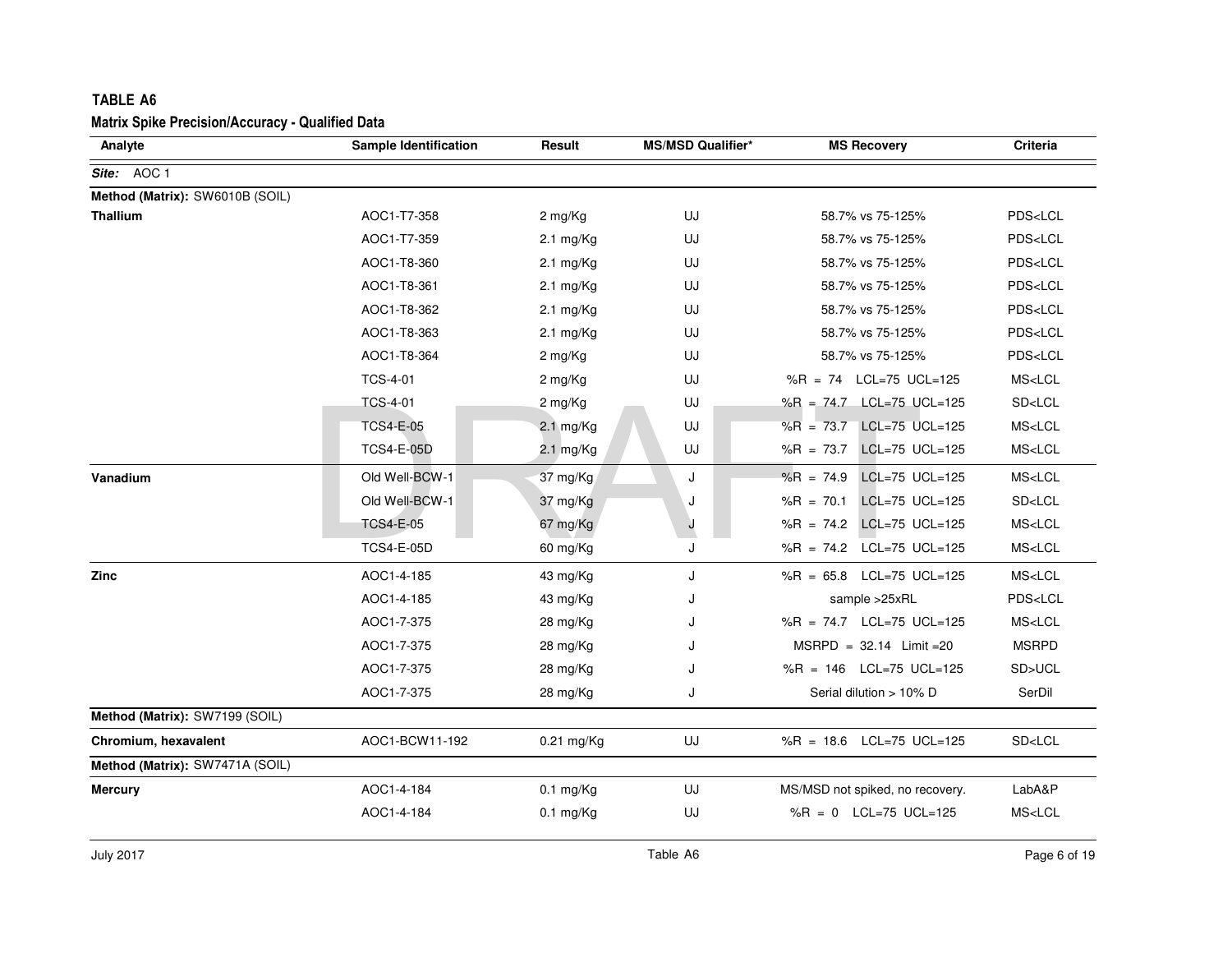| <b>Matrix Spike Precision/Accuracy - Qualified Data</b><br><b>Criteria</b><br>Analyte<br>Sample Identification<br>Result<br><b>MS/MSD Qualifier*</b><br><b>MS Recovery</b><br>AOC1-4-184<br>UJ<br>%R = 0 LCL=75 UCL=125<br>SD <lcl<br><math>0.1</math> mg/Kg<br/>MS<lcl<br>AOC1-BCW11-192<br/>UJ<br/><math>%R = 46.5</math><br/><math>LCL=66</math> <math>UCL=130</math><br/><math>1.1</math> ug/Kg<br/>UJ<br/>AOC1-BCW11-192<br/><math>%R = 54.1</math><br/>LCL=66 UCL=130<br/>SD<lcl<br><math>1.1 \text{ ug/Kg}</math><br/>UJ<br/>AOC1-T5D-304<br/><math>MSRPD = 21.2</math> Limit = 20<br/><b>MSRPD</b><br/>17 ug/Kg<br/><math>LCL=65</math> <math>UCL=135</math><br/>MS<lcl<br>AOC1-8-381<br/>130 ug/Kg<br/>UJ<br/><math>%R = 38.4</math><br/>AOC1-8-381<br/>UJ<br/>%R = 23.8 LCL=65 UCL=135<br/>SD<lcl<br>130 ug/Kg<br/><b>TCS-4-02</b><br/>330 ug/Kg<br/>UJ<br/><math>LCL=44</math> <math>UCL=125</math><br/>SD<lcl<br><math>%R = 41.5</math><br/>UJ<br/><b>TCS-4-02</b><br/><math>%R = 34.7</math><br/><math>LCL=45</math> <math>UCL=125</math><br/>SD<lcl<br>330 ug/Kg<br/><b>TCS-4-02</b><br/>330 ug/Kg<br/>UJ<br/><math>%R = 32</math><br/>LCL=39 UCL=125<br/>SD<lcl<br>UJ<br/><b>TCS-4-02</b><br/>LCL=35 UCL=125<br/>SD<lcl<br>330 ug/Kg<br/><math>%R = 33.3</math><br/><b>TCS-4-02</b><br/>UJ<br/><math>LCL=49</math> <math>UCL=125</math><br/>MS<lcl<br>330 ug/Kg<br/><math>%R = 15.9</math><br/><b>TCS-4-02</b><br/>UJ<br/>SD<lcl<br>330 ug/Kg<br/><math>%R = 9.06</math><br/>LCL=49 UCL=125<br/>MS<lcl<br><b>TCS-4-02</b><br/>UJ<br/>LCL=43 UCL=125<br/>330 ug/Kg<br/><math>%R = 18.9</math><br/><b>TCS-4-02</b><br/>UJ<br/>%R = 11.9 LCL=43 UCL=125<br/>SD<lcl<br>330 ug/Kg<br/><b>TCS-4-02</b><br/>1700 ug/Kg<br/>UJ<br/>LCL=45 UCL=125<br/>MS<lcl<br><math>%R = 28.7</math><br/><b>TCS-4-02</b><br/>UJ<br/><math>%R = 18.1</math><br/><math>LCL=45</math> <math>UCL=125</math><br/>SD<lcl<br>1700 ug/Kg<br/>MS<lcl<br><b>TCS-4-02</b><br/>R<br/><math>LCL=25</math> UCL=132<br/>1700 ug/Kg<br/><math>%R = 0</math><br/><b>TCS-4-02</b><br/>R<br/>LCL=25 UCL=132<br/>SD<lcl<br>1700 ug/Kg<br/><math>%R = 0</math><br/>MS<lcl<br><b>TCS-4-02</b><br/>UJ<br/>%R = <math>40.9</math> LCL=44 UCL=125<br/>330 ug/Kg</lcl<br></lcl<br></lcl<br></lcl<br></lcl<br></lcl<br></lcl<br></lcl<br></lcl<br></lcl<br></lcl<br></lcl<br></lcl<br></lcl<br></lcl<br></lcl<br></lcl<br></lcl<br> | TABLE A6                        |                 |           |    |                          |                        |
|---------------------------------------------------------------------------------------------------------------------------------------------------------------------------------------------------------------------------------------------------------------------------------------------------------------------------------------------------------------------------------------------------------------------------------------------------------------------------------------------------------------------------------------------------------------------------------------------------------------------------------------------------------------------------------------------------------------------------------------------------------------------------------------------------------------------------------------------------------------------------------------------------------------------------------------------------------------------------------------------------------------------------------------------------------------------------------------------------------------------------------------------------------------------------------------------------------------------------------------------------------------------------------------------------------------------------------------------------------------------------------------------------------------------------------------------------------------------------------------------------------------------------------------------------------------------------------------------------------------------------------------------------------------------------------------------------------------------------------------------------------------------------------------------------------------------------------------------------------------------------------------------------------------------------------------------------------------------------------------------------------------------------------------------------------------------------------------------------------------------------------------------------------------------------------------------------------------------------------------------------------------------------------------------------------------------------------------------------------------------------------------------------|---------------------------------|-----------------|-----------|----|--------------------------|------------------------|
|                                                                                                                                                                                                                                                                                                                                                                                                                                                                                                                                                                                                                                                                                                                                                                                                                                                                                                                                                                                                                                                                                                                                                                                                                                                                                                                                                                                                                                                                                                                                                                                                                                                                                                                                                                                                                                                                                                                                                                                                                                                                                                                                                                                                                                                                                                                                                                                                   |                                 |                 |           |    |                          |                        |
|                                                                                                                                                                                                                                                                                                                                                                                                                                                                                                                                                                                                                                                                                                                                                                                                                                                                                                                                                                                                                                                                                                                                                                                                                                                                                                                                                                                                                                                                                                                                                                                                                                                                                                                                                                                                                                                                                                                                                                                                                                                                                                                                                                                                                                                                                                                                                                                                   |                                 |                 |           |    |                          |                        |
|                                                                                                                                                                                                                                                                                                                                                                                                                                                                                                                                                                                                                                                                                                                                                                                                                                                                                                                                                                                                                                                                                                                                                                                                                                                                                                                                                                                                                                                                                                                                                                                                                                                                                                                                                                                                                                                                                                                                                                                                                                                                                                                                                                                                                                                                                                                                                                                                   | Site: AOC 1                     |                 |           |    |                          |                        |
|                                                                                                                                                                                                                                                                                                                                                                                                                                                                                                                                                                                                                                                                                                                                                                                                                                                                                                                                                                                                                                                                                                                                                                                                                                                                                                                                                                                                                                                                                                                                                                                                                                                                                                                                                                                                                                                                                                                                                                                                                                                                                                                                                                                                                                                                                                                                                                                                   | Method (Matrix): SW7471A (SOIL) |                 |           |    |                          |                        |
|                                                                                                                                                                                                                                                                                                                                                                                                                                                                                                                                                                                                                                                                                                                                                                                                                                                                                                                                                                                                                                                                                                                                                                                                                                                                                                                                                                                                                                                                                                                                                                                                                                                                                                                                                                                                                                                                                                                                                                                                                                                                                                                                                                                                                                                                                                                                                                                                   | <b>Mercury</b>                  |                 |           |    |                          |                        |
|                                                                                                                                                                                                                                                                                                                                                                                                                                                                                                                                                                                                                                                                                                                                                                                                                                                                                                                                                                                                                                                                                                                                                                                                                                                                                                                                                                                                                                                                                                                                                                                                                                                                                                                                                                                                                                                                                                                                                                                                                                                                                                                                                                                                                                                                                                                                                                                                   | Method (Matrix): SW8081A (SOIL) |                 |           |    |                          |                        |
|                                                                                                                                                                                                                                                                                                                                                                                                                                                                                                                                                                                                                                                                                                                                                                                                                                                                                                                                                                                                                                                                                                                                                                                                                                                                                                                                                                                                                                                                                                                                                                                                                                                                                                                                                                                                                                                                                                                                                                                                                                                                                                                                                                                                                                                                                                                                                                                                   | <b>Heptachlor epoxide</b>       |                 |           |    |                          |                        |
|                                                                                                                                                                                                                                                                                                                                                                                                                                                                                                                                                                                                                                                                                                                                                                                                                                                                                                                                                                                                                                                                                                                                                                                                                                                                                                                                                                                                                                                                                                                                                                                                                                                                                                                                                                                                                                                                                                                                                                                                                                                                                                                                                                                                                                                                                                                                                                                                   |                                 |                 |           |    |                          |                        |
|                                                                                                                                                                                                                                                                                                                                                                                                                                                                                                                                                                                                                                                                                                                                                                                                                                                                                                                                                                                                                                                                                                                                                                                                                                                                                                                                                                                                                                                                                                                                                                                                                                                                                                                                                                                                                                                                                                                                                                                                                                                                                                                                                                                                                                                                                                                                                                                                   | Method (Matrix): SW8082 (SOIL)  |                 |           |    |                          |                        |
|                                                                                                                                                                                                                                                                                                                                                                                                                                                                                                                                                                                                                                                                                                                                                                                                                                                                                                                                                                                                                                                                                                                                                                                                                                                                                                                                                                                                                                                                                                                                                                                                                                                                                                                                                                                                                                                                                                                                                                                                                                                                                                                                                                                                                                                                                                                                                                                                   | Aroclor 1016                    |                 |           |    |                          |                        |
|                                                                                                                                                                                                                                                                                                                                                                                                                                                                                                                                                                                                                                                                                                                                                                                                                                                                                                                                                                                                                                                                                                                                                                                                                                                                                                                                                                                                                                                                                                                                                                                                                                                                                                                                                                                                                                                                                                                                                                                                                                                                                                                                                                                                                                                                                                                                                                                                   | Method (Matrix): SW8260B (SOIL) |                 |           |    |                          |                        |
|                                                                                                                                                                                                                                                                                                                                                                                                                                                                                                                                                                                                                                                                                                                                                                                                                                                                                                                                                                                                                                                                                                                                                                                                                                                                                                                                                                                                                                                                                                                                                                                                                                                                                                                                                                                                                                                                                                                                                                                                                                                                                                                                                                                                                                                                                                                                                                                                   | <b>Acrolein</b>                 |                 |           |    |                          |                        |
|                                                                                                                                                                                                                                                                                                                                                                                                                                                                                                                                                                                                                                                                                                                                                                                                                                                                                                                                                                                                                                                                                                                                                                                                                                                                                                                                                                                                                                                                                                                                                                                                                                                                                                                                                                                                                                                                                                                                                                                                                                                                                                                                                                                                                                                                                                                                                                                                   |                                 |                 |           |    |                          |                        |
|                                                                                                                                                                                                                                                                                                                                                                                                                                                                                                                                                                                                                                                                                                                                                                                                                                                                                                                                                                                                                                                                                                                                                                                                                                                                                                                                                                                                                                                                                                                                                                                                                                                                                                                                                                                                                                                                                                                                                                                                                                                                                                                                                                                                                                                                                                                                                                                                   | Method (Matrix): SW8270C (SOIL) |                 |           |    |                          |                        |
|                                                                                                                                                                                                                                                                                                                                                                                                                                                                                                                                                                                                                                                                                                                                                                                                                                                                                                                                                                                                                                                                                                                                                                                                                                                                                                                                                                                                                                                                                                                                                                                                                                                                                                                                                                                                                                                                                                                                                                                                                                                                                                                                                                                                                                                                                                                                                                                                   | 1,2,4-Trichlorobenzene          |                 |           |    |                          |                        |
|                                                                                                                                                                                                                                                                                                                                                                                                                                                                                                                                                                                                                                                                                                                                                                                                                                                                                                                                                                                                                                                                                                                                                                                                                                                                                                                                                                                                                                                                                                                                                                                                                                                                                                                                                                                                                                                                                                                                                                                                                                                                                                                                                                                                                                                                                                                                                                                                   | 1,2-Dichlorobenzene             |                 |           |    |                          |                        |
|                                                                                                                                                                                                                                                                                                                                                                                                                                                                                                                                                                                                                                                                                                                                                                                                                                                                                                                                                                                                                                                                                                                                                                                                                                                                                                                                                                                                                                                                                                                                                                                                                                                                                                                                                                                                                                                                                                                                                                                                                                                                                                                                                                                                                                                                                                                                                                                                   | 1,3-Dichlorobenzene             |                 |           |    |                          |                        |
|                                                                                                                                                                                                                                                                                                                                                                                                                                                                                                                                                                                                                                                                                                                                                                                                                                                                                                                                                                                                                                                                                                                                                                                                                                                                                                                                                                                                                                                                                                                                                                                                                                                                                                                                                                                                                                                                                                                                                                                                                                                                                                                                                                                                                                                                                                                                                                                                   | 1,4-Dichlorobenzene             |                 |           |    |                          |                        |
|                                                                                                                                                                                                                                                                                                                                                                                                                                                                                                                                                                                                                                                                                                                                                                                                                                                                                                                                                                                                                                                                                                                                                                                                                                                                                                                                                                                                                                                                                                                                                                                                                                                                                                                                                                                                                                                                                                                                                                                                                                                                                                                                                                                                                                                                                                                                                                                                   | 2,4,5-Trichlorophenol           |                 |           |    |                          |                        |
|                                                                                                                                                                                                                                                                                                                                                                                                                                                                                                                                                                                                                                                                                                                                                                                                                                                                                                                                                                                                                                                                                                                                                                                                                                                                                                                                                                                                                                                                                                                                                                                                                                                                                                                                                                                                                                                                                                                                                                                                                                                                                                                                                                                                                                                                                                                                                                                                   |                                 |                 |           |    |                          |                        |
|                                                                                                                                                                                                                                                                                                                                                                                                                                                                                                                                                                                                                                                                                                                                                                                                                                                                                                                                                                                                                                                                                                                                                                                                                                                                                                                                                                                                                                                                                                                                                                                                                                                                                                                                                                                                                                                                                                                                                                                                                                                                                                                                                                                                                                                                                                                                                                                                   | 2,4,6-Trichlorophenol           |                 |           |    |                          |                        |
|                                                                                                                                                                                                                                                                                                                                                                                                                                                                                                                                                                                                                                                                                                                                                                                                                                                                                                                                                                                                                                                                                                                                                                                                                                                                                                                                                                                                                                                                                                                                                                                                                                                                                                                                                                                                                                                                                                                                                                                                                                                                                                                                                                                                                                                                                                                                                                                                   |                                 |                 |           |    |                          |                        |
|                                                                                                                                                                                                                                                                                                                                                                                                                                                                                                                                                                                                                                                                                                                                                                                                                                                                                                                                                                                                                                                                                                                                                                                                                                                                                                                                                                                                                                                                                                                                                                                                                                                                                                                                                                                                                                                                                                                                                                                                                                                                                                                                                                                                                                                                                                                                                                                                   | 2,4-Dichlorophenol              |                 |           |    |                          |                        |
|                                                                                                                                                                                                                                                                                                                                                                                                                                                                                                                                                                                                                                                                                                                                                                                                                                                                                                                                                                                                                                                                                                                                                                                                                                                                                                                                                                                                                                                                                                                                                                                                                                                                                                                                                                                                                                                                                                                                                                                                                                                                                                                                                                                                                                                                                                                                                                                                   |                                 |                 |           |    |                          |                        |
|                                                                                                                                                                                                                                                                                                                                                                                                                                                                                                                                                                                                                                                                                                                                                                                                                                                                                                                                                                                                                                                                                                                                                                                                                                                                                                                                                                                                                                                                                                                                                                                                                                                                                                                                                                                                                                                                                                                                                                                                                                                                                                                                                                                                                                                                                                                                                                                                   | 2,4-Dinitrophenol               |                 |           |    |                          |                        |
|                                                                                                                                                                                                                                                                                                                                                                                                                                                                                                                                                                                                                                                                                                                                                                                                                                                                                                                                                                                                                                                                                                                                                                                                                                                                                                                                                                                                                                                                                                                                                                                                                                                                                                                                                                                                                                                                                                                                                                                                                                                                                                                                                                                                                                                                                                                                                                                                   |                                 |                 |           |    |                          |                        |
|                                                                                                                                                                                                                                                                                                                                                                                                                                                                                                                                                                                                                                                                                                                                                                                                                                                                                                                                                                                                                                                                                                                                                                                                                                                                                                                                                                                                                                                                                                                                                                                                                                                                                                                                                                                                                                                                                                                                                                                                                                                                                                                                                                                                                                                                                                                                                                                                   | 2-Chlorophenol                  |                 |           |    |                          |                        |
|                                                                                                                                                                                                                                                                                                                                                                                                                                                                                                                                                                                                                                                                                                                                                                                                                                                                                                                                                                                                                                                                                                                                                                                                                                                                                                                                                                                                                                                                                                                                                                                                                                                                                                                                                                                                                                                                                                                                                                                                                                                                                                                                                                                                                                                                                                                                                                                                   |                                 | <b>TCS-4-02</b> | 330 ug/Kg | UJ | %R = 25.2 LCL=44 UCL=125 | SD <lcl< td=""></lcl<> |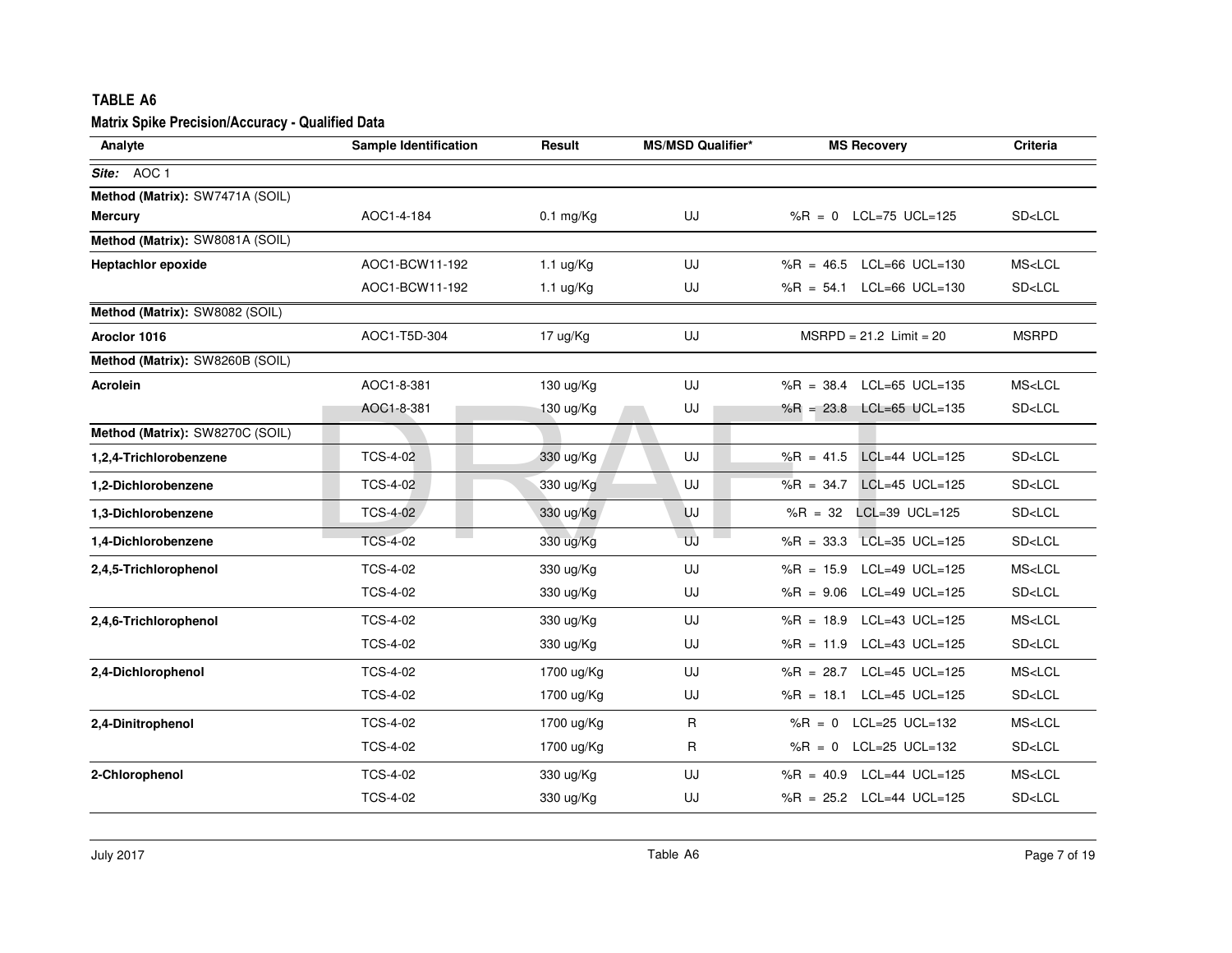| TABLE A6                                                |                       |            |                          |                                             |                        |
|---------------------------------------------------------|-----------------------|------------|--------------------------|---------------------------------------------|------------------------|
| <b>Matrix Spike Precision/Accuracy - Qualified Data</b> |                       |            |                          |                                             |                        |
| Analyte                                                 | Sample Identification | Result     | <b>MS/MSD Qualifier*</b> | <b>MS Recovery</b>                          | Criteria               |
| Site: AOC 1                                             |                       |            |                          |                                             |                        |
| Method (Matrix): SW8270C (SOIL)                         |                       |            |                          |                                             |                        |
| 2-Methylnaphthalene                                     | <b>TCS-4-02</b>       | 330 ug/Kg  | UJ                       | %R = 42.2 LCL=47 UCL=125                    | SD <lcl< td=""></lcl<> |
| 2-Methylphenol                                          | <b>TCS-4-02</b>       | 330 ug/Kg  | UJ                       | %R = $38$ LCL=40 UCL=125                    | SD <lcl< td=""></lcl<> |
| 2-Nitrophenol                                           | <b>TCS-4-02</b>       | 330 ug/Kg  | UJ                       | $%R = 33.4$<br>LCL=42 UCL=125               | MS <lcl< td=""></lcl<> |
|                                                         | <b>TCS-4-02</b>       | 330 ug/Kg  | UJ                       | %R = 20.4 LCL=42 UCL=125                    | SD <lcl< td=""></lcl<> |
| 4,6-Dinitro-2-methylphenol                              | <b>TCS-4-02</b>       | 1700 ug/Kg | R                        | $%R = 2.6$<br>LCL=29 UCL=137                | MS <lcl< td=""></lcl<> |
|                                                         | <b>TCS-4-02</b>       | 1700 ug/Kg | R                        | LCL=29 UCL=137<br>$%R = 0$                  | SD <lcl< td=""></lcl<> |
| 4-Chloro-3-methylphenol                                 | <b>TCS-4-02</b>       | 670 ug/Kg  | UJ                       | %R = $33.5$ LCL=46 UCL=125                  | SD <lcl< td=""></lcl<> |
| 4-Methylphenol                                          | <b>TCS-4-02</b>       | 330 ug/Kg  | UJ                       | %R = 34.3 LCL=41 UCL=125                    | SD <lcl< td=""></lcl<> |
| 4-Nitrophenol                                           | <b>TCS-4-02</b>       | 1700 ug/Kg | UJ                       | $LCL = 25 \text{ UCL} = 138$<br>$%R = 12.4$ | MS <lcl< td=""></lcl<> |
|                                                         | <b>TCS-4-02</b>       | 1700 ug/Kg | R                        | %R = 4.02 LCL=25 UCL=138                    | SD <lcl< td=""></lcl<> |
| Acenaphthene                                            | <b>TCS-4-02</b>       | 330 ug/Kg  | UJ                       | $LCL=46$ $UCL=125$<br>$%R = 45.6$           | SD <lcl< td=""></lcl<> |
| Anthracene                                              | <b>TCS-4-02</b>       | 330 ug/Kg  | UJ                       | LCL=53 UCL=125<br>$%R = 49.6$               | SD <lcl< td=""></lcl<> |
| Benzo (a) anthracene                                    | <b>TCS-4-02</b>       | 330 ug/Kg  | UJ                       | $%R = 51.3$<br>LCL=52 UCL=125               | SD <lcl< td=""></lcl<> |
| Benzo (a) pyrene                                        | <b>TCS-4-02</b>       | 330 ug/Kg  | UJ                       | %R = 49.4 LCL=50 UCL=125                    | SD <lcl< td=""></lcl<> |
| Benzo (g,h,i) perylene                                  | AOC1-7-375            | 340 ug/Kg  | UJ                       | $%R = 26.9$<br>LCL=38 UCL=126               | MS <lcl< td=""></lcl<> |
|                                                         | AOC1-7-375            | 340 ug/Kg  | UJ                       | $%R = 22.9$<br>LCL=38 UCL=126               | SD <lcl< td=""></lcl<> |
| <b>Benzoic acid</b>                                     | <b>TCS-4-02</b>       | 1700 ug/Kg | R                        | LCL=25 UCL=125<br>$%R = 0$                  | MS <lcl< td=""></lcl<> |
|                                                         | <b>TCS-4-02</b>       | 1700 ug/Kg | R                        | %R = 0 LCL=25 UCL=125                       | SD <lcl< td=""></lcl<> |
| bis (2-chloroethoxy) methane                            | <b>TCS-4-02</b>       | 330 ug/Kg  | UJ                       | %R = 42.9 LCL=43 UCL=125                    | SD <lcl< td=""></lcl<> |
| <b>Chrysene</b>                                         | <b>TCS-4-02</b>       | 330 ug/Kg  | UJ                       | %R = $51.3$ LCL=53 UCL=125                  | SD <lcl< td=""></lcl<> |
| Dibenzo (a,h) anthracene                                | AOC1-7-375            | 340 ug/Kg  | UJ                       | $LCL=41$ $UCL=125$<br>$%R = 39.4$           | MS <lcl< td=""></lcl<> |
|                                                         | AOC1-7-375            | 340 ug/Kg  | UJ                       | %R = 34.5 LCL=41 UCL=125                    | SD <lcl< td=""></lcl<> |
| <b>Dibenzofuran</b>                                     | <b>TCS-4-02</b>       | 330 ug/Kg  | UJ                       | %R = 48.6 LCL=51 UCL=125                    | SD <lcl< td=""></lcl<> |
|                                                         |                       |            |                          |                                             |                        |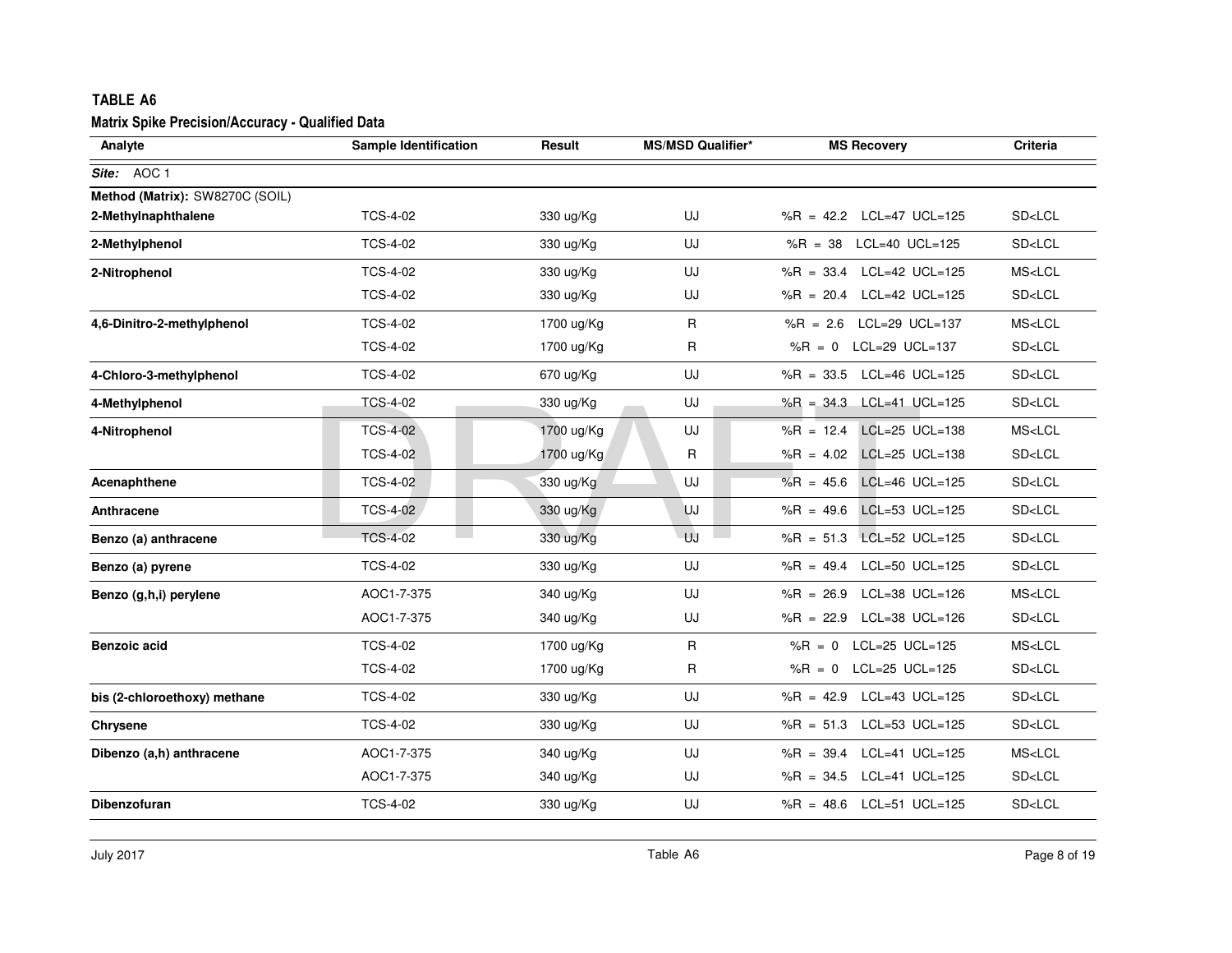| TABLE A6                                         |                              |            |                          |                                             |                        |
|--------------------------------------------------|------------------------------|------------|--------------------------|---------------------------------------------|------------------------|
| Matrix Spike Precision/Accuracy - Qualified Data |                              |            |                          |                                             |                        |
| Analyte                                          | <b>Sample Identification</b> | Result     | <b>MS/MSD Qualifier*</b> | <b>MS Recovery</b>                          | Criteria               |
| Site: AOC 1                                      |                              |            |                          |                                             |                        |
| Method (Matrix): SW8270C (SOIL)                  |                              |            |                          |                                             |                        |
| Di-n-butylphthalate                              | <b>TCS-4-02</b>              | 330 ug/Kg  | UJ                       | %R = 51.3 LCL=56 UCL=125                    | SD <lcl< td=""></lcl<> |
| <b>Fluoranthene</b>                              | <b>TCS-4-02</b>              | 330 ug/Kg  | UJ                       | %R = 43.9 LCL=54 UCL=125                    | SD <lcl< td=""></lcl<> |
| <b>Fluorene</b>                                  | <b>TCS-4-02</b>              | 330 ug/Kg  | UJ                       | %R = $48.5$ LCL=49 UCL=125                  | SD <lcl< td=""></lcl<> |
| Hexachlorocyclopentadiene, add                   | AOC1-7-375                   | 680 ug/Kg  | UJ                       | %R = $27.8$ LCL=57 UCL=108                  | MS <lcl< td=""></lcl<> |
|                                                  | AOC1-7-375                   | 680 ug/Kg  | UJ                       | LCL=57 UCL=108<br>$%R = 26.4$               | SD <lcl< td=""></lcl<> |
| Hexachloroethane                                 | <b>TCS-4-02</b>              | 330 ug/Kg  | UJ                       | %R = 33.2 LCL=34 UCL=125                    | SD <lcl< td=""></lcl<> |
| Indeno (1,2,3-c,d) pyrene                        | AOC1-7-375                   | 340 ug/Kg  | UJ                       | $%R = 36.1$<br>$LCL = 38 \text{ UCL} = 125$ | MS <lcl< td=""></lcl<> |
|                                                  | AOC1-7-375                   | 340 ug/Kg  | UJ                       | %R = 31.1 LCL=38 UCL=125                    | SD <lcl< td=""></lcl<> |
| Pentachlorophenol                                | <b>TCS-4-02</b>              | 1700 ug/Kg | R                        | LCL=25 UCL=125<br>$%R = 1.66$               | MS <lcl< td=""></lcl<> |
|                                                  | <b>TCS-4-02</b>              | 1700 ug/Kg | R                        | LCL=25 UCL=125<br>$%R = 0$                  | SD <lcl< td=""></lcl<> |
| Phenanthrene                                     | <b>TCS-4-02</b>              | 330 ug/Kg  | UJ                       | LCL=50 UCL=125<br>$%R = 49.4$               | SD <lcl< td=""></lcl<> |
| <b>Phenol</b>                                    | <b>TCS-4-02</b>              | 330 ug/Kg  | <b>UJ</b>                | LCL=39 UCL=125<br>$%R = 31.3$               | SD <lcl< td=""></lcl<> |
| Pyrene                                           | <b>TCS-4-02</b>              | 330 ug/Kg  | UJ                       | %R = 41.9 LCL=46 UCL=125                    | SD <lcl< td=""></lcl<> |
| Method (Matrix): SW8290 (SOIL)                   |                              |            |                          |                                             |                        |
| 1,2,3,4,6,7,8-Heptachlorodibenzofuran            | AOC1-7-375                   | 38 PG/G    | J                        | %R = $67.7$ LCL=70 UCL=130                  | SD <lcl< td=""></lcl<> |
|                                                  | AOC1-BCW16-212               | 53 PG/G    | ۱.                       | $%R = 231$<br>$LCL = 70$ $UCL = 130$        | SD>UCL                 |
|                                                  | AOC1-BCW18-220               | 57 PG/G    | J                        | $MSRPD = 46.23$ Limit = 20                  | <b>MSRPD</b>           |
|                                                  | AOC1-BCW18-220               | 57 PG/G    | ا.                       | %R = $150$ LCL=70 UCL=130                   | SD>UCL                 |
|                                                  | AOC1-BCW25-248               | 110 PG/G   |                          | $%R = 295$<br>LCL=70 UCL=130                | MS>UCL                 |
|                                                  | AOC1-BCW25-248               | 110 PG/G   | J                        | $MSRPD = 44.08$ Limit =20                   | <b>MSRPD</b>           |
|                                                  | AOC1-BCW25-248               | 110 PG/G   | ۱.                       | %R = $157$ LCL=70 UCL=130                   | SD>UCL                 |
|                                                  | AOC1-T2g-320                 | 820 PG/G   | J                        | %R = 264 LCL=70 UCL=130                     | MS>UCL                 |
| 1,2,3,4,6,7,8-Heptachlorodibenzo-p-dioxin        | AOC1-T2g-320                 | 3100 PG/G  | J                        | $LCL=70$ UCL=130<br>$%R = 776$              | MS>UCL                 |
|                                                  | AOC1-T2g-320                 | 3100 PG/G  | J                        | %R = 752 LCL=70 UCL=130                     | SD>UCL                 |
|                                                  |                              |            |                          |                                             |                        |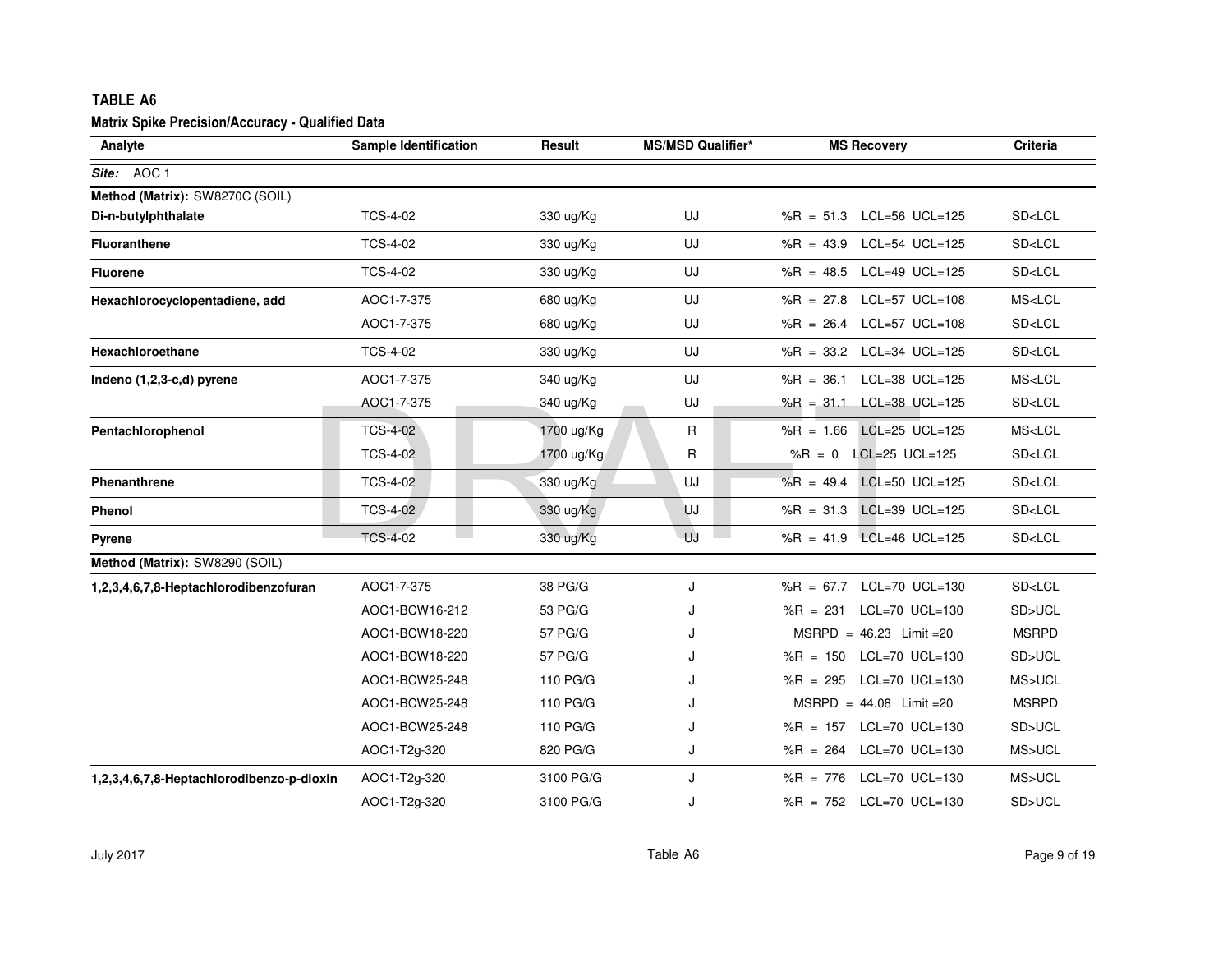| Analyte                                   | <b>Sample Identification</b> | Result    | <b>MS/MSD Qualifier*</b> | <b>MS Recovery</b>                    | Criteria               |
|-------------------------------------------|------------------------------|-----------|--------------------------|---------------------------------------|------------------------|
| Site: AOC 1                               |                              |           |                          |                                       |                        |
| Method (Matrix): SW8290 (SOIL)            |                              |           |                          |                                       |                        |
| 1,2,3,4,6,7,8-Heptachlorodibenzo-p-dioxin | AOC1-T7-356                  | 210 PG/G  | J                        | %R = 0.9 LCL=70 UCL=130               | MS <lcl< td=""></lcl<> |
|                                           | AOC1-T7-356                  | 210 PG/G  | J                        | %R = $34.5$ LCL=70 UCL=130            | SD <lcl< td=""></lcl<> |
| 1,2,3,4,7,8,9-Heptachlorodibenzofuran     | AOC1-BCW16-212               | 4.8 PG/G  | J                        | $MSRPD = 24.96$ Limit = 20            | <b>MSRPD</b>           |
| 1,2,3,6,7,8-Hexachlorodibenzofuran        | AOC1-T2g-320                 | 89 PG/G   | UJ                       | %R = $68.2$ LCL=70 UCL=130            | SD <lcl< td=""></lcl<> |
| 1,2,3,6,7,8-Hexachlorodibenzo-p-dioxin    | AOC1-BCW16-212               | 24 PG/G   | J                        | $MSRPD = 32.08$ Limit = 20            | <b>MSRPD</b>           |
|                                           | AOC1-BCW25-248               | 50 PG/G   | J                        | %R = $158$ LCL=70 UCL=130             | MS>UCL                 |
|                                           | AOC1-BCW25-248               | 50 PG/G   | J                        | %R = 153 LCL=70 UCL=130               | SD>UCL                 |
| 2,3,4,6,7,8-Hexachlorodibenzofuran        | AOC1-T2h-329                 | 290 PG/G  | UJ                       | %R = 67 LCL=70 UCL=130                | MS <lcl< td=""></lcl<> |
|                                           | AOC1-T2h-329                 | 290 PG/G  | UJ                       | %R = $58.9$ LCL=70 UCL=130            | SD <lcl< td=""></lcl<> |
| <b>OCDD</b>                               | AOC1-T7-356                  | 2100 PG/G | J                        | $%R = -191$<br>$LCL = 70$ $UCL = 130$ | SD <lcl< td=""></lcl<> |
| <b>OCDF</b>                               | AOC1-7-375                   | 130 PG/G  | J                        | $%R = 48$<br>LCL=70 UCL=130           | MS <lcl< td=""></lcl<> |
|                                           | AOC1-7-375                   | 130 PG/G  | J                        | LCL=70 UCL=130<br>$%R = 48.4$         | SD <lcl< td=""></lcl<> |
|                                           | AOC1-BCW11-193               | 320 PG/G  | J                        | %R = 182 LCL=70 UCL=130               | MS>UCL                 |
|                                           | AOC1-BCW11-193               | 320 PG/G  | J                        | $MSRPD = 23.15$ Limit = 20            | <b>MSRPD</b>           |
|                                           | AOC1-BCW16-212               | 190 PG/G  | J                        | %R = $49.6$ LCL=70 UCL=130            | MS <lcl< td=""></lcl<> |
|                                           | AOC1-BCW16-212               | 190 PG/G  | J                        | $MSRPD = 134.38$ Limit = 20           | <b>MSRPD</b>           |
|                                           | AOC1-BCW16-212               | 190 PG/G  | J                        | %R = 564 LCL=70 UCL=130               | SD>UCL                 |
|                                           | AOC1-BCW18-220               | 230 PG/G  | J                        | %R = $67.2$ LCL=70 UCL=130            | MS <lcl< td=""></lcl<> |
|                                           | AOC1-BCW18-220               | 230 PG/G  | J                        | %R = 53.2 LCL=70 UCL=130              | SD <lcl< td=""></lcl<> |
|                                           | AOC1-BCW25-248               | 620 PG/G  | J                        | %R = $256$ LCL=70 UCL=130             | MS>UCL                 |
|                                           | AOC1-BCW25-248               | 620 PG/G  | J                        | %R = 228 LCL=70 UCL=130               | SD>UCL                 |
|                                           | AOC1-T2h-329                 | 720 PG/G  | J                        | $MSRPD = 23.19$ Limit = 20            | <b>MSRPD</b>           |
|                                           | AOC1-T2h-329                 | 720 PG/G  | J                        | %R = $38.4$ LCL=70 UCL=130            | SD <lcl< td=""></lcl<> |
|                                           | AOC1-T7-356                  | 68 PG/G   | J                        | %R = $67.3$ LCL=70 UCL=130            | MS <lcl< td=""></lcl<> |
|                                           | AOC1-T7-356                  | 68 PG/G   | J                        | %R = $69.1$ LCL=70 UCL=130            | SD <lcl< td=""></lcl<> |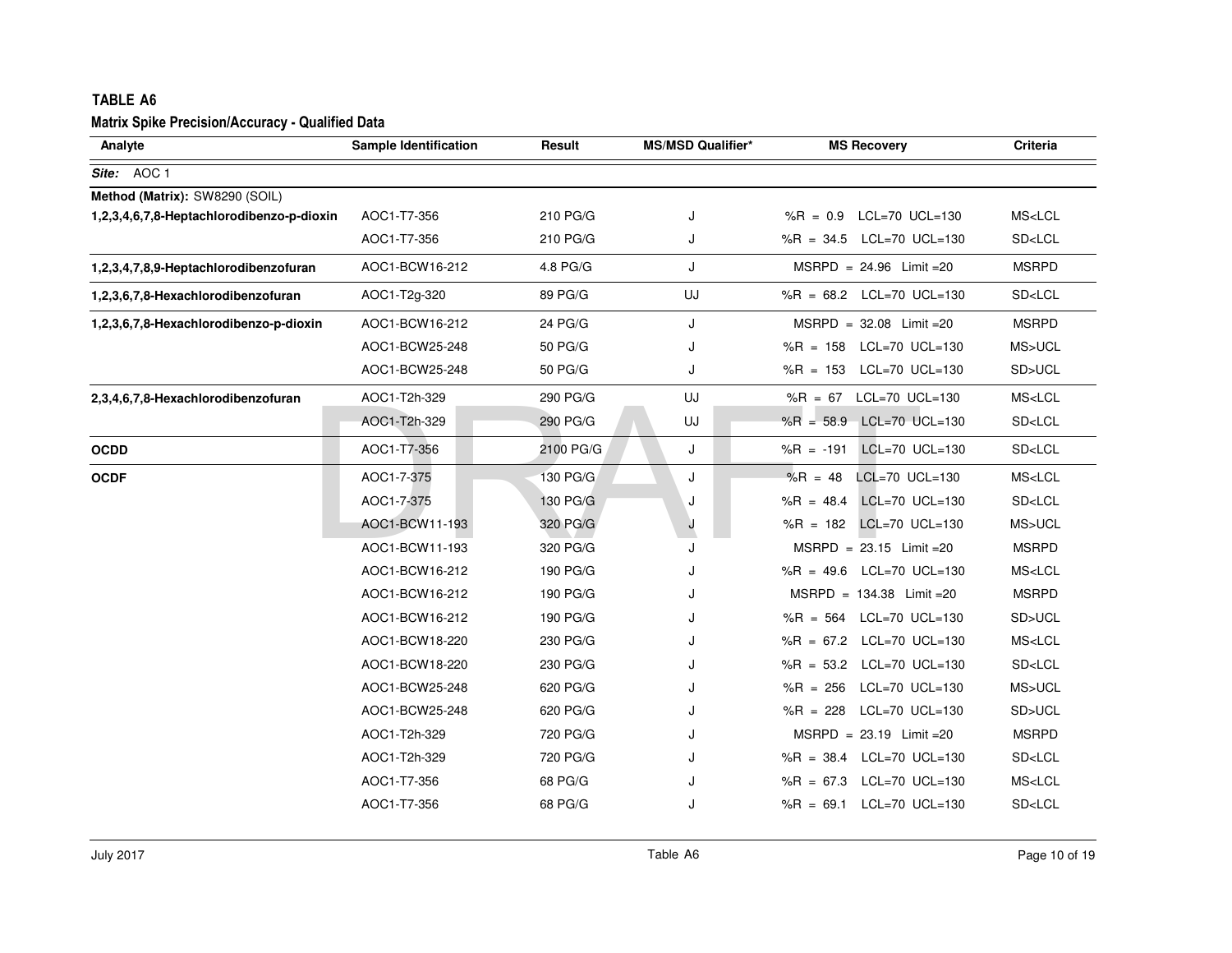| <b>TABLE A6</b><br>Matrix Spike Precision/Accuracy - Qualified Data |                              |                     |                          |                                 |                         |
|---------------------------------------------------------------------|------------------------------|---------------------|--------------------------|---------------------------------|-------------------------|
| Analyte                                                             | <b>Sample Identification</b> | Result              | <b>MS/MSD Qualifier*</b> | <b>MS Recovery</b>              | Criteria                |
| Site: AOC 13                                                        |                              |                     |                          |                                 |                         |
| Method (Matrix): SW6010B (SOIL)                                     |                              |                     |                          |                                 |                         |
| Cadmium                                                             | AOC13-33-17079               | 1 mg/Kg             | UJ                       | $%R = 74.4$<br>$LCL=75$ UCL=125 | MS <lcl< td=""></lcl<>  |
|                                                                     | AOC13-33-17079               | 1 mg/Kg             | UJ                       | %R = 74.5 LCL=75 UCL=125        | SD <lcl< td=""></lcl<>  |
| Cobalt                                                              | AOC13-33-17079               | 4.4 mg/Kg           | J                        | LCL=75 UCL=125<br>$%R = 72.3$   | MS <lcl< td=""></lcl<>  |
|                                                                     | AOC13-33-17079               | 4.4 mg/ $Kg$        | J                        | %R = 72.3 LCL=75 UCL=125        | SD <lcl< td=""></lcl<>  |
| Lead                                                                | AOC13-33-17079               | 22 mg/Kg            | J                        | %R = 72.4 LCL=75 UCL=125        | MS <lcl< td=""></lcl<>  |
|                                                                     | AOC13-33-17079               | 22 mg/Kg            | J                        | $%R = 70.9$<br>LCL=75 UCL=125   | SD <lcl< td=""></lcl<>  |
| <b>Selenium</b>                                                     | AOC13-33-17077               | 1 mg/Kg             | UJ                       | 14.7% vs 75-125%                | PDS <lcl< td=""></lcl<> |
|                                                                     | AOC13-33-17078               | 1 mg/Kg             | UJ                       | 14.7% vs 75-125%                | PDS <lcl< td=""></lcl<> |
|                                                                     | AOC13-33-17079               | 1 mg/Kg             | UJ                       | %R = $36.6$ LCL=75 UCL=125      | MS <lcl< td=""></lcl<>  |
|                                                                     | AOC13-33-17079               | 1 mg/Kg             | UJ                       | 14.7% vs 75-125%                | PDS <lcl< td=""></lcl<> |
|                                                                     | AOC13-33-17079               | 1 mg/Kg             | UJ                       | %R = $35.6$ LCL=75 UCL=125      | SD <lcl< td=""></lcl<>  |
|                                                                     | AOC13-33-DEBRIS              | 1.1 $mg/Kg$         | UJ                       | 6.76% vs 75-125%                | PDS <lcl< td=""></lcl<> |
|                                                                     | AOC13-33-SCALE               | $1.1$ mg/Kg         | UJ                       | 6.76% vs 75-125%                | PDS <lcl< td=""></lcl<> |
| Silver                                                              | AOC13-33-17077               | 1 mg/Kg             | UJ                       | 74.1% vs 75-125%                | PDS <lcl< td=""></lcl<> |
|                                                                     | AOC13-33-17078               | 1 mg/Kg             | UJ                       | 74.1% vs 75-125%                | PDS <lcl< td=""></lcl<> |
|                                                                     | AOC13-33-17079               | 1 mg/Kg             | UJ                       | 74.1% vs 75-125%                | PDS <lcl< td=""></lcl<> |
| <b>Thallium</b>                                                     | AOC13-33-17077               | $2.1 \text{ mg/Kg}$ | UJ                       | 58.7% vs 75-125%                | PDS <lcl< td=""></lcl<> |
|                                                                     | AOC13-33-17078               | 2 mg/Kg             | UJ                       | 58.7% vs 75-125%                | PDS <lcl< td=""></lcl<> |
|                                                                     | AOC13-33-17079               | $2.1 \text{ mg/Kg}$ | UJ                       | %R = $60.8$ LCL=75 UCL=125      | MS <lcl< td=""></lcl<>  |
|                                                                     | AOC13-33-17079               | $2.1 \text{ mg/Kg}$ | UJ                       | 58.7% vs 75-125%                | PDS <lcl< td=""></lcl<> |
|                                                                     | AOC13-33-17079               | $2.1 \text{ mg/Kg}$ | UJ                       | %R = $59.7$ LCL=75 UCL=125      | SD <lcl< td=""></lcl<>  |
|                                                                     | AOC13-33-DEBRIS              | $2.1 \text{ mg/Kg}$ | UJ                       | 58.7% vs 75-125%                | PDS <lcl< td=""></lcl<> |
|                                                                     | AOC13-33-SCALE               | $2.2 \text{ mg/Kg}$ | UJ                       | 58.7% vs 75-125%                | PDS <lcl< td=""></lcl<> |
| Zinc                                                                | AOC13-33-17079               | 55 mg/Kg            | J                        | %R = $73.5$ LCL=75 UCL=125      | MS <lcl< td=""></lcl<>  |
|                                                                     | AOC13-33-17079               | 55 mg/Kg            | J                        | %R = 72.2 LCL=75 UCL=125        | SD <lcl< td=""></lcl<>  |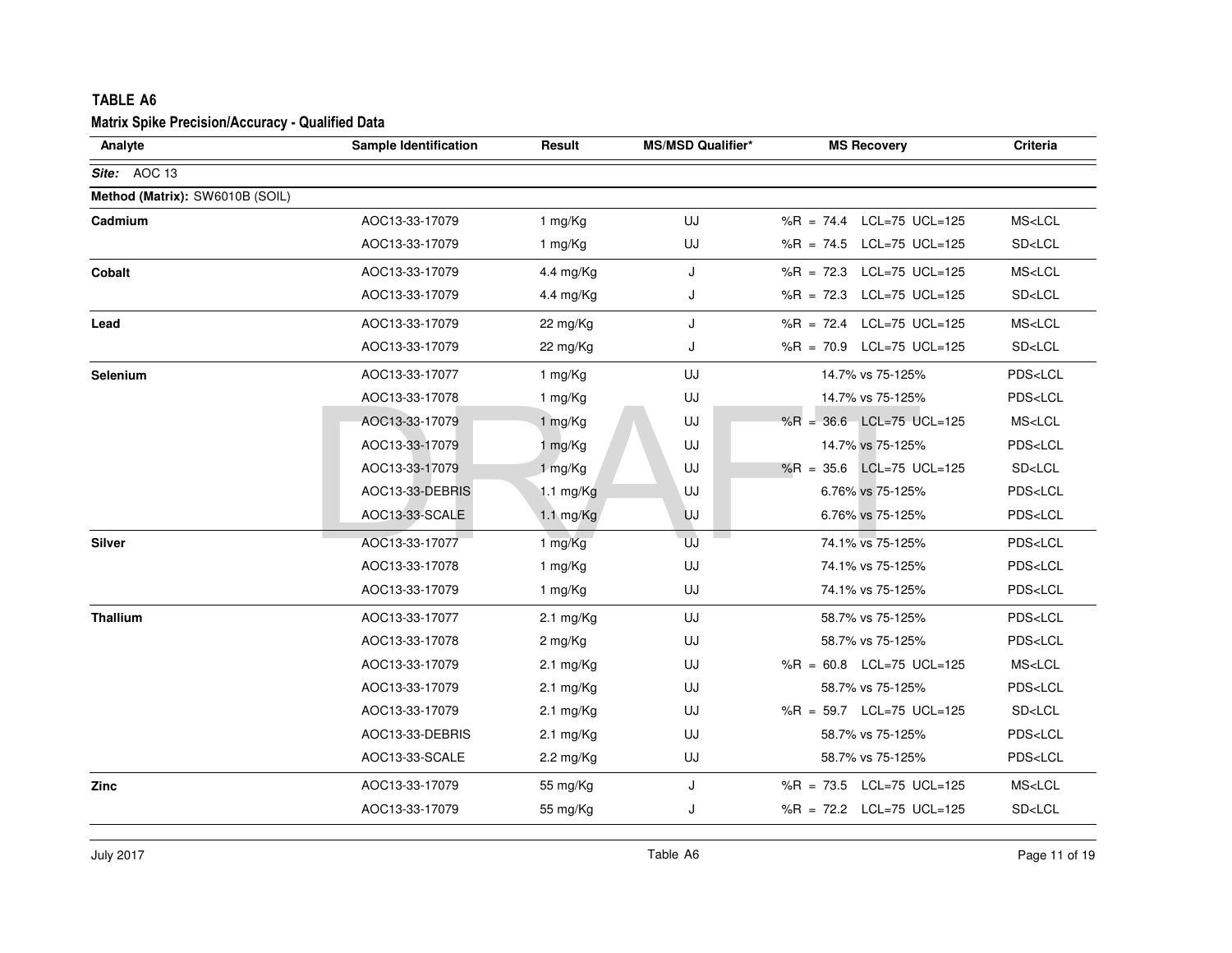| <b>TABLE A6</b>                                         |                              |                     |                          |                                             |                         |
|---------------------------------------------------------|------------------------------|---------------------|--------------------------|---------------------------------------------|-------------------------|
| <b>Matrix Spike Precision/Accuracy - Qualified Data</b> |                              |                     |                          |                                             |                         |
| Analyte                                                 | <b>Sample Identification</b> | Result              | <b>MS/MSD Qualifier*</b> | <b>MS Recovery</b>                          | Criteria                |
| Site: AOC 13                                            |                              |                     |                          |                                             |                         |
| Method (Matrix): SW8270SIM (SOIL)                       |                              |                     |                          |                                             |                         |
| Benzo (g,h,i) perylene                                  | AOC13-33-17079               | $5.9 \text{ ug/Kg}$ | J                        | %R = $20.8$ LCL=21 UCL=149                  | MS <lcl< td=""></lcl<>  |
| Dibenzo (a,h) anthracene                                | AOC13-33-17079               | 5.2 ug/Kg           | UJ                       | %R = 29.5 LCL=30 UCL=138                    | MS <lcl< td=""></lcl<>  |
| <b>Fluoranthene</b>                                     | AOC13-33-17079               | $120 \text{ ug/Kg}$ | J                        | %R = $28.5$ LCL=30 UCL=142                  | SD <lcl< td=""></lcl<>  |
| Method (Matrix): SW8290 (SOIL)                          |                              |                     |                          |                                             |                         |
| 1,2,3,4,7,8,9-Heptachlorodibenzofuran                   | AOC13-33-17079               | 150 PG/G            | J                        | LCL=70 UCL=130<br>$%R = 62.9$               | MS <lcl< td=""></lcl<>  |
|                                                         | AOC13-33-17079               | 150 PG/G            | J                        | $%R = 58.1$<br>LCL=70 UCL=130               | SD <lcl< td=""></lcl<>  |
| 1,2,3,4,7,8-Hexachlorodibenzofuran                      | AOC13-33-17079               | 110 PG/G            | J                        | %R = 66.7 LCL=70 UCL=130                    | SD <lcl< td=""></lcl<>  |
| 1,2,3,7,8,9-Hexachlorodibenzo-p-dioxin                  | AOC13-33-17079               | 160 PG/G            | J                        | %R = 69.5 LCL=70 UCL=130                    | SD <lcl< td=""></lcl<>  |
| Site: AOC 20                                            |                              |                     |                          |                                             |                         |
| Method (Matrix): SW6010B (SOIL)                         |                              |                     |                          |                                             |                         |
| Antimony                                                | AOC20-09-OS1-1001            | $2.1 \text{ mg/Kg}$ | UJ                       | 50.6% vs 75-125%                            | PDS <lcl< td=""></lcl<> |
|                                                         | AOC20-09-OS1-1002            | $2.1 \text{ mg/Kg}$ | UJ                       | 50.6% vs 75-125%                            | PDS <lcl< td=""></lcl<> |
|                                                         | AOC20-09-OS1-1003            | $2.1 \text{ mg/Kg}$ | UJ                       | 50.6% vs 75-125%                            | PDS <lcl< td=""></lcl<> |
| Selenium                                                | AOC20-09-OS1-1001            | 1 mg/Kg             | UJ                       | 59.4% vs 75-125%                            | PDS <lcl< td=""></lcl<> |
|                                                         | AOC20-09-OS1-1002            | 1 mg/Kg             | UJ                       | 59.4% vs 75-125%                            | PDS <lcl< td=""></lcl<> |
|                                                         | AOC20-09-OS1-1003            | 1 mg/Kg             | UJ                       | 59.4% vs 75-125%                            | PDS <lcl< td=""></lcl<> |
| Site: AOC 27                                            |                              |                     |                          |                                             |                         |
| Method (Matrix): SW6010B (SOIL)                         |                              |                     |                          |                                             |                         |
| Selenium                                                | AOC27-51-28557               | 1 mg/Kg             | UJ                       | $LCL = 75 \text{ UCL} = 125$<br>$%R = 35.1$ | MS <lcl< td=""></lcl<>  |
|                                                         | AOC27-51-28557               | 1 mg/Kg             | UJ                       | 6.76% vs 75-125%                            | PDS <lcl< td=""></lcl<> |
|                                                         | AOC27-51-28557               | 1 mg/Kg             | UJ                       | %R = 35.9 LCL=75 UCL=125                    | SD <lcl< td=""></lcl<>  |
|                                                         | AOC27-51-28558               | 1 mg/Kg             | UJ                       | 6.76% vs 75-125%                            | PDS <lcl< td=""></lcl<> |
|                                                         | AOC27-51-28559               | 1 mg/Kg             | UJ                       | 6.76% vs 75-125%                            | PDS <lcl< td=""></lcl<> |
| Thallium                                                | AOC27-51-28557               | $2.1 \text{ mg/Kg}$ | UJ                       | %R = $55.6$ LCL=75 UCL=125                  | MS <lcl< td=""></lcl<>  |
|                                                         | AOC27-51-28557               | $2.1 \text{ mg/Kg}$ | UJ                       | 58.7% vs 75-125%                            | PDS <lcl< td=""></lcl<> |
|                                                         |                              |                     |                          |                                             |                         |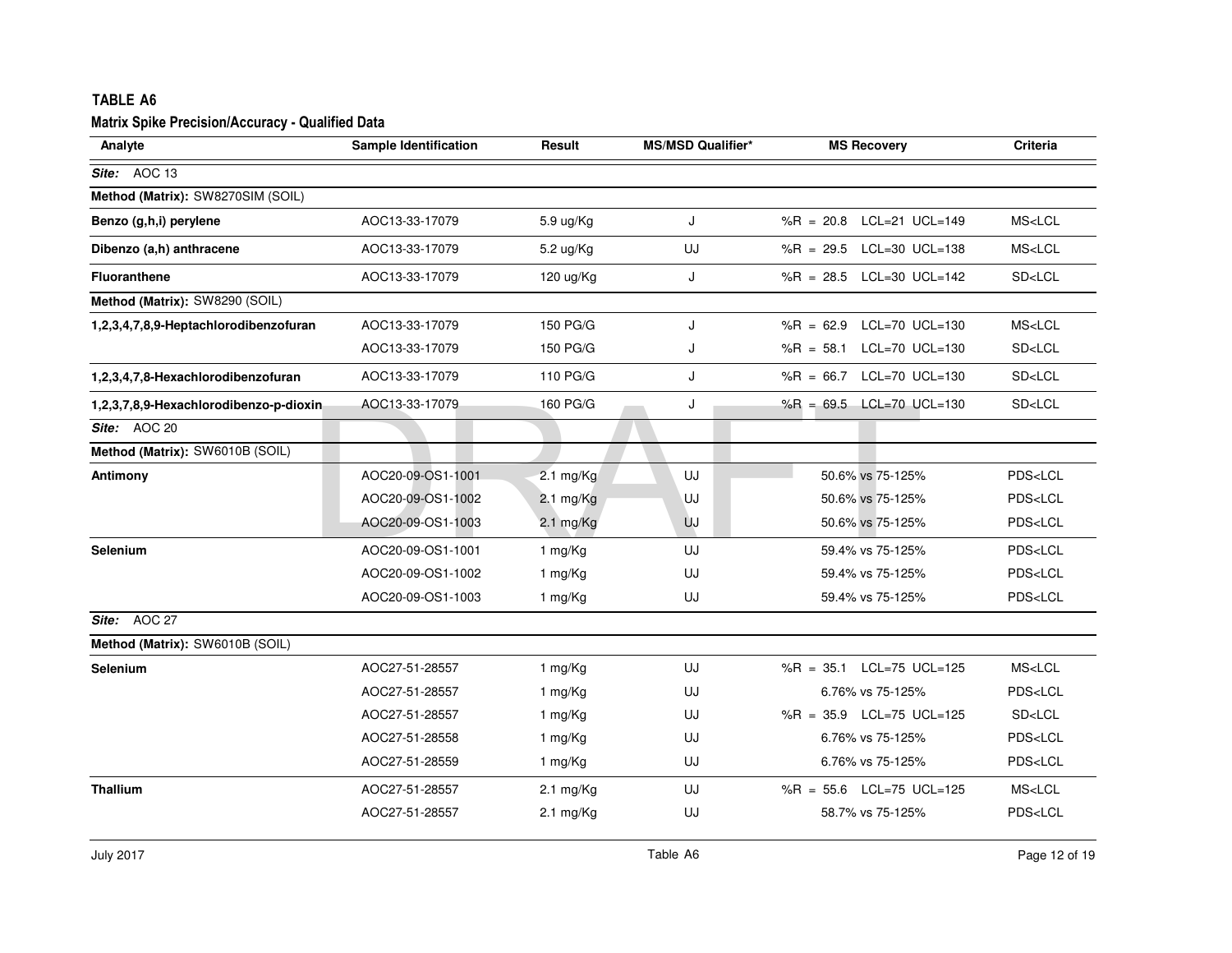| TABLE A6                                         |                              |                     |                          |                                             |                         |
|--------------------------------------------------|------------------------------|---------------------|--------------------------|---------------------------------------------|-------------------------|
| Matrix Spike Precision/Accuracy - Qualified Data |                              |                     |                          |                                             |                         |
| Analyte                                          | <b>Sample Identification</b> | Result              | <b>MS/MSD Qualifier*</b> | <b>MS Recovery</b>                          | Criteria                |
| Site: AOC 27                                     |                              |                     |                          |                                             |                         |
| Method (Matrix): SW6010B (SOIL)                  |                              |                     |                          |                                             |                         |
| <b>Thallium</b>                                  | AOC27-51-28557               | $2.1 \text{ mg/Kg}$ | UJ                       | %R = 57.8 LCL=75 UCL=125                    | SD <lcl< td=""></lcl<>  |
|                                                  | AOC27-51-28558               | 2 mg/Kg             | UJ                       | 58.7% vs 75-125%                            | PDS <lcl< td=""></lcl<> |
|                                                  | AOC27-51-28559               | 2 mg/Kg             | UJ                       | 58.7% vs 75-125%                            | PDS <lcl< td=""></lcl<> |
| Method (Matrix): SW8270SIM (SOIL)                |                              |                     |                          |                                             |                         |
| Benzo (a) anthracene                             | AOC27-51-28557               | 490 ug/Kg           | J                        | %R = $-166$ LCL=31 UCL=146                  | MS <lcl< td=""></lcl<>  |
|                                                  | AOC27-51-28557               | 490 ug/Kg           | J                        | %R = $-162$ LCL=31 UCL=146                  | SD <lcl< td=""></lcl<>  |
| Benzo (a) pyrene                                 | AOC27-51-28557               | 250 ug/Kg           | J                        | %R = -78.7 LCL=28 UCL=128                   | MS <lcl< td=""></lcl<>  |
|                                                  | AOC27-51-28557               | 250 ug/Kg           | J                        | %R = -73.1 LCL=28 UCL=128                   | SD <lcl< td=""></lcl<>  |
| Benzo (g,h,i) perylene                           | AOC27-51-28557               | 140 ug/Kg           | J                        | LCL=21 UCL=149<br>$%R = -25.5$              | MS <lcl< td=""></lcl<>  |
|                                                  | AOC27-51-28557               | 140 ug/Kg           | J                        | %R = -29.7 LCL=21 UCL=149                   | SD <lcl< td=""></lcl<>  |
| Benzo (k) fluoranthene                           | AOC27-51-28557               | 130 ug/Kg           | J                        | $LCL=42 \text{ UCL}=129$<br>$%R = -11.7$    | MS <lcl< td=""></lcl<>  |
|                                                  | AOC27-51-28557               | 130 ug/Kg           | J                        | %R = -4.19 LCL=42 UCL=129                   | SD <lcl< td=""></lcl<>  |
| Chrysene                                         | AOC27-51-28557               | 410 ug/Kg           | J                        | LCL=39 UCL=134<br>$%R = -149$               | MS <lcl< td=""></lcl<>  |
|                                                  | AOC27-51-28557               | 410 ug/Kg           |                          | %R = $-145$ LCL=39 UCL=134                  | SD <lcl< td=""></lcl<>  |
| Indeno (1,2,3-c,d) pyrene                        | AOC27-51-28557               | 140 ug/Kg           | J                        | %R = $-19.2$ LCL=17 UCL=164                 | MS <lcl< td=""></lcl<>  |
|                                                  | AOC27-51-28557               | 140 ug/Kg           | J                        | %R = -21.2 LCL=17 UCL=164                   | SD <lcl< td=""></lcl<>  |
| Phenanthrene                                     | AOC27-51-28557               | 480 ug/Kg           | J                        | %R = -208 LCL=32 UCL=127                    | MS <lcl< td=""></lcl<>  |
|                                                  | AOC27-51-28557               | 480 ug/Kg           | J                        | %R = -206 LCL=32 UCL=127                    | SD <lcl< td=""></lcl<>  |
| Site: AOC 4                                      |                              |                     |                          |                                             |                         |
| Method (Matrix): SW6010B (SOIL)                  |                              |                     |                          |                                             |                         |
| Antimony                                         | AOC4-BCW2-3132               | 2 mg/Kg             | UJ                       | $LCL = 75 \text{ UCL} = 125$<br>$%R = 46.8$ | MS <lcl< td=""></lcl<>  |
|                                                  | AOC4-BCW2-3132               | 2 mg/Kg             | UJ                       | %R = $47.4$ LCL=75 UCL=125                  | SD <lcl< td=""></lcl<>  |
|                                                  | AOC4-BCW4-3140               | $2.1 \text{ mg/Kg}$ | UJ                       | %R = 68.3 LCL=75 UCL=125                    | MS <lcl< td=""></lcl<>  |
|                                                  | AOC4-BCW4-3140               | $2.1 \text{ mg/Kg}$ | UJ                       | %R = $63.3$ LCL=75 UCL=125                  | SD <lcl< td=""></lcl<>  |
| <b>Barium</b>                                    | AOC4-BCW2-3132               | 95 mg/Kg            | J                        | PS%R<80, sample >25xRL                      | PDS <lcl< td=""></lcl<> |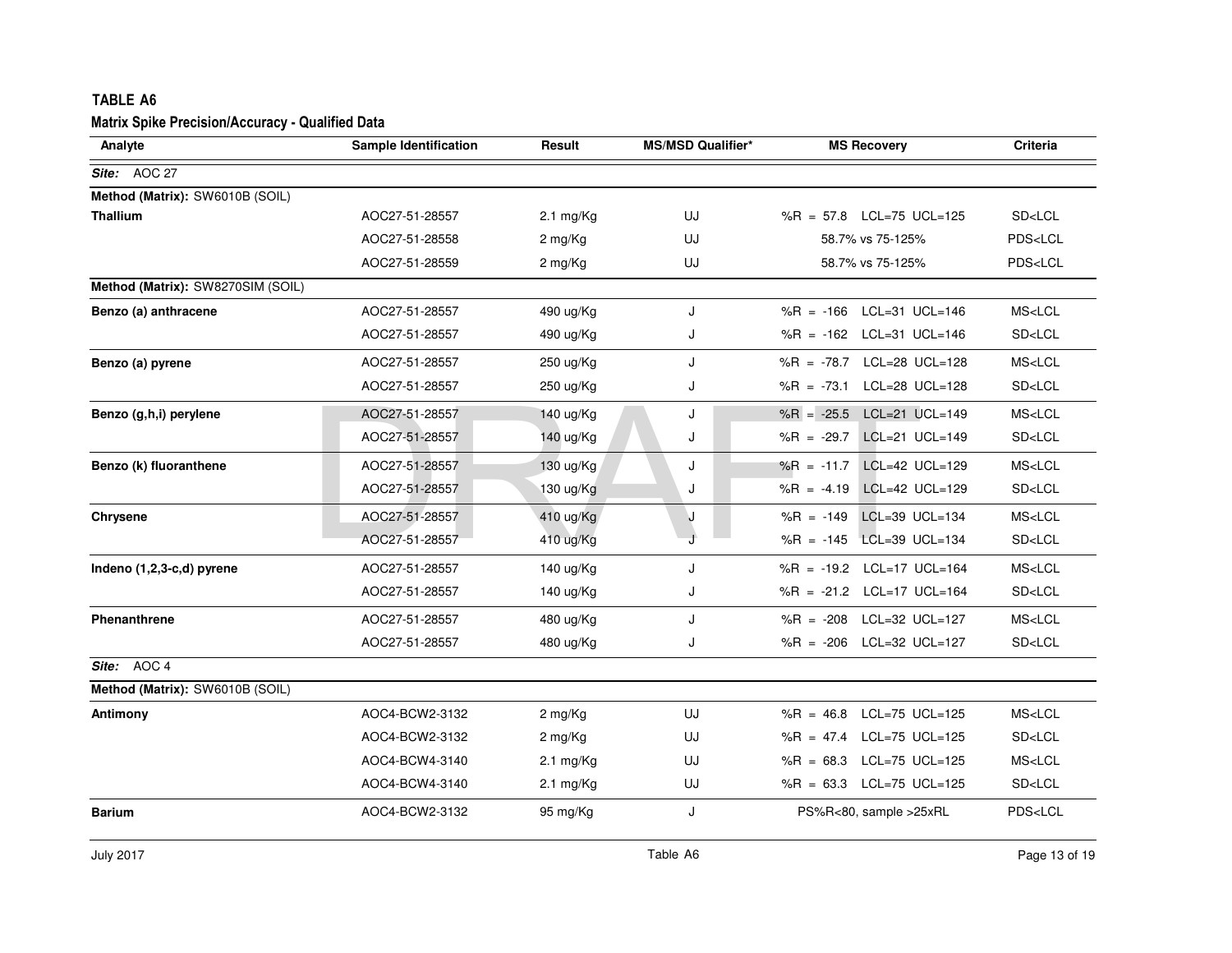| <b>TABLE A6</b>                                         |                              |                     |                          |                               |                         |
|---------------------------------------------------------|------------------------------|---------------------|--------------------------|-------------------------------|-------------------------|
| <b>Matrix Spike Precision/Accuracy - Qualified Data</b> |                              |                     |                          |                               |                         |
| Analyte                                                 | <b>Sample Identification</b> | Result              | <b>MS/MSD Qualifier*</b> | <b>MS Recovery</b>            | <b>Criteria</b>         |
| Site: AOC 4                                             |                              |                     |                          |                               |                         |
| Method (Matrix): SW6010B (SOIL)                         |                              |                     |                          |                               |                         |
| <b>Barium</b>                                           | AOC4-BCW2-3132               | 95 mg/Kg            | J                        | $%R = 57.7$<br>LCL=75 UCL=125 | SD <lcl< td=""></lcl<>  |
|                                                         | AOC4-BCW4-3140               | 100 mg/Kg           | J                        | LCL=75 UCL=125<br>$%R = 161$  | MS>UCL                  |
| Cadmium                                                 | AOC4-BCW2-3132               | 1 mg/Kg             | UJ                       | $%R = 71.9$<br>LCL=75 UCL=125 | SD <lcl< td=""></lcl<>  |
| Selenium                                                | AOC4-BCW4-3140               | 1 mg/Kg             | UJ                       | LCL=75 UCL=125<br>%R = $71.2$ | MS <lcl< td=""></lcl<>  |
|                                                         | AOC4-BCW4-3140               | 1 mg/Kg             | UJ                       | %R = 65.3 LCL=75 UCL=125      | SD <lcl< td=""></lcl<>  |
| <b>Thallium</b>                                         | AOC4-BCW2-3132               | 2 mg/Kg             | UJ                       | %R = 71.2 LCL=75 UCL=125      | MS <lcl< td=""></lcl<>  |
|                                                         | AOC4-BCW2-3132               | 2 mg/Kg             | UJ                       | %R = 70.8 LCL=75 UCL=125      | SD <lcl< td=""></lcl<>  |
| <b>Zinc</b>                                             | AOC4-BCW2-3132               | 32 mg/Kg            | J                        | PS%R<80, sample >25xRL        | PDS <lcl< td=""></lcl<> |
|                                                         | AOC4-BCW2-3132               | 32 mg/Kg            | J                        | %R = 58.2 LCL=75 UCL=125      | SD <lcl< td=""></lcl<>  |
| Site: AOC 6                                             |                              |                     |                          |                               |                         |
| Method (Matrix): SW6010B (SOIL)                         |                              |                     |                          |                               |                         |
| Magnesium, add                                          | AOC6-6-0001                  | 5200 mg/Kg          | J                        | 10.9% D                       | SerDil                  |
| Manganese, add                                          | AOC6-6-0001                  | 200 mg/Kg           | J                        | LCL=75 UCL=125<br>$%R = 71.9$ | MS <lcl< td=""></lcl<>  |
| Potassium, add                                          | AOC6-6-0001                  | 1300 mg/Kg          | J                        | LCL=75 UCL=125<br>$%R = 41.3$ | MS <lcl< td=""></lcl<>  |
|                                                         | AOC6-6-0001                  | 1300 mg/Kg          | J                        | %R = 40.8 LCL=75 UCL=125      | SD <lcl< td=""></lcl<>  |
|                                                         | AOC6-7-14021                 | 1800 mg/Kg          | J                        | 211% vs 75-125%               | PDS>UCL                 |
| Silver                                                  | AOC6-5-14019                 | $1.1 \text{ mg/Kg}$ | UJ                       | 130% vs 75-125%               | PDS>UCL                 |
|                                                         | AOC6-5-14020                 | 1 mg/Kg             | UJ                       | 130% vs 75-125%               | PDS>UCL                 |
|                                                         | AOC6-7-14021                 | 1.1 $mg/Kg$         | UJ                       | 130% vs 75-125%               | PDS>UCL                 |
|                                                         | AOC6-7-14022                 | 1 mg/Kg             | UJ                       | 130% vs 75-125%               | PDS>UCL                 |
| <b>Zinc</b>                                             | AOC6-6-0001                  | 64 mg/Kg            | J                        | 10.6% D                       | SerDil                  |
| Method (Matrix): SW8082 (SOIL)                          |                              |                     |                          |                               |                         |
| Aroclor 1016                                            | AOC6-7-14013                 | 18 ug/Kg            | UJ                       | %R=255 LCL=41 UCL =138        | MS>UCL                  |
|                                                         | AOC6-7-14013                 | 18 ug/Kg            | UJ                       | $MSRPD = 24.8$ Limit = 20     | <b>MSRPD</b>            |
|                                                         | AOC6-7-14013                 | 18 ug/Kg            | UJ                       | %R=199 LCL=41 UCL =138        | SD>UCL                  |

July 2017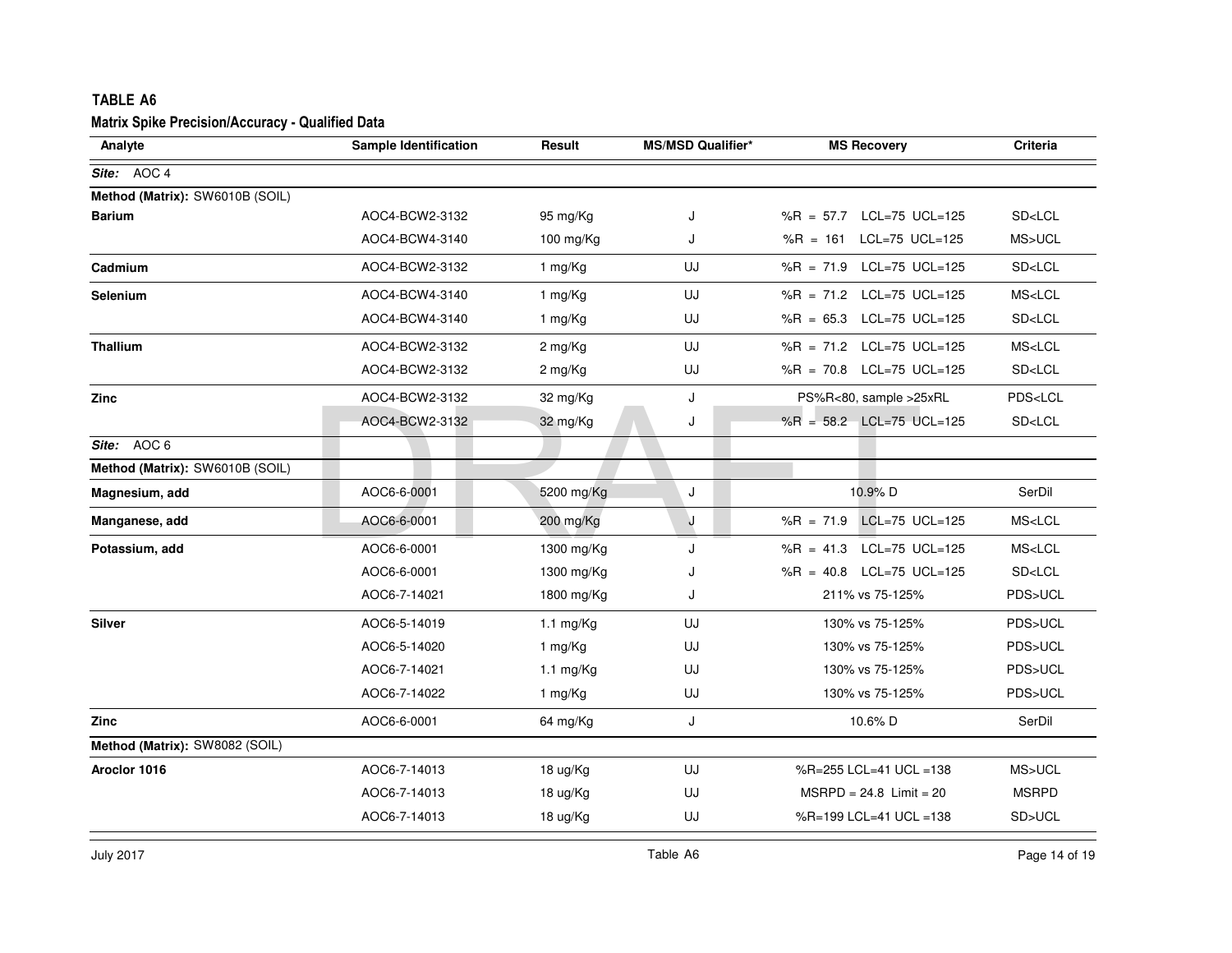| TABLE A6                                                |                              |                     |                          |                               |                                                |
|---------------------------------------------------------|------------------------------|---------------------|--------------------------|-------------------------------|------------------------------------------------|
| <b>Matrix Spike Precision/Accuracy - Qualified Data</b> |                              |                     |                          |                               |                                                |
| Analyte                                                 | <b>Sample Identification</b> | Result              | <b>MS/MSD Qualifier*</b> | <b>MS Recovery</b>            | Criteria                                       |
| Site: AOC 6                                             |                              |                     |                          |                               |                                                |
| Method (Matrix): SW8082 (SOIL)                          |                              |                     |                          |                               |                                                |
| Aroclor 1260                                            | AOC6-7-14013                 | 1100 ug/Kg          | J                        | %R=343 LCL=61 UCL =131        | MS>UCL                                         |
|                                                         | AOC6-7-14013                 | 1100 ug/Kg          | ۱.                       | $MSRPD = 58.3$ Limit = 20     | <b>MSRPD</b>                                   |
|                                                         | AOC6-7-14013                 | 1100 ug/Kg          | J                        | %R=-90.3 LCL=61 UCL =131      | SD <lcl< td=""></lcl<>                         |
| Perimeter Area<br>Site:                                 |                              |                     |                          |                               |                                                |
| Method (Matrix): SW8015-E (SOIL)                        |                              |                     |                          |                               |                                                |
| <b>Motor Oil</b>                                        | PA-07-1                      | 360 mg/Kg           | J                        | LCL=60 UCL=120<br>$%R = 44.4$ | MS <lcl< td=""></lcl<>                         |
|                                                         | PA-07-1                      | 360 mg/Kg           | J                        | %R = $10.7$ LCL=60 UCL=120    | SD <lcl< td=""></lcl<>                         |
| Storm Drain<br>Site:                                    |                              |                     |                          |                               |                                                |
| Method (Matrix): SW6010B (SOIL)                         |                              |                     |                          |                               |                                                |
| <b>Selenium</b>                                         | SD-31-01                     | 1 mg/Kg             | UJ                       | 14.7% vs 75-125%              | PDS <lcl< td=""></lcl<>                        |
|                                                         | SD-31-02                     | 1 mg/Kg             | UJ                       | 14.7% vs 75-125%              | PDS <lcl< td=""></lcl<>                        |
|                                                         | SD-31-03                     | 1 mg/Kg             | UJ                       | 14.7% vs 75-125%              | PDS <lcl< td=""></lcl<>                        |
|                                                         | SD-31-PIPE                   | 1 mg/Kg             | UJ                       | 14.7% vs 75-125%              | PDS <lcl< td=""></lcl<>                        |
|                                                         | SD-39-OS1-1001               | 1 mg/Kg             | UJ                       | %R = 60.7 LCL=75 UCL=125      | MS < LCL                                       |
|                                                         | SD-39-OS1-1001               | 1 mg/Kg             | UJ                       | 61.5% vs 75-125%              | PDS <lcl< td=""></lcl<>                        |
|                                                         | SD-39-OS1-1001               | 1 mg/Kg             | UJ                       | %R = 60.4 LCL=75 UCL=125      | SD <lcl< td=""></lcl<>                         |
|                                                         | SD-39-OS1-1002               | 1 mg/Kg             | UJ                       | 61.5% vs 75-125%              | PDS <lcl< td=""></lcl<>                        |
|                                                         | SD-39-OS1-1003               | 1 mg/Kg             | UJ                       | 61.5% vs 75-125%              | PDS <lcl< td=""></lcl<>                        |
|                                                         | SD-39-OS1-1004               | 1 mg/Kg             | UJ                       | 61.5% vs 75-125%              | PDS <lcl< td=""></lcl<>                        |
| Silver                                                  | SD-31-01                     | 1 mg/Kg             | UJ                       | 74.1% vs 75-125%              | PDS <lcl< td=""></lcl<>                        |
|                                                         | SD-31-02                     | 1 mg/Kg             | UJ                       | 74.1% vs 75-125%              | PDS <lcl< td=""></lcl<>                        |
|                                                         | SD-31-03                     | 1 mg/Kg             | UJ                       | 74.1% vs 75-125%              | PDS <lcl< td=""></lcl<>                        |
|                                                         | SD-31-PIPE                   | 1 mg/Kg             | UJ                       | 74.1% vs 75-125%              | PDS <lcl< td=""></lcl<>                        |
|                                                         | SD-39-OS1-1001               | 1 mg/Kg             | UJ                       | %R = 58.9 LCL=75 UCL=125      | $\ensuremath{\mathsf{MS}\text{-}\mathsf{LCL}}$ |
| <b>Thallium</b>                                         | SD-31-01                     | $2.1 \text{ mg/Kg}$ | UJ                       | 58.7% vs 75-125%              | PDS <lcl< td=""></lcl<>                        |
|                                                         | SD-31-02                     |                     | UJ                       | 58.7% vs 75-125%              | PDS <lcl< td=""></lcl<>                        |
|                                                         |                              | $2.1 \text{ mg/Kg}$ |                          |                               |                                                |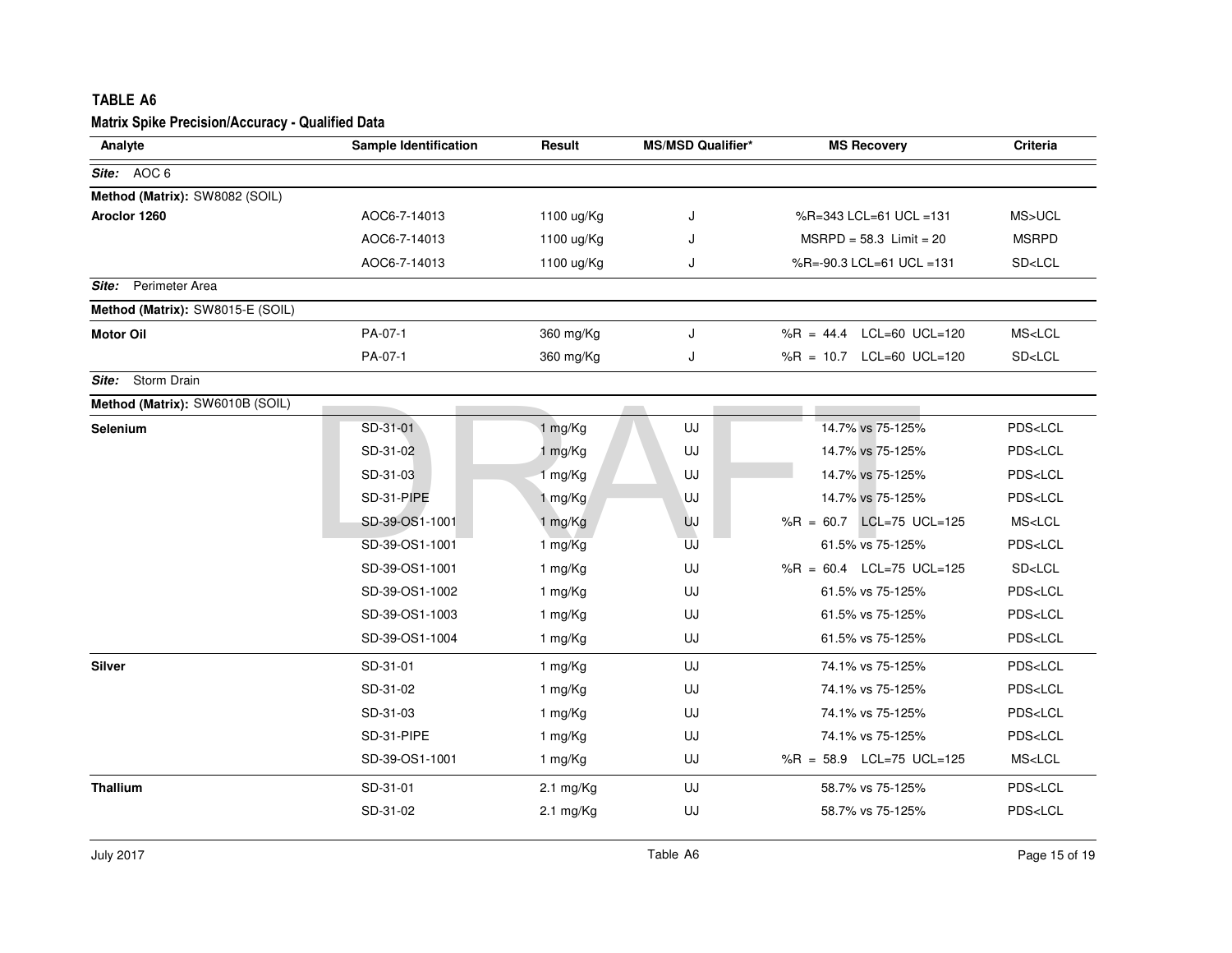| Analyte                         | <b>Sample Identification</b> | Result              | <b>MS/MSD Qualifier*</b> | <b>MS Recovery</b>                          | <b>Criteria</b>         |
|---------------------------------|------------------------------|---------------------|--------------------------|---------------------------------------------|-------------------------|
| Site: Storm Drain               |                              |                     |                          |                                             |                         |
| Method (Matrix): SW6010B (SOIL) |                              |                     |                          |                                             |                         |
| <b>Thallium</b>                 | SD-31-03                     | $2.1 \text{ mg/Kg}$ | UJ                       | 58.7% vs 75-125%                            | PDS <lcl< td=""></lcl<> |
|                                 | SD-31-PIPE                   | $2.1 \text{ mg/Kg}$ | UJ                       | 58.7% vs 75-125%                            | PDS <lcl< td=""></lcl<> |
|                                 | SD-39-OS1-1001               | 2 mg/Kg             | UJ                       | %R = $66.4$ LCL=75 UCL=125                  | MS <lcl< td=""></lcl<>  |
|                                 | SD-39-OS1-1001               | 2 mg/Kg             | UJ                       | 67.5% vs 75-125%                            | PDS <lcl< td=""></lcl<> |
|                                 | SD-39-OS1-1001               | 2 mg/Kg             | UJ                       | %R = $66.6$ LCL=75 UCL=125                  | SD <lcl< td=""></lcl<>  |
|                                 | SD-39-OS1-1002               | $2.1 \text{ mg/Kg}$ | UJ                       | 67.5% vs 75-125%                            | PDS <lcl< td=""></lcl<> |
|                                 | SD-39-OS1-1003               | $2.1 \text{ mg/Kg}$ | UJ                       | 67.5% vs 75-125%                            | PDS <lcl< td=""></lcl<> |
|                                 | SD-39-OS1-1004               | 2 mg/Kg             | UJ                       | 67.5% vs 75-125%                            | PDS <lcl< td=""></lcl<> |
| Site: SWMU 1                    |                              |                     |                          |                                             |                         |
| Method (Matrix): SW6010B (SOIL) |                              |                     |                          |                                             |                         |
| Antimony                        | SWMU1-18-1109                | 2.4 mg/Kg           | UJ                       | LCL=75 UCL=125<br>$%R = 57.5$               | MS <lcl< td=""></lcl<>  |
|                                 | SWMU1-18-1109                | $2.4 \text{ mg/Kg}$ | UJ                       | LCL=75 UCL=125<br>$%R = 58.6$               | SD <lcl< td=""></lcl<>  |
| <b>Barium</b>                   | SWMU1-18-1109                | 66 mg/Kg            | J                        | $LCL = 75 \text{ UCL} = 125$<br>$%R = 74.5$ | SD <lcl< td=""></lcl<>  |
| Chromium                        | SWMU1-18-1109                | 33 mg/Kg            | J                        | LCL=75 UCL=125<br>$%R = 74.3$               | SD <lcl< td=""></lcl<>  |
| Selenium                        | SWMU1-18-1109                | $1.2 \text{ mg/Kg}$ | UJ                       | %R = $67.4$ LCL=75 UCL=125                  | MS <lcl< td=""></lcl<>  |
|                                 | SWMU1-18-1109                | $1.2 \text{ mg/Kg}$ | UJ                       | %R = 68.1 LCL=75 UCL=125                    | SD <lcl< td=""></lcl<>  |
|                                 | SWMU1-21-1137                | 1 mg/Kg             | UJ                       | %R = 60.3 LCL=75 UCL=125                    | MS <lcl< td=""></lcl<>  |
|                                 | SWMU1-21-1137                | 1 mg/Kg             | UJ                       | %R = 59.3 LCL=75 UCL=125                    | SD <lcl< td=""></lcl<>  |
|                                 | SWMU1-28-1172                | 1 mg/Kg             | UJ                       | 14.7% vs 75-125%                            | PDS <lcl< td=""></lcl<> |
|                                 | SWMU1-28-1173                | 1 mg/Kg             | UJ                       | 14.7% vs 75-125%                            | PDS <lcl< td=""></lcl<> |
|                                 | SWMU1-28-1174                | 1 mg/Kg             | UJ                       | 14.7% vs 75-125%                            | PDS <lcl< td=""></lcl<> |
|                                 | SWMU1-29-1175                | 1 mg/Kg             | UJ                       | %R = 17.8 LCL=75 UCL=125                    | MS <lcl< td=""></lcl<>  |
|                                 | SWMU1-29-1175                | 1 mg/Kg             | UJ                       | 14.7% vs 75-125%                            | PDS <lcl< td=""></lcl<> |
|                                 | SWMU1-29-1175                | 1 mg/Kg             | UJ                       | %R = 15.1 LCL=75 UCL=125                    | SD <lcl< td=""></lcl<>  |
|                                 | SWMU1-29-1176                | 1 mg/Kg             | UJ                       | 14.7% vs 75-125%                            | PDS <lcl< td=""></lcl<> |
|                                 | SWMU1-29-1177                | 1 mg/Kg             | UJ                       | 14.7% vs 75-125%                            | PDS <lcl< td=""></lcl<> |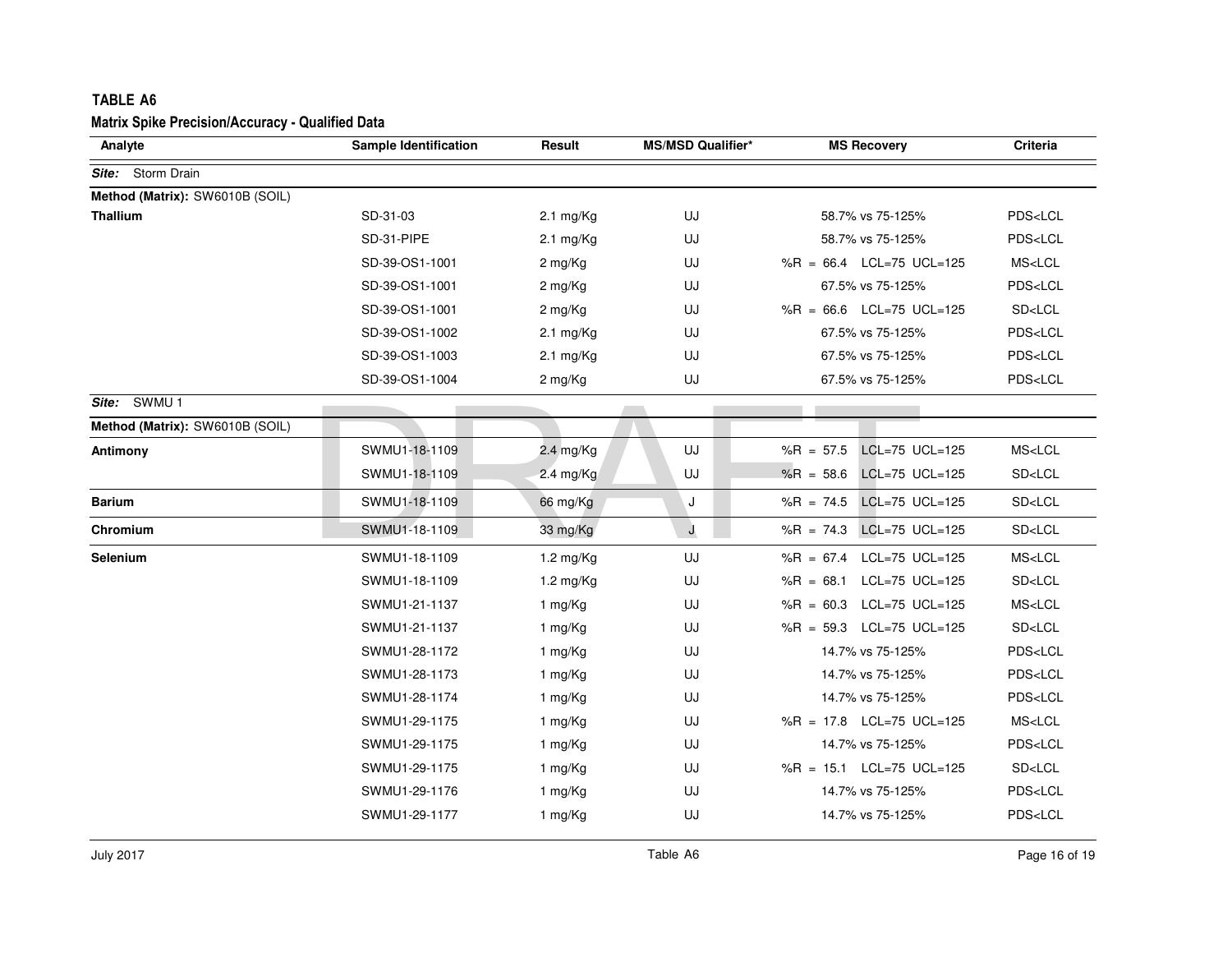| <b>TABLE A6</b>                                                    |                       |                     |                          |                            |                         |
|--------------------------------------------------------------------|-----------------------|---------------------|--------------------------|----------------------------|-------------------------|
| <b>Matrix Spike Precision/Accuracy - Qualified Data</b><br>Analyte | Sample Identification | Result              | <b>MS/MSD Qualifier*</b> | <b>MS Recovery</b>         | Criteria                |
| Site: SWMU 1                                                       |                       |                     |                          |                            |                         |
| Method (Matrix): SW6010B (SOIL)                                    |                       |                     |                          |                            |                         |
| Selenium                                                           | SWMU1-29-1178         | 1 mg/Kg             | UJ                       | 14.7% vs 75-125%           | PDS <lcl< td=""></lcl<> |
| <b>Silver</b>                                                      | SWMU1-28-1172         | 1 mg/Kg             | UJ                       | 74.1% vs 75-125%           | PDS <lcl< td=""></lcl<> |
|                                                                    | SWMU1-28-1173         | 1 mg/Kg             | UJ                       | 74.1% vs 75-125%           | PDS <lcl< td=""></lcl<> |
|                                                                    | SWMU1-28-1174         | 1 mg/Kg             | UJ                       | 74.1% vs 75-125%           | PDS <lcl< td=""></lcl<> |
|                                                                    | SWMU1-29-1175         | 1 mg/Kg             | UJ                       | 74.1% vs 75-125%           | PDS <lcl< td=""></lcl<> |
|                                                                    | SWMU1-29-1176         | 1 mg/Kg             | UJ                       | 74.1% vs 75-125%           | PDS <lcl< td=""></lcl<> |
|                                                                    | SWMU1-29-1177         | 1 mg/Kg             | UJ                       | 74.1% vs 75-125%           | PDS <lcl< td=""></lcl<> |
|                                                                    | SWMU1-29-1178         | 1 mg/Kg             | UJ                       | 74.1% vs 75-125%           | PDS <lcl< td=""></lcl<> |
| <b>Thallium</b>                                                    | SWMU1-28-1172         | 2 mg/Kg             | UJ                       | 58.7% vs 75-125%           | PDS <lcl< td=""></lcl<> |
|                                                                    | SWMU1-28-1173         | 2 mg/Kg             | UJ                       | 58.7% vs 75-125%           | PDS <lcl< td=""></lcl<> |
|                                                                    | SWMU1-28-1174         | 2 mg/Kg             | UJ                       | 58.7% vs 75-125%           | PDS <lcl< td=""></lcl<> |
|                                                                    | SWMU1-29-1175         | 2 mg/Kg             | UJ                       | %R = $61.3$ LCL=75 UCL=125 | MS <lcl< td=""></lcl<>  |
|                                                                    | SWMU1-29-1175         | 2 mg/Kg             | <b>UJ</b>                | 58.7% vs 75-125%           | PDS <lcl< td=""></lcl<> |
|                                                                    | SWMU1-29-1175         | 2 mg/Kg             | UJ                       | %R = 59.4 LCL=75 UCL=125   | SD <lcl< td=""></lcl<>  |
|                                                                    | SWMU1-29-1176         | $2.1 \text{ mg/Kg}$ | UJ                       | 58.7% vs 75-125%           | PDS <lcl< td=""></lcl<> |
|                                                                    | SWMU1-29-1177         | $2.1 \text{ mg/Kg}$ | UJ                       | 58.7% vs 75-125%           | PDS <lcl< td=""></lcl<> |
|                                                                    | SWMU1-29-1178         | $2.1 \text{ mg/Kg}$ | UJ                       | 58.7% vs 75-125%           | PDS <lcl< td=""></lcl<> |
| Zinc                                                               | SWMU1-18-1109         | 46 mg/Kg            | J                        | %R = 62.1 LCL=75 UCL=125   | MS <lcl< td=""></lcl<>  |
|                                                                    | SWMU1-18-1109         | 46 mg/Kg            | J                        | %R = $62.3$ LCL=75 UCL=125 | SD <lcl< td=""></lcl<>  |
|                                                                    | SWMU1-29-1175         | $28 \text{ mg/Kg}$  | J                        | %R = $74.5$ LCL=75 UCL=125 | MS <lcl< td=""></lcl<>  |
|                                                                    | SWMU1-29-1175         | 28 mg/Kg            | J                        | Serial dilution > 10% D    | SerDil                  |
| Method (Matrix): SW8270C (SOIL)                                    |                       |                     |                          |                            |                         |
| Benzaldehyde, add                                                  | SWMU1-28-1172         | 710 ug/Kg           | UJ                       | %R = $66.2$ LCL=70 UCL=130 | MS <lcl< td=""></lcl<>  |
|                                                                    | SWMU1-28-1172         | 710 ug/Kg           | UJ                       | %R = $69.8$ LCL=70 UCL=130 | SD <lcl< td=""></lcl<>  |
| Caprolactam, add                                                   | SWMU1-28-1172         | 330 ug/Kg           | UJ                       | %R = 54 LCL=70 UCL=130     | MS <lcl< td=""></lcl<>  |
|                                                                    | SWMU1-28-1172         | 330 ug/Kg           | UJ                       | %R = $57$ LCL=70 UCL=130   | SD <lcl< td=""></lcl<>  |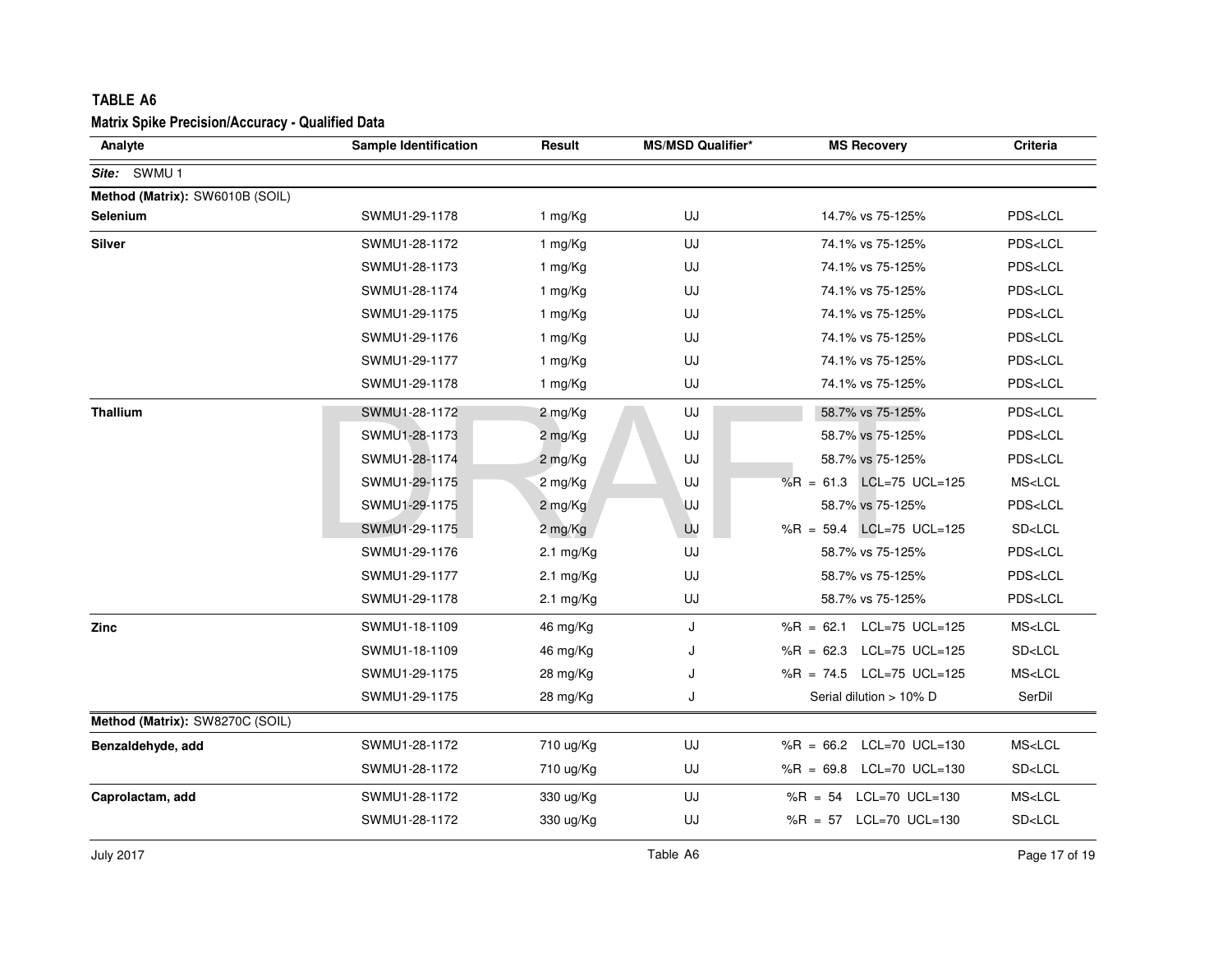| Analyte                                   | <b>Sample Identification</b> | Result      | <b>MS/MSD Qualifier*</b> | <b>MS Recovery</b>                          | Criteria               |
|-------------------------------------------|------------------------------|-------------|--------------------------|---------------------------------------------|------------------------|
| SWMU 1<br>Site:                           |                              |             |                          |                                             |                        |
| Method (Matrix): SW8270C (SOIL)           |                              |             |                          |                                             |                        |
| Hexachlorocyclopentadiene, add            | SWMU1-28-1172                | $670$ ug/Kg | UJ                       | %R = $50.2$ LCL=57 UCL=108                  | MS <lcl< td=""></lcl<> |
|                                           | SWMU1-28-1172                | 670 ug/Kg   | UJ                       | %R = 52.4 LCL=57 UCL=108                    | SD <lcl< td=""></lcl<> |
| Method (Matrix): SW8290 (SOIL)            |                              |             |                          |                                             |                        |
| 1,2,3,4,6,7,8-Heptachlorodibenzo-p-dioxin | SWMU1-29-1175                | 240 PG/G    | J                        | $LCL=70$ UCL=130<br>$%R = -58$              | MS <lcl< td=""></lcl<> |
|                                           | SWMU1-29-1175                | 240 PG/G    | J                        | $MSRPD = 41.05$ Limit = 20                  | <b>MSRPD</b>           |
|                                           | SWMU1-29-1175                | 240 PG/G    | J                        | %R = $36$ LCL=70 UCL=130                    | SD <lcl< td=""></lcl<> |
| 1,2,3,4,7,8,9-Heptachlorodibenzofuran     | SWMU1-21-1153                | 49 PG/G     | J                        | $MSRPD = 28.03$ Limit = 20                  | <b>MSRPD</b>           |
|                                           | SWMU1-21-1153                | 49 PG/G     | J                        | %R = $68.8$ LCL=70 UCL=130                  | SD <lcl< td=""></lcl<> |
| 1,2,3,6,7,8-Hexachlorodibenzo-p-dioxin    | SWMU1-21-1153                | 130 PG/G    | J                        | $MSRPD = 23.7$ Limit = 20                   | <b>MSRPD</b>           |
|                                           | SWMU1-21-1153                | 130 PG/G    | J                        | $LCL = 70 \text{ UCL} = 130$<br>$%R = 44.8$ | SD <lcl< td=""></lcl<> |
| <b>OCDF</b>                               | SWMU1-29-1175                | 56 PG/G     | J                        | $%R = 64.7$<br>$LCL = 70$ $UCL = 130$       | MS <lcl< td=""></lcl<> |
|                                           |                              |             |                          |                                             |                        |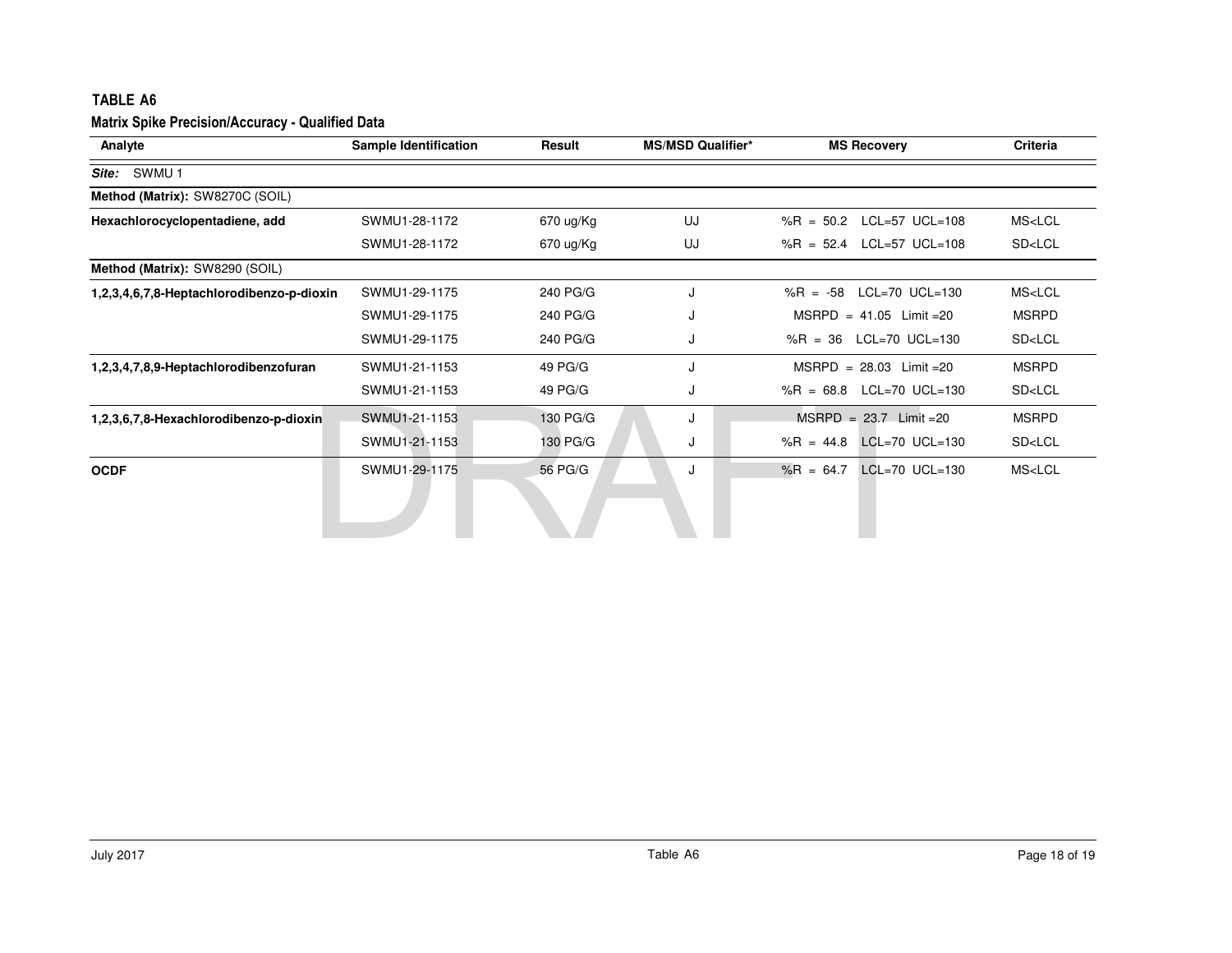### **Qualifier Description:**

- R = The data are unusable because of deficiencies in the ability to analyze the sample and meet quality control (QC) criteria.
- UJ <sup>=</sup> The analyte was analyzed for, but not detected. The associated numerical value is at or below the reporting limit (RL). The quantitation is an estimate.

### **Criteria:**

| TABLE A6                                                                                                                  |          |                                                                                                                                                                                                                                                                                                                                                                              |
|---------------------------------------------------------------------------------------------------------------------------|----------|------------------------------------------------------------------------------------------------------------------------------------------------------------------------------------------------------------------------------------------------------------------------------------------------------------------------------------------------------------------------------|
|                                                                                                                           |          | <b>Matrix Spike Precision/Accuracy - Qualified Data</b>                                                                                                                                                                                                                                                                                                                      |
| % $R =$ percent recovery<br>$LCL = lower control limit$<br>$UCL = upper control limit$                                    |          |                                                                                                                                                                                                                                                                                                                                                                              |
| $mg/Kg =$ milligrams per kilogram<br>$PG/G = picograms per gram$<br>$ug/Kg = micrograms$ per kilogram                     |          |                                                                                                                                                                                                                                                                                                                                                                              |
|                                                                                                                           |          | * The most severe flag for each analyte becomes the final validation flag.                                                                                                                                                                                                                                                                                                   |
| <b>Qualifier Description:</b>                                                                                             |          |                                                                                                                                                                                                                                                                                                                                                                              |
| J<br>R<br>UJ                                                                                                              |          | $=$ The analyte was positively identified, the quantitation is an estimate.<br>= The data are unusable because of deficiencies in the ability to analyze the sample and meet quality control (QC) criteria.<br>$=$ The analyte was analyzed for, but not detected. The associated numerical value is at or below the reporting limit (RL). The quantitation is an $\epsilon$ |
| Criteria:                                                                                                                 |          |                                                                                                                                                                                                                                                                                                                                                                              |
| LabA&P                                                                                                                    | $=$      | Laboratory accuracy and precision criteria not met                                                                                                                                                                                                                                                                                                                           |
| MS <lcl< td=""><td><math>=</math></td><td>Matrix spike recovery less than lower limit</td></lcl<>                         | $=$      | Matrix spike recovery less than lower limit                                                                                                                                                                                                                                                                                                                                  |
| MS>UCL                                                                                                                    | $=$      | Matrix spike recovery greater than upper limit                                                                                                                                                                                                                                                                                                                               |
| <b>MSRPD</b>                                                                                                              | $=$      | Matrix spike RPD criteria exceedance                                                                                                                                                                                                                                                                                                                                         |
| PDS <lcl< td=""><td><math>\equiv</math></td><td>Post-digestion spike recovery &lt; lower acceptance limit</td></lcl<>     | $\equiv$ | Post-digestion spike recovery < lower acceptance limit                                                                                                                                                                                                                                                                                                                       |
| PDS>UCL                                                                                                                   | $=$      | Post-digestion spike recovery > upper acceptance limit                                                                                                                                                                                                                                                                                                                       |
| SD <lcl< td=""><td><math>\equiv</math></td><td>Matrix spike duplicate recovery criteria less than lower limit</td></lcl<> | $\equiv$ | Matrix spike duplicate recovery criteria less than lower limit                                                                                                                                                                                                                                                                                                               |
| SD>UCL                                                                                                                    | $=$      | Matrix spike duplicate recovery criteria greater than upper limit                                                                                                                                                                                                                                                                                                            |
| SerDil                                                                                                                    | Ξ.       | Serial dilution %D>UCL                                                                                                                                                                                                                                                                                                                                                       |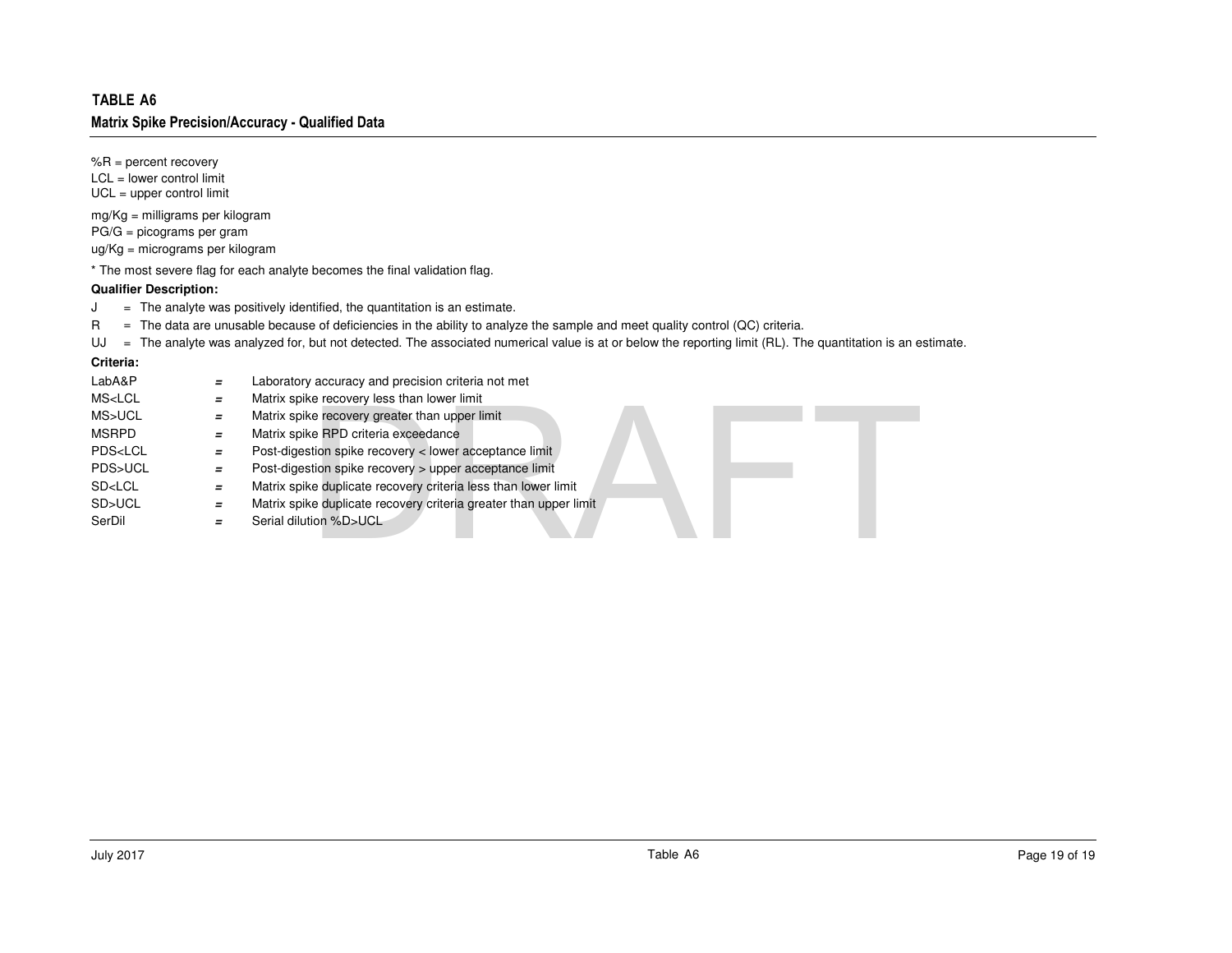| <b>Sample Identification</b>    | Analyte                   | Result              | Surrogate Qualifier* | <b>Surrogate Recovery</b> | Criteria                |
|---------------------------------|---------------------------|---------------------|----------------------|---------------------------|-------------------------|
| Site: AOC 1                     |                           |                     |                      |                           |                         |
| Method (Matrix): SW8081A (SOIL) |                           |                     |                      |                           |                         |
| AOC1-T2h-335                    | 4,4'-DDD                  | $2.1 \text{ ug/Kg}$ | UJ                   | %R=35.8 LCL=36 UCL=124    | Sur <lcl< td=""></lcl<> |
|                                 | 4,4'-DDE                  | $2.1 \text{ ug/Kg}$ | UJ                   | %R=35.8 LCL=36 UCL=124    | Sur <lcl< td=""></lcl<> |
|                                 | 4,4'-DDT                  | 2.1 ug/Kg           | UJ                   | %R=35.8 LCL=36 UCL=124    | Sur <lcl< td=""></lcl<> |
|                                 | <b>Aldrin</b>             | 1 ug/Kg             | UJ                   | %R=35.8 LCL=36 UCL=124    | Sur <lcl< td=""></lcl<> |
|                                 | alpha-BHC                 | 1 ug/Kg             | UJ                   | %R=35.8 LCL=36 UCL=124    | Sur <lcl< td=""></lcl<> |
|                                 | alpha-Chlordane           | 1 ug/Kg             | UJ                   | %R=35.8 LCL=36 UCL=124    | Sur <lcl< td=""></lcl<> |
|                                 | beta-BHC                  | 1 ug/Kg             | UJ                   | %R=35.8 LCL=36 UCL=124    | Sur <lcl< td=""></lcl<> |
|                                 | delta-BHC                 | 1 ug/Kg             | UJ                   | %R=35.8 LCL=36 UCL=124    | Sur <lcl< td=""></lcl<> |
|                                 | <b>Dieldrin</b>           | $2.1 \text{ ug/Kg}$ | UJ                   | %R=35.8 LCL=36 UCL=124    | Sur <lcl< td=""></lcl<> |
|                                 | Endosulfan I              | 1 ug/Kg             | UJ                   | %R=35.8 LCL=36 UCL=124    | Sur <lcl< td=""></lcl<> |
|                                 | <b>Endosulfan II</b>      | $2.1 \text{ ug/Kg}$ | UJ                   | %R=35.8 LCL=36 UCL=124    | Sur <lcl< td=""></lcl<> |
|                                 | <b>Endosulfan sulfate</b> | $2.1 \text{ ug/Kg}$ | UJ                   | %R=35.8 LCL=36 UCL=124    | Sur <lcl< td=""></lcl<> |
|                                 | <b>Endrin</b>             | $2.1 \text{ ug/Kg}$ | UJ                   | %R=35.8 LCL=36 UCL=124    | Sur <lcl< td=""></lcl<> |
|                                 | Endrin aldehyde           | $2.1 \text{ ug/Kg}$ | UJ                   | %R=35.8 LCL=36 UCL=124    | Sur <lcl< td=""></lcl<> |
|                                 | gamma-BHC                 | 1 ug/Kg             | UJ                   | %R=35.8 LCL=36 UCL=124    | Sur <lcl< td=""></lcl<> |
|                                 | gamma-Chlordane           | 1 ug/Kg             | UJ                   | %R=35.8 LCL=36 UCL=124    | Sur <lcl< td=""></lcl<> |
|                                 | <b>Heptachlor</b>         | 1 ug/Kg             | UJ                   | %R=35.8 LCL=36 UCL=124    | Sur <lcl< td=""></lcl<> |
|                                 | <b>Heptachlor epoxide</b> | 1 ug/Kg             | UJ                   | %R=35.8 LCL=36 UCL=124    | Sur <lcl< td=""></lcl<> |
|                                 | Methoxychlor              | 5.2 ug/Kg           | UJ                   | %R=35.8 LCL=36 UCL=124    | Sur <lcl< td=""></lcl<> |
|                                 | <b>Toxaphene</b>          | 52 ug/Kg            | UJ                   | %R=35.8 LCL=36 UCL=124    | Sur <lcl< td=""></lcl<> |
| Method (Matrix): SW8082 (SOIL)  |                           |                     |                      |                           |                         |
| AOC1-T2h-335                    | Aroclor 1016              | 17 ug/Kg            | UJ                   | %R=46 LCL=48 UCL=121      | Sur <lcl< td=""></lcl<> |
|                                 | Aroclor 1221              | 34 ug/Kg            | UJ                   | %R=46 LCL=48 UCL=121      | Sur <lcl< td=""></lcl<> |
|                                 | Aroclor 1232              | 17 ug/Kg            | UJ                   | %R=46 LCL=48 UCL=121      | Sur <lcl< td=""></lcl<> |
|                                 | Aroclor 1242              | 17 ug/Kg            | UJ                   | %R=46 LCL=48 UCL=121      | Sur <lcl< td=""></lcl<> |
|                                 | Aroclor 1248              | 17 ug/Kg            | UJ                   | %R=46 LCL=48 UCL=121      | Sur <lcl< td=""></lcl<> |
|                                 | Aroclor 1254              | 17 ug/Kg            | UJ                   | %R=46 LCL=48 UCL=121      | Sur <lcl< td=""></lcl<> |
|                                 | Aroclor 1260              | 17 ug/Kg            | UJ                   | %R=46 LCL=48 UCL=121      | Sur <lcl< td=""></lcl<> |
| Method (Matrix): SW8270C (SOIL) |                           |                     |                      |                           |                         |
| <b>TCS-4-02</b>                 | 1,2,4-Trichlorobenzene    | 330 ug/Kg           | UJ                   | %R=34 LCL=37 UCL=125      | Sur <lcl< td=""></lcl<> |
|                                 |                           | 330 ug/Kg           | UJ                   | %R=8.03 LCL=36 UCL=126    | Sur <lcl< td=""></lcl<> |
|                                 | 1,2-Dichlorobenzene       | 330 ug/Kg           | UJ                   | %R=34 LCL=37 UCL=125      | Sur <lcl< td=""></lcl<> |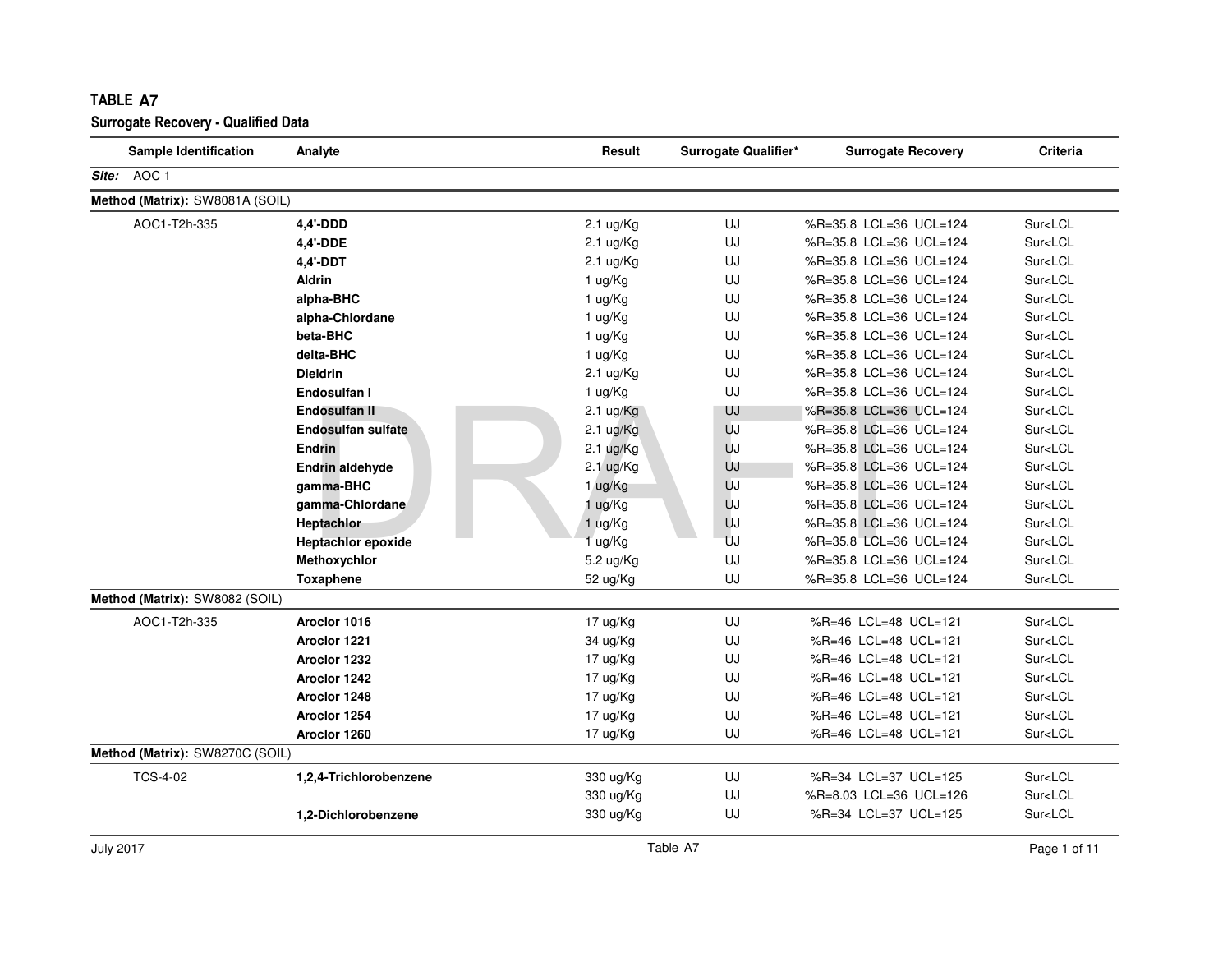| <b>Sample Identification</b>    | Analyte                | Result     | Surrogate Qualifier* | <b>Surrogate Recovery</b> | <b>Criteria</b>         |
|---------------------------------|------------------------|------------|----------------------|---------------------------|-------------------------|
| Site: AOC 1                     |                        |            |                      |                           |                         |
| Method (Matrix): SW8270C (SOIL) |                        |            |                      |                           |                         |
| <b>TCS-4-02</b>                 | 1,2-Dichlorobenzene    | 330 ug/Kg  | UJ                   | %R=8.03 LCL=36 UCL=126    | Sur <lcl< td=""></lcl<> |
|                                 | 1,3-Dichlorobenzene    | 330 ug/Kg  | UJ                   | %R=34 LCL=37 UCL=125      | Sur <lcl< td=""></lcl<> |
|                                 |                        | 330 ug/Kg  | UJ                   | %R=8.03 LCL=36 UCL=126    | Sur <lcl< td=""></lcl<> |
|                                 | 1,4-Dichlorobenzene    | 330 ug/Kg  | UJ                   | %R=34 LCL=37 UCL=125      | Sur <lcl< td=""></lcl<> |
|                                 |                        | 330 ug/Kg  | UJ                   | %R=8.03 LCL=36 UCL=126    | Sur <lcl< td=""></lcl<> |
|                                 | 2,4,5-Trichlorophenol  | 330 ug/Kg  | UJ                   | %R=8.03 LCL=36 UCL=126    | Sur <lcl< td=""></lcl<> |
|                                 |                        | 330 ug/Kg  | UJ                   | %R=34 LCL=37 UCL=125      | Sur <lcl< td=""></lcl<> |
|                                 | 2,4,6-Trichlorophenol  | 330 ug/Kg  | UJ                   | %R=34 LCL=37 UCL=125      | Sur <lcl< td=""></lcl<> |
|                                 |                        | 330 ug/Kg  | UJ                   | %R=8.03 LCL=36 UCL=126    | Sur <lcl< td=""></lcl<> |
|                                 | 2,4-Dichlorophenol     | 1700 ug/Kg | UJ                   | %R=34 LCL=37 UCL=125      | Sur <lcl< td=""></lcl<> |
|                                 |                        | 1700 ug/Kg | UJ                   | %R=8.03 LCL=36 UCL=126    | Sur <lcl< td=""></lcl<> |
|                                 | 2,4-Dimethylphenol     | 330 ug/Kg  | UJ                   | %R=34 LCL=37 UCL=125      | Sur <lcl< td=""></lcl<> |
|                                 |                        | 330 ug/Kg  | UJ                   | %R=8.03 LCL=36 UCL=126    | Sur <lcl< td=""></lcl<> |
|                                 | 2,4-Dinitrophenol      | 1700 ug/Kg | UJ                   | %R=8.03 LCL=36 UCL=126    | Sur <lcl< td=""></lcl<> |
|                                 |                        | 1700 ug/Kg | UJ                   | %R=34 LCL=37 UCL=125      | Sur <lcl< td=""></lcl<> |
|                                 | 2,4-Dinitrotoluene     | 330 ug/Kg  | UJ                   | %R=8.03 LCL=36 UCL=126    | Sur <lcl< td=""></lcl<> |
|                                 |                        | 330 ug/Kg  | UJ                   | %R=34 LCL=37 UCL=125      | Sur <lcl< td=""></lcl<> |
|                                 | 2,6-Dinitrotoluene     | 330 ug/Kg  | UJ                   | %R=34 LCL=37 UCL=125      | Sur <lcl< td=""></lcl<> |
|                                 |                        | 330 ug/Kg  | UJ                   | %R=8.03 LCL=36 UCL=126    | Sur <lcl< td=""></lcl<> |
|                                 | 2-Chloronaphthalene    | 330 ug/Kg  | UJ                   | %R=8.03 LCL=36 UCL=126    | Sur <lcl< td=""></lcl<> |
|                                 |                        | 330 ug/Kg  | UJ                   | %R=34 LCL=37 UCL=125      | Sur <lcl< td=""></lcl<> |
|                                 | 2-Chlorophenol         | 330 ug/Kg  | UJ                   | %R=8.03 LCL=36 UCL=126    | Sur <lcl< td=""></lcl<> |
|                                 |                        | 330 ug/Kg  | UJ                   | %R=34 LCL=37 UCL=125      | Sur <lcl< td=""></lcl<> |
|                                 | 2-Methylnaphthalene    | 330 ug/Kg  | UJ                   | %R=8.03 LCL=36 UCL=126    | Sur <lcl< td=""></lcl<> |
|                                 |                        | 330 ug/Kg  | UJ                   | %R=34 LCL=37 UCL=125      | Sur <lcl< td=""></lcl<> |
|                                 | 2-Methylphenol         | 330 ug/Kg  | UJ                   | %R=8.03 LCL=36 UCL=126    | Sur <lcl< td=""></lcl<> |
|                                 |                        | 330 ug/Kg  | UJ                   | %R=34 LCL=37 UCL=125      | Sur <lcl< td=""></lcl<> |
|                                 | 2-Nitroaniline         | 1700 ug/Kg | UJ                   | %R=8.03 LCL=36 UCL=126    | Sur <lcl< td=""></lcl<> |
|                                 |                        | 1700 ug/Kg | UJ                   | %R=34 LCL=37 UCL=125      | Sur <lcl< td=""></lcl<> |
|                                 | 2-Nitrophenol          | 330 ug/Kg  | UJ                   | %R=8.03 LCL=36 UCL=126    | Sur <lcl< td=""></lcl<> |
|                                 |                        | 330 ug/Kg  | UJ                   | %R=34 LCL=37 UCL=125      | Sur <lcl< td=""></lcl<> |
|                                 | 3.3'-Dichlorobenzidine | 670 ug/Kg  | UJ                   | %R=34 LCL=37 UCL=125      | Sur <lcl< td=""></lcl<> |
|                                 |                        | 670 ug/Kg  | UJ                   | %R=8.03 LCL=36 UCL=126    | Sur <lcl< td=""></lcl<> |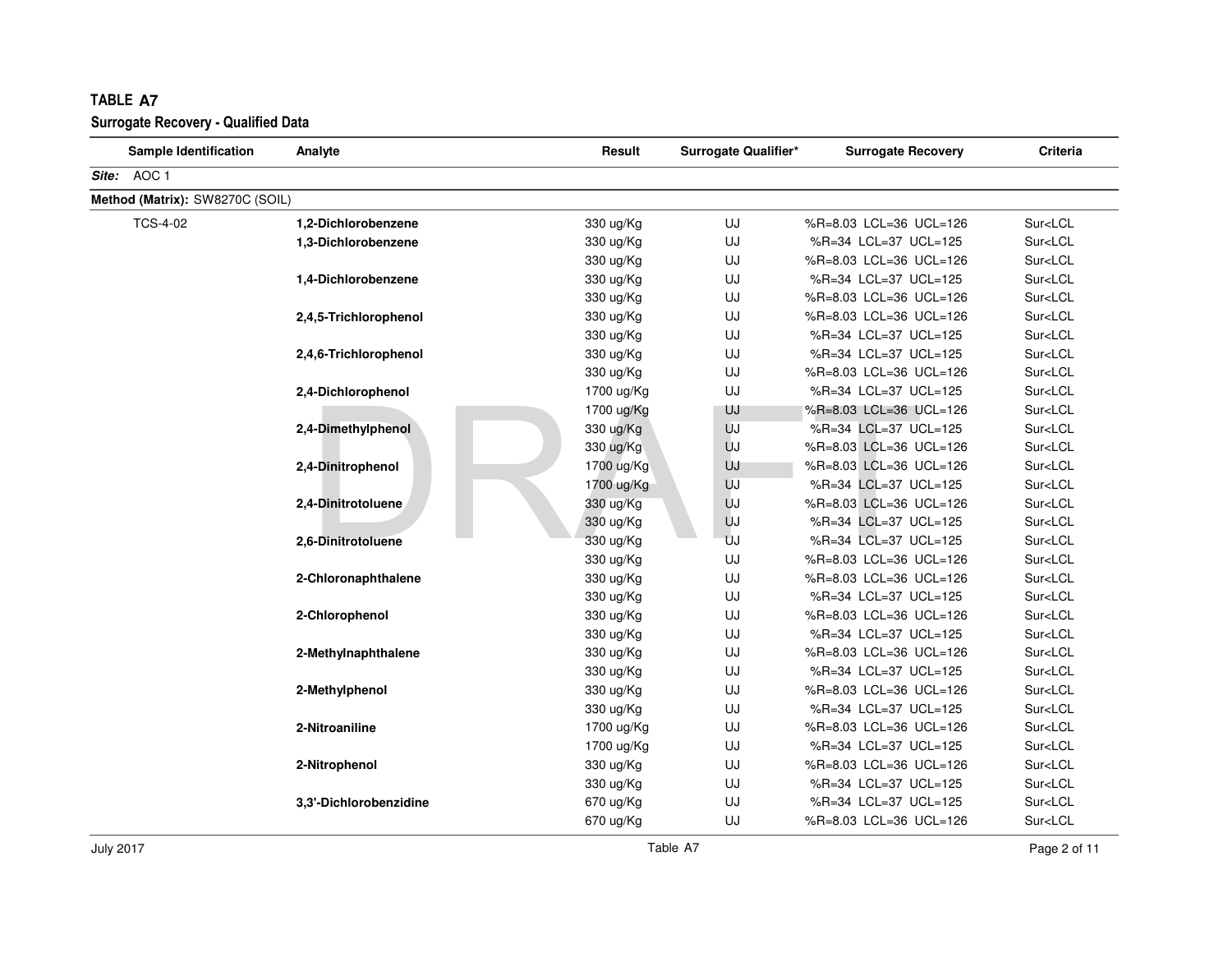| <b>Sample Identification</b>    | Analyte                     | Result     | Surrogate Qualifier* | <b>Surrogate Recovery</b> | Criteria                |
|---------------------------------|-----------------------------|------------|----------------------|---------------------------|-------------------------|
| Site: AOC 1                     |                             |            |                      |                           |                         |
| Method (Matrix): SW8270C (SOIL) |                             |            |                      |                           |                         |
| <b>TCS-4-02</b>                 | 3-Nitroaniline              | 1700 ug/Kg | UJ                   | %R=8.03 LCL=36 UCL=126    | Sur <lcl< td=""></lcl<> |
|                                 |                             | 1700 ug/Kg | UJ                   | %R=34 LCL=37 UCL=125      | Sur <lcl< td=""></lcl<> |
|                                 | 4,6-Dinitro-2-methylphenol  | 1700 ug/Kg | UJ                   | %R=34 LCL=37 UCL=125      | Sur <lcl< td=""></lcl<> |
|                                 |                             | 1700 ug/Kg | UJ                   | %R=8.03 LCL=36 UCL=126    | Sur <lcl< td=""></lcl<> |
|                                 | 4-Bromophenyl phenyl ether  | 330 ug/Kg  | UJ                   | %R=34 LCL=37 UCL=125      | Sur <lcl< td=""></lcl<> |
|                                 |                             | 330 ug/Kg  | UJ                   | %R=8.03 LCL=36 UCL=126    | Sur <lcl< td=""></lcl<> |
|                                 | 4-Chloro-3-methylphenol     | 670 ug/Kg  | UJ                   | %R=34 LCL=37 UCL=125      | Sur <lcl< td=""></lcl<> |
|                                 |                             | 670 ug/Kg  | UJ                   | %R=8.03 LCL=36 UCL=126    | Sur <lcl< td=""></lcl<> |
|                                 | 4-Chloroaniline             | 670 ug/Kg  | UJ                   | %R=34 LCL=37 UCL=125      | Sur <lcl< td=""></lcl<> |
|                                 |                             | 670 ug/Kg  | UJ                   | %R=8.03 LCL=36 UCL=126    | Sur <lcl< td=""></lcl<> |
|                                 | 4-Chlorophenyl phenyl ether | 330 ug/Kg  | UJ                   | %R=8.03 LCL=36 UCL=126    | Sur <lcl< td=""></lcl<> |
|                                 |                             | 330 ug/Kg  | UJ                   | %R=34 LCL=37 UCL=125      | Sur <lcl< td=""></lcl<> |
|                                 | 4-Methylphenol              | 330 ug/Kg  | UJ                   | %R=8.03 LCL=36 UCL=126    | Sur <lcl< td=""></lcl<> |
|                                 |                             | 330 ug/Kg  | UJ                   | %R=34 LCL=37 UCL=125      | Sur <lcl< td=""></lcl<> |
|                                 | 4-Nitroaniline              | 1700 ug/Kg | UJ                   | %R=34 LCL=37 UCL=125      | Sur <lcl< td=""></lcl<> |
|                                 |                             | 1700 ug/Kg | UJ                   | %R=8.03 LCL=36 UCL=126    | Sur <lcl< td=""></lcl<> |
|                                 | 4-Nitrophenol               | 1700 ug/Kg | UJ                   | %R=34 LCL=37 UCL=125      | Sur <lcl< td=""></lcl<> |
|                                 |                             | 1700 ug/Kg | UJ                   | %R=8.03 LCL=36 UCL=126    | Sur <lcl< td=""></lcl<> |
|                                 | Acenaphthene                | 330 ug/Kg  | UJ                   | %R=8.03 LCL=36 UCL=126    | Sur <lcl< td=""></lcl<> |
|                                 |                             | 330 ug/Kg  | UJ                   | %R=34 LCL=37 UCL=125      | Sur <lcl< td=""></lcl<> |
|                                 | Acenaphthylene              | 330 ug/Kg  | UJ                   | %R=8.03 LCL=36 UCL=126    | Sur <lcl< td=""></lcl<> |
|                                 |                             | 330 ug/Kg  | UJ                   | %R=34 LCL=37 UCL=125      | Sur <lcl< td=""></lcl<> |
|                                 | Anthracene                  | 330 ug/Kg  | UJ                   | %R=8.03 LCL=36 UCL=126    | Sur <lcl< td=""></lcl<> |
|                                 |                             | 330 ug/Kg  | UJ                   | %R=34 LCL=37 UCL=125      | Sur <lcl< td=""></lcl<> |
|                                 | Benzo (a) anthracene        | 330 ug/Kg  | UJ                   | %R=8.03 LCL=36 UCL=126    | Sur <lcl< td=""></lcl<> |
|                                 |                             | 330 ug/Kg  | UJ                   | %R=34 LCL=37 UCL=125      | Sur <lcl< td=""></lcl<> |
|                                 | Benzo (a) pyrene            | 330 ug/Kg  | UJ                   | %R=34 LCL=37 UCL=125      | Sur <lcl< td=""></lcl<> |
|                                 |                             | 330 ug/Kg  | UJ                   | %R=8.03 LCL=36 UCL=126    | Sur <lcl< td=""></lcl<> |
|                                 | Benzo (b) fluoranthene      | 330 ug/Kg  | UJ                   | %R=8.03 LCL=36 UCL=126    | Sur <lcl< td=""></lcl<> |
|                                 |                             | 330 ug/Kg  | UJ                   | %R=34 LCL=37 UCL=125      | Sur <lcl< td=""></lcl<> |
|                                 | Benzo (g,h,i) perylene      | 330 ug/Kg  | UJ                   | %R=8.03 LCL=36 UCL=126    | Sur <lcl< td=""></lcl<> |
|                                 |                             | 330 ug/Kg  | UJ                   | %R=34 LCL=37 UCL=125      | Sur <lcl< td=""></lcl<> |
|                                 | Benzo (k) fluoranthene      | 330 ug/Kg  | UJ                   | %R=8.03 LCL=36 UCL=126    | Sur <lcl< td=""></lcl<> |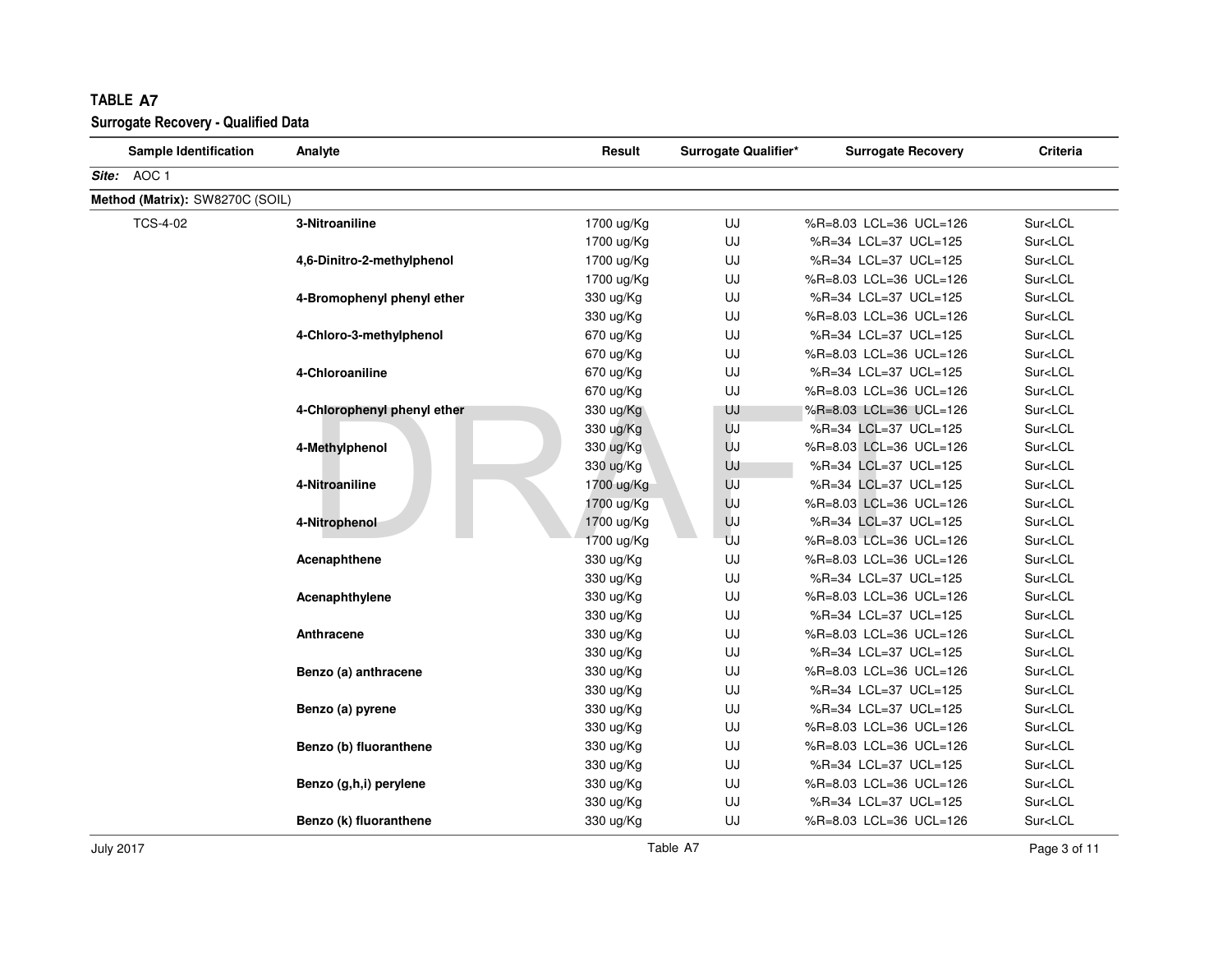| <b>Sample Identification</b>    | Analyte                          | Result     | Surrogate Qualifier* | <b>Surrogate Recovery</b> | Criteria                |
|---------------------------------|----------------------------------|------------|----------------------|---------------------------|-------------------------|
| Site: AOC 1                     |                                  |            |                      |                           |                         |
| Method (Matrix): SW8270C (SOIL) |                                  |            |                      |                           |                         |
| <b>TCS-4-02</b>                 | Benzo (k) fluoranthene           | 330 ug/Kg  | UJ                   | %R=34 LCL=37 UCL=125      | Sur <lcl< td=""></lcl<> |
|                                 | <b>Benzoic acid</b>              | 1700 ug/Kg | UJ                   | %R=8.03 LCL=36 UCL=126    | Sur <lcl< td=""></lcl<> |
|                                 |                                  | 1700 ug/Kg | UJ                   | %R=34 LCL=37 UCL=125      | Sur <lcl< td=""></lcl<> |
|                                 | <b>Benzyl alcohol</b>            | 670 ug/Kg  | UJ                   | %R=34 LCL=37 UCL=125      | Sur <lcl< td=""></lcl<> |
|                                 |                                  | 670 ug/Kg  | UJ                   | %R=8.03 LCL=36 UCL=126    | Sur <lcl< td=""></lcl<> |
|                                 | bis (2-chloroethoxy) methane     | 330 ug/Kg  | UJ                   | %R=34 LCL=37 UCL=125      | Sur <lcl< td=""></lcl<> |
|                                 |                                  | 330 ug/Kg  | UJ                   | %R=8.03 LCL=36 UCL=126    | Sur <lcl< td=""></lcl<> |
|                                 | bis (2-chloroethyl) ether        | 330 ug/Kg  | UJ                   | %R=34 LCL=37 UCL=125      | Sur <lcl< td=""></lcl<> |
|                                 |                                  | 330 ug/Kg  | UJ                   | %R=8.03 LCL=36 UCL=126    | Sur <lcl< td=""></lcl<> |
|                                 | bis (2-chloroisopropyl) ether    | 330 ug/Kg  | UJ                   | %R=8.03 LCL=36 UCL=126    | Sur <lcl< td=""></lcl<> |
|                                 |                                  | 330 ug/Kg  | UJ                   | %R=34 LCL=37 UCL=125      | Sur <lcl< td=""></lcl<> |
|                                 | bis (2-ethylhexyl) phthalate     | 330 ug/Kg  | UJ                   | %R=34 LCL=37 UCL=125      | Sur <lcl< td=""></lcl<> |
|                                 | Butylbenzylphthalate<br>Chrysene | 330 ug/Kg  | UJ                   | %R=8.03 LCL=36 UCL=126    | Sur <lcl< td=""></lcl<> |
|                                 |                                  | 330 ug/Kg  | UJ                   | %R=34 LCL=37 UCL=125      | Sur <lcl< td=""></lcl<> |
|                                 |                                  | 330 ug/Kg  | UJ                   | %R=8.03 LCL=36 UCL=126    | Sur <lcl< td=""></lcl<> |
|                                 |                                  | 330 ug/Kg  | UJ                   | %R=34 LCL=37 UCL=125      | Sur <lcl< td=""></lcl<> |
|                                 |                                  | 330 ug/Kg  | UJ                   | %R=8.03 LCL=36 UCL=126    | Sur <lcl< td=""></lcl<> |
|                                 | Dibenzo (a,h) anthracene         | 330 ug/Kg  | UJ                   | %R=34 LCL=37 UCL=125      | Sur <lcl< td=""></lcl<> |
|                                 |                                  | 330 ug/Kg  | UJ                   | %R=8.03 LCL=36 UCL=126    | Sur <lcl< td=""></lcl<> |
|                                 | <b>Dibenzofuran</b>              | 330 ug/Kg  | UJ                   | %R=34 LCL=37 UCL=125      | Sur <lcl< td=""></lcl<> |
|                                 |                                  | 330 ug/Kg  | UJ                   | %R=8.03 LCL=36 UCL=126    | Sur <lcl< td=""></lcl<> |
|                                 | Diethyl phthalate                | 330 ug/Kg  | UJ                   | %R=34 LCL=37 UCL=125      | Sur <lcl< td=""></lcl<> |
|                                 |                                  | 330 ug/Kg  | UJ                   | %R=8.03 LCL=36 UCL=126    | Sur <lcl< td=""></lcl<> |
|                                 | Dimethyl phthalate               | 330 ug/Kg  | UJ                   | %R=34 LCL=37 UCL=125      | Sur <lcl< td=""></lcl<> |
|                                 |                                  | 330 ug/Kg  | UJ                   | %R=8.03 LCL=36 UCL=126    | Sur <lcl< td=""></lcl<> |
|                                 | Di-n-butylphthalate              | 330 ug/Kg  | UJ                   | %R=34 LCL=37 UCL=125      | Sur <lcl< td=""></lcl<> |
|                                 | Di-n-octylphthalate              | 330 ug/Kg  | UJ                   | %R=8.03 LCL=36 UCL=126    | Sur <lcl< td=""></lcl<> |
|                                 |                                  | 330 ug/Kg  | UJ                   | %R=34 LCL=37 UCL=125      | Sur <lcl< td=""></lcl<> |
|                                 |                                  | 330 ug/Kg  | UJ                   | %R=8.03 LCL=36 UCL=126    | Sur <lcl< td=""></lcl<> |
|                                 | <b>Fluoranthene</b>              | 330 ug/Kg  | UJ                   | %R=34 LCL=37 UCL=125      | Sur <lcl< td=""></lcl<> |
|                                 |                                  | 330 ug/Kg  | UJ                   | %R=8.03 LCL=36 UCL=126    | Sur <lcl< td=""></lcl<> |
|                                 | <b>Fluorene</b>                  | 330 ug/Kg  | UJ                   | %R=34 LCL=37 UCL=125      | Sur <lcl< td=""></lcl<> |
|                                 |                                  | 330 ug/Kg  | UJ                   | %R=8.03 LCL=36 UCL=126    | Sur <lcl< td=""></lcl<> |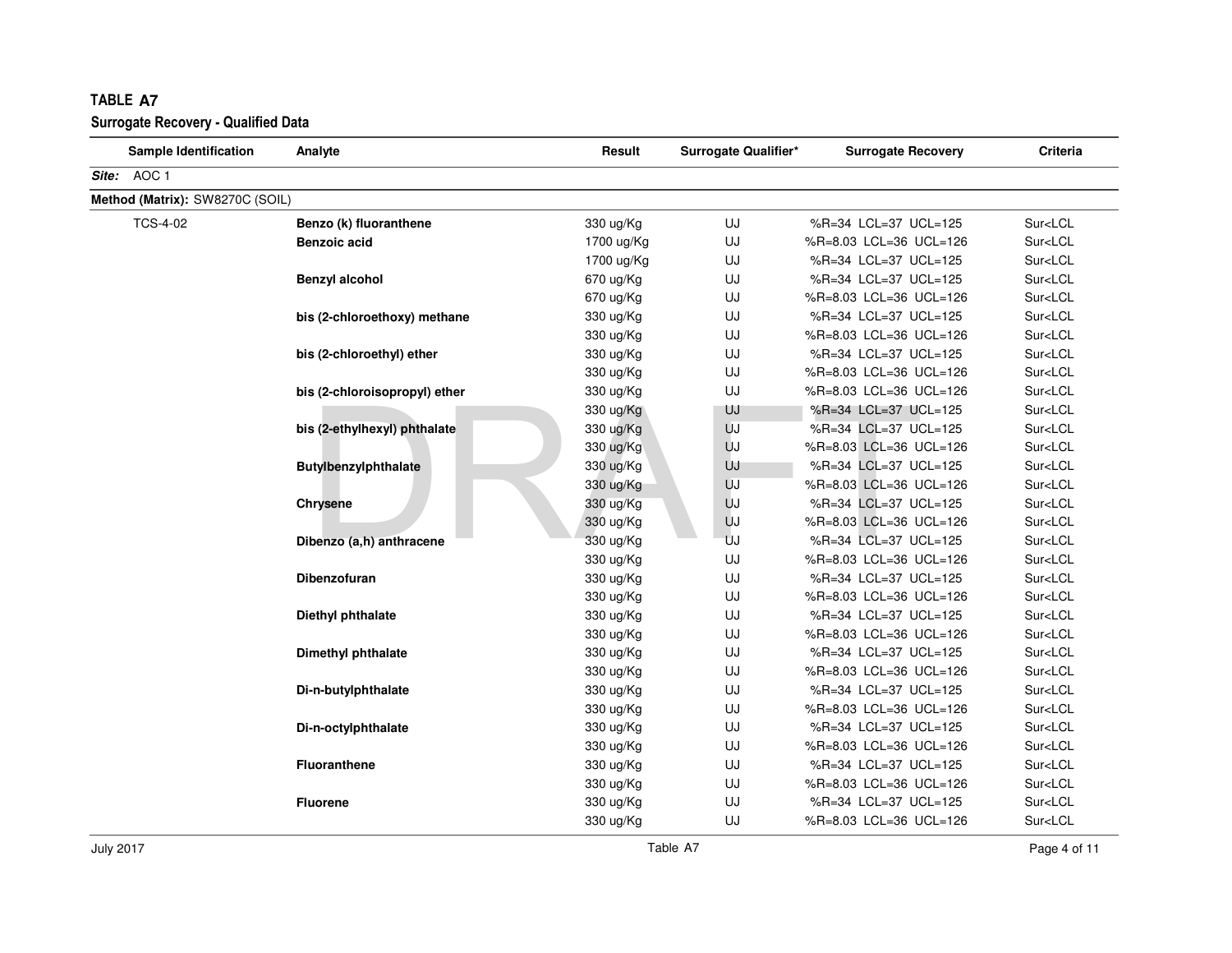| <b>Sample Identification</b>      | Analyte                   | Result     | Surrogate Qualifier* | <b>Surrogate Recovery</b> | Criteria                |
|-----------------------------------|---------------------------|------------|----------------------|---------------------------|-------------------------|
| Site: AOC 1                       |                           |            |                      |                           |                         |
| Method (Matrix): SW8270C (SOIL)   |                           |            |                      |                           |                         |
| <b>TCS-4-02</b>                   | Hexachlorobenzene         | 330 ug/Kg  | UJ                   | %R=34 LCL=37 UCL=125      | Sur <lcl< td=""></lcl<> |
|                                   |                           | 330 ug/Kg  | UJ                   | %R=8.03 LCL=36 UCL=126    | Sur <lcl< td=""></lcl<> |
|                                   | Hexachlorobutadiene       | 670 ug/Kg  | UJ                   | %R=34 LCL=37 UCL=125      | Sur <lcl< td=""></lcl<> |
|                                   |                           | 670 ug/Kg  | UJ                   | %R=8.03 LCL=36 UCL=126    | Sur <lcl< td=""></lcl<> |
|                                   | Hexachloroethane          | 330 ug/Kg  | UJ                   | %R=8.03 LCL=36 UCL=126    | Sur <lcl< td=""></lcl<> |
|                                   |                           | 330 ug/Kg  | UJ                   | %R=34 LCL=37 UCL=125      | Sur <lcl< td=""></lcl<> |
|                                   | Indeno (1,2,3-c,d) pyrene | 330 ug/Kg  | UJ                   | %R=34 LCL=37 UCL=125      | Sur <lcl< td=""></lcl<> |
|                                   |                           | 330 ug/Kg  | UJ                   | %R=8.03 LCL=36 UCL=126    | Sur <lcl< td=""></lcl<> |
|                                   | Isophorone                | 330 ug/Kg  | UJ                   | %R=34 LCL=37 UCL=125      | Sur <lcl< td=""></lcl<> |
|                                   |                           | 330 ug/Kg  | UJ                   | %R=8.03 LCL=36 UCL=126    | Sur <lcl< td=""></lcl<> |
|                                   | Naphthalene               | 330 ug/Kg  | UJ                   | %R=34 LCL=37 UCL=125      | Sur <lcl< td=""></lcl<> |
|                                   |                           | 330 ug/Kg  | UJ                   | %R=8.03 LCL=36 UCL=126    | Sur <lcl< td=""></lcl<> |
|                                   | Nitrobenzene              | 330 ug/Kg  | UJ                   | %R=34 LCL=37 UCL=125      | Sur <lcl< td=""></lcl<> |
|                                   |                           | 330 ug/Kg  | UJ                   | %R=8.03 LCL=36 UCL=126    | Sur <lcl< td=""></lcl<> |
|                                   | n-Nitrosodi-n-propylamine | 330 ug/Kg  | UJ                   | %R=34 LCL=37 UCL=125      | Sur <lcl< td=""></lcl<> |
|                                   |                           | 330 ug/Kg  | UJ                   | %R=8.03 LCL=36 UCL=126    | Sur <lcl< td=""></lcl<> |
|                                   | n-Nitrosodiphenylamine    | 330 ug/Kg  | UJ                   | %R=34 LCL=37 UCL=125      | Sur <lcl< td=""></lcl<> |
|                                   |                           | 330 ug/Kg  | UJ                   | %R=8.03 LCL=36 UCL=126    | Sur <lcl< td=""></lcl<> |
|                                   | Pentachlorophenol         | 1700 ug/Kg | UJ                   | %R=8.03 LCL=36 UCL=126    | Sur <lcl< td=""></lcl<> |
|                                   |                           | 1700 ug/Kg | UJ                   | %R=34 LCL=37 UCL=125      | Sur <lcl< td=""></lcl<> |
|                                   | <b>Phenanthrene</b>       | 330 ug/Kg  | UJ                   | %R=34 LCL=37 UCL=125      | Sur <lcl< td=""></lcl<> |
|                                   |                           | 330 ug/Kg  | UJ                   | %R=8.03 LCL=36 UCL=126    | Sur <lcl< td=""></lcl<> |
|                                   | Phenol                    | 330 ug/Kg  | UJ                   | %R=34 LCL=37 UCL=125      | Sur <lcl< td=""></lcl<> |
|                                   |                           | 330 ug/Kg  | UJ                   | %R=8.03 LCL=36 UCL=126    | Sur <lcl< td=""></lcl<> |
|                                   | Pyrene                    | 330 ug/Kg  | UJ                   | %R=34 LCL=37 UCL=125      | Sur <lcl< td=""></lcl<> |
|                                   |                           | 330 ug/Kg  | UJ                   | %R=8.03 LCL=36 UCL=126    | Sur <lcl< td=""></lcl<> |
| Method (Matrix): SW8270SIM (SOIL) |                           |            |                      |                           |                         |
| AOC1-BCW13-200                    | Chrysene                  | 7.1 ug/Kg  | J                    | %R=140 LCL=25 UCL=135     | Sur>UCL                 |
| <b>TCS4-E-05</b>                  |                           | 73 ug/Kg   | J                    | %R=239 LCL=14 UCL=129     | Sur>UCL                 |
|                                   |                           | 73 ug/Kg   | J                    | %R=200 LCL=25 UCL=135     | Sur>UCL                 |
| <b>TCS4-E-06</b>                  | Benzo (a) anthracene      | 27 ug/Kg   | J                    | %R=210 LCL=25 UCL=135     | Sur>UCL                 |
|                                   |                           | 27 ug/Kg   | J                    | %R=244 LCL=14 UCL=129     | Sur>UCL                 |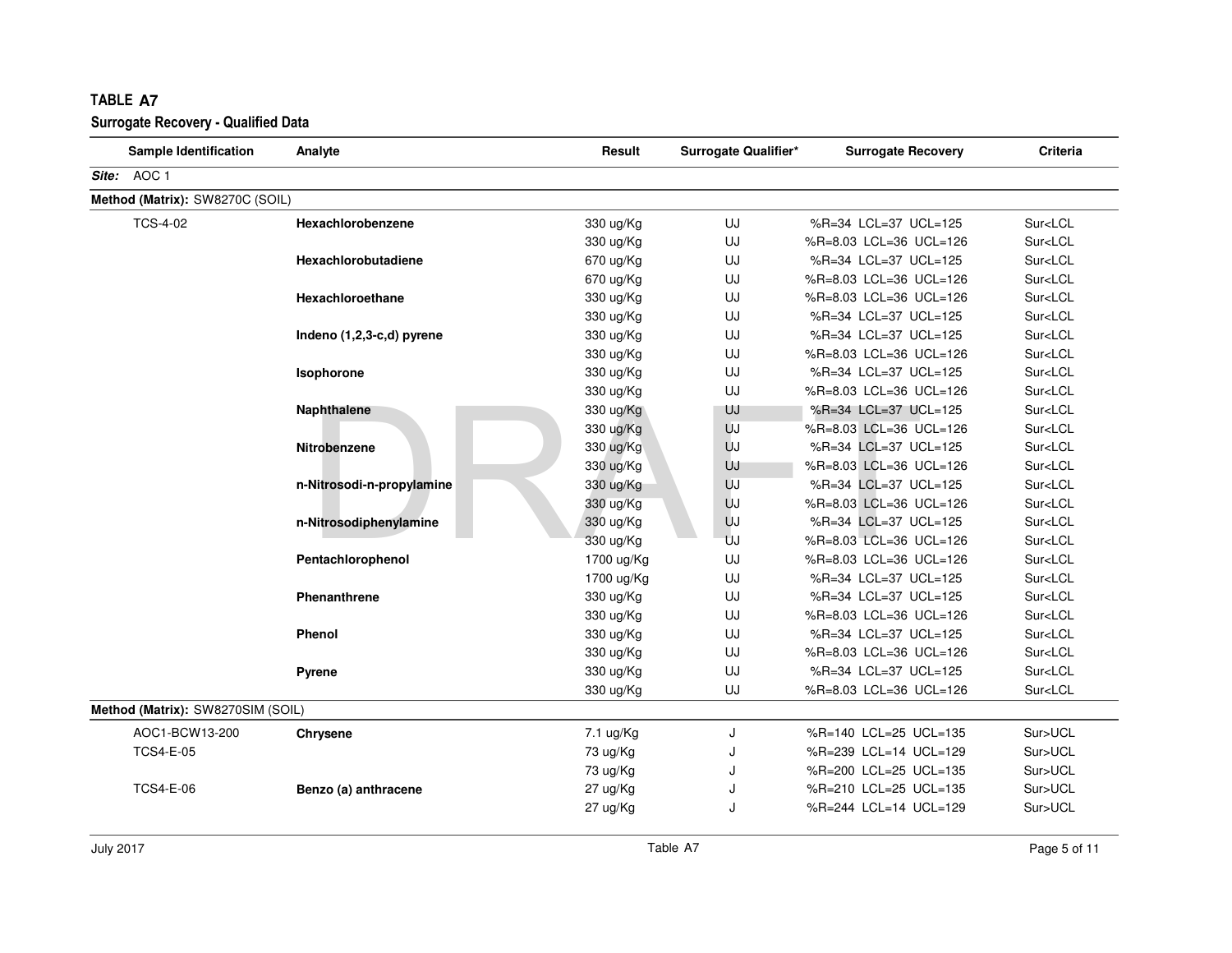| <b>Sample Identification</b>      | Analyte                                   | Result     | Surrogate Qualifier* | <b>Surrogate Recovery</b> | <b>Criteria</b> |
|-----------------------------------|-------------------------------------------|------------|----------------------|---------------------------|-----------------|
| Site: AOC 1                       |                                           |            |                      |                           |                 |
| Method (Matrix): SW8270SIM (SOIL) |                                           |            |                      |                           |                 |
| <b>TCS4-E-06</b>                  | Benzo (b) fluoranthene                    | 82 ug/Kg   | J                    | %R=244 LCL=14 UCL=129     | Sur>UCL         |
|                                   |                                           | 82 ug/Kg   | J                    | %R=210 LCL=25 UCL=135     | Sur>UCL         |
|                                   | Benzo (g,h,i) perylene                    | 8.2 ug/Kg  | J                    | %R=210 LCL=25 UCL=135     | Sur>UCL         |
|                                   |                                           | 8.2 ug/Kg  | J                    | %R=244 LCL=14 UCL=129     | Sur>UCL         |
|                                   | Benzo (k) fluoranthene                    | 39 ug/Kg   | J                    | %R=244 LCL=14 UCL=129     | Sur>UCL         |
|                                   |                                           | 39 ug/Kg   | J                    | %R=210 LCL=25 UCL=135     | Sur>UCL         |
|                                   | Chrysene                                  | 65 ug/Kg   | J                    | %R=210 LCL=25 UCL=135     | Sur>UCL         |
|                                   |                                           | 65 ug/Kg   | J                    | %R=244 LCL=14 UCL=129     | Sur>UCL         |
|                                   | <b>Fluoranthene</b>                       | 80 ug/Kg   | J                    | %R=210 LCL=25 UCL=135     | Sur>UCL         |
|                                   |                                           | 80 ug/Kg   | J                    | %R=244 LCL=14 UCL=129     | Sur>UCL         |
|                                   | Phenanthrene                              | 35 ug/Kg   | J                    | %R=244 LCL=14 UCL=129     | Sur>UCL         |
|                                   |                                           | 35 ug/Kg   | J                    | %R=210 LCL=25 UCL=135     | Sur>UCL         |
|                                   | <b>Pyrene</b>                             | 73 ug/Kg   |                      | %R=244 LCL=14 UCL=129     | Sur>UCL         |
|                                   |                                           | 73 ug/Kg   | J                    | %R=210 LCL=25 UCL=135     | Sur>UCL         |
| Method (Matrix): SW8290 (SOIL)    |                                           |            |                      |                           |                 |
| AOC1-3-166                        | 1,2,3,4,6,7,8-Heptachlorodibenzofuran     | 670 PG/G   | J                    | %R=141 LCL=40 UCL=135     | Sur>UCL         |
|                                   | 1,2,3,4,6,7,8-Heptachlorodibenzo-p-dioxin | 6200 PG/G  | J                    | %R=141 LCL=40 UCL=135     | Sur>UCL         |
|                                   | 1,2,3,4,7,8-Hexachlorodibenzo-p-dioxin    | 62 PG/G    | ۱.                   | %R=141 LCL=40 UCL=135     | Sur>UCL         |
|                                   | 1,2,3,6,7,8-Hexachlorodibenzo-p-dioxin    | 230 PG/G   | J                    | %R=141 LCL=40 UCL=135     | Sur>UCL         |
|                                   | 1,2,3,7,8,9-Hexachlorodibenzo-p-dioxin    | 140 PG/G   | J                    | %R=141 LCL=40 UCL=135     | Sur>UCL         |
|                                   | 1,2,3,7,8-Pentachlorodibenzo-p-dioxin     | 37 PG/G    | J                    | %R=141 LCL=40 UCL=135     | Sur>UCL         |
|                                   | 2,3,4,7,8-Pentachlorodibenzofuran         | 15 PG/G    | J                    | %R=141 LCL=40 UCL=135     | Sur>UCL         |
|                                   | <b>OCDD</b>                               | 45000 PG/G | J                    | %R=136 LCL=40 UCL=135     | Sur>UCL         |
|                                   |                                           | 45000 PG/G | J                    | %R=143 LCL=40 UCL=135     | Sur>UCL         |
|                                   | <b>OCDF</b>                               | 730 PG/G   | J                    | %R=141 LCL=40 UCL=135     | Sur>UCL         |
|                                   | <b>TEQ</b>                                | 54 PG/G    | J                    | %R=141 LCL=40 UCL=135     | Sur>UCL         |
| AOC1-3-167                        | <b>OCDD</b>                               | 33000 PG/G | J                    | %R=141 LCL=40 UCL=135     | Sur>UCL         |
| Site: AOC 13                      |                                           |            |                      |                           |                 |
| Method (Matrix): SW8270SIM (SOIL) |                                           |            |                      |                           |                 |
| AOC13-31-17059                    | Benzo (a) anthracene                      | 9 ug/Kg    | J                    | %R = 130 LCL: 14 UCL: 129 | Sur>UCL         |
|                                   | Chrysene                                  | 13 ug/Kg   | J                    | %R = 130 LCL: 14 UCL: 129 | Sur>UCL         |
|                                   | <b>Fluoranthene</b>                       | 22 ug/Kg   | J                    | %R = 130 LCL: 14 UCL: 129 | Sur>UCL         |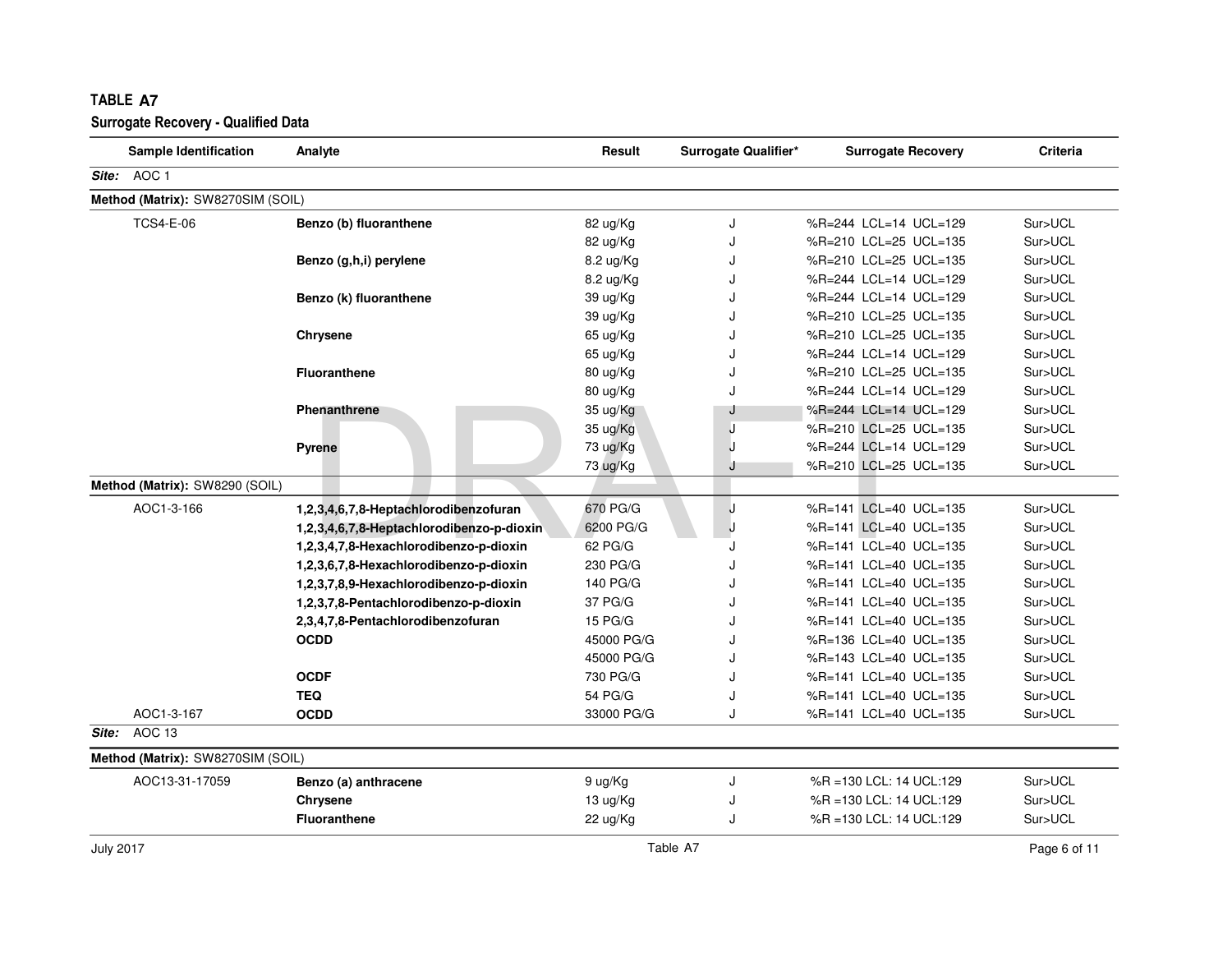| <b>Sample Identification</b>      | Analyte                | Result    | Surrogate Qualifier* | <b>Surrogate Recovery</b> | Criteria                |
|-----------------------------------|------------------------|-----------|----------------------|---------------------------|-------------------------|
| Site: AOC 13                      |                        |           |                      |                           |                         |
| Method (Matrix): SW8270SIM (SOIL) |                        |           |                      |                           |                         |
| AOC13-31-17059                    | <b>Phenanthrene</b>    | 7.5 ug/Kg | J                    | %R = 130 LCL: 14 UCL: 129 | Sur>UCL                 |
|                                   | <b>Pyrene</b>          | 20 ug/Kg  | J                    | %R =130 LCL: 14 UCL:129   | Sur>UCL                 |
| AOC13-31-17060                    | Benzo (a) anthracene   | 18 ug/Kg  | J                    | %R =136 LCL: 14 UCL:129   | Sur>UCL                 |
|                                   | Chrysene               | 28 ug/Kg  | J                    | %R =136 LCL: 14 UCL:129   | Sur>UCL                 |
|                                   | <b>Fluoranthene</b>    | 35 ug/Kg  | J                    | %R =136 LCL: 14 UCL:129   | Sur>UCL                 |
|                                   | <b>Phenanthrene</b>    | 8.1 ug/Kg | J                    | %R = 136 LCL: 14 UCL: 129 | Sur>UCL                 |
|                                   | Pyrene                 | 35 ug/Kg  | J                    | %R =136 LCL: 14 UCL:129   | Sur>UCL                 |
| AOC13-33-DEBRIS                   | 1-Methylnaphthalene    | 54 ug/Kg  | UJ                   | %R=0 LCL=25 UCL=110       | Sur <lcl< td=""></lcl<> |
|                                   |                        | 54 ug/Kg  | UJ                   | %R=0 LCL=34 UCL=135       | Sur <lcl< td=""></lcl<> |
|                                   |                        | 54 ug/Kg  | UJ                   | %R=0 LCL=25 UCL=135       | Sur <lcl< td=""></lcl<> |
|                                   | 2-Methylnaphthalene    | 54 ug/Kg  | UJ                   | %R=0 LCL=25 UCL=135       | Sur <lcl< td=""></lcl<> |
|                                   |                        | 54 ug/Kg  | UJ                   | %R=0 LCL=25 UCL=110       | Sur <lcl< td=""></lcl<> |
|                                   |                        | 54 ug/Kg  | UJ                   | %R=0 LCL=34 UCL=135       | Sur <lcl< td=""></lcl<> |
|                                   | Acenaphthene           | 54 ug/Kg  | UJ                   | %R=0 LCL=25 UCL=135       | Sur <lcl< td=""></lcl<> |
|                                   |                        | 54 ug/Kg  | UJ                   | %R=0 LCL=34 UCL=135       | Sur <lcl< td=""></lcl<> |
|                                   |                        | 54 ug/Kg  | UJ                   | %R=0 LCL=25 UCL=110       | Sur <lcl< td=""></lcl<> |
|                                   | Acenaphthylene         | 54 ug/Kg  | UJ                   | %R=0 LCL=34 UCL=135       | Sur <lcl< td=""></lcl<> |
|                                   |                        | 54 ug/Kg  | UJ                   | %R=0 LCL=25 UCL=110       | Sur <lcl< td=""></lcl<> |
|                                   |                        | 54 ug/Kg  | UJ                   | %R=0 LCL=25 UCL=135       | Sur <lcl< td=""></lcl<> |
|                                   | Anthracene             | 54 ug/Kg  | UJ                   | %R=0 LCL=34 UCL=135       | Sur <lcl< td=""></lcl<> |
|                                   |                        | 54 ug/Kg  | UJ                   | %R=0 LCL=25 UCL=135       | Sur <lcl< td=""></lcl<> |
|                                   |                        | 54 ug/Kg  | UJ                   | %R=0 LCL=25 UCL=110       | Sur <lcl< td=""></lcl<> |
|                                   | Benzo (a) anthracene   | 160 ug/Kg | J                    | %R=0 LCL=34 UCL=135       | Sur <lcl< td=""></lcl<> |
|                                   |                        | 160 ug/Kg | J                    | %R=0 LCL=25 UCL=135       | Sur <lcl< td=""></lcl<> |
|                                   |                        | 160 ug/Kg | J                    | %R=0 LCL=25 UCL=110       | Sur <lcl< td=""></lcl<> |
|                                   |                        | 160 ug/Kg | J                    | %R=170 LCL=14 UCL=129     | Sur>UCL                 |
|                                   | Benzo (a) pyrene       | 54 ug/Kg  | UJ                   | %R=0 LCL=25 UCL=110       | Sur <lcl< td=""></lcl<> |
|                                   |                        | 54 ug/Kg  | UJ                   | %R=0 LCL=25 UCL=135       | Sur <lcl< td=""></lcl<> |
|                                   |                        | 54 ug/Kg  | UJ                   | %R=0 LCL=34 UCL=135       | Sur <lcl< td=""></lcl<> |
|                                   | Benzo (b) fluoranthene | 54 ug/Kg  | UJ                   | %R=0 LCL=25 UCL=135       | Sur <lcl< td=""></lcl<> |
|                                   |                        | 54 ug/Kg  | UJ                   | %R=0 LCL=34 UCL=135       | Sur <lcl< td=""></lcl<> |
|                                   |                        | 54 ug/Kg  | UJ                   | %R=0 LCL=25 UCL=110       | Sur <lcl< td=""></lcl<> |
|                                   | Benzo (g,h,i) perylene | 54 ug/Kg  | UJ                   | %R=0 LCL=34 UCL=135       | Sur <lcl< td=""></lcl<> |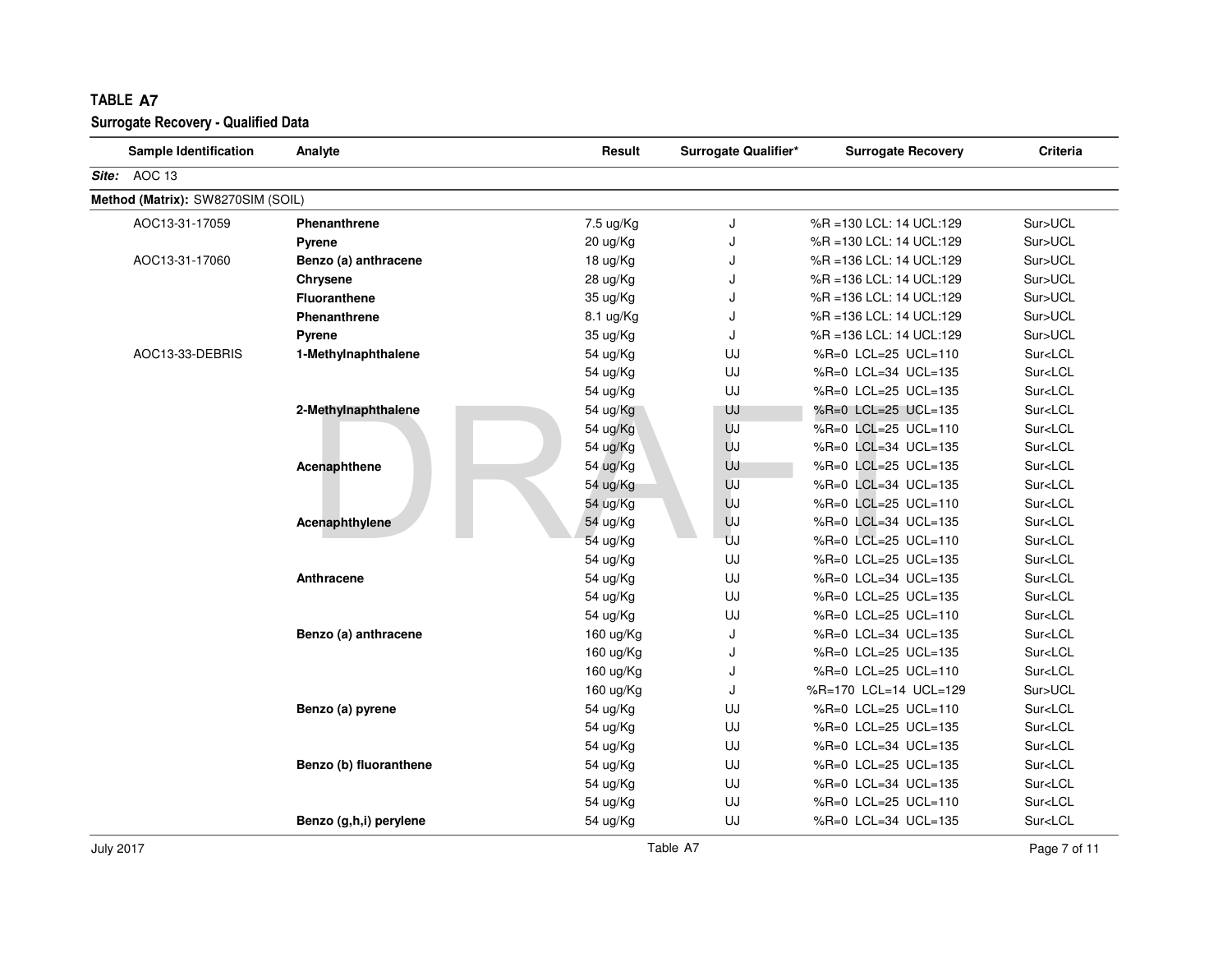|       | <b>TABLE A7</b><br><b>Surrogate Recovery - Qualified Data</b> |                           |          |                      |                           |                         |
|-------|---------------------------------------------------------------|---------------------------|----------|----------------------|---------------------------|-------------------------|
|       | <b>Sample Identification</b>                                  | Analyte                   | Result   | Surrogate Qualifier* | <b>Surrogate Recovery</b> | <b>Criteria</b>         |
| Site: | AOC 13                                                        |                           |          |                      |                           |                         |
|       | Method (Matrix): SW8270SIM (SOIL)                             |                           |          |                      |                           |                         |
|       | AOC13-33-DEBRIS                                               | Benzo (g,h,i) perylene    | 54 ug/Kg | UJ                   | %R=0 LCL=25 UCL=135       | Sur <lcl< td=""></lcl<> |
|       |                                                               |                           | 54 ug/Kg | UJ                   | %R=0 LCL=25 UCL=110       | Sur <lcl< td=""></lcl<> |
|       |                                                               | Benzo (k) fluoranthene    | 54 ug/Kg | UJ                   | %R=0 LCL=34 UCL=135       | Sur <lcl< td=""></lcl<> |
|       |                                                               |                           | 54 ug/Kg | UJ                   | %R=0 LCL=25 UCL=135       | Sur <lcl< td=""></lcl<> |
|       |                                                               |                           | 54 ug/Kg | UJ                   | %R=0 LCL=25 UCL=110       | Sur <lcl< td=""></lcl<> |
|       |                                                               | Chrysene                  | 79 ug/Kg | J                    | %R=0 LCL=25 UCL=110       | Sur <lcl< td=""></lcl<> |
|       |                                                               |                           | 79 ug/Kg | J                    | %R=0 LCL=25 UCL=135       | Sur <lcl< td=""></lcl<> |
|       |                                                               |                           | 79 ug/Kg | J                    | %R=0 LCL=34 UCL=135       | Sur <lcl< td=""></lcl<> |
|       |                                                               |                           | 79 ug/Kg | J                    | %R=170 LCL=14 UCL=129     | Sur>UCL                 |
|       |                                                               | Dibenzo (a,h) anthracene  | 54 ug/Kg | UJ                   | %R=0 LCL=34 UCL=135       | Sur <lcl< td=""></lcl<> |
|       |                                                               |                           | 54 ug/Kg | UJ                   | %R=0 LCL=25 UCL=135       | Sur <lcl< td=""></lcl<> |
|       |                                                               |                           | 54 ug/Kg | UJ                   | %R=0 LCL=25 UCL=110       | Sur <lcl< td=""></lcl<> |
|       |                                                               | <b>Fluoranthene</b>       | 54 ug/Kg | UJ                   | %R=0 LCL=25 UCL=135       | Sur <lcl< td=""></lcl<> |
|       |                                                               |                           | 54 ug/Kg | UJ                   | %R=0 LCL=34 UCL=135       | Sur <lcl< td=""></lcl<> |
|       |                                                               |                           | 54 ug/Kg | UJ                   | %R=0 LCL=25 UCL=110       | Sur <lcl< td=""></lcl<> |
|       |                                                               | <b>Fluorene</b>           | 54 ug/Kg | UJ                   | %R=0 LCL=25 UCL=110       | Sur <lcl< td=""></lcl<> |
|       |                                                               |                           | 54 ug/Kg | UJ                   | %R=0 LCL=25 UCL=135       | Sur <lcl< td=""></lcl<> |
|       |                                                               |                           | 54 ug/Kg | UJ                   | %R=0 LCL=34 UCL=135       | Sur <lcl< td=""></lcl<> |
|       |                                                               | Indeno (1,2,3-c,d) pyrene | 54 ug/Kg | UJ                   | %R=0 LCL=25 UCL=110       | Sur <lcl< td=""></lcl<> |
|       |                                                               |                           | 54 ug/Kg | UJ                   | %R=0 LCL=25 UCL=135       | Sur <lcl< td=""></lcl<> |
|       |                                                               |                           | 54 ug/Kg | UJ                   | %R=0 LCL=34 UCL=135       | Sur <lcl< td=""></lcl<> |
|       |                                                               | Naphthalene               | 54 ug/Kg | UJ                   | %R=0 LCL=34 UCL=135       | Sur <lcl< td=""></lcl<> |
|       |                                                               |                           | 54 ug/Kg | UJ                   | %R=0 LCL=25 UCL=135       | Sur <lcl< td=""></lcl<> |
|       |                                                               |                           | 54 ug/Kg | UJ                   | %R=0 LCL=25 UCL=110       | Sur <lcl< td=""></lcl<> |
|       |                                                               | Phenanthrene              | 54 ug/Kg | UJ                   | %R=0 LCL=25 UCL=135       | Sur <lcl< td=""></lcl<> |
|       |                                                               |                           | 54 ug/Kg | UJ                   | %R=0 LCL=25 UCL=110       | Sur <lcl< td=""></lcl<> |
|       |                                                               |                           | 54 ug/Kg | UJ                   | %R=0 LCL=34 UCL=135       | Sur <lcl< td=""></lcl<> |
|       |                                                               | Pyrene                    | 64 ug/Kg | J                    | %R=0 LCL=25 UCL=110       | Sur <lcl< td=""></lcl<> |
|       |                                                               |                           | 64 ug/Kg | J                    | %R=0 LCL=25 UCL=135       | Sur <lcl< td=""></lcl<> |
|       |                                                               |                           | 64 ug/Kg | J                    | %R=0 LCL=34 UCL=135       | Sur <lcl< td=""></lcl<> |
|       |                                                               |                           | 64 ug/Kg | J                    | %R=170 LCL=14 UCL=129     | Sur>UCL                 |

### **Site:** AOC 20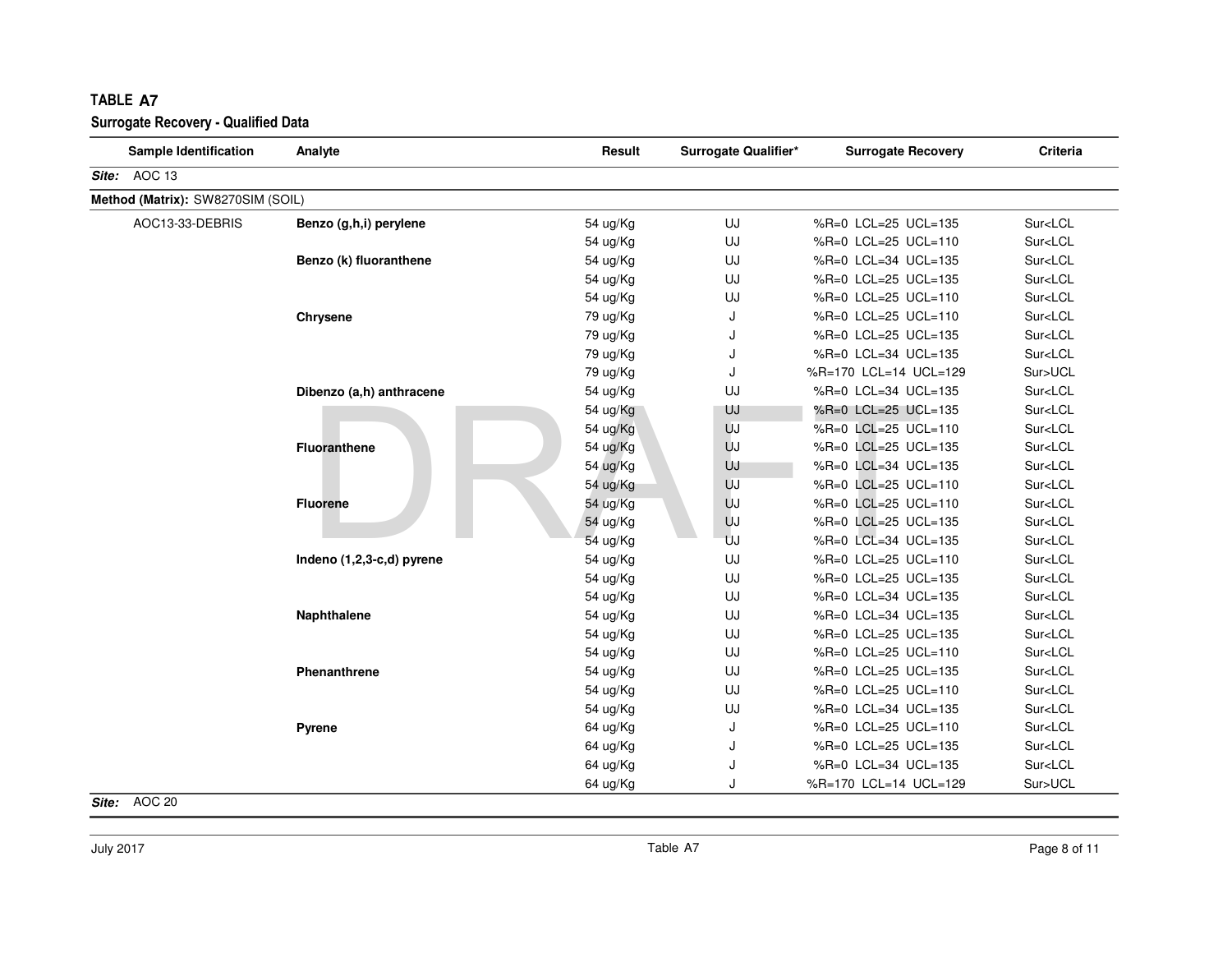|       | <b>Sample Identification</b>      | Analyte                   | Result              | Surrogate Qualifier* | <b>Surrogate Recovery</b> | <b>Criteria</b> |
|-------|-----------------------------------|---------------------------|---------------------|----------------------|---------------------------|-----------------|
|       | Site: AOC 20                      |                           |                     |                      |                           |                 |
|       | Method (Matrix): SW8082 (SOIL)    |                           |                     |                      |                           |                 |
|       | AOC20-09-OS1-1001                 | Aroclor 1254              | 1900 ug/Kg          | J                    | %R=140.12 LCL=48 UCL=121  | Sur>UCL         |
|       |                                   | Aroclor 1260              | 1300 ug/Kg          | J                    | %R=140.12 LCL=48 UCL=121  | Sur>UCL         |
|       | Site: AOC 6                       |                           |                     |                      |                           |                 |
|       | Method (Matrix): SW8082 (SOIL)    |                           |                     |                      |                           |                 |
|       | AOC6-2-14003                      | Aroclor 1254              | 420 ug/Kg           | J                    | %R=141 LCL=48 UCL=121     | Sur>UCL         |
|       |                                   | Aroclor 1260              | 180 ug/Kg           | J                    | %R=141 LCL=48 UCL=121     | Sur>UCL         |
| Site: | Storm Drain                       |                           |                     |                      |                           |                 |
|       | Method (Matrix): SW8082 (SOIL)    |                           |                     |                      |                           |                 |
|       | SD-31-01                          | Aroclor 1254              | 950 ug/Kg           | J                    | %R=202 LCL=26 UCL=125     | Sur>UCL         |
|       |                                   | Aroclor 1260              | 280 ug/Kg           | J                    | %R=202 LCL=26 UCL=125     | Sur>UCL         |
|       | SD-31-02                          | Aroclor 1254              | 1100 ug/Kg          | J                    | %R=187 LCL=26 UCL=125     | Sur>UCL         |
|       |                                   | Aroclor 1260              | 400 ug/Kg           | J                    | %R=187 LCL=26 UCL=125     | Sur>UCL         |
|       | Method (Matrix): SW8270SIM (SOIL) |                           |                     |                      |                           |                 |
|       | SD-31-01                          | 1-Methylnaphthalene       | $6.9 \text{ ug/Kg}$ | J                    | %R=140 LCL=25 UCL=110     | Sur>UCL         |
|       |                                   | Acenaphthene              | 30 ug/Kg            | J                    | %R=140 LCL=25 UCL=110     | Sur>UCL         |
|       |                                   | Acenaphthylene            | 70 ug/Kg            |                      | %R=140 LCL=25 UCL=110     | Sur>UCL         |
|       |                                   | Anthracene                | 210 ug/Kg           | J                    | %R=140 LCL=25 UCL=110     | Sur>UCL         |
|       |                                   | Benzo (a) anthracene      | 1300 ug/Kg          | J                    | %R=140 LCL=25 UCL=110     | Sur>UCL         |
|       |                                   | Benzo (a) pyrene          | 1400 ug/Kg          | J                    | %R=140 LCL=25 UCL=110     | Sur>UCL         |
|       |                                   | Benzo (b) fluoranthene    | 2800 ug/Kg          | J                    | %R=140 LCL=25 UCL=110     | Sur>UCL         |
|       |                                   | Benzo (g,h,i) perylene    | 1800 ug/Kg          | J                    | %R=140 LCL=25 UCL=110     | Sur>UCL         |
|       |                                   | Benzo (k) fluoranthene    | 930 ug/Kg           | J                    | %R=140 LCL=25 UCL=110     | Sur>UCL         |
|       |                                   | Chrysene                  | 1400 ug/Kg          | J                    | %R=140 LCL=25 UCL=110     | Sur>UCL         |
|       |                                   | <b>Fluoranthene</b>       | 2300 ug/Kg          | J                    | %R=140 LCL=25 UCL=110     | Sur>UCL         |
|       |                                   | <b>Fluorene</b>           | 23 ug/Kg            | J                    | %R=140 LCL=25 UCL=110     | Sur>UCL         |
|       |                                   | Indeno (1,2,3-c,d) pyrene | 1500 ug/Kg          | J.                   | %R=140 LCL=25 UCL=110     | Sur>UCL         |
|       |                                   | <b>Phenanthrene</b>       | 840 ug/Kg           | J                    | %R=140 LCL=25 UCL=110     | Sur>UCL         |
|       |                                   | Pyrene                    | 2500 ug/Kg          | J                    | %R=140 LCL=25 UCL=110     | Sur>UCL         |
|       | SD-31-02                          | 1-Methylnaphthalene       | 9.3 ug/Kg           | $\cdot$              | %R=140 LCL=25 UCL=110     | Sur>UCL         |
|       |                                   | 2-Methylnaphthalene       | 6.2 ug/Kg           | J                    | %R=140 LCL=25 UCL=110     | Sur>UCL         |
|       |                                   | Acenaphthene              | 34 ug/Kg            | J.                   | %R=140 LCL=25 UCL=110     | Sur>UCL         |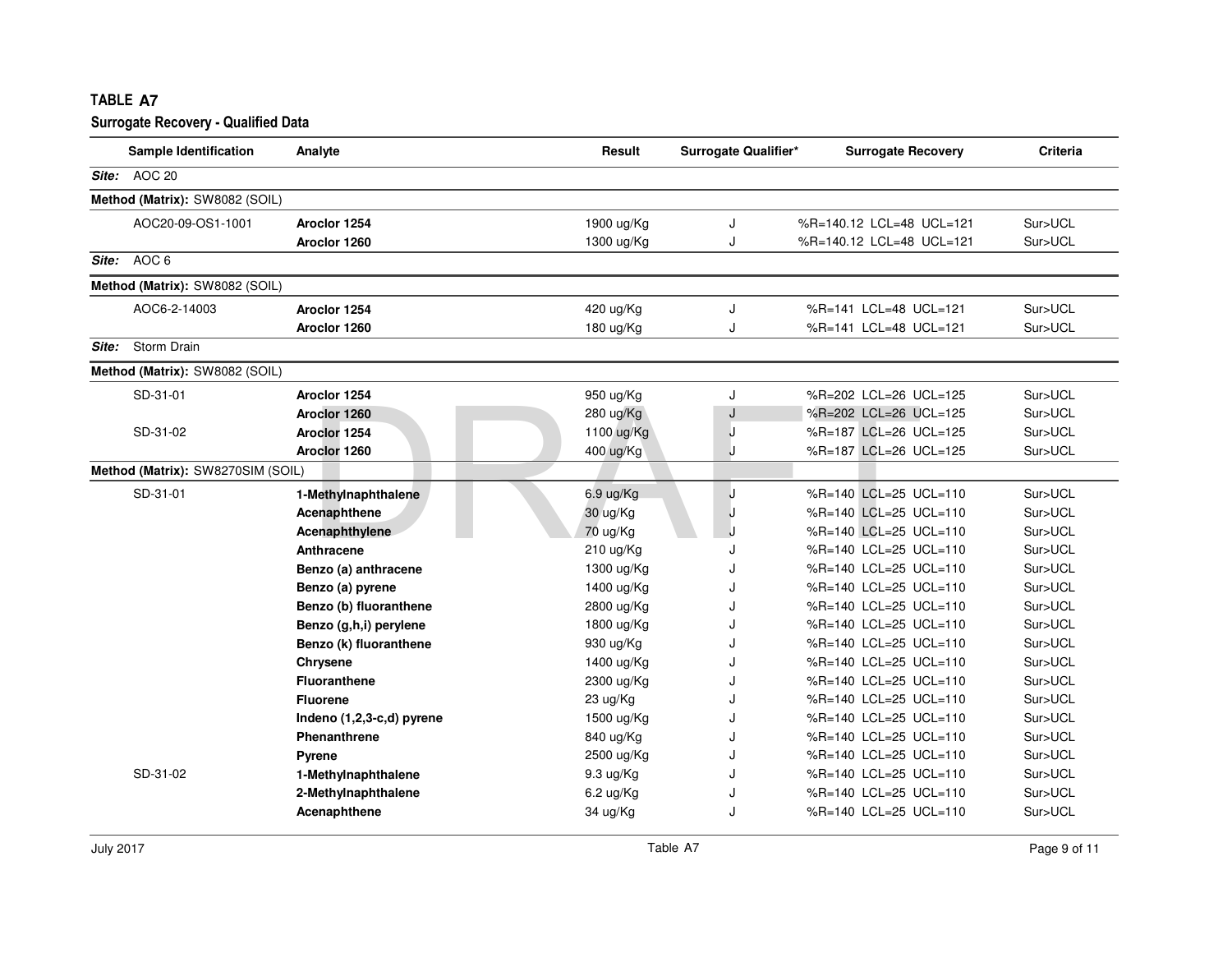|       | Sample Identification             | Analyte                     | Result      | Surrogate Qualifier* | <b>Surrogate Recovery</b> | <b>Criteria</b> |
|-------|-----------------------------------|-----------------------------|-------------|----------------------|---------------------------|-----------------|
| Site: | Storm Drain                       |                             |             |                      |                           |                 |
|       | Method (Matrix): SW8270SIM (SOIL) |                             |             |                      |                           |                 |
|       | SD-31-02                          | Acenaphthylene              | 76 ug/Kg    | J                    | %R=140 LCL=25 UCL=110     | Sur>UCL         |
|       |                                   | Anthracene                  | 230 ug/Kg   |                      | %R=140 LCL=25 UCL=110     | Sur>UCL         |
|       |                                   | Benzo (a) anthracene        | 1700 ug/Kg  |                      | %R=140 LCL=25 UCL=110     | Sur>UCL         |
|       |                                   | Benzo (a) pyrene            | 1600 ug/Kg  | J                    | %R=140 LCL=25 UCL=110     | Sur>UCL         |
|       |                                   | Benzo (b) fluoranthene      | 3600 ug/Kg  |                      | %R=140 LCL=25 UCL=110     | Sur>UCL         |
|       |                                   | Benzo (g,h,i) perylene      | 1700 ug/Kg  |                      | %R=140 LCL=25 UCL=110     | Sur>UCL         |
|       |                                   | Benzo (k) fluoranthene      | 670 ug/Kg   |                      | %R=140 LCL=25 UCL=110     | Sur>UCL         |
|       |                                   | Chrysene                    | 1800 ug/Kg  |                      | %R=140 LCL=25 UCL=110     | Sur>UCL         |
|       |                                   | <b>Fluoranthene</b>         | 3000 ug/Kg  |                      | %R=140 LCL=25 UCL=110     | Sur>UCL         |
|       |                                   | <b>Fluorene</b>             | 27 ug/Kg    |                      | %R=140 LCL=25 UCL=110     | Sur>UCL         |
|       |                                   | Indeno $(1,2,3-c,d)$ pyrene | 1500 ug/Kg  | J                    | %R=140 LCL=25 UCL=110     | Sur>UCL         |
|       |                                   | Naphthalene                 | $6.2$ ug/Kg | J.                   | %R=140 LCL=25 UCL=110     | Sur>UCL         |
|       |                                   | Phenanthrene                | 1000 ug/Kg  |                      | %R=140 LCL=25 UCL=110     | Sur>UCL         |
|       |                                   | <b>Pyrene</b>               | 3100 ug/Kg  | J                    | %R=140 LCL=25 UCL=110     | Sur>UCL         |
| Site: | SWMU <sub>1</sub>                 |                             |             |                      |                           |                 |
|       | Method (Matrix): SW8082 (SOIL)    |                             |             |                      |                           |                 |
|       | SWMU1-25-1148                     | Aroclor 1254                | 46 ug/Kg    |                      | %R=291 LCL=26 UCL=125     | Sur>UCL         |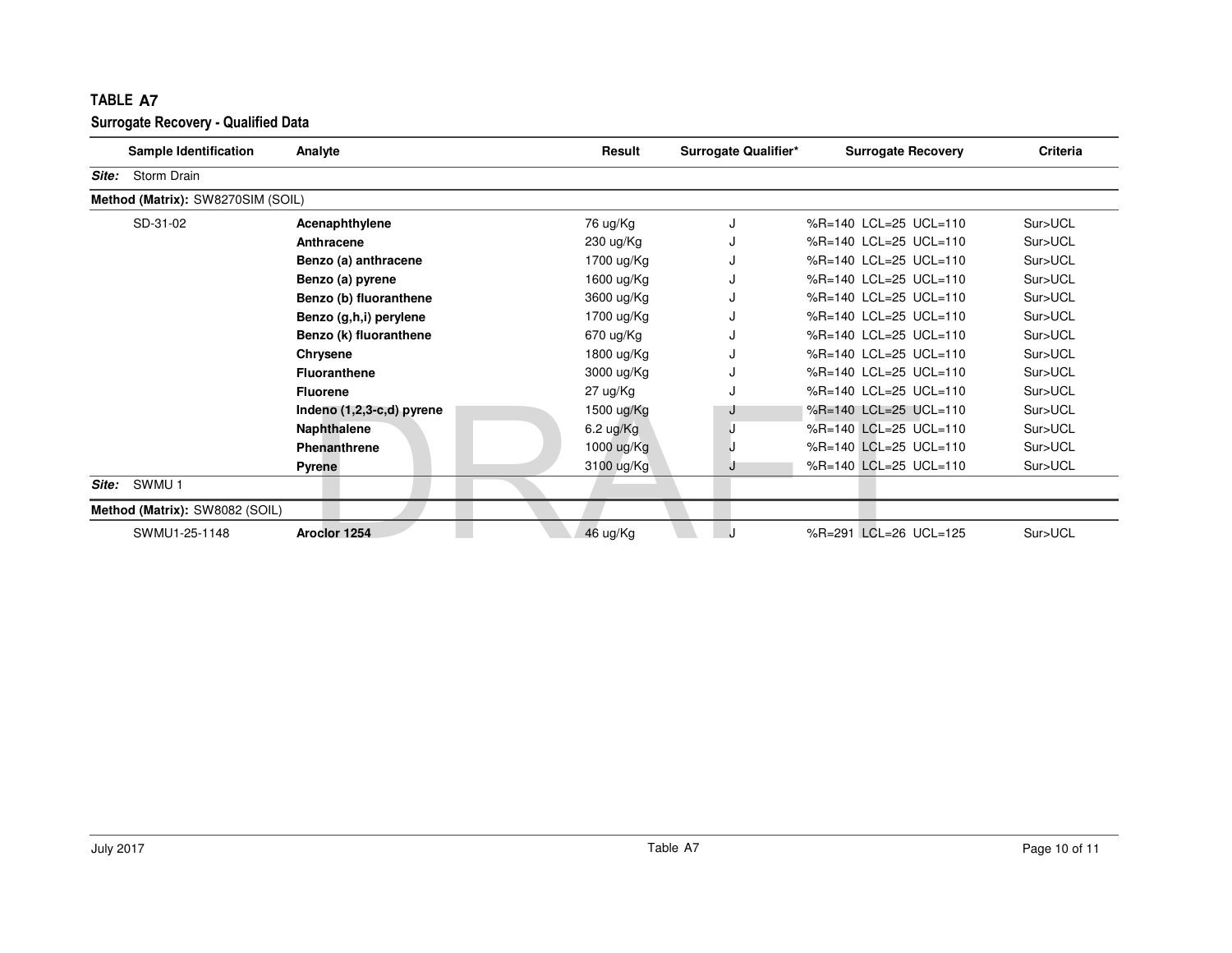%R = percent recovery LCL = lower control limitUCL = upper control limit

PG/G = picograms per gramug/Kg = micrograms per kilogram

\* The most severe flag for each analyte becomes the final validation flag.

### **Qualifier Description:**

 <sup>=</sup> The analyte was positively identified, the quantitation is an estimate. J

UJ <sup>=</sup> The analyte was analyzed for, but not detected. The associated numerical value is at or below the reporting limit (RL). The quantitation is an estimate.

### **Criteria:**

- Sur<LCL **<sup>=</sup>**Surrogate recovery less than lower limit
- Sur>UCL **<sup>=</sup>**Surrogate recovery greater than upper limit

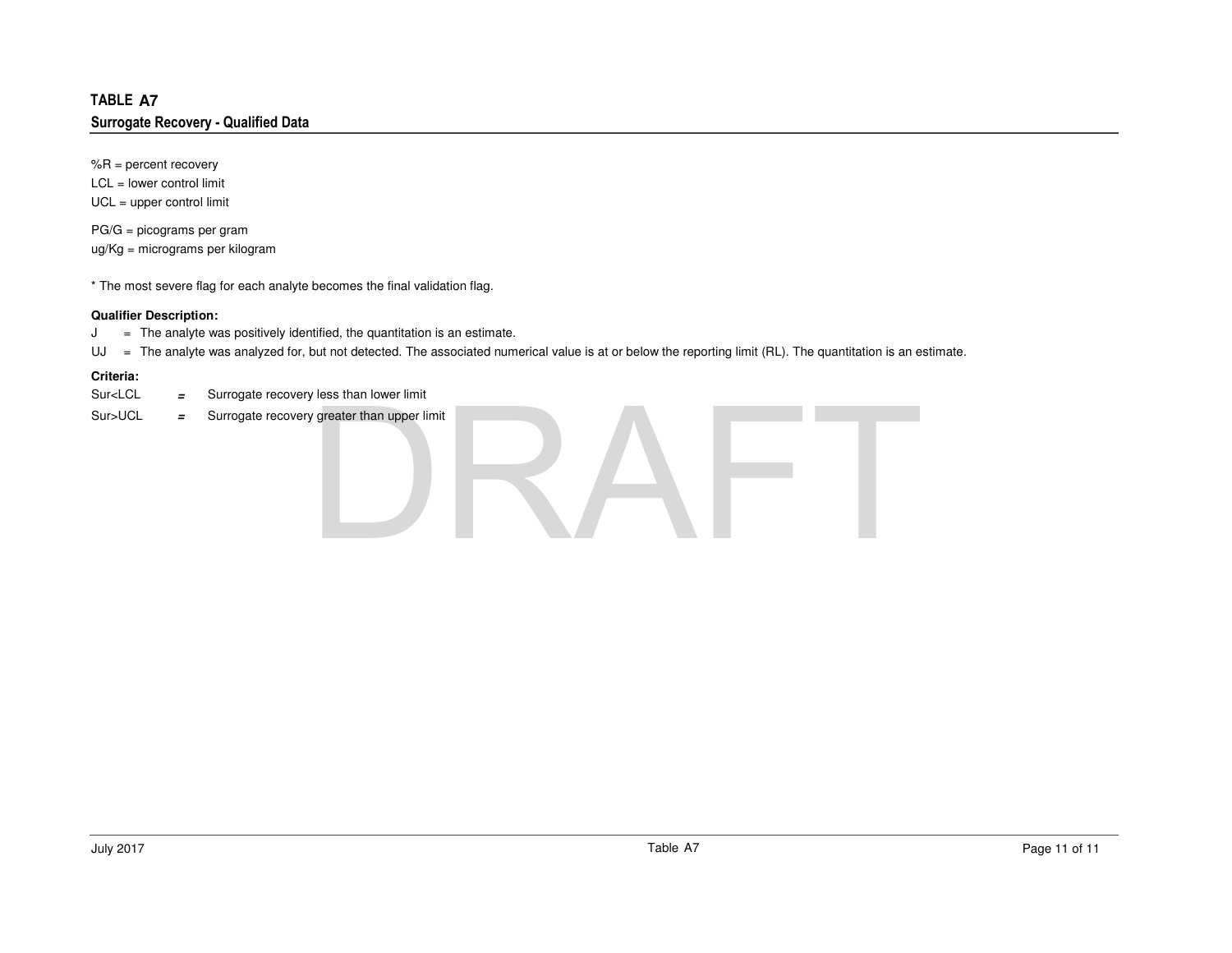| <b>TABLE A8</b>                            |                           |           |                              |                             |
|--------------------------------------------|---------------------------|-----------|------------------------------|-----------------------------|
| <b>Internal Standards - Qualified Data</b> |                           |           |                              |                             |
| Sample Identification                      | Analyte                   | Result    | Internal Standard Qualifier* | Criteria                    |
| Site: AOC 1                                |                           |           |                              |                             |
| Method (Matrix): SW8270SIM (SOIL)          |                           |           |                              |                             |
| AOC1-BCW24-244                             |                           |           |                              |                             |
|                                            | Benzo (a) pyrene          | 8 ug/Kg   | J                            | <b>IS<lcl< b=""></lcl<></b> |
|                                            | Benzo (b) fluoranthene    | 17 ug/Kg  | J                            | IS < LCL                    |
|                                            | Benzo (k) fluoranthene    | 7.6 ug/Kg | J                            | <b>IS<lcl< b=""></lcl<></b> |
| AOC1-BCW26-252                             |                           |           |                              |                             |
|                                            | Benzo (a) pyrene          | 14 ug/Kg  | J                            | <b>IS<lcl< b=""></lcl<></b> |
|                                            | Benzo (b) fluoranthene    | 31 ug/Kg  | J                            | <b>IS<lcl< b=""></lcl<></b> |
|                                            | Benzo (k) fluoranthene    | 13 ug/Kg  | J                            | IS < LCL                    |
| <b>TCS4-E-06</b>                           |                           |           |                              |                             |
|                                            | Benzo (a) anthracene      | 27 ug/Kg  | J                            | <b>IS<lcl< b=""></lcl<></b> |
|                                            | Benzo (g,h,i) perylene    | 8.2 ug/Kg |                              | IS < LCL                    |
|                                            | Benzo (k) fluoranthene    | 39 ug/Kg  |                              | <b>IS<lcl< b=""></lcl<></b> |
| Site: AOC 13                               |                           |           |                              |                             |
| Method (Matrix): SW8270SIM (SOIL)          |                           |           |                              |                             |
| AOC13-33-17079                             |                           |           |                              |                             |
|                                            | Benzo (a) pyrene          | 33 ug/Kg  | J                            | <b>IS<lcl< b=""></lcl<></b> |
|                                            | Benzo (g,h,i) perylene    | 5.9 ug/Kg |                              | <b>IS<lcl< b=""></lcl<></b> |
|                                            | Benzo (k) fluoranthene    | 34 ug/Kg  | ا.                           | <b>IS<lcl< b=""></lcl<></b> |
|                                            | Indeno (1,2,3-c,d) pyrene | 6.9 ug/Kg | J                            | IS < LCL                    |
| AOC13-33-SCALE                             |                           |           |                              |                             |
|                                            | Benzo (g,h,i) perylene    | 22 ug/Kg  | J                            | <b>IS<lcl< b=""></lcl<></b> |
|                                            | Indeno (1,2,3-c,d) pyrene | 25 ug/Kg  | J                            | <b>IS<lcl< b=""></lcl<></b> |
| Site: AOC 20                               |                           |           |                              |                             |
| Method (Matrix): SW8270SIM (SOIL)          |                           |           |                              |                             |
| AOC20-09-OS1-1002                          |                           |           |                              |                             |
|                                            | Benzo (a) pyrene          | 36 ug/Kg  | J                            | <b>IS<lcl< b=""></lcl<></b> |
|                                            | Benzo (g,h,i) perylene    | 8.3 ug/Kg | J                            | <b>IS<lcl< b=""></lcl<></b> |
|                                            | Benzo (k) fluoranthene    | 33 ug/Kg  | J                            | IS < LCL                    |
|                                            | Indeno (1,2,3-c,d) pyrene | 8.3 ug/Kg | J                            | IS < LCL                    |
| AOC20-09-OS1-1003                          |                           |           |                              |                             |
|                                            | Benzo (k) fluoranthene    | 55 ug/Kg  | J                            | <b>IS<lcl< b=""></lcl<></b> |
|                                            | Indeno (1,2,3-c,d) pyrene | 16 ug/Kg  | J                            | <b>IS<lcl< b=""></lcl<></b> |
|                                            |                           |           |                              |                             |
|                                            |                           |           |                              |                             |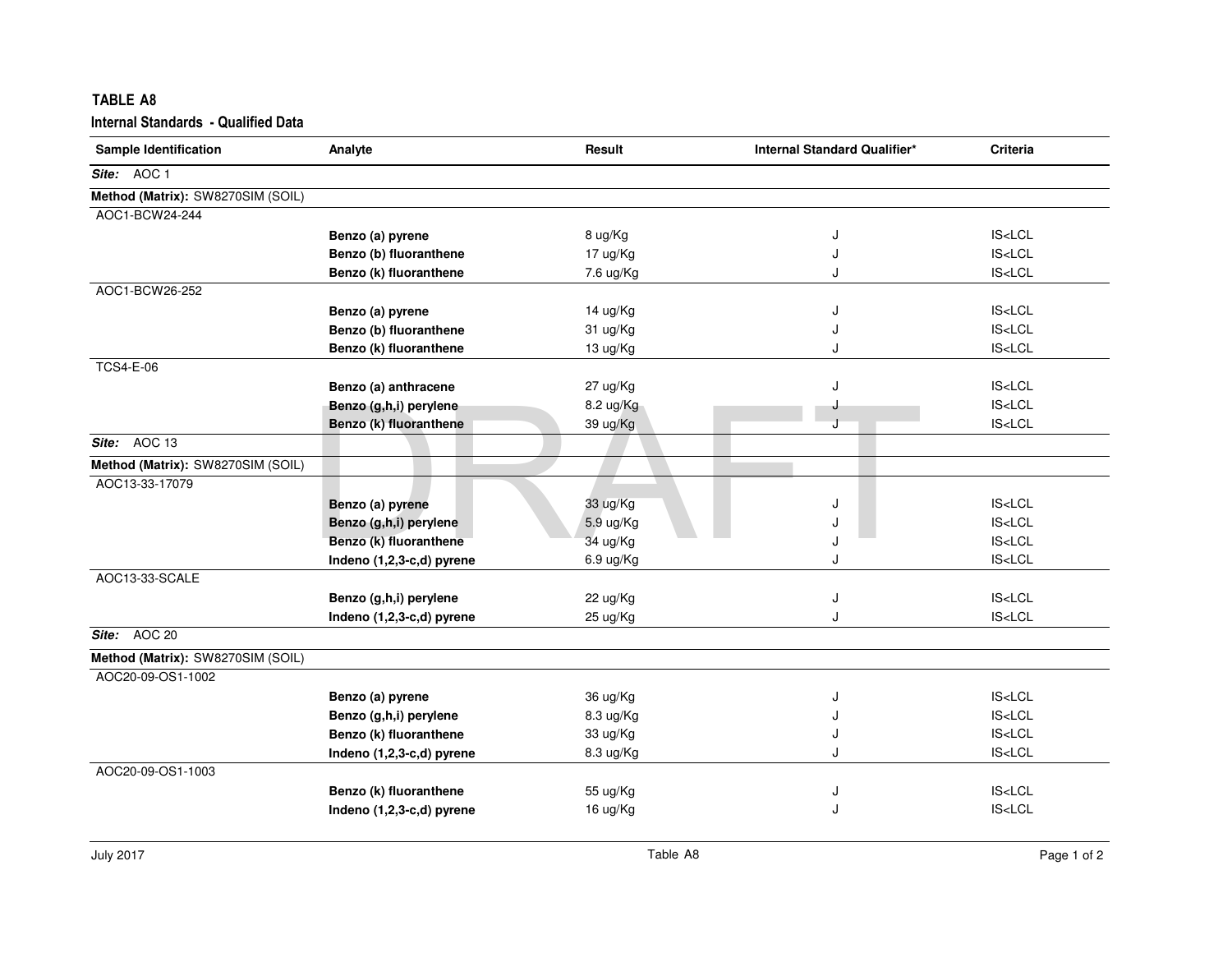| TABLE A8                                   |                           |           |                              |                             |
|--------------------------------------------|---------------------------|-----------|------------------------------|-----------------------------|
| <b>Internal Standards - Qualified Data</b> |                           |           |                              |                             |
| <b>Sample Identification</b>               | Analyte                   | Result    | Internal Standard Qualifier* | Criteria                    |
| Site: AOC 6                                |                           |           |                              |                             |
| Method (Matrix): SW8270SIM (SOIL)          |                           |           |                              |                             |
| AOC6-2-14003                               |                           |           |                              |                             |
|                                            | Benzo (a) pyrene          | 19 ug/Kg  | J                            | <b>IS<lcl< b=""></lcl<></b> |
|                                            | Benzo (b) fluoranthene    | 51 ug/Kg  |                              | <b>IS<lcl< b=""></lcl<></b> |
|                                            | Benzo (g,h,i) perylene    | 5.5 ug/Kg |                              | <b>IS<lcl< b=""></lcl<></b> |
|                                            | Benzo (k) fluoranthene    | 17 ug/Kg  |                              | <b>IS<lcl< b=""></lcl<></b> |
|                                            | Dibenzo (a,h) anthracene  | 5.2 ug/Kg | UJ                           | <b>IS<lcl< b=""></lcl<></b> |
|                                            | Indeno (1,2,3-c,d) pyrene | 5.2 ug/Kg | J                            | <b>IS<lcl< b=""></lcl<></b> |
| AOC6-7-14014                               |                           |           |                              |                             |
|                                            | Benzo (g,h,i) perylene    | 10 ug/Kg  | J                            | <b>IS<lcl< b=""></lcl<></b> |
|                                            | Benzo (k) fluoranthene    | 32 ug/Kg  |                              | <b>IS<lcl< b=""></lcl<></b> |
|                                            | Indeno (1,2,3-c,d) pyrene | 10 ug/Kg  |                              | <b>IS<lcl< b=""></lcl<></b> |
| Storm Drain<br>Site:                       |                           |           |                              |                             |
| Method (Matrix): SW8270SIM (SOIL)          |                           |           |                              |                             |
| SD-31-03                                   |                           |           |                              |                             |
|                                            | Benzo (a) pyrene          | 48 ug/Kg  | J                            | <b>IS<lcl< b=""></lcl<></b> |
|                                            | Benzo (g,h,i) perylene    | 15 ug/Kg  | J                            | <b>IS<lcl< b=""></lcl<></b> |
|                                            | Benzo (k) fluoranthene    | 38 ug/Kg  | J                            | <b>IS<lcl< b=""></lcl<></b> |
|                                            | Indeno (1,2,3-c,d) pyrene | 15 ug/Kg  | J                            | <b>IS<lcl< b=""></lcl<></b> |

ug/Kg = micrograms per kilogram

\* The most severe flag for each analyte becomes the final validation flag.

### **Qualifier Description:**

J = The analyte was positively identified, the quantitation is an estimate.

UJ <sup>=</sup> The analyte was analyzed for, but not detected. The associated numerical value is at or below the reporting limit (RL). The quantitation is an estimate.

## **Criteria:**

 IS<LCL**<sup>=</sup>** Internal standard response less than lower control limit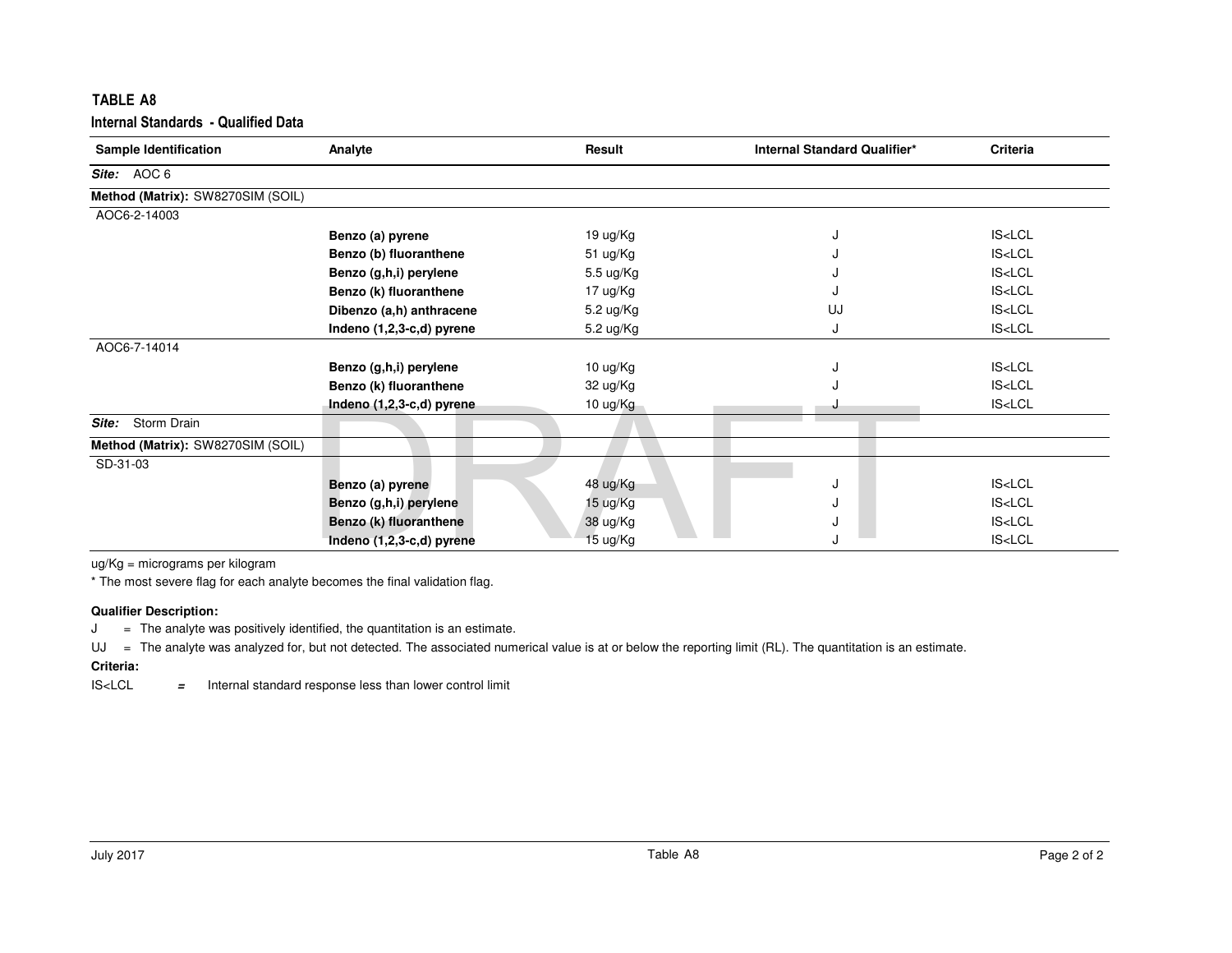|                |                         |              |              |                |                | <b>Number of Occurrences</b> |                         |                  |                  |         |
|----------------|-------------------------|--------------|--------------|----------------|----------------|------------------------------|-------------------------|------------------|------------------|---------|
|                |                         |              |              |                | Non-           | <b>Blank</b>                 |                         | Contractor Total | Contractor       | Overall |
| Method         | Analyte                 | <b>Units</b> | Analyses     | <b>Detects</b> | detects        | Flags                        | J-Flags                 | R-Flags          | Completeness (%) |         |
| D2216          | <b>Percent Moisture</b> | $\%$         | 231          | 230            | $\overline{7}$ |                              | 35                      | $\overline{7}$   | 100              | 97      |
| SM4500-CN      | Cyanide                 | MG/KG        | $\mathbf{1}$ |                | $\mathbf{1}$   |                              |                         |                  | 100              | 100     |
| SW6010B        | Aluminum, add           | MG/KG        | 16           | 16             |                |                              |                         |                  | 100              | 100     |
|                | Antimony                | MG/KG        | 393          | 11             | 382            |                              | 17                      |                  | 100              | 100     |
|                | Arsenic                 | MG/KG        | 393          | 345            | 48             |                              | 3                       |                  | 100              | 100     |
|                | Barium                  | MG/KG        | 393          | 393            |                |                              | 26                      |                  | 100              | 100     |
|                | Beryllium               | MG/KG        | 393          |                | 393            |                              | 3                       |                  | 100              | 100     |
|                | Cadmium                 | MG/KG        | 393          | 30             | 363            |                              | 4                       |                  | 100              | 100     |
|                | Calcium, add            | MG/KG        | 16           | 16             |                |                              |                         |                  | 100              | 100     |
|                | Chromium                | MG/KG        | 393          | 393            |                |                              | 28                      |                  | 100              | 100     |
|                | Cobalt                  | MG/KG        | 393          | 393            |                |                              | $\boldsymbol{9}$        |                  | 100              | 100     |
|                | Copper                  | MG/KG        | 393          | 393            |                |                              | 14                      |                  | 100              | 100     |
|                | Iron, add               | MG/KG        | 16           | 16             |                |                              | $\sqrt{2}$              |                  | 100              | 100     |
|                | Lead                    | MG/KG        | 393          | 369            | 24             |                              | 14                      |                  | 100              | 100     |
|                | Magnesium, add          | MG/KG        | 16           | 16             |                |                              | $\mathbf{1}$            |                  | 100              | 100     |
|                | Manganese, add          | MG/KG        | 16           | 16             |                |                              | $\overline{4}$          |                  | 100              | 100     |
|                | Molybdenum              | MG/KG        | 393          | 38             | 355            |                              | 3                       |                  | 100              | 100     |
|                | Nickel                  | MG/KG        | 393          | 393            |                |                              | 24                      |                  | 100              | 100     |
|                | Potassium, add          | MG/KG        | 16           | 16             |                |                              | $\overline{\mathbf{c}}$ |                  | 100              | 100     |
|                | Selenium                | MG/KG        | 393          | 3              | 390            |                              | 66                      |                  | 100              | 100     |
|                | Silver                  | MG/KG        | 393          |                | 393            |                              | 26                      |                  | 100              | 100     |
|                | Sodium, add             | MG/KG        | 16           | 16             |                |                              |                         |                  | 100              | 100     |
|                | Thallium                | MG/KG        | 393          | $\overline{7}$ | 386            |                              | 44                      |                  | 100              | 100     |
|                | Vanadium                | MG/KG        | 393          | 393            |                |                              | 9                       |                  | 100              | 100     |
|                | Zinc                    | MG/KG        | 393          | 393            |                |                              | 23                      |                  | 100              | 100     |
| SW7199         | Chromium, hexavalent    | MG/KG        | 393          | 138            | 255            |                              | 18                      |                  | 100              | 100     |
| <b>SW7471A</b> | Mercury                 | MG/KG        | 392          | 34             | 358            |                              | $\mathbf{1}$            |                  | 100              | 100     |
| SW8015-E       | Motor Oil               | MG/KG        | 37           | 31             | 6              |                              | 4                       |                  | 100              | 100     |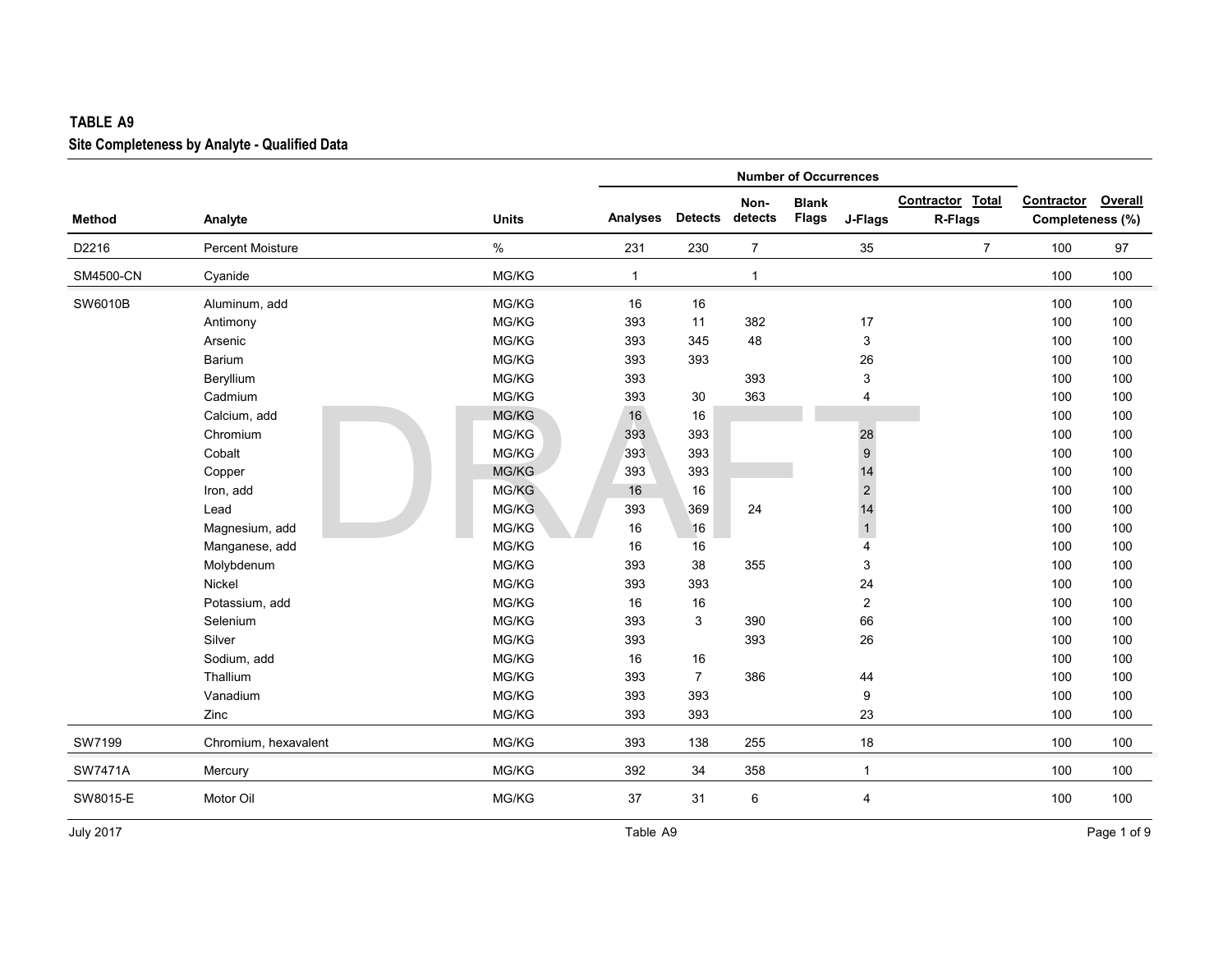|               |                    |              |                 |                |                 | <b>Number of Occurrences</b> |                         |                             |                                |         |
|---------------|--------------------|--------------|-----------------|----------------|-----------------|------------------------------|-------------------------|-----------------------------|--------------------------------|---------|
| <b>Method</b> | Analyte            | <b>Units</b> | <b>Analyses</b> | <b>Detects</b> | Non-<br>detects | <b>Blank</b><br>Flags        | J-Flags                 | Contractor Total<br>R-Flags | Contractor<br>Completeness (%) | Overall |
| SW8015-E      | <b>TPH-Diesel</b>  | MG/KG        | 37              | 17             | 20              |                              | 3                       |                             | 100                            | 100     |
| SW8015-P      | TPH-Gasoline       | UG/KG        | 27              |                | 27              |                              |                         |                             | 100                            | 100     |
| SW8081A       | $4,4'$ -DDD        | UG/KG        | 84              |                | 84              |                              | 1                       |                             | 100                            | 100     |
|               | 4,4'-DDE           | UG/KG        | 84              |                | 84              |                              | 1                       |                             | 100                            | 100     |
|               | $4,4'$ -DDT        | UG/KG        | 84              |                | 84              |                              | $\overline{2}$          |                             | 100                            | 100     |
|               | Aldrin             | UG/KG        | 84              |                | 84              |                              |                         |                             | 100                            | 100     |
|               | alpha-BHC          | UG/KG        | 84              |                | 84              |                              |                         |                             | 100                            | 100     |
|               | alpha-Chlordane    | UG/KG        | 84              |                | 84              |                              |                         |                             | 100                            | 100     |
|               | beta-BHC           | UG/KG        | 84              |                | 84              |                              |                         |                             | 100                            | 100     |
|               | delta-BHC          | UG/KG        | 84              |                | 84              |                              | -1                      |                             | 100                            | 100     |
|               | Dieldrin           | UG/KG        | 84              |                | 84              |                              |                         |                             | 100                            | 100     |
|               | Endosulfan I       | UG/KG        | 84              |                | 84              |                              | -1                      |                             | 100                            | 100     |
|               | Endosulfan II      | UG/KG        | 84              |                | 84              |                              | -1                      |                             | 100                            | 100     |
|               | Endosulfan sulfate | UG/KG        | 84              |                | 84              |                              | $\sqrt{2}$              |                             | 100                            | 100     |
|               | Endrin             | UG/KG        | 84              |                | 84              |                              | $\overline{\mathbf{c}}$ |                             | 100                            | 100     |
|               | Endrin aldehyde    | UG/KG        | 84              |                | 84              |                              | $\mathbf{1}$            |                             | 100                            | 100     |
|               | Endrin ketone      | UG/KG        | 8               |                | 8               |                              |                         |                             | 100                            | 100     |
|               | gamma-BHC          | UG/KG        | 84              |                | 84              |                              | -1                      |                             | 100                            | 100     |
|               | gamma-Chlordane    | UG/KG        | 84              |                | 84              |                              | 1                       |                             | 100                            | 100     |
|               | Heptachlor         | UG/KG        | 84              |                | 84              |                              | $\overline{c}$          |                             | 100                            | 100     |
|               | Heptachlor epoxide | UG/KG        | 84              |                | 84              |                              | $\overline{c}$          |                             | 100                            | 100     |
|               | Methoxychlor       | UG/KG        | 84              |                | 84              |                              | $\overline{2}$          |                             | 100                            | 100     |
|               | Toxaphene          | UG/KG        | 84              |                | 84              |                              | 31                      |                             | 100                            | 100     |
| SW8082        | Aroclor 1016       | UG/KG        | 212             |                | 210             |                              | $\overline{7}$          | $\overline{2}$              | 100                            | 99      |
|               | Aroclor 1221       | UG/KG        | 212             |                | 210             |                              | 5                       | $\overline{c}$              | 100                            | 99      |
|               | Aroclor 1232       | UG/KG        | 212             |                | 210             |                              | 5                       | $\overline{2}$              | 100                            | 99      |
|               | Aroclor 1242       | UG/KG        | 212             |                | 210             |                              | 15                      | $\overline{2}$              | 100                            | 99      |
|               | Aroclor 1248       | UG/KG        | 212             |                | 210             |                              | 13                      | $\overline{2}$              | 100                            | 99      |
|               | Aroclor 1254       | UG/KG        | 212             | 47             | 164             |                              | 24                      | $\mathbf{1}$                | 100                            | 100     |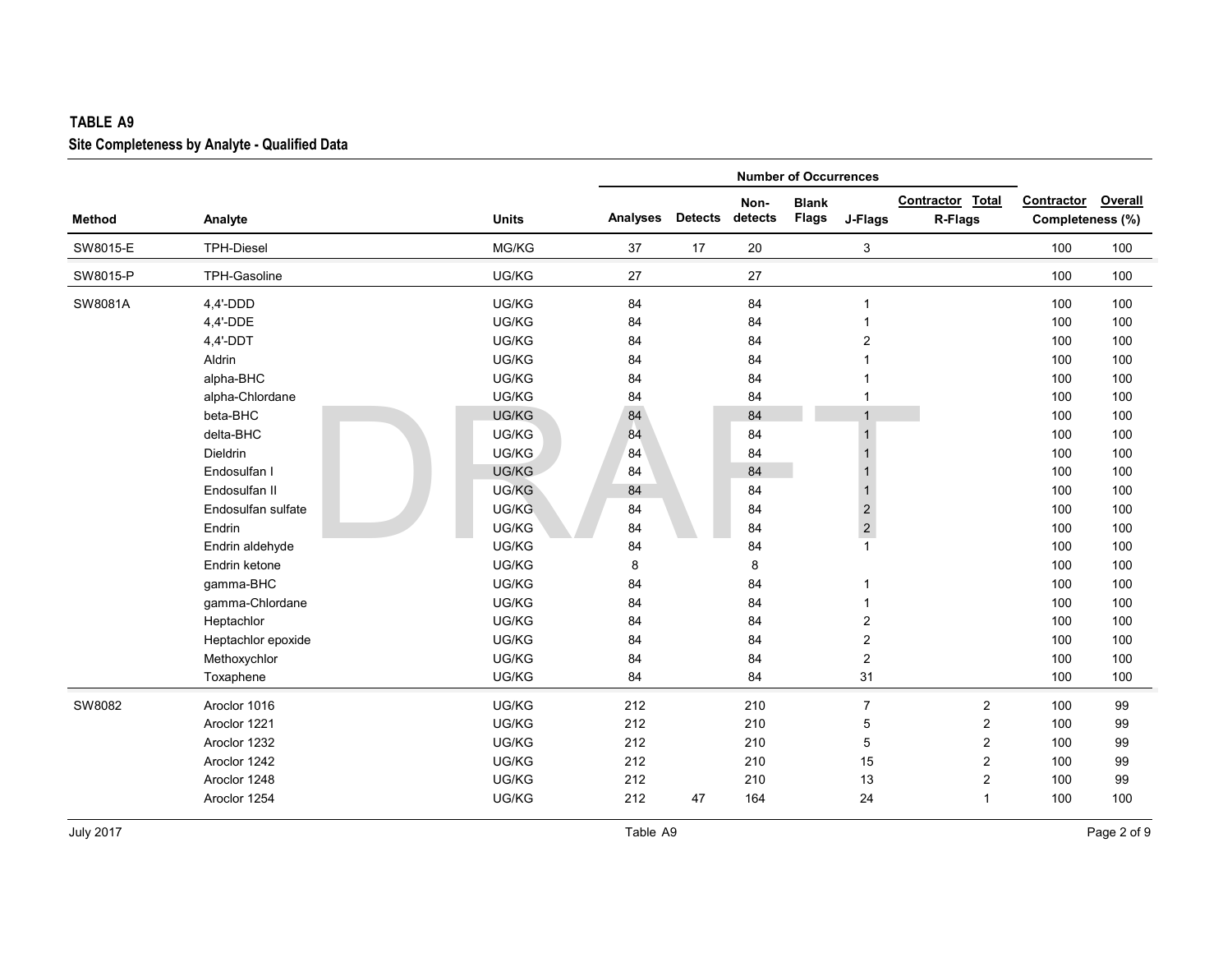|                |                                            |              |                 |                |         | <b>Number of Occurrences</b> |         |                  |                  |         |
|----------------|--------------------------------------------|--------------|-----------------|----------------|---------|------------------------------|---------|------------------|------------------|---------|
|                |                                            |              |                 |                | Non-    | <b>Blank</b>                 |         | Contractor Total | Contractor       | Overall |
| <b>Method</b>  | Analyte                                    | <b>Units</b> | <b>Analyses</b> | <b>Detects</b> | detects | <b>Flags</b>                 | J-Flags | R-Flags          | Completeness (%) |         |
| SW8082         | Aroclor 1260                               | UG/KG        | 212             | 21             | 190     |                              | 14      | $\mathbf{1}$     | 100              | 100     |
|                | Aroclor 1262                               | UG/KG        | 6               |                | 6       |                              |         |                  | 100              | 100     |
|                | Aroclor 1268                               | UG/KG        | 6               |                | 6       |                              |         |                  | 100              | 100     |
| <b>SW8260B</b> | 1,1,1,2-Tetrachloroethane                  | UG/KG        | 14              |                | 14      |                              |         |                  | 100              | 100     |
|                | 1,1,1-Trichloroethane (TCA)                | UG/KG        | 14              |                | 14      |                              |         |                  | 100              | 100     |
|                | 1,1,2,2-Tetrachloroethane                  | UG/KG        | 14              |                | 14      |                              |         |                  | 100              | 100     |
|                | 1,1,2-Trichloroethane                      | UG/KG        | 14              |                | 14      |                              |         |                  | 100              | 100     |
|                | 1,1,2-Trichlorotrifluoroethane (Freon 113) | UG/KG        | 14              |                | 14      |                              |         |                  | 100              | 100     |
|                | 1,1-Dichloroethane                         | UG/KG        | 14              |                | 14      |                              |         |                  | 100              | 100     |
|                | 1,1-Dichloroethene                         | UG/KG        | 14              |                | 14      |                              |         |                  | 100              | 100     |
|                | 1,1-Dichloropropene                        | UG/KG        | 14              |                | 14      |                              |         |                  | 100              | 100     |
|                | 1,2,3-Trichlorobenzene                     | UG/KG        | 14              |                | 14      |                              |         |                  | 100              | 100     |
|                | 1,2,3-Trichloropropane                     | UG/KG        | 14              |                | 14      |                              |         |                  | 100              | 100     |
|                | 1,2,4-Trichlorobenzene                     | UG/KG        | 14              |                | 14      |                              |         |                  | 100              | 100     |
|                | 1,2,4-Trimethylbenzene                     | UG/KG        | 14              |                | 14      |                              |         |                  | 100              | 100     |
|                | 1,2-Dibromo-3-chloropropane                | UG/KG        | 14              |                | 14      |                              |         |                  | 100              | 100     |
|                | 1,2-Dibromoethane (EDB)                    | UG/KG        | 14              |                | 14      |                              |         |                  | 100              | 100     |
|                | 1,2-Dichlorobenzene                        | UG/KG        | 14              |                | 14      |                              |         |                  | 100              | 100     |
|                | 1,2-Dichloroethane (EDC)                   | UG/KG        | 14              |                | 14      |                              |         |                  | 100              | 100     |
|                | 1,2-Dichloropropane                        | UG/KG        | 14              |                | 14      |                              |         |                  | 100              | 100     |
|                | 1,3,5-Trimethylbenzene                     | UG/KG        | 14              |                | 14      |                              |         |                  | 100              | 100     |
|                | 1,3-Dichlorobenzene                        | UG/KG        | 14              |                | 14      |                              |         |                  | 100              | 100     |
|                | 1,3-Dichloropropane                        | UG/KG        | 14              |                | 14      |                              |         |                  | 100              | 100     |
|                | 1,4-Dichlorobenzene                        | UG/KG        | 14              |                | 14      |                              |         |                  | 100              | 100     |
|                | 2,2-Dichloropropane                        | UG/KG        | 14              |                | 14      |                              |         |                  | 100              | 100     |
|                | 2-Butanone (MEK)                           | UG/KG        | 14              |                | 14      |                              |         |                  | 100              | 100     |
|                | 2-Chlorotoluene                            | UG/KG        | 14              |                | 14      |                              |         |                  | 100              | 100     |
|                | 2-Hexanone, add                            | UG/KG        | 6               |                | 6       |                              |         |                  | 100              | 100     |
|                | 4-Chlorotoluene                            | UG/KG        | 14              |                | 14      |                              |         |                  | 100              | 100     |
|                | 4-Isopropyltoluene                         | UG/KG        | 14              |                | 14      |                              |         |                  | 100              | 100     |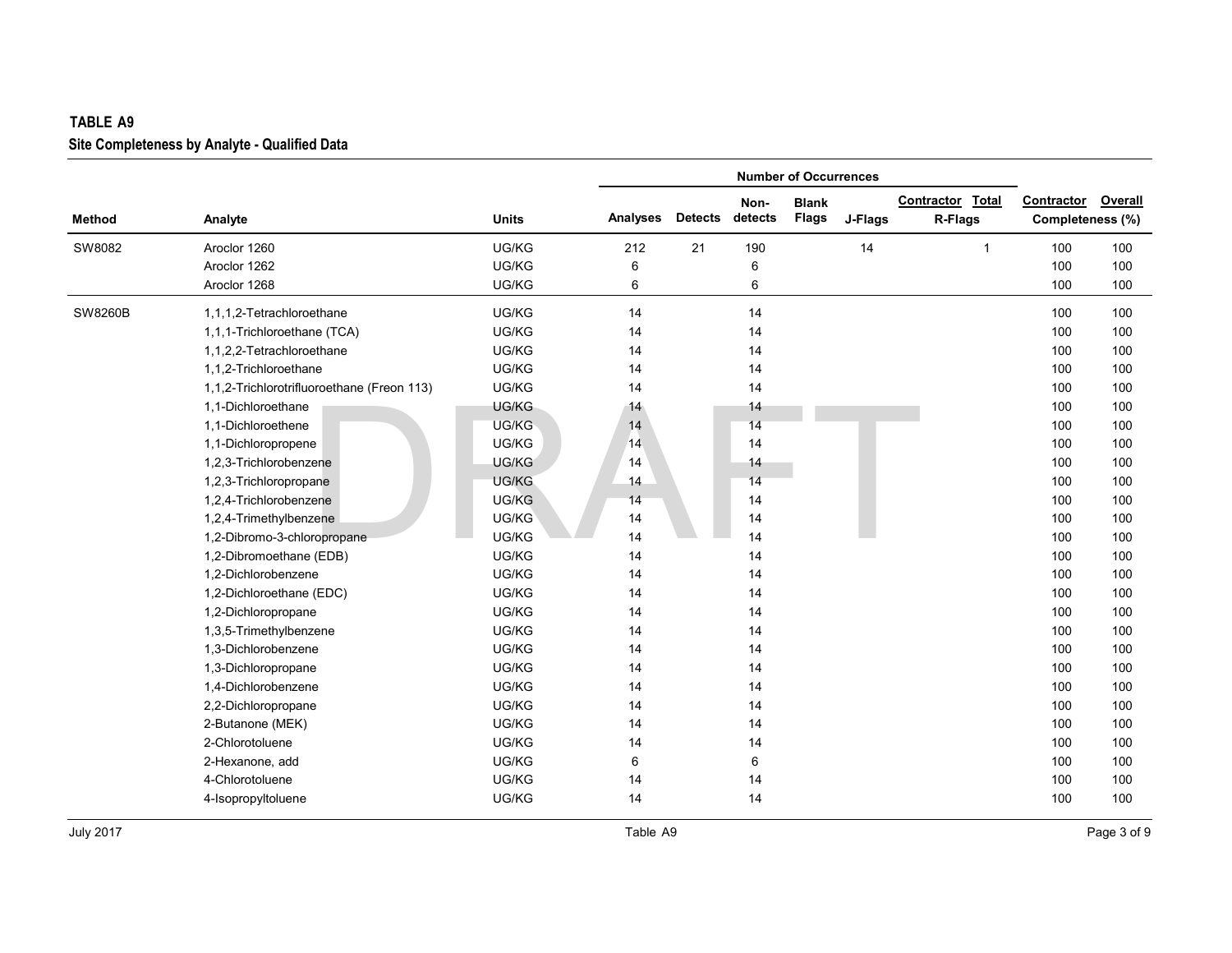|                |                         |              |          |                |         | <b>Number of Occurrences</b> |                  |                  |                    |     |
|----------------|-------------------------|--------------|----------|----------------|---------|------------------------------|------------------|------------------|--------------------|-----|
|                |                         |              |          |                | Non-    | <b>Blank</b>                 |                  | Contractor Total | Contractor Overall |     |
| <b>Method</b>  | Analyte                 | <b>Units</b> | Analyses | <b>Detects</b> | detects | <b>Flags</b>                 | J-Flags          | R-Flags          | Completeness (%)   |     |
| <b>SW8260B</b> | 4-Methyl-2-Pentanone    | UG/KG        | 14       |                | 14      |                              |                  |                  | 100                | 100 |
|                | Acetone                 | UG/KG        | 14       |                | 14      |                              | $\boldsymbol{2}$ |                  | 100                | 100 |
|                | Acrolein                | UG/KG        | 14       |                | 14      |                              | 1                |                  | 100                | 100 |
|                | Acrylonitrile           | UG/KG        | 14       |                | 14      |                              |                  |                  | 100                | 100 |
|                | Benzene                 | UG/KG        | 14       |                | 14      |                              |                  |                  | 100                | 100 |
|                | Bromobenzene            | UG/KG        | 14       |                | 14      |                              |                  |                  | 100                | 100 |
|                | Bromochloromethane      | UG/KG        | 14       |                | 14      |                              |                  |                  | 100                | 100 |
|                | Bromodichloromethane    | UG/KG        | 14       |                | 14      |                              |                  |                  | 100                | 100 |
|                | Bromoform               | UG/KG        | 14       |                | 14      |                              |                  |                  | 100                | 100 |
|                | Bromomethane            | UG/KG        | 14       |                | 14      |                              |                  |                  | 100                | 100 |
|                | Carbon disulfide        | UG/KG        | 14       |                | 14      |                              |                  |                  | 100                | 100 |
|                | Carbon tetrachloride    | UG/KG        | 14       |                | 14      |                              |                  |                  | 100                | 100 |
|                | Chlorobenzene           | UG/KG        | 14       |                | 14      |                              |                  |                  | 100                | 100 |
|                | Chloroethane            | UG/KG        | 14       |                | 14      |                              |                  |                  | 100                | 100 |
|                | Chloroform              | UG/KG        | 14       |                | 14      |                              |                  |                  | 100                | 100 |
|                | Chloromethane           | UG/KG        | 14       |                | 14      |                              |                  |                  | 100                | 100 |
|                | cis-1,2-Dichloroethene  | UG/KG        | 14       |                | 14      |                              |                  |                  | 100                | 100 |
|                | cis-1,3-Dichloropropene | UG/KG        | 14       |                | 14      |                              |                  |                  | 100                | 100 |
|                | Cyclohexane, add        | UG/KG        | 6        |                | 6       |                              |                  |                  | 100                | 100 |
|                | Dibromochloromethane    | UG/KG        | 14       |                | 14      |                              |                  |                  | 100                | 100 |
|                | Dibromomethane          | UG/KG        | 14       |                | 14      |                              |                  |                  | 100                | 100 |
|                | Dichlorodifluoromethane | UG/KG        | 14       |                | 14      |                              |                  |                  | 100                | 100 |
|                | Ethylbenzene            | UG/KG        | 14       |                | 14      |                              |                  |                  | 100                | 100 |
|                | Hexachlorobutadiene     | UG/KG        | 14       |                | 14      |                              |                  |                  | 100                | 100 |
|                | Isopropylbenzene        | UG/KG        | 14       |                | 14      |                              | 3                |                  | 100                | 100 |
|                | m,p-Xylene              | UG/KG        | 14       |                | 14      |                              |                  |                  | 100                | 100 |
|                | Methyl Acetate, add     | UG/KG        | 6        |                | 6       |                              | 4                |                  | 100                | 100 |
|                | Methylcyclohexane, add  | UG/KG        | 6        |                | 6       |                              |                  |                  | 100                | 100 |
|                | Methylene chloride      | UG/KG        | 14       |                | 14      |                              |                  |                  | 100                | 100 |
|                | Naphthalene             | UG/KG        | 14       |                | 14      |                              |                  |                  | 100                | 100 |
|                | n-Butylbenzene          | UG/KG        | 14       |                | 14      |                              |                  |                  | 100                | 100 |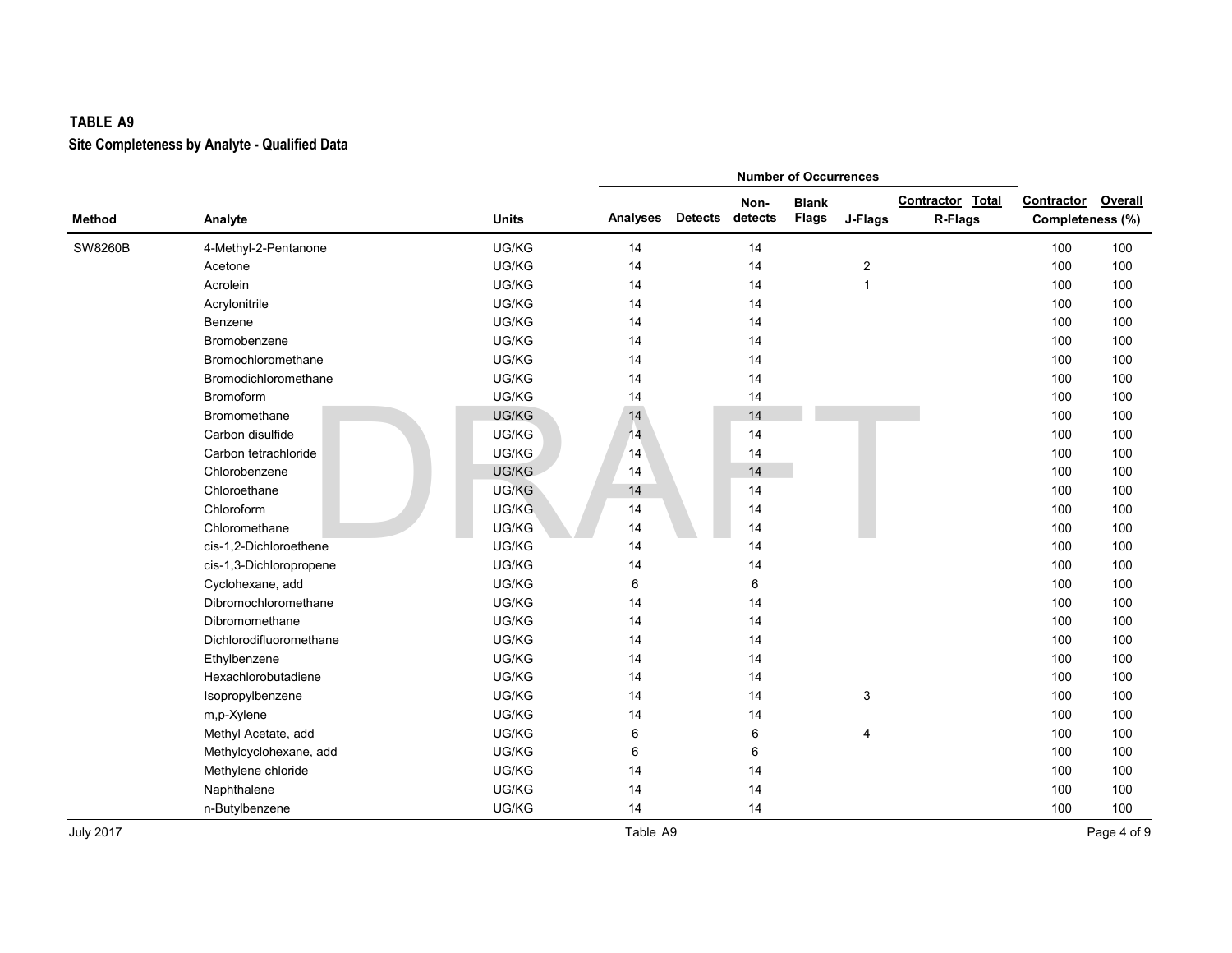|               |                                   |              |          |                |         | <b>Number of Occurrences</b> |                         |                  |                  |                |
|---------------|-----------------------------------|--------------|----------|----------------|---------|------------------------------|-------------------------|------------------|------------------|----------------|
|               |                                   |              |          |                | Non-    | <b>Blank</b>                 |                         | Contractor Total | Contractor       | <b>Overall</b> |
| <b>Method</b> | Analyte                           | <b>Units</b> | Analyses | <b>Detects</b> | detects | <b>Flags</b>                 | J-Flags                 | R-Flags          | Completeness (%) |                |
| SW8260B       | n-Propylbenzene                   | UG/KG        | 14       |                | 14      |                              |                         |                  | 100              | 100            |
|               | o-Xylene                          | UG/KG        | 14       |                | 14      |                              |                         |                  | 100              | 100            |
|               | sec-Butylbenzene                  | UG/KG        | 14       |                | 14      |                              |                         |                  | 100              | 100            |
|               | Styrene                           | UG/KG        | 14       |                | 14      |                              |                         |                  | 100              | 100            |
|               | tert-Butyl Methyl Ether (MTBE)    | UG/KG        | 14       |                | 14      |                              |                         |                  | 100              | 100            |
|               | tert-Butylbenzene                 | UG/KG        | 14       |                | 14      |                              |                         |                  | 100              | 100            |
|               | Tetrachloroethene (PCE)           | UG/KG        | 14       |                | 14      |                              |                         |                  | 100              | 100            |
|               | Toluene                           | UG/KG        | 14       |                | 14      |                              |                         |                  | 100              | 100            |
|               | trans-1,2-Dichloroethene          | UG/KG        | 14       |                | 14      |                              |                         |                  | 100              | 100            |
|               | trans-1,3-Dichloropropene         | UG/KG        | 14       |                | 14      |                              |                         |                  | 100              | 100            |
|               | Trichloroethene (TCE)             | UG/KG        | 14       |                | 14      |                              |                         |                  | 100              | 100            |
|               | Trichlorofluoromethane (Freon 11) | UG/KG        | 14       |                | 14      |                              |                         |                  | 100              | 100            |
|               | Vinyl chloride                    | UG/KG        | 14       |                | 14      |                              |                         |                  | 100              | 100            |
|               | Xylenes, Total                    | UG/KG        | 14       |                | 14      |                              |                         |                  | 100              | 100            |
| SW8270C       | 1,1'-Biphenyl, add                | UG/KG        | 8        |                | 8       |                              |                         |                  | 100              | 100            |
|               | 1,2,4,5-Tetrachlorobenzene, add   | UG/KG        | 8        |                | 8       |                              |                         |                  | 100              | 100            |
|               | 1,2,4-Trichlorobenzene            | UG/KG        | 19       |                | 19      |                              | 2                       |                  | 100              | 100            |
|               | 1,2-Dichlorobenzene               | UG/KG        | 19       |                | 19      |                              | $\overline{c}$          |                  | 100              | 100            |
|               | 1,3-Dichlorobenzene               | UG/KG        | 19       |                | 19      |                              | $\overline{\mathbf{c}}$ |                  | 100              | 100            |
|               | 1,4-Dichlorobenzene               | UG/KG        | 19       |                | 19      |                              | $\overline{2}$          |                  | 100              | 100            |
|               | 1,4-Dioxane, add                  | UG/KG        | 8        |                | 8       |                              |                         |                  | 100              | 100            |
|               | 2,3,4,6-Tetrachlorophenol, add    | UG/KG        | 8        |                | 8       |                              |                         |                  | 100              | 100            |
|               | 2,4,5-Trichlorophenol             | UG/KG        | 19       |                | 19      |                              | $\overline{\mathbf{c}}$ |                  | 100              | 100            |
|               | 2,4,6-Trichlorophenol             | UG/KG        | 19       |                | 19      |                              | 2                       |                  | 100              | 100            |
|               | 2,4-Dichlorophenol                | UG/KG        | 19       |                | 19      |                              | 2                       |                  | 100              | 100            |
|               | 2,4-Dimethylphenol                | UG/KG        | 19       |                | 19      |                              | 2                       |                  | 100              | 100            |
|               | 2,4-Dinitrophenol                 | UG/KG        | 19       |                | 18      |                              | 1                       | $\overline{1}$   | 100              | 95             |
|               | 2,4-Dinitrotoluene                | UG/KG        | 19       |                | 19      |                              | 2                       |                  | 100              | 100            |
|               | 2,6-Dinitrotoluene                | UG/KG        | 19       |                | 19      |                              | 2                       |                  | 100              | 100            |
|               | 2-Chloronaphthalene               | UG/KG        | 19       |                | 19      |                              | $\overline{2}$          |                  | 100              | 100            |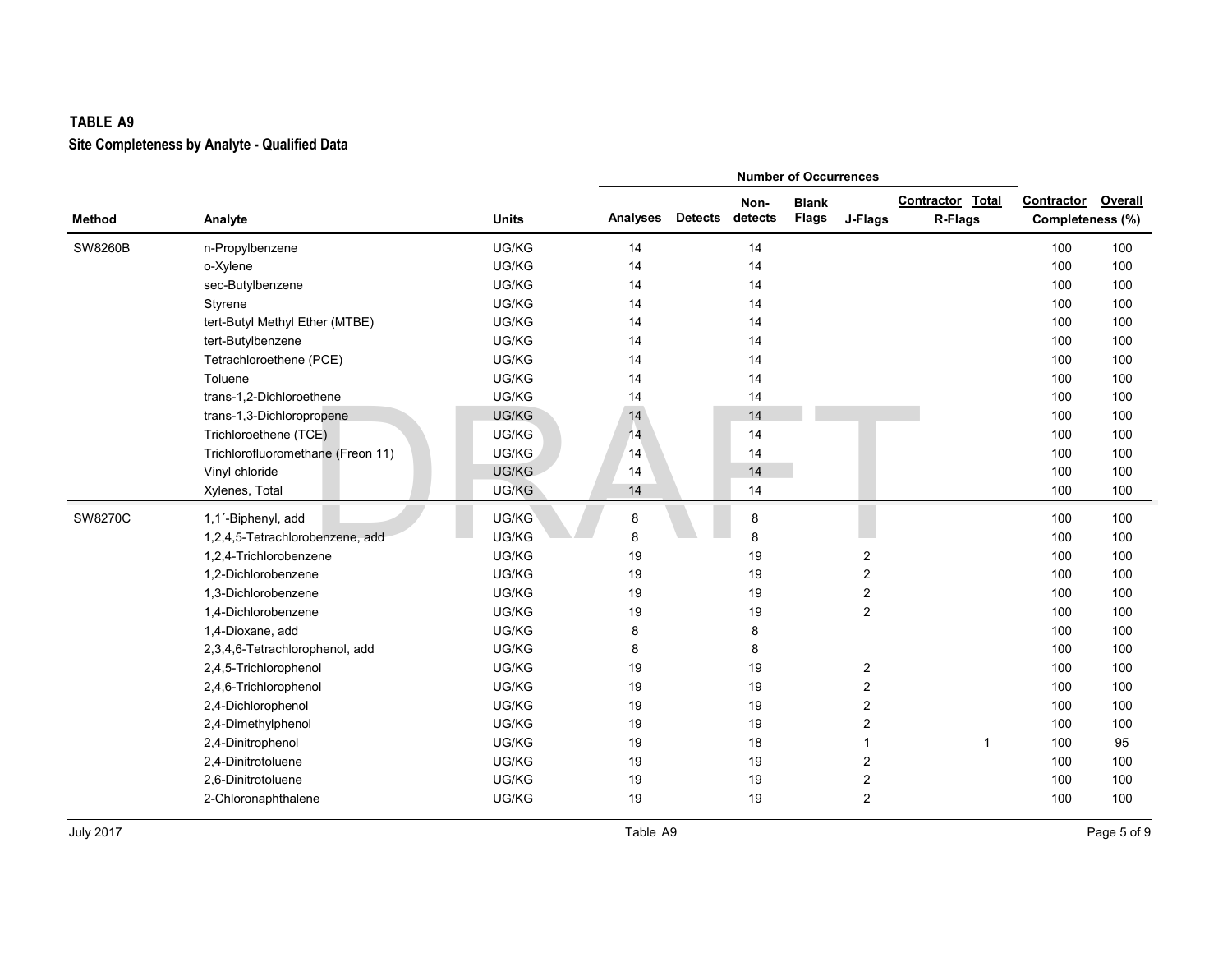| <b>TABLE A9</b> |                                               |              |                 |                |         |                              |                         |                  |                  |         |
|-----------------|-----------------------------------------------|--------------|-----------------|----------------|---------|------------------------------|-------------------------|------------------|------------------|---------|
|                 | Site Completeness by Analyte - Qualified Data |              |                 |                |         |                              |                         |                  |                  |         |
|                 |                                               |              |                 |                |         | <b>Number of Occurrences</b> |                         |                  |                  |         |
|                 |                                               |              |                 |                | Non-    | <b>Blank</b>                 |                         | Contractor Total | Contractor       | Overall |
| <b>Method</b>   | Analyte                                       | <b>Units</b> | <b>Analyses</b> | <b>Detects</b> | detects | <b>Flags</b>                 | J-Flags                 | R-Flags          | Completeness (%) |         |
| SW8270C         | 2-Chlorophenol                                | UG/KG        | 19              |                | 19      |                              | $\overline{c}$          |                  | 100              | 100     |
|                 | 2-Methylnaphthalene                           | UG/KG        | 19              |                | 19      |                              | $\boldsymbol{2}$        |                  | 100              | 100     |
|                 | 2-Methylphenol                                | UG/KG        | 19              |                | 19      |                              | $\mathbf 2$             |                  | 100              | 100     |
|                 | 2-Nitroaniline                                | UG/KG        | 19              |                | 19      |                              | $\overline{c}$          |                  | 100              | 100     |
|                 | 2-Nitrophenol                                 | UG/KG        | 19              |                | 19      |                              | $\mathbf 2$             |                  | 100              | 100     |
|                 | 3,3'-Dichlorobenzidine                        | UG/KG        | 19              |                | 19      |                              | $\overline{c}$          |                  | 100              | 100     |
|                 | 3-Nitroaniline                                | UG/KG        | 19              |                | 19      |                              | $\overline{c}$          |                  | 100              | 100     |
|                 | 4,6-Dinitro-2-methylphenol                    | UG/KG        | 19              |                | 18      |                              | 1                       | 1                | 100              | 95      |
|                 | 4-Bromophenyl phenyl ether                    | UG/KG        | 19              |                | 19      |                              | 2                       |                  | 100              | 100     |
|                 | 4-Chloro-3-methylphenol                       | UG/KG        | 19              |                | 19      |                              | $\mathbf 2$             |                  | 100              | 100     |
|                 | 4-Chloroaniline                               | UG/KG        | 19              |                | 19      |                              | $\mathbf 2$             |                  | 100              | 100     |
|                 | 4-Chlorophenyl phenyl ether                   | UG/KG        | 19              |                | 19      |                              | $\mathbf 2$             |                  | 100              | 100     |
|                 | 4-Methylphenol                                | UG/KG        | 19              |                | 19      |                              | $\overline{c}$          |                  | 100              | 100     |
|                 | 4-Nitroaniline                                | UG/KG        | 19              |                | 19      |                              | $\mathbf 2$             |                  | 100              | 100     |
|                 | 4-Nitrophenol                                 | UG/KG        | 19              |                | 18      |                              | $\mathbf{1}$            | 1                | 100              | 95      |
|                 | Acenaphthene                                  | UG/KG        | 19              |                | 19      |                              | $\overline{\mathbf{c}}$ |                  | 100              | 100     |
|                 | Acenaphthylene                                | UG/KG        | 19              |                | 19      |                              | $\overline{2}$          |                  | 100              | 100     |
|                 | Acetophenone, add                             | UG/KG        | 8               |                | 8       |                              |                         |                  | 100              | 100     |
|                 | Anthracene                                    | UG/KG        | 19              |                | 19      |                              | $\overline{\mathbf{c}}$ |                  | 100              | 100     |
|                 | Atrazine, add                                 | UG/KG        | 8               |                | 8       |                              |                         |                  | 100              | 100     |
|                 | Benzaldehyde, add                             | UG/KG        | 8               |                | 8       |                              | 1                       |                  | 100              | 100     |
|                 | Benzo (a) anthracene                          | UG/KG        | 19              | $\mathbf{1}$   | 18      |                              | $\overline{\mathbf{c}}$ |                  | 100              | 100     |
|                 | Benzo (a) pyrene                              | UG/KG        | 19              |                | 19      |                              | $\overline{c}$          |                  | 100              | 100     |
|                 | Benzo (b) fluoranthene                        | UG/KG        | 19              | $\mathbf{1}$   | 18      |                              | $\overline{c}$          |                  | 100              | 100     |
|                 | Benzo (g,h,i) perylene                        | UG/KG        | 19              |                | 19      |                              | 3                       |                  | 100              | 100     |
|                 | Benzo (k) fluoranthene                        | UG/KG        | 19              |                | 19      |                              | $\overline{c}$          |                  | 100              | 100     |
|                 | Benzoic acid                                  | UG/KG        | 19              |                | 18      |                              | $\mathbf 2$             | 1                | 100              | 95      |
|                 | Benzyl alcohol                                | UG/KG        | 19              |                | 19      |                              | $\overline{c}$          |                  | 100              | 100     |
|                 | bis (2-chloroethoxy) methane                  | UG/KG        | 19              |                | 19      |                              | $\overline{c}$          |                  | 100              | 100     |
|                 | bis (2-chloroethyl) ether                     | UG/KG        | 19              |                | 19      |                              | $\overline{c}$          |                  | 100              | 100     |
|                 | bis (2-chloroisopropyl) ether                 | UG/KG        | 19              |                | 19      |                              | $\overline{c}$          |                  | 100              | 100     |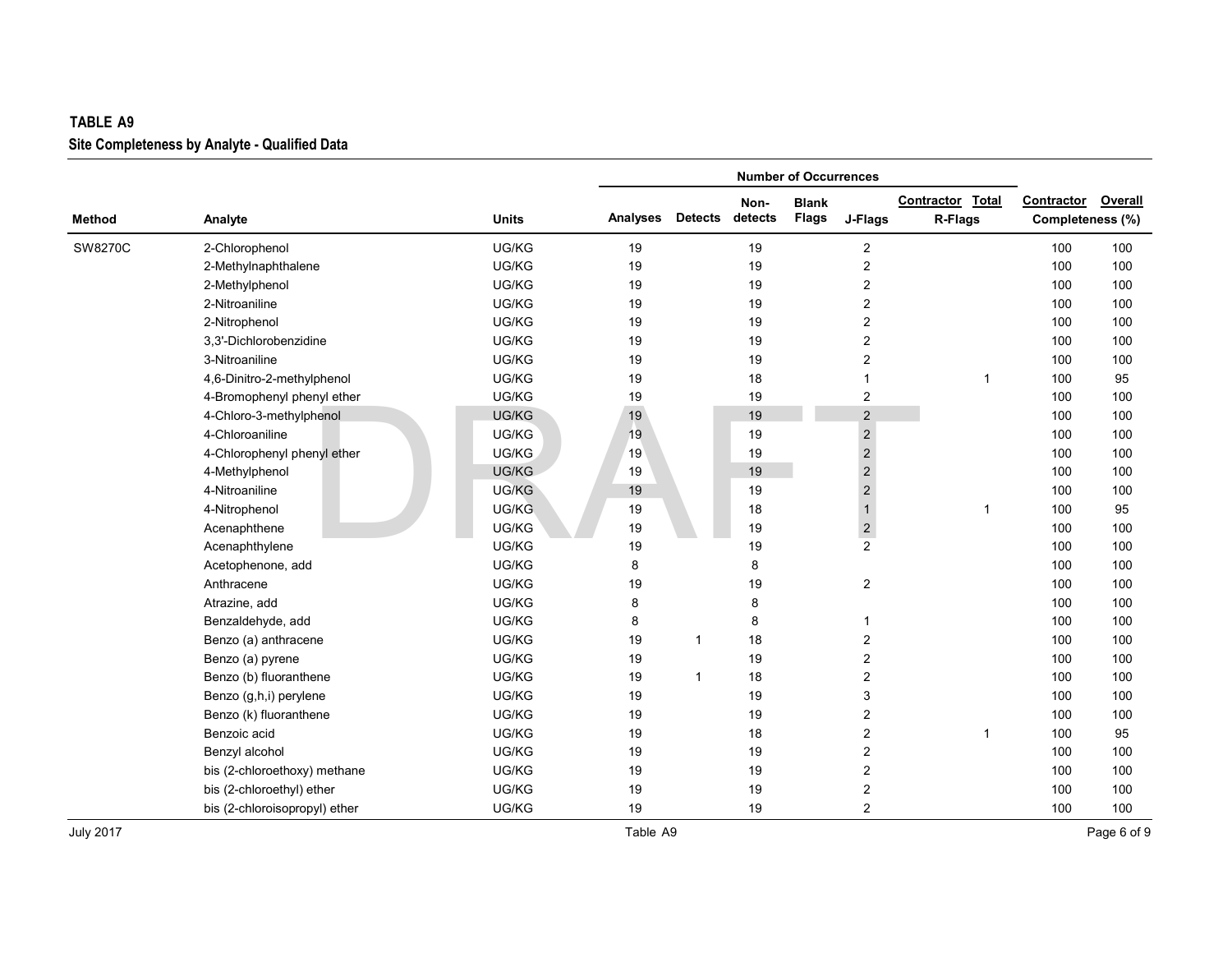## **Site Completeness by Analyte - Qualified Data TABLE**

|                  | Site Completeness by Analyte - Qualified Data |              |          |                |         |                              |                         |                  |                  |                |
|------------------|-----------------------------------------------|--------------|----------|----------------|---------|------------------------------|-------------------------|------------------|------------------|----------------|
|                  |                                               |              |          |                |         | <b>Number of Occurrences</b> |                         |                  |                  |                |
|                  |                                               |              |          |                | Non-    | <b>Blank</b>                 |                         | Contractor Total | Contractor       | <b>Overall</b> |
| <b>Method</b>    | Analyte                                       | <b>Units</b> | Analyses | <b>Detects</b> | detects | <b>Flags</b>                 | J-Flags                 | R-Flags          | Completeness (%) |                |
| SW8270C          | bis (2-ethylhexyl) phthalate                  | UG/KG        | 19       |                | 19      |                              | $\overline{c}$          |                  | 100              | 100            |
|                  | Butylbenzylphthalate                          | UG/KG        | 19       |                | 19      |                              | $\overline{\mathbf{c}}$ |                  | 100              | 100            |
|                  | Caprolactam, add                              | UG/KG        | 8        |                | 8       |                              | 1                       |                  | 100              | 100            |
|                  | Carbazole, add                                | UG/KG        | 8        |                | 8       |                              |                         |                  | 100              | 100            |
|                  | Chrysene                                      | UG/KG        | 19       |                | 19      |                              | $\overline{\mathbf{c}}$ |                  | 100              | 100            |
|                  | Dibenzo (a,h) anthracene                      | UG/KG        | 19       |                | 19      |                              | 3                       |                  | 100              | 100            |
|                  | Dibenzofuran                                  | UG/KG        | 19       |                | 19      |                              | $\overline{\mathbf{c}}$ |                  | 100              | 100            |
|                  | Diethyl phthalate                             | UG/KG        | 19       |                | 19      |                              | $\overline{\mathbf{c}}$ |                  | 100              | 100            |
|                  | Dimethyl phthalate                            | UG/KG        | 19       |                | 19      |                              | $\overline{2}$          |                  | 100              | 100            |
|                  | Di-n-butylphthalate                           | UG/KG        | 19       |                | 19      |                              | $\overline{2}$          |                  | 100              | 100            |
|                  | Di-n-octylphthalate                           | UG/KG        | 19       |                | 19      |                              | $\sqrt{2}$              |                  | 100              | 100            |
|                  | Fluoranthene                                  | UG/KG        | 19       | 2              | 17      |                              | $\mathbf 2$             |                  | 100              | 100            |
|                  | Fluorene                                      | UG/KG        | 19       |                | 19      |                              | $\sqrt{2}$              |                  | 100              | 100            |
|                  | Hexachlorobenzene                             | UG/KG        | 19       |                | 19      |                              | $\sqrt{2}$              |                  | 100              | 100            |
|                  | Hexachlorobutadiene                           | UG/KG        | 19       |                | 19      |                              | $\sqrt{2}$              |                  | 100              | 100            |
|                  | Hexachlorocyclopentadiene, add                | UG/KG        | 8        |                | 8       |                              | $\mathbf{3}$            |                  | 100              | 100            |
|                  | Hexachloroethane                              | UG/KG        | 19       |                | 19      |                              | $\overline{c}$          |                  | 100              | 100            |
|                  | Indeno (1,2,3-c,d) pyrene                     | UG/KG        | 19       |                | 19      |                              | 3                       |                  | 100              | 100            |
|                  | Isophorone                                    | UG/KG        | 19       |                | 19      |                              | 2                       |                  | 100              | 100            |
|                  | Naphthalene                                   | UG/KG        | 19       |                | 19      |                              | $\overline{2}$          |                  | 100              | 100            |
|                  | Nitrobenzene                                  | UG/KG        | 19       |                | 19      |                              | 2                       |                  | 100              | 100            |
|                  | n-Nitrosodi-n-propylamine                     | UG/KG        | 19       |                | 19      |                              | 2                       |                  | 100              | 100            |
|                  | n-Nitrosodiphenylamine                        | UG/KG        | 19       |                | 19      |                              | $\overline{c}$          |                  | 100              | 100            |
|                  | Pentachlorophenol                             | UG/KG        | 19       |                | 18      |                              | 1                       | $\overline{1}$   | 100              | 95             |
|                  | Phenanthrene                                  | UG/KG        | 19       |                | 19      |                              | $\overline{2}$          |                  | 100              | 100            |
|                  | Phenol                                        | UG/KG        | 19       |                | 19      |                              | $\overline{\mathbf{c}}$ |                  | 100              | 100            |
|                  | Pyrene                                        | UG/KG        | 19       | $\overline{c}$ | 17      |                              | $\overline{2}$          |                  | 100              | 100            |
| <b>SW8270SIM</b> | 1-Methylnaphthalene                           | UG/KG        | 192      | 4              | 179     |                              | 3                       | 9                | 100              | 95             |
|                  | 2-Methylnaphthalene                           | UG/KG        | 192      | 4              | 179     |                              | $\overline{2}$          | 9                | 100              | 95             |
|                  | Acenaphthene                                  | UG/KG        | 192      | 6              | 179     |                              | $\overline{7}$          | $\overline{7}$   | 100              | 96             |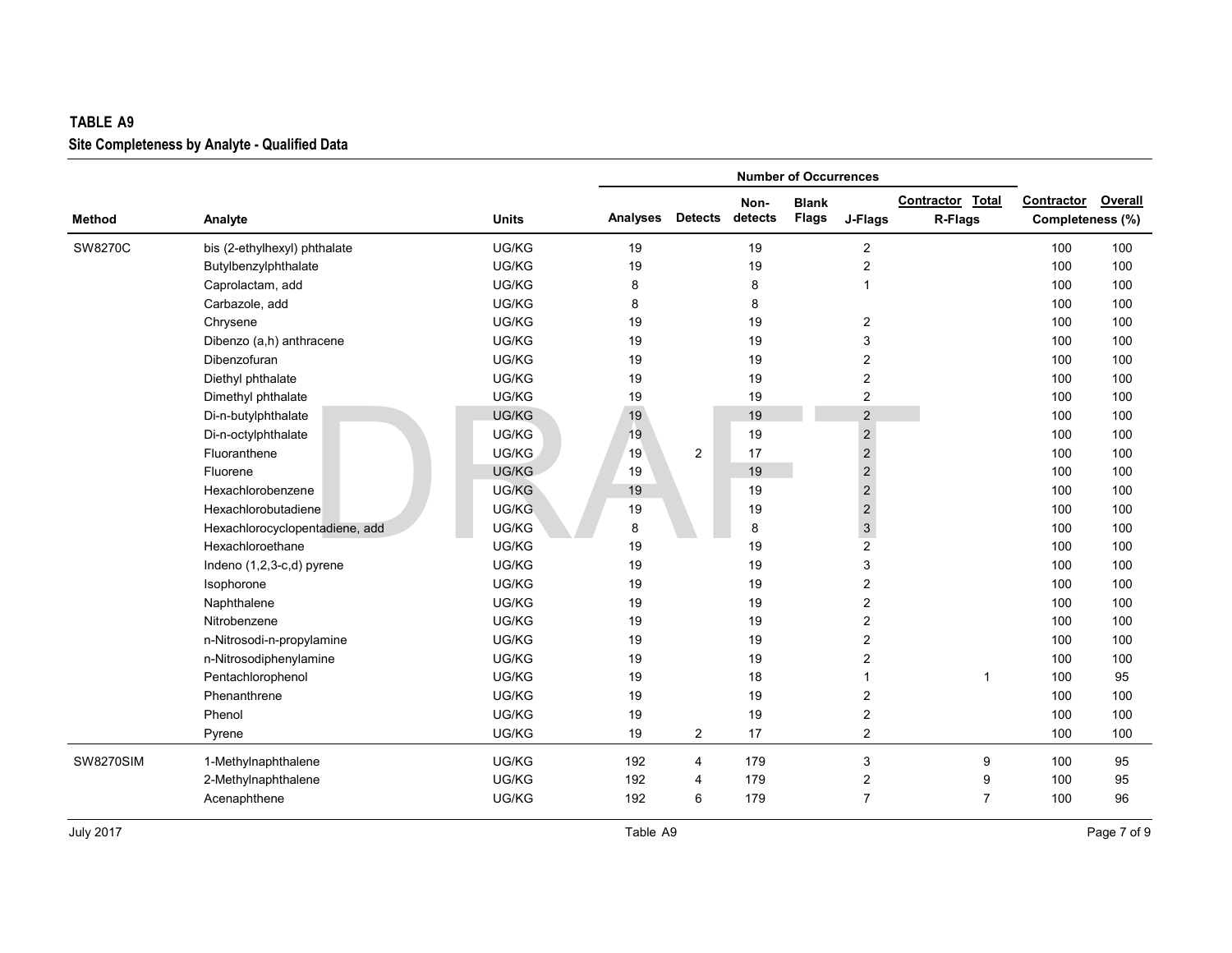## **Site Completeness by Analyte - Qualified Data TABLE**

|                  |                                           |              |          |                  |         | <b>Number of Occurrences</b> |                |                         |                  |         |
|------------------|-------------------------------------------|--------------|----------|------------------|---------|------------------------------|----------------|-------------------------|------------------|---------|
|                  |                                           |              |          |                  | Non-    | <b>Blank</b>                 |                | Contractor Total        | Contractor       | Overall |
| <b>Method</b>    | Analyte                                   | <b>Units</b> | Analyses | <b>Detects</b>   | detects | <b>Flags</b>                 | J-Flags        | R-Flags                 | Completeness (%) |         |
| <b>SW8270SIM</b> | Acenaphthylene                            | UG/KG        | 192      | 3                | 180     |                              | 3              | 9                       | 100              | 95      |
|                  | Anthracene                                | UG/KG        | 192      | 15               | 170     |                              | $\overline{7}$ | $\overline{7}$          | 100              | 96      |
|                  | Benzo (a) anthracene                      | UG/KG        | 192      | 37               | 153     |                              | 17             | $\overline{2}$          | 100              | 99      |
|                  | Benzo (a) pyrene                          | UG/KG        | 192      | 32               | 158     |                              | 16             | 2                       | 100              | 99      |
|                  | Benzo (b) fluoranthene                    | UG/KG        | 192      | 39               | 151     |                              | 12             | $\overline{\mathbf{c}}$ | 100              | 99      |
|                  | Benzo (g,h,i) perylene                    | UG/KG        | 192      | 27               | 160     |                              | 13             | 5                       | 100              | 97      |
|                  | Benzo (k) fluoranthene                    | UG/KG        | 192      | 32               | 158     |                              | 16             | 2                       | 100              | 99      |
|                  | Chrysene                                  | UG/KG        | 192      | 43               | 147     |                              | 19             | $\overline{2}$          | 100              | 99      |
|                  | Dibenzo (a,h) anthracene                  | UG/KG        | 192      | $\overline{4}$   | 181     |                              | 4              | $\overline{7}$          | 100              | 96      |
|                  | Fluoranthene                              | UG/KG        | 192      | 41               | 149     |                              | 16             | $\overline{2}$          | 100              | 99      |
|                  | Fluorene                                  | UG/KG        | 192      | $\overline{4}$   | 180     |                              | $6\phantom{1}$ | 8                       | 100              | 96      |
|                  | Indeno (1,2,3-c,d) pyrene                 | UG/KG        | 192      | 26               | 161     |                              | 13             | 5                       | 100              | 97      |
|                  | Naphthalene                               | UG/KG        | 192      | $\boldsymbol{2}$ | 181     |                              | $\overline{4}$ | 9                       | 100              | 95      |
|                  | Phenanthrene                              | UG/KG        | 192      | 36               | 154     |                              | 16             | 2                       | 100              | 99      |
|                  | Pyrene                                    | UG/KG        | 192      | 42               | 148     |                              | 15             | $\overline{2}$          | 100              | 99      |
| SW8290           | 1,2,3,4,6,7,8-Heptachlorodibenzofuran     | PG/G         | 243      | 132              | 111     |                              | 49             |                         | 100              | 100     |
|                  | 1,2,3,4,6,7,8-Heptachlorodibenzo-p-dioxin | PG/G         | 243      | 207              | 36      |                              | 71             |                         | 100              | 100     |
|                  | 1,2,3,4,7,8,9-Heptachlorodibenzofuran     | PG/G         | 243      | 72               | 171     |                              | 54             |                         | 100              | 100     |
|                  | 1,2,3,4,7,8-Hexachlorodibenzofuran        | PG/G         | 243      | 51               | 192     |                              | 36             |                         | 100              | 100     |
|                  | 1,2,3,4,7,8-Hexachlorodibenzo-p-dioxin    | PG/G         | 243      | 94               | 149     |                              | 73             |                         | 100              | 100     |
|                  | 1,2,3,6,7,8-Hexachlorodibenzofuran        | PG/G         | 243      | 36               | 207     |                              | 29             |                         | 100              | 100     |
|                  | 1,2,3,6,7,8-Hexachlorodibenzo-p-dioxin    | PG/G         | 243      | 139              | 104     |                              | 73             |                         | 100              | 100     |
|                  | 1,2,3,7,8,9-Hexachlorodibenzofuran        | PG/G         | 243      | 28               | 215     |                              | 27             |                         | 100              | 100     |
|                  | 1,2,3,7,8,9-Hexachlorodibenzo-p-dioxin    | PG/G         | 243      | 115              | 128     |                              | 80             |                         | 100              | 100     |
|                  | 1,2,3,7,8-Pentachlorodibenzofuran         | PG/G         | 243      | 22               | 221     |                              | 24             |                         | 100              | 100     |
|                  | 1,2,3,7,8-Pentachlorodibenzo-p-dioxin     | PG/G         | 243      | 48               | 195     |                              | 39             |                         | 100              | 100     |
|                  | 2,3,4,6,7,8-Hexachlorodibenzofuran        | PG/G         | 243      | 8                | 235     |                              | 17             |                         | 100              | 100     |
|                  | 2,3,4,7,8-Pentachlorodibenzofuran         | PG/G         | 243      | 37               | 206     |                              | 30             |                         | 100              | 100     |
|                  | 2,3,7,8-Tetrachlorodibenzofuran           | PG/G         | 243      | 60               | 183     |                              | 61             |                         | 100              | 100     |
|                  | 2,3,7,8-Tetrachlorodibenzo-p-dioxin       | PG/G         | 243      | 25               | 218     |                              | 31             |                         | 100              | 100     |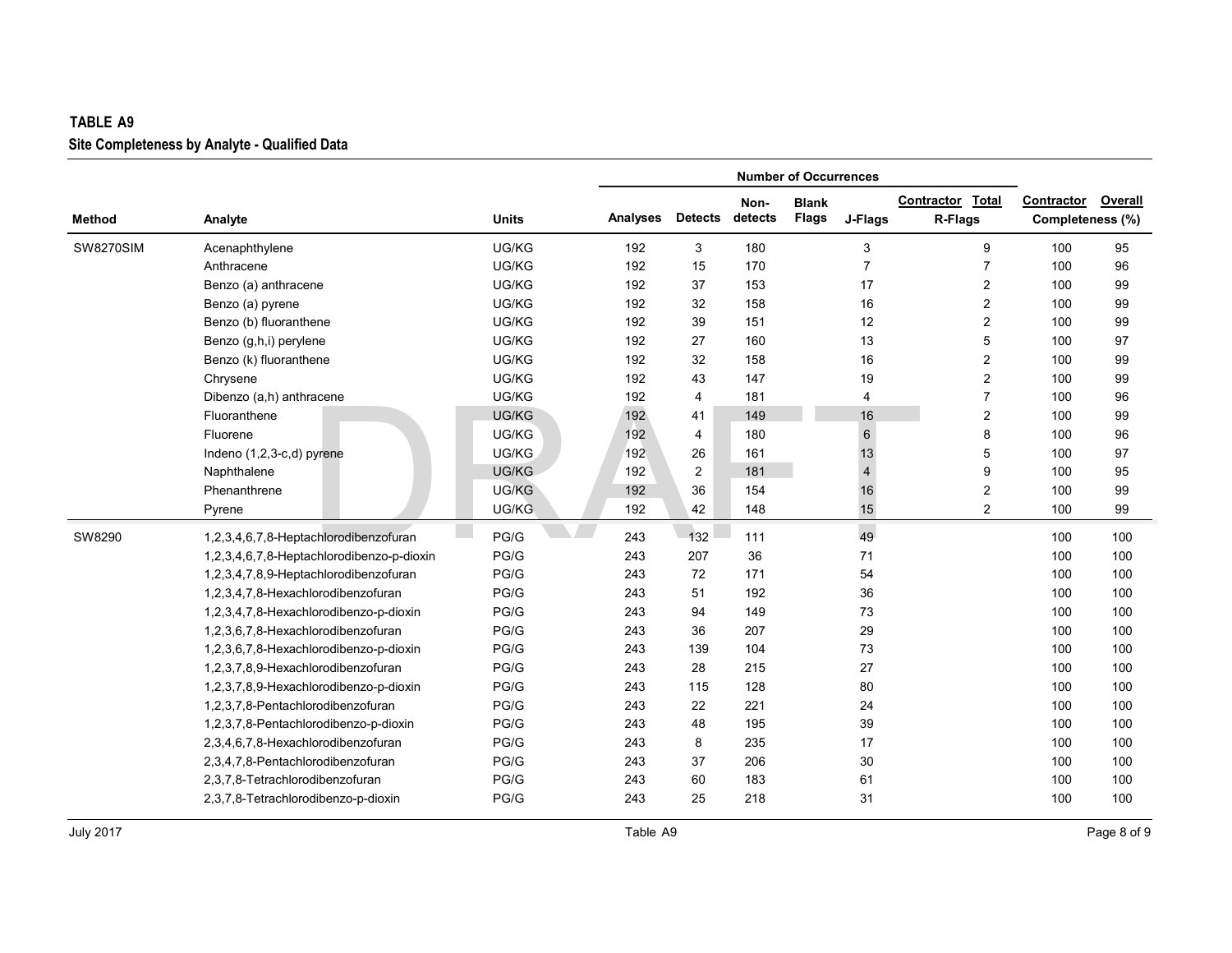#### **Site Completeness by Analyte - Qualified Data TABLE**

|                                                                                                                                                                                                |                                        |              |                 |                |                 | <b>Number of Occurrences</b> |         |                                |                                |                |
|------------------------------------------------------------------------------------------------------------------------------------------------------------------------------------------------|----------------------------------------|--------------|-----------------|----------------|-----------------|------------------------------|---------|--------------------------------|--------------------------------|----------------|
| <b>Method</b>                                                                                                                                                                                  | Analyte                                | <b>Units</b> | <b>Analyses</b> | <b>Detects</b> | Non-<br>detects | <b>Blank</b><br>Flags        | J-Flags | Contractor<br>Total<br>R-Flags | Contractor<br>Completeness (%) | <b>Overall</b> |
| SW8290                                                                                                                                                                                         | <b>OCDD</b>                            | PG/G         | 243             | 205            | 38              |                              | 44      |                                | 100                            | 100            |
|                                                                                                                                                                                                | <b>OCDF</b>                            | PG/G         | 243             | 170            | 73              |                              | 64      |                                | 100                            | 100            |
|                                                                                                                                                                                                | TEQ                                    | PG/G         | 243             | 240            | 3               |                              | 31      |                                | 100                            | 100            |
| SW9014                                                                                                                                                                                         | Cyanide, add                           | MG/KG        | 15              |                | 15              |                              | 9       |                                | 100                            | 100            |
| SW9045                                                                                                                                                                                         | pH                                     | PH UNITS     | 71              | 71             |                 |                              |         |                                | 100                            | 100            |
| $%$ = Percent<br>J-Flags = Estimated results<br>R-Flags = Rejected results<br>$% = percent$<br>mg/kg = milligrams per kilogram<br>PG/G = picograms per gram<br>ug/Kg = micrograms per kilogram | pH Units = Undefined Unit in tlkpUnits |              |                 |                |                 |                              |         |                                |                                |                |

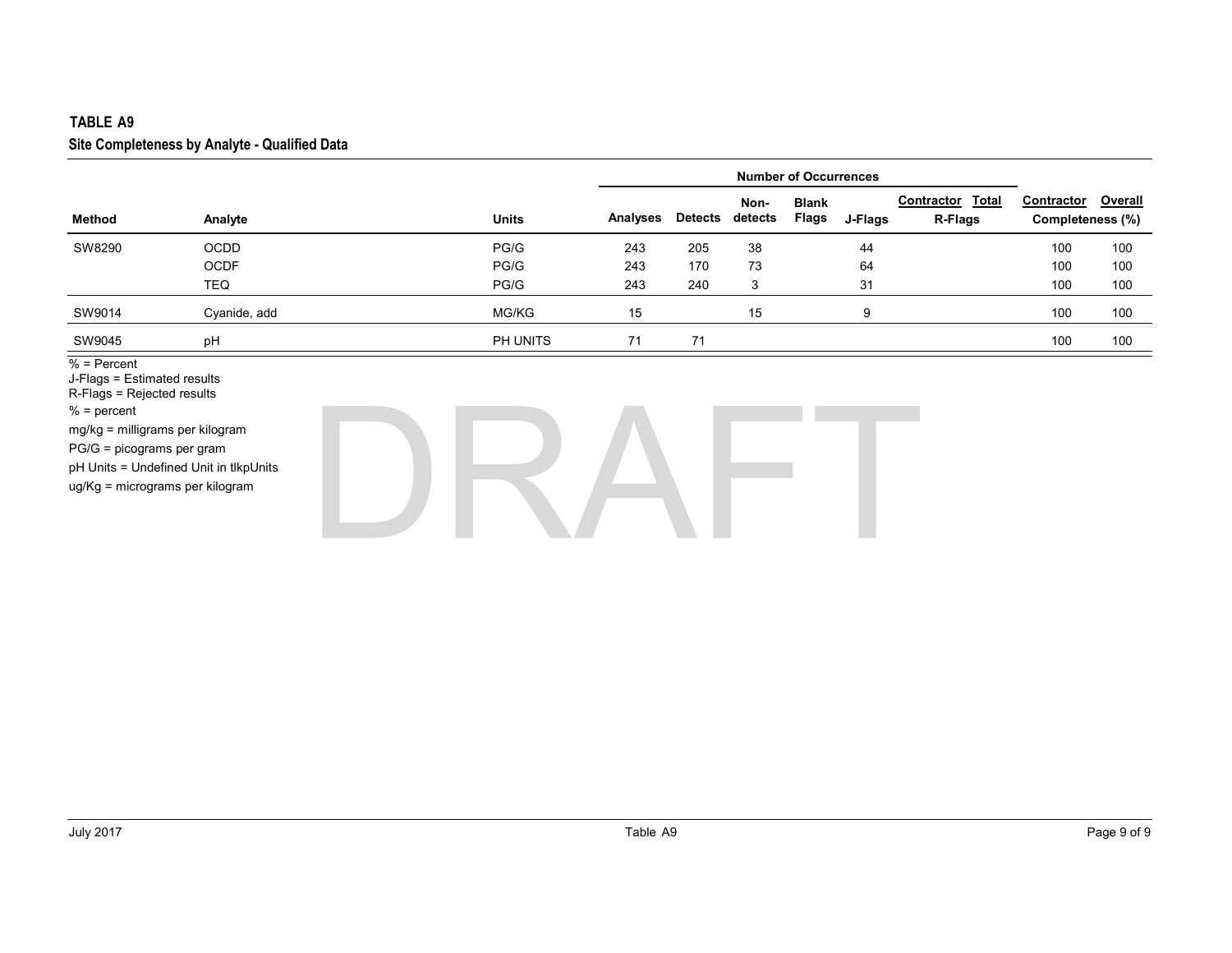### TABLE A10 Site and Sample Location Summary

| <b>Site</b>      | Location       |  |
|------------------|----------------|--|
| AOC <sub>1</sub> | AOC1-1         |  |
| AOC 1            | AOC1-2         |  |
| AOC <sub>1</sub> | AOC1-3         |  |
| AOC <sub>1</sub> | AOC1-4         |  |
| AOC <sub>1</sub> | AOC1-5         |  |
| AOC <sub>1</sub> | AOC1-6         |  |
| AOC <sub>1</sub> | AOC1-7         |  |
| AOC <sub>1</sub> | AOC1-8         |  |
| AOC <sub>1</sub> | AOC1-BCW10     |  |
| AOC <sub>1</sub> | AOC1-BCW11     |  |
| AOC <sub>1</sub> | AOC1-BCW12     |  |
| AOC <sub>1</sub> | AOC1-BCW13     |  |
| AOC <sub>1</sub> | AOC1-BCW14     |  |
| AOC <sub>1</sub> | AOC1-BCW15     |  |
| AOC <sub>1</sub> | AOC1-BCW16     |  |
| AOC <sub>1</sub> | AOC1-BCW17     |  |
| AOC <sub>1</sub> | AOC1-BCW18     |  |
| AOC <sub>1</sub> | AOC1-BCW19     |  |
| AOC <sub>1</sub> | AOC1-BCW20     |  |
| AOC <sub>1</sub> | AOC1-BCW21     |  |
| AOC <sub>1</sub> | AOC1-BCW22     |  |
| AOC <sub>1</sub> | AOC1-BCW23     |  |
| AOC <sub>1</sub> | AOC1-BCW24     |  |
| AOC <sub>1</sub> | AOC1-BCW25     |  |
| AOC <sub>1</sub> | AOC1-BCW26     |  |
| AOC <sub>1</sub> | AOC1-BCW27     |  |
| AOC <sub>1</sub> | AOC1-BCW28     |  |
| AOC <sub>1</sub> | AOC1-BCW29     |  |
| AOC <sub>1</sub> | AOC1-BCW30     |  |
| AOC <sub>1</sub> | AOC1-BCW6      |  |
| AOC <sub>1</sub> | AOC1-BCW7      |  |
| AOC <sub>1</sub> | AOC1-BCW8      |  |
| AOC <sub>1</sub> | AOC1-BCW9      |  |
| AOC <sub>1</sub> | AOC1-T1e       |  |
| AOC <sub>1</sub> | AOC1-T1f       |  |
| AOC <sub>1</sub> | AOC1-T1g       |  |
| AOC <sub>1</sub> | AOC1-T2f       |  |
| AOC <sub>1</sub> | AOC1-T2g       |  |
| AOC <sub>1</sub> | AOC1-T2h       |  |
| AOC <sub>1</sub> | AOC1-T2i       |  |
| AOC <sub>1</sub> | AOC1-T2j       |  |
| AOC <sub>1</sub> | AOC1-T5D       |  |
| AOC <sub>1</sub> | AOC1-T6D       |  |
| AOC <sub>1</sub> | AOC1-T7        |  |
| AOC <sub>1</sub> | AOC1-T8        |  |
| AOC <sub>1</sub> | Old Well-BCW-1 |  |

**FT**